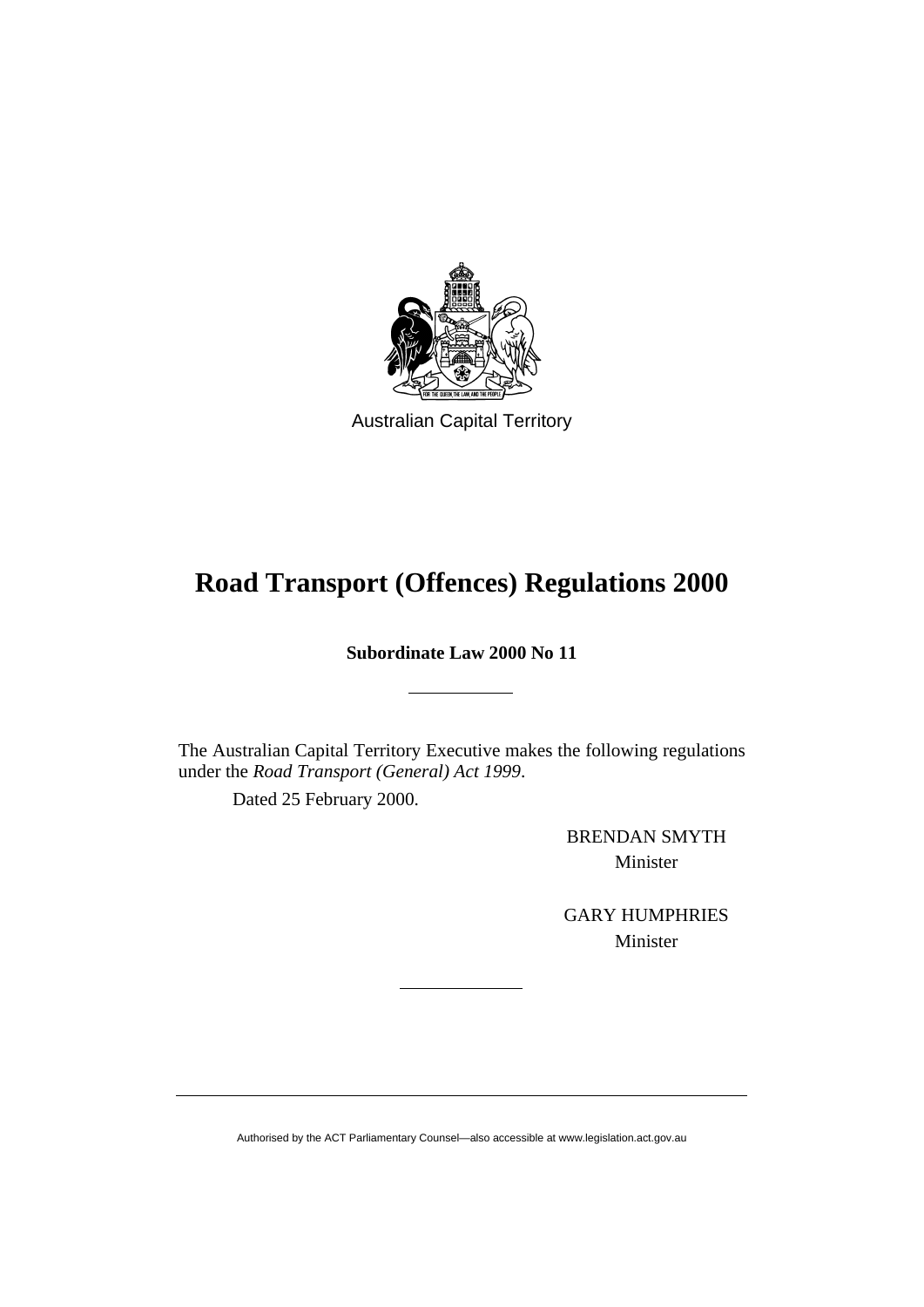

Australian Capital Territory

# **Road Transport (Offences) Regulations 2000**

**Subordinate Law 2000 No 11** 

made under the *Road Transport (General) Act 1999*

### **CONTENTS**

Regulation

#### PART 1—PRELIMINARY

- 1 Name of regulations
- 2 Commencement
- 3 Definitions
- 4 Notes

#### PART 2—INFRINGEMENT NOTICES

- 5 Infringement notice offences (MTR reg 26D (1))
- 6 Infringement notice penalties (MTR reg 26D (2)-(3))
- 7 Cost of serving reminder notice (MTR reg 26D (4))
- 8 Administering authority (MTR reg 26E)
- 9 Authorised persons for infringement notices (MTR reg 26F)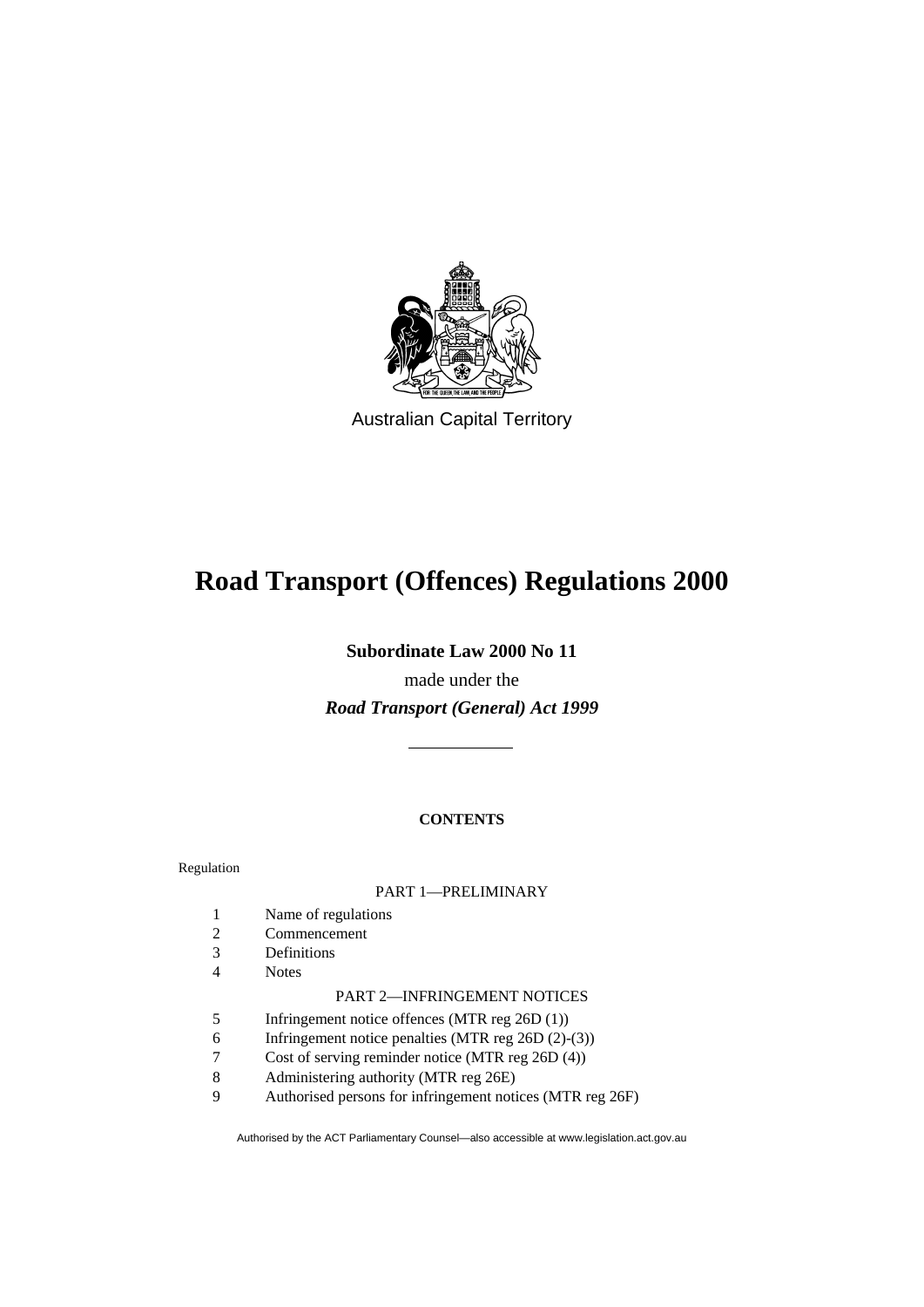## **CONTENTS**—continued

| Regulation |                                                                                                          |
|------------|----------------------------------------------------------------------------------------------------------|
| 10         | Authorised persons for reminder notices (MTR reg 26G)                                                    |
| 11         | Persons authorised for infringement notices etc to have unique number<br>$(MTR \, reg \, 26H)$           |
| 12         | Identifying particulars for vehicle for infringement notice offence<br>involving a vehicle (MTR reg 26J) |
| 13         | Identifying particulars for animal for infringement notice offence<br>involving an animal (MTR reg 26K)  |
| 14         | Identifying particulars for authorised person for infringement notice<br>offence (MTR reg 26L)           |
| 15         | Period for service of certain infringement notices (MTR reg 26I)                                         |
|            | PART 3—ENFORCEMENT OF ROAD TRANSPORT<br><b>LEGISLATION</b>                                               |
| 16         | Short description of offences (NSW(SD) cl 5)                                                             |
|            | <b>PART 4-DEMERIT POINTS</b>                                                                             |
| 17         | Offences for which demerit points are prescribed etc (NSW(DL) cl 36)                                     |
| 18         | National schedule of demerit points                                                                      |
| 19         | Additional demerit point offences                                                                        |
| 20         | Additional demerit points for offences committed during declared holiday<br>period (MTR r 26O)           |
|            | <b>PART 5-TRANSITIONAL</b>                                                                               |
| 21         | Modification of pt 12 of the Act                                                                         |
| 22         | Modification of pt 12 of the Act (MTR reg 26Z)<br>Service of infringement notices etc<br>244A            |
| 23         | Identifying particulars for vehicle for infringement notice offence<br>involving a vehicle               |
| 24         | Expiry of pt 5                                                                                           |

#### SCHEDULE

#### SHORT DESCRIPTIONS, PENALTIES AND DEMERIT POINTS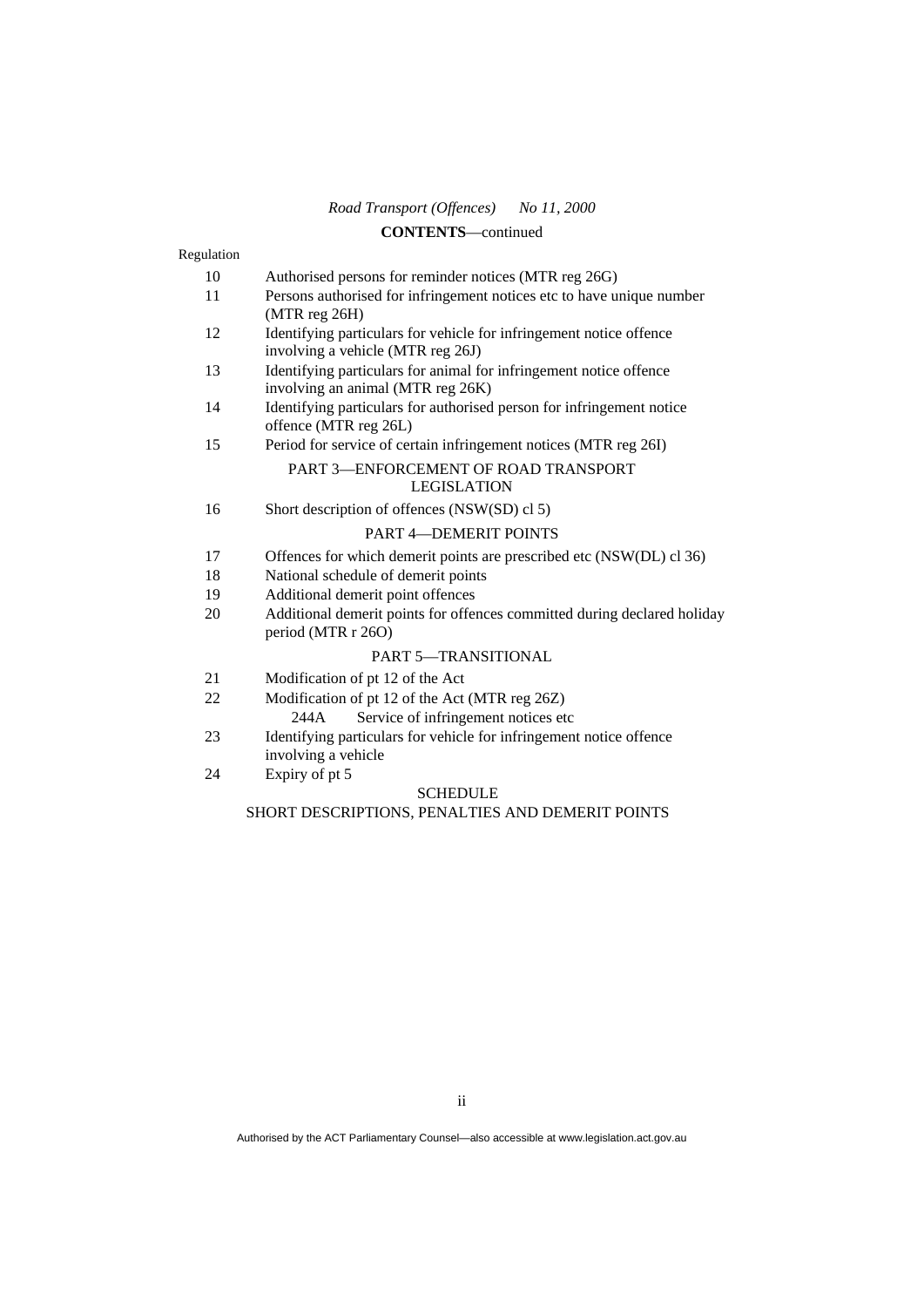### **PART 1—PRELIMINARY**

#### **1 Name of regulations**

 These regulations are the *Road Transport (Offences) Regulations 2000*.

### **2 Commencement**

 These regulations commence on the commencement of the *Road Transport (General) Act 1999*.

#### **3 Definitions**

 In these regulations, the following definitions apply unless the contrary intention appears:

- *administering authority*, for an infringement notice offence—see the Act, dictionary and also regulation 8.
- *Australian Road Rules*—see the *Road Transport (Safety and Traffic Management) Regulations 2000*, regulation 5.
- *authorised person*—see the Act, dictionary and also regulations 9 and 10.
- *infringement notice*—see the Act, dictionary.
- *infringement notice offence*—see the Act, dictionary and also regulation 5.
- *infringement notice penalty*—see the Act, dictionary and also regulation 6.

*reminder notice*—see the Act, dictionary.

*road transport authority*—see the Act, dictionary.

*school zone*—see Australian Road Rules, rule 23.

*the Act* means the *Road Transport (General) Act 1999*.

*Note* See clause 1 of the Schedule for additional definitions applying to the Schedule.

#### **4 Notes**

**(1)** A note in these regulations is explanatory and is not part of the regulations.

*Note* See *Interpretation Act 1967*, s 12 (1), (4) and (5) (as applied by the *Subordinate Laws Act 1989*, s 9) for the legal status of notes.

Authorised by the ACT Parliamentary Counsel—also accessible at www.legislation.act.gov.au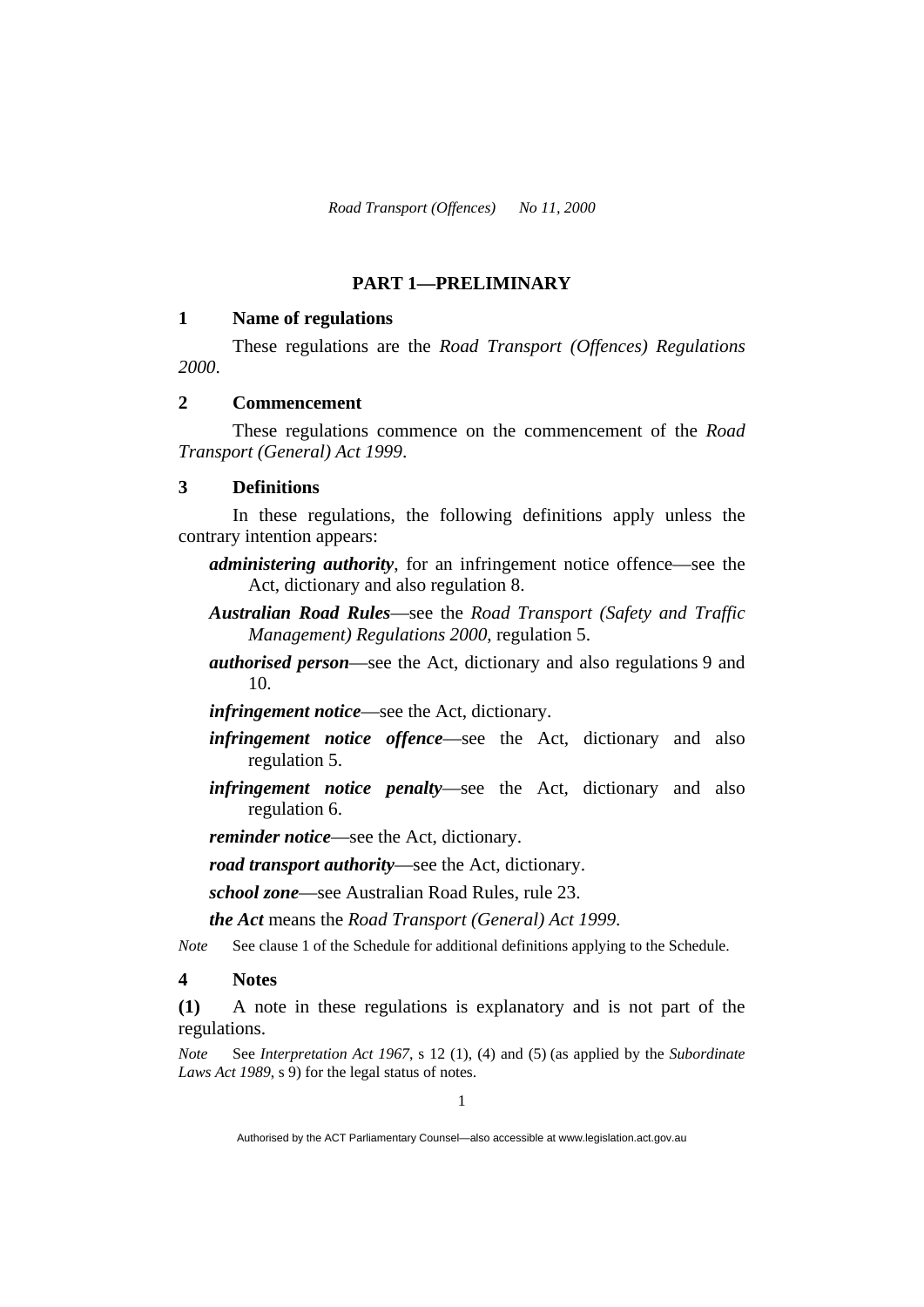**(2)** In this regulation—

*note* includes material enclosed in brackets in regulation headings.

*Note* For comparison, a number of regulations contain bracketed notes in their headings drawing attention to equivalent or comparable (though not necessarily identical) provisions of other regulations. Abbreviations in the notes include the following:

- MTR: *Motor Traffic Regulations 1934*
- NSW(DL): *Road Transport (Driver Licensing) Regulation 1999* (NSW)
- NSW(SD): *Road Transport (General) (Short Descriptions and Penalty Notice Offences) Regulation 1999* (NSW).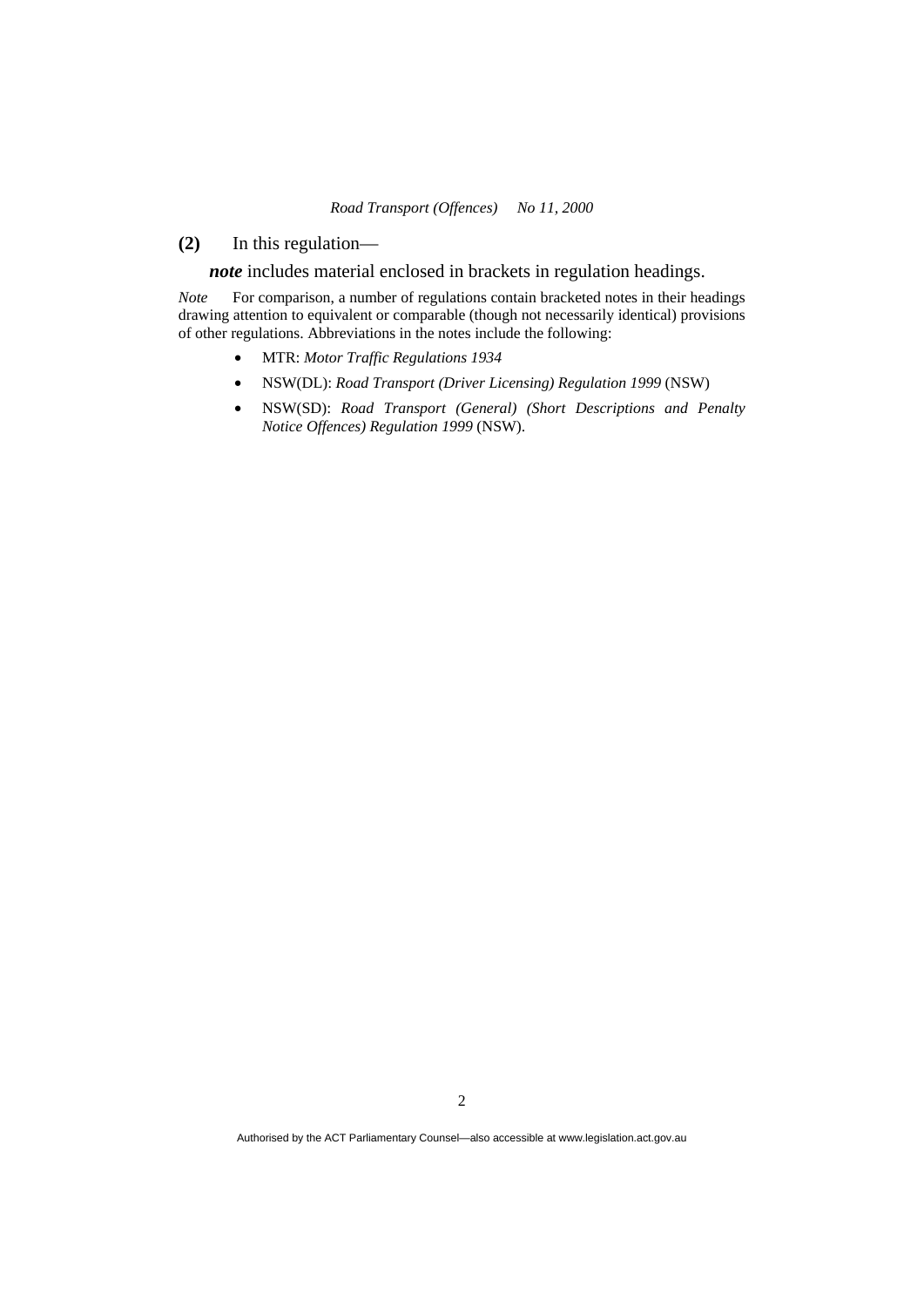### **PART 2—INFRINGEMENT NOTICES**

### **5 Infringement notice offences** (MTR reg 26D (1))

 An infringement notice offence is an offence mentioned in the Schedule for which an infringement penalty is provided in column 5 of the item applying to the offence.

#### **6 Infringement notice penalties** (MTR reg 26D (2)-(3))

 The penalty payable by a person under an infringement notice for an infringement notice offence is the amount mentioned in column 5 of the item of the Schedule applying to the offence or, if there is more than 1 amount mentioned in the column, the amount applying to the person.

#### **7 Cost of serving reminder notice** (MTR reg 26D (4))

 The cost of serving a reminder notice for an infringement notice offence is \$34.

#### **8 Administering authority** (MTR reg 26E)

**(1)** The administering authority for the following infringement notice offences is the road transport authority:

- (a) the infringement notice offences mentioned in items 201 to 254 of Part 2 (Australian Road Rules) of the Schedule;
- (b) the infringement notice offences mentioned in Part 4 (Road Transport (Dimensions and Mass) Act 1990) of the Schedule;
- (c) the infringement notice offences mentioned in items 16 to 65 of Part 7 (Road Transport (General) Act 1999) of the Schedule;
- (d) the infringement notice offences mentioned in Part 8—(Road Transport (Bus Services) Regulations 2000) of the Schedule;
- (e) the infringement notice offences mentioned in Part 9—(Road Transport (Hire Vehicle Services) Regulations 2000) of the Schedule;
- (f) the infringement notice offences mentioned in Part 10—(Road Transport (Taxi Services) Regulations 2000) of the Schedule;
- (g) the infringement notice offences mentioned in Part 11—(Road Transport (Third-Party Insurance) Regulations 2000) of the Schedule);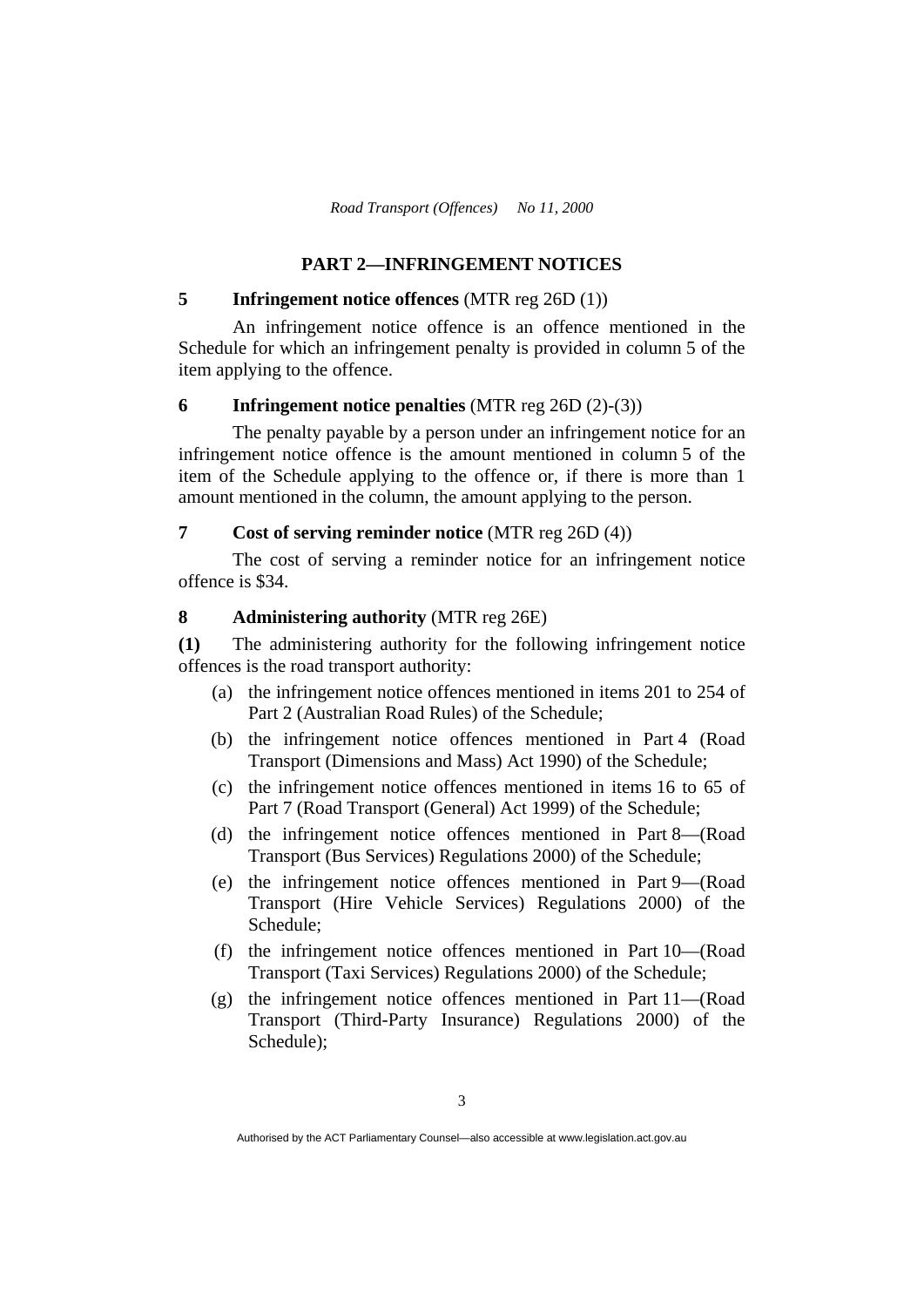(h) the infringement notice offences mentioned in items 16 to 22, 27 to 35, 41, 43 and 53 to 57 of Part 13 (Road Transport (Safety and Traffic Management) Regulations 2000) of the Schedule.

**(2)** The administering authority for any other infringement notice offence is the chief police officer.

#### **9 Authorised persons for infringement notices** (MTR reg 26F)

 A police officer may serve an infringement notice for any infringement notice offence.

#### **10 Authorised persons for reminder notices** (MTR reg 26G)

 A police officer may serve a reminder notice for any infringement notice offence.

### **11 Persons authorised for infringement notices etc to have unique number** (MTR reg 26H)

 The administering authority for an infringement notice offence must give a unique number to each person who is authorised by the administering authority to serve infringement or reminder notices for the offence.

### **12 Identifying particulars for vehicle for infringement notice offence involving a vehicle** (MTR reg 26J)

**(1)** For paragraph 25 (1) (e) of the Act, the identifying particulars for a vehicle are the following:

- (a) any registration number;
- (b) body type;
- (c) make;
- (d) the registration expiry shown on any registration label;
- (e) the identifier (if any) for the jurisdiction of registration shown on any numberplate;
- (f) colour;
- (g) if relevant to the offence—the number of passengers in the vehicle.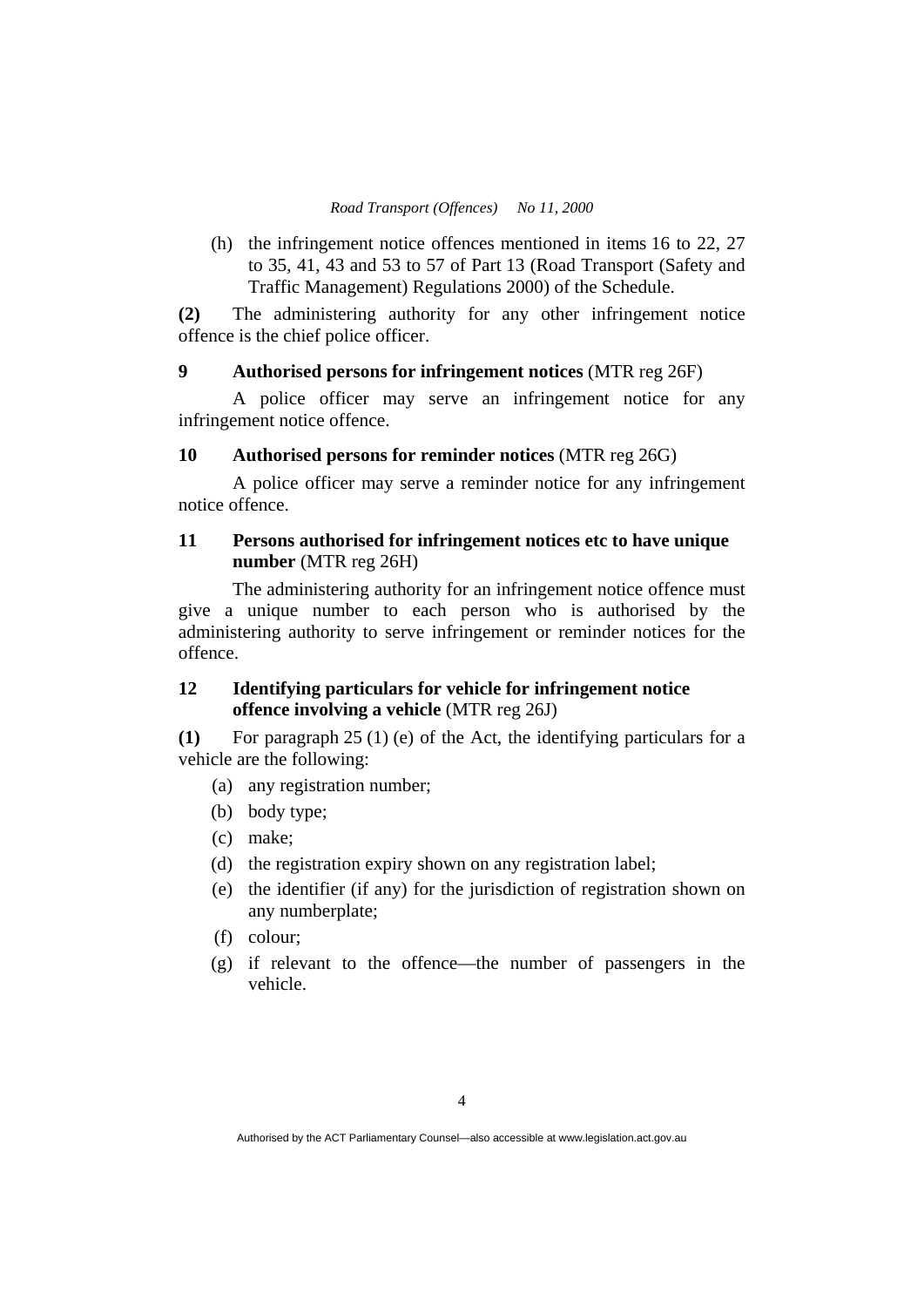**(2)** However, if there is not a numberplate or registration label on the vehicle and a vehicle or engine identification number for the vehicle is known, the vehicle or engine identification number may be stated instead of particulars mentioned in paragraph (1) (a), (d) or (e).

**(3)** For a camera-detected offence, paragraphs (1) (c) to (g) do not apply if it is not possible to decide those particulars from the image taken by the traffic offence detection device.

### **13 Identifying particulars for animal for infringement notice offence involving an animal** (MTR reg 26K)

**(1)** For paragraph 25 (1) (f) of the Act, the identifying particulars for an animal are the following:

- (a) species;
- (b) colour;
- (c) any identification or registration tags;
- (d) any collar;
- (e) any brands or tattoos;
- (f) any marks or scars;
- (g) any other noticeable distinguishing marks or features;
- (h) breed;
- (i) sex;
- (j) age;
- (k) any electronically coded implant.

**(2)** Paragraphs (1) (h) to (k) do not apply if it is not possible for the person issuing the infringement notice to decide those particulars.

### **14 Identifying particulars for authorised person for infringement notice offence** (MTR reg 26L)

**(1)** For paragraph 25 (1) (i) of the Act, the identifying particular for an authorised person who is a police officer is the service number of the police officer.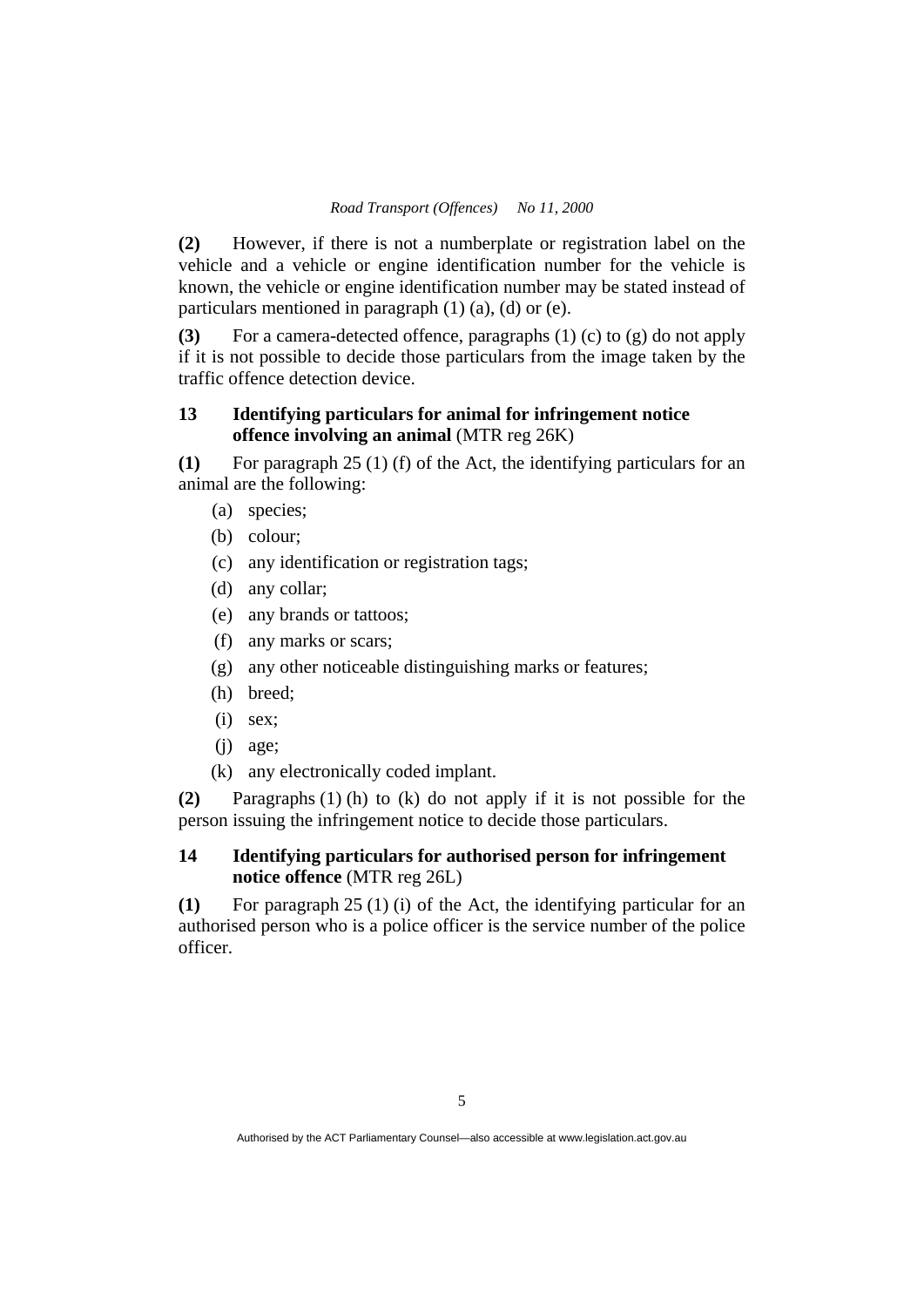**(2)** For paragraph 25 (1) (i) of the Act, the identifying particular for an authorised person who is authorised by the administering authority for an infringement notice offence to serve infringement or reminder notices for the offence is the unique number given to the person by the administering authority under regulation 11.

### **15 Period for service of certain infringement notices** (MTR reg 26I)

 An infringement notice for a camera-detected offence may only be served under section 36 (Service of infringement notices on responsible persons for vehicles) of the Act within 28 days after the day the offence was committed.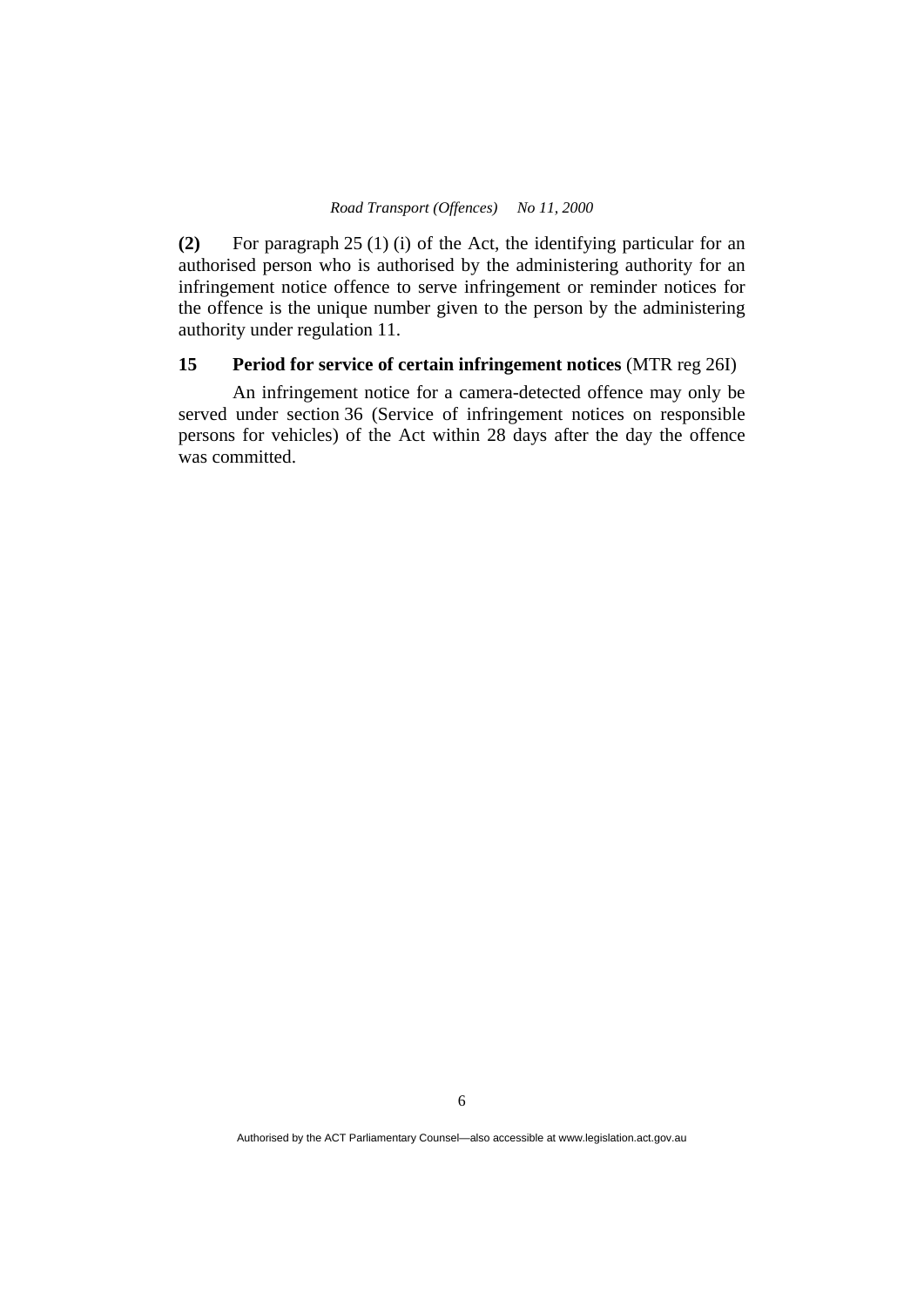### **PART 3—ENFORCEMENT OF ROAD TRANSPORT LEGISLATION**

#### **16 Short description of offences** (NSW(SD) cl 5)

**(1)** For section 75 (Short descriptions of offences) of the Act, the short description for an offence against a provision mentioned in column 2 of an item of the Schedule is—

- (a) the text set out in column 3 of the item; or
- (b) if a choice of words is indicated in the text—the words remaining after the omission of the words irrelevant to the offence.

**(2)** In a proceeding for an offence against a provision mentioned in column 2 of an item of the Schedule, the short description is taken to relate to the offence against the provision, as the provision was in force when the offence is alleged to have been committed.

**(3)** The amendment or repeal of a short description does not affect the validity of an information, summons, warrant, notice, order or other document in which the expression is used.

**(4)** Subregulation (3) applies to an information, summons, warrant, notice, order or other document (whether issued, given or made before or after the amendment or repeal) that relates to an offence alleged to have been committed before the amendment or repeal.

*Note* The short description for an offence appears in the Schedule in order of the name of the Act or instrument and the number of the provision creating the offence.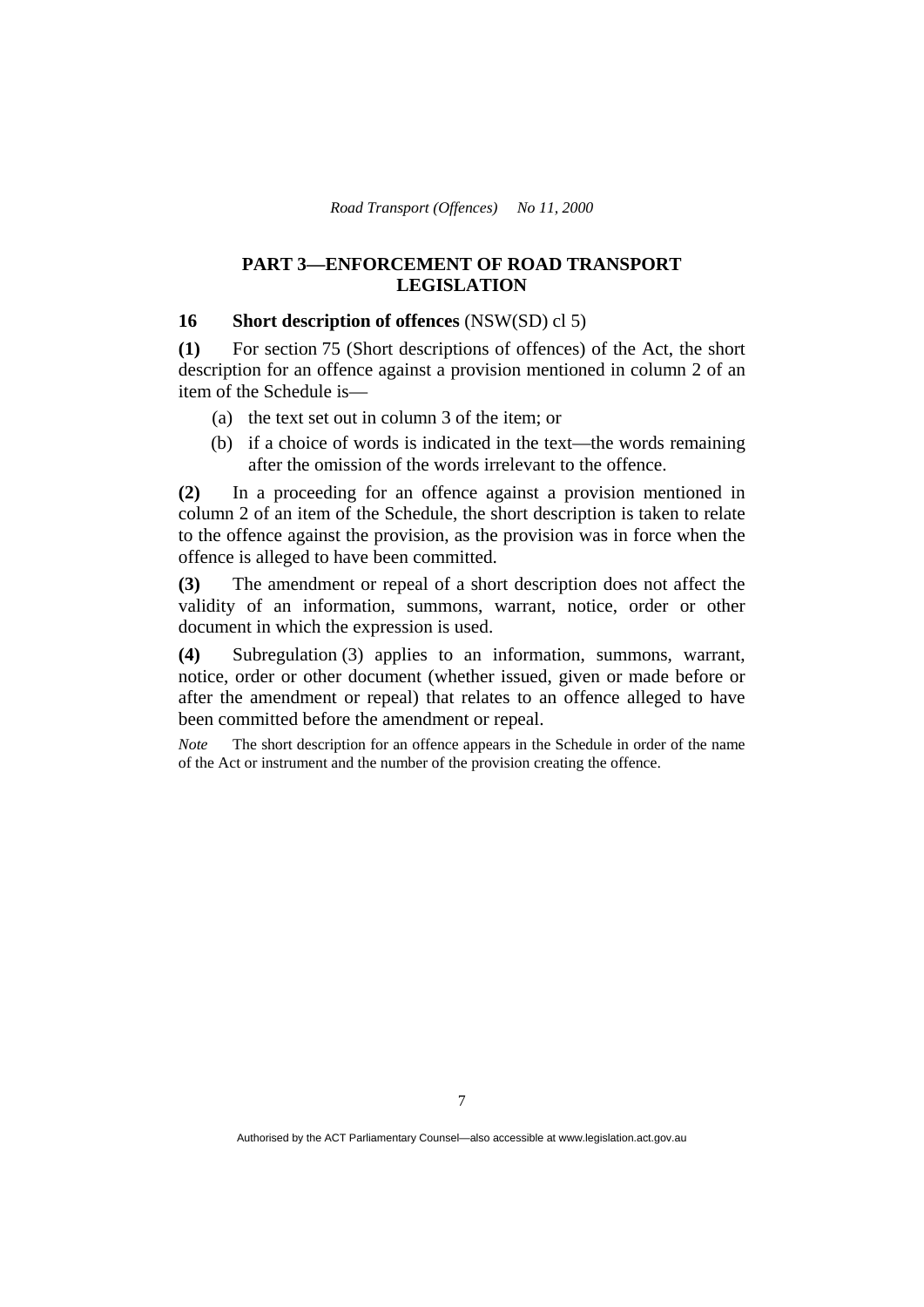### **PART 4—DEMERIT POINTS**

#### **17 Offences for which demerit points are prescribed etc**  (NSW(DL) cl 36)

**(1)** An offence is an offence for which demerit points are prescribed if the offence is mentioned in the Schedule and demerit points are provided for the offence in column 6 of the item applying to the offence.

**(2)** The offence is a *national schedule offence* if the letters '(NS)' also appear in column 6 of the item, and is a *non-national schedule offence* if the letters '(NS)' do not also appear in that column of the item.

**(3)** The number of demerit points prescribed for the offence is the number mentioned in that column of the item.

**(4)** Subregulation (3) is subject to regulation 20 (Additional demerit points for offences committed during declared holiday period).

#### **18 National schedule of demerit points**

 For the definition of *national schedule of demerit points* in the dictionary to the *Road Transport (Driver Licensing) Act 1999*, the national schedule offences, and the number of demerit points incurred for each national schedule offence, are the national schedule of demerit points.

### **19 Additional demerit point offences**

For paragraph (b) of the definition of *demerit points offence* in subsection 13 (1) of the *Road Transport (Driver Licensing) Act 1999*, the non-national schedule offences are prescribed.

### **20 Additional demerit points for offences committed during declared holiday period** (MTR r 26O)

**(1)** Despite regulation 17 (Offences for which demerit points are prescribed etc), the number of demerit points prescribed for an offence committed during a declared holiday period is—

- (a) for the offence in item 1 of Part 2 of the Schedule—double the number of demerit points mentioned in column 6 of the item; or
- (b) for any other offence mentioned in an item in the Schedule for which demerit points are provided—1 more than the number mentioned in column 6 of the item.

Authorised by the ACT Parliamentary Counsel—also accessible at www.legislation.act.gov.au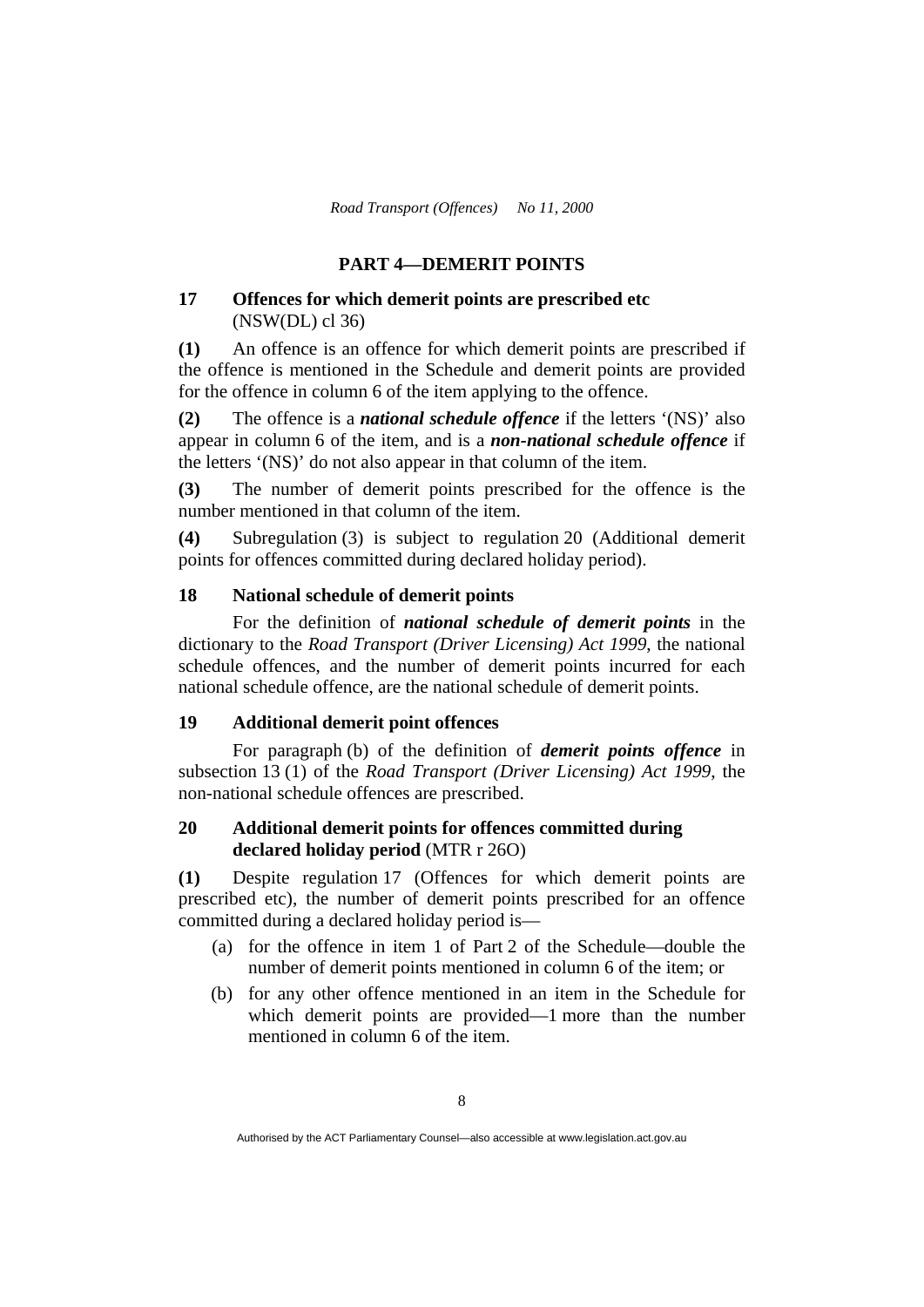**(2)** The Minister may declare that a stated period is a holiday period for this regulation.

**(3)** A declaration under subregulation (2) is a disallowable instrument.

9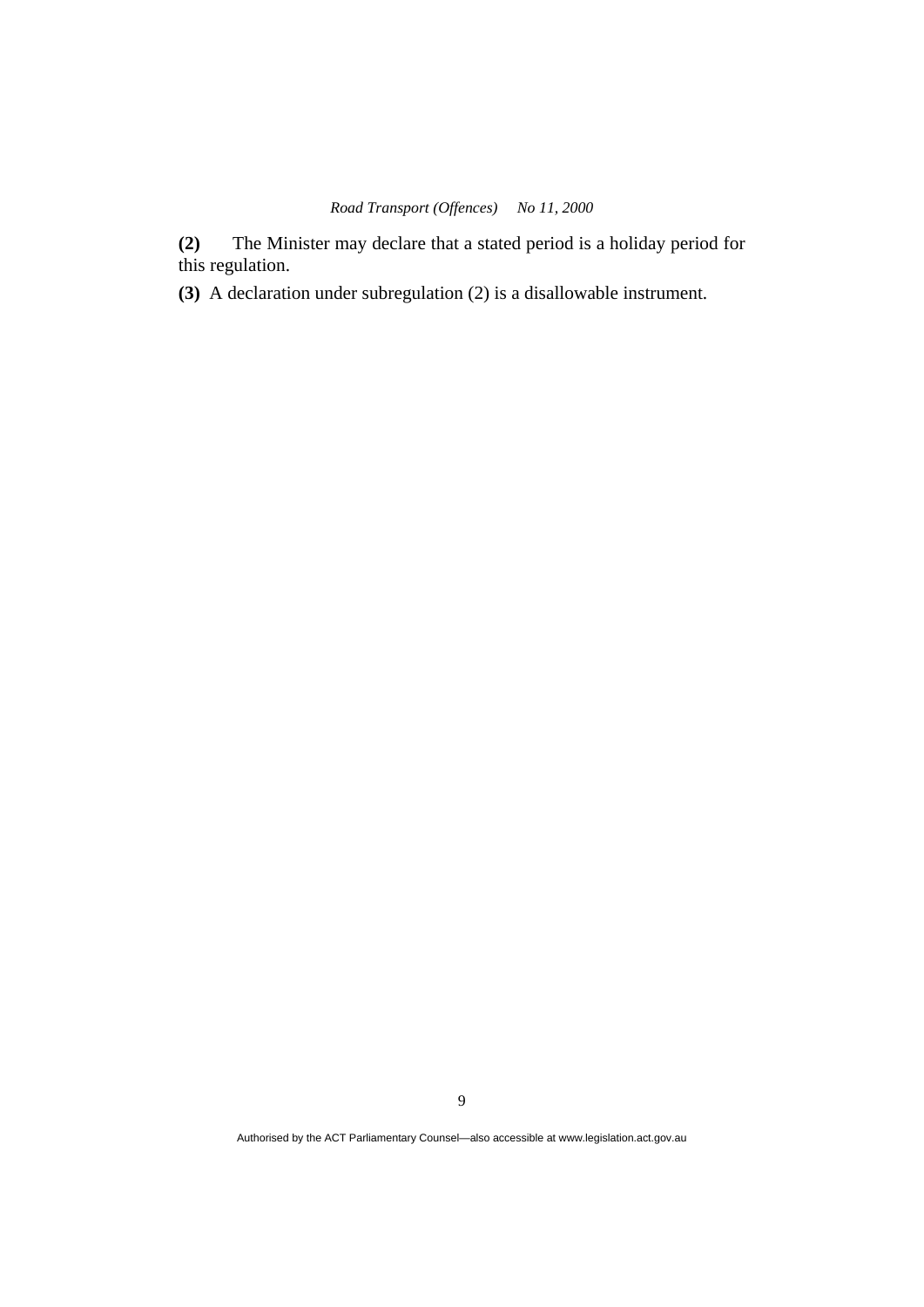### **PART 5—TRANSITIONAL**

### **21 Modification of pt 12 of the Act**

Part 12 of the Act is modified by adding the following subsection at the end of section 239:

"(3) In applying this Act to a parking infringement notice mentioned in paragraph  $(2)$   $(a)$ —

- (a) a reference in Part 3 (Infringement notices for certain offences) of this Act to an infringement notice offence (however expressed) is taken to be a reference to a parking infringement; and
- (b) the words ', and may be convicted of and punished for the offence' in subsection 37 (1) are taken to be omitted.

"(4) To remove any doubt, nothing in this section makes a person liable to be convicted of or punished for an offence in relation to a parking infringement committed before the commencement.

- "(5) Subsection (4) has effect despite anything else in this Act.
- "(6) In this section—

*parking infringement* has the meaning given by subsection 149 (1) of the Motor Traffic Act.".

#### **22 Modification of pt 12 of the Act** (MTR reg 26Z)

 Part 12 of the Act is modified by inserting the following section after section 244:

#### "244A **Service of infringement notices etc**

"(1) Despite paragraph 25 (1) (b), an infringement notice served under section 24 or 36 may state the date of issue of the notice or the date of the notice instead of the date of service of the notice.

"(2) If an infringement notice states the date of issue of the notice or the date of the notice—

- (a) the notice must be served on the person to whom it is addressed, or posted by prepaid post to the person to whom it is addressed, on the date of issue of the notice or the date of the notice; and
- (b) Divisions 3.2 (Infringement and reminder notice generally) and 3.3 (Additional provisions for offences involving vehicles) apply in relation to the notice as if a reference to 28 days after the day

Authorised by the ACT Parliamentary Counsel—also accessible at www.legislation.act.gov.au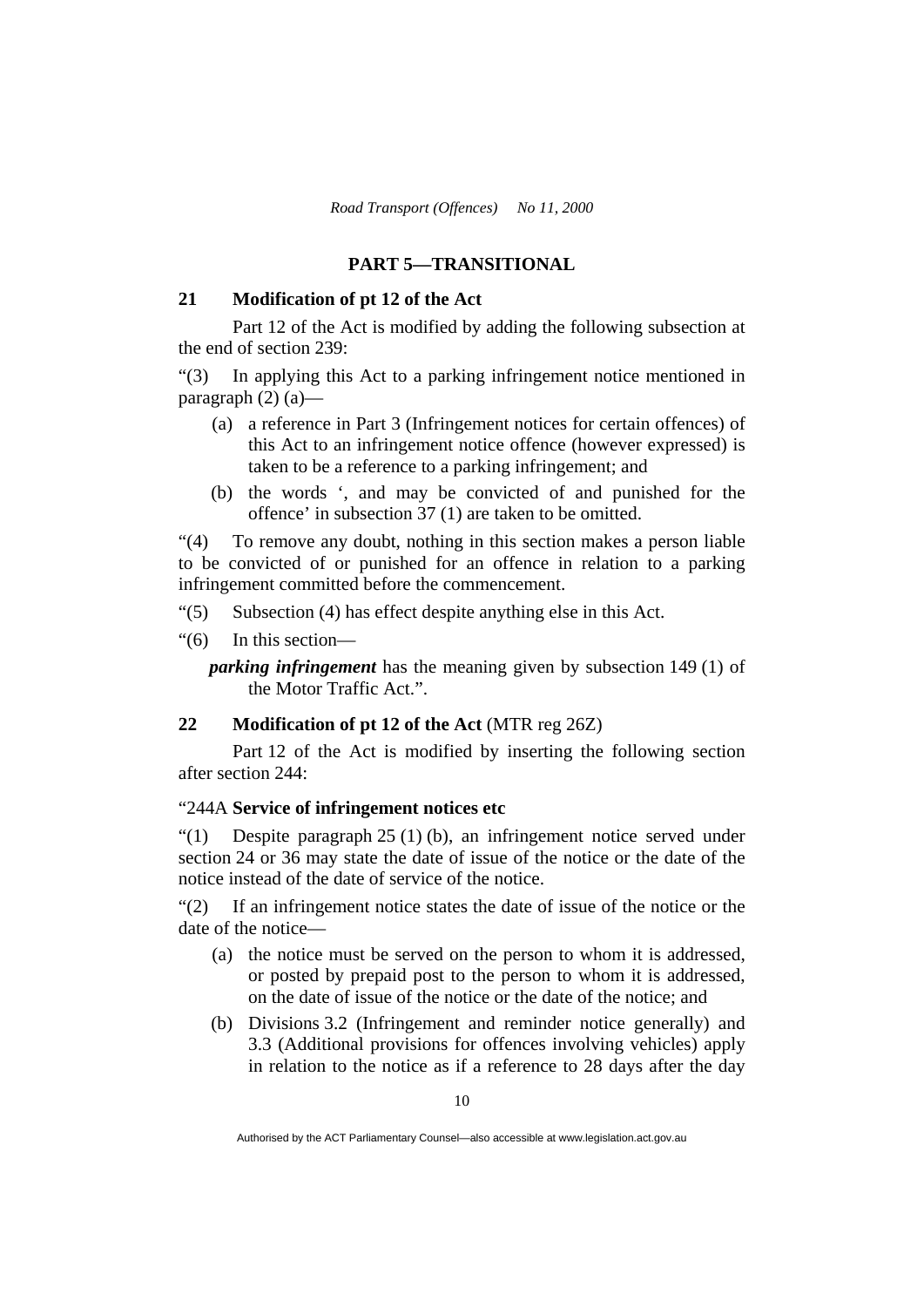the notice is served on the person were a reference to 35 days after the date of issue of the notice or the date of the notice.

"(3) A reference in an infringement notice or reminder notice to an inspector is a reference to an authorised person.

"(4) If an infringement notice served under section 24 or 36 contains the words 'in contravention of the Motor Traffic Act 1936', those words are to be disregarded.".

### **23 Identifying particulars for vehicle for infringement notice offence involving a vehicle**

Despite subregulation 12 (1), for paragraph 25 (1) (e) of the Act, the identifying particulars for a vehicle need not include the following:

- (a) body type;
- (b) make;
- (c) the registration expiry shown on any registration label;
- (d) colour;
- (e) the number of passengers in the vehicle.

### **24 Expiry of pt 5**

**(1)** Sections 22 and 23 cease to have effect on 1 June 2000.

**(2)** The remaining provisions of this Part cease to have effect 15 months after it commences.

**(3)** To remove any doubt, it is declared that section 42 (Repeal does not end transitional or validating effect etc) of the *Interpretation Act 1967* applies to this Part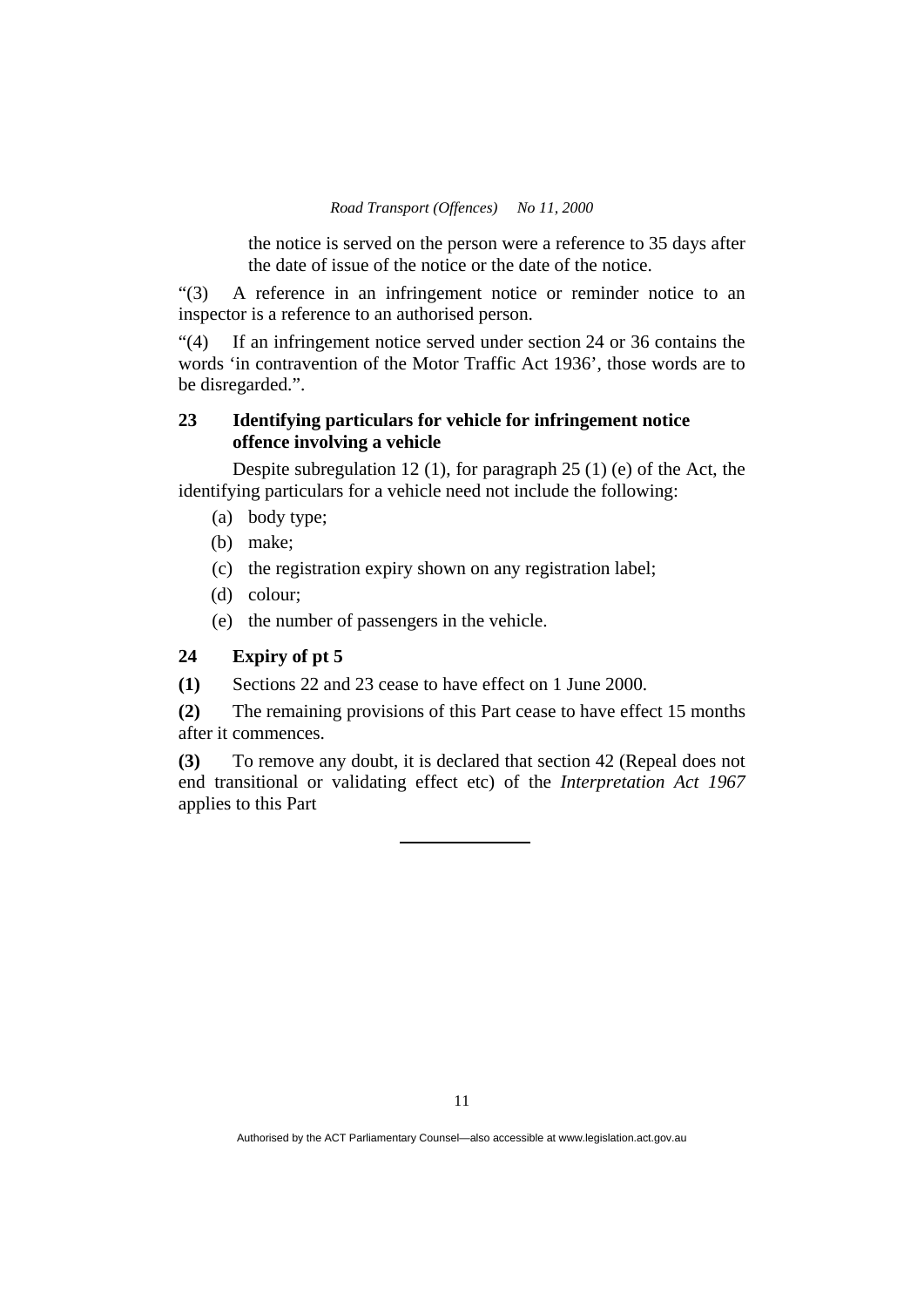### **SCHEDULE** (See reg 5-6, 8, 16, 20)

### SHORT DESCRIPTIONS, PENALTIES AND DEMERIT POINTS

### **PART 1—GENERAL**

### **1 Definitions**

- In this Schedule
	- *pu* means penalty units.
	- *prison* means imprisonment.
	- < means less than.
	- $\leq$  means less than or equal to.
	- > means more than.
	- $\geq$  means more than or equal to.
- *Note 1* Section 33AA of the *Interpretation Act 1967* deals with the meaning of offence penalties that are expressed in penalty units.

*Note 2* Regulation 17 (Offences for which demerit points are prescribed etc) defines an offence as a *national schedule offence* if the letters '(NS)' appear in column 6 of the item, and as a *non-national schedule offence* if the letters '(NS)' do not appear in that column of the item.

12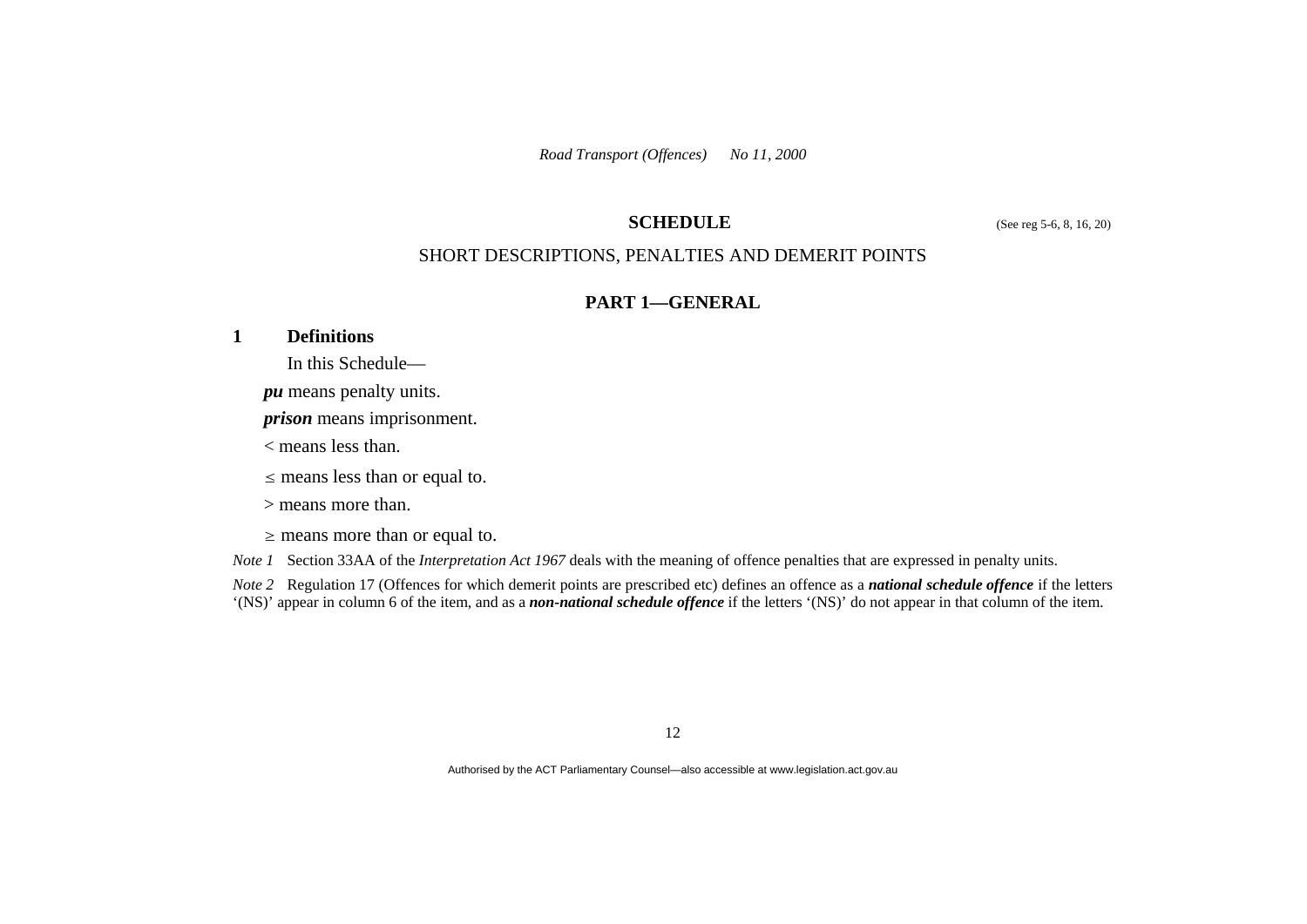**SCHEDULE**—continued

### **PART 2—AUSTRALIAN ROAD RULES**

| column 1<br>item | column 2<br>provision and, if relevant,<br>case                                            | column 3<br>short description                                      | column 4<br>offence<br>penalty (pu) | column 5<br>infringement<br>$penalty$ (\$) | column 6<br>demerit<br>points |
|------------------|--------------------------------------------------------------------------------------------|--------------------------------------------------------------------|-------------------------------------|--------------------------------------------|-------------------------------|
|                  | 20                                                                                         |                                                                    |                                     |                                            |                               |
| 1.1              | not in school zone,<br>$\bullet$<br>driving $\leq 15$ km/h faster<br>than limit            | non-school zone exceed speed limit by<br>$\leq 15$ km/h            | 20                                  | 114                                        | $1$ (NS)                      |
| 1.2              | not in school zone,<br>$\bullet$<br>driving $> 15$ but $\leq 30$<br>km/h faster than limit | non-school zone exceed speed limit by<br>$> 15$ but $\leq 30$ km/h | 20                                  | 181                                        | $3$ (NS)                      |
| 1.3              | not in school zone,<br>$\bullet$<br>driving > 30 but $\leq 45$<br>km/h faster than limit   | non-school zone exceed speed limit by<br>$>$ 30 but $\leq$ 45 km/h | 20                                  | 506                                        | $4$ (NS)                      |
| 1.4              | not in school zone,<br>$\bullet$<br>driving $> 45$ km/h faster<br>than limit               | non-school zone exceed speed limit by<br>$>45$ km/h                | 20                                  | 1396                                       | $6$ (NS)                      |

13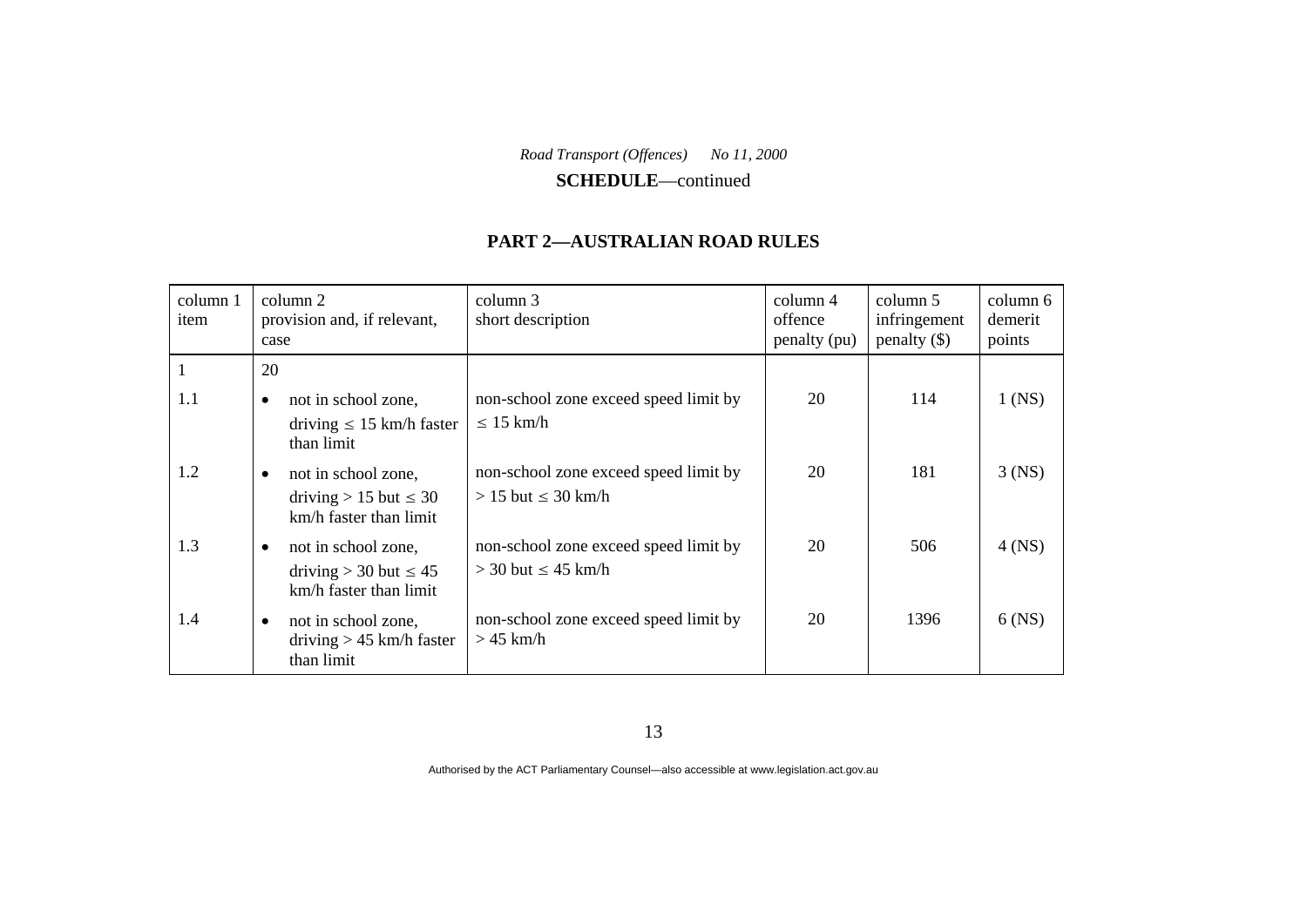# **SCHEDULE, PART 2—AUSTRALIAN ROAD RULES**—continued

| column 1<br>item | column 2<br>provision and, if relevant,<br>case                                        | column 3<br>short description                                  | column 4<br>offence<br>penalty (pu) | column 5<br>infringement<br>$penalty$ (\$) | column 6<br>demerit<br>points |
|------------------|----------------------------------------------------------------------------------------|----------------------------------------------------------------|-------------------------------------|--------------------------------------------|-------------------------------|
| 1.5              | in school zone, driving<br>$\bullet$<br>$\leq$ 15 km/h faster than<br>limit            | school zone exceed speed limit by $\leq 15$<br>km/h            | 20                                  | 114                                        | $1$ (NS)                      |
| 1.6              | in school zone, driving<br>$\bullet$<br>$> 15$ but $\leq 30$ km/h<br>faster than limit | school zone exceed speed limit by<br>$> 15$ but $\leq 30$ km/h | 20                                  | 181                                        | $3$ (NS)                      |
| 1.7              | in school zone, driving<br>$\bullet$<br>$>$ 30 but $\leq$ 45 km/h<br>faster than limit | school zone exceed speed limit by<br>$>$ 30 but $\leq$ 45 km/h | 20                                  | 506                                        | $4$ (NS)                      |
| 1.8              | in school zone, driving<br>$\bullet$<br>$>$ 45 km/h faster than<br>limit               | school zone exceed speed limit by<br>$>45$ km/h                | 20                                  | 1396                                       | $6$ (NS)                      |
| $\overline{2}$   | 27(1)                                                                                  | not turn left from far left side of road                       | 20                                  | 159                                        | $2$ (NS)                      |
| 3                | 28(1)                                                                                  | not turn left from multi-lane road from<br>within left lane    | 20                                  | 159                                        | $2$ (NS)                      |
| 4                | 29                                                                                     | turn left contrary to road marking                             | 20                                  | 114                                        | $2$ (NS)                      |

14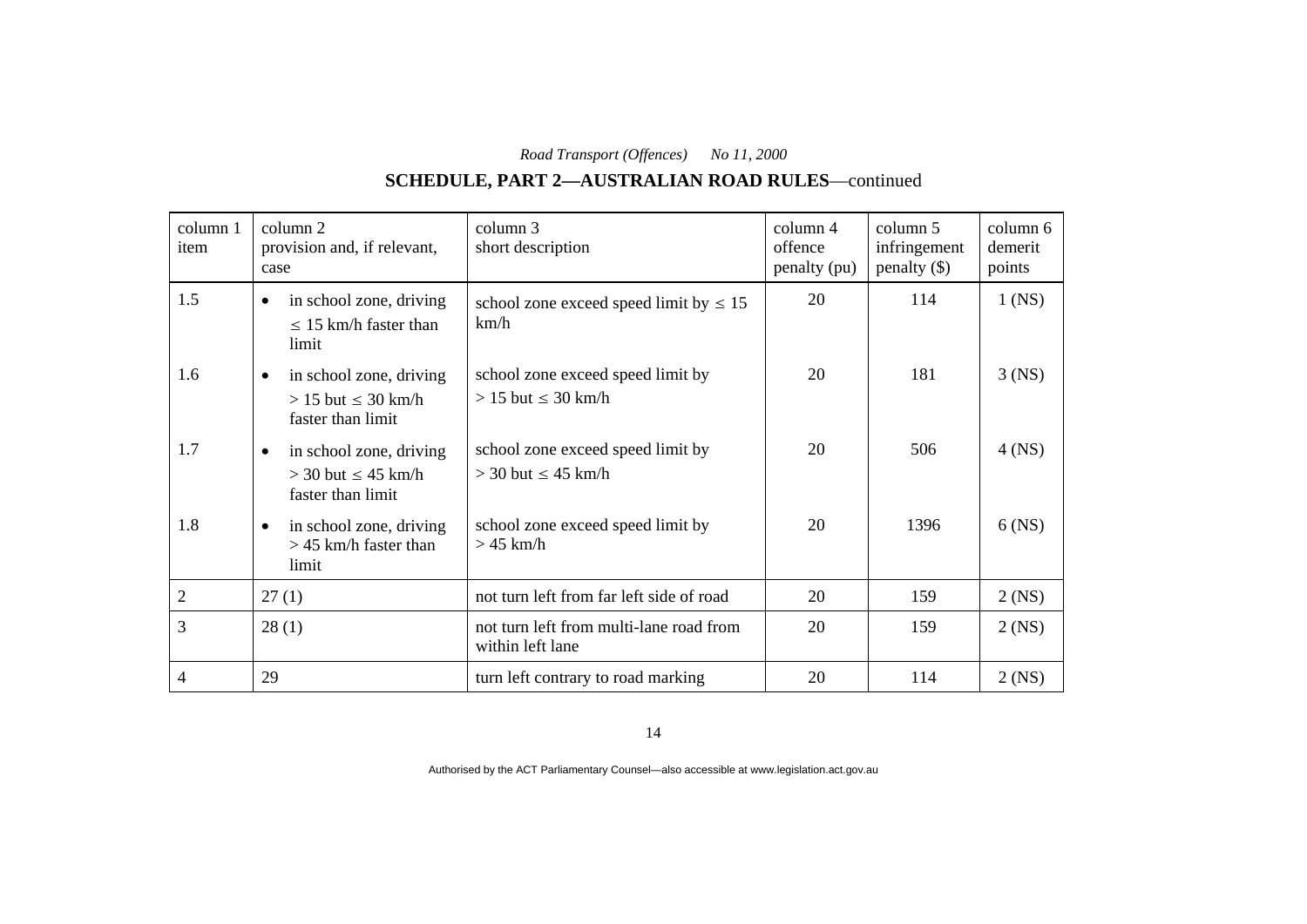# **SCHEDULE, PART 2—AUSTRALIAN ROAD RULES**—continued

| column 1<br>item | column 2<br>provision and, if relevant,<br>case | column 3<br>short description                                  | column 4<br>offence<br>penalty (pu) | column 5<br>infringement<br>$penalty$ (\$) | column 6<br>demerit<br>points |
|------------------|-------------------------------------------------|----------------------------------------------------------------|-------------------------------------|--------------------------------------------|-------------------------------|
| 5                | 31(1)                                           |                                                                |                                     |                                            |                               |
| 5.1              | by contravening $31(2)$<br>$\bullet$            | not turn right from left of/parallel to/near<br>line/strip     | 20                                  | 159                                        | $2$ (NS)                      |
| 5.2              | by contravening $31(3)$<br>$\bullet$            | not turn right from left of/parallel to/near<br>centre of road | 20                                  | 159                                        | $2$ (NS)                      |
| 5.3              | by contravening $31(4)$<br>$\bullet$            | not turn right from far right side of one-<br>way road         | 20                                  | 159                                        | $2$ (NS)                      |
| 6                | 32(1)                                           | not turn right from multi-lane road from<br>within right lane  | 20                                  | 159                                        | $2$ (NS)                      |
| 7                | 33(1)                                           |                                                                |                                     |                                            |                               |
| 7.1              | by contravening $33(2)$<br>$\bullet$            | turn right contrary to road marking                            | 20                                  | 114                                        | $2$ (NS)                      |
| 7.2              | by contravening 33 (3)<br>$\bullet$             | not turn right near to right of centre of<br>intersection      | 20                                  | 159                                        | 2                             |
| 8                | 34(1)                                           | not make required hook turn                                    | 20                                  |                                            | $2$ (NS)                      |
| 9                | 35(2)                                           | make hook turn contrary to subrule (2)                         | 20                                  |                                            |                               |

15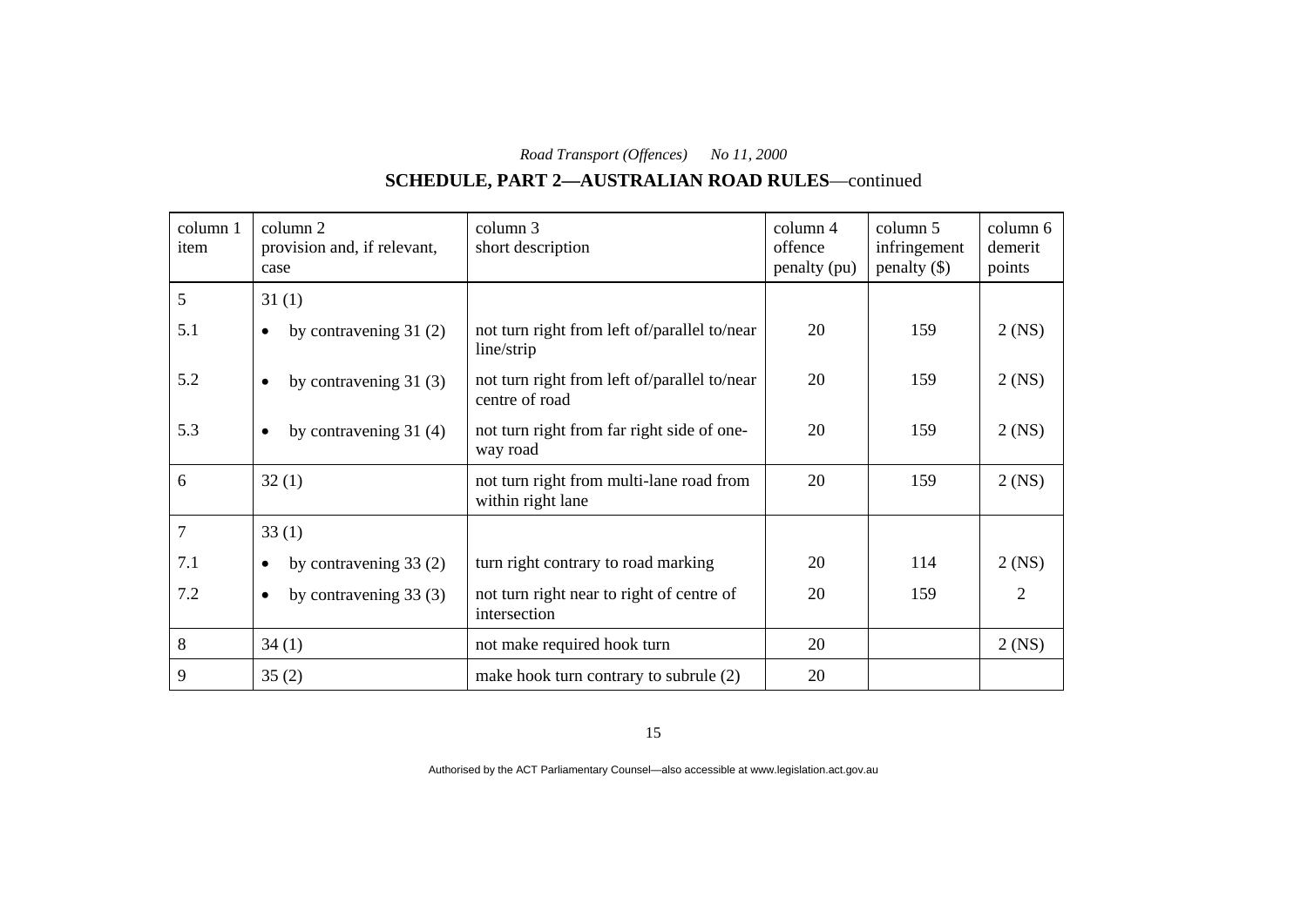# **SCHEDULE, PART 2—AUSTRALIAN ROAD RULES**—continued

| column 1<br>item | column 2<br>provision and, if relevant,<br>case | column 3<br>short description                                    | column 4<br>offence<br>penalty (pu) | column 5<br>infringement<br>$penalty$ (\$) | column 6<br>demerit<br>points |
|------------------|-------------------------------------------------|------------------------------------------------------------------|-------------------------------------|--------------------------------------------|-------------------------------|
| 10               | 36                                              | make hook turn to turn right at<br>intersection contrary to sign | 20                                  |                                            |                               |
| 11               | 37(a)                                           | begin U-turn without view of<br>approaching traffic              | 20                                  | 204                                        | $2$ (NS)                      |
| 12               | 37 <sub>(b)</sub>                               | begin U-turn when driver could obstruct<br>traffic               | 20                                  | 204                                        | $2$ (NS)                      |
| 13               | 38                                              | make U-turn without giving way to<br>vehicle/pedestrian          | 20                                  | 204                                        | $3$ (NS)                      |
| 14               | 39(1)                                           | make U-turn at break in dividing strip<br>contrary to sign       | 20                                  | 114                                        | $2$ (NS)                      |
| 15               | 39(2)                                           | make U-turn on length of road contrary<br>to sign                | 20                                  | 114                                        | $2$ (NS)                      |
| 16               | 40                                              | make U-turn at intersection with traffic<br>lights               | 20                                  | 159                                        | $2$ (NS)                      |
| 17               | 41                                              | make U-turn at intersection (no lights)<br>contrary to sign      | 20                                  | 114                                        | $2$ (NS)                      |

16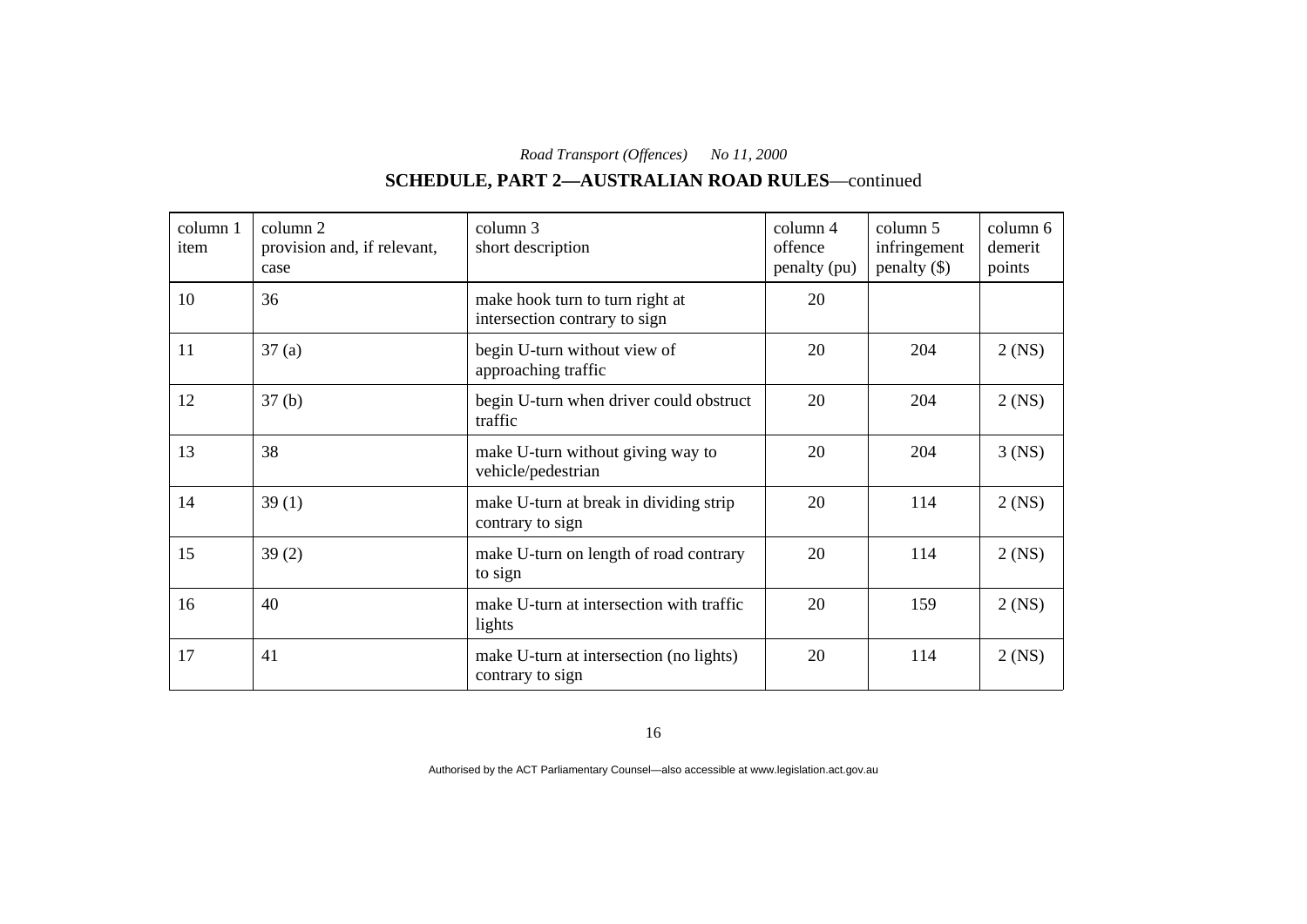# **SCHEDULE, PART 2—AUSTRALIAN ROAD RULES**—continued

| column 1<br>item | column 2<br>provision and, if relevant,<br>case | column 3<br>short description                                  | column 4<br>offence<br>penalty (pu) | column 5<br>infringement<br>penalty $(\$)$ | column 6<br>demerit<br>points |
|------------------|-------------------------------------------------|----------------------------------------------------------------|-------------------------------------|--------------------------------------------|-------------------------------|
| 18               | 42(a)                                           | not start U-turn in lane nearest dividing<br>line/median strip | 20                                  | 159                                        | $2$ (NS)                      |
| 19               | 42(b)                                           | not start U-turn from left of centre of<br>road                | 20                                  | 159                                        | $2$ (NS)                      |
| 20               | 43(1)                                           | turn left into/from road/area/land<br>contrary to Division 1   | 20                                  | 159                                        | $2$ (NS)                      |
| 21               | 43(2)                                           | turn right into/from road/area/land<br>contrary to Division 2  | 20                                  | 159                                        | $2$ (NS)                      |
| 22               | 46(1)                                           |                                                                |                                     |                                            |                               |
| 22.1             | by contravening 47<br>$\bullet$                 | not give required signal                                       | 20                                  | 114                                        | $2$ (NS)                      |
| 22.2             | by contravening $46(2)$<br>$\bullet$            | not give sufficient left change of<br>direction signal         | 20                                  | 114                                        | $2$ (NS)                      |
| 22.3             | by contravening $46(3)$<br>$\bullet$            | give left change of direction signal (less<br>than 5 seconds)  | 20                                  | 114                                        | $2$ (NS)                      |
| 23               | 46(4)                                           | not stop left change of direction signal<br>after change       | 20                                  | 68                                         | $2$ (NS)                      |

17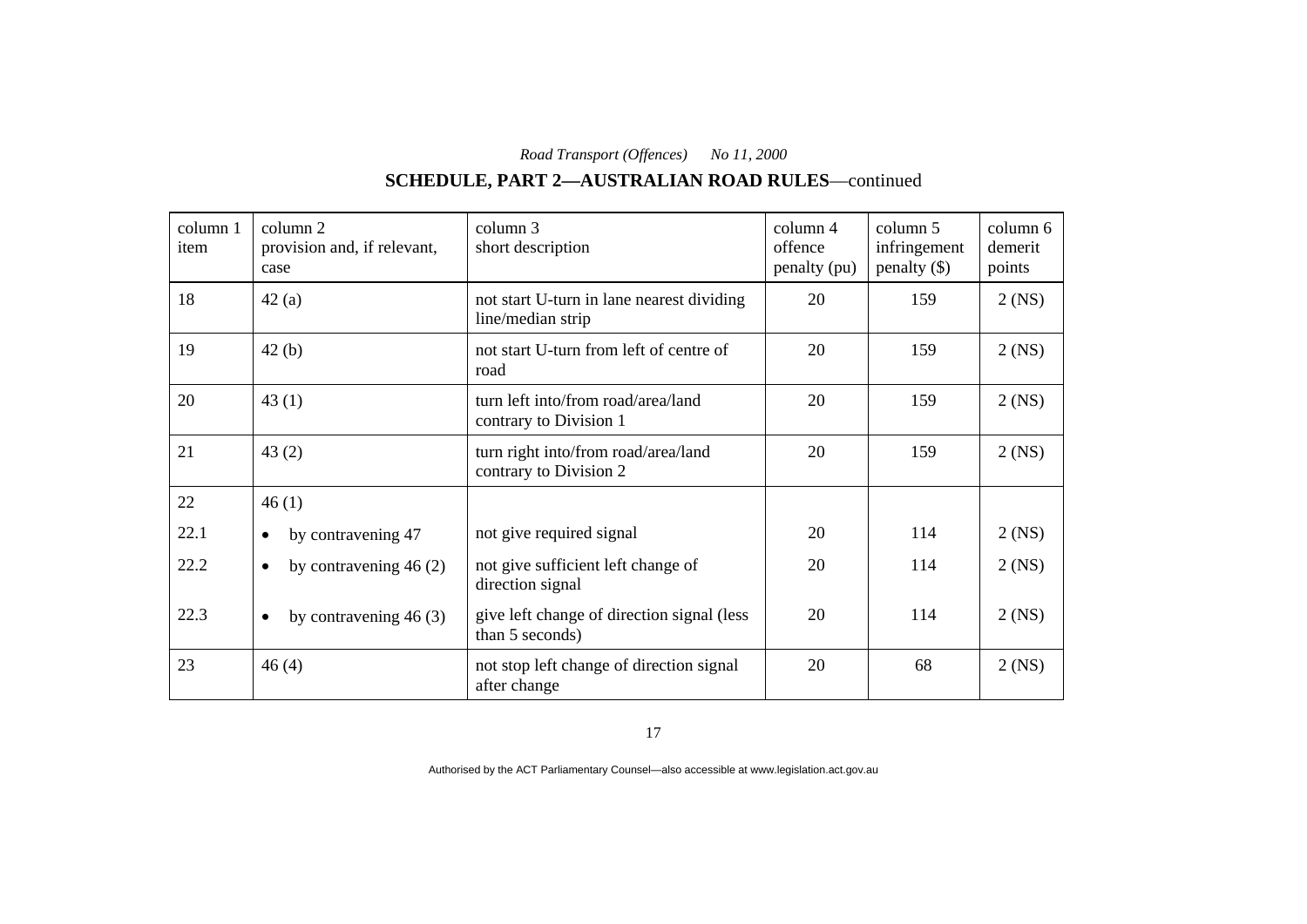# **SCHEDULE, PART 2—AUSTRALIAN ROAD RULES**—continued

| column 1<br>item | column 2<br>provision and, if relevant,<br>case | column 3<br>short description                                  | column 4<br>offence<br>penalty (pu) | column 5<br>infringement<br>$penalty$ (\$) | column 6<br>demerit<br>points |
|------------------|-------------------------------------------------|----------------------------------------------------------------|-------------------------------------|--------------------------------------------|-------------------------------|
| 24               | 48 $(1)$                                        |                                                                |                                     |                                            |                               |
| 24.1             | by contravening 49<br>$\bullet$                 | not give right change of direction signal<br>with lights       | 20                                  | 114                                        | $2$ (NS)                      |
| 24.2             | by contravening $48(2)$<br>$\bullet$            | not give sufficient right change of<br>direction signal        | 20                                  | 114                                        | $2$ (NS)                      |
| 24.3             | by contravening $48(3)$<br>$\bullet$            | give right change of direction signal<br>(less than 5 seconds) | 20                                  | 114                                        | $2$ (NS)                      |
| 25               | 48(4)                                           | not stop right change of direction signal<br>after change      | 20                                  | 68                                         |                               |
| 26               | 51                                              | operate indicator light contrary to<br>permitted use           | 20                                  | 68                                         |                               |
| 27               | 53(1)                                           | not give stop signal with brake<br>lights/signal/device        | 20                                  | 114                                        | $2$ (NS)                      |
| 28               | 53(2)                                           | not give sufficient warning of stopping                        | 20                                  | 114                                        | $2$ (NS)                      |

18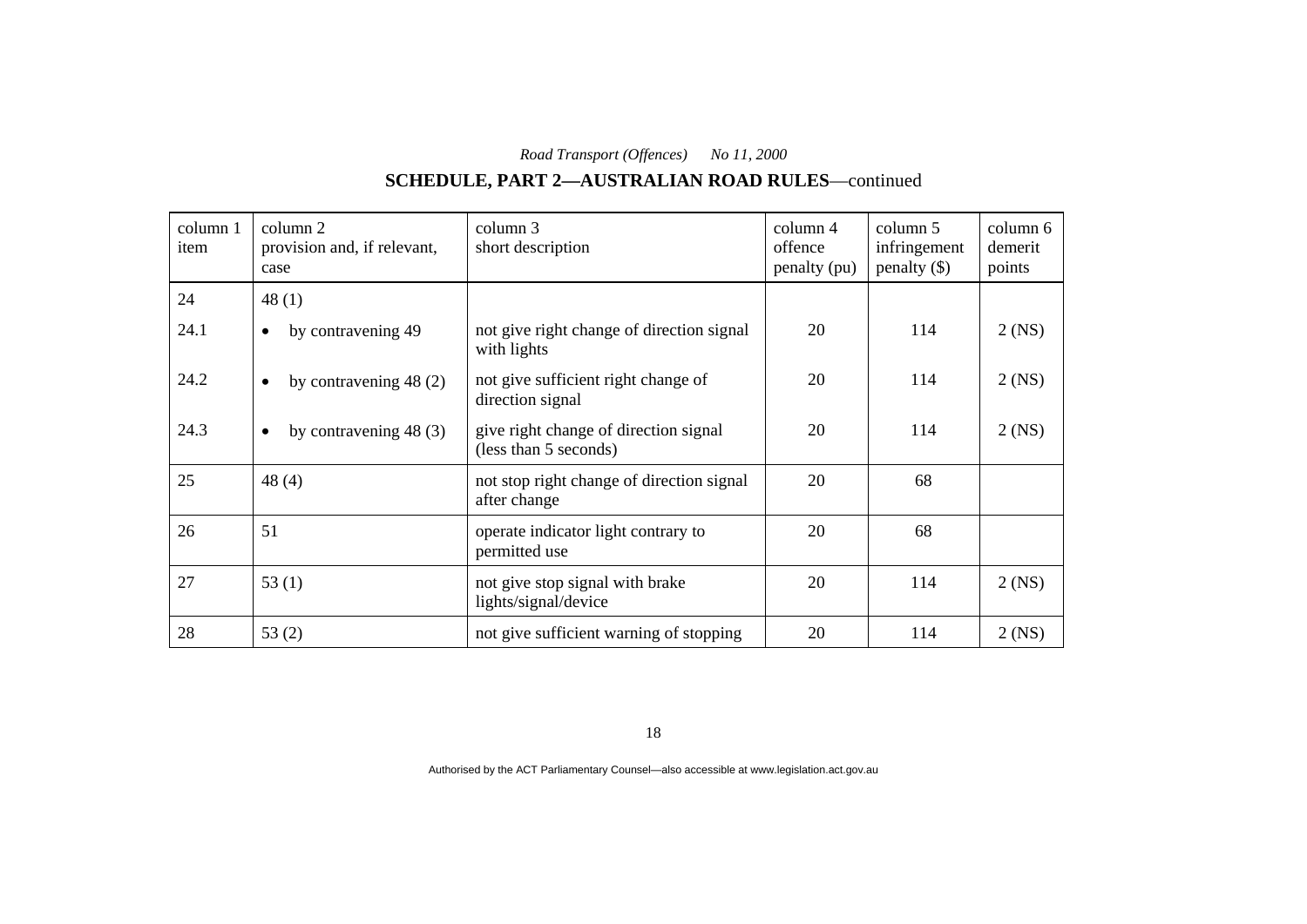# **SCHEDULE, PART 2—AUSTRALIAN ROAD RULES**—continued

| column 1<br>item | column 2<br>provision and, if relevant,<br>case | column 3<br>short description                                    | column 4<br>offence<br>penalty (pu) | column 5<br>infringement<br>$penalty$ (\$) | column 6<br>demerit<br>points |
|------------------|-------------------------------------------------|------------------------------------------------------------------|-------------------------------------|--------------------------------------------|-------------------------------|
| 29               | 53 $(3)$                                        | not give stop signal when slowing<br>suddenly                    | 20                                  | 114                                        | $2$ (NS)                      |
| 30               | 56 $(1)(a)$                                     |                                                                  |                                     |                                            |                               |
| 30.1             | other than at toll booth<br>$\bullet$           | not stop at stop line at red light—other<br>than toll booth      | 20                                  | 204                                        | $3$ (NS)                      |
| 30.2             | at toll booth<br>$\bullet$                      | not stop at stop line at red light—toll<br>booth                 | 20                                  | 122                                        | $3$ (NS)                      |
| 31               | 56 $(1)$ $(b)$                                  |                                                                  |                                     |                                            |                               |
| 31.1             | other than at toll booth<br>$\bullet$           | not stop before stop sign at red light—<br>other than toll booth | 20                                  | 204                                        | $3$ (NS)                      |
| 31.2             | at toll booth<br>$\bullet$                      | not stop before stop sign at red light—<br>toll booth            | 20                                  | 122                                        | $3$ (NS)                      |
| 32               | 56 $(1)(c)$                                     |                                                                  |                                     |                                            |                               |
| 32.1             | other than at toll booth<br>$\bullet$           | not stop before lights at red light—other<br>than toll booth     | 20                                  | 204                                        | $3$ (NS)                      |
| 32.2             | at toll booth<br>$\bullet$                      | not stop before lights at red light—toll                         | 20                                  | 122                                        | $3$ (NS)                      |

19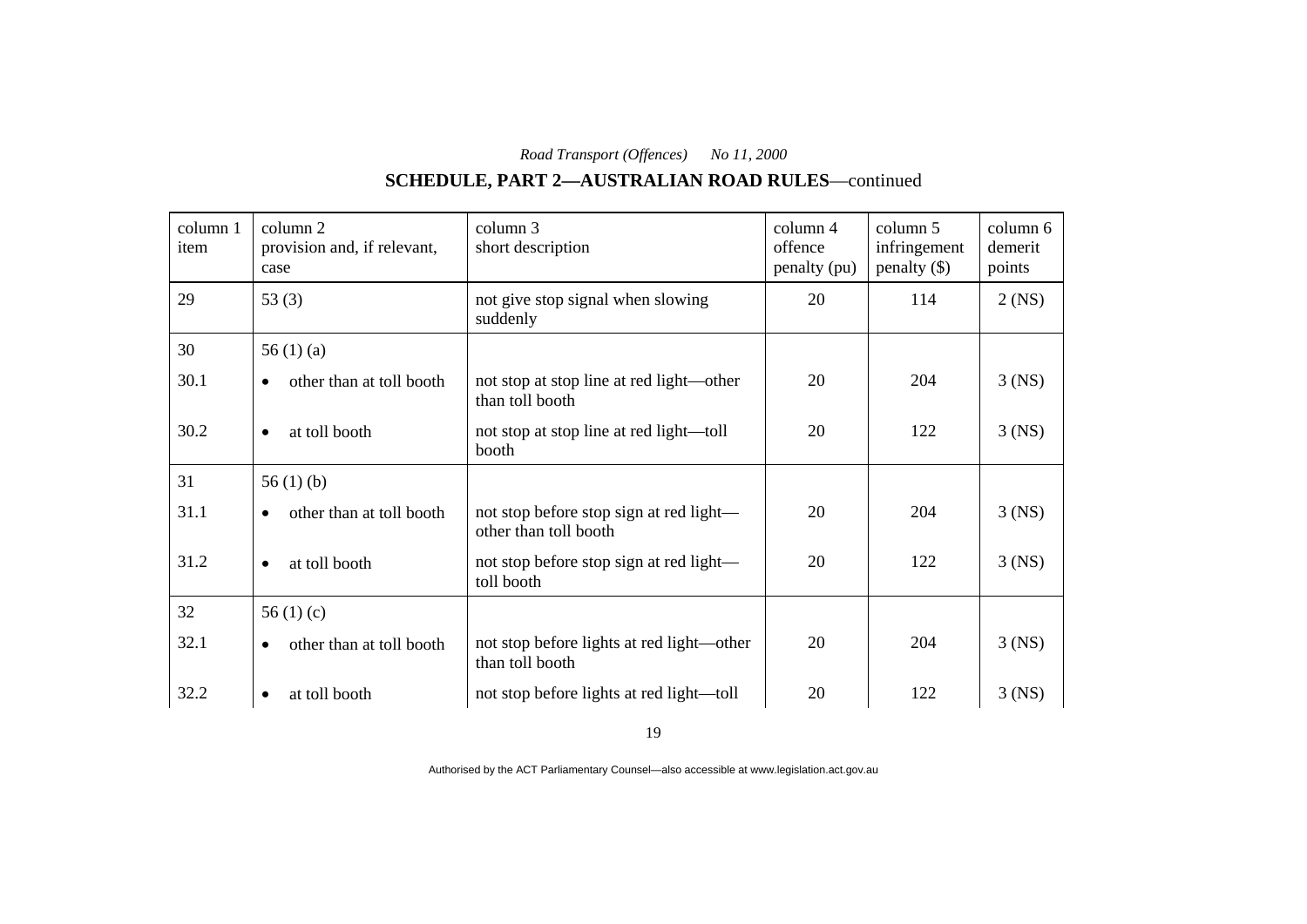# **SCHEDULE, PART 2—AUSTRALIAN ROAD RULES**—continued

| column 1<br>item | column 2<br>provision and, if relevant,<br>case | column 3<br>short description                             | column 4<br>offence<br>penalty (pu) | column 5<br>infringement<br>$penalty$ (\$) | column 6<br>demerit<br>points |
|------------------|-------------------------------------------------|-----------------------------------------------------------|-------------------------------------|--------------------------------------------|-------------------------------|
|                  |                                                 | booth                                                     |                                     |                                            |                               |
| 33               | 56 $(2)$ $(a)$                                  | not stop at stop line at red arrow                        | 20                                  | 204                                        | $3$ (NS)                      |
| 34               | 56 $(2)$ $(b)$                                  | not stop before stop sign at red arrow                    | 20                                  | 204                                        | $3$ (NS)                      |
| 35               | 56 $(2)$ $(c)$                                  | not stop before lights at red arrow                       | 20                                  | 204                                        | $3$ (NS)                      |
| 36               | 57(2)(a)                                        | not stop at stop line at yellow light/arrow               | 20                                  | 204                                        | $3$ (NS)                      |
| 37               | $57(2)$ (b)                                     | not stop before stop sign at yellow<br>light/arrow        | 20                                  | 204                                        | $3$ (NS)                      |
| 38               | 57 $(2)(c)$                                     | not stop before intersection at yellow<br>light/arrow     | 20                                  | 204                                        | $3$ (NS)                      |
| 39               | 57(3)                                           | not leave intersection safely after yellow<br>light/arrow | 20                                  | 204                                        |                               |
| 40               | 59(1)                                           | proceed after stopping for red/yellow<br>traffic light    | 20                                  | 204                                        | $3$ (NS)                      |
| 41               | 60                                              | proceed after stopping for red/yellow<br>traffic arrow    | 20                                  | 204                                        | $3$ (NS)                      |

20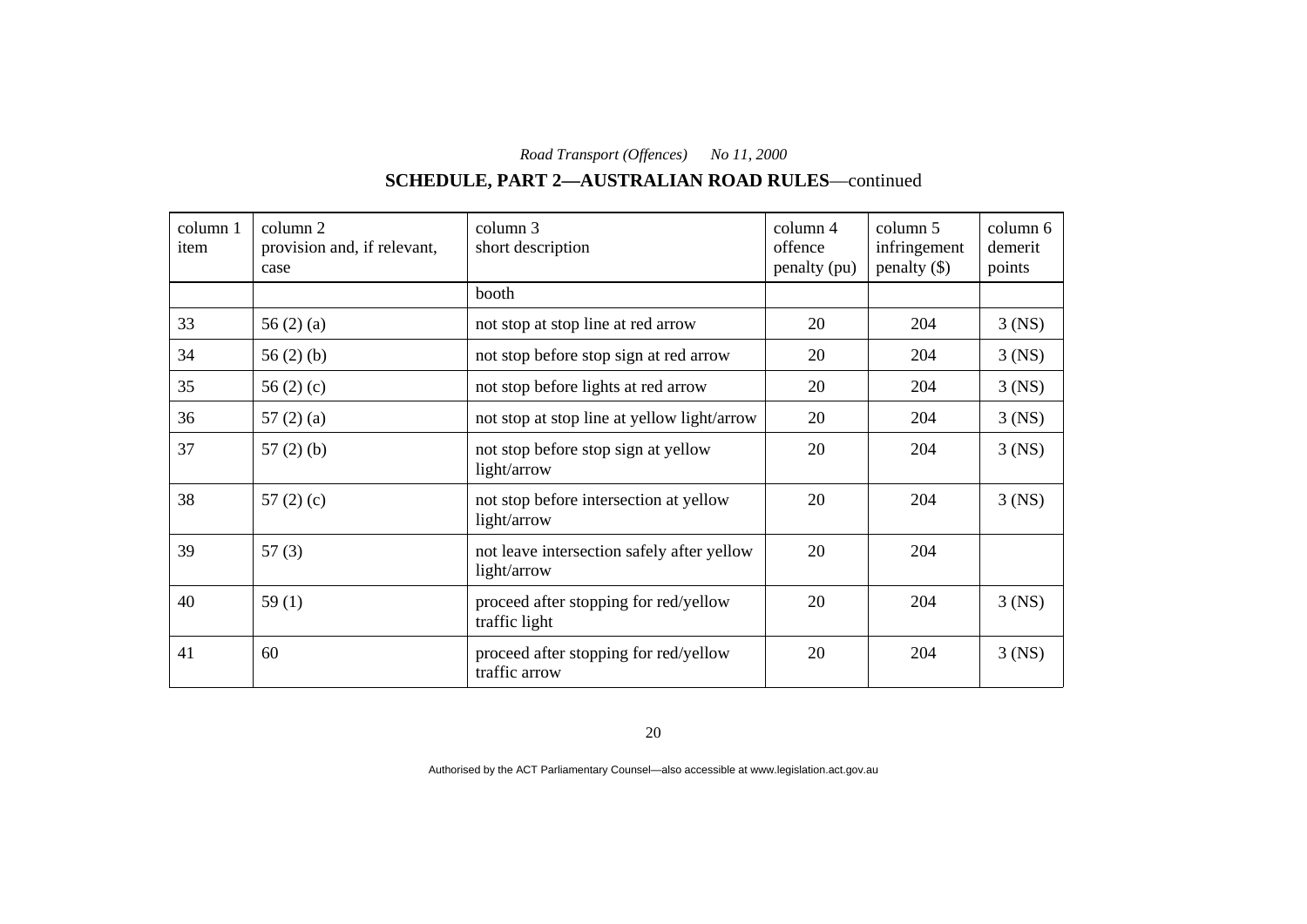# **SCHEDULE, PART 2—AUSTRALIAN ROAD RULES**—continued

| column 1<br>item | column 2<br>provision and, if relevant,<br>case | column 3<br>short description                               | column 4<br>offence<br>penalty (pu) | column 5<br>infringement<br>$penalty$ (\$) | column 6<br>demerit<br>points |
|------------------|-------------------------------------------------|-------------------------------------------------------------|-------------------------------------|--------------------------------------------|-------------------------------|
| 42               | 61(2)                                           | proceed when lights/arrow yellow/red                        | 20                                  | 204                                        | $3$ (NS)                      |
| 43               | 61(5)                                           | not leave intersection after light/arrow<br>goes yellow/red | 20                                  | 204                                        | $3$ (NS)                      |
| 44               | 62(a)                                           | not give way at lights to pedestrian on<br>road             | 20                                  | 204                                        | $3$ (NS)                      |
| 45               | 62(b)                                           | not give way at lights to other vehicle<br>(left turn)      | 20                                  | 204                                        | $3$ (NS)                      |
| 46               | 62(c)                                           | not give way at lights to oncoming<br>vehicle (right turn)  | 20                                  | 204                                        | $3$ (NS)                      |
| 47               | 63(2)                                           |                                                             |                                     |                                            |                               |
| 47.1             | by contravening $67(2)$<br>$\bullet$            | not stop at traffic light/stop sign (lights<br>not working) | 20                                  | 204                                        | $3$ (NS)                      |
| 47.2             | by contravening $67(3)$<br>$\bullet$            | not give way to vehicle at traffic<br>light/stop sign       | 20                                  | 204                                        | $3$ (NS)                      |
| 47.3             | by contravening $67(4)$<br>$\bullet$            | not give way to pedestrian at traffic<br>light/stop sign    | 20                                  | 204                                        | $3$ (NS)                      |

21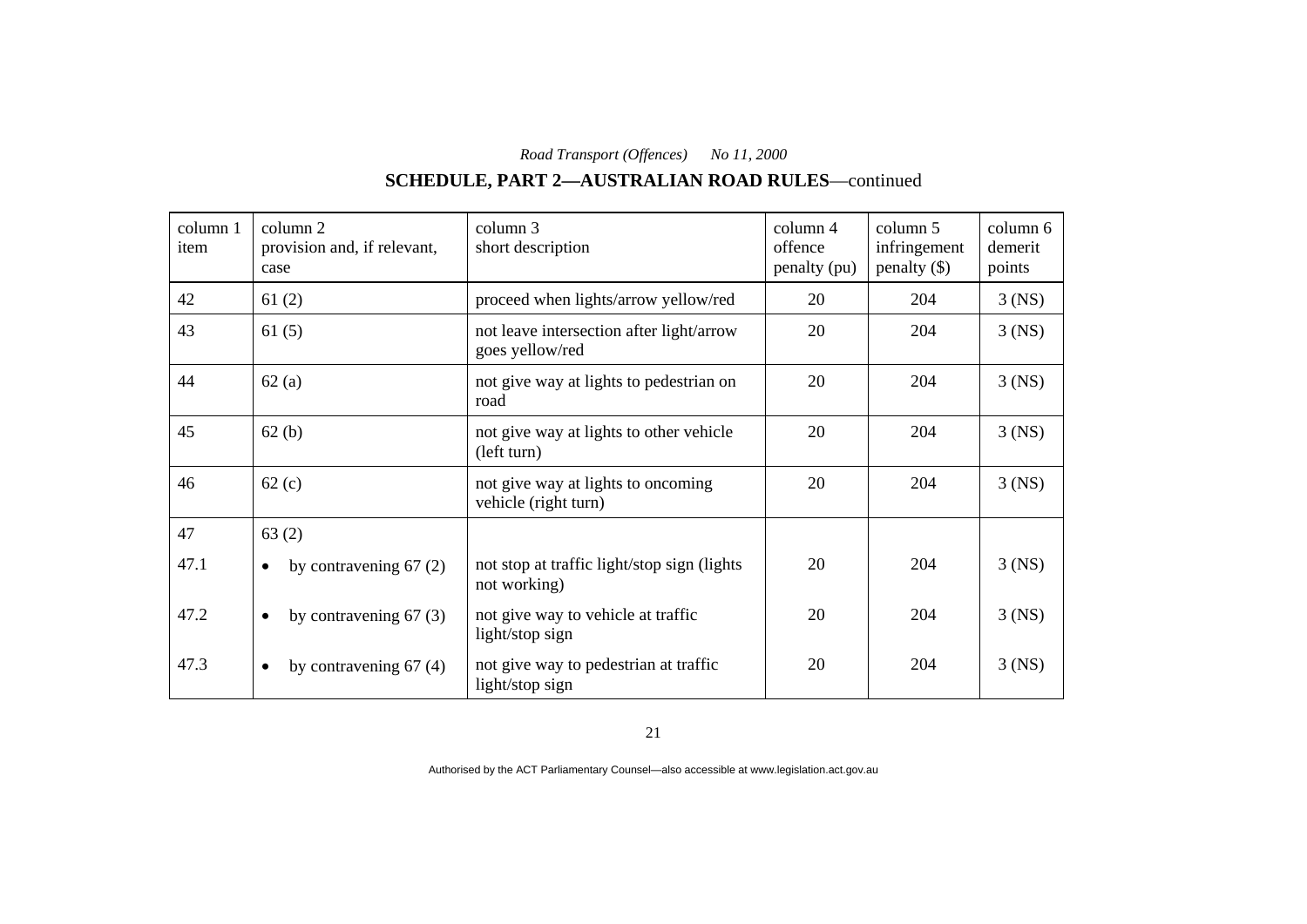# **SCHEDULE, PART 2—AUSTRALIAN ROAD RULES**—continued

| column 1<br>item | column 2<br>provision and, if relevant,<br>case | column 3<br>short description                            | column 4<br>offence<br>penalty (pu) | column 5<br>infringement<br>$penalty$ (\$) | column 6<br>demerit<br>points |
|------------------|-------------------------------------------------|----------------------------------------------------------|-------------------------------------|--------------------------------------------|-------------------------------|
| 48               | 63(3)                                           |                                                          |                                     |                                            |                               |
| 48.1             | by contravening $72(2)$<br>$\bullet$            | not give way at intersection to vehicle on<br>right      | 20                                  | 204                                        | $3$ (NS)                      |
| 48.2             | by contravening<br>$\bullet$<br>72(3)(a)        | not give way to vehicle (left turn)                      | 20                                  | 204                                        | $3$ (NS)                      |
| 48.3             | by contravening<br>$\bullet$<br>72(3)(b)        | not give way to pedestrian (left turn)                   | 20                                  | 204                                        | $3$ (NS)                      |
| 48.4             | by contravening<br>$\bullet$<br>72(4)(a)        | not give way to vehicle (left turn from<br>slip lane)    | 20                                  | 204                                        | $3$ (NS)                      |
| 48.5             | by contravening<br>$\bullet$<br>72(4)(b)        | not give way to pedestrian (left turn<br>from slip lane) | 20                                  | 204                                        | $3$ (NS)                      |
| 48.6             | by contravening<br>$\bullet$<br>72(5)(a)        | not give way to vehicle (right turn)                     | 20                                  | 204                                        | $3$ (NS)                      |
| 48.7             | by contravening<br>$\bullet$<br>72(5)(b)        | not give way to oncoming vehicle (right<br>turn)         | 20                                  | 204                                        | $3$ (NS)                      |
| 48.8             | by contravening<br>$\bullet$                    | not give way to vehicle/pedestrian (right)               | 20                                  | 204                                        | $3$ (NS)                      |

22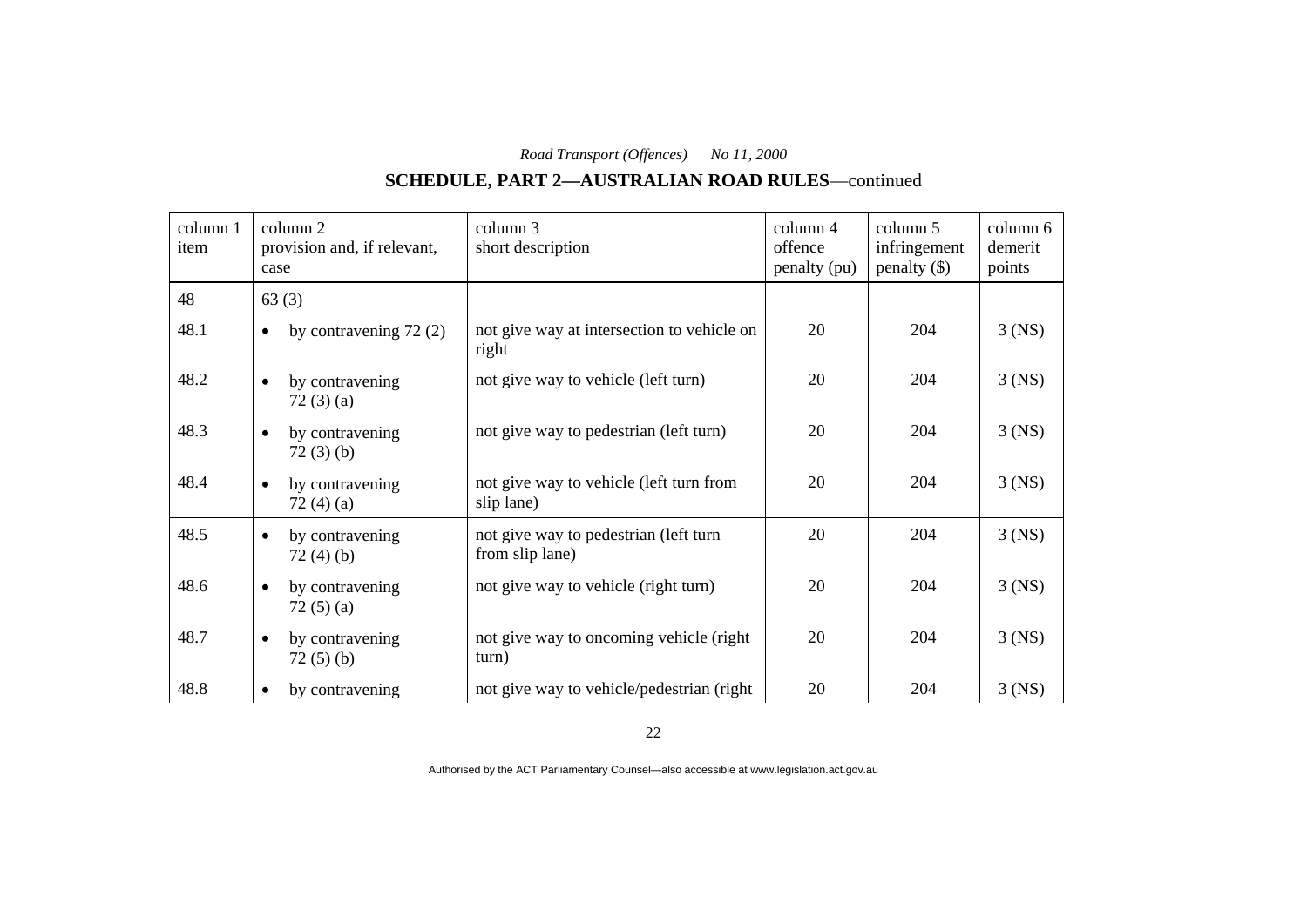# **SCHEDULE, PART 2—AUSTRALIAN ROAD RULES**—continued

| column 1<br>item | column 2<br>provision and, if relevant,<br>case | column 3<br>short description                                 | column 4<br>offence<br>penalty (pu) | column 5<br>infringement<br>$penalty$ (\$) | column 6<br>demerit<br>points |
|------------------|-------------------------------------------------|---------------------------------------------------------------|-------------------------------------|--------------------------------------------|-------------------------------|
|                  | 72 $(5)(c)$                                     | turn)                                                         |                                     |                                            |                               |
| 48.9             | by contravening<br>$\bullet$<br>73(2)(a)        | not give way to vehicle at T-intersection                     | 20                                  | 204                                        | $3$ (NS)                      |
| 48.10            | by contravening<br>$\bullet$<br>73(2)(b)        | not give way to pedestrian at<br>T-intersection               | 20                                  | 204                                        | $3$ (NS)                      |
| 48.11            | by contravening<br>$\bullet$<br>73(3)(a)        | not give way to vehicle at T-intersection<br>(slip lane)      | 20                                  | 204                                        | $3$ (NS)                      |
| 48.12            | by contravening<br>$\bullet$<br>73(3)(b)        | not give way to pedestrian at<br>T-intersection (slip lane)   | 20                                  | 204                                        | $3$ (NS)                      |
| 48.13            | by contravening $73(4)$<br>$\bullet$            | not give way to pedestrian at<br>T-intersection (left turn)   | 20                                  | 204                                        | $3$ (NS)                      |
| 48.14            | by contravening<br>$\bullet$<br>73(5)(a)        | not give way to vehicle (slip lane at<br>terminating road)    | 20                                  | 204                                        | $3$ (NS)                      |
| 48.15            | by contravening<br>$\bullet$<br>73(5)(b)        | not give way to pedestrian (slip lane at<br>terminating road) | 20                                  | 204                                        | $3$ (NS)                      |
| 48.16            | by contravening<br>$\bullet$                    | not give way to vehicle (right turn at                        | 20                                  | 204                                        | $3$ (NS)                      |

23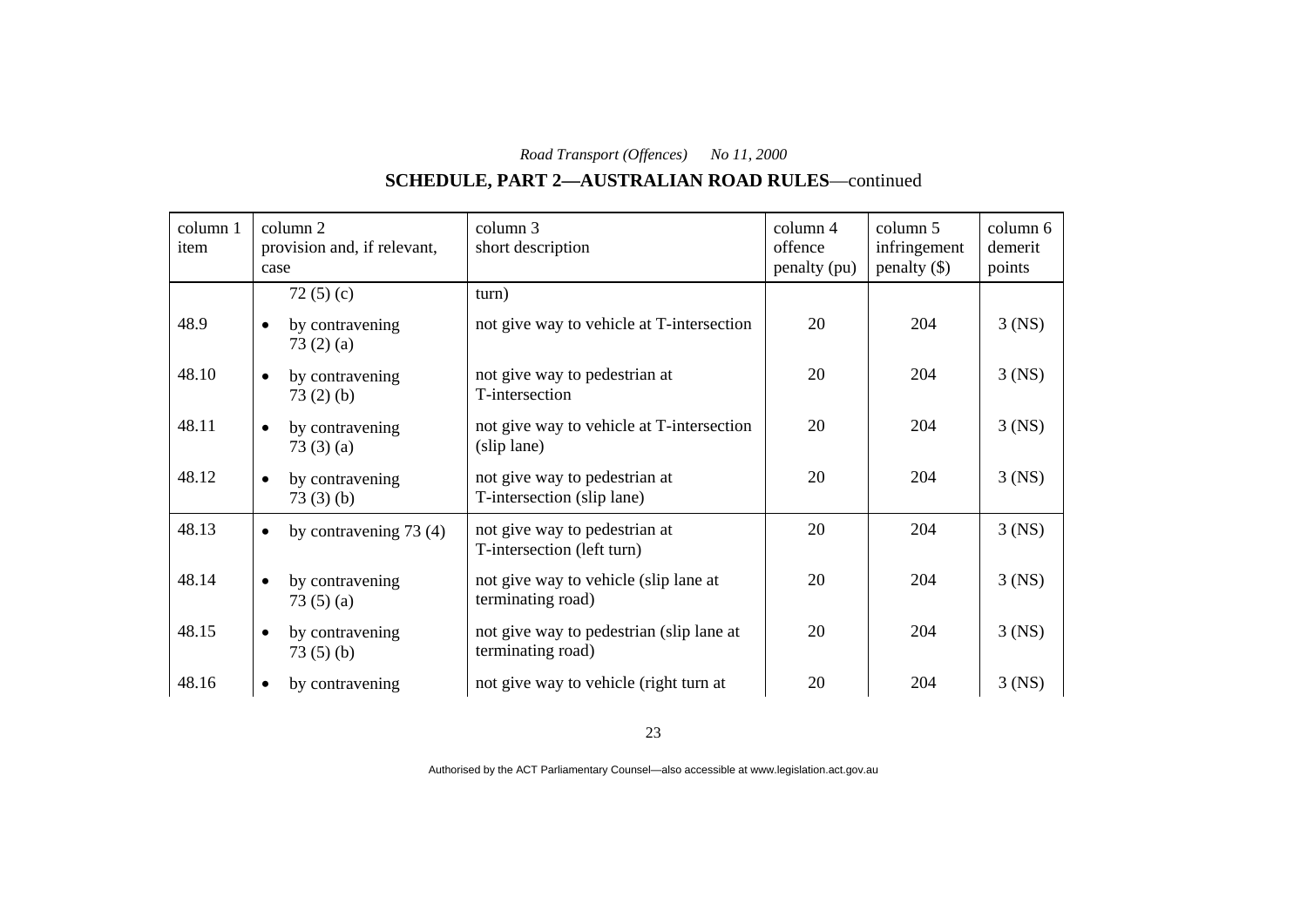# **SCHEDULE, PART 2—AUSTRALIAN ROAD RULES**—continued

| column 1<br>item | column 2<br>provision and, if relevant,<br>case      | column 3<br>short description                                                       | column 4<br>offence<br>penalty (pu) | column 5<br>infringement<br>penalty $(\$)$ | column 6<br>demerit<br>points |
|------------------|------------------------------------------------------|-------------------------------------------------------------------------------------|-------------------------------------|--------------------------------------------|-------------------------------|
| 48.17            | 73(6)(a)<br>by contravening<br>$\bullet$<br>73(6)(b) | terminating road)<br>not give way to pedestrian (right turn at<br>terminating road) | 20                                  | 204                                        | $3$ (NS)                      |
| 49               | 64(a)                                                | not give way to vehicle (flashing yellow<br>arrow)                                  | 20                                  | 204                                        | $3$ (NS)                      |
| 50               | 64(b)                                                | not give way to pedestrian (flashing)<br>yellow arrow)                              | 20                                  | 204                                        | $3$ (NS)                      |
| 51               | 64(c)                                                | not give way to oncoming vehicle<br>(flashing yellow arrow)                         | 20                                  | 204                                        | $3$ (NS)                      |
| 52               | 65(2)(a)                                             | not give way to pedestrian (flashing<br>yellow light)                               | 20                                  | 204                                        | $3$ (NS)                      |
| 53               | 65(2)(b)                                             | obstruct pedestrian (flashing yellow<br>light)                                      | 20                                  | 204                                        | $3$ (NS)                      |
| 54               | 65 $(2)$ (c)                                         | overtake/pass vehicle (flashing yellow<br>light)                                    | 20                                  | 204                                        | $3$ (NS)                      |

24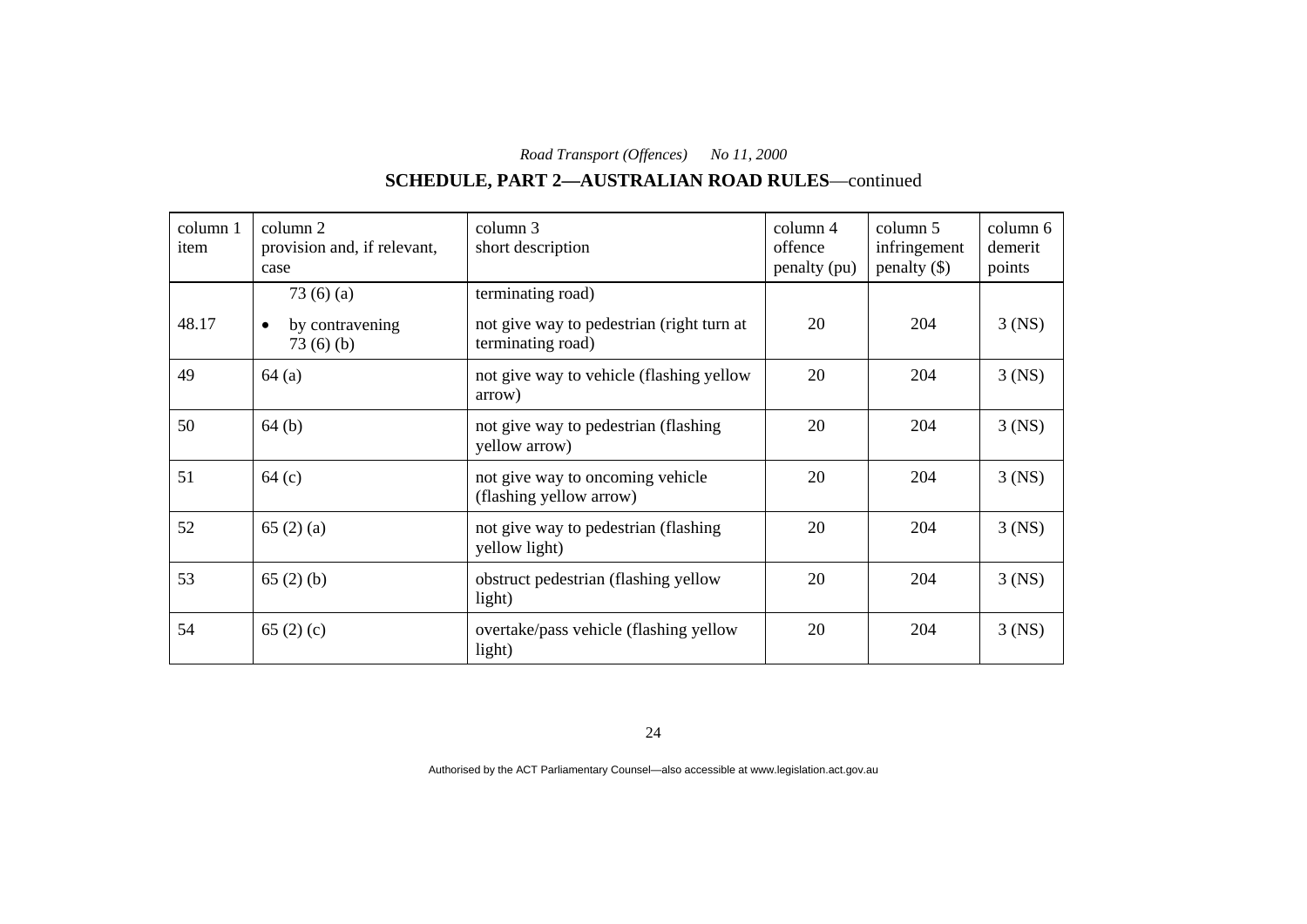# **SCHEDULE, PART 2—AUSTRALIAN ROAD RULES**—continued

| column 1<br>item | column 2<br>provision and, if relevant,<br>case | column 3<br>short description                                            | column 4<br>offence<br>penalty (pu) | column 5<br>infringement<br>$penalty$ (\$) | column 6<br>demerit<br>points |
|------------------|-------------------------------------------------|--------------------------------------------------------------------------|-------------------------------------|--------------------------------------------|-------------------------------|
| 55               | 66(1)                                           |                                                                          |                                     |                                            |                               |
| 55.1             | by contravening $66(2)$<br>$\bullet$            | not stop before stop line (twin red lights)                              | 20                                  | 193                                        | $3$ (NS)                      |
| 55.2             | by contravening $66(3)$<br>$\bullet$            | not stop before lights (twin red lights)                                 | 20                                  | 193                                        | $3$ (NS)                      |
| 56               | 66(4)                                           | proceed after stopping (twin red lights<br>showing)                      | 20                                  | 193                                        | $3$ (NS)                      |
| 57               | 67(1)                                           |                                                                          |                                     |                                            |                               |
| 57.1             | by contravening $67(2)$<br>$\bullet$            | not stop at stop line/near intersection<br>(intersection with no lights) | 20                                  | 204                                        | $3$ (NS)                      |
| 57.2             | by contravening $67(3)$<br>$\bullet$            | not give way to vehicle (intersection<br>with no lights)                 | 20                                  | 204                                        | $3$ (NS)                      |
| 57.3             | by contravening $67(4)$<br>$\bullet$            | not give way to pedestrian (intersection<br>with no lights)              | 20                                  | 204                                        | $3$ (NS)                      |
| 58               | 68(1)                                           |                                                                          |                                     |                                            |                               |
| 58.1             | by contravening $68(2)$<br>$\bullet$            | not stop at/before stop line/stop sign                                   | 20                                  | 204                                        | $3$ (NS)                      |
| 58.2             | by contravening $68(3)$<br>$\bullet$            | not give way to vehicle/pedestrian (stop)                                | 20                                  | 204                                        | $3$ (NS)                      |

25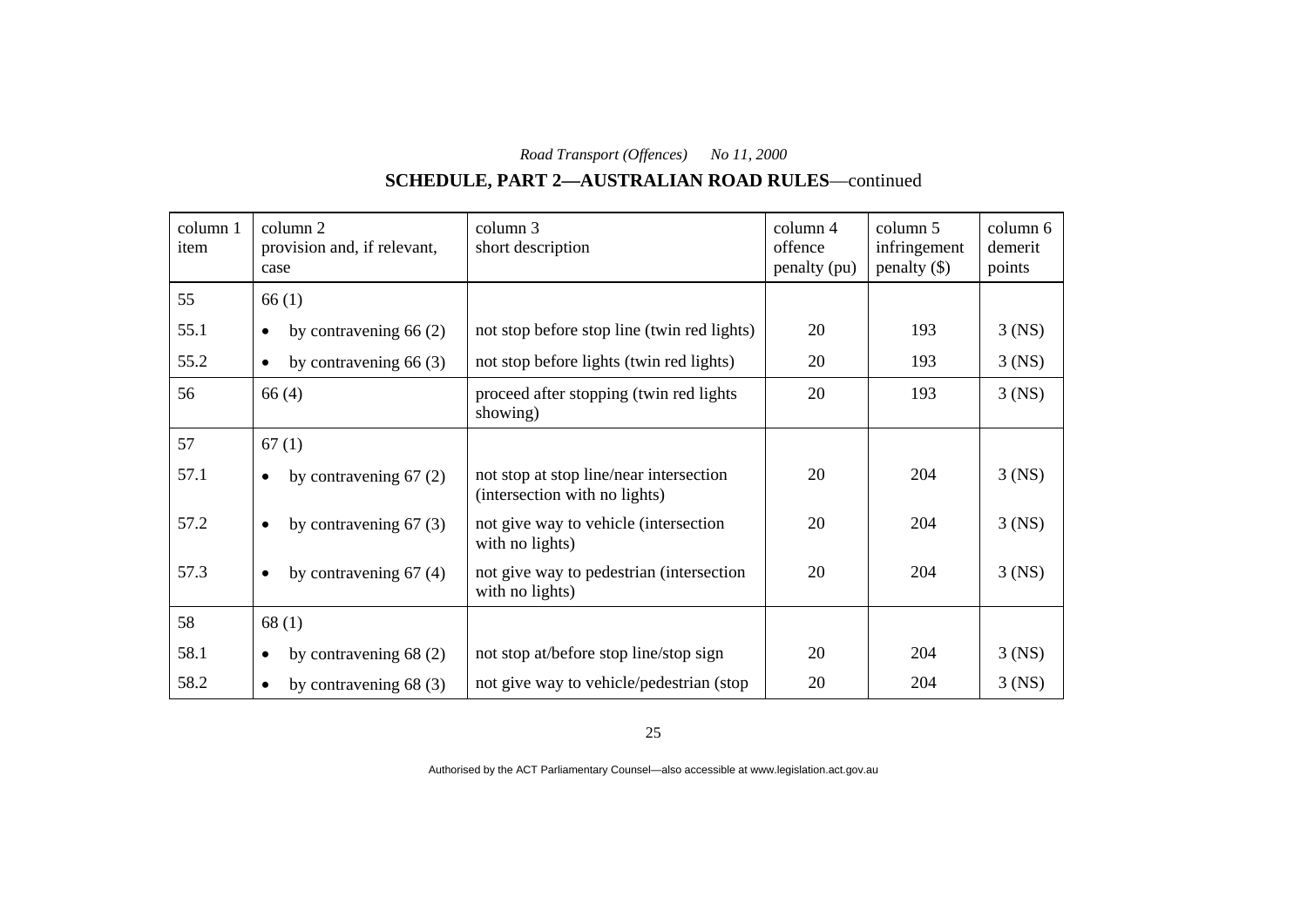# **SCHEDULE, PART 2—AUSTRALIAN ROAD RULES**—continued

| column 1<br>item | column 2<br>provision and, if relevant,<br>case | column 3<br>short description                                 | $\text{column } 4$<br>offence<br>penalty (pu) | column 5<br>infringement<br>penalty $(\$)$ | column 6<br>demerit<br>points |
|------------------|-------------------------------------------------|---------------------------------------------------------------|-----------------------------------------------|--------------------------------------------|-------------------------------|
|                  |                                                 | sign)                                                         |                                               |                                            |                               |
| 59               | 69(1)                                           |                                                               |                                               |                                            |                               |
| 59.1             | by contravening $69(2)$<br>$\bullet$            | not give way to vehicle (give way<br>sign/line)               | 20                                            | 204                                        | $3$ (NS)                      |
| 59.2             | by contravening $69(3)$<br>$\bullet$            | not give way to pedestrian (give way<br>sign/line)            | 20                                            | 204                                        | $3$ (NS)                      |
| 60               | 70                                              | disobey give way sign on bridge/narrow<br>road                | 20                                            | 204                                        | $3$ (NS)                      |
| 61               | 71(1)                                           | not give way to vehicle/pedestrian (give<br>way sign/line)    | 20                                            | 204                                        | $3$ (NS)                      |
| 62               | 72(1)                                           |                                                               |                                               |                                            |                               |
| 62.1             | by contravening $72(2)$<br>$\bullet$            | not give way to vehicle on right<br>(unmarked intersection)   | 20                                            | 204                                        | $3$ (NS)                      |
| 62.2             | by contravening<br>$\bullet$<br>72(3)(a)        | not give way to vehicle (left turn—<br>unmarked intersection) | 20                                            | 204                                        | $3$ (NS)                      |

26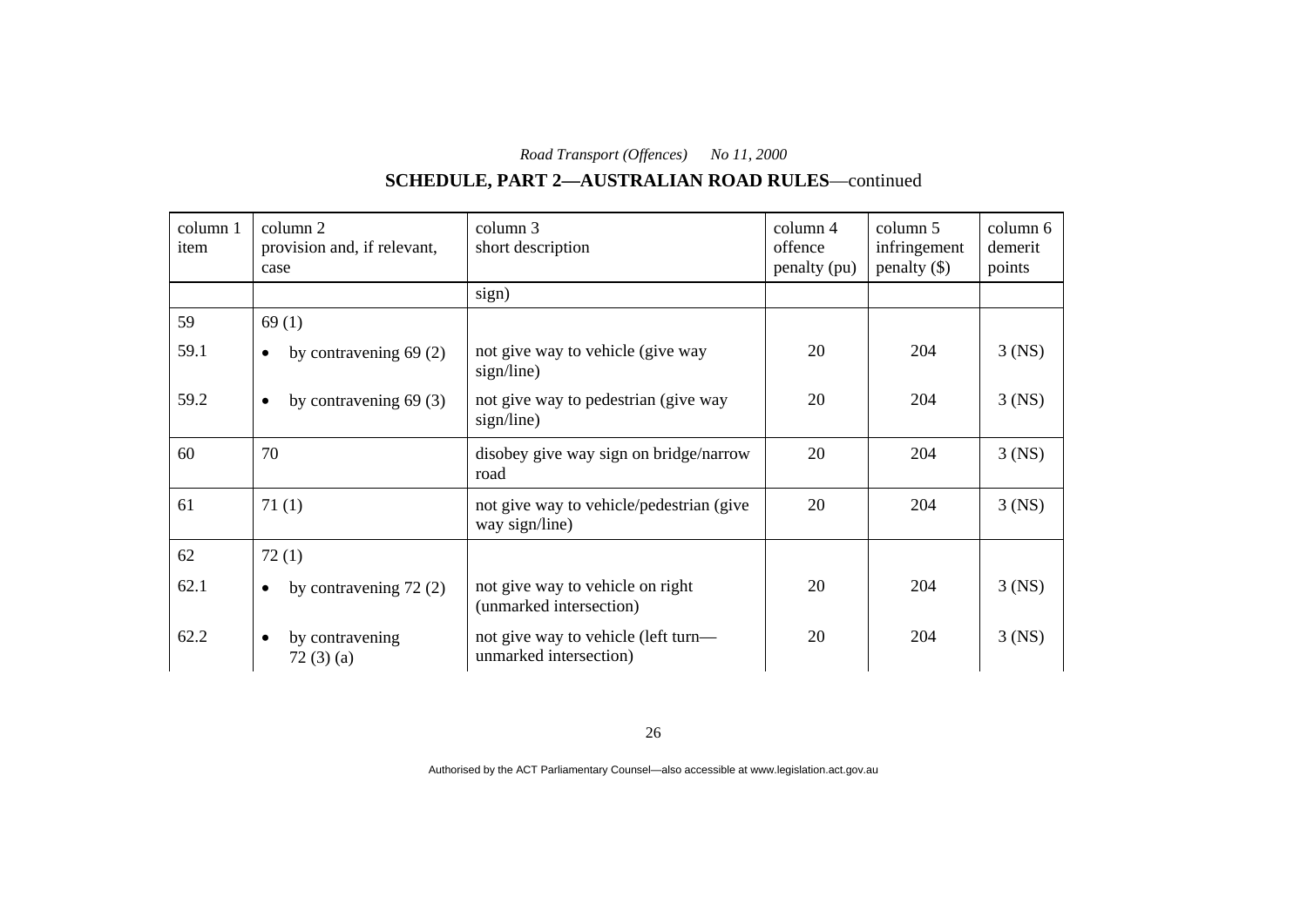# **SCHEDULE, PART 2—AUSTRALIAN ROAD RULES**—continued

| column 1<br>item | column 2<br>provision and, if relevant,<br>case | column 3<br>short description                                    | column 4<br>offence<br>penalty (pu) | column 5<br>infringement<br>penalty $(\$)$ | column 6<br>demerit<br>points |
|------------------|-------------------------------------------------|------------------------------------------------------------------|-------------------------------------|--------------------------------------------|-------------------------------|
| 62.3             | by contravening<br>$\bullet$<br>72(3)(b)        | not give way to pedestrian (left turn—<br>unmarked intersection) | 20                                  | 204                                        | $3$ (NS)                      |
| 62.4             | by contravening<br>$\bullet$<br>72(4)(a)        | not give way to vehicle (slip turn—<br>unmarked intersection)    | 20                                  | 204                                        | $3$ (NS)                      |
| 62.5             | by contravening<br>$\bullet$<br>72(4)(b)        | not give way to pedestrian (slip turn—<br>unmarked intersection) | 20                                  | 204                                        | $3$ (NS)                      |
| 62.6             | by contravening<br>$\bullet$<br>72(5)(a)        | not give way to vehicle on right<br>(unmarked intersection)      | 20                                  | 204                                        | $3$ (NS)                      |
| 62.7             | by contravening<br>$\bullet$<br>72(5)(b)        | not give way to oncoming vehicle<br>(unmarked intersection)      | 20                                  | 204                                        | $3$ (NS)                      |
| 62.8             | by contravening<br>$\bullet$<br>72 $(5)(c)$     | not give way to pedestrian (unmarked<br>intersection)            | 20                                  | 204                                        | $3$ (NS)                      |

27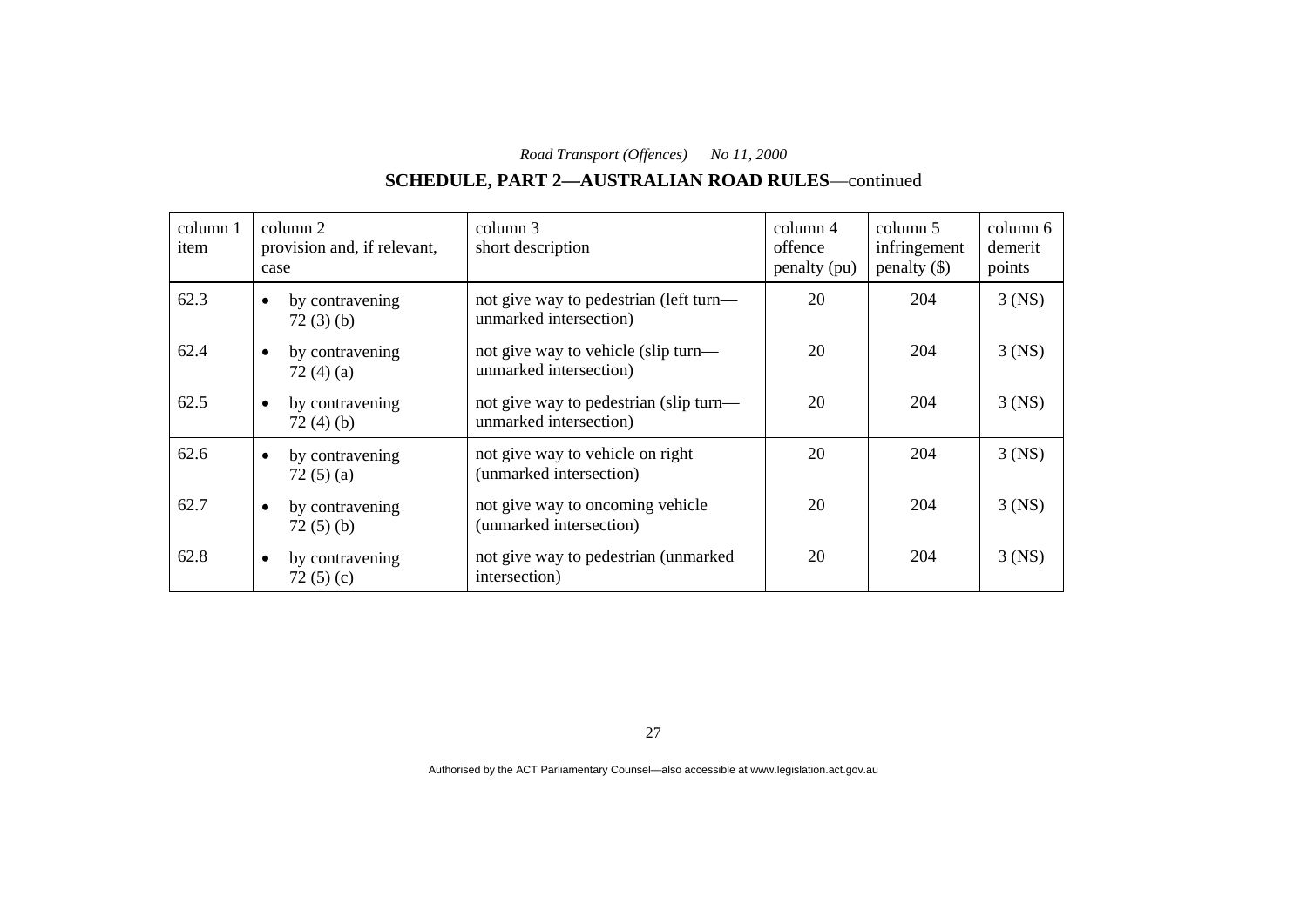# **SCHEDULE, PART 2—AUSTRALIAN ROAD RULES**—continued

| column 1<br>item | column 2<br>provision and, if relevant,<br>case | column 3<br>short description                                                            | column 4<br>offence<br>penalty (pu) | column 5<br>infringement<br>$penalty$ (\$) | column 6<br>demerit<br>points |
|------------------|-------------------------------------------------|------------------------------------------------------------------------------------------|-------------------------------------|--------------------------------------------|-------------------------------|
| 63               | 73(1)                                           |                                                                                          |                                     |                                            |                               |
| 63.1             | by contravening<br>$\bullet$<br>73(2)(a)        | not give way to vehicle—turn from<br>terminating road (unmarked intersection)            | 20                                  | 204                                        | $3$ (NS)                      |
| 63.2             | by contravening<br>$\bullet$<br>73(2)(b)        | not give way to pedestrian—turn from<br>terminating road (unmarked intersection)         | 20                                  | 204                                        | $3$ (NS)                      |
| 63.3             | by contravening<br>$\bullet$<br>73(3)(a)        | not give way to vehicle—left turn from<br>slip lane (unmarked intersection)              | 20                                  | 204                                        | $3$ (NS)                      |
| 63.4             | by contravening<br>$\bullet$<br>73(3)(b)        | not give way to pedestrian—left turn<br>from slip lane (unmarked intersection)           | 20                                  | 204                                        | $3$ (NS)                      |
| 63.5             | by contravening $73(4)$<br>$\bullet$            | not give way to pedestrian—left turn<br>into terminating road (unmarked<br>intersection) | 20                                  | 204                                        | $3$ (NS)                      |
| 63.6             | by contravening<br>$\bullet$<br>73(5)(a)        | not give way to vehicle—slip turn into<br>terminating road (unmarked intersection)       | 20                                  | 204                                        | $3$ (NS)                      |

28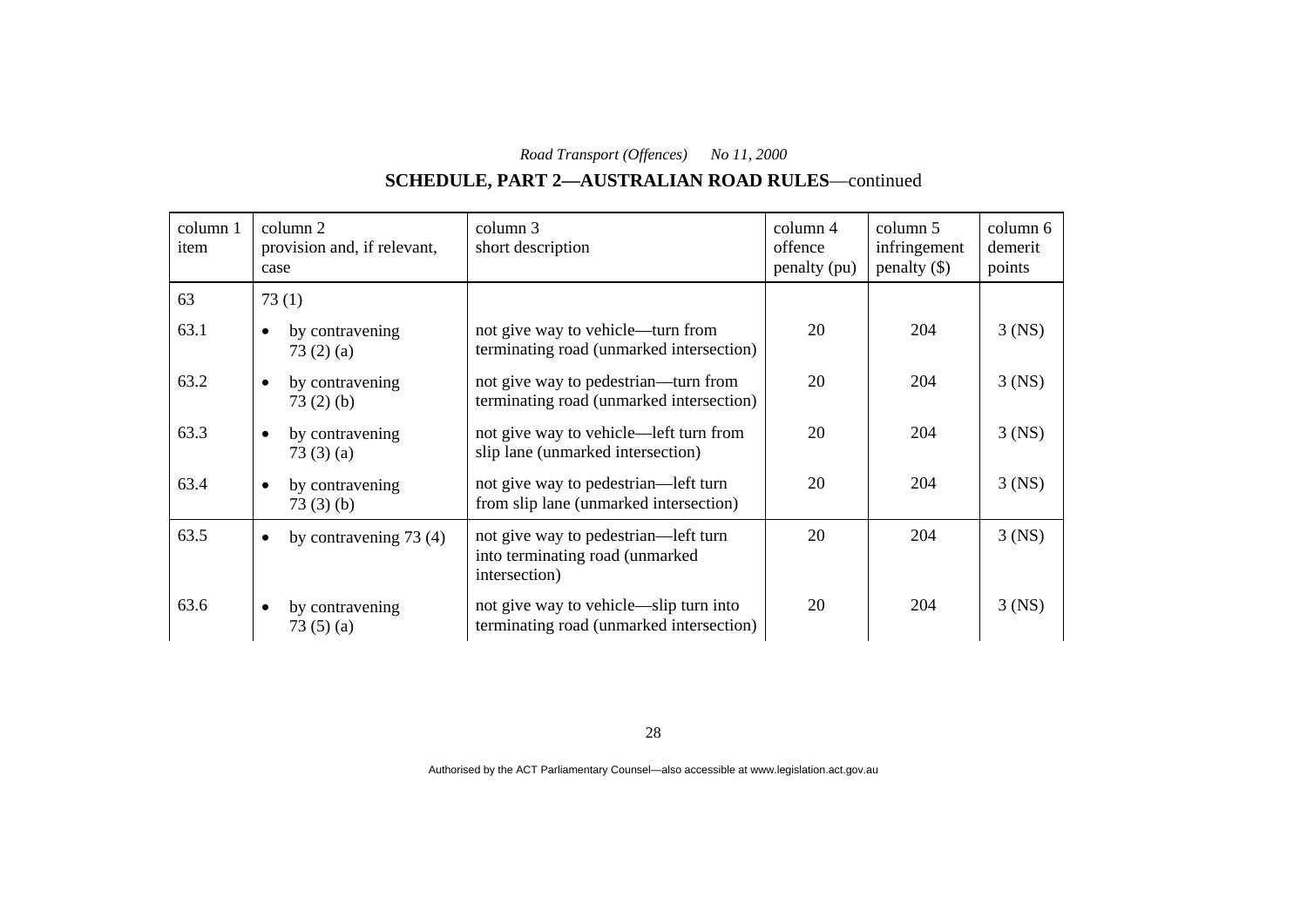# **SCHEDULE, PART 2—AUSTRALIAN ROAD RULES**—continued

| column 1<br>item | column 2<br>provision and, if relevant,<br>case | column 3<br>short description                                                             | column 4<br>offence<br>penalty (pu) | column 5<br>infringement<br>$penalty$ (\$) | column 6<br>demerit<br>points |
|------------------|-------------------------------------------------|-------------------------------------------------------------------------------------------|-------------------------------------|--------------------------------------------|-------------------------------|
| 63.7             | by contravening<br>$\bullet$<br>73(5)(b)        | not give way to pedestrian—slip turn<br>into terminating road (unmarked<br>intersection)  | 20                                  | 204                                        | $3$ (NS)                      |
| 63.8             | by contravening<br>$\bullet$<br>73(6)(a)        | not give way to vehicle—right turn into<br>terminating road (unmarked intersection)       | 20                                  | 204                                        | $3$ (NS)                      |
| 63.9             | by contravening<br>$\bullet$<br>73(6)(b)        | not give way to pedestrian—right turn<br>into terminating road (unmarked<br>intersection) | 20                                  | 204                                        | $3$ (NS)                      |
| 64               | 74 $(1)(a)$                                     | leave area/land—not give way to vehicle                                                   | 20                                  | 114                                        | $3$ (NS)                      |
| 65               | 74 $(1)$ $(b)$                                  | leave area/land—not give way to<br>pedestrian                                             | 20                                  | 114                                        | $3$ (NS)                      |
| 66               | 74 $(1)(c)$                                     | leave area/land not give way to vehicle<br>on area                                        | 20                                  | 114                                        | $3$ (NS)                      |
| 67               | 74 $(1)(c)$                                     | leave area/land not give way to<br>pedestrian on area                                     | 20                                  | 114                                        | $3$ (NS)                      |
| 68               | 75 $(1)$ $(a)$                                  | enter area/land—not give way to<br>pedestrian on road                                     | 20                                  | 114                                        | $3$ (NS)                      |

29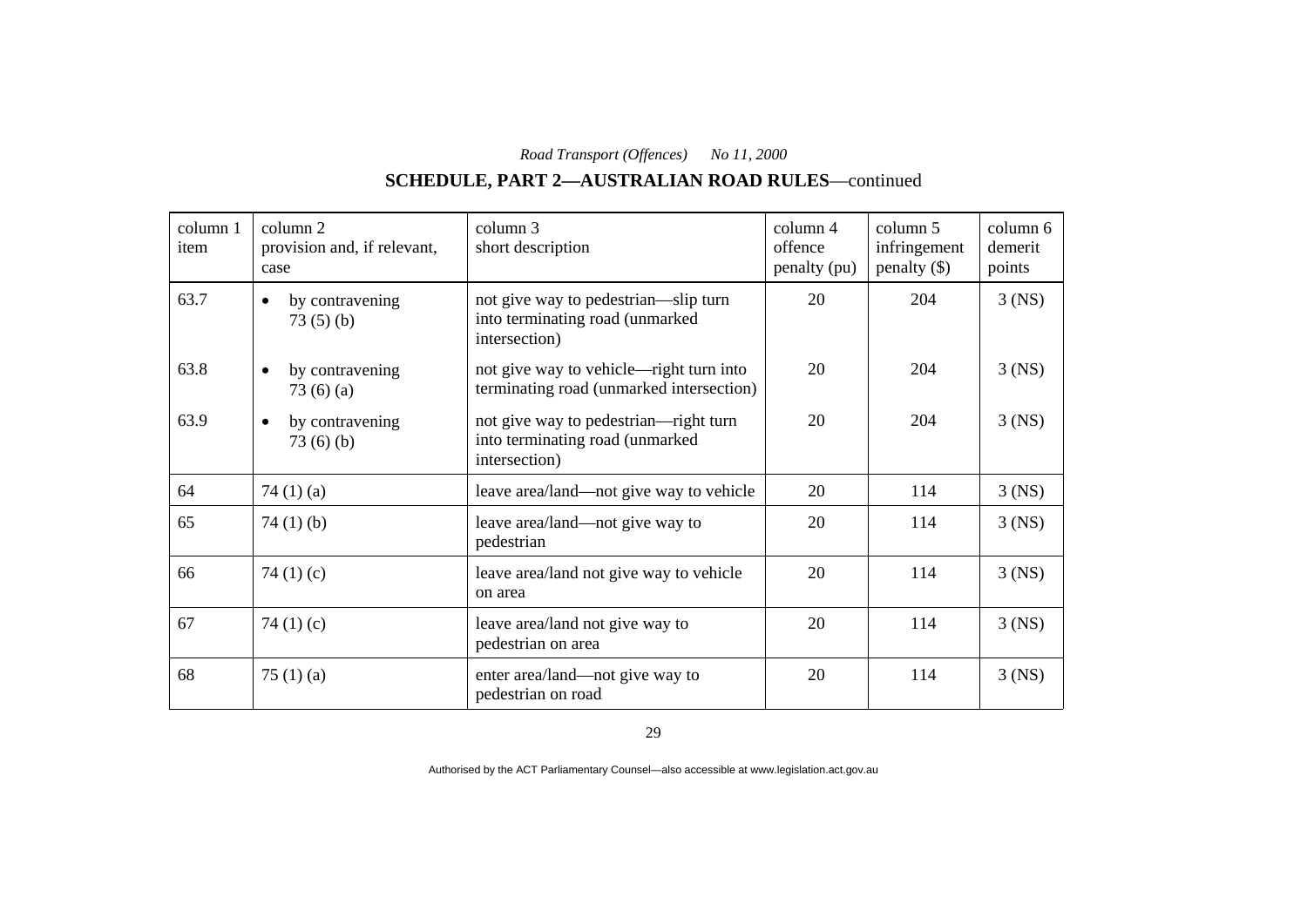# **SCHEDULE, PART 2—AUSTRALIAN ROAD RULES**—continued

| column 1<br>item | column 2<br>provision and, if relevant,<br>case | column 3<br>short description                                | column 4<br>offence<br>penalty (pu) | column 5<br>infringement<br>$penalty$ (\$) | column 6<br>demerit<br>points |
|------------------|-------------------------------------------------|--------------------------------------------------------------|-------------------------------------|--------------------------------------------|-------------------------------|
| 69               | 75(1)(b)                                        | enter area/land—not give way to vehicle<br>on area           | 20                                  | 114                                        | $3$ (NS)                      |
| 70               | 75(1)(b)                                        | enter area/land—not give way to<br>pedestrian on area        | 20                                  | 114                                        | $3$ (NS)                      |
| 71               | 75 $(1)(c)$                                     | not give way to vehicle—right turn from<br>area/land         | 20                                  | 114                                        | $3$ (NS)                      |
| 72               | 75 $(1)$ $(d)$                                  | not give way to vehicle—enter area/land<br>at T-intersection | 20                                  | 114                                        | $3$ (NS)                      |
| 73               | 76(1)                                           | drive into path of approaching tram                          | 20                                  | 198                                        | $3$ (NS)                      |
| 74               | 76(2)                                           | not move out of path of approaching<br>tram                  | 20                                  | 68                                         | $3$ (NS)                      |
| 75               | 77(1)                                           | driver in left lane/traffic line not give<br>way to bus      | 20                                  | 114                                        | $3$ (NS)                      |
| 76               | 78(1)                                           | move into path of police/emergency<br>vehicle                | 20                                  | 136                                        | $3$ (NS)                      |
| 77               | 78(2)                                           | not move out of path of                                      | 20                                  | 136                                        | $3$ (NS)                      |

30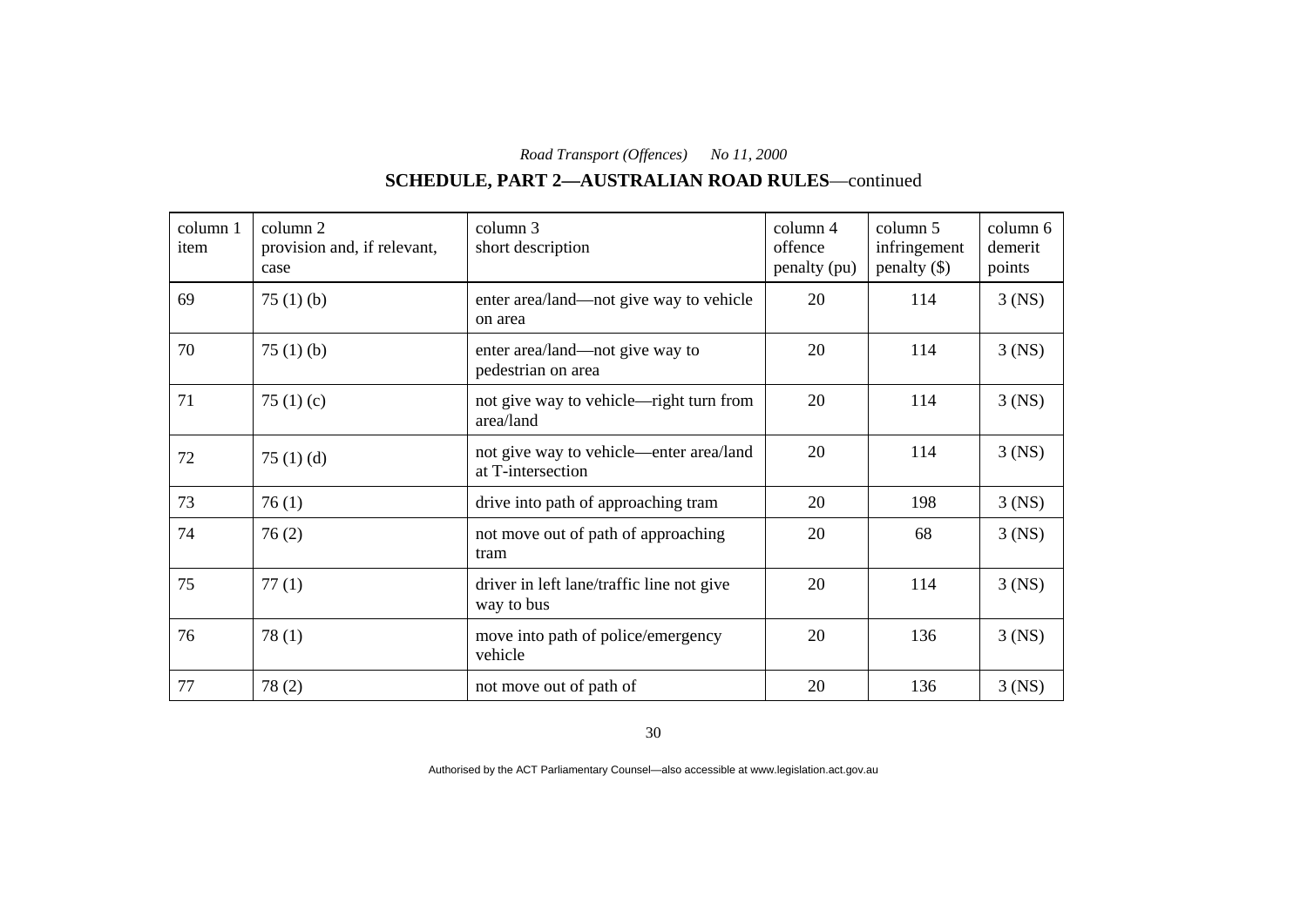# **SCHEDULE, PART 2—AUSTRALIAN ROAD RULES**—continued

| column 1<br>item | column 2<br>provision and, if relevant,<br>case | column 3<br>short description                                      | column 4<br>offence<br>penalty (pu) | column 5<br>infringement<br>$penalty$ (\$) | column 6<br>demerit<br>points |
|------------------|-------------------------------------------------|--------------------------------------------------------------------|-------------------------------------|--------------------------------------------|-------------------------------|
|                  |                                                 | police/emergency vehicle                                           |                                     |                                            |                               |
| 78               | 79(1)                                           | not give way to police/emergency<br>vehicle                        | 20                                  | 136                                        | $3$ (NS)                      |
| 79               | 80(1)                                           | approach children's crossing too quickly<br>to stop safely         | 20                                  | 204                                        | $3$ (NS)                      |
| 80               | 80(2)(a)                                        | disobey hand-held stop sign at children's<br>crossing              | 20                                  | 204                                        | $3$ (NS)                      |
| 81               | 80(2)(b)                                        | not stop at children's crossing—<br>pedestrian on crossing         | 20                                  | 204                                        | $3$ (NS)                      |
| 82               | 80(3)(a)                                        | proceed at children's crossing while sign<br>shown                 | 20                                  | 204                                        | $3$ (NS)                      |
| 83               | 80(3)(b)                                        | proceed at children's crossing contrary<br>to directions           | 20                                  | 204                                        | $3$ (NS)                      |
| 84               | 80(4)                                           | proceed at children's crossing-<br>pedestrian on/entering crossing | 20                                  | 204                                        | $3$ (NS)                      |
| 85               | 81(1)                                           | approach pedestrian crossing too quickly                           | 20                                  | 204                                        | $3$ (NS)                      |

31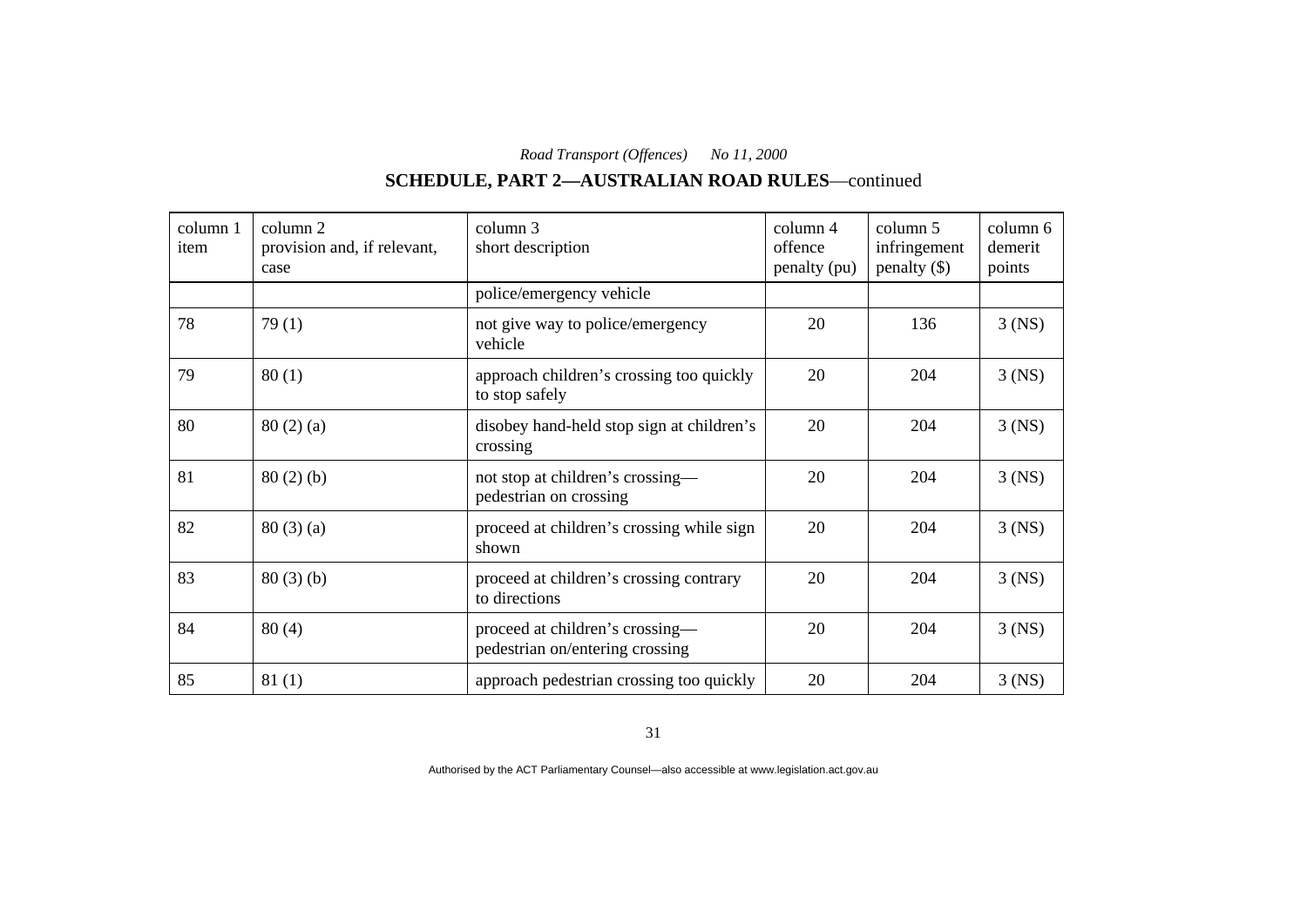# **SCHEDULE, PART 2—AUSTRALIAN ROAD RULES**—continued

| column 1<br>item | column 2<br>provision and, if relevant,<br>case | column 3<br>short description                                   | $\text{column } 4$<br>offence<br>penalty (pu) | column 5<br>infringement<br>$penalty$ (\$) | column 6<br>demerit<br>points |
|------------------|-------------------------------------------------|-----------------------------------------------------------------|-----------------------------------------------|--------------------------------------------|-------------------------------|
|                  |                                                 | to stop safely                                                  |                                               |                                            |                               |
| 86               | 81(2)                                           | not give way to pedestrian on pedestrian<br>crossing            | 20                                            | 204                                        | $3$ (NS)                      |
| 87               | 82                                              | pass/overtake vehicle at<br>pedestrian/children's crossing      | 20                                            | 204                                        | $3$ (NS)                      |
| 88               | 83                                              | not give way to pedestrian in shared<br>zone                    | 20                                            | 114                                        | 3                             |
| 89               | 84(1)(a)                                        | not give way to tram (drive through<br>dividing strip break)    | 20                                            | 68                                         | $3$ (NS)                      |
| 90               | 84(1)(b)                                        | not give way to vehicle (drive through<br>dividing strip break) | 20                                            | 204                                        | $3$ (NS)                      |
| 91               | 85(a)                                           | not give way to vehicle in turning lane                         | 20                                            | 204                                        | $3$ (NS)                      |
| 92               | 85(b)                                           | not give way to vehicle entering turning<br>lane                | 20                                            | 204                                        | $3$ (NS)                      |
| 93               | 86(1)                                           | not give way to vehicle (median turning<br>bay)                 | 20                                            | 114                                        | $3$ (NS)                      |

32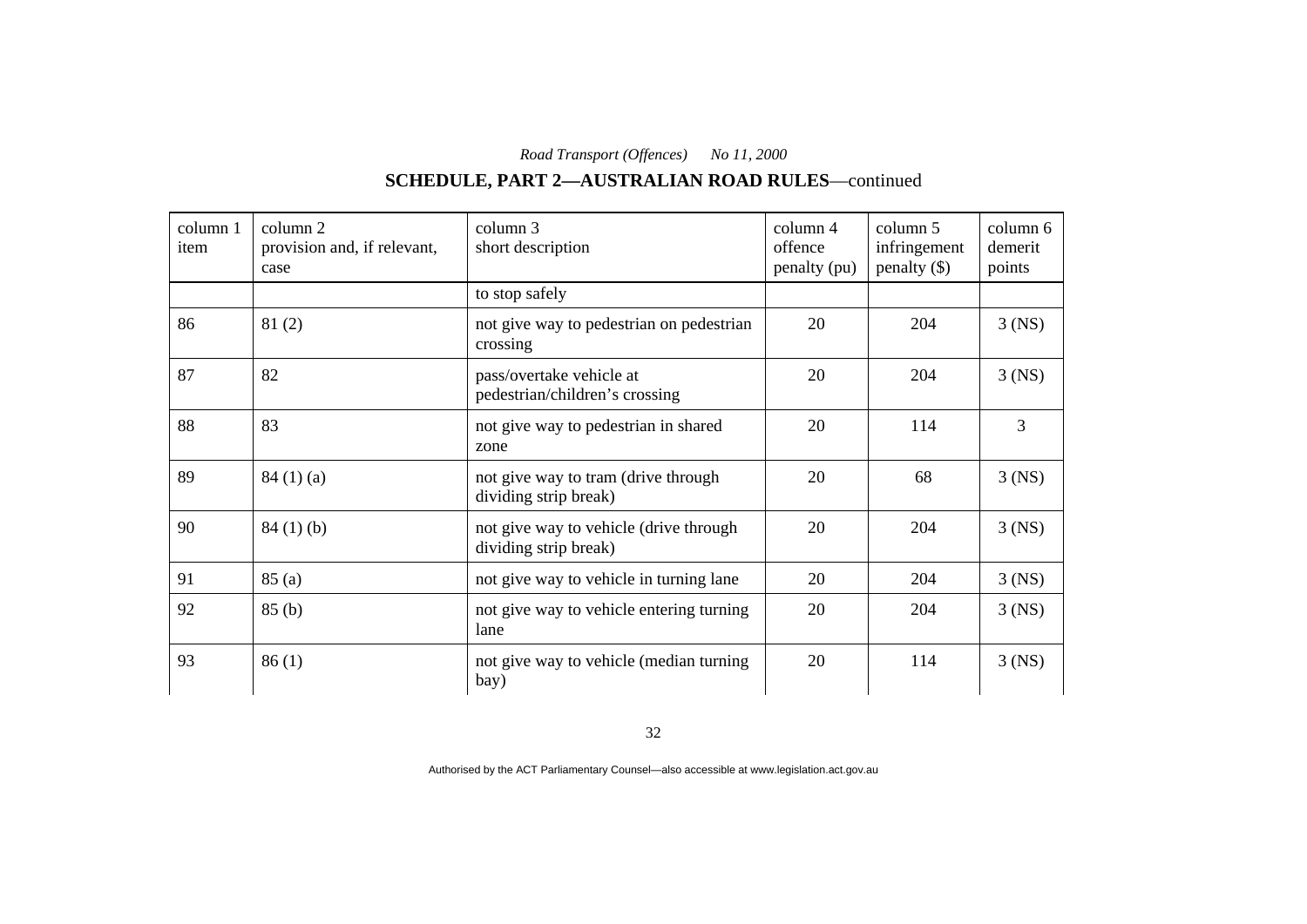# **SCHEDULE, PART 2—AUSTRALIAN ROAD RULES**—continued

| column 1<br>item | column 2<br>provision and, if relevant,<br>case | column 3<br>short description                              | column 4<br>offence<br>penalty (pu) | column 5<br>infringement<br>$penalty$ (\$) | column 6<br>demerit<br>points |
|------------------|-------------------------------------------------|------------------------------------------------------------|-------------------------------------|--------------------------------------------|-------------------------------|
| 94               | 87(1)                                           | not give way to vehicle (enter road from<br>side/shoulder) | 20                                  | 159                                        | $3$ (NS)                      |
| 95               | 87(3)                                           | not give way to vehicle (enter road from<br>parking area)  | 20                                  | 159                                        | $3$ (NS)                      |
| 96               | 88(1)                                           | disobey left turn only sign                                | 20                                  | 114                                        | $2$ (NS)                      |
| 97               | 88(2)                                           | disobey left lane must turn left sign                      | 20                                  | 114                                        | $2$ (NS)                      |
| 98               | 89(1)                                           | disobey right turn only sign                               | 20                                  | 114                                        | $2$ (NS)                      |
| 99               | 89(2)                                           | disobey right lane must turn right sign                    | 20                                  | 114                                        | $2$ (NS)                      |
| 100              | 90                                              | disobey no turns sign                                      | 20                                  | 114                                        | $2$ (NS)                      |
| 101              | 91(1)                                           | disobey no left turn sign                                  | 20                                  | 114                                        | $2$ (NS)                      |
| 102              | 91(2)                                           | disobey no right turn sign                                 | 20                                  | 114                                        | $2$ (NS)                      |
| 103              | 92(1)                                           | drive contrary to direction of traffic lane<br>arrow       | 20                                  | 114                                        |                               |
| 104              | 93 $(1)(a)$                                     | pass sign contrary to no overtaking or<br>passing sign     | 20                                  | 114                                        | $2$ (NS)                      |

33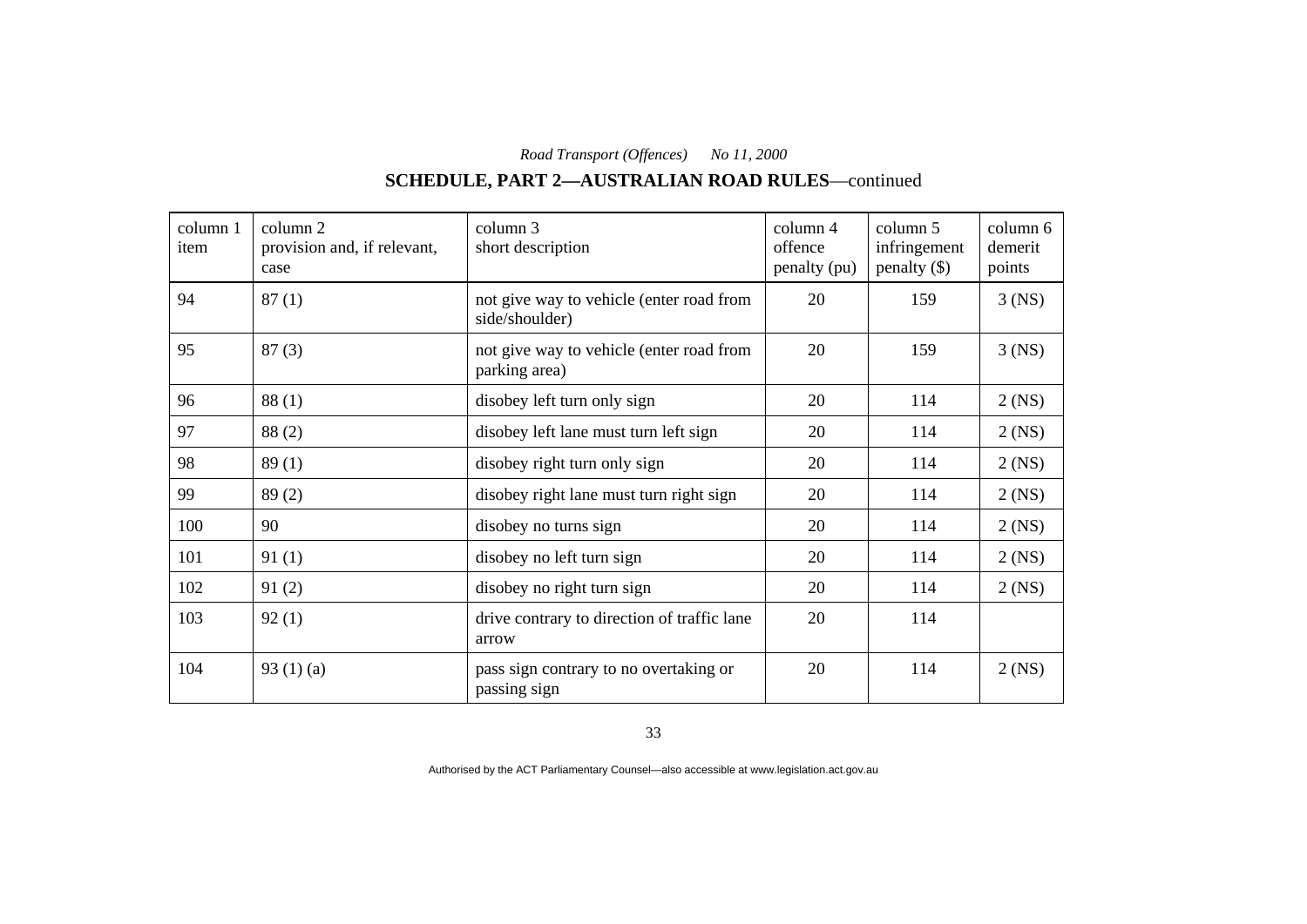# **SCHEDULE, PART 2—AUSTRALIAN ROAD RULES**—continued

| column 1<br>item | column 2<br>provision and, if relevant,<br>case | column 3<br>short description                                 | column 4<br>offence<br>penalty (pu) | column 5<br>infringement<br>$penalty$ (\$) | column 6<br>demerit<br>points |
|------------------|-------------------------------------------------|---------------------------------------------------------------|-------------------------------------|--------------------------------------------|-------------------------------|
| 105              | 93 $(1)(b)$                                     | overtake vehicle contrary to no<br>overtaking or passing sign | 20                                  | 114                                        | $2$ (NS)                      |
| 106              | 94                                              | disobey no overtaking on bridge sign                          | 20                                  | 114                                        | $2$ (NS)                      |
| 107              | 95(1)                                           | drive in emergency stopping lane                              | 20                                  | 114                                        |                               |
| 108              | 96(1)                                           | stop on area marked with keep clear<br>marking                | 20                                  | 114                                        |                               |
| 109              | 97(1)                                           | disobey road access sign                                      | 20                                  | 114                                        |                               |
| 110              | 98(1)                                           | disobey one-way sign                                          | 20                                  | 114                                        |                               |
| 111              | 99(1)                                           | disobey keep left sign                                        | 20                                  | 114                                        |                               |
| 112              | 99(2)                                           | disobey keep right sign                                       | 20                                  | 114                                        |                               |
| 113              | 100                                             | disobey no entry sign                                         | 20                                  | 114                                        |                               |
| 114              | 101(1)                                          | not stop before hand-held stop sign                           | 20                                  | 204                                        | $3$ (NS)                      |
| 115              | 101(2)(a)                                       | proceed past hand-held stop sign while<br>sign shown          | 20                                  | 204                                        | $3$ (NS)                      |

34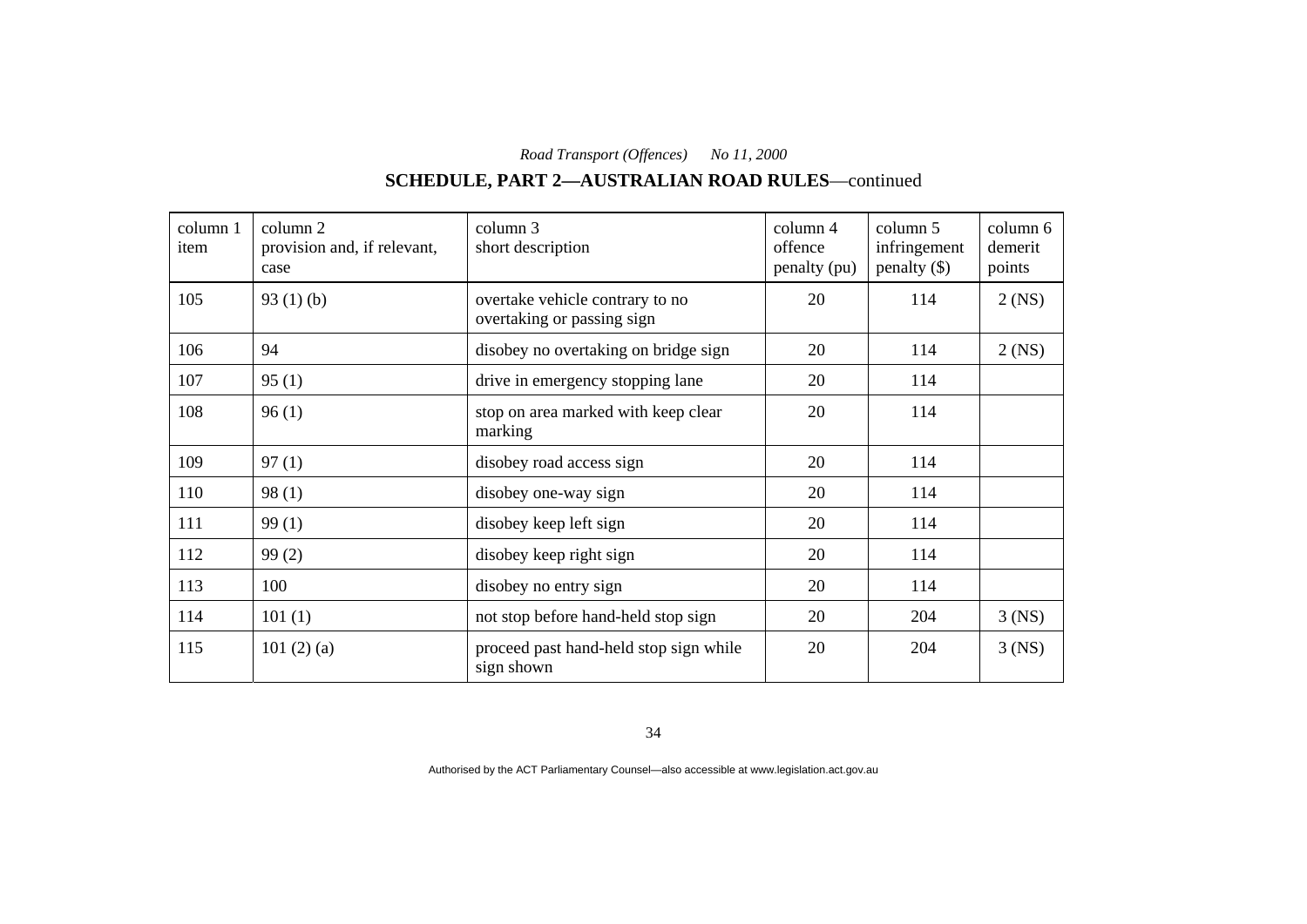# **SCHEDULE, PART 2—AUSTRALIAN ROAD RULES**—continued

| column 1<br>item | column 2<br>provision and, if relevant,<br>case | column 3<br>short description                              | column 4<br>offence<br>penalty (pu) | column 5<br>infringement<br>$penalty$ (\$) | column 6<br>demerit<br>points |
|------------------|-------------------------------------------------|------------------------------------------------------------|-------------------------------------|--------------------------------------------|-------------------------------|
| 116              | 101 $(2)$ $(b)$                                 | proceed past hand-held stop sign<br>contrary to directions | 20                                  | 204                                        | $3$ (NS)                      |
| 117              | 102(1)                                          | disobey clearance/low clearance sign                       | 20                                  | 114                                        |                               |
| 118              | 103(1)                                          | disobey bridge load limit (gross mass)<br>sign             | 20                                  | 151                                        |                               |
| 119              | 103(1)                                          | disobey gross load limit sign                              | 20                                  | 151                                        |                               |
| 120              | 103(2)                                          | disobey bridge load limit (mass per axle<br>group) sign    | 20                                  | 151                                        |                               |
| 121              | 104(1)                                          | disobey no trucks sign (GVM)                               | 20                                  | 114                                        |                               |
| 122              | 104(2)                                          | disobey no trucks sign (length)                            | 20                                  | 114                                        |                               |
| 123              | 104(3)                                          | disobey no trucks sign                                     | 20                                  | 114                                        |                               |
| 124              | 105                                             | disobey trucks must enter sign                             | 20                                  | 114                                        |                               |
| 125              | 106(1)                                          | disobey no buses sign (GVM)                                | 20                                  | 114                                        |                               |
| 126              | 106(2)                                          | disobey no buses sign (length)                             | 20                                  | 114                                        |                               |
| 127              | 106(3)                                          | disobey no buses sign                                      | 20                                  | 114                                        |                               |

35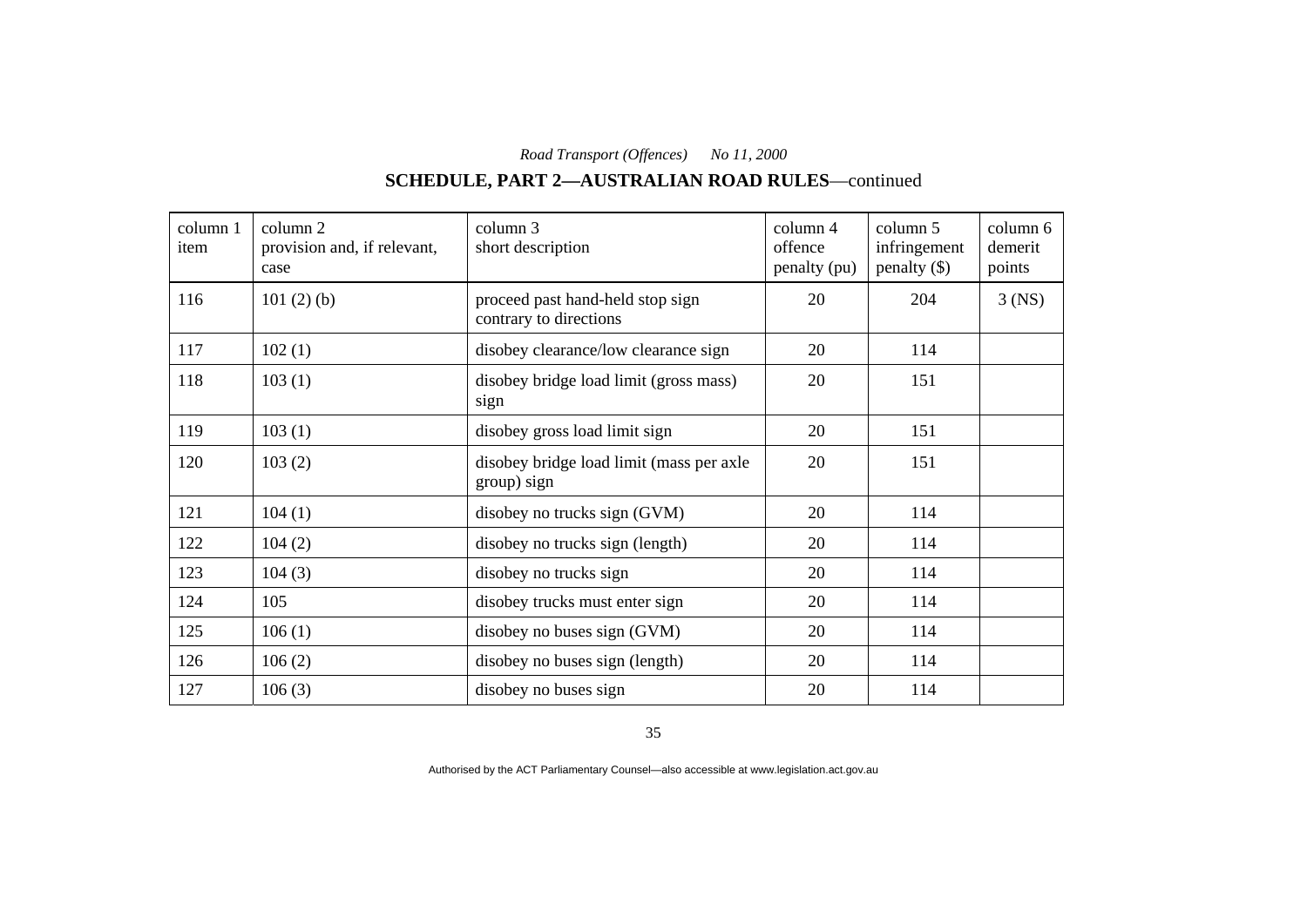# **SCHEDULE, PART 2—AUSTRALIAN ROAD RULES**—continued

| column 1<br>item | column 2<br>provision and, if relevant,<br>case | column 3<br>short description                                    | column 4<br>offence<br>penalty (pu) | column 5<br>infringement<br>$penalty$ (\$) | column 6<br>demerit<br>points |
|------------------|-------------------------------------------------|------------------------------------------------------------------|-------------------------------------|--------------------------------------------|-------------------------------|
| 128              | 107                                             | disobey buses must enter sign                                    | 20                                  | 114                                        |                               |
| 129              | 108(1)                                          | disobey trucks and buses low gear sign                           | 20                                  | 114                                        |                               |
| 130              | 111(1)                                          |                                                                  |                                     |                                            |                               |
| 130.1            | by contravening $111(2)$<br>$\bullet$           | not enter roundabout on left (leave less<br>than halfway)        | 20                                  | 159                                        |                               |
| 130.2            | by contravening $111(3)$<br>$\bullet$           | not enter roundabout on right (leave<br>more than halfway)       | 20                                  | 159                                        |                               |
| 130.3            | by contravening $111(5)$<br>$\bullet$           | not enter roundabout in direction of<br>traffic lane arrow       | 20                                  | 114                                        |                               |
| 131              | 112(2)                                          | not give left change of direction signal<br>entering roundabout  | 20                                  | 114                                        | $2$ (NS)                      |
| 132              | 112(3)                                          | not maintain left change of direction<br>signal in roundabout    | 20                                  | 114                                        | $2$ (NS)                      |
| 133              | 113(2)                                          | not give right change of direction signal<br>entering roundabout | 20                                  | 114                                        | $2$ (NS)                      |
| 134              | 113(3)                                          | not maintain right change of direction                           | 20                                  | 114                                        | $2$ (NS)                      |

36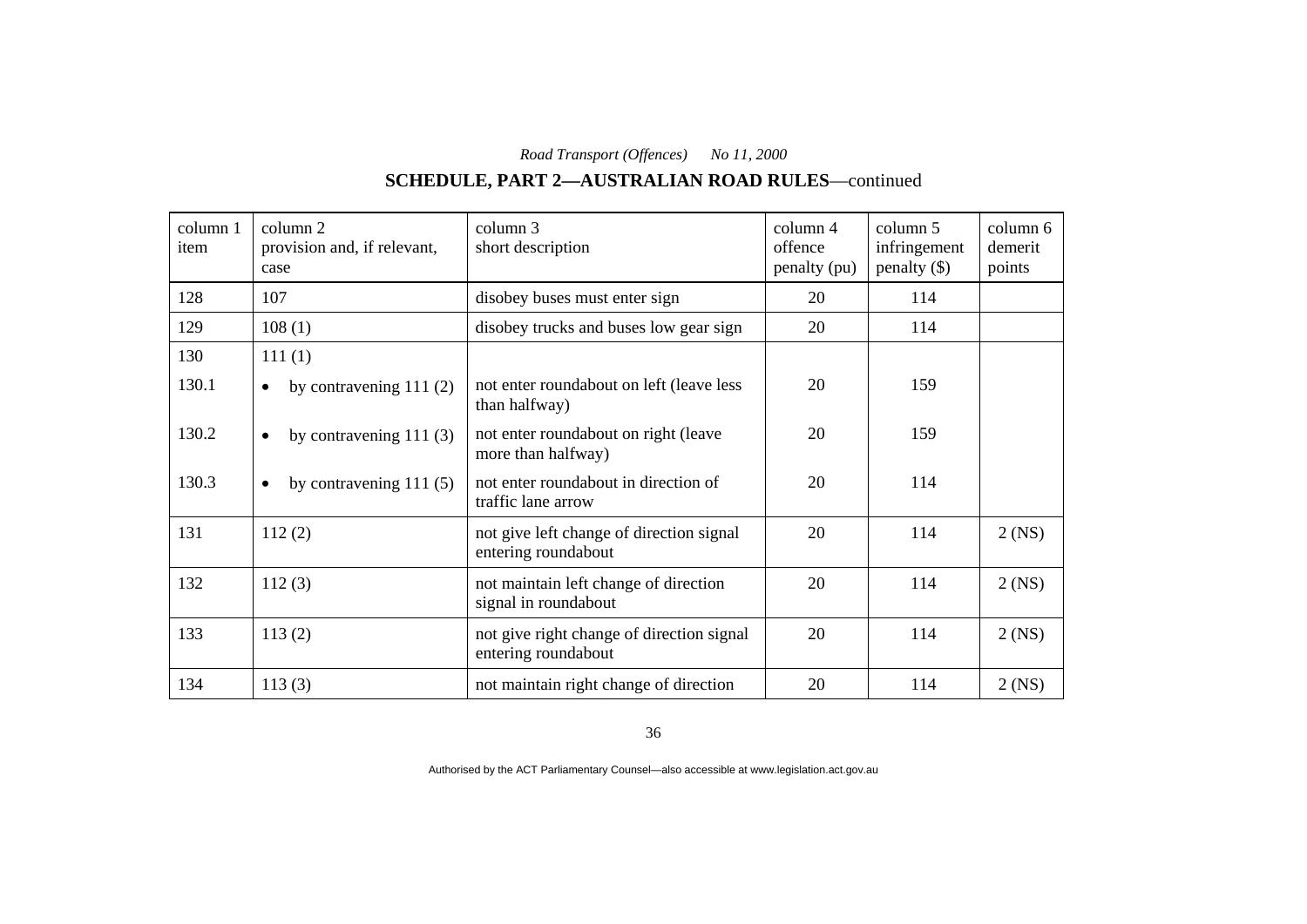# **SCHEDULE, PART 2—AUSTRALIAN ROAD RULES**—continued

| column 1<br>item | column 2<br>provision and, if relevant,<br>case | column 3<br>short description                                 | column 4<br>offence<br>penalty (pu) | column 5<br>infringement<br>$penalty$ (\$) | column 6<br>demerit<br>points |
|------------------|-------------------------------------------------|---------------------------------------------------------------|-------------------------------------|--------------------------------------------|-------------------------------|
|                  |                                                 | signal in roundabout                                          |                                     |                                            |                               |
| 135              | 114(1)(a)                                       | not give way to vehicle when entering<br>roundabout           | 20                                  | 204                                        | $3$ (NS)                      |
| 136              | $114(1)$ (b)                                    | not give way to tram when entering<br>roundabout              | 20                                  | 204                                        | $3$ (NS)                      |
| 137              | 114(2)                                          | not give way to tram when driving in<br>roundabout            | 20                                  | 204                                        | $3$ (NS)                      |
| 138              | 115(1)                                          | not drive left of traffic island in<br>roundabout             | 20                                  | 151                                        | $2$ (NS)                      |
| 139              | 116                                             | not drive in roundabout in direction of<br>traffic lane arrow | 20                                  | 114                                        |                               |
| 140              | 117(1)                                          | not give left change of direction signal in<br>roundabout     | 20                                  | 114                                        | $2$ (NS)                      |
| 141              | 117(2)                                          | not give right change of direction signal<br>in roundabout    | 20                                  | 114                                        | $2$ (NS)                      |

37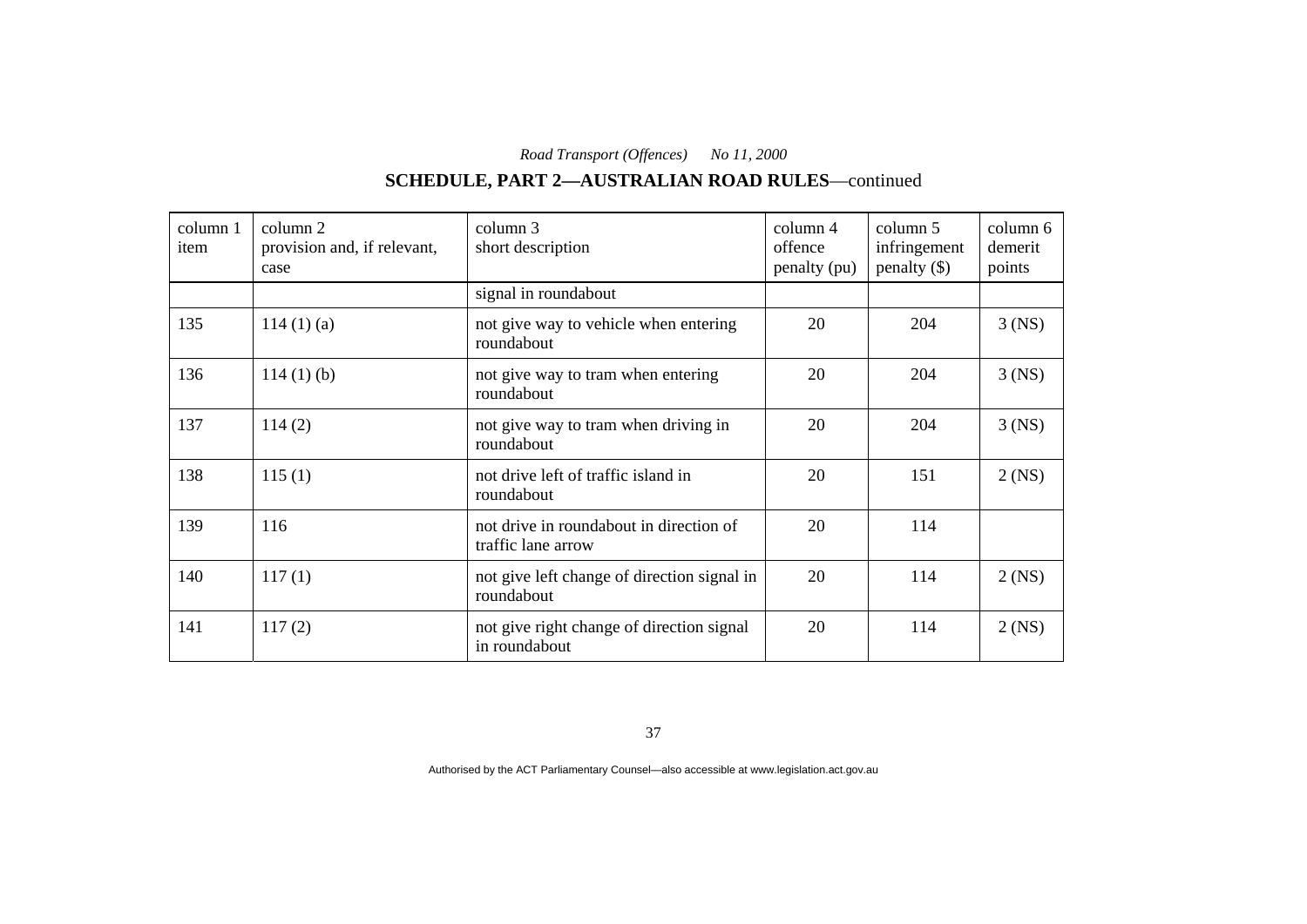# **SCHEDULE, PART 2—AUSTRALIAN ROAD RULES**—continued

| column 1<br>item | column 2<br>provision and, if relevant,<br>case | column 3<br>short description                                  | column 4<br>offence<br>penalty (pu) | column 5<br>infringement<br>$penalty$ (\$) | column 6<br>demerit<br>points |
|------------------|-------------------------------------------------|----------------------------------------------------------------|-------------------------------------|--------------------------------------------|-------------------------------|
| 142              | 118(1)                                          | not give left change of direction signal<br>(exit roundabout)  | 20                                  | 114                                        | $2$ (NS)                      |
| 143              | 118(2)                                          | not stop left change of direction signal<br>(exit roundabout)  | 20                                  | 68                                         |                               |
| 144              | 119                                             | rider on left in roundabout not give way<br>to vehicle         | 20                                  | 204                                        |                               |
| 145              | 121(a)                                          | not stop at stop line/sign at level<br>crossing                | 20                                  | 204                                        | $3$ (NS)                      |
| 146              | 121(b)                                          | not give way to train/tram at level<br>crossing with stop sign | 20                                  | 204                                        | $3$ (NS)                      |
| 147              | 122                                             | disobey give way sign/line at level<br>crossing                | 20                                  | 204                                        | $3$ (NS)                      |
| 148              | 123(a)                                          | enter level crossing contrary to<br>lights/bells               | 20                                  | 193                                        | $3$ (NS)                      |

38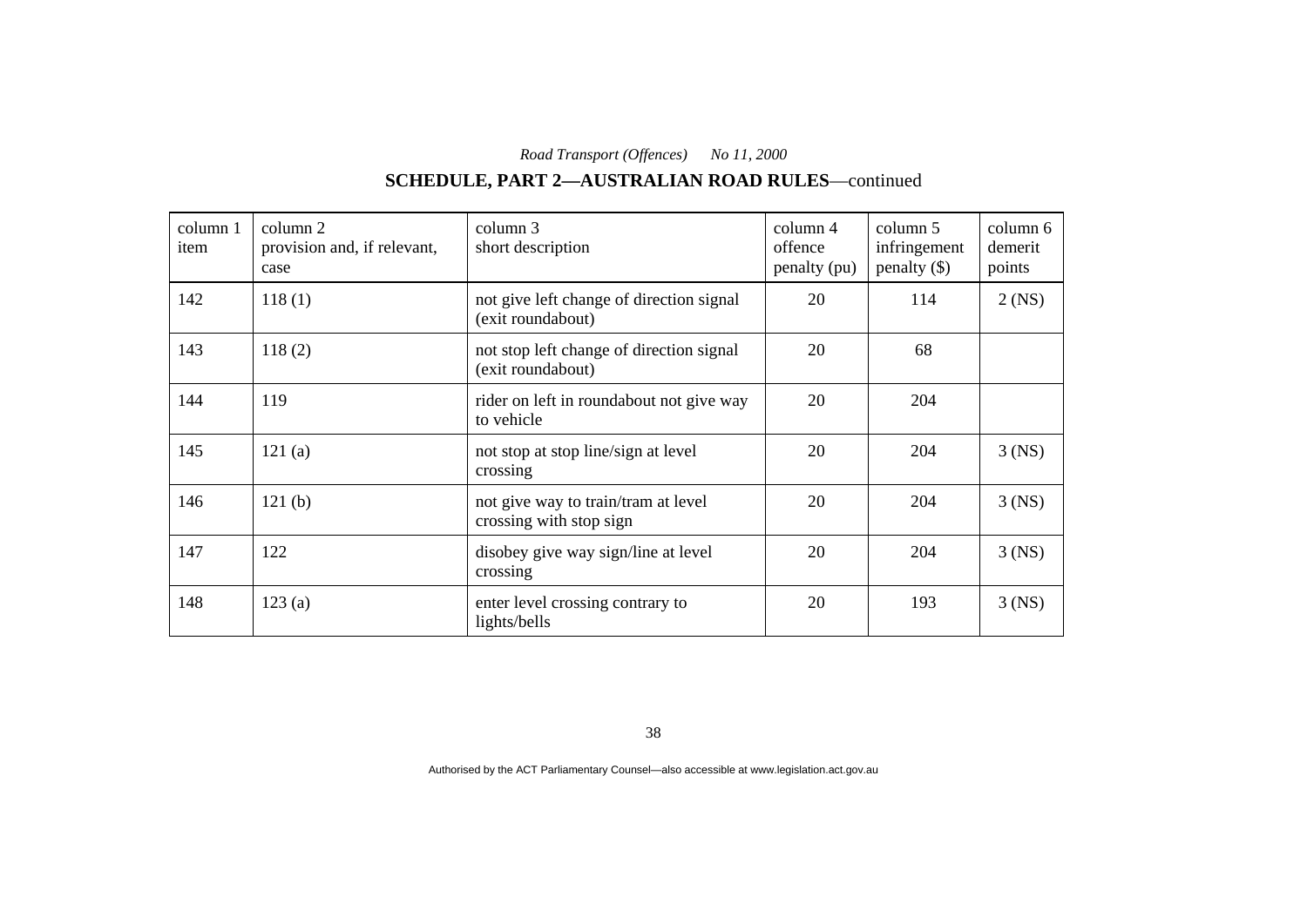# **SCHEDULE, PART 2—AUSTRALIAN ROAD RULES**—continued

| column 1<br>item | column 2<br>provision and, if relevant,<br>case | column 3<br>short description                                  | column 4<br>offence<br>penalty (pu) | column 5<br>infringement<br>$penalty$ (\$) | column 6<br>demerit<br>points |
|------------------|-------------------------------------------------|----------------------------------------------------------------|-------------------------------------|--------------------------------------------|-------------------------------|
| 149              | 123(b)                                          | enter level crossing with<br>gate/boom/barrier operating       | 20                                  | 193                                        | $3$ (NS)                      |
| 150              | 123(c)                                          | enter level crossing when train/tram<br>on/entering crossing   | 20                                  | 193                                        | $3$ (NS)                      |
| 151              | 123(d)                                          | enter level crossing when approaching<br>train/tram seen/heard | 20                                  | 193                                        | $3$ (NS)                      |
| 152              | 123(e)                                          | enter level crossing when crossing/road<br>beyond blocked      | 20                                  | 68                                         | $3$ (NS)                      |
| 153              | 124                                             | not leave level crossing when safe                             | 20                                  | 68                                         |                               |
| 154              | 125(1)                                          | unreasonably obstruct driver/pedestrian                        | 20                                  | 61                                         |                               |
| 155              | 126                                             | drive behind other vehicle too closely to<br>stop safely       | 20                                  | 159                                        | $1$ (NS)                      |
| 156              | 127(1)                                          | long vehicle not required distance from<br>other long vehicle  | 20                                  | 159                                        | $1$ (NS)                      |

39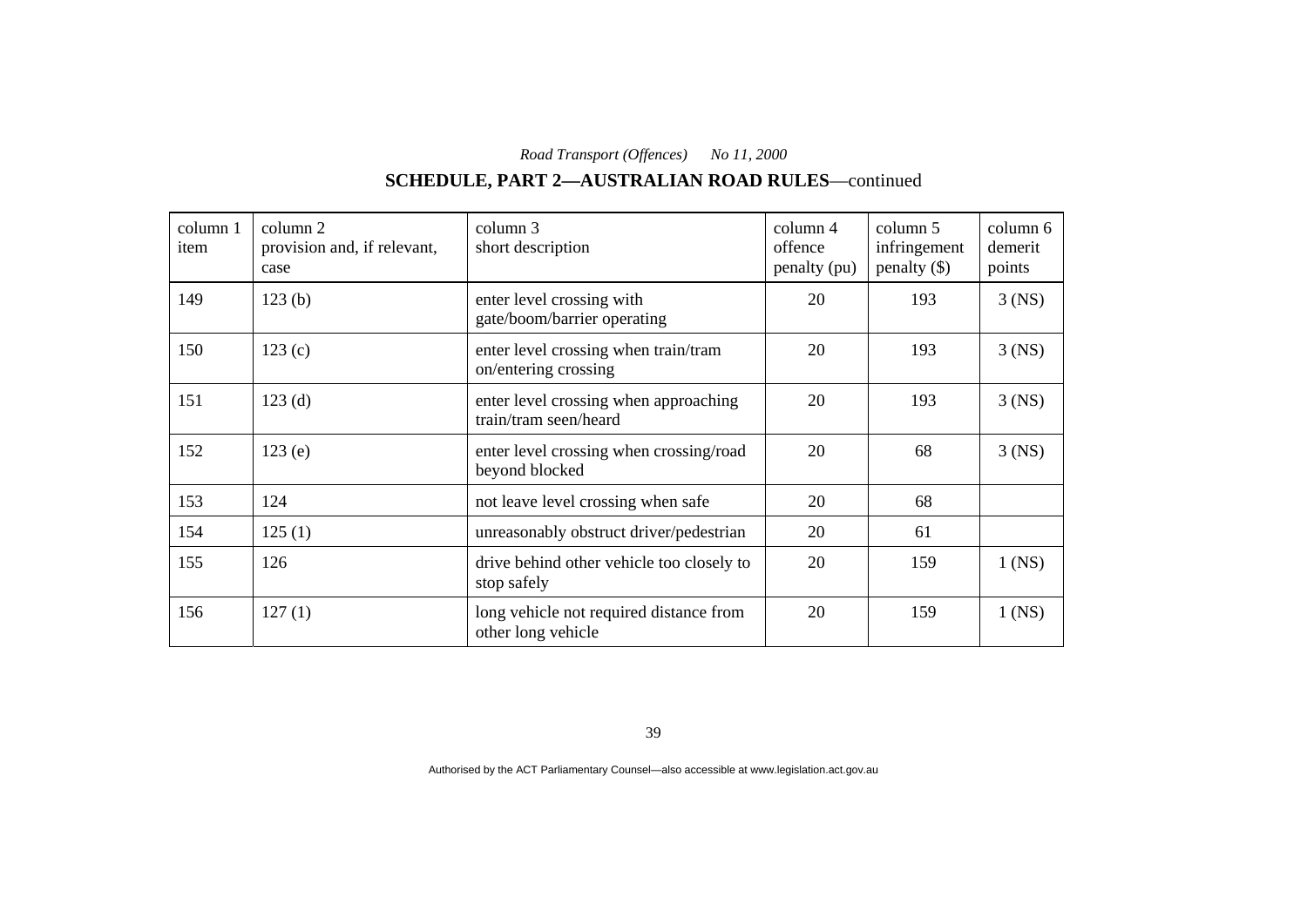# **SCHEDULE, PART 2—AUSTRALIAN ROAD RULES**—continued

| column 1<br>item | column 2<br>provision and, if relevant,<br>case    | column 3<br>short description                                  | column 4<br>offence<br>penalty (pu) | column 5<br>infringement<br>$penalty$ (\$) | column 6<br>demerit<br>points |
|------------------|----------------------------------------------------|----------------------------------------------------------------|-------------------------------------|--------------------------------------------|-------------------------------|
| 157              | 128                                                | enter intersection when intersection/road<br>beyond blocked    | 20                                  | 114                                        |                               |
| 158              | 129(1)                                             | not drive on far left side of road                             | 20                                  | 151                                        | $2$ (NS)                      |
| 159              | 130(2)                                             |                                                                |                                     |                                            |                               |
| 159.1            | if $130(1)$ (a) applies<br>$\bullet$               | drive in right lane on road with speed-<br>limit over 80 km/h  | 20                                  | 114                                        | $2$ (NS)                      |
| 159.2            | if $130(1)$ (b) applies<br>$\bullet$               | disobey keep left unless overtaking sign                       | 20                                  | 114                                        | $2$ (NS)                      |
| 160              | 131                                                | not keep left of oncoming vehicle                              | 20                                  | 68                                         | $2$ (NS)                      |
| 161              | 132(1)                                             | not keep left of centre on two-way road                        | 20                                  | 151                                        | $2$ (NS)                      |
| 162              | 132(2)                                             |                                                                |                                     |                                            |                               |
| 162.1            | if there are double<br>$\bullet$<br>dividing lines | not keep left of dividing line (double<br>dividing lines)      | 20                                  | 151                                        | $3$ (NS)                      |
| 162.2            | in any other case<br>$\bullet$                     | not keep left of dividing line (not double)<br>dividing lines) | 20                                  | 151                                        | 2(NS)                         |
| 163              | 135(1)                                             | not keep left of median strip                                  | 20                                  | 151                                        | $2$ (NS)                      |

40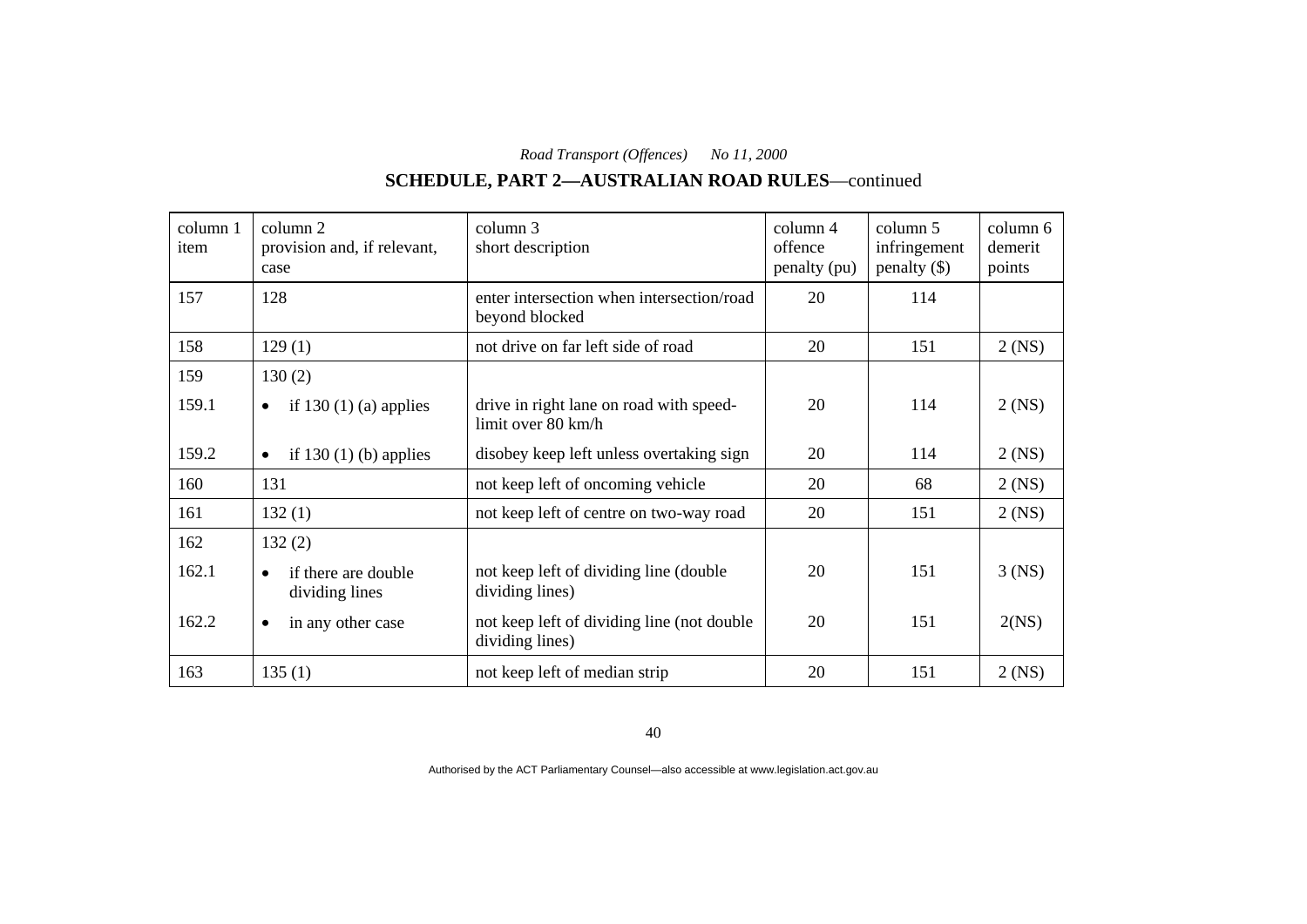# **SCHEDULE, PART 2—AUSTRALIAN ROAD RULES**—continued

| column 1<br>item | column 2<br>provision and, if relevant,<br>case | column 3<br>short description                                   | column 4<br>offence<br>penalty (pu) | column 5<br>infringement<br>$penalty$ (\$) | column 6<br>demerit<br>points |
|------------------|-------------------------------------------------|-----------------------------------------------------------------|-------------------------------------|--------------------------------------------|-------------------------------|
| 164              | 136                                             | drive wrong way on one-way service<br>road                      | 20                                  | 114                                        |                               |
| 165              | 137(1)                                          | drive on dividing strip                                         | 20                                  | 114                                        |                               |
| 166              | 138(1)                                          | drive on/over continuous line near<br>painted island            | 20                                  | 114                                        |                               |
| 167              | 140                                             | overtake vehicle when unsafe                                    | 20                                  | 114                                        | $2$ (NS)                      |
| 168              | 141(1)                                          | overtake to left of vehicle                                     | 20                                  | 114                                        | $2$ (NS)                      |
| 169              | 141(2)                                          | cyclist pass/overtake left of left turning<br>vehicle           | 20                                  | 44                                         |                               |
| 170              | 142(1)                                          | overtake to right of vehicle turning<br>right/making U-turn     | 20                                  | 114                                        | $2$ (NS)                      |
| 171              | 143(1)                                          | disobey do not overtake turning vehicle<br>sign (left turn)     | 20                                  | 114                                        | $2$ (NS)                      |
| 172              | 143(2)                                          | disobey do not overtake turning vehicle<br>$sign(right/U-turn)$ | 20                                  | 114                                        | $2$ (NS)                      |
| 173              | 144(a)                                          | overtake vehicle too closely                                    | 20                                  | 114                                        | $2$ (NS)                      |

41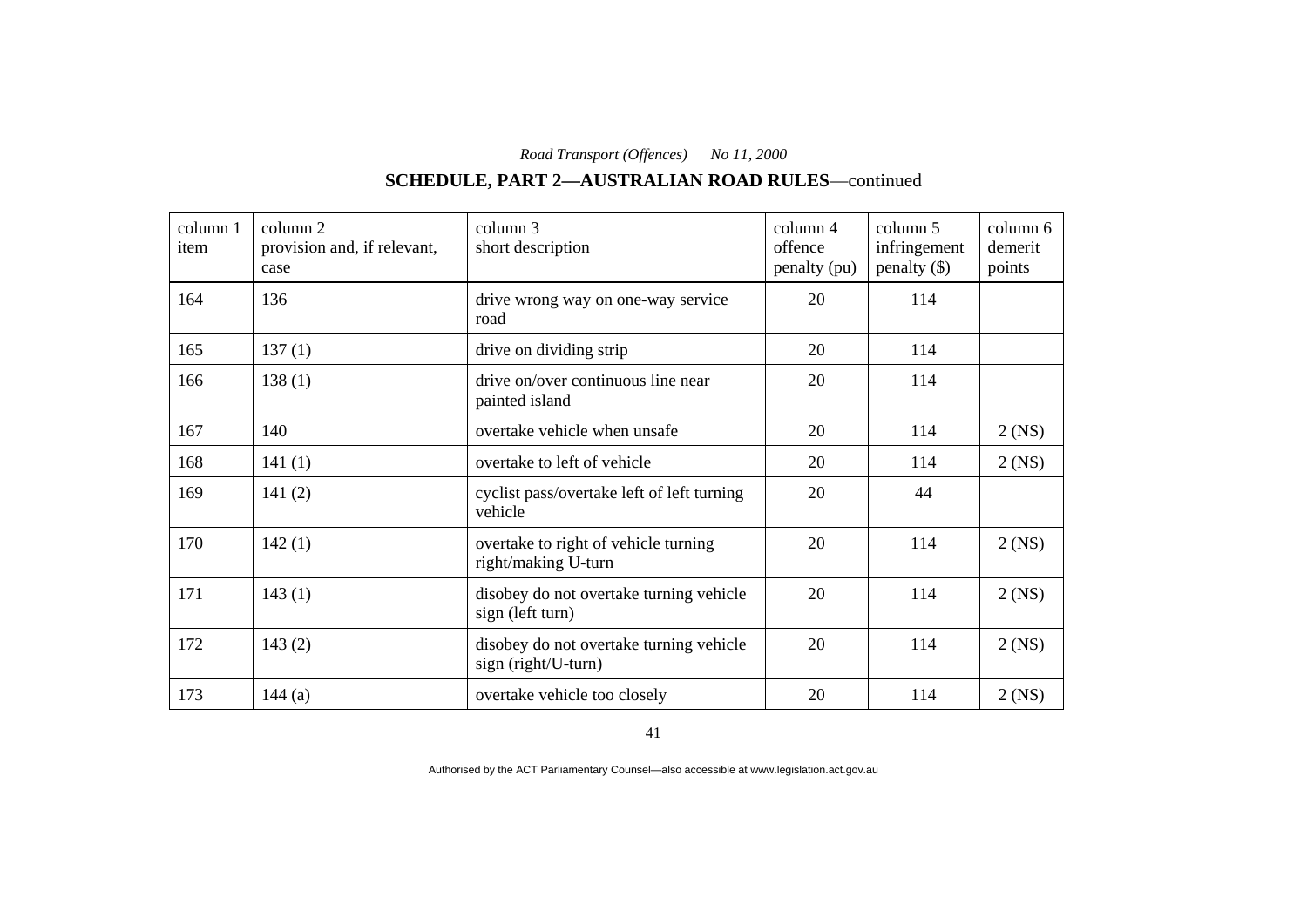# **SCHEDULE, PART 2—AUSTRALIAN ROAD RULES**—continued

| column 1<br>item | column 2<br>provision and, if relevant,<br>case | column 3<br>short description                                | column 4<br>offence<br>penalty (pu) | column 5<br>infringement<br>$penalty$ (\$) | column 6<br>demerit<br>points |
|------------------|-------------------------------------------------|--------------------------------------------------------------|-------------------------------------|--------------------------------------------|-------------------------------|
| 174              | 144 $(b)$                                       | cut in front of vehicle after overtaking                     | 20                                  | 114                                        | $2$ (NS)                      |
| 175              | 145                                             | increase speed while being overtaken                         | 20                                  | 114                                        |                               |
| 176              | 146(1)                                          | not drive within marked line on multi-<br>lane road          | 20                                  | 114                                        |                               |
| 177              | 146(2)                                          | not drive within single line of traffic (no<br>lines marked) | 20                                  | 114                                        |                               |
| 178              | 147                                             | move from marked lane to another<br>across continuous line   | 20                                  | 114                                        |                               |
| 179              | 148(1)                                          | not give way (move from marked lane to<br>another)           | 20                                  | 114                                        | $3$ (NS)                      |
| 180              | 148(2)                                          | not give way (move from one line of<br>traffic to another)   | 20                                  | 114                                        | $3$ (NS)                      |
| 181              | 149                                             | not give way to vehicle ahead when<br>merging                | 20                                  | 114                                        | $3$ (NS)                      |
| 182              | 150(1)                                          | drive on/over continuous white edge line                     | 20                                  | 68                                         |                               |
| 183              | 151(1)                                          | ride motorbike/bicycle more than 2                           | 20                                  | 44                                         |                               |

42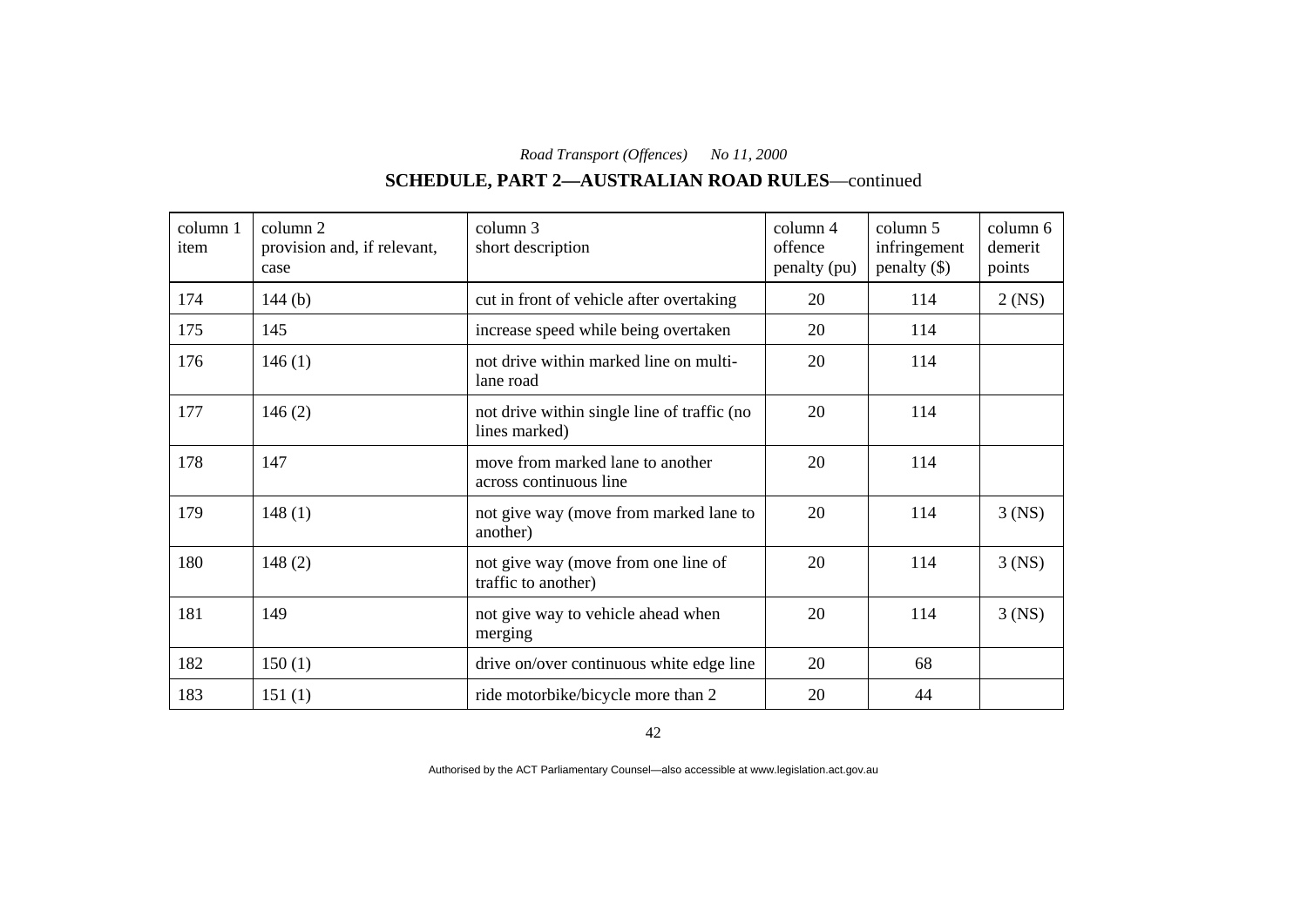# **SCHEDULE, PART 2—AUSTRALIAN ROAD RULES**—continued

| column 1<br>item | column 2<br>provision and, if relevant,<br>case | column 3<br>short description                                | column 4<br>offence<br>penalty (pu) | column 5<br>infringement<br>$penalty$ (\$) | column 6<br>demerit<br>points |
|------------------|-------------------------------------------------|--------------------------------------------------------------|-------------------------------------|--------------------------------------------|-------------------------------|
|                  |                                                 | abreast on road                                              |                                     |                                            |                               |
| 184              | 151(2)                                          | ride motorbike/bicycle more than 2<br>abreast in marked lane | 20                                  | 44                                         |                               |
| 185              | 151(4)                                          | ride motorbike/bicycle more than 1.5 m<br>from another       | 20                                  | 44                                         |                               |
| 186              | 152(1)                                          |                                                              |                                     |                                            |                               |
| 186.1            | by contravening 152 (2)<br>$\bullet$            | drive in lane (red cross on overhead<br>device)              | 20                                  | 114                                        | $3$ (NS)                      |
| 186.2            | by contravening $152(3)$<br>$\bullet$           | drive in lane (flashing red cross on<br>overhead device)     | 20                                  | 114                                        | $3$ (NS)                      |
| 187              | 153(1)                                          | drive in bicycle lane                                        | 20                                  | 114                                        |                               |
| 188              | 154(1)                                          | drive in bus lane                                            | 20                                  | 204                                        |                               |
| 189              | 155(1)                                          | drive in tram lane                                           | 20                                  | 136                                        | $3$ (NS)                      |
| 190              | 156(1)                                          | drive in transit lane                                        | 20                                  | 136                                        |                               |
| 191              | 157(1)                                          | drive in truck lane                                          | 20                                  | 204                                        |                               |

43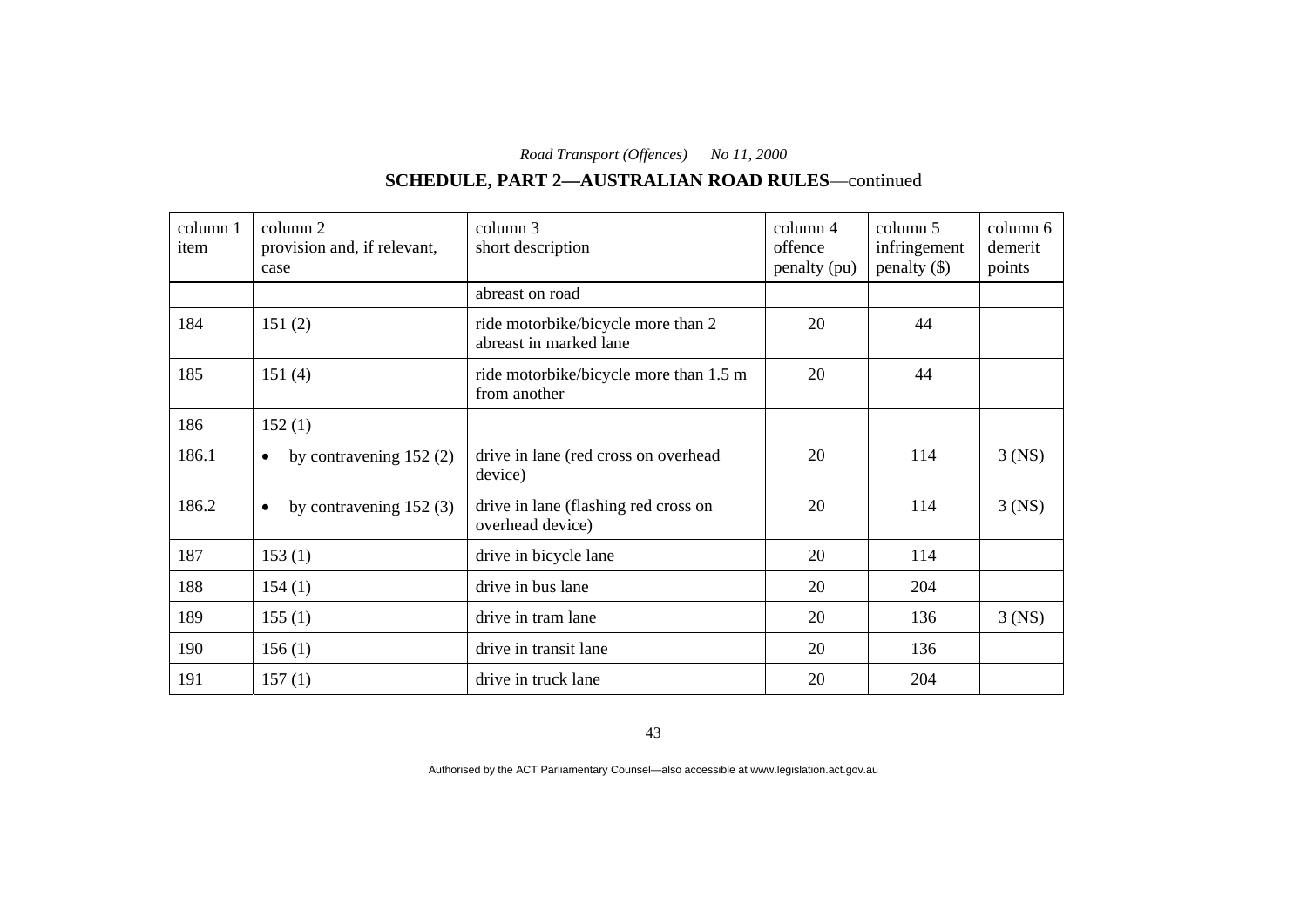# **SCHEDULE, PART 2—AUSTRALIAN ROAD RULES**—continued

| column 1<br>item | column 2<br>provision and, if relevant,<br>case | column 3<br>short description                                  | $\text{column } 4$<br>offence<br>penalty (pu) | column 5<br>infringement<br>penalty $(\$)$ | column 6<br>demerit<br>points |
|------------------|-------------------------------------------------|----------------------------------------------------------------|-----------------------------------------------|--------------------------------------------|-------------------------------|
| 192              | 159(1)                                          | not drive in lane marked for particular<br>vehicle             | 20                                            | 114                                        |                               |
| 193              | 160(2)                                          | pass/overtake to right of tram                                 | 20                                            | 68                                         | $2$ (NS)                      |
| 194              | 160(3)                                          | pass/overtake tram turning/signalling left                     | 20                                            | 68                                         | $2$ (NS)                      |
| 195              | 161(2)                                          | pass/overtake to left of tram                                  | 20                                            | 68                                         | $2$ (NS)                      |
| 196              | 161 $(3)$                                       | pass/overtake tram turning/signalling<br>right                 | 20                                            | 68                                         | $2$ (NS)                      |
| 197              | 162(1)(a)                                       | drive on safety zone                                           | 20                                            | 68                                         | $3$ (NS)                      |
| 198              | 162(1)(b)                                       | not drive safely to left of safety zone                        | 20                                            | 68                                         | $3$ (NS)                      |
| 199              | 163(1)                                          | drive past rear of stopped tram when<br>pedestrian is crossing | 20                                            | 68                                         | $3$ (NS)                      |

44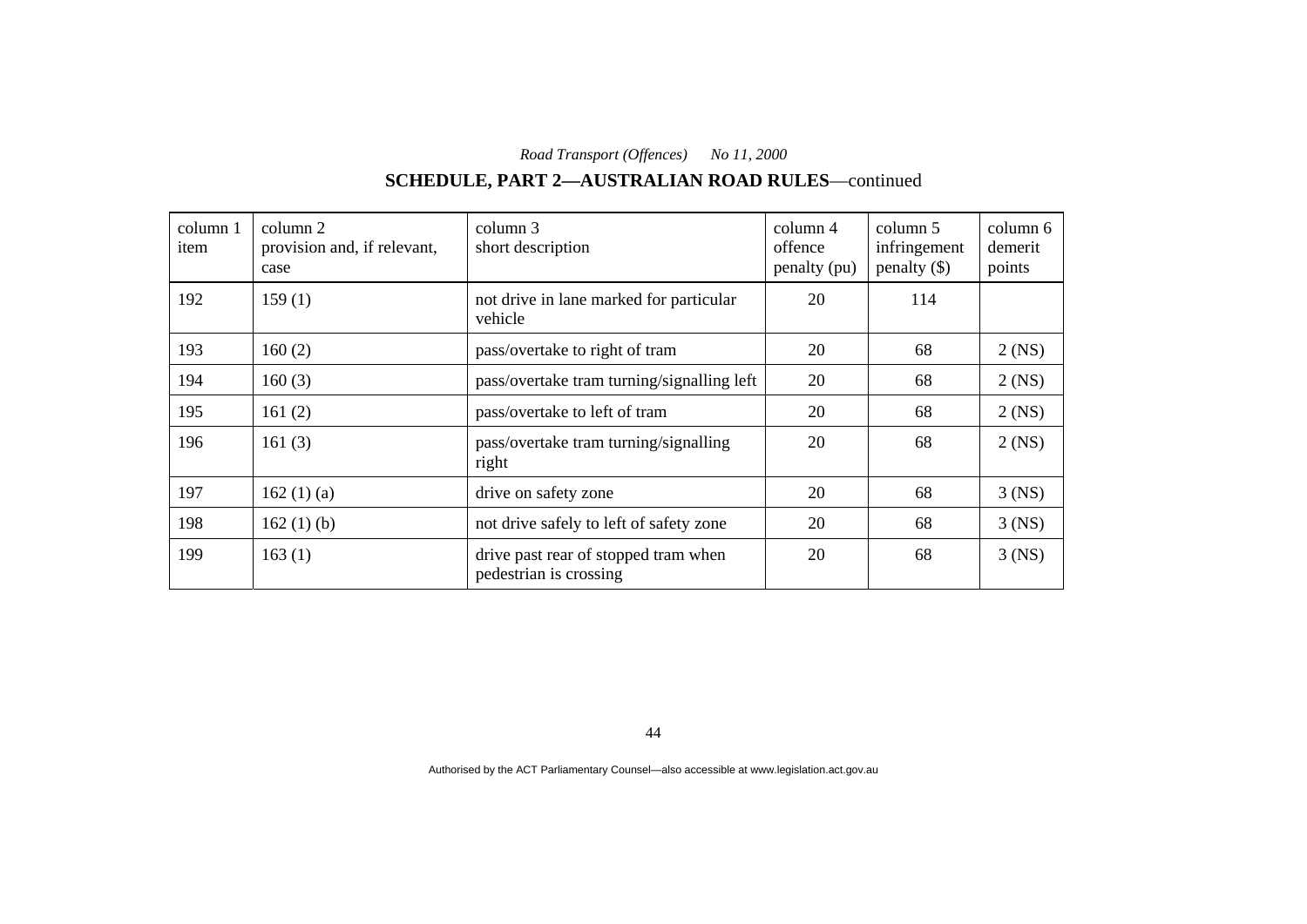# **SCHEDULE, PART 2—AUSTRALIAN ROAD RULES**—continued

| column 1<br>item | column 2<br>provision and, if relevant,<br>case | column 3<br>short description                                | column 4<br>offence<br>penalty (pu) | column 5<br>infringement<br>$penalty$ (\$) | column 6<br>demerit<br>points |
|------------------|-------------------------------------------------|--------------------------------------------------------------|-------------------------------------|--------------------------------------------|-------------------------------|
| 200              | 164(1)                                          |                                                              |                                     |                                            |                               |
| 200.1            | by contravening $164(2)$<br>$\bullet$           | not give way to pedestrian near stopped<br>tram              | 20                                  | 68                                         | $3$ (NS)                      |
| 200.2            | by contravening $164(3)$<br>$\bullet$           | proceed near stopped tram (road not<br>clear of pedestrians) | 20                                  | 68                                         | $3$ (NS)                      |
| 200.3            | by contravening $164(4)$<br>$\bullet$           | pass/overtake stopped tram at prohibited<br>speed            | 20                                  | 68                                         | $3$ (NS)                      |
| 201              | 167                                             | disobey no stopping sign                                     | 20                                  | 136                                        |                               |
| 202              | 168(1)                                          | disobey no parking sign                                      | 20                                  | 61                                         |                               |
| 203              | 169                                             | stop at side of road with continuous<br>yellow edge line     | 20                                  | 136                                        |                               |
| 204              | 170(1)                                          | stop in intersection                                         | 20                                  | 61                                         |                               |
| 205              | 170(2)                                          | stop on/near intersection (traffic lights)                   | 20                                  | 61                                         |                               |

45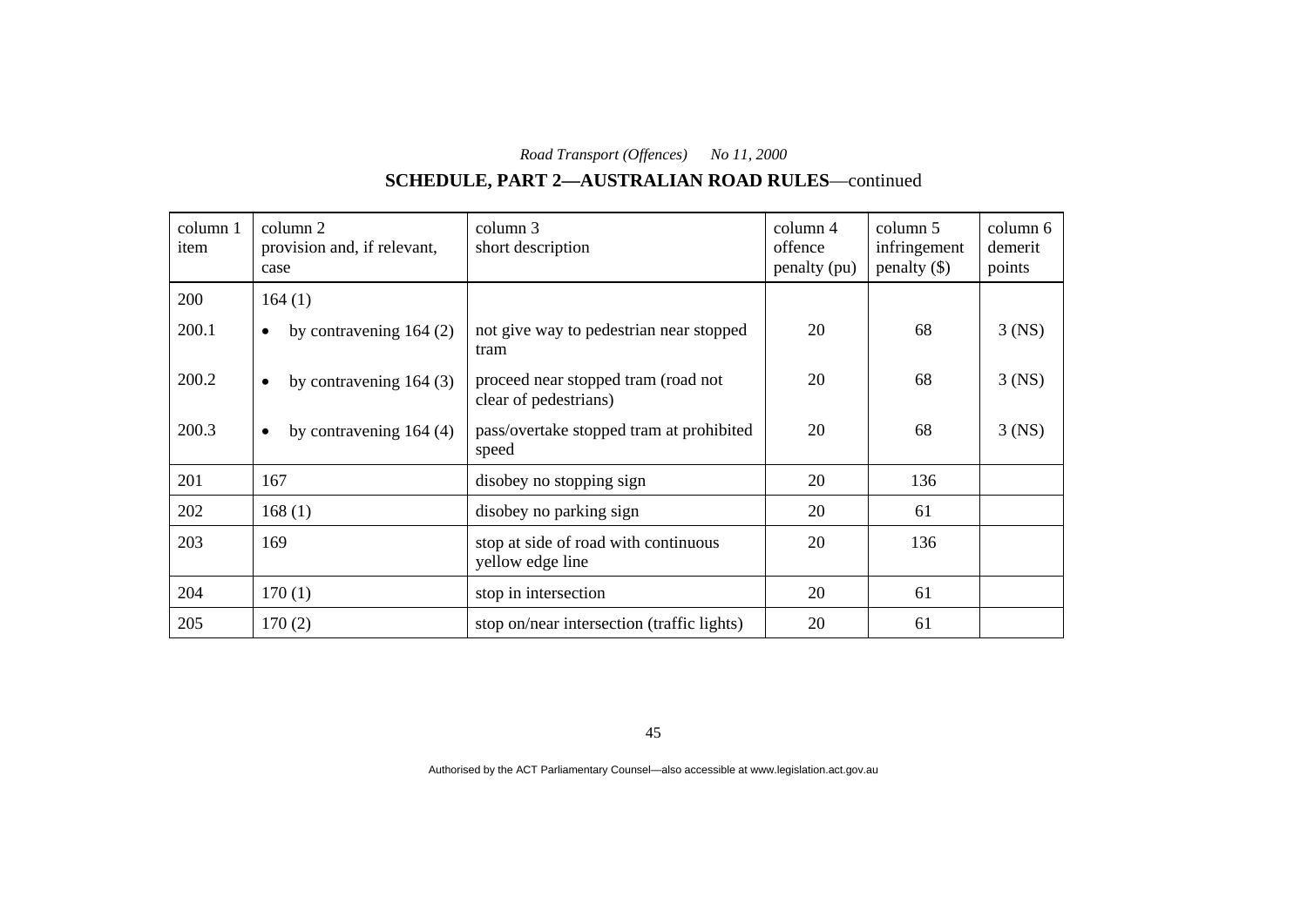# **SCHEDULE, PART 2—AUSTRALIAN ROAD RULES**—continued

| column 1<br>item | column 2<br>provision and, if relevant,<br>case | column 3<br>short description                       | column 4<br>offence<br>penalty (pu) | column 5<br>infringement<br>penalty $(\$)$ | column 6<br>demerit<br>points |
|------------------|-------------------------------------------------|-----------------------------------------------------|-------------------------------------|--------------------------------------------|-------------------------------|
| 206              | 170(3)                                          | stop on/near intersection (no traffic<br>lights)    | 20                                  | 61                                         |                               |
| 207              | 171(1)                                          | stop on/near children's crossing                    | 20                                  | 202                                        |                               |
| 208              | 172(1)                                          | stop on/near pedestrian crossing                    | 20                                  | 202                                        |                               |
| 209              | 173(1)                                          | stop on/near marked foot crossing                   | 20                                  | 202                                        |                               |
| 210              | 174(2)                                          | stop near bicycle crossing lights                   | 20                                  | 61                                         |                               |
| 211              | 175(1)                                          | stop on/near level crossing                         | 20                                  | 61                                         |                               |
| 212              | 176(1)                                          | stop on clearway                                    | 20                                  | 136                                        |                               |
| 213              | 177(1)                                          | stop on freeway                                     | 20                                  | 136                                        |                               |
| 214              | 178                                             | stop in emergency stopping lane                     | 20                                  | 136                                        |                               |
| 215              | 179(1)                                          | stop in loading zone                                | 20                                  | 83                                         |                               |
| 216              | 179(2)(a)                                       | stop in loading zone longer than $\frac{1}{2}$ hour | 20                                  | 83                                         |                               |

46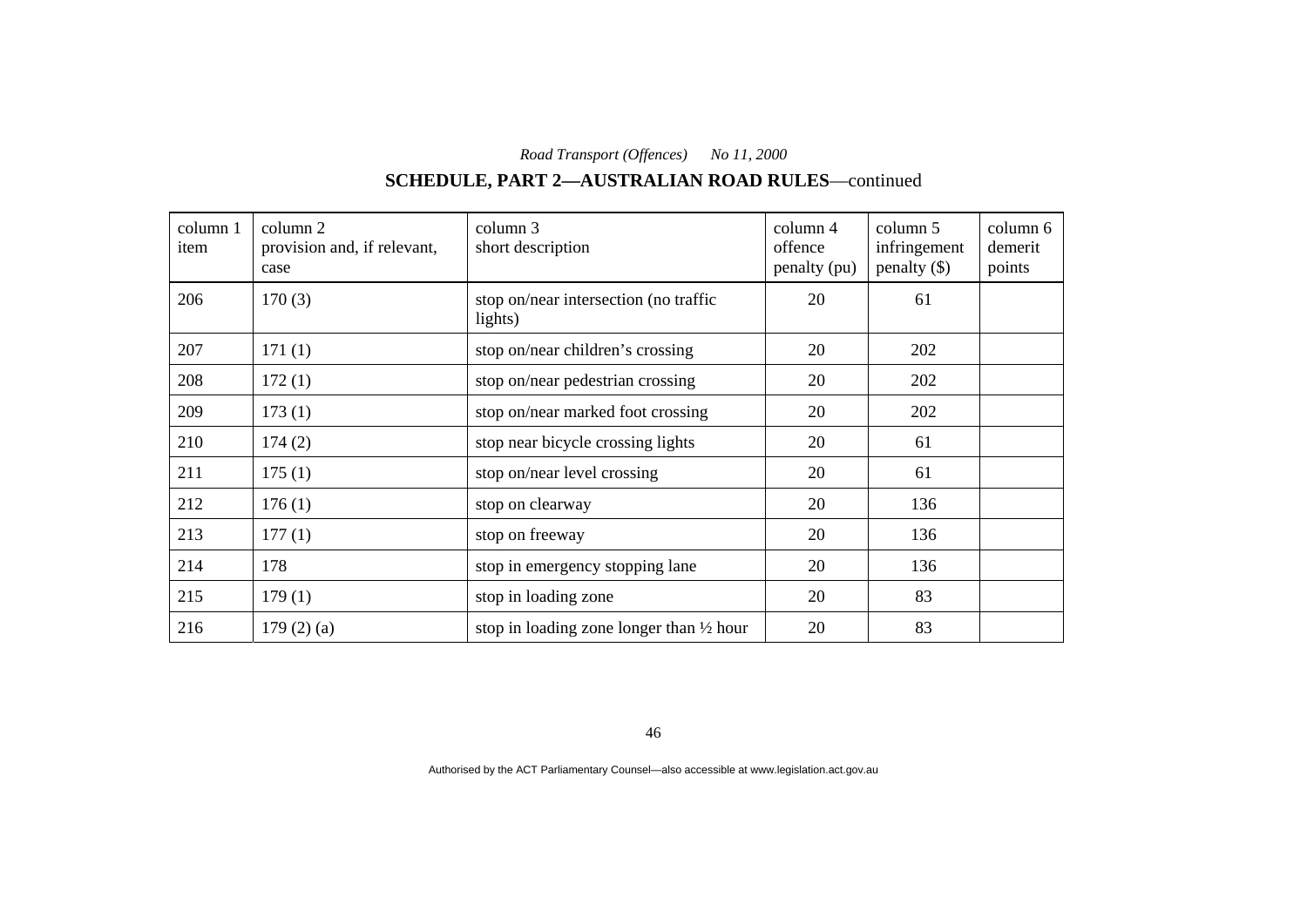# **SCHEDULE, PART 2—AUSTRALIAN ROAD RULES**—continued

| column 1<br>item | column 2<br>provision and, if relevant,<br>case                                      | column 3<br>short description                            | column 4<br>offence<br>penalty (pu) | column 5<br>infringement<br>penalty $(\$)$ | column 6<br>demerit<br>points |
|------------------|--------------------------------------------------------------------------------------|----------------------------------------------------------|-------------------------------------|--------------------------------------------|-------------------------------|
| 217              | $179(2)$ (b)                                                                         | stop in loading zone longer than<br>indicated            | 20                                  | 83                                         |                               |
| 218              | 180(1)                                                                               | stop in truck zone                                       | 20                                  | 83                                         |                               |
| 219              | 181(1)                                                                               | stop in works zone                                       | 20                                  | 83                                         |                               |
| 220              | 182(1)                                                                               | stop in taxi zone                                        | 20                                  | 61                                         |                               |
| 221<br>221.1     | 183(1)<br>for a bus zone in a<br>$\bullet$<br>clearway, transit lane or<br>bus lane  | stop in bus zone (clearway/transit lane/<br>bus lane)    | 20                                  | 114                                        |                               |
| 221.2            | other than for a bus zone<br>$\bullet$<br>in a clearway, transit<br>lane or bus lane | stop in bus zone (not clearway/transit<br>lane/bus lane) | 20                                  | 83                                         |                               |

47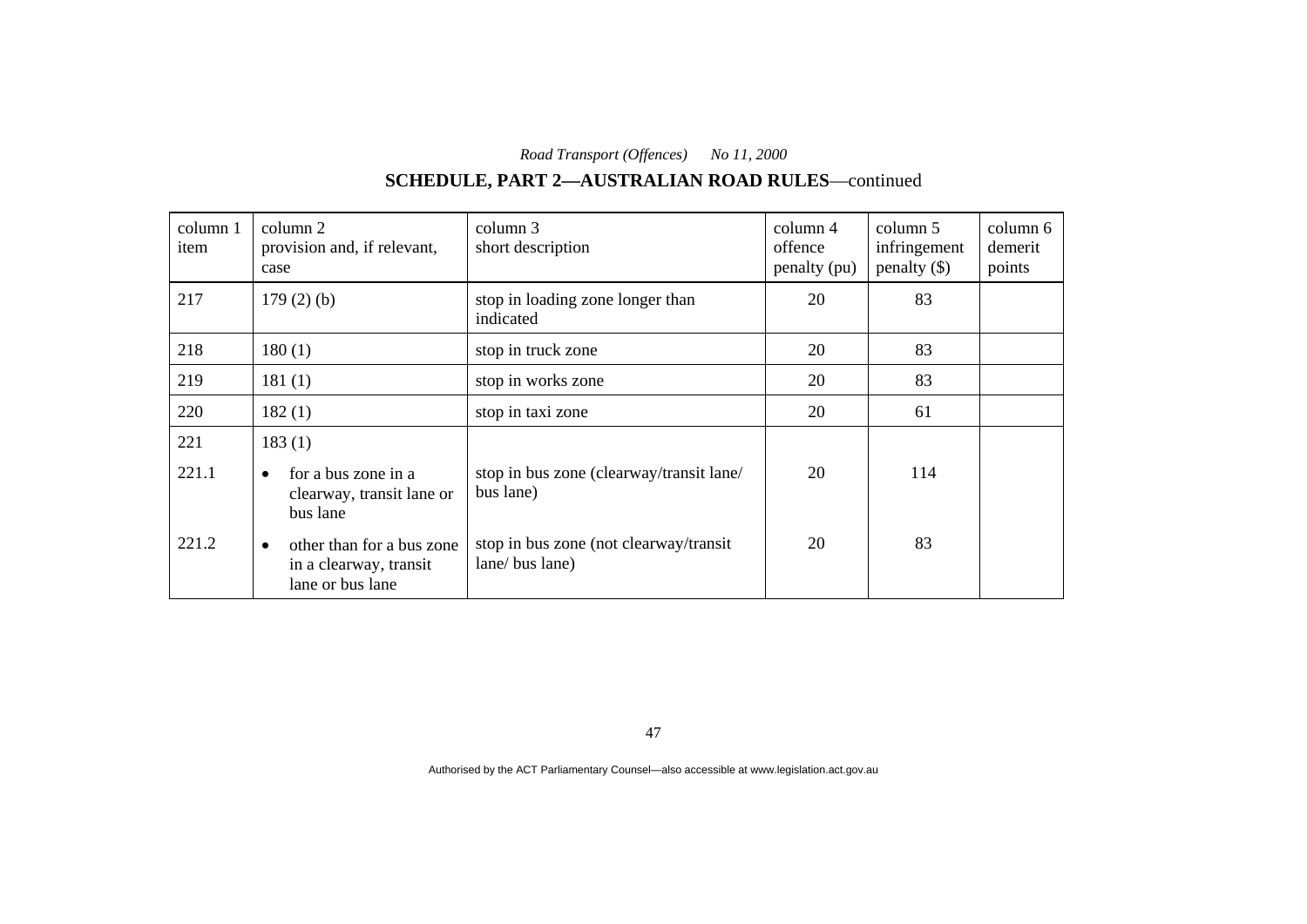# **SCHEDULE, PART 2—AUSTRALIAN ROAD RULES**—continued

| column 1<br>item | column 2<br>provision and, if relevant,<br>case                                          | column 3<br>short description                                 | column 4<br>offence<br>penalty (pu) | column 5<br>infringement<br>$penalty$ (\$) | column 6<br>demerit<br>points |
|------------------|------------------------------------------------------------------------------------------|---------------------------------------------------------------|-------------------------------------|--------------------------------------------|-------------------------------|
| 222              | 184(1)                                                                                   |                                                               |                                     |                                            |                               |
| 222.1            | for a minibus zone in a<br>$\bullet$<br>clearway, transit lane or<br>bus lane            | stop in minibus zone (clearway/transit<br>lane/ bus lane)     | 20                                  | 114                                        |                               |
| 222.2            | other than for a minibus<br>$\bullet$<br>zone in a clearway,<br>transit lane or bus lane | stop in minibus zone (not<br>clearway/transit lane/ bus lane) | 20                                  | 83                                         |                               |
| 223              | 185(1)                                                                                   | stop in permit zone                                           | 20                                  | 61                                         |                               |
| 224              | 186(1)                                                                                   | stop in mail zone                                             | 20                                  | 61                                         |                               |
| 225              | 187                                                                                      | stop in/on bus/tram/transit/truck<br>lane/tracks              | 20                                  | 114                                        |                               |
| 226              | 188                                                                                      | stop in shared zone                                           | 20                                  | 61                                         |                               |
| 227              | 189                                                                                      | double park                                                   | 20                                  | 83                                         |                               |
| 228              | 190(1)                                                                                   | stop in/near safety zone                                      | 20                                  | 114                                        |                               |

48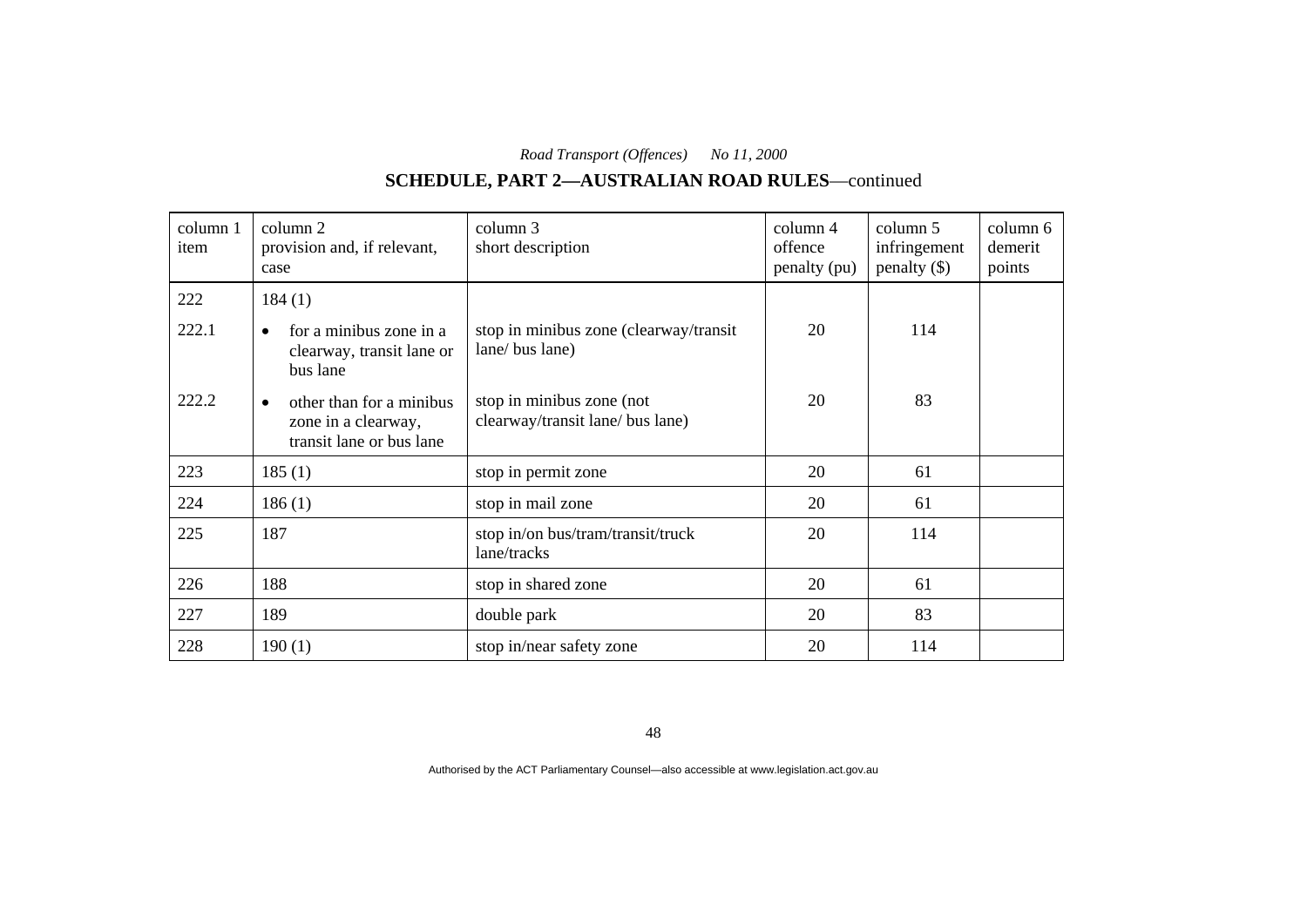# **SCHEDULE, PART 2—AUSTRALIAN ROAD RULES**—continued

| column 1<br>item | column 2<br>provision and, if relevant,<br>case | column 3<br>short description                        | column 4<br>offence<br>penalty (pu) | column 5<br>infringement<br>$penalty$ (\$) | column 6<br>demerit<br>points |
|------------------|-------------------------------------------------|------------------------------------------------------|-------------------------------------|--------------------------------------------|-------------------------------|
| 229              | 191                                             | stop near obstruction so as to obstruct<br>traffic   | 20                                  | 61                                         |                               |
| 230              | 192(1)                                          | stop on structure                                    | 20                                  | 61                                         |                               |
| 231              | 192(2)                                          | stop in tunnel/underpass                             | 20                                  | 61                                         |                               |
| 232              | 193(1)                                          | stop on crest/curve outside built-up area            | 20                                  | 61                                         |                               |
| 233              | 194(1)                                          | stop near fire hydrant/indicator/plug<br>indicator   | 20                                  | 61                                         |                               |
| 234              | 195(1)                                          | stop at/near bus stop                                | 20                                  | 83                                         |                               |
| 235              | 196(1)                                          | stop at/near tram stop                               | 20                                  | 83                                         |                               |
| 236              | 197(1)                                          | stop on path/strip in built-up area                  | 20                                  | 61                                         |                               |
| 237              | 198(1)                                          | obstruct access to ramp/path/passageway              | 20                                  | 61                                         |                               |
| 238              | 198(2)                                          | stop on/across driveway/other access<br>to/from land | 20                                  | 61                                         |                               |
| 239              | 199(1)                                          | stop near postbox                                    | 20                                  | 61                                         |                               |

49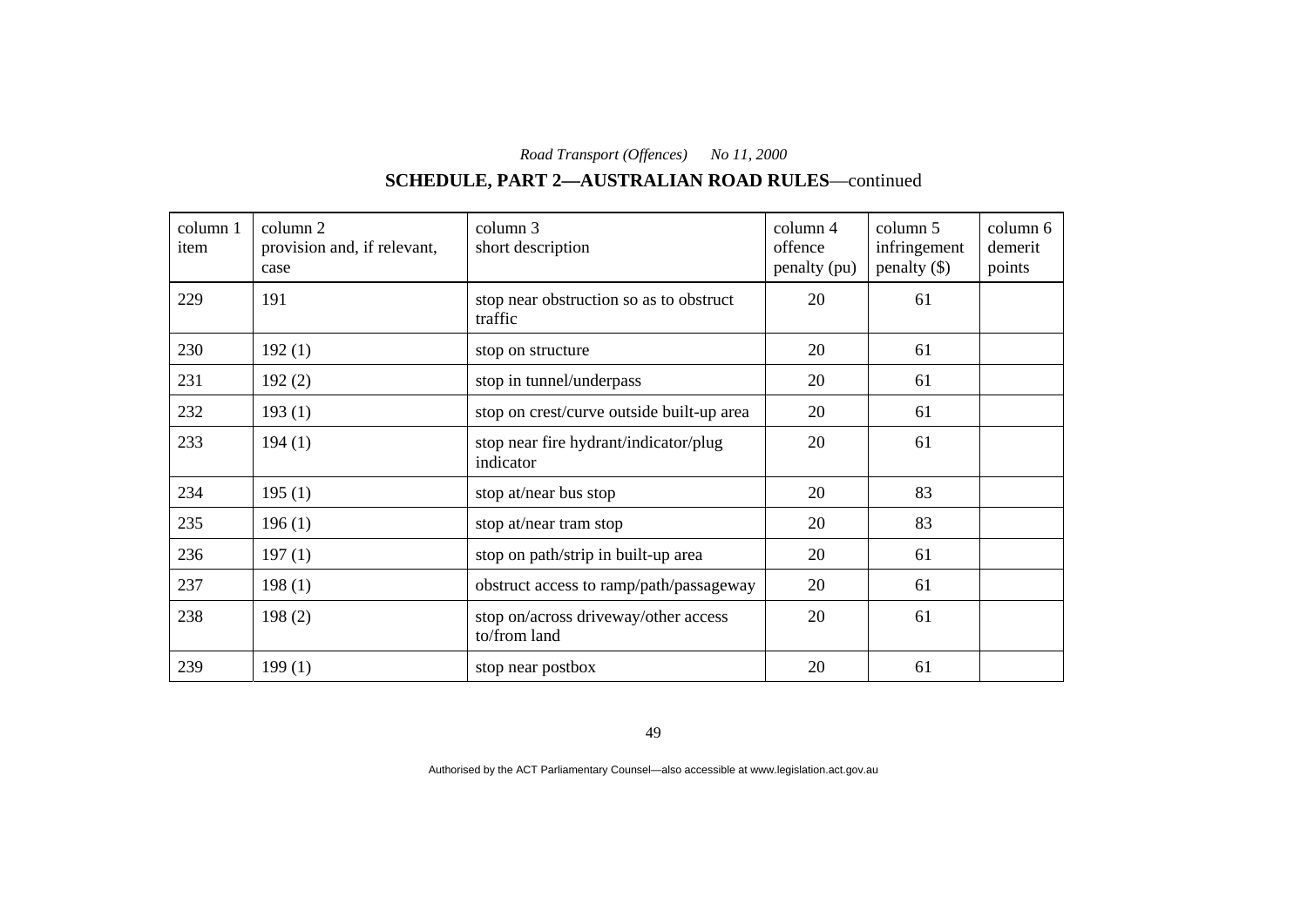# **SCHEDULE, PART 2—AUSTRALIAN ROAD RULES**—continued

| column 1<br>item | column 2<br>provision and, if relevant,<br>case | column 3<br>short description                   | column 4<br>offence<br>penalty (pu) | column 5<br>infringement<br>$penalty$ (\$) | column 6<br>demerit<br>points |
|------------------|-------------------------------------------------|-------------------------------------------------|-------------------------------------|--------------------------------------------|-------------------------------|
| 240              | 200(1)                                          | not stop heavy/long vehicle on road<br>shoulder | 20                                  | 68                                         |                               |
| 241              | 200(2)                                          | stop heavy/long vehicle longer than 1 hr        | 20                                  | 68                                         |                               |
| 242              | 201                                             | disobey bicycle parking sign                    | 20                                  | 61                                         |                               |
| 243              | 202                                             | disobey motorbike parking sign                  | 20                                  | 61                                         |                               |
| 244              | 203(1)                                          | stop in parking area for disabled               | 20                                  | 136                                        |                               |
| 245              | 205                                             | park continuously for longer than<br>permitted  | 20                                  | 61                                         |                               |
| 246              | 207(2)                                          | not pay fee/obey instructions                   | 20                                  |                                            |                               |
| 247              | 208(1)                                          |                                                 |                                     |                                            |                               |
| 247.1            | by contravening 208 (2)<br>$\bullet$            | not parallel park in direction of travel        | 20                                  | 61                                         |                               |
| 247.2            | by contravening 208 (3)<br>$\bullet$            | not parallel park near left                     | 20                                  | 61                                         |                               |
| 247.3            | by contravening $208(4)$<br>$\bullet$           | not parallel park near road side                | 20                                  | 61                                         |                               |

50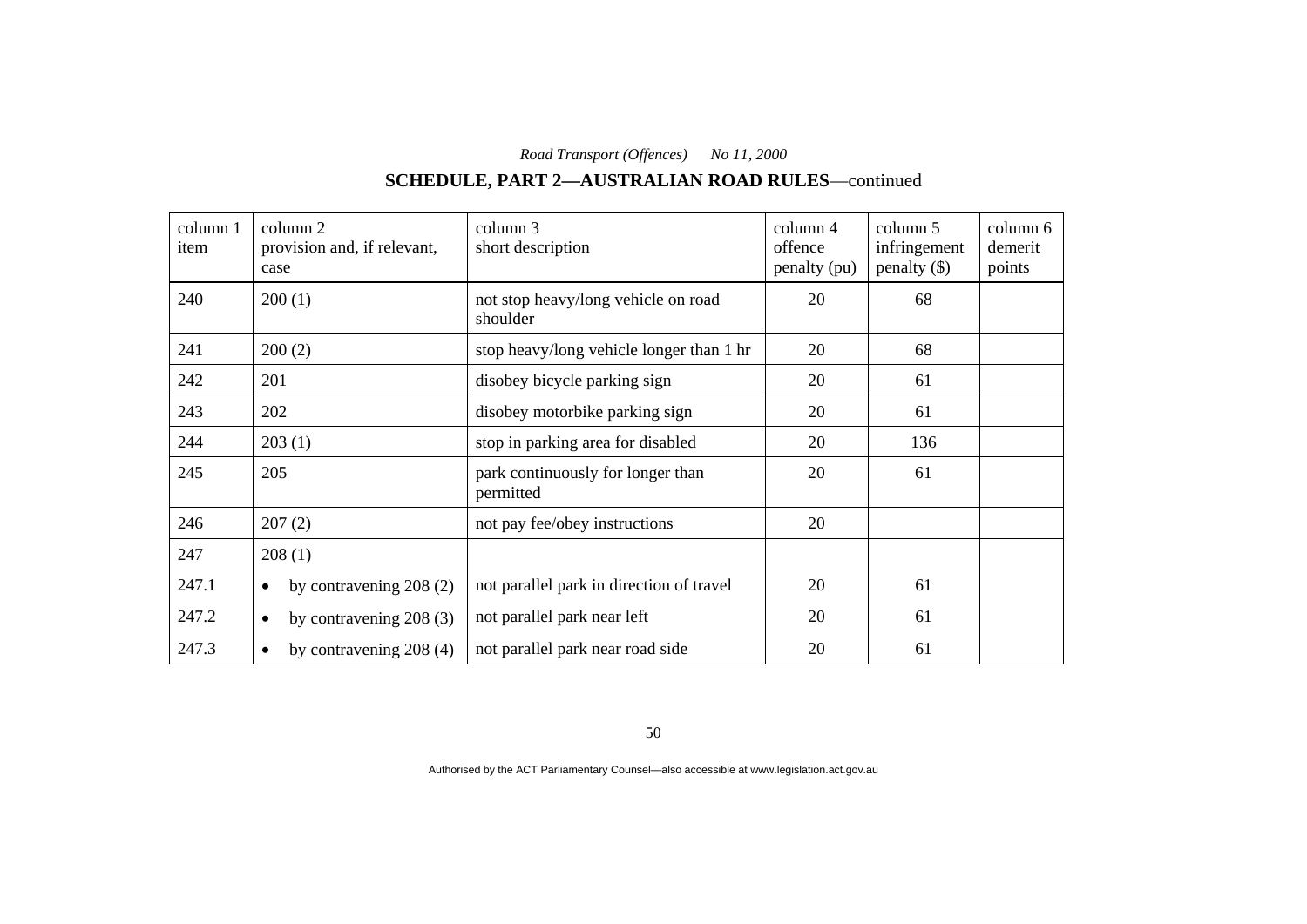# **SCHEDULE, PART 2—AUSTRALIAN ROAD RULES**—continued

| column 1<br>item | column 2<br>provision and, if relevant,<br>case | column 3<br>short description                    | column 4<br>offence<br>penalty (pu) | column 5<br>infringement<br>penalty $(\$)$ | column 6<br>demerit<br>points |
|------------------|-------------------------------------------------|--------------------------------------------------|-------------------------------------|--------------------------------------------|-------------------------------|
| 247.4            | by contravening $208(5)$<br>$\bullet$           | parallel park close to front/back of<br>vehicle  | 20                                  | 61                                         |                               |
| 247.5            | by contravening $208(6)$<br>$\bullet$           | parallel park close to dividing line/strip       | 20                                  | 61                                         |                               |
| 247.6            | by contravening $208(7)$<br>$\bullet$           | parallel park close if no dividing<br>line/strip | 20                                  | 61                                         |                               |
| 247.7            | by contravening $208(8)$<br>$\bullet$           | park so as to obstruct<br>vehicles/pedestrians   | 20                                  | 61                                         |                               |
| 248              | 209(2)(a)                                       | not parallel park in direction of travel         | 20                                  | 61                                         |                               |
| 249              | 209(2)(b)                                       | not parallel park near centre of median<br>strip | 20                                  | 61                                         |                               |
| 250              | 209(2)(c)                                       | parallel park close to front/back of<br>vehicle  | 20                                  | 61                                         |                               |

51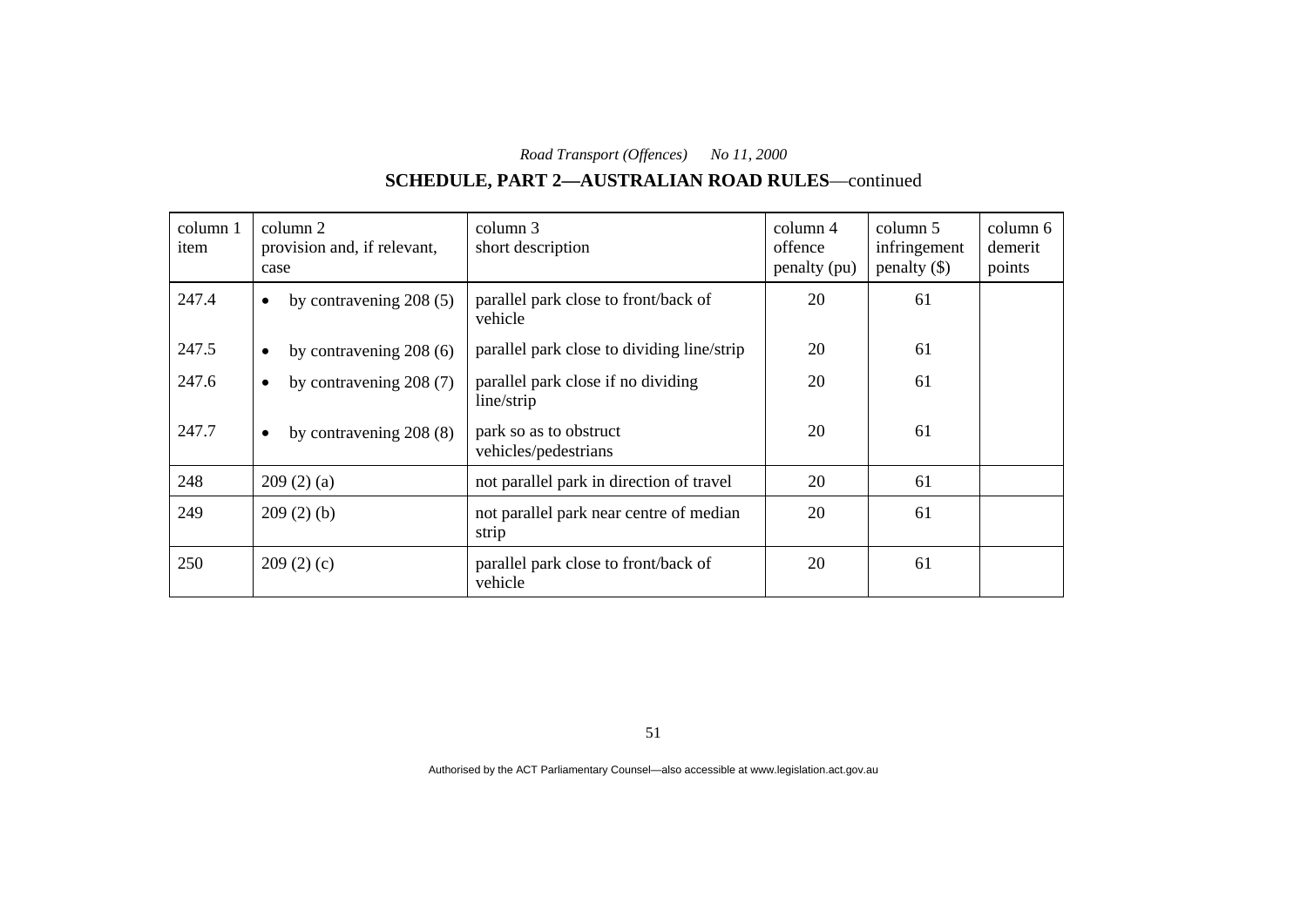# **SCHEDULE, PART 2—AUSTRALIAN ROAD RULES**—continued

| column 1<br>item | column 2<br>provision and, if relevant,<br>case | column 3<br>short description                                            | column 4<br>offence<br>penalty (pu) | column 5<br>infringement<br>$penalty$ (\$) | column 6<br>demerit<br>points |
|------------------|-------------------------------------------------|--------------------------------------------------------------------------|-------------------------------------|--------------------------------------------|-------------------------------|
| 251              | 210(1)                                          |                                                                          |                                     |                                            |                               |
| 251.1            | by contravening<br>$\bullet$<br>210(2)(a)       | not park at 45° angle                                                    | 20                                  | 61                                         |                               |
| 251.2            | by contravening<br>$\bullet$<br>210(2)(b)       | not position rear of vehicle correctly<br>$(45^{\circ}$ angle parking)   | 20                                  | 61                                         |                               |
| 251.3            | by contravening<br>$\bullet$<br>210(3)(a)       | not park at 90° angle                                                    | 20                                  | 61                                         |                               |
| 251.4            | by contravening<br>$\bullet$<br>210(4)(a)       | not park at 135° angle                                                   | 20                                  | 61                                         |                               |
| 251.5            | by contravening<br>$\bullet$<br>210(4)(b)       | not position front of vehicle correctly<br>$(135^{\circ}$ angle parking) | 20                                  | 61                                         |                               |
| 252              | 211(1)                                          | disobey park in bays only sign                                           | 20                                  | 61                                         |                               |
| 253              | 211(2)                                          | not park wholly within parking bay                                       | 20                                  | 61                                         |                               |
| 254              | 211(3)                                          | use more parking bays than necessary                                     | 20                                  | 61                                         |                               |
| 255              | 212(1)                                          | enter/leave median strip parking area<br>contrary to sign                | 20                                  | 61                                         |                               |

52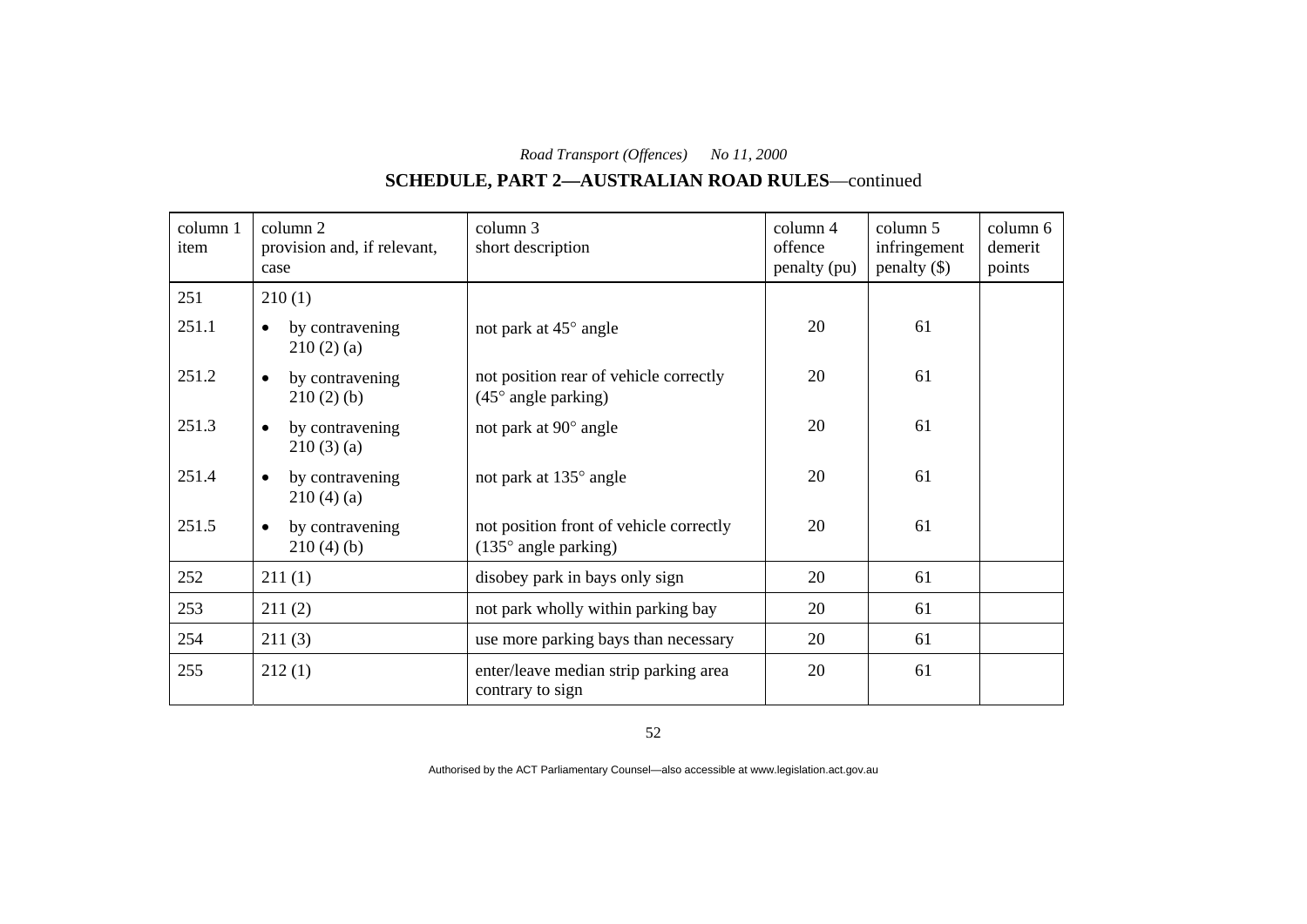# **SCHEDULE, PART 2—AUSTRALIAN ROAD RULES**—continued

| column 1<br>item | column 2<br>provision and, if relevant,<br>case | column 3<br>short description                          | column 4<br>offence<br>penalty (pu) | column 5<br>infringement<br>$penalty$ (\$) | column 6<br>demerit<br>points |
|------------------|-------------------------------------------------|--------------------------------------------------------|-------------------------------------|--------------------------------------------|-------------------------------|
| 256              | 212(2)                                          | not enter/leave median strip parking area<br>forwards  | 20                                  | 61                                         |                               |
| 257              | 213(2)                                          |                                                        |                                     |                                            |                               |
| 257.1            | by contravening<br>$\bullet$<br>213(3)(a)       | leave engine on                                        | 20                                  | 68                                         |                               |
| 257.2            | by contravening<br>$\bullet$<br>213(3)(b)       | not restrain vehicle properly                          | 20                                  | 68                                         |                               |
| 257.3            | by contravening<br>$\bullet$<br>213(4)(a)       | not remove ignition key (vehicle<br>unattended)        | 20                                  | 68                                         |                               |
| 257.4            | by contravening<br>$\bullet$<br>213(4)(b)       | not lock doors (vehicle unattended)                    | 20                                  | 68                                         |                               |
| 258              | 215(1)(a)                                       | head/tail/number plate light/lights not<br>on/visible  | 20                                  | 68                                         | $1$ (NS)                      |
| 259              | 215(1)(b)                                       | clearance/side marker lights not<br>on/visible         | 20                                  | 68                                         | $1$ (NS)                      |
| 260              | 216(1)(a)                                       | tail/rear lights not on/visible (towing<br>from front) | 20                                  | 68                                         | $1$ (NS)                      |

53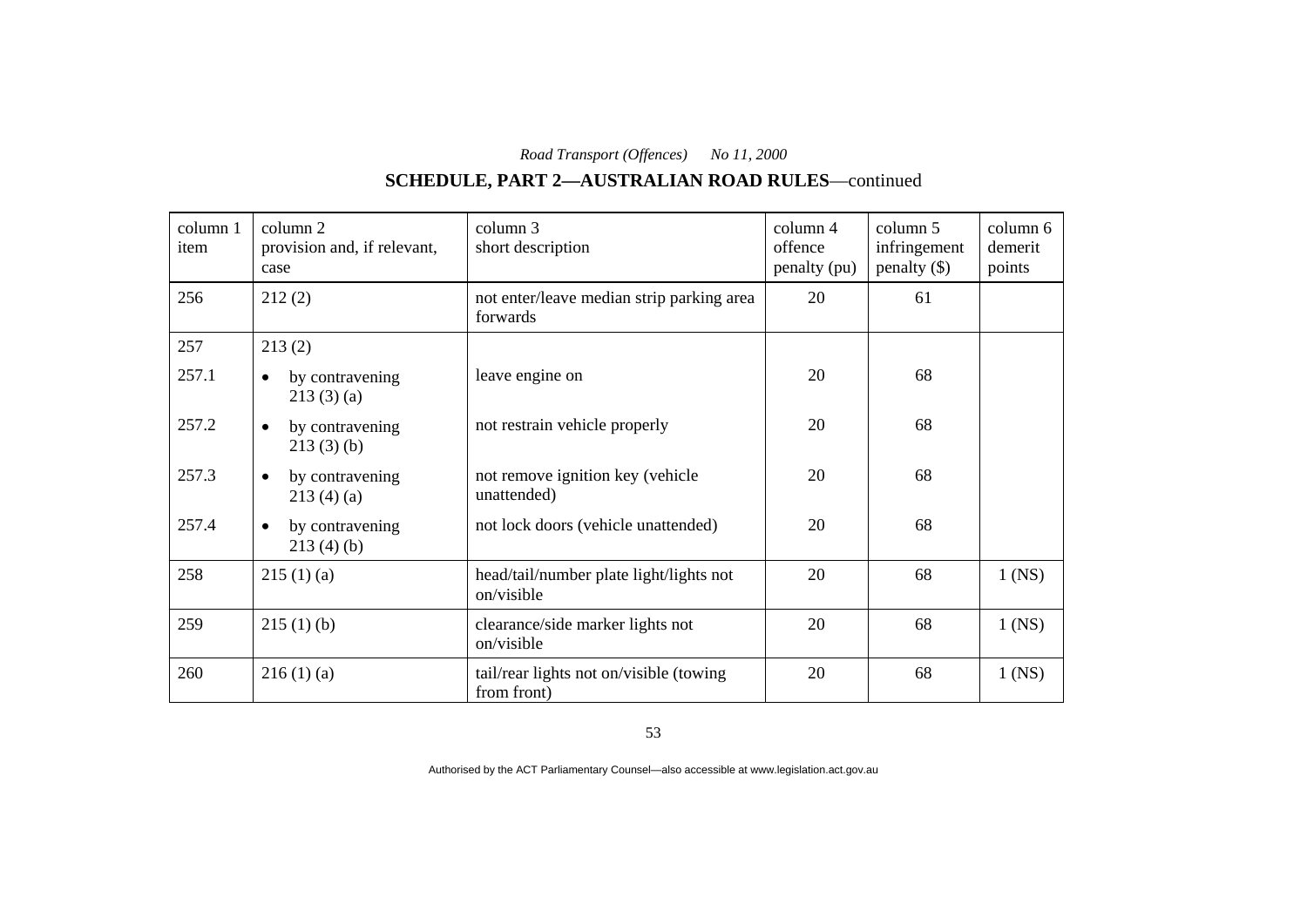# **SCHEDULE, PART 2—AUSTRALIAN ROAD RULES**—continued

| column 1<br>item | column 2<br>provision and, if relevant,<br>case | column 3<br>short description                                 | column 4<br>offence<br>penalty (pu) | column 5<br>infringement<br>$penalty$ (\$) | column 6<br>demerit<br>points |
|------------------|-------------------------------------------------|---------------------------------------------------------------|-------------------------------------|--------------------------------------------|-------------------------------|
| 261              | 216(1)(b)                                       | rear lights not on/visible (towing from<br>rear)              | 20                                  | 68                                         | $1$ (NS)                      |
| 262              | 217(1)                                          | use rear fog light when not permitted                         | 20                                  | 68                                         |                               |
| 263              | 218(1)(a)                                       | use/allow use of high-beam on vehicle in<br>front             | 20                                  | 68                                         | $1$ (NS)                      |
| 264              | 218(1)(b)                                       | use/allow use of high-beam on<br>oncoming vehicle             | 20                                  | 68                                         | $1$ (NS)                      |
| 265              | 219                                             | use/allow use of light on/in vehicle<br>likely/to dazzle      | 20                                  | 68                                         | $1$ (NS)                      |
| 266              | 220(1)(a)                                       | clearance/side marker lights not<br>on/visible (wide vehicle) | 20                                  | 68                                         |                               |
| 267              | 220(1)(b)                                       | parking lights not on/visible (not wide<br>vehicle)           | 20                                  | 68                                         |                               |
| 268              | 221                                             | use/allow use of hazard warning lights<br>when not permitted  | 20                                  | 68                                         |                               |
| 269              | 222(2)                                          | not use bus warning lights when children<br>getting on/off    | 20                                  | 110                                        |                               |

54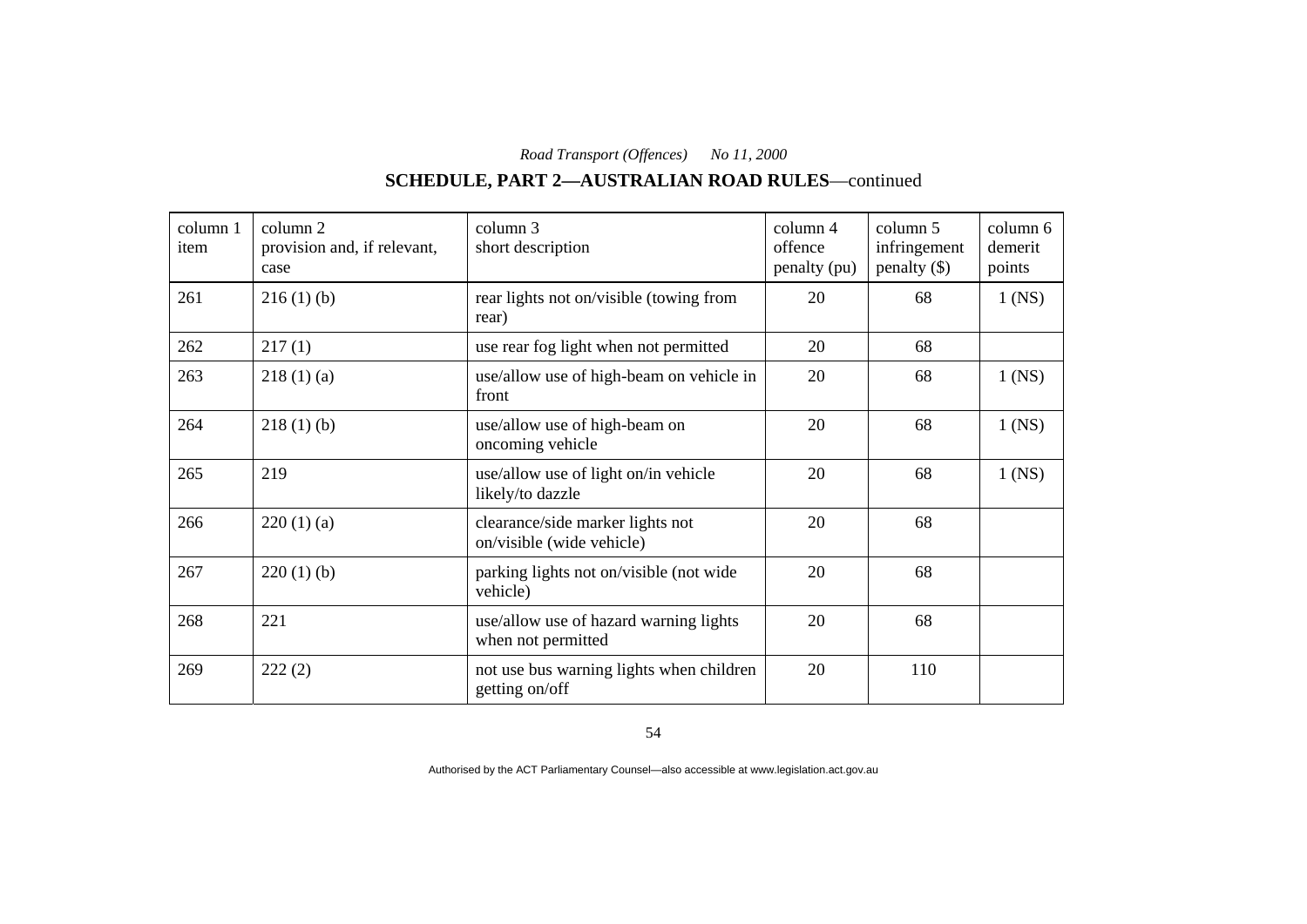# **SCHEDULE, PART 2—AUSTRALIAN ROAD RULES**—continued

| column 1<br>item | column 2<br>provision and, if relevant,<br>case | column 3<br>short description                                                                                                         | column 4<br>offence<br>penalty (pu) | column 5<br>infringement<br>$penalty$ (\$) | column 6<br>demerit<br>points |
|------------------|-------------------------------------------------|---------------------------------------------------------------------------------------------------------------------------------------|-------------------------------------|--------------------------------------------|-------------------------------|
| 270              | 223(a)                                          | animal-drawn vehicle—white light not<br>fitted/visible                                                                                | 20                                  | 44                                         |                               |
| 271              | 223(b)                                          | animal-drawn vehicle—red light not<br>fitted/visible                                                                                  | 20                                  | 44                                         |                               |
| 272              | $223$ (c) (i)                                   | animal-drawn vehicle—reflector not<br>fitted/over 1.5m                                                                                | 20                                  | 44                                         |                               |
| 273              | $223$ (c) (ii)                                  | animal-drawn vehicle—reflector not<br>fitted/visible                                                                                  | 20                                  | 44                                         |                               |
| 274              | 224                                             | use/allow use of horn/similar warning<br>device unnecessarily                                                                         | 20                                  | 91                                         |                               |
| 275              | 225(1)                                          | drive vehicle with device for preventing<br>effective use of speed measuring<br>device/device for detecting speed<br>measuring device | 20                                  |                                            |                               |
| 276              | 226(1)                                          | drive heavy vehicle without portable<br>warning triangles                                                                             | 20                                  | 68                                         |                               |
| 277              | 226(2)                                          | not produce portable warning triangles                                                                                                | 20                                  | 68                                         |                               |

55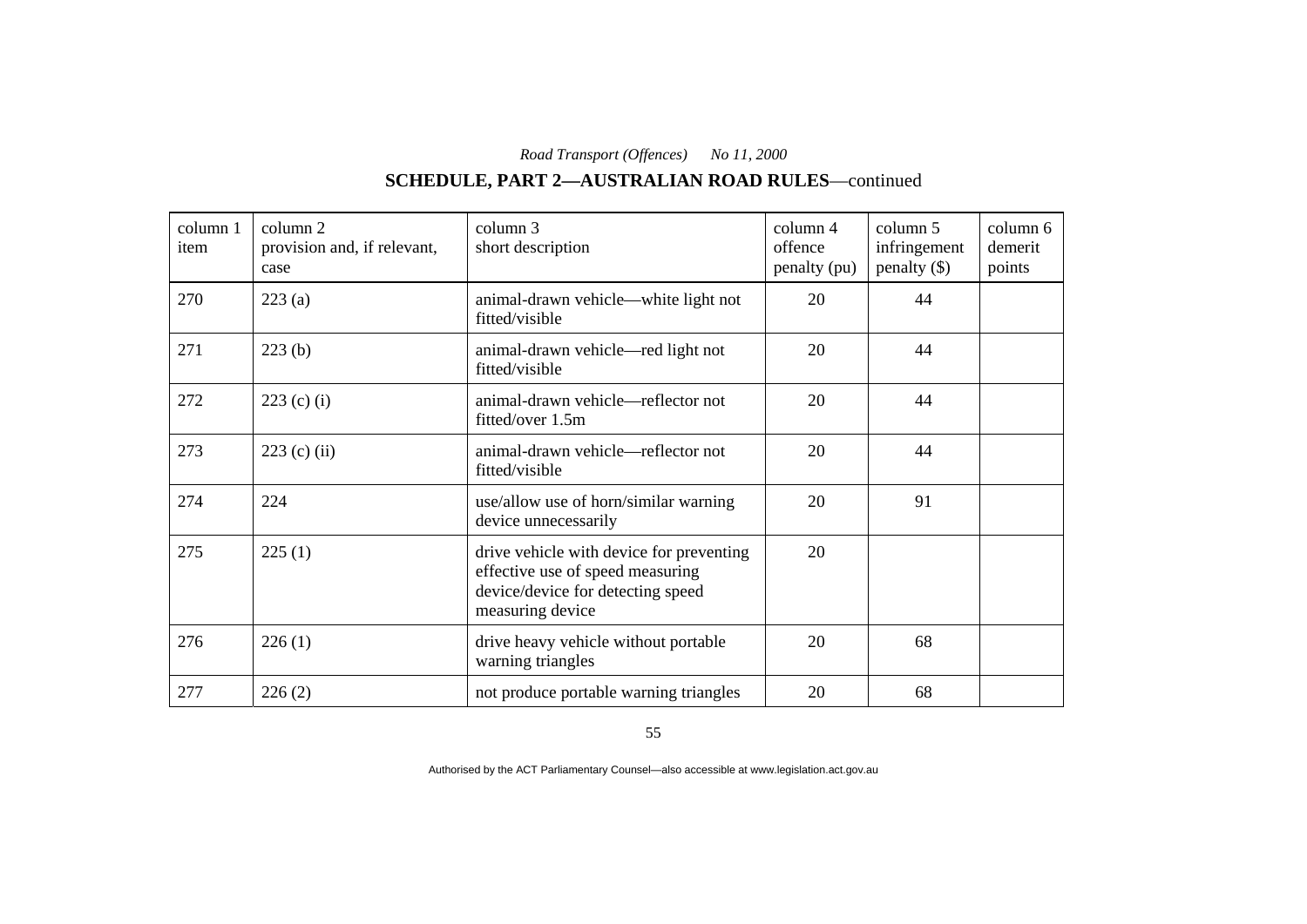# **SCHEDULE, PART 2—AUSTRALIAN ROAD RULES**—continued

| column 1<br>item | column 2<br>provision and, if relevant,<br>case | column 3<br>short description                       | column 4<br>offence<br>penalty (pu) | column 5<br>infringement<br>$penalty$ (\$) | column 6<br>demerit<br>points |
|------------------|-------------------------------------------------|-----------------------------------------------------|-------------------------------------|--------------------------------------------|-------------------------------|
|                  |                                                 | for inspection                                      |                                     |                                            |                               |
| 278              | 227(2)                                          |                                                     |                                     |                                            |                               |
| 278.1            | by contravening<br>$\bullet$<br>227(4)(a)       | warning triangle not in front of stopped<br>vehicle | 20                                  | 68                                         |                               |
| 278.2            | by contravening<br>$\bullet$<br>227(4)(b)       | warning triangle not behind stopped<br>vehicle      | 20                                  | 68                                         |                               |
| 278.3            | by contravening<br>$\bullet$<br>227(4)(c)       | warning triangle not beside stopped<br>vehicle      | 20                                  | 68                                         |                               |
| 279              | 227(3)                                          |                                                     |                                     |                                            |                               |
| 279.1            | by contravening<br>$\bullet$<br>227(4)(a)       | warning triangle not in front of fallen<br>load     | 20                                  | 68                                         |                               |
| 279.2            | by contravening<br>$\bullet$<br>227(4)(b)       | warning triangle not behind fallen load             | 20                                  | 68                                         |                               |
| 279.3            | by contravening<br>$\bullet$<br>227(4)(c)       | warning triangle not beside fallen load             | 20                                  | 68                                         |                               |
| 280              | 228                                             | travel past no pedestrians sign                     | 20                                  | 44                                         |                               |

56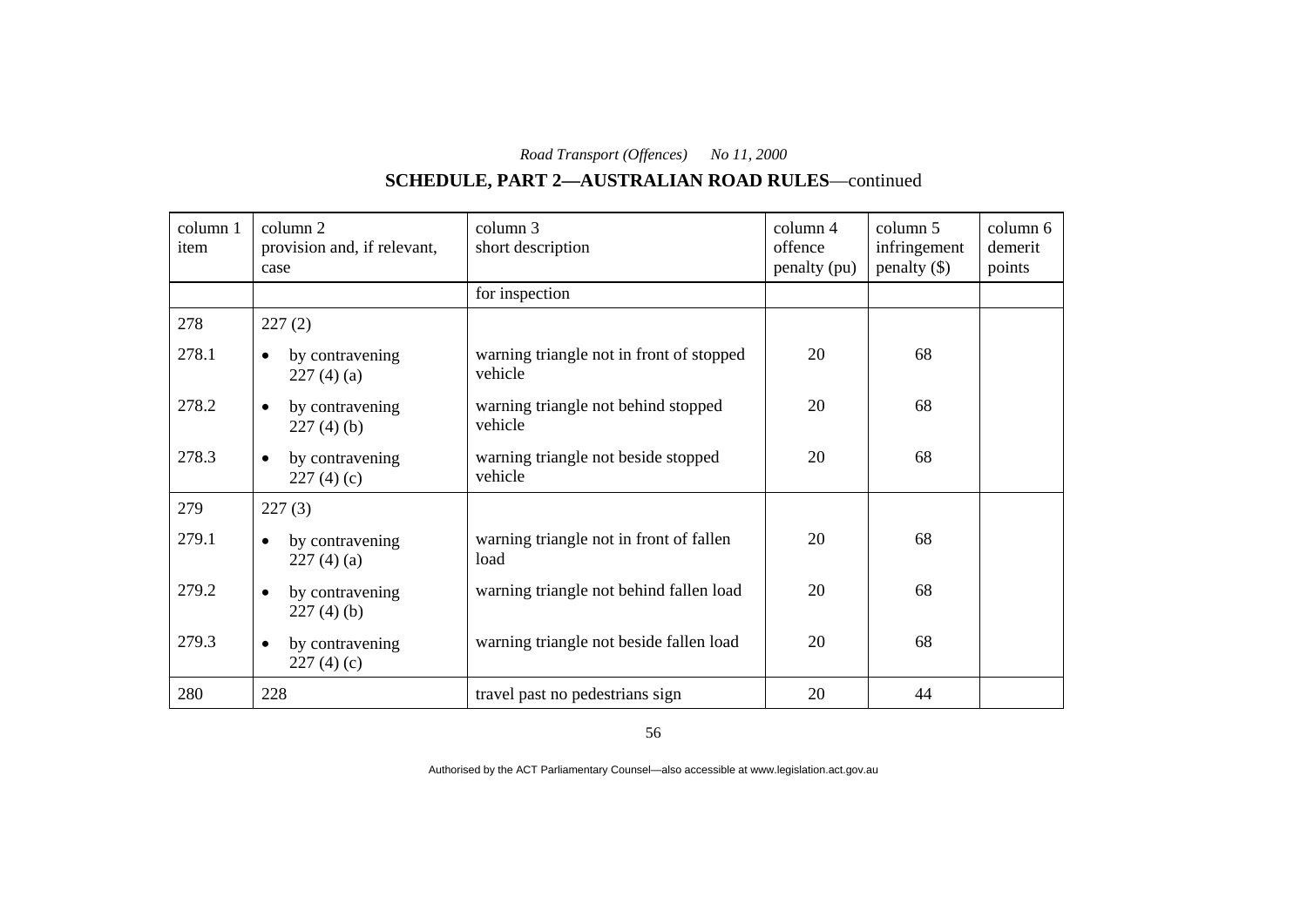# **SCHEDULE, PART 2—AUSTRALIAN ROAD RULES**—continued

| column 1<br>item | column 2<br>provision and, if relevant,<br>case | column 3<br>short description                            | column 4<br>offence<br>penalty (pu) | column 5<br>infringement<br>$penalty$ (\$) | column 6<br>demerit<br>points |
|------------------|-------------------------------------------------|----------------------------------------------------------|-------------------------------------|--------------------------------------------|-------------------------------|
| 281              | 229                                             | disobey road access sign                                 | 20                                  | 44                                         |                               |
| 282              | 230(1)(a)                                       | not cross road by shortest safe route                    | 20                                  | 44                                         |                               |
| 283              | 230(1)(b)                                       | stay on road longer than necessary to<br>cross           | 20                                  | 44                                         |                               |
| 284              | 231(1)                                          |                                                          |                                     |                                            |                               |
| 284.1            | by contravening $231(2)$<br>$\bullet$           | cross when pedestrian lights not green                   | 20                                  | 44                                         |                               |
| 284.2            | by contravening<br>$\bullet$<br>231(3)(a)       | not cross quickly to safety area<br>(pedestrian lights)  | 20                                  | 44                                         |                               |
| 284.3            | by contravening<br>$\bullet$<br>231(3)(b)       | not cross quickly to nearest side<br>(pedestrian lights) | 20                                  | 44                                         |                               |
| 284.4            | by contravening $231(4)$<br>$\bullet$           | not stay in safety area at pedestrian<br>lights          | 20                                  | 44                                         |                               |

57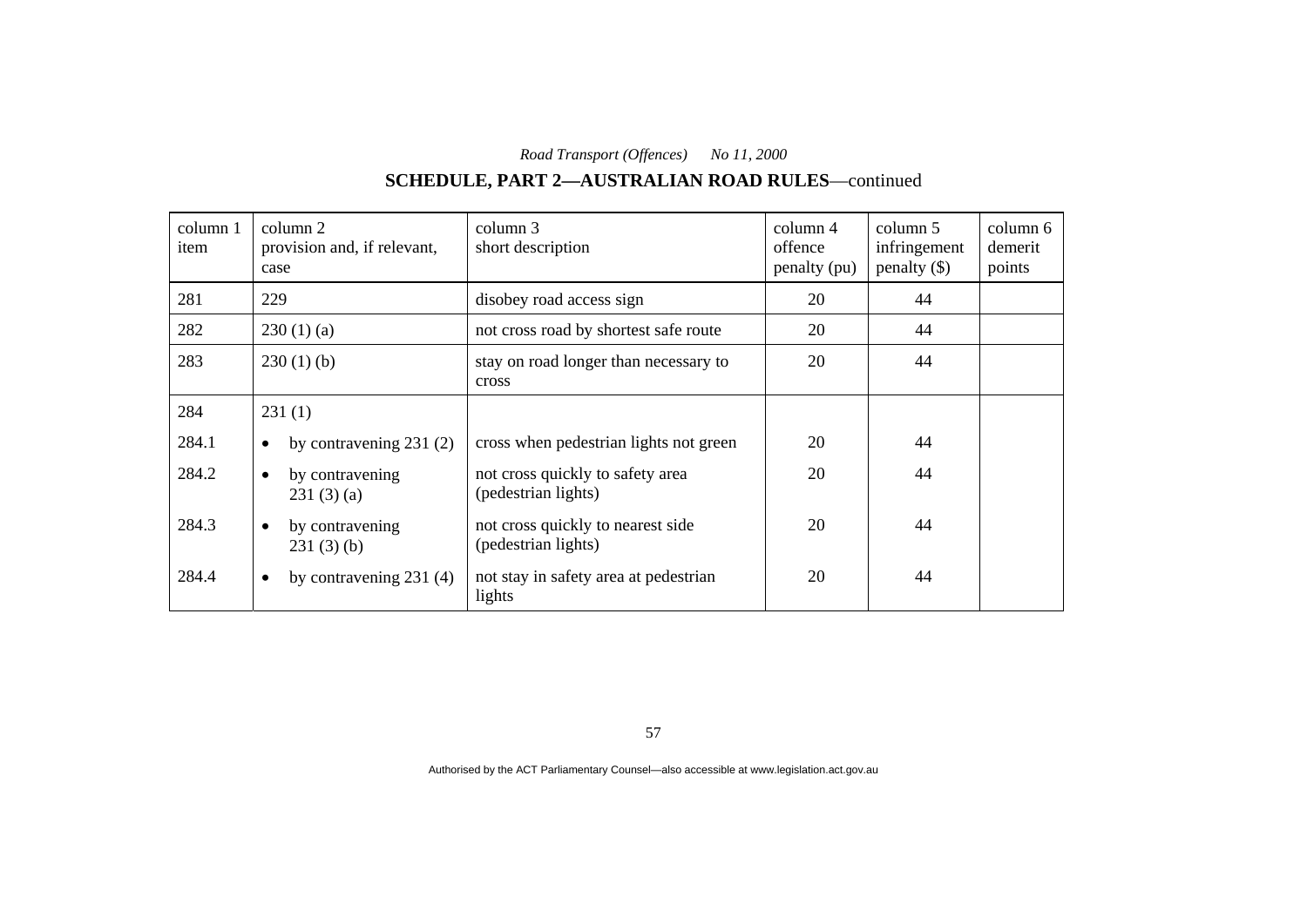# **SCHEDULE, PART 2—AUSTRALIAN ROAD RULES**—continued

| column 1<br>item | column 2<br>provision and, if relevant,<br>case | column 3<br>short description                               | column 4<br>offence<br>penalty (pu) | column 5<br>infringement<br>$penalty$ (\$) | column 6<br>demerit<br>points |
|------------------|-------------------------------------------------|-------------------------------------------------------------|-------------------------------------|--------------------------------------------|-------------------------------|
| 285              | 232(1)                                          |                                                             |                                     |                                            |                               |
| 285.1            | by contravening $232(2)$<br>$\bullet$           | cross against traffic light (no pedestrian<br>lights)       | 20                                  | 44                                         |                               |
| 285.2            | by contravening<br>$\bullet$<br>232(3)(a)       | not cross quickly to safety area (no<br>pedestrian lights)  | 20                                  | 44                                         |                               |
| 285.3            | by contravening<br>$\bullet$<br>$232(3)$ (b)    | not cross quickly to nearest side (no<br>pedestrian lights) | 20                                  | 44                                         |                               |
| 285.4            | by contravening 232 (4)<br>$\bullet$            | not stay in safety area (no pedestrian<br>lights)           | 20                                  | 44                                         |                               |
| 286              | 233(1)                                          | cross road before tram stops                                | 20                                  | 44                                         |                               |
| 287              | 233(2)(a)                                       | not cross by shortest safe route after<br>getting off tram  | 20                                  | 44                                         |                               |
| 288              | $233(2)$ (b)                                    | stay on road after getting off train                        | 20                                  | 44                                         |                               |
| 289              | 234(1)                                          | pedestrian not cross part/road at crossing                  | 20                                  | 44                                         |                               |

58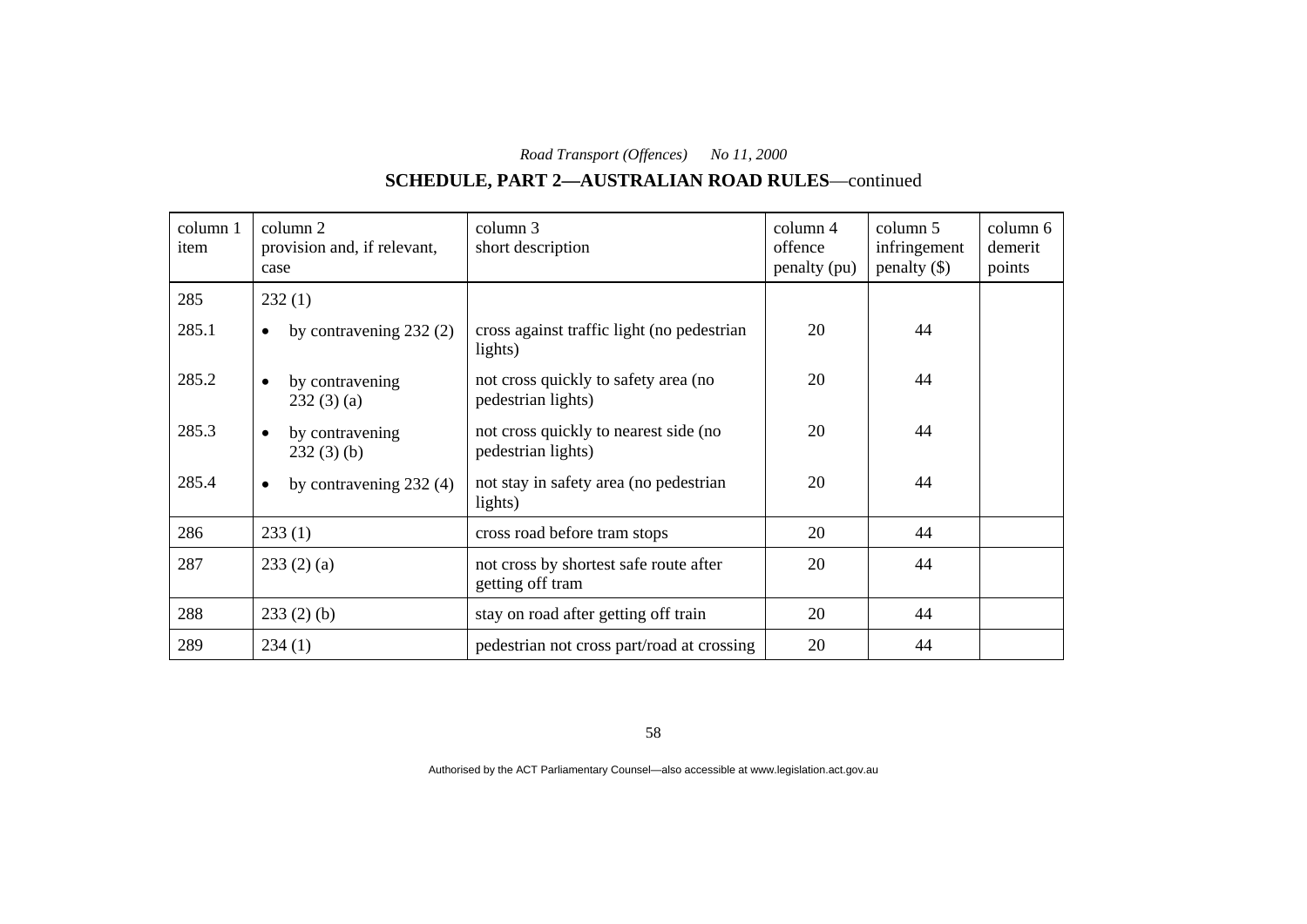# **SCHEDULE, PART 2—AUSTRALIAN ROAD RULES**—continued

| column 1<br>item | column 2<br>provision and, if relevant,<br>case | column 3<br>short description                                  | column 4<br>offence<br>penalty (pu) | column 5<br>infringement<br>$penalty$ (\$) | column 6<br>demerit<br>points |
|------------------|-------------------------------------------------|----------------------------------------------------------------|-------------------------------------|--------------------------------------------|-------------------------------|
| 290              | 234(2)                                          | stay on crossing longer than necessary                         | 20                                  | 44                                         |                               |
| 291              | 235(1)(a)                                       | not use pedestrian facility at level<br>crossing               | 20                                  | 44                                         |                               |
| 292              | 235(1)(b)                                       | not cross within 20m of level crossing                         | 20                                  | 44                                         |                               |
| 293              | 235(2)(a)                                       | cross level crossing contrary to warning<br>lights/bells       | 20                                  | 44                                         |                               |
| 294              | $235(2)$ (b)                                    | cross level crossing with<br>gate/boom/barrier operating       | 20                                  | 44                                         |                               |
| 295              | 235(2)(c)                                       | cross level crossing when tram/train<br>on/entering crossing   | 20                                  | 44                                         |                               |
| 296              | 235(2)(d)                                       | cross level crossing when approaching<br>tram/train seen/heard | 20                                  | 44                                         |                               |
| 297              | 235(2)(e)                                       | cross level crossing when crossing/road<br>beyond blocked      | 20                                  | 44                                         |                               |
| 298              | 236(1)                                          | pedestrian move into driver's path                             | 20                                  | 44                                         |                               |
| 299              | 236(2)                                          | pedestrian obstruct driver's/other                             | 20                                  | 44                                         |                               |

59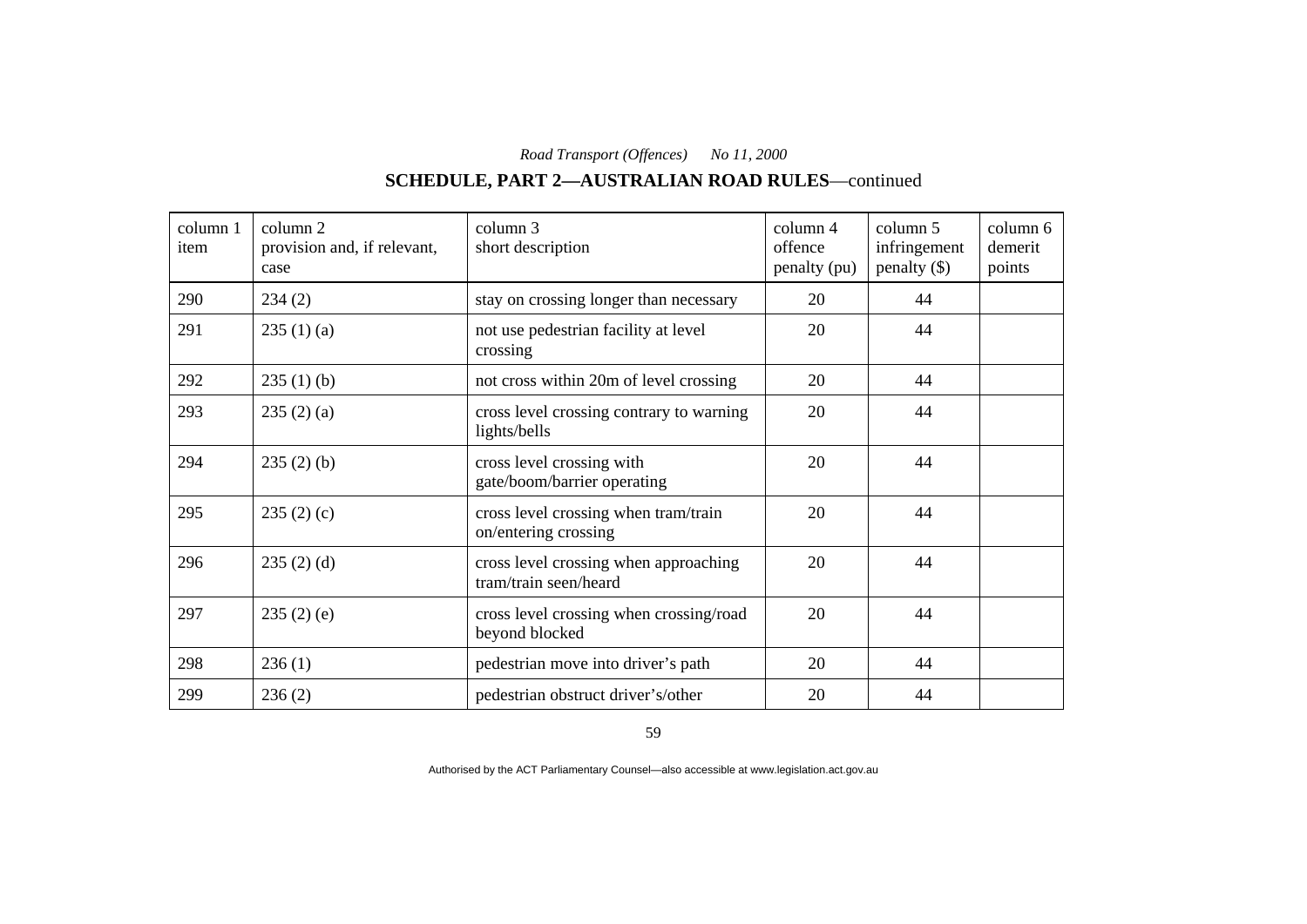# **SCHEDULE, PART 2—AUSTRALIAN ROAD RULES**—continued

| column 1<br>item | column 2<br>provision and, if relevant,<br>case | column 3<br>short description                                 | column 4<br>offence<br>penalty (pu) | column 5<br>infringement<br>$penalty$ (\$) | column 6<br>demerit<br>points |
|------------------|-------------------------------------------------|---------------------------------------------------------------|-------------------------------------|--------------------------------------------|-------------------------------|
|                  |                                                 | pedestrian's path                                             |                                     |                                            |                               |
| 300              | 237(1)                                          | get on/into moving vehicle                                    | 20                                  | 44                                         |                               |
| 301              | 238(1)                                          | pedestrian not travel on footpath/nature<br>strip             | 20                                  | 44                                         |                               |
| 302              | 238(2)(a)                                       | pedestrian not keep to side of road                           | 20                                  | 44                                         |                               |
| 303              | $238(2)$ (b)                                    | travel on road beside more than 1 other<br>pedestrian/vehicle | 20                                  | 44                                         |                               |
| 304              | 239(1)                                          | pedestrian on bicycle path/separated<br>footpath              | 20                                  | 44                                         |                               |
| 305              | 239(3)                                          | not keep out of path of<br>bicycle/pedestrian                 | 20                                  | 44                                         |                               |
| 306              | 240(1)                                          | use wheeled device/toy (dividing<br>line/median strip)        | 20                                  | 44                                         |                               |
| 307              | 240(1)                                          | use wheeled device/toy (multi-lane<br>1-way road)             | 20                                  | 44                                         |                               |
| 308              | 240(2)(a)                                       | use wheeled device on prohibited road                         | 20                                  | 44                                         |                               |

60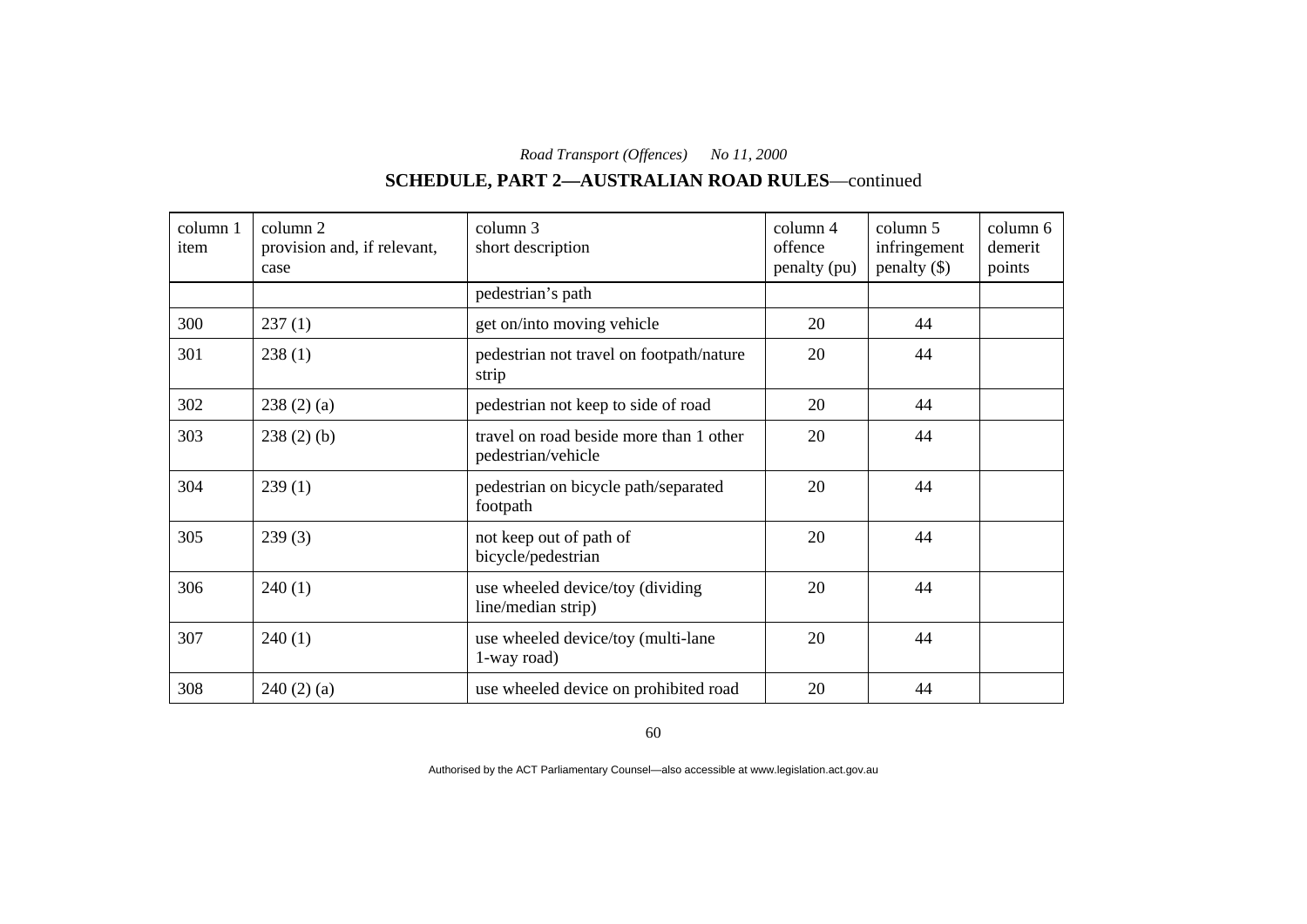## **SCHEDULE, PART 2—AUSTRALIAN ROAD RULES**—continued

| column 1<br>item | column 2<br>provision and, if relevant,<br>case | column 3<br>short description                                           | $\text{column } 4$<br>offence<br>penalty (pu) | column 5<br>infringement<br>$penalty$ (\$) | column 6<br>demerit<br>points |
|------------------|-------------------------------------------------|-------------------------------------------------------------------------|-----------------------------------------------|--------------------------------------------|-------------------------------|
| 309              | $240(2)$ (b)                                    | use wheeled device on road at prohibited<br>time                        | 20                                            | 44                                         |                               |
| 310              | 240(3)(a)                                       | use wheeled toy on prohibited road                                      | 20                                            | 44                                         |                               |
| 311              | $240(3)$ (b)                                    | use wheeled toy on road at prohibited<br>time                           | 20                                            | 44                                         |                               |
| 312              | 241(1)(a)                                       | not keep left when using wheeled<br>device/toy                          | 20                                            | 44                                         |                               |
| 313              | 241(1)(b)                                       | travel alongside more than 1<br>pedestrian/vehicle (wheeled device/toy) | 20                                            | 44                                         |                               |
| 314              | 242(1)(a)                                       | not keep left of shared/path (wheeled<br>device/toy)                    | 20                                            | 44                                         |                               |
| 315              | 242(1)(b)                                       | not give way on shared/path (wheeled<br>device/toy)                     | 20                                            | 44                                         |                               |
| 316              | 243(1)                                          | use wheeled device on pedestrian<br>separated path                      | 20                                            | 44                                         |                               |
| 317              | 243(2)                                          | obstruct bicycle on separated/path                                      | 20                                            | 44                                         |                               |

61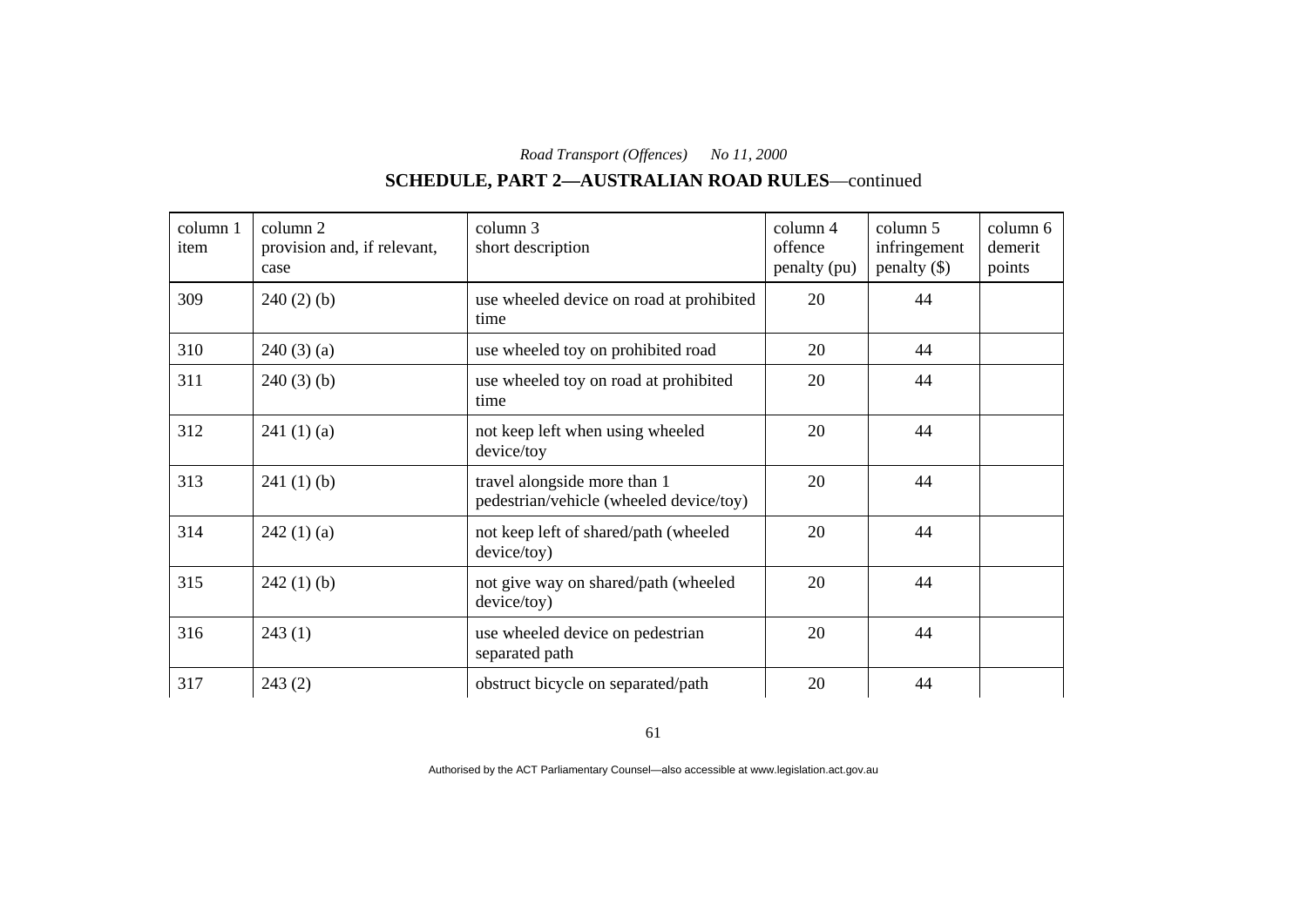# **SCHEDULE, PART 2—AUSTRALIAN ROAD RULES**—continued

| column 1<br>item | column 2<br>provision and, if relevant,<br>case | column 3<br>short description                                  | column 4<br>offence<br>penalty (pu) | column 5<br>infringement<br>$penalty$ (\$) | column 6<br>demerit<br>points |
|------------------|-------------------------------------------------|----------------------------------------------------------------|-------------------------------------|--------------------------------------------|-------------------------------|
|                  |                                                 | (wheeled device)                                               |                                     |                                            |                               |
| 318              | 244                                             | hold onto moving vehicle (wheeled<br>device/toy)               | 20                                  | 44                                         |                               |
| 319              | 245(a)                                          | not sit astride bicycle rider's seat                           | 20                                  | 44                                         |                               |
| 320              | 245(b)                                          | not ride bicycle with a hand on bars                           | 20                                  | 44                                         |                               |
| 321              | 245(c)                                          | ride bicycle in incorrect position                             | 20                                  | 44                                         |                               |
| 322              | 246                                             | carry more persons on bicycle than<br>permitted                | 20                                  | 44                                         |                               |
| 323              | 247(1)                                          | not ride in bicycle lane                                       | 20                                  | 44                                         |                               |
| 324              | 248                                             | bicycle cross on children's/marked<br>foot/pedestrian crossing | 20                                  | 44                                         |                               |
| 325              | 249                                             | ride bicycle on pedestrian part of<br>separated footpath       | 20                                  | 44                                         |                               |
| 326              | 250(2)(a)                                       | rider not keep left (shared/foot path)                         | 20                                  | 44                                         |                               |
| 327              | 250(2)(b)                                       | rider not give way (shared/foot path)                          | 20                                  | 44                                         |                               |

62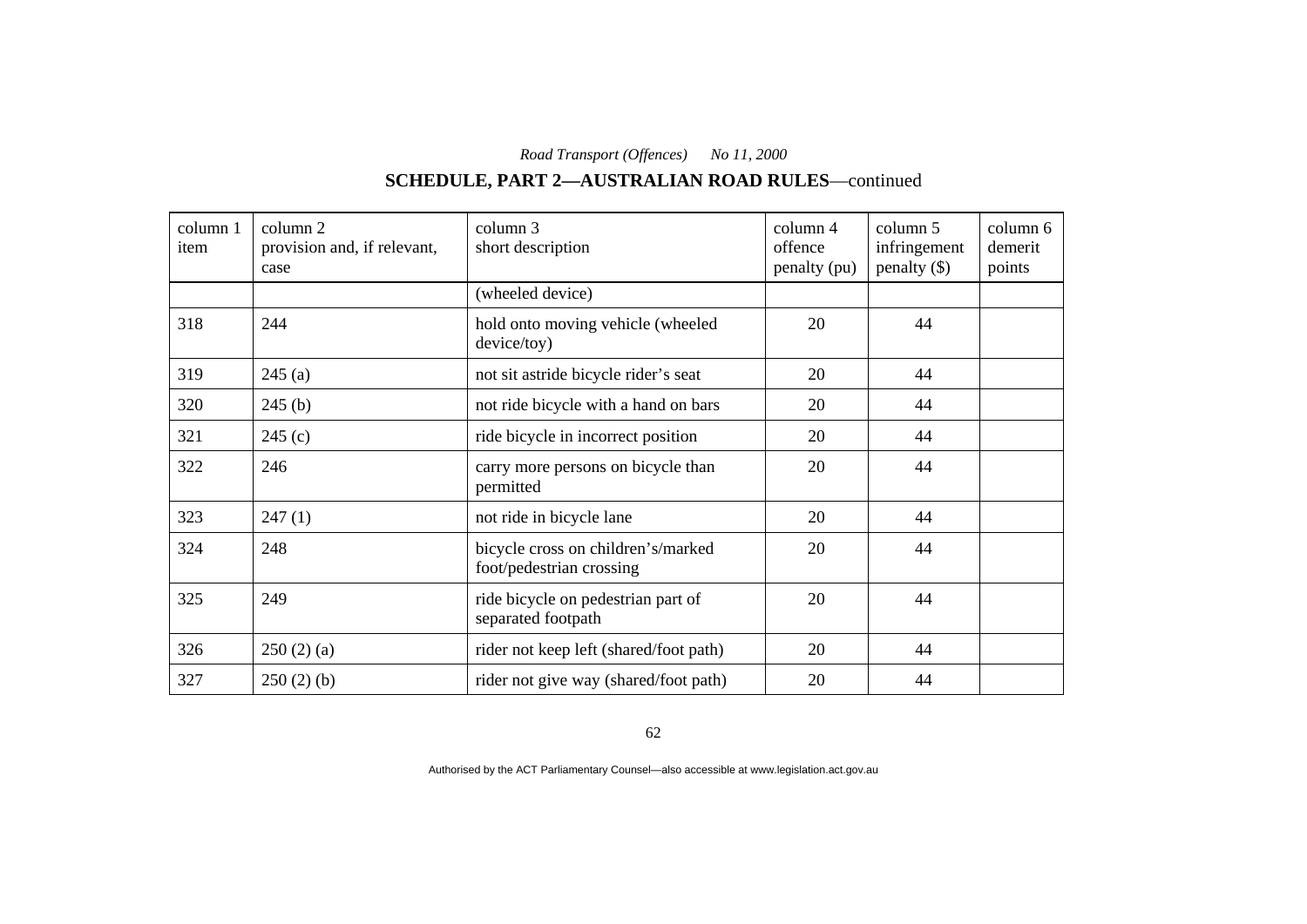# **SCHEDULE, PART 2—AUSTRALIAN ROAD RULES**—continued

| column 1<br>item | column 2<br>provision and, if relevant,<br>case | column 3<br>short description                          | column 4<br>offence<br>penalty (pu) | column 5<br>infringement<br>$penalty$ (\$) | column 6<br>demerit<br>points |
|------------------|-------------------------------------------------|--------------------------------------------------------|-------------------------------------|--------------------------------------------|-------------------------------|
| 328              | 251                                             | rider not ride to left of oncoming bicycle<br>on path  | 20                                  | 44                                         |                               |
| 329              | 252(1)                                          | disobey no bicycles sign/road marking                  | 20                                  | 44                                         |                               |
| 330              | 253                                             | rider moving into path of<br>driver/pedestrian         | 20                                  | 44                                         |                               |
| 331              | 254(1)                                          | rider on bicycle that is being towed                   | 20                                  | 44                                         |                               |
| 332              | 254(2)                                          | rider hold onto moving vehicle while<br>riding bicycle | 20                                  | 44                                         |                               |
| 333              | 255                                             | rider too close to rear of motor vehicle               | 20                                  | 44                                         |                               |
| 334              | 256(1)                                          | rider not wear bicycle<br>helmet/fitted/fastened       | 20                                  | 44                                         |                               |
| 335              | 256(2)                                          | passenger not wear bicycle<br>helmet/fitted/fastened   | 20                                  | 44                                         |                               |
| 336              | 257(1)                                          | tow bicycle trailer with person in/on<br>trailer       | 20                                  | 44                                         |                               |
| 337              | 258(a)                                          | ride bicycle without working brake                     | 20                                  | 44                                         |                               |

63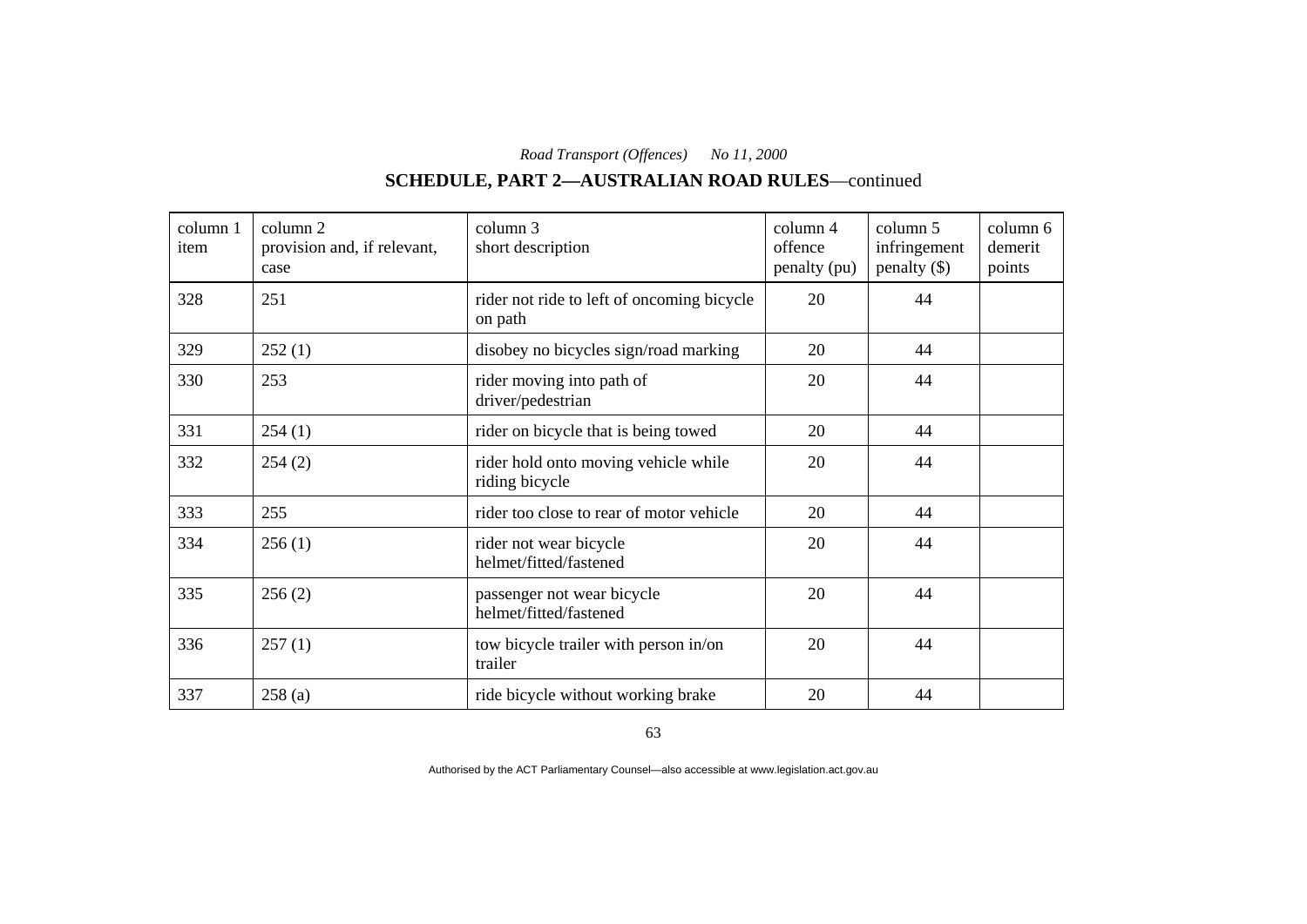# **SCHEDULE, PART 2—AUSTRALIAN ROAD RULES**—continued

| column 1<br>item | column 2<br>provision and, if relevant,<br>case | column 3<br>short description                              | column 4<br>offence<br>penalty (pu) | column 5<br>infringement<br>$penalty$ (\$) | column 6<br>demerit<br>points |
|------------------|-------------------------------------------------|------------------------------------------------------------|-------------------------------------|--------------------------------------------|-------------------------------|
| 338              | 258(b)                                          | ride bicycle without working warning<br>device             | 20                                  | 44                                         |                               |
| 339              | 259(a)                                          | ride bicycle without visible front white<br>light          | 20                                  | 44                                         |                               |
| 340              | 259(b)                                          | ride bicycle without visible rear red light                | 20                                  | 44                                         |                               |
| 341              | 259(c)                                          | ride bicycle without visible red reflector                 | 20                                  | 44                                         |                               |
| 342              | 260(1)                                          | not stop before red bicycle crossing light                 | 20                                  | 44                                         |                               |
| 343              | 260(2)                                          | proceed before allowed (red bicycle<br>crossing light)     | 20                                  | 44                                         |                               |
| 344              | 261(1)                                          |                                                            |                                     |                                            |                               |
| 344.1            | by contravening $261(2)$<br>$\bullet$           | not stop before yellow bicycle crossing<br>light           | 20                                  | 44                                         |                               |
| 344.2            | by contravening $261(3)$<br>$\bullet$           | proceed before allowed (yellow bicycle<br>crossing light)  | 20                                  | 44                                         |                               |
| 345              | 262(1)                                          | not cross intersection safely (bicycle<br>crossing lights) | 20                                  | 44                                         |                               |

64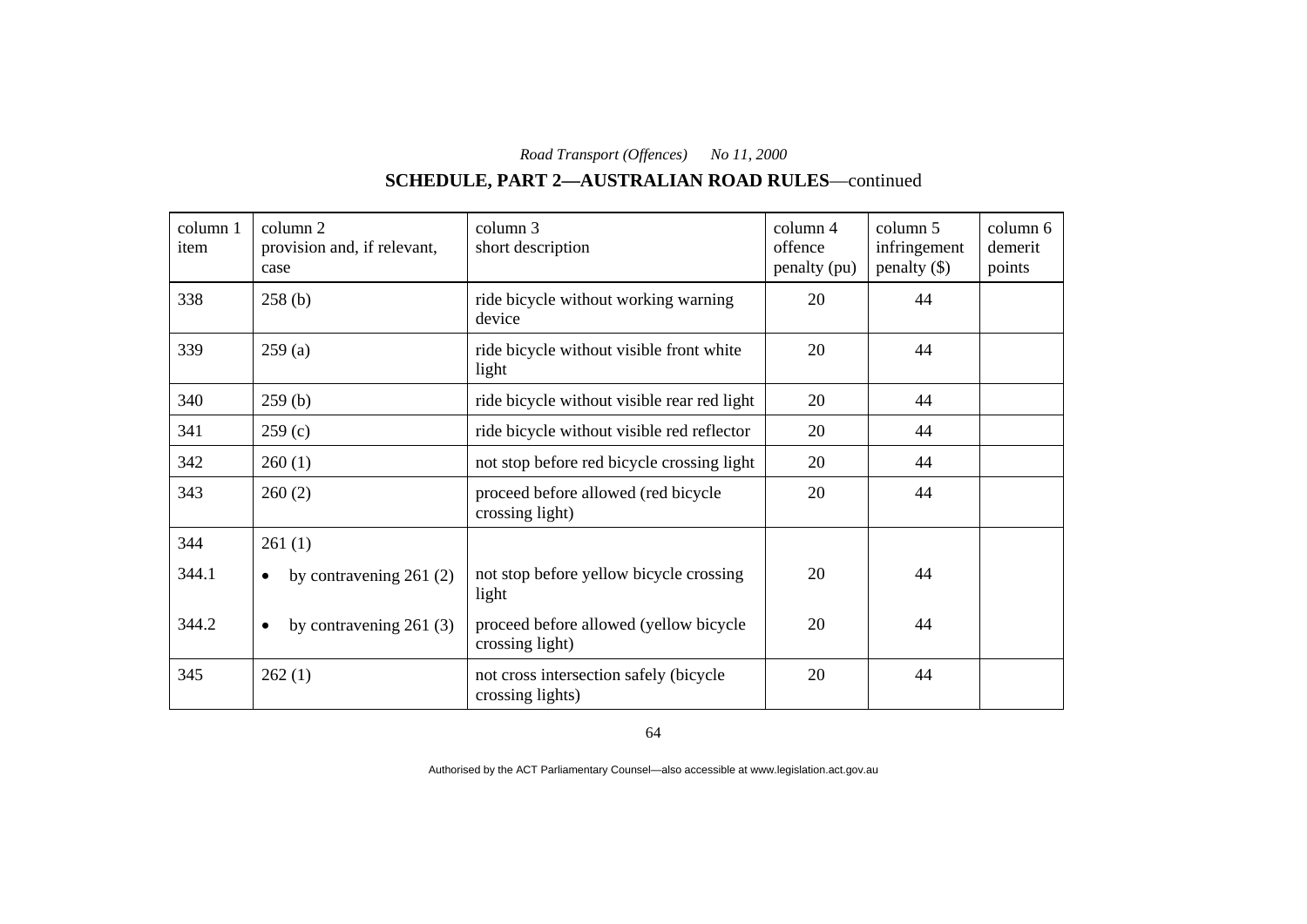# **SCHEDULE, PART 2—AUSTRALIAN ROAD RULES**—continued

| column 1<br>item | column 2<br>provision and, if relevant,<br>case | column 3<br>short description                                  | column 4<br>offence<br>penalty (pu) | column 5<br>infringement<br>$penalty$ (\$) | column 6<br>demerit<br>points |
|------------------|-------------------------------------------------|----------------------------------------------------------------|-------------------------------------|--------------------------------------------|-------------------------------|
| 346              | 262(2)                                          | not finish crossing road safely (bicycle<br>crossing lights)   | 20                                  | 44                                         |                               |
| 347              | 264(1)                                          | seatbelt not adjusted/fastened (driver)                        | 20                                  | 114                                        | $3$ (NS)                      |
| 348              | 265(1)                                          |                                                                |                                     |                                            |                               |
| 348.1            | by contravening $265(2)$<br>$\bullet$           | not occupy seat with seatbelt (16 yrs or<br>older)             | 20                                  | 114                                        |                               |
| 348.2            | by contravening $265(3)$<br>$\bullet$           | seatbelt not adjusted/fastened (16 yrs or<br>older)            | 20                                  | 114                                        |                               |
| 348.3            | by contravening $265(4)$<br>$\bullet$           | in front seat when not permitted (16 yrs)<br>or older)         | 20                                  | 114                                        |                               |
| 349              | 266(1)                                          |                                                                |                                     |                                            |                               |
| 349.1            | by contravening $266(2)$<br>$\bullet$           | not in adjusted/fastened/restraint (under<br>$1 \text{ yr}$    | 20                                  | 114                                        | $3$ (NS)                      |
| 349.2            | by contravening $266(3)$<br>$\bullet$           | not in adjusted/fastened/restraint (over 1<br>yr but under 16) | 20                                  | 114                                        | $3$ (NS)                      |
| 349.3            | by contravening $266(4)$<br>$\bullet$           | in front seat no restraint/seatbelt (under                     | 20                                  | 114                                        | $3$ (NS)                      |

65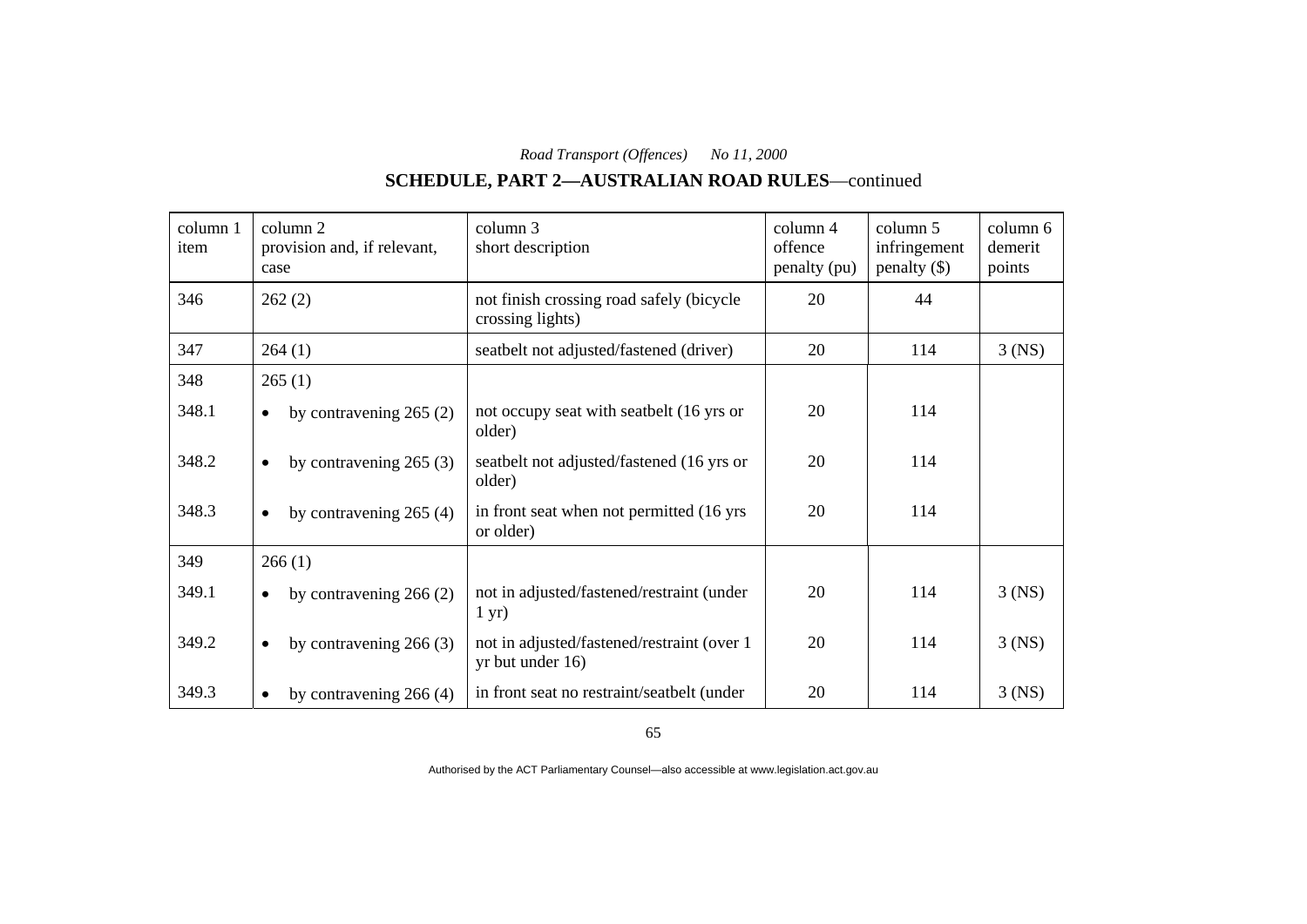# **SCHEDULE, PART 2—AUSTRALIAN ROAD RULES**—continued

| column 1<br>item | column 2<br>provision and, if relevant,<br>case | column 3<br>short description                               | column 4<br>offence<br>penalty (pu) | column 5<br>infringement<br>$penalty$ (\$) | column 6<br>demerit<br>points |
|------------------|-------------------------------------------------|-------------------------------------------------------------|-------------------------------------|--------------------------------------------|-------------------------------|
|                  |                                                 | 16)                                                         |                                     |                                            |                               |
| 350              | 268(1)                                          | travel in/on vehicle in part not for<br>passengers/goods    | 20                                  | 68                                         |                               |
| 351              | 268(2)                                          | travel in/on part of vehicle designed for<br>carrying goods | 20                                  | 68                                         |                               |
| 352              | 268(3)                                          | part of body outside vehicle<br>window/door (driver)        | 20                                  | 68                                         |                               |
| 353              | 268(4)                                          | part of body outside vehicle<br>window/door (passenger)     | 20                                  | 68                                         |                               |
| 354              | 269(1)                                          | alight from moving vehicle                                  | 20                                  | 68                                         |                               |
| 355              | 269(3)                                          | cause hazard to person/vehicle (door<br>open/alighting)     | 20                                  | 68                                         |                               |
| 356              | 269(4)                                          | drive moving bus with doors opened                          | 20                                  | 107                                        |                               |
| 357              | 270(1)(a)                                       | motorbike rider no helmet/fitted/adjusted                   | 20                                  | 114                                        | $3$ (NS)                      |

66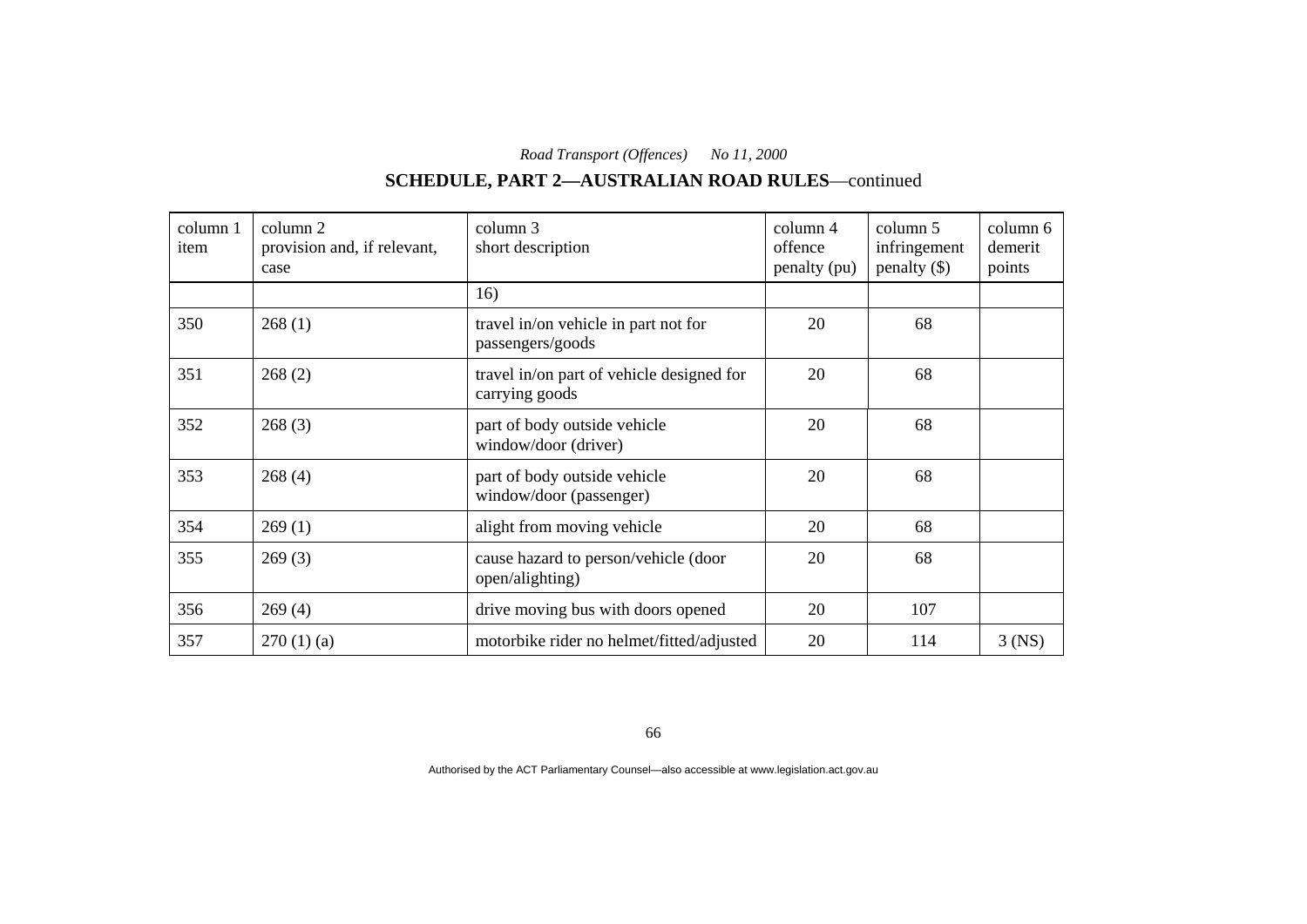# **SCHEDULE, PART 2—AUSTRALIAN ROAD RULES**—continued

| column 1<br>item | column 2<br>provision and, if relevant,<br>case | column 3<br>short description                            | column 4<br>offence<br>penalty (pu) | column 5<br>infringement<br>$penalty$ (\$) | column 6<br>demerit<br>points |
|------------------|-------------------------------------------------|----------------------------------------------------------|-------------------------------------|--------------------------------------------|-------------------------------|
| 358              | $270(1)$ (b)                                    | motorbike passenger no<br>helmet/fitted/adjusted (rider) | 20                                  | 114                                        | $3$ (NS)                      |
| 359              | 270(2)                                          | motorbike passenger no<br>helmet/fitted/adjusted         | 20                                  | 114                                        |                               |
| 360              | 271(1)(a)                                       | not sit astride on motorbike rider's seat                | 20                                  | 68                                         |                               |
| 361              | $271(1)$ (b)                                    | not ride motorbike with a hand on bars                   | 20                                  | 68                                         |                               |
| 362              | 271(1)(c)                                       | ride motorbike in incorrect position                     | 20                                  | 68                                         |                               |
| 363              | 271(2)(a)                                       | not sit astride pillion seat                             | 20                                  | 68                                         |                               |
| 364              | $271(2)$ (b)                                    | feet not on pillion footrests                            | 20                                  | 68                                         |                               |
| 365              | 271(3)                                          |                                                          |                                     |                                            |                               |
| 365.1            | by contravening<br>$\bullet$<br>271(2)(a)       | passenger not sit astride pillion seat<br>(rider)        | 20                                  | 68                                         |                               |
| 365.2            | by contravening<br>$\bullet$<br>271(2)(b)       | passenger's feet not on pillion footrests<br>(rider)     | 20                                  | 68                                         |                               |
| 366              | 271(4)                                          | ride motorbike with more than 1<br>passenger             | 20                                  | 68                                         |                               |

67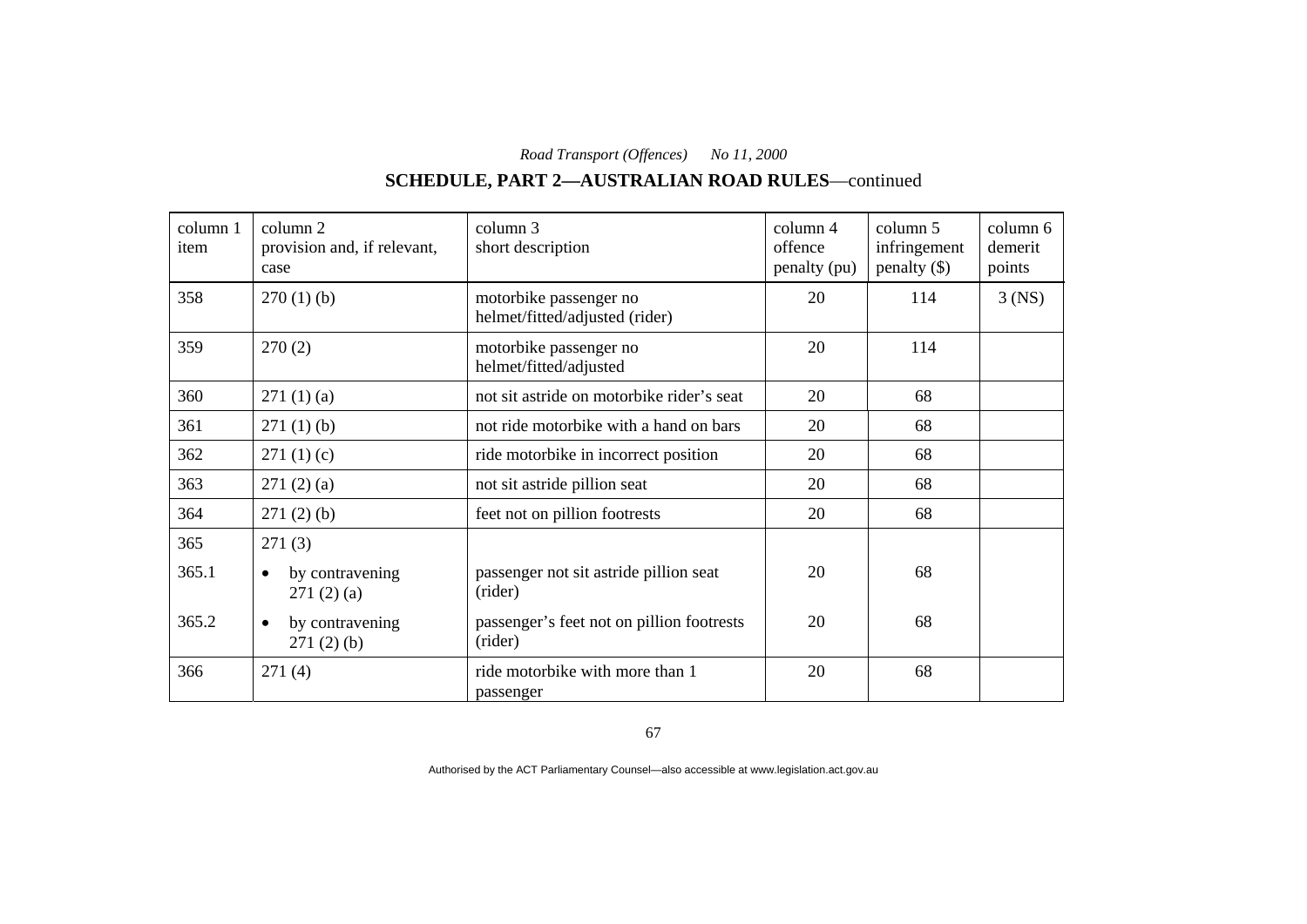# **SCHEDULE, PART 2—AUSTRALIAN ROAD RULES**—continued

| column 1<br>item | column 2<br>provision and, if relevant,<br>case | column 3<br>short description                               | column 4<br>offence<br>penalty (pu) | column 5<br>infringement<br>$penalty$ (\$) | column 6<br>demerit<br>points |
|------------------|-------------------------------------------------|-------------------------------------------------------------|-------------------------------------|--------------------------------------------|-------------------------------|
| 367              | 271(5)                                          | exceed number of passengers in<br>motorbike sidecar         | 20                                  | 68                                         |                               |
| 368              | 272(a)                                          | passenger interfere with driver's control<br>of vehicle     | 20                                  | 68                                         |                               |
| 369              | 272(b)                                          | passenger obstruct driver's view                            | 20                                  | 68                                         |                               |
| 370              | 274                                             | not stop on red T light                                     | 20                                  | 204                                        |                               |
| 371              | 275                                             | not stop on yellow T light                                  | 20                                  | 204                                        |                               |
| 372              | 277                                             | proceed before allowed after stop on<br>red/yellow T light  | 20                                  | 204                                        |                               |
| 373              | 279(2)                                          | proceed before allowed after stop on<br>white T light/arrow | 20                                  | 204                                        |                               |
| 374              | 279(3)                                          | not leave intersection safely (white<br>T light/arrow)      | 20                                  | 204                                        |                               |
| 375              | 281                                             | not stop on red B light                                     | 20                                  | 204                                        | $3$ (NS)                      |
| 376              | 282                                             | not stop on yellow B light                                  | 20                                  | 204                                        | $3$ (NS)                      |

68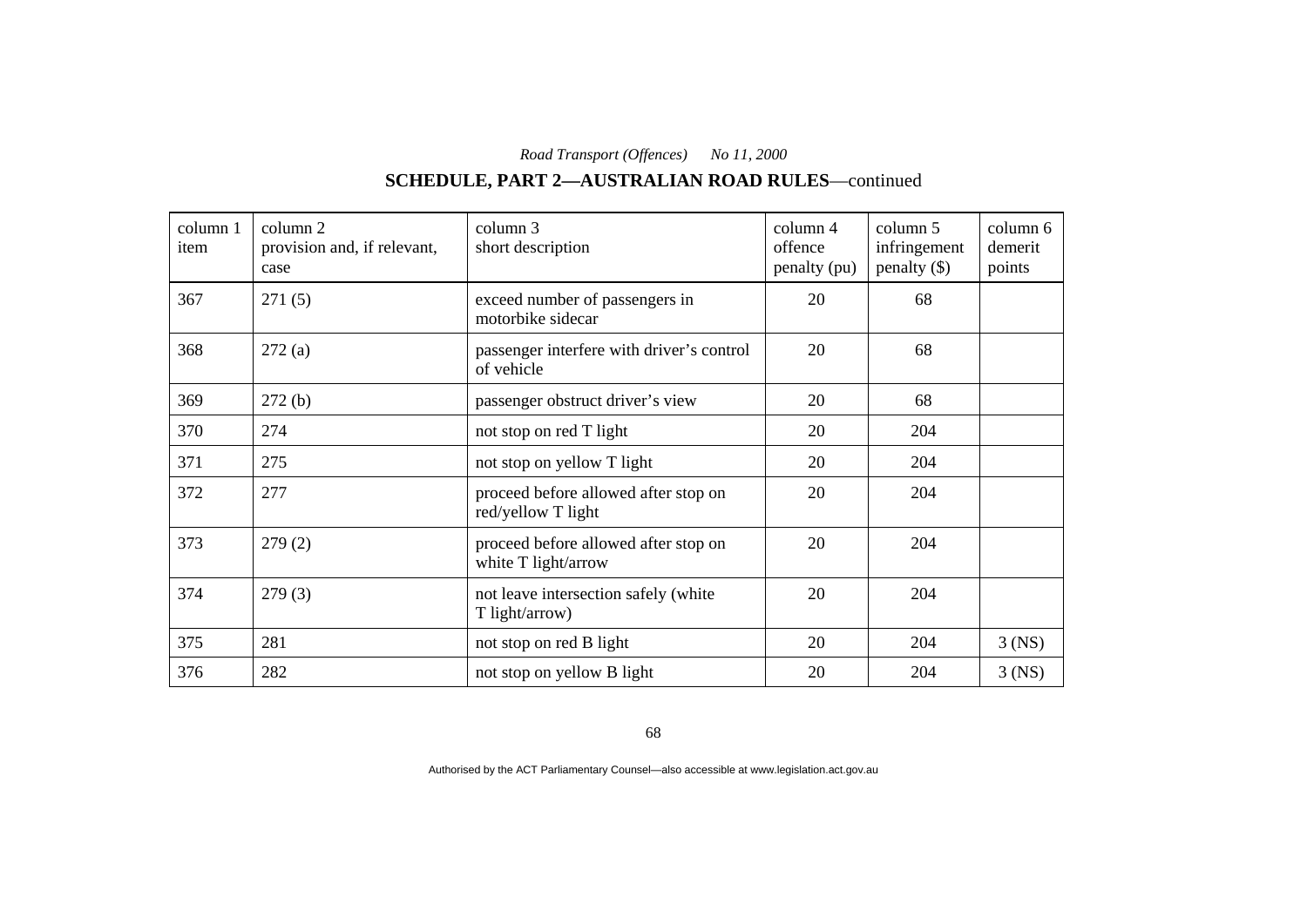# **SCHEDULE, PART 2—AUSTRALIAN ROAD RULES**—continued

| column 1<br>item | column 2<br>provision and, if relevant,<br>case | column 3<br>short description                               | $\text{column } 4$<br>offence<br>penalty (pu) | column 5<br>infringement<br>penalty $(\$)$ | column 6<br>demerit<br>points |
|------------------|-------------------------------------------------|-------------------------------------------------------------|-----------------------------------------------|--------------------------------------------|-------------------------------|
| 377              | 284                                             | proceed before allowed after stop on<br>red/yellow B light  | 20                                            | 204                                        | $3$ (NS)                      |
| 378              | 286(2)                                          | proceed before allowed after stop on<br>white B light/arrow | 20                                            | 204                                        | $3$ (NS)                      |
| 379              | 286(3)                                          | not leave intersection safely (white<br>B light/arrow)      | 20                                            | 204                                        | $3$ (NS)                      |
| 380              | 287(1)                                          |                                                             |                                               |                                            |                               |
| 380.1            | by contravening<br>287(2)(a)                    | not give particulars to other driver                        | 20                                            | 114                                        |                               |
| 380.2            | by contravening<br>$\bullet$<br>$287(2)$ (b)    | not give particulars to injured person                      | 20                                            | 114                                        |                               |
| 380.3            | by contravening<br>$\bullet$<br>287(2)(c)       | not give particulars to owner of damaged<br>property        | 20                                            | 114                                        |                               |
| 380.4            | by contravening $287(3)$<br>$\bullet$           | not give particulars to police                              | 20                                            | 114                                        |                               |
| 381              | 288(1)                                          | drive on path                                               | 20                                            | 114                                        |                               |

69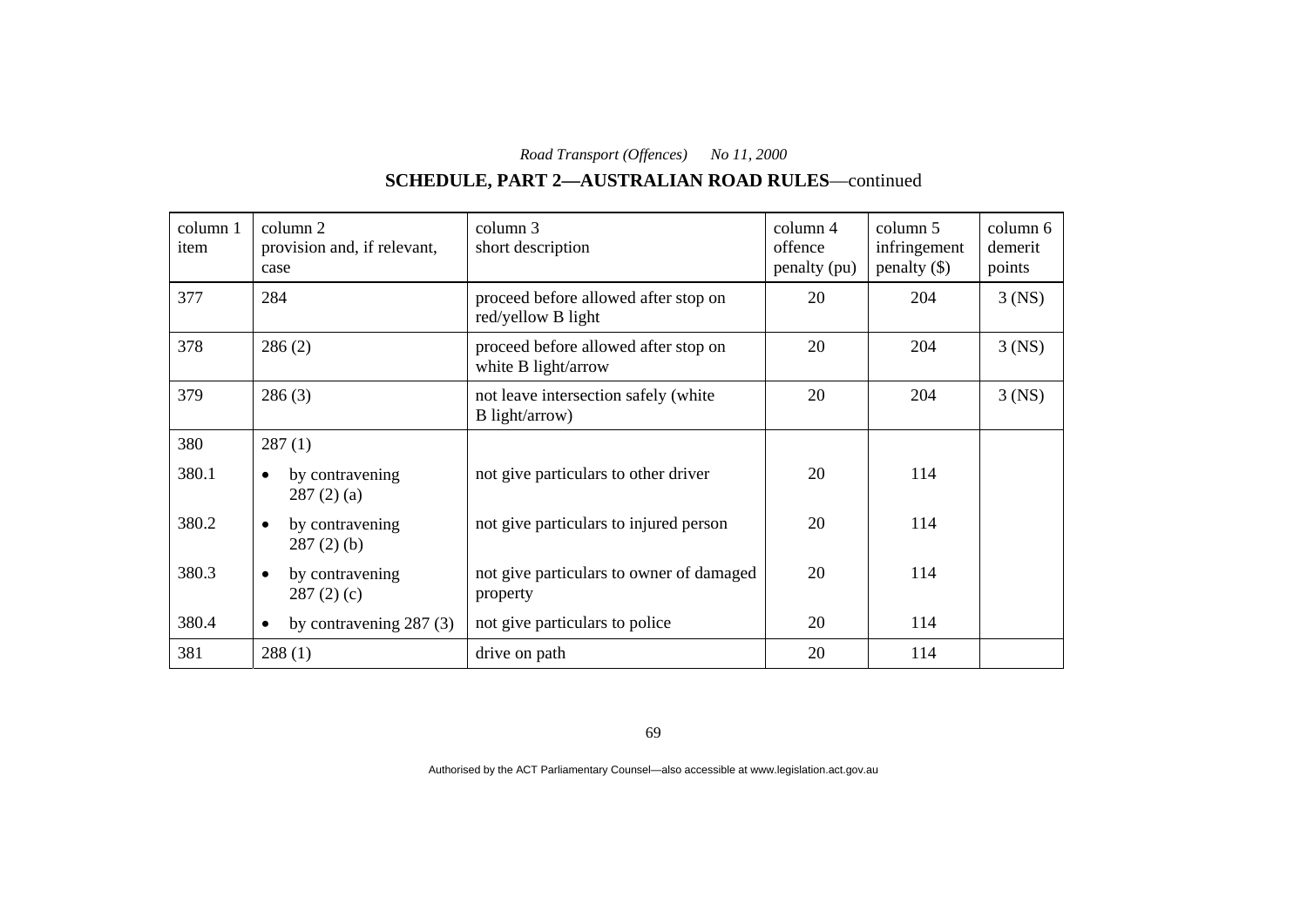# **SCHEDULE, PART 2—AUSTRALIAN ROAD RULES**—continued

| column 1<br>item | column 2<br>provision and, if relevant,<br>case | column 3<br>short description                           | column 4<br>offence<br>penalty (pu) | column 5<br>infringement<br>$penalty$ (\$) | column 6<br>demerit<br>points |
|------------------|-------------------------------------------------|---------------------------------------------------------|-------------------------------------|--------------------------------------------|-------------------------------|
| 382              | 288(4)                                          | driver not give way to user/animal on<br>path           | 20                                  | 114                                        | $3$ (NS)                      |
| 383              | 289(1)                                          | drive on nature strip                                   | 20                                  | 114                                        |                               |
| 384              | 289(2)                                          | driver not give way to user/animal on<br>nature strip   | 20                                  | 114                                        | $3$ (NS)                      |
| 385              | 290                                             | drive on traffic island                                 | 20                                  | 114                                        |                               |
| 386              | 291                                             | start/drive vehicle causing unnecessary<br>noise/smoke  | 20                                  | 91                                         |                               |
| 387              | 292(a)                                          | drive/tow vehicle with unsecured load                   | 20                                  | 253                                        |                               |
| 388              | 292(b)                                          | drive/tow vehicle with load causing<br>instability      | 20                                  | 253                                        |                               |
| 389              | 292(c)                                          | drive/tow vehicle with overhanging load                 | 20                                  | 114                                        |                               |
| 390              | 293(2)                                          | not remove/have removed any thing<br>fallen/put on road | 20                                  | 114                                        |                               |
| 391              | 294(1)(a)(i)                                    | tow without control of towed vehicle                    | 20                                  | 68                                         |                               |

70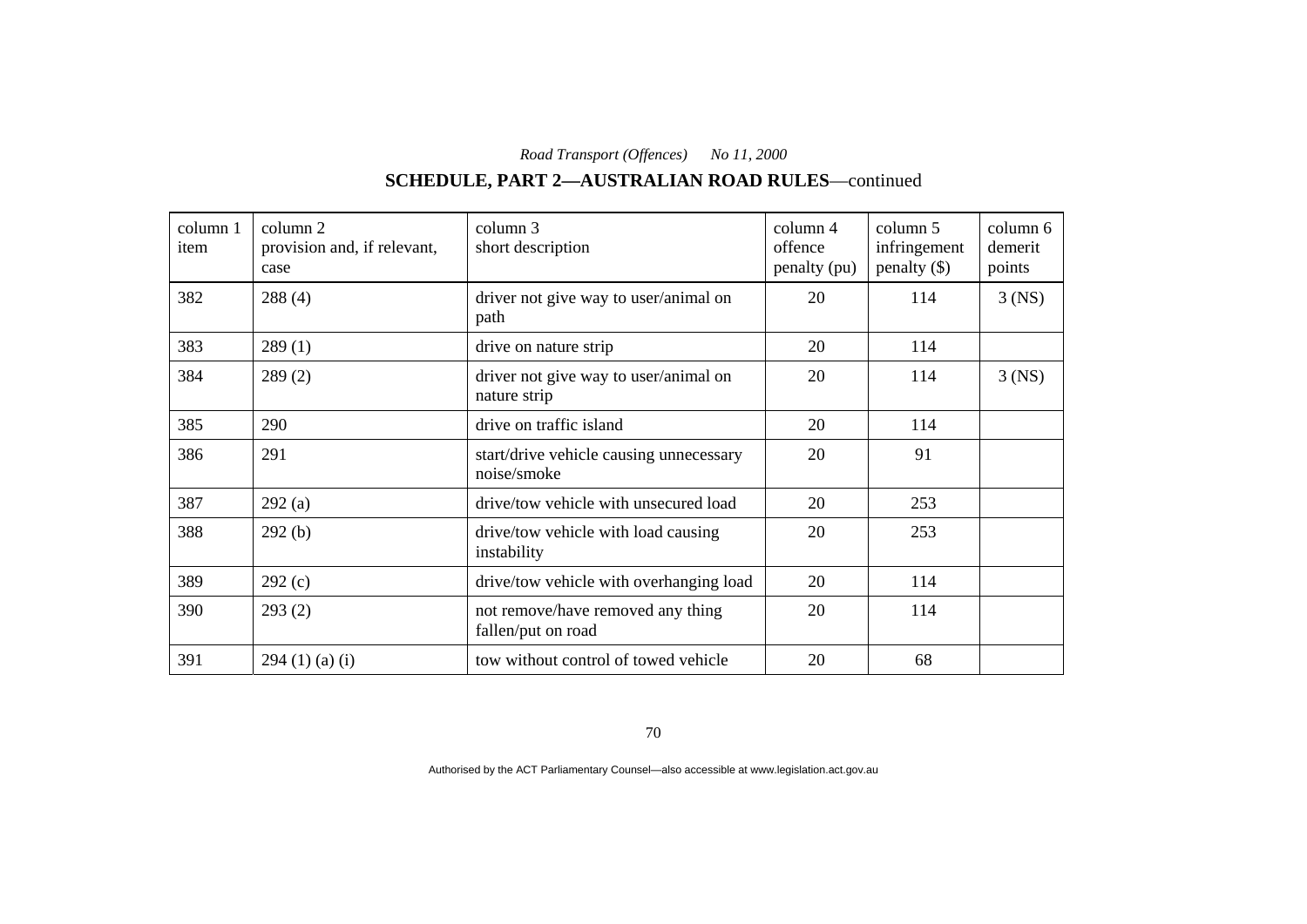# **SCHEDULE, PART 2—AUSTRALIAN ROAD RULES**—continued

| column 1<br>item | column 2<br>provision and, if relevant,<br>case | column 3<br>short description                                   | column 4<br>offence<br>penalty (pu) | column 5<br>infringement<br>penalty $(\$)$ | column 6<br>demerit<br>points |
|------------------|-------------------------------------------------|-----------------------------------------------------------------|-------------------------------------|--------------------------------------------|-------------------------------|
| 392              | $294(1)$ (a) (ii)                               | towed vehicle not in order/with licensed<br>person/in control   | 20                                  | 68                                         |                               |
| 393              | 294(1)(b)                                       | tow vehicle when unsafe                                         | 20                                  | 68                                         |                               |
| 394              | 294(2)(a)                                       | tow without control of trailer                                  | 20                                  | 68                                         |                               |
| 395              | $294(2)$ (b)                                    | tow trailer when unsafe                                         | 20                                  | 68                                         |                               |
| 396              | 295(1)                                          |                                                                 |                                     |                                            |                               |
| 396.1            | by contravening $295(2)$<br>$\bullet$           | not keep required distance (towing with<br>towline)             | 20                                  | 68                                         |                               |
| 396.2            | by contravening 295 (3)<br>$\bullet$            | not keep required distance (towing with<br>towline – motorbike) | 20                                  | 68                                         |                               |
| 396.3            | by contravening 295 (4)<br>$\bullet$            |                                                                 |                                     |                                            |                               |
| 396.3.1          | by contravening<br>295(5)(a)                    | warning material not correct<br>shape/length                    | 20                                  | 68                                         |                               |
| 396.3.2          | by contravening<br>295(5)(b)                    | warning material not correct position                           | 20                                  | 68                                         |                               |
| 396.3.3          | by contravening<br>295(5)(c)                    | warning material not visible                                    | 20                                  | 68                                         |                               |

71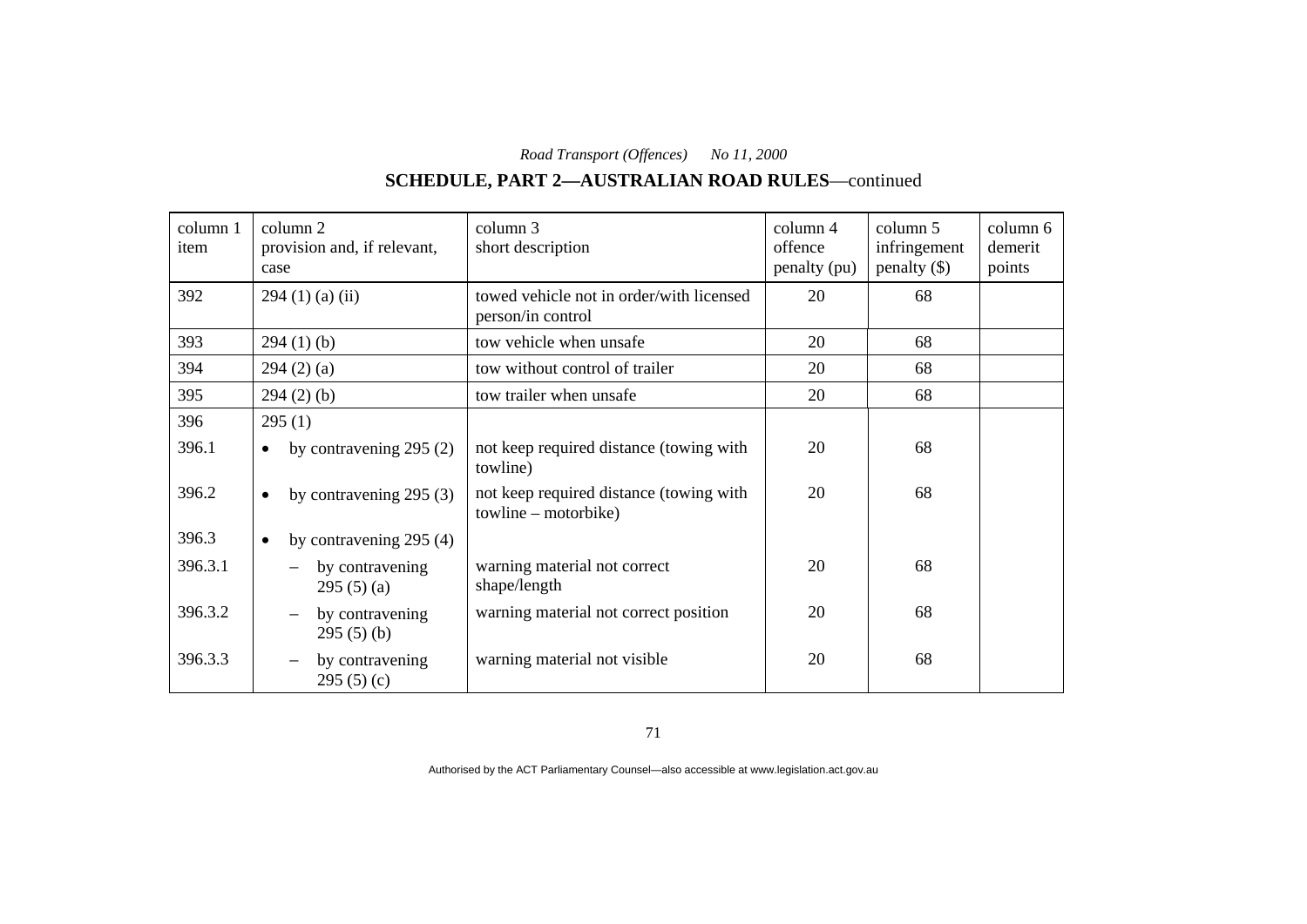# **SCHEDULE, PART 2—AUSTRALIAN ROAD RULES**—continued

| column 1<br>item | column 2<br>provision and, if relevant,<br>case | column 3<br>short description                               | column 4<br>offence<br>penalty (pu) | column 5<br>infringement<br>$penalty$ (\$) | column 6<br>demerit<br>points |
|------------------|-------------------------------------------------|-------------------------------------------------------------|-------------------------------------|--------------------------------------------|-------------------------------|
| 397              | 296(1)                                          | not reverse vehicle safely                                  | 20                                  | 114                                        |                               |
| 398              | 296(2)                                          | reverse vehicle further than necessary                      | 20                                  | 68                                         |                               |
| 399              | 297(1)                                          | drive without proper control of vehicle                     | 20                                  | 114                                        |                               |
| 400              | 297(2)                                          | drive vehicle without clear view                            | 20                                  | 68                                         |                               |
| 401              | 298                                             | tow trailer with person in/on trailer                       | 20                                  | 68                                         |                               |
| 402              | 299(1)(a)                                       | drive vehicle with TV/VDU image<br>visible                  | 20                                  | 91                                         |                               |
| 403              | 299(1)(b)                                       | drive vehicle with TV/VDU image likely<br>to distract       | 20                                  | 91                                         |                               |
| 404              | 300                                             | drive using hand-held mobile phone                          | 20                                  | 114                                        |                               |
| 405              | 301                                             | lead animal while driving vehicle/riding<br>bicycle         | 20                                  | 44                                         |                               |
| 406              | 302                                             | not give way when riding animal on<br>footpath/nature strip | 20                                  | 44                                         |                               |

72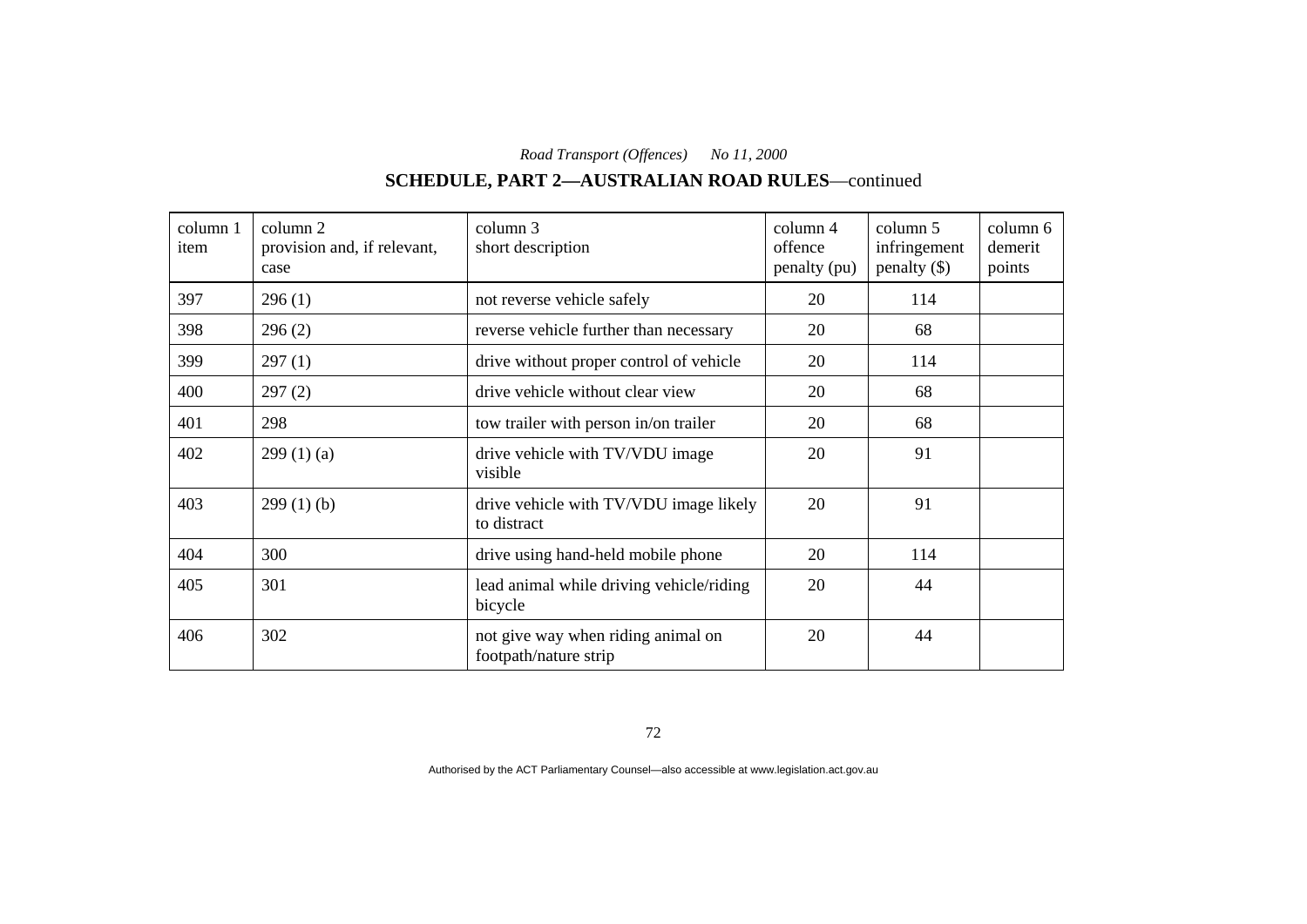# **SCHEDULE, PART 2—AUSTRALIAN ROAD RULES**—continued

| column 1<br>item | column 2<br>provision and, if relevant,<br>case | column 3<br>short description                            | column 4<br>offence<br>penalty (pu) | column 5<br>infringement<br>$penalty$ (\$) | column 6<br>demerit<br>points |
|------------------|-------------------------------------------------|----------------------------------------------------------|-------------------------------------|--------------------------------------------|-------------------------------|
| 407              | 303(1)                                          | ride animal more than 2 abreast (not<br>multi-lane road) | 20                                  | 44                                         |                               |
| 408              | 303(2)                                          | ride animal more than 2 abreast (marked)<br>lane)        | 20                                  | 44                                         |                               |
| 409              | 303(4)                                          | ride animal more than 1.5m from<br>another rider         | 20                                  | 44                                         |                               |
| 410              | 304(1)                                          | not obey direction of police/authorised<br>person        | 20                                  | 44                                         | $3$ (NS)                      |

73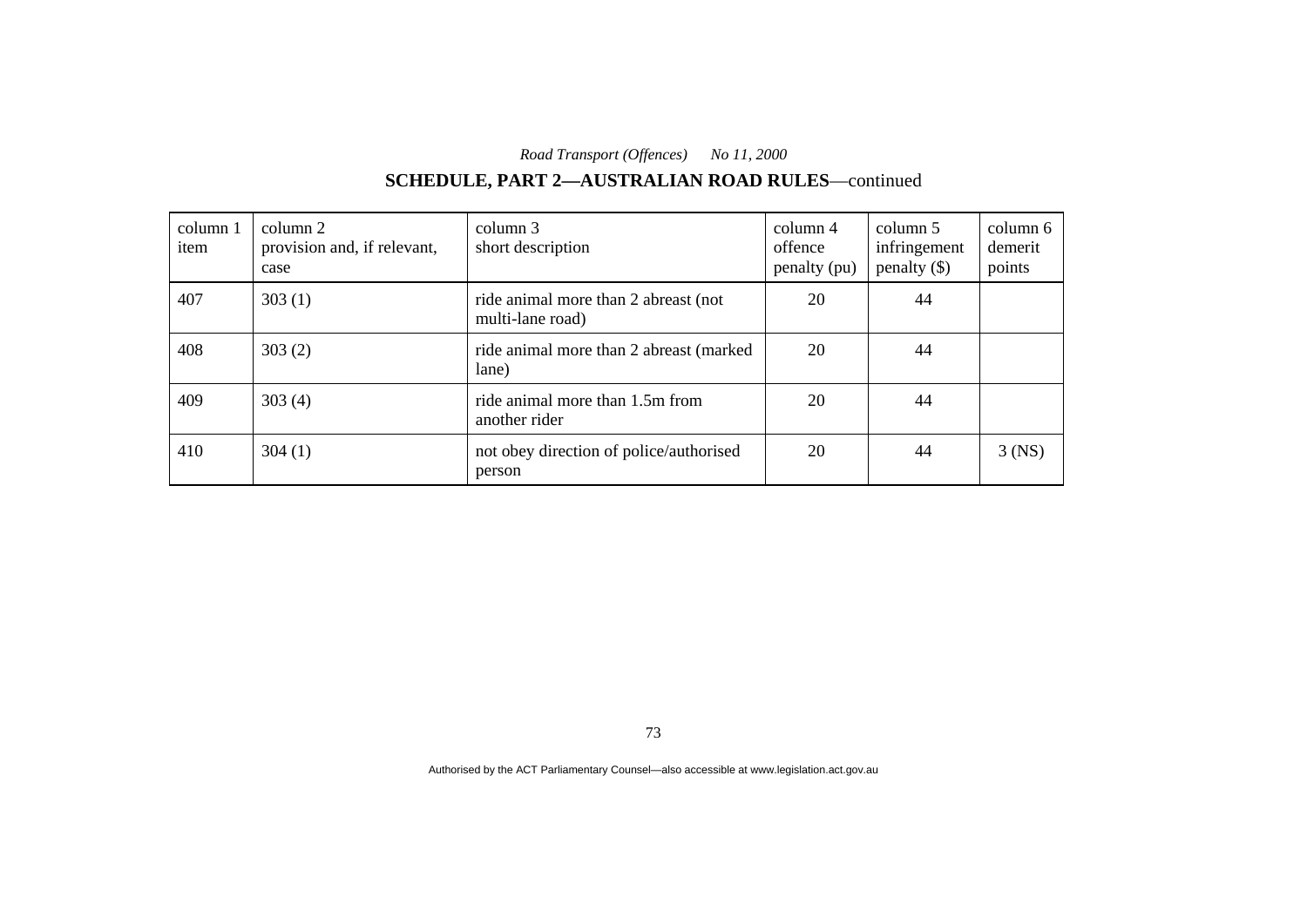**SCHEDULE**—continued

### **PART 3—ROAD TRANSPORT (ALCOHOL AND DRUGS) ACT 1977**

| column 1<br>item | column 2<br>provision and, if relevant,<br>case | column 3<br>short description                                                                  | $\text{column } 4$<br>offence<br>penalty (pu) | column 5<br>infringement<br>penalty $(\$)$ | column 6<br>demerit<br>points |
|------------------|-------------------------------------------------|------------------------------------------------------------------------------------------------|-----------------------------------------------|--------------------------------------------|-------------------------------|
|                  | 15 $(4)$ $(a)$                                  | doctor/nurse refuse to take blood sample<br>permitted by person/requested by police<br>officer | 10                                            |                                            |                               |
| $\overline{2}$   | 15AA(1)                                         | doctor/nurse not take blood sample<br>within 2 hours                                           | 10                                            |                                            |                               |
| 3                | 16(4)                                           | doctor not carry out medical<br>examination within 2 hours                                     | 10                                            |                                            |                               |
| 4                | 16(5)                                           | doctor not take body sample within 2<br>hours                                                  | 10                                            |                                            |                               |
| 5                | 16(6)                                           | nurse not take body sample within 2<br>hours                                                   | 10                                            |                                            |                               |

74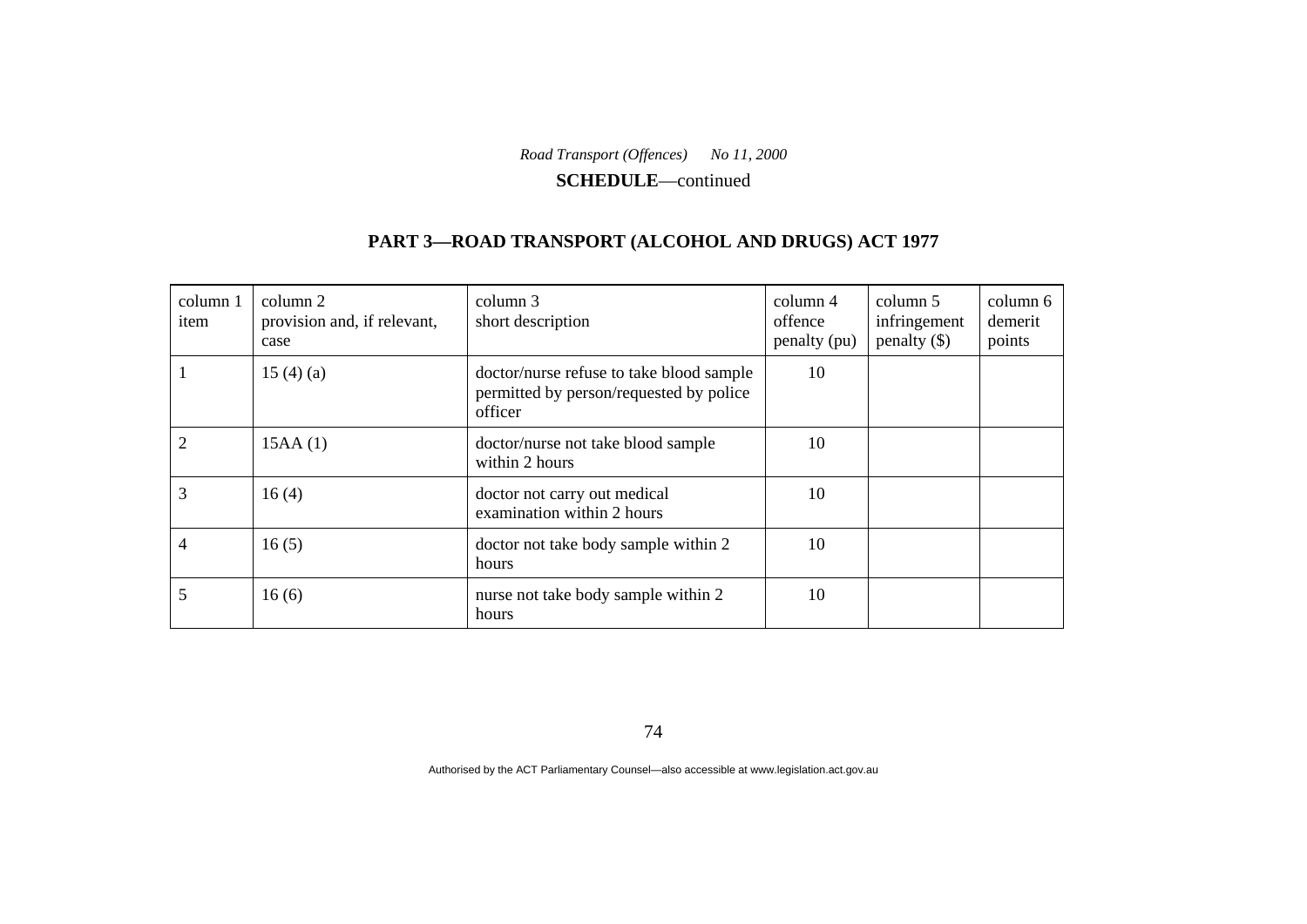### **SCHEDULE, PART 3—ROAD TRANSPORT (ALCOHOL AND DRUGS) ACT 1977**—continued

| column 1<br>item | column 2<br>provision and, if relevant,<br>case          | column 3<br>short description                                                                                  | column 4<br>offence<br>penalty (pu)        | column 5<br>infringement<br>penalty $(\$)$ | column 6<br>demerit<br>points |
|------------------|----------------------------------------------------------|----------------------------------------------------------------------------------------------------------------|--------------------------------------------|--------------------------------------------|-------------------------------|
| 6                | 19(1)                                                    |                                                                                                                |                                            |                                            |                               |
| 6.1              | special driver, level 1,<br>first offender               | special driver drive motor vehicle on<br>street/place with level 1 or more alcohol<br>in blood—first offender  | 5                                          |                                            |                               |
| 6.2              | special driver, level 1,<br>$\bullet$<br>repeat offender | special driver drive motor vehicle on<br>street/place with level 1 or more alcohol<br>in blood—repeat offender | 10                                         |                                            |                               |
| 6.3              | level 2, first offender<br>$\bullet$                     | drive motor vehicle on street/place with<br>level 2 or more alcohol in blood—first<br>offender                 | 5                                          |                                            |                               |
| 6.4              | level 2, repeat offender<br>$\bullet$                    | drive motor vehicle on street/place with<br>level 2 or more alcohol in blood—repeat<br>offender                | 10                                         |                                            |                               |
| 6.5              | level 3, first offender<br>$\bullet$                     | drive motor vehicle on street/place with<br>level 3 or more alcohol in blood—first<br>offender                 | $10 \text{ pu/}6$<br>months<br>prison/both |                                            |                               |

75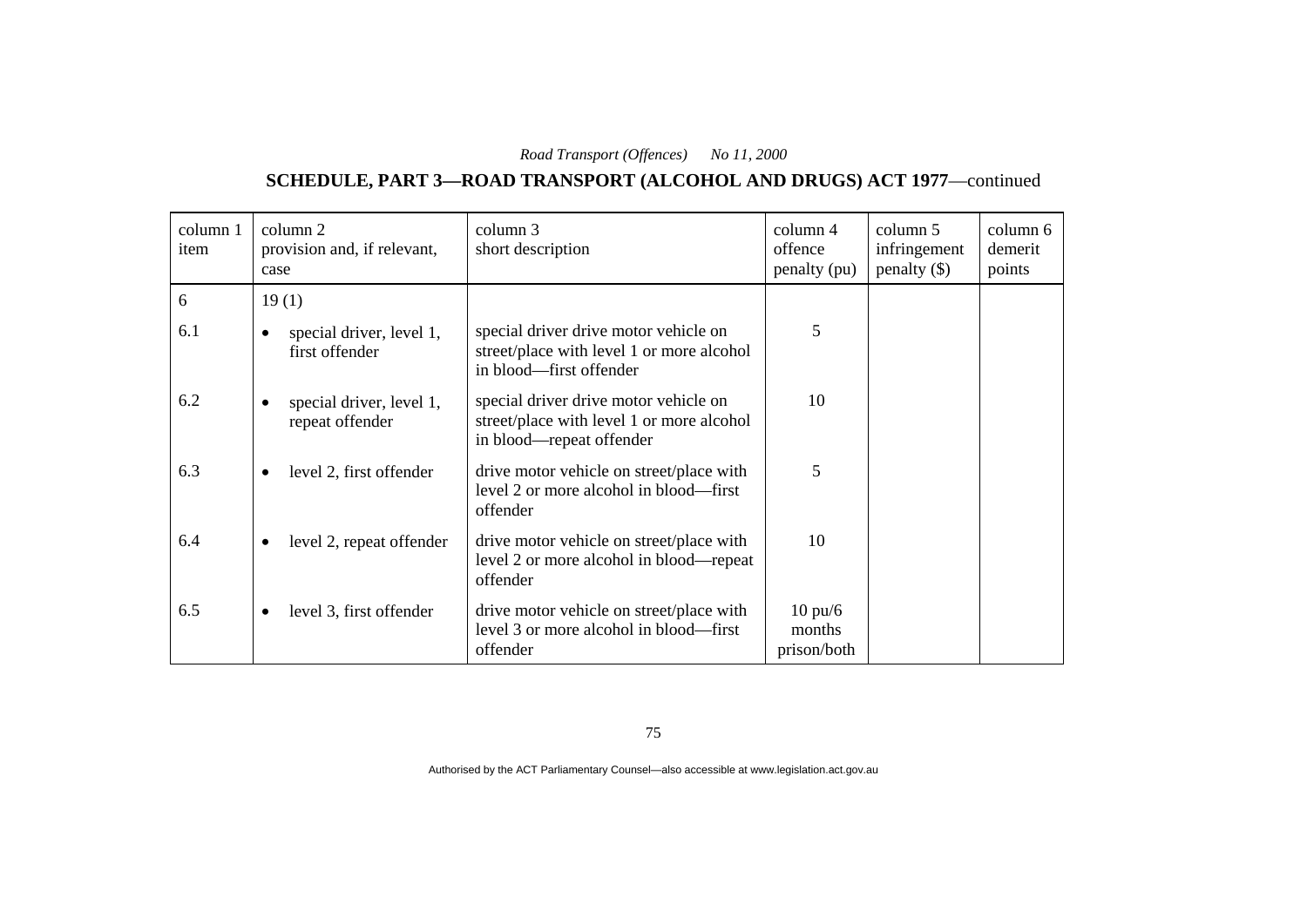### **SCHEDULE, PART 3—ROAD TRANSPORT (ALCOHOL AND DRUGS) ACT 1977**—continued

| column 1<br>item | column 2<br>provision and, if relevant,<br>case | column 3<br>short description                                                                   | column 4<br>offence<br>penalty (pu)         | column 5<br>infringement<br>penalty $(\$)$ | column 6<br>demerit<br>points |
|------------------|-------------------------------------------------|-------------------------------------------------------------------------------------------------|---------------------------------------------|--------------------------------------------|-------------------------------|
| 6.6              | level 3, repeat offender<br>$\bullet$           | drive motor vehicle on street/place with<br>level 3 or more alcohol in blood—repeat<br>offender | $10 \text{ pu/}6$<br>months<br>prison/both  |                                            |                               |
| 6.7              | level 4, first offender<br>$\bullet$            | drive motor vehicle on street/place with<br>level 4 or more alcohol in blood—first<br>offender  | $15 \text{ pu}/9$<br>months<br>prison/both  |                                            |                               |
| 6.8              | level 4, repeat offender<br>$\bullet$           | drive motor vehicle on street/place with<br>level 4 or more alcohol in blood—repeat<br>offender | $20 \text{ pu}/12$<br>months<br>prison/both |                                            |                               |
| 7                | 22(c)                                           |                                                                                                 |                                             |                                            |                               |
| 7.1              | first offender<br>$\bullet$                     | refuse to provide breath sample—first<br>offender                                               | $30 \text{ pu/6}$<br>months<br>prison/both  |                                            |                               |
| 7.2              | repeat offender                                 | refuse to provide breath sample—repeat<br>offender                                              | $30 \text{ pu}/12$<br>months<br>prison/both |                                            |                               |

76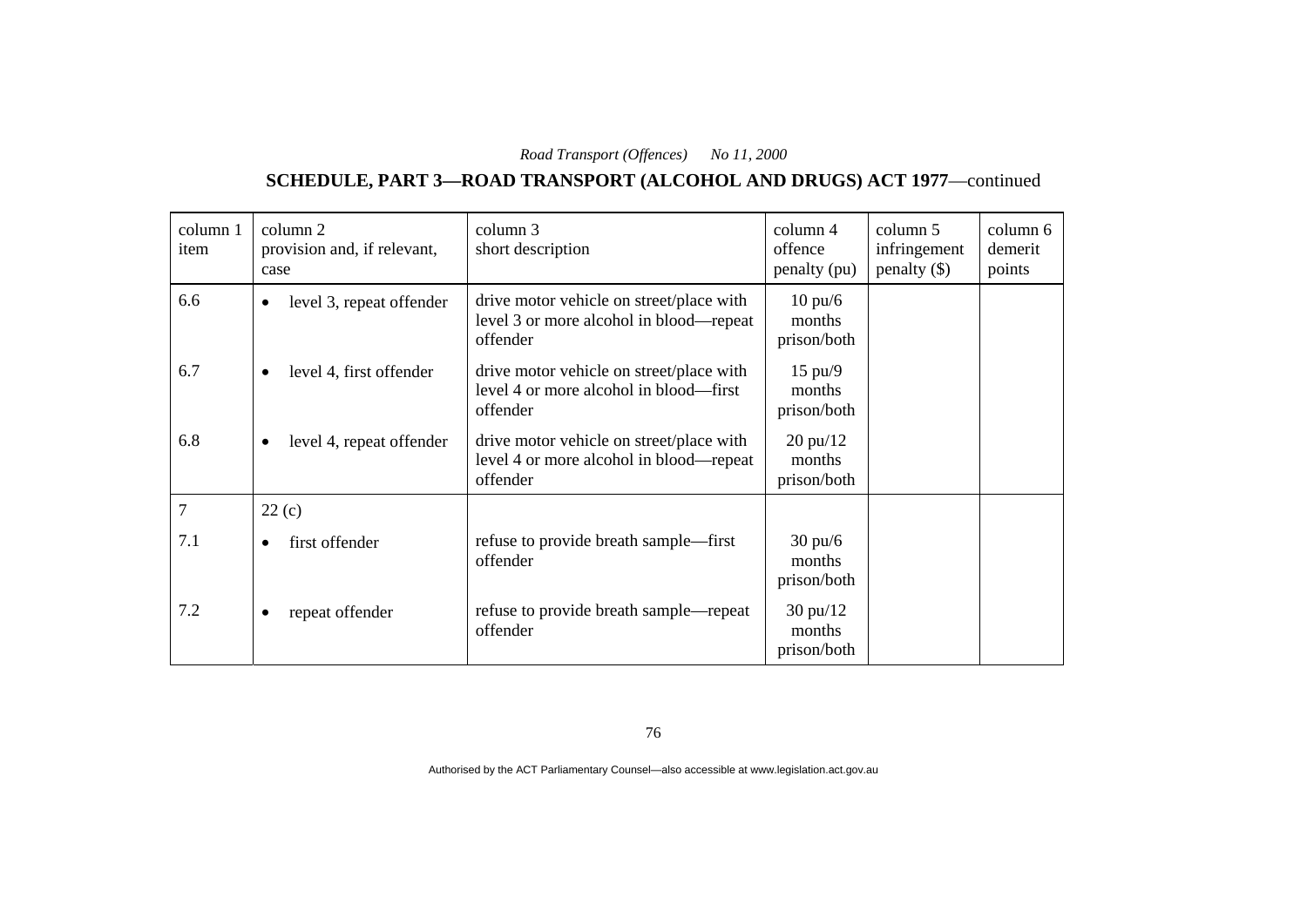### **SCHEDULE, PART 3—ROAD TRANSPORT (ALCOHOL AND DRUGS) ACT 1977**—continued

| column 1<br>item | column 2<br>provision and, if relevant,<br>case | column 3<br>short description                                                            | column 4<br>offence<br>penalty (pu)         | column 5<br>infringement<br>penalty $(\$)$ | column 6<br>demerit<br>points |
|------------------|-------------------------------------------------|------------------------------------------------------------------------------------------|---------------------------------------------|--------------------------------------------|-------------------------------|
| 8                | 22(d)                                           |                                                                                          |                                             |                                            |                               |
| 8.1              | first offender<br>٠                             | fail/refuse to provide breath sample as<br>directed by police officer—first offender     | $30 \text{ pu/6}$<br>months<br>prison/both  |                                            |                               |
| 8.2              | repeat offender<br>٠                            | fail/refuse to provide breath sample as<br>directed by police officer-repeat<br>offender | $30 \text{ pu}/12$<br>months<br>prison/both |                                            |                               |
| 9                | 23(1)                                           |                                                                                          |                                             |                                            |                               |
| 9.1              | first offender<br>$\bullet$                     | fail/refuse to permit blood sample to be<br>taken-first offender                         | $30 \text{ pu/6}$<br>months<br>prison/both  |                                            |                               |
| 9.2              | repeat offender                                 | fail/refuse to permit blood sample to be<br>taken—repeat offender                        | $30 \text{ pu}/12$<br>months<br>prison/both |                                            |                               |

77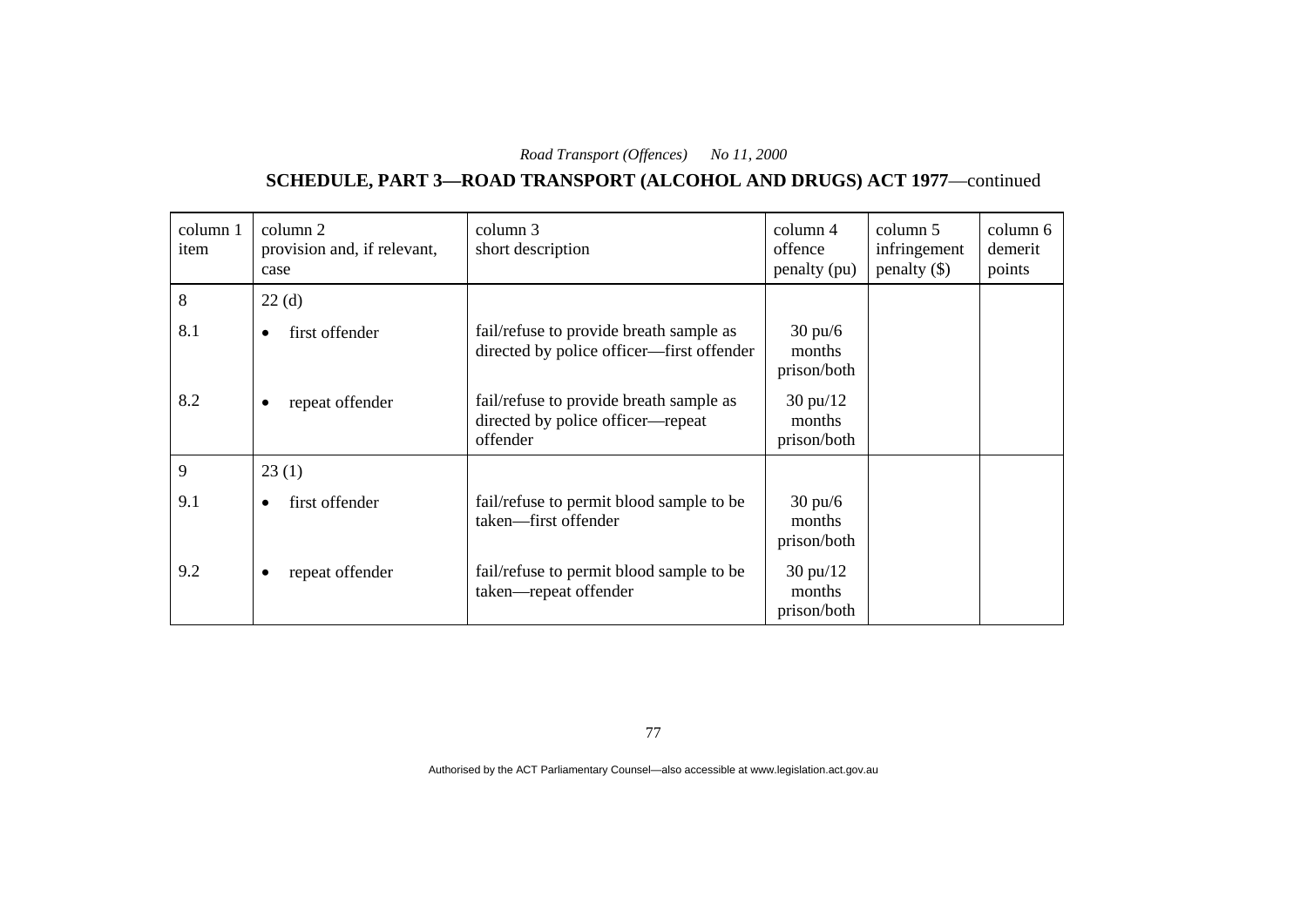### **SCHEDULE, PART 3—ROAD TRANSPORT (ALCOHOL AND DRUGS) ACT 1977**—continued

| column 1<br>item | column 2<br>provision and, if relevant,<br>case | column 3<br>short description                                                                 | column 4<br>offence<br>penalty (pu)         | column 5<br>infringement<br>penalty $(\$)$ | column 6<br>demerit<br>points |
|------------------|-------------------------------------------------|-----------------------------------------------------------------------------------------------|---------------------------------------------|--------------------------------------------|-------------------------------|
| 10               | 23(1A)                                          |                                                                                               |                                             |                                            |                               |
| 10.1             | first offender<br>$\bullet$                     | behave in manner so<br>impossible/impractical for blood sample<br>to be taken—first offender  | $30 \text{ pu/6}$<br>months<br>prison/both  |                                            |                               |
| 10.2             | repeat offender<br>$\bullet$                    | behave in manner so<br>impossible/impractical for blood sample<br>to be taken—repeat offender | $30 \text{ pu}/12$<br>months<br>prison/both |                                            |                               |
| 11               | 23(2)(a)                                        |                                                                                               |                                             |                                            |                               |
| 11.1             | first offender<br>$\bullet$                     | fail/refuse to submit to medical<br>examination—first offender                                | $30 \text{ pu/6}$<br>months<br>prison/both  |                                            |                               |
| 11.2             | repeat offender<br>٠                            | fail/refuse to submit to medical<br>examination—repeat offender                               | $30 \text{ pu}/12$<br>months<br>prison/both |                                            |                               |

78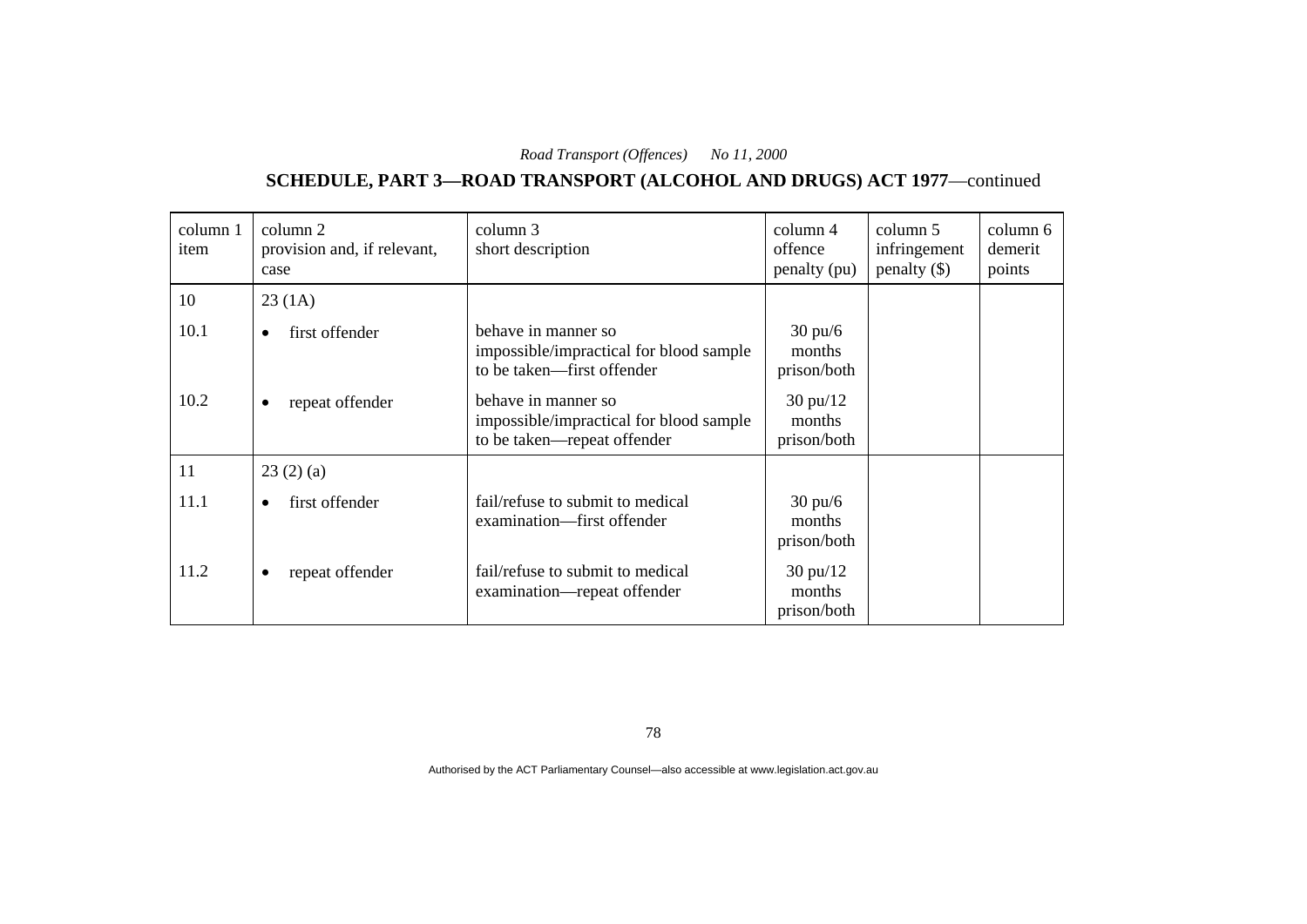### **SCHEDULE, PART 3—ROAD TRANSPORT (ALCOHOL AND DRUGS) ACT 1977**—continued

| column 1<br>item | column 2<br>provision and, if relevant,<br>case | column 3<br>short description                                                                                                              | column 4<br>offence<br>penalty (pu)         | column 5<br>infringement<br>penalty $(\$)$ | column 6<br>demerit<br>points |
|------------------|-------------------------------------------------|--------------------------------------------------------------------------------------------------------------------------------------------|---------------------------------------------|--------------------------------------------|-------------------------------|
| 12               | 23(2)(b)                                        |                                                                                                                                            |                                             |                                            |                               |
| 12.1             | first offender<br>$\bullet$                     | fail/refuse to give/permit taking of body<br>sample—first offender                                                                         | $30 \text{ pu/6}$<br>months<br>prison/both  |                                            |                               |
| 12.2             | repeat offender<br>$\bullet$                    | fail/refuse to give/permit taking of body<br>sample - repeat offender                                                                      | $30 \text{ pu}/12$<br>months<br>prison/both |                                            |                               |
| 13               | 24(1)                                           |                                                                                                                                            |                                             |                                            |                               |
| 13.1             | first offender<br>$\bullet$                     | drive vehicle on street/place under<br>influence of intoxicating liquor/drug<br>incapable of proper control of vehicle-<br>first offender  | $30 \text{ pu/6}$<br>months<br>prison/both  |                                            |                               |
| 13.2             | repeat offender<br>٠                            | drive vehicle on street/place under<br>influence of intoxicating liquor/drug<br>incapable of proper control of vehicle-<br>repeat offender | $30 \text{ pu}/12$<br>months<br>prison/both |                                            |                               |

79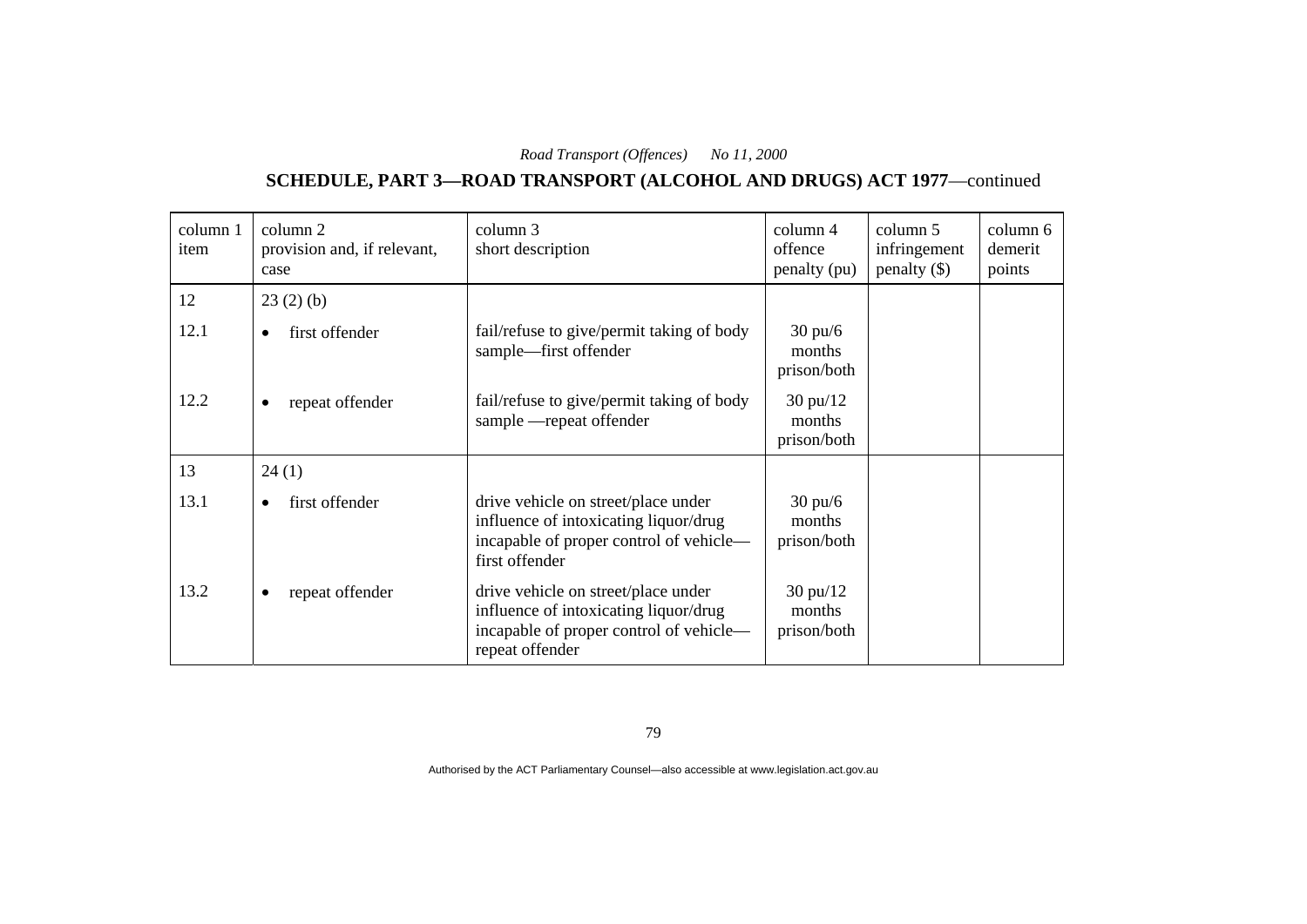### **SCHEDULE, PART 3—ROAD TRANSPORT (ALCOHOL AND DRUGS) ACT 1977**—continued

| column 1<br>item | column 2<br>provision and, if relevant,<br>case | column 3<br>short description                                                               | column 4<br>offence<br>penalty (pu)        | column 5<br>infringement<br>penalty $(\$)$ | column 6<br>demerit<br>points |
|------------------|-------------------------------------------------|---------------------------------------------------------------------------------------------|--------------------------------------------|--------------------------------------------|-------------------------------|
| 14               | 24A                                             | drive/ride/be in charge of vehicle/animal<br>on public street under influence of<br>alcohol | $50 \text{ pu/6}$<br>months<br>prison/both |                                            |                               |
| 15               | 46(1)                                           | escape from custody of police officer                                                       | $50 \text{ pu/6}$<br>months<br>prison/both |                                            |                               |

80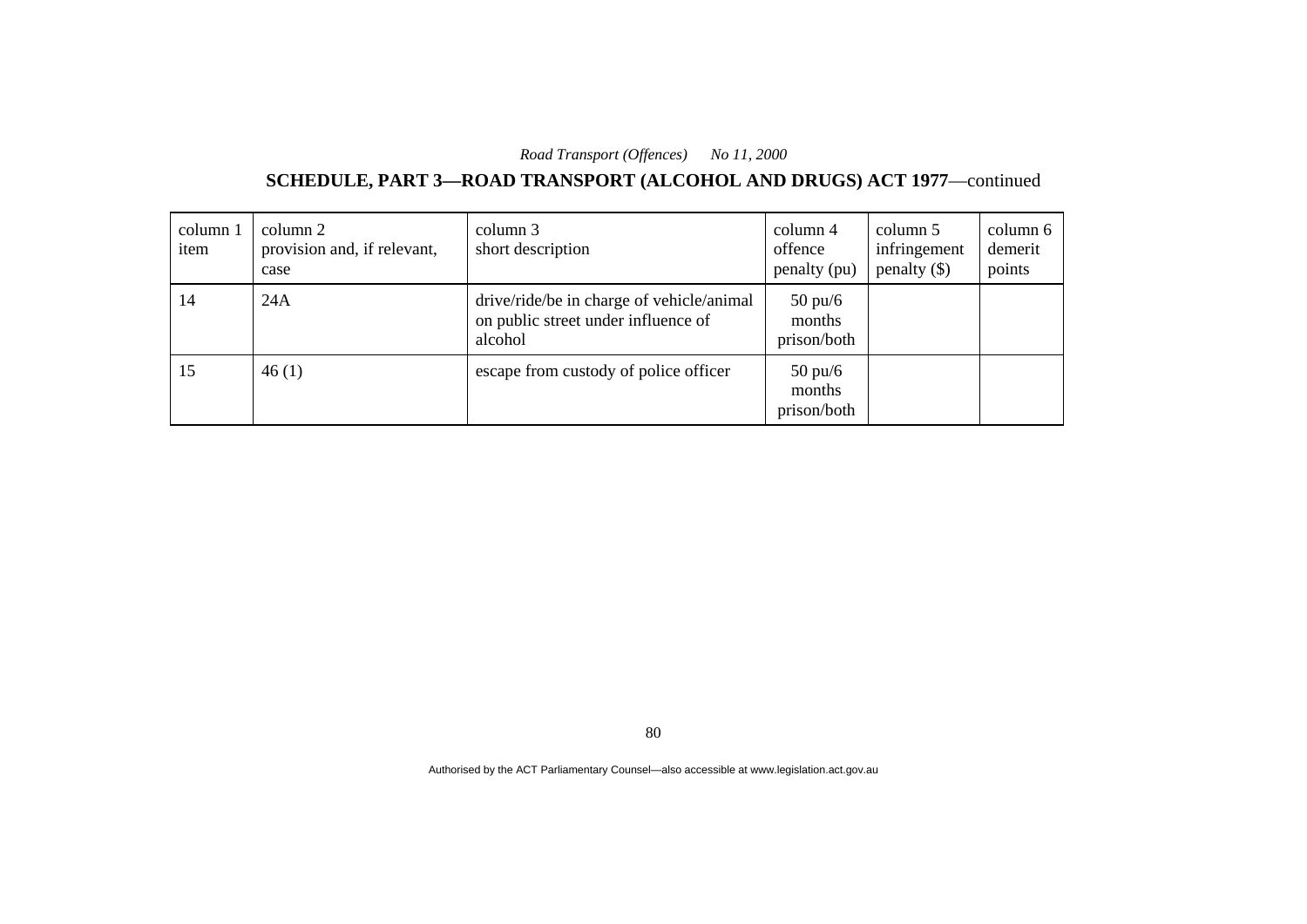#### **SCHEDULE**—continued

#### **PART 4—ROAD TRANSPORT (DIMENSIONS AND MASS) ACT 1990**

| column 1<br>item | column 2<br>provision and, if relevant,<br>case               | column 3<br>short description                                  | column 4<br>offence<br>penalty (pu) | column 5<br>infringement<br>$penalty$ (\$) | column 6<br>demerit<br>points |
|------------------|---------------------------------------------------------------|----------------------------------------------------------------|-------------------------------------|--------------------------------------------|-------------------------------|
|                  | 33(1)(a)                                                      |                                                                |                                     |                                            |                               |
| 1.1              | exceed permitted mass<br>$\bullet$<br>by $\leq 5\%$           | drive vehicle $\leq 5\%$ heavier than<br>permitted             | 30                                  | 100                                        |                               |
| 1.2              | exceed permitted mass<br>$\bullet$<br>by > 5 but $\leq 10\%$  | drive vehicle $> 5$ but $\leq 10\%$ heavier<br>than permitted  | 30                                  | 200                                        |                               |
| 1.3              | exceed permitted mass<br>$\bullet$<br>by > 10 but $\leq 15\%$ | drive vehicle > 10 but $\leq$ 15% heavier<br>than permitted    | 30                                  | 300                                        |                               |
| 1.4              | exceed permitted mass<br>$\bullet$<br>by > 15 but $\leq$ 20%  | drive vehicle $> 15$ but $\leq 20\%$ heavier<br>than permitted | 30                                  | 400                                        |                               |
| 1.5              | exceed permitted mass<br>$\bullet$<br>$by > 20\%$             | drive vehicle $>$ 20% heavier than<br>permitted                | 30                                  | 500                                        |                               |

81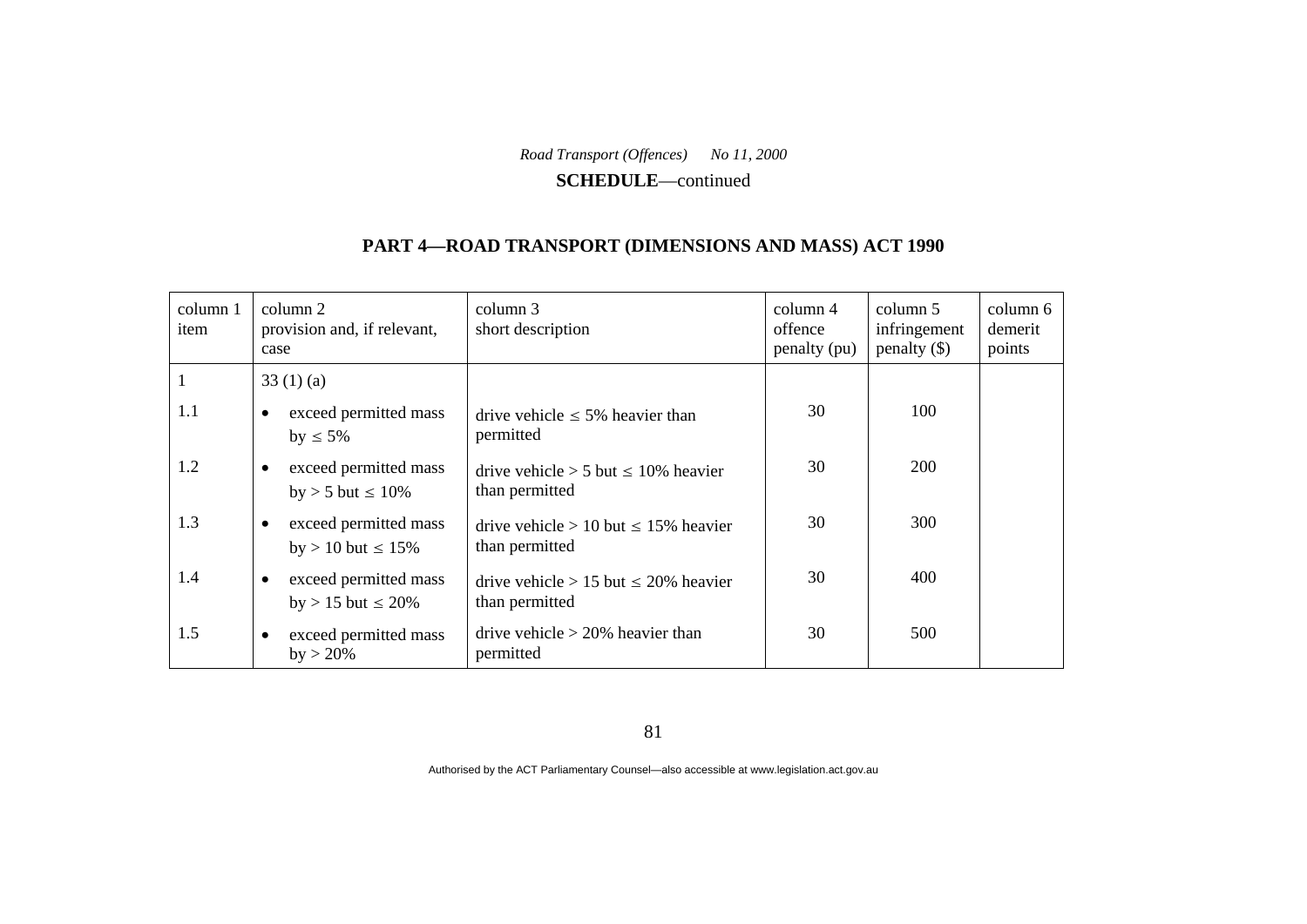# **SCHEDULE, PART 4—ROAD TRANSPORT (DIMENSIONS AND MASS) ACT 1990**—continued

| column 1<br>item | column 2<br>provision and, if relevant,<br>case                 | column 3<br>short description                                                | $\text{column } 4$<br>offence<br>penalty (pu) | column 5<br>infringement<br>penalty $(\$)$ | column 6<br>demerit<br>points |
|------------------|-----------------------------------------------------------------|------------------------------------------------------------------------------|-----------------------------------------------|--------------------------------------------|-------------------------------|
| $\overline{2}$   | 33(1)(b)                                                        |                                                                              |                                               |                                            |                               |
| 2.1              | exceed permitted mass<br>$\bullet$<br>$by \leq 5\%$             | drive vehicle mass on wheel $\leq 5\%$<br>heavier than permitted             | 30                                            | 100                                        |                               |
| 2.2              | exceed permitted mass<br>by $>$ 5 but $\leq$ 10%                | drive vehicle mass on wheel<br>$> 5$ but $\leq 10\%$ heavier than permitted  | 30                                            | <b>200</b>                                 |                               |
| 2.3              | exceed permitted mass<br>$\bullet$<br>$by > 10$ but $\leq 15\%$ | drive vehicle mass on wheel<br>$> 10$ but $\leq 15\%$ heavier than permitted | 30                                            | 300                                        |                               |
| 2.4              | exceed permitted mass<br>$\bullet$<br>by > 15 but $\leq$ 20%    | drive vehicle mass on wheel<br>$> 15$ but $\leq 20\%$ heavier than permitted | 30                                            | 400                                        |                               |
| 2.5              | exceed permitted mass<br>٠<br>$by > 20\%$                       | drive vehicle mass on wheel $> 20\%$<br>heavier than permitted               | 30                                            | 500                                        |                               |

82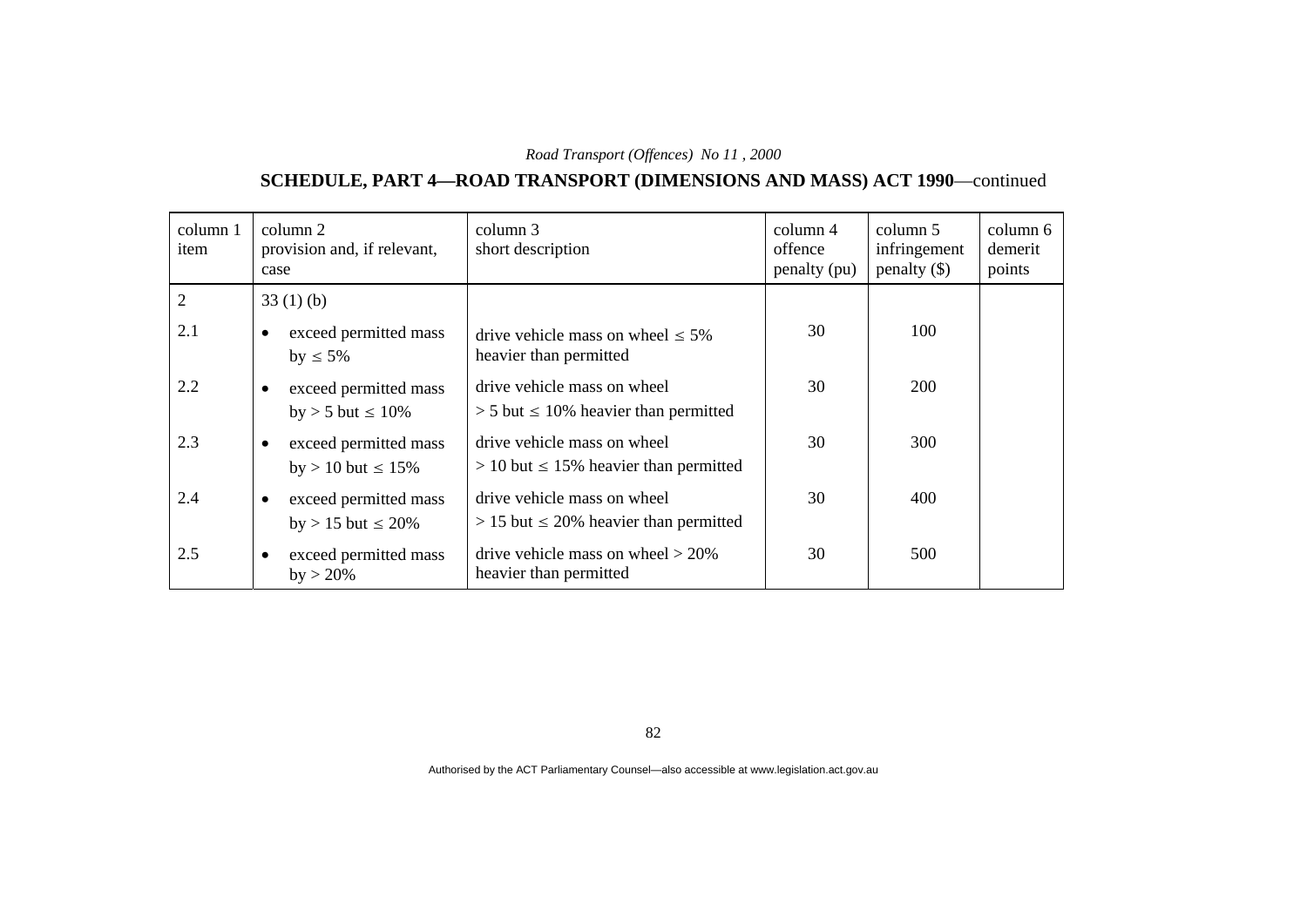# **SCHEDULE, PART 4—ROAD TRANSPORT (DIMENSIONS AND MASS) ACT 1990**—continued

| column 1<br>item | column 2<br>provision and, if relevant,<br>case               | column 3<br>short description                                           | $\text{column } 4$<br>offence<br>penalty (pu) | column 5<br>infringement<br>$penalty$ (\$) | column 6<br>demerit<br>points |
|------------------|---------------------------------------------------------------|-------------------------------------------------------------------------|-----------------------------------------------|--------------------------------------------|-------------------------------|
| 3                | 33 $(1)(c)$                                                   |                                                                         |                                               |                                            |                               |
| 3.1              | exceed permitted mass<br>$by \leq 5\%$                        | drive vehicle axle load $\leq$ 5% heavier<br>than permitted             | 30                                            | 100                                        |                               |
| 3.2              | exceed permitted mass<br>$\bullet$<br>by > 5 but $\leq 10\%$  | drive vehicle axle load $> 5$ but $\leq 10\%$<br>heavier than permitted | 30                                            | <b>200</b>                                 |                               |
| 3.3              | exceed permitted mass<br>$\bullet$<br>by > 10 but $\leq 15\%$ | drive vehicle axle load > 10 but $\leq 15\%$<br>heavier than permitted  | 30                                            | 300                                        |                               |
| 3.4              | exceed permitted mass<br>$\bullet$<br>by > 15 but $\leq$ 20%  | drive vehicle axle load > 15 but $\leq$ 20%<br>heavier than permitted   | 30                                            | 400                                        |                               |
| 3.5              | exceed permitted mass<br>$\bullet$<br>$by > 20\%$             | drive vehicle axle load $>$ 20% heavier<br>than permitted               | 30                                            | 500                                        |                               |

83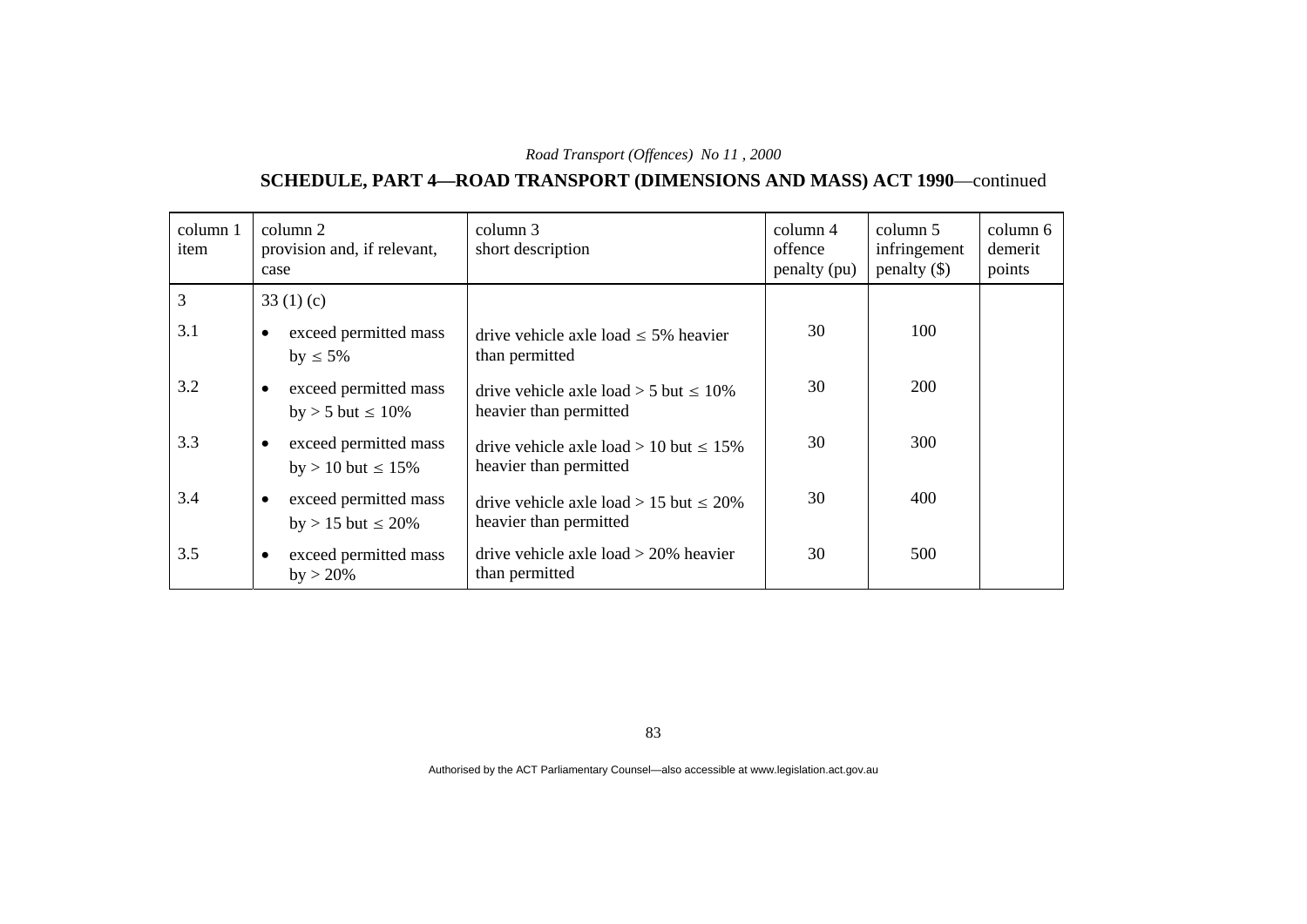# **SCHEDULE, PART 4—ROAD TRANSPORT (DIMENSIONS AND MASS) ACT 1990**—continued

| column 1<br>item | column 2<br>provision and, if relevant,<br>case                 | column 3<br>short description                                                  | $\text{column } 4$<br>offence<br>penalty (pu) | column 5<br>infringement<br>$penalty$ (\$) | column 6<br>demerit<br>points |
|------------------|-----------------------------------------------------------------|--------------------------------------------------------------------------------|-----------------------------------------------|--------------------------------------------|-------------------------------|
| $\overline{4}$   | 33(1)(d)                                                        |                                                                                |                                               |                                            |                               |
| 4.1              | exceed permitted mass<br>$\bullet$<br>by $\leq 5\%$             | drive vehicle axle group load $\leq 5\%$<br>heavier than permitted             | 30                                            | 100                                        |                               |
| 4.2              | exceed permitted mass<br>by > 5 but $\leq 10\%$                 | drive vehicle axle group load<br>$> 5$ but $\leq 10\%$ heavier than permitted  | 30                                            | <b>200</b>                                 |                               |
| 4.3              | exceed permitted mass<br>$\bullet$<br>by > 10 but $\leq 15\%$   | drive vehicle axle group load<br>$> 10$ but $\leq 15\%$ heavier than permitted | 30                                            | 300                                        |                               |
| 4.4              | exceed permitted mass<br>$\bullet$<br>$by > 15$ but $\leq 20\%$ | drive vehicle axle group load<br>$> 15$ but $\leq 20\%$ heavier than permitted | 30                                            | 400                                        |                               |
| 4.5              | exceed permitted mass<br>٠<br>$by > 20\%$                       | drive vehicle axle group load $> 20\%$<br>heavier than permitted               | 30                                            | 500                                        |                               |

84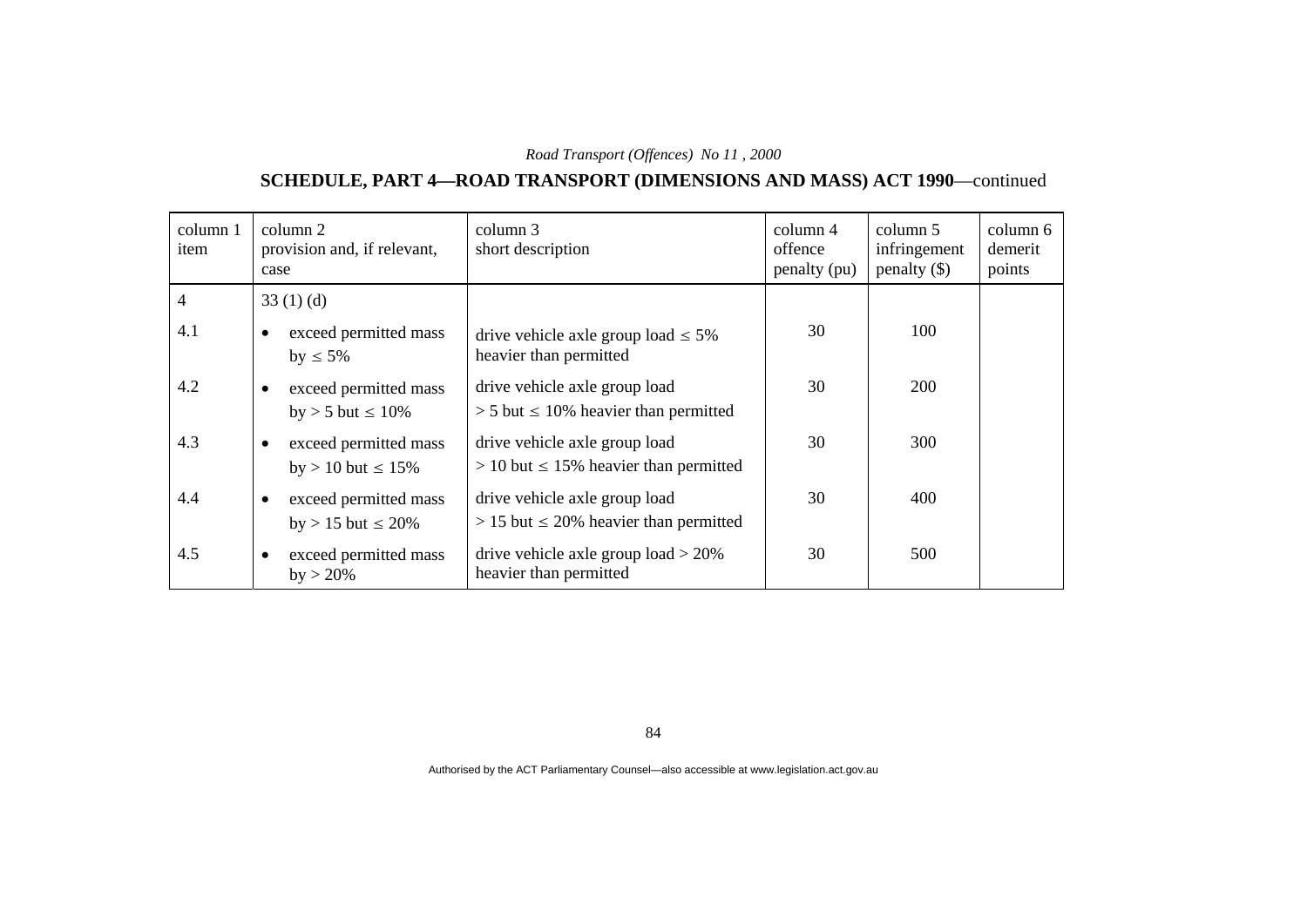# **SCHEDULE, PART 4—ROAD TRANSPORT (DIMENSIONS AND MASS) ACT 1990**—continued

| column 1<br>item | column 2<br>provision and, if relevant,<br>case                 | column 3<br>short description                                                      | $\text{column } 4$<br>offence<br>penalty (pu) | column 5<br>infringement<br>penalty $(\$)$ | column 6<br>demerit<br>points |
|------------------|-----------------------------------------------------------------|------------------------------------------------------------------------------------|-----------------------------------------------|--------------------------------------------|-------------------------------|
| 5                | 33(2)                                                           |                                                                                    |                                               |                                            |                               |
| 5.1              | exceed permitted mass<br>٠<br>$by \leq 5\%$                     | drive vehicle trailer/semitrailer $\leq 5\%$<br>heavier than permitted             | 30                                            | 100                                        |                               |
| 5.2              | exceed permitted mass<br>$\bullet$<br>by $>$ 5 but $\leq$ 10%   | drive vehicle trailer/semitrailer<br>$> 5$ but $\leq 10\%$ heavier than permitted  | 30                                            | 200                                        |                               |
| 5.3              | exceed permitted mass<br>$\bullet$<br>$by > 10$ but $\leq 15\%$ | drive vehicle trailer/semitrailer<br>$> 10$ but $\leq 15\%$ heavier than permitted | 30                                            | 300                                        |                               |
| 5.4              | exceed permitted mass<br>$\bullet$<br>by > 15 but $\leq$ 20%    | drive vehicle trailer/semitrailer<br>$> 15$ but $\leq 20\%$ heavier than permitted | 30                                            | 400                                        |                               |
| 5.5              | exceed permitted mass<br>$\bullet$<br>$by > 20\%$               | drive vehicle trailer/semitrailer $> 20\%$<br>heavier than permitted               | 30                                            | 500                                        |                               |

85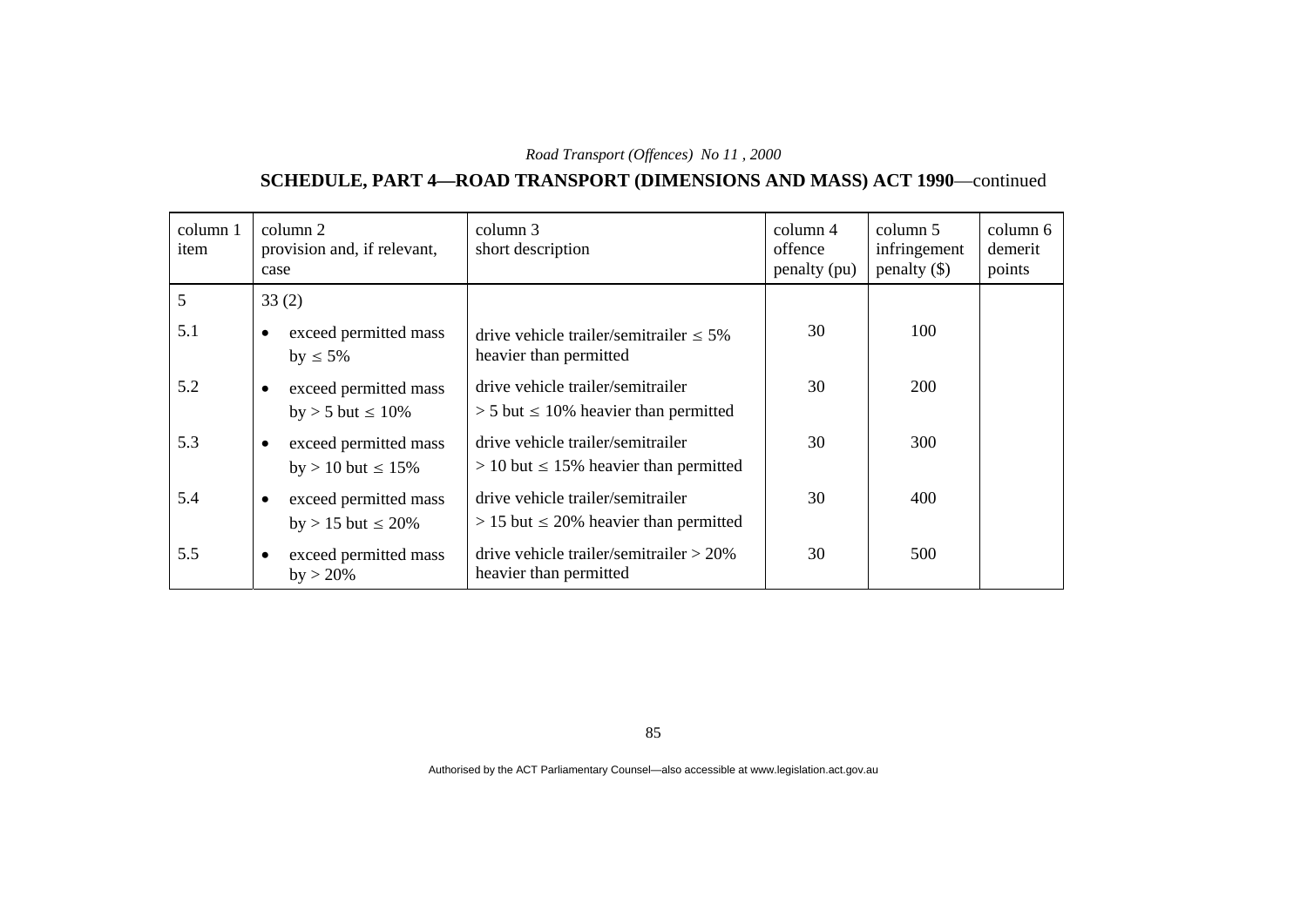# **SCHEDULE, PART 4—ROAD TRANSPORT (DIMENSIONS AND MASS) ACT 1990**—continued

| column 1<br>item | column 2<br>provision and, if relevant,<br>case                | column 3<br>short description                                                                | column 4<br>offence<br>penalty (pu) | column 5<br>infringement<br>$penalty$ (\$) | column 6<br>demerit<br>points |
|------------------|----------------------------------------------------------------|----------------------------------------------------------------------------------------------|-------------------------------------|--------------------------------------------|-------------------------------|
| 6                | 33(3)                                                          |                                                                                              |                                     |                                            |                               |
| 6.1              | exceed permitted mass<br>by $\leq 5\%$                         | drive vehicle contrary to permit/<br>exemption $\leq$ 5% heavier than permitted              | 30                                  | 100                                        |                               |
| 6.2              | exceed permitted mass<br>$\bullet$<br>by $> 5$ but $\leq 10\%$ | drive vehicle contrary to permit/<br>exemption > 5 but $\leq$ 10% heavier than<br>permitted  | 30                                  | <b>200</b>                                 |                               |
| 6.3              | exceed permitted mass<br>$by > 10$ but $\leq 15\%$             | drive vehicle contrary to permit/<br>exemption > 10 but $\leq$ 15% heavier than<br>permitted | 30                                  | 300                                        |                               |
| 6.4              | exceed permitted mass<br>٠<br>by > 15 but $\leq$ 20%           | drive vehicle contrary to permit/<br>exemption > 15 but $\leq$ 20% heavier than<br>permitted | 30                                  | 400                                        |                               |
| 6.5              | exceed permitted mass<br>$by > 20\%$                           | drive vehicle contrary to permit/<br>exemption $>$ 20% heavier than permitted                | 30                                  | 500                                        |                               |

86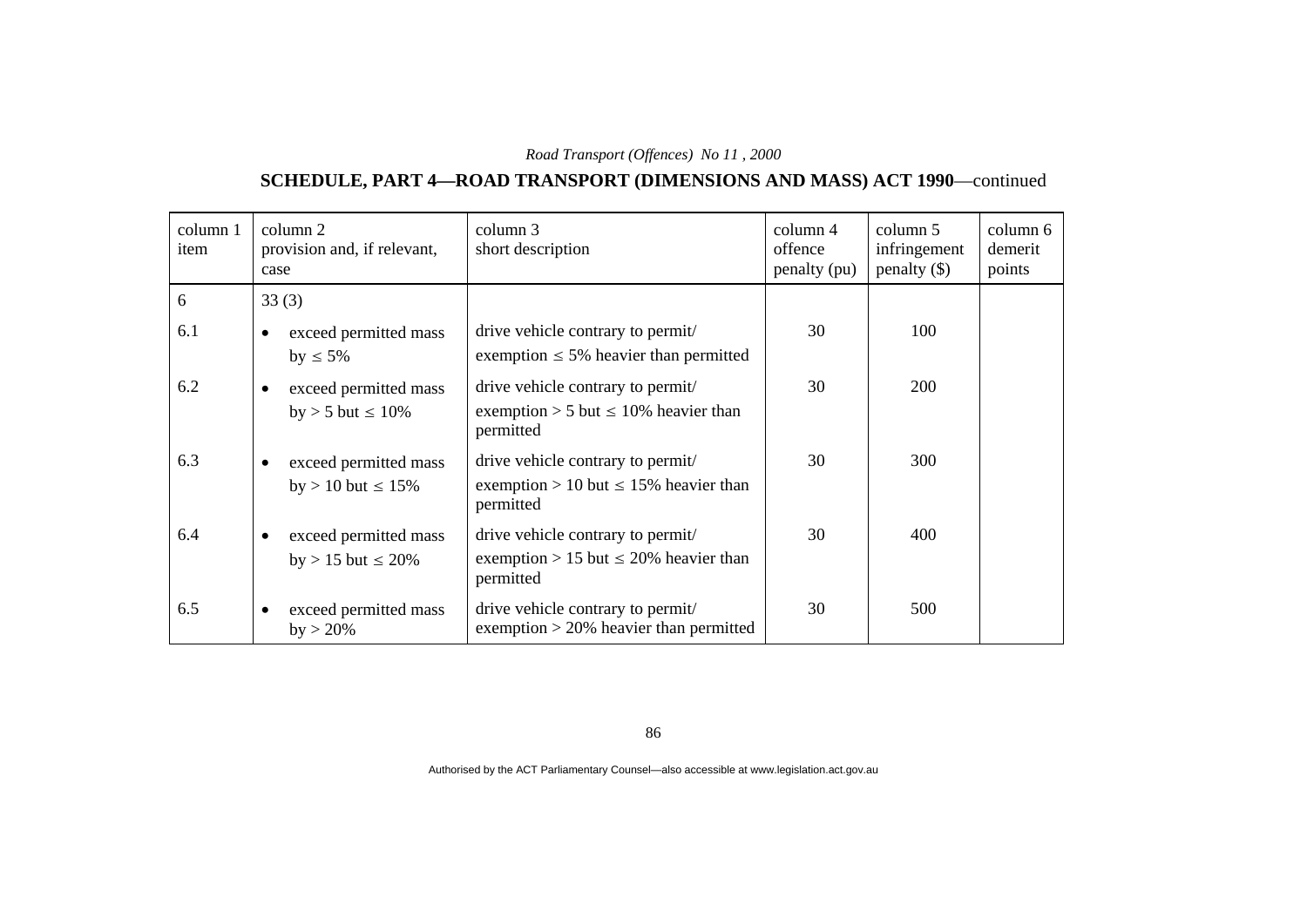# **SCHEDULE, PART 4—ROAD TRANSPORT (DIMENSIONS AND MASS) ACT 1990**—continued

| column 1<br>item | column 2<br>provision and, if relevant,<br>case                  | column 3<br>short description                                | column 4<br>offence<br>penalty (pu) | column 5<br>infringement<br>penalty $(\$)$ | column 6<br>demerit<br>points |
|------------------|------------------------------------------------------------------|--------------------------------------------------------------|-------------------------------------|--------------------------------------------|-------------------------------|
| $\overline{7}$   | 34(1)                                                            |                                                              |                                     |                                            |                               |
| 7.1              | exceed permitted width<br>by $\leq 5\%$                          | drive vehicle $\leq 5\%$ wider than permitted                | 20                                  | 100                                        |                               |
| 7.2              | exceed permitted width<br>٠<br>by $>$ 5 but $\leq$ 10%           | drive vehicle $> 5$ but $\leq 10\%$ wider than<br>permitted  | 20                                  | <b>200</b>                                 |                               |
| 7.3              | exceed permitted width<br>$\bullet$<br>by > 10 but $\leq$ 20%    | drive vehicle $> 10$ but $\leq 20\%$ wider than<br>permitted | 20                                  | 300                                        |                               |
| 7.4              | exceed permitted width<br>$\bullet$<br>$by > 20$ but $\leq 30\%$ | drive vehicle $> 20$ but $\leq 30\%$ wider than<br>permitted | 20                                  | 400                                        |                               |
| 7.5              | exceed permitted width<br>$\bullet$<br>$by > 30\%$               | drive vehicle $> 30\%$ wider than<br>permitted               | 20                                  | 500                                        |                               |

87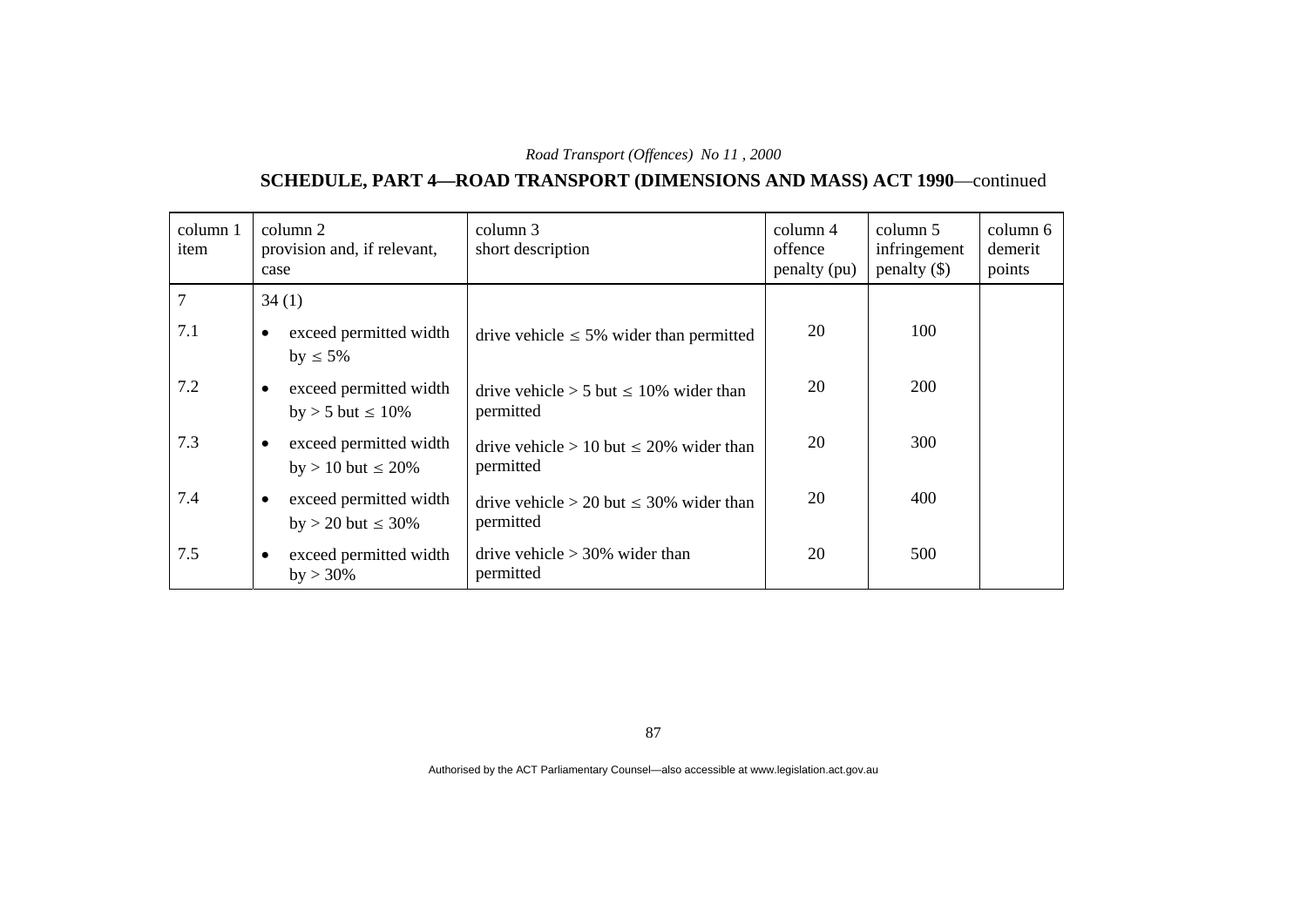# **SCHEDULE, PART 4—ROAD TRANSPORT (DIMENSIONS AND MASS) ACT 1990**—continued

| column 1<br>item | column 2<br>provision and, if relevant,<br>case                | column 3<br>short description                                                              | column 4<br>offence<br>penalty (pu) | column 5<br>infringement<br>$penalty$ (\$) | column 6<br>demerit<br>points |
|------------------|----------------------------------------------------------------|--------------------------------------------------------------------------------------------|-------------------------------------|--------------------------------------------|-------------------------------|
| 8                | 34(2)                                                          |                                                                                            |                                     |                                            |                               |
| 8.1              | exceed permitted width<br>by $\leq 5\%$                        | drive vehicle contrary to permit/<br>exemption $\leq 5\%$ wider than permitted             | 20                                  | 100                                        |                               |
| 8.2              | exceed permitted width<br>$\bullet$<br>by $>$ 5 but $\leq$ 10% | drive vehicle contrary to permit/<br>exemption > 5 but $\leq$ 10% wider than<br>permitted  | 20                                  | <b>200</b>                                 |                               |
| 8.3              | exceed permitted width<br>by > 10 but $\leq$ 20%               | drive vehicle contrary to permit/<br>exemption > 10 but $\leq$ 20% wider than<br>permitted | 20                                  | 300                                        |                               |
| 8.4              | exceed permitted width<br>٠<br>by > 20 but $\leq 30\%$         | drive vehicle contrary to permit/<br>exemption > 20 but $\leq$ 30% wider than<br>permitted | 20                                  | 400                                        |                               |
| 8.5              | exceed permitted width<br>$\bullet$<br>$by > 30\%$             | drive vehicle contrary to permit/<br>exemption $>$ 30% wider than permitted                | 20                                  | 500                                        |                               |

88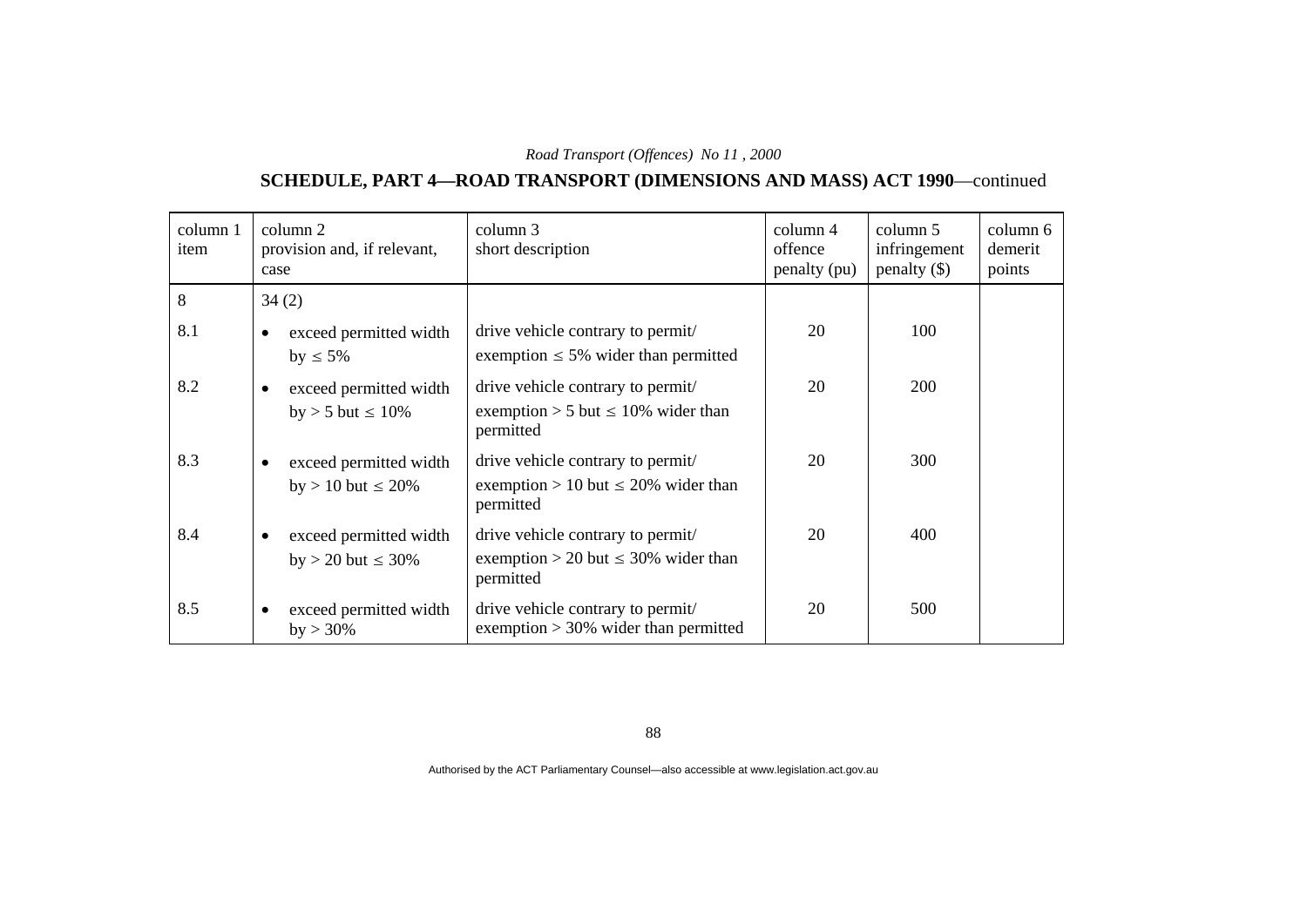# **SCHEDULE, PART 4—ROAD TRANSPORT (DIMENSIONS AND MASS) ACT 1990**—continued

| column 1<br>item | column 2<br>provision and, if relevant,<br>case                 | column 3<br>short description                                | column 4<br>offence<br>penalty (pu) | column 5<br>infringement<br>penalty $(\$)$ | column 6<br>demerit<br>points |
|------------------|-----------------------------------------------------------------|--------------------------------------------------------------|-------------------------------------|--------------------------------------------|-------------------------------|
| 9                | 35(1)                                                           |                                                              |                                     |                                            |                               |
| 9.1              | exceed other dimensions<br>by $\leq 5\%$                        | drive vehicle $\leq 5\%$ larger than permitted               | 10                                  | 50                                         |                               |
| 9.2              | exceed other dimensions<br>$\bullet$<br>by $>$ 5 but $\leq$ 10% | drive vehicle $> 5$ but $\leq 10\%$ larger than<br>permitted | 10                                  | 100                                        |                               |
| 9.3              | exceed other dimensions<br>by > 10 but $\leq 15\%$              | drive vehicle > 10 but $\leq$ 15% larger than<br>permitted   | 10                                  | 150                                        |                               |
| 9.4              | exceed other dimensions<br>$\bullet$<br>by > 15 but $\leq$ 20%  | drive vehicle > 15 but $\leq$ 20% larger than<br>permitted   | 10                                  | 200                                        |                               |
| 9.5              | exceed other dimensions<br>by > 20 but $\leq$ 25%               | drive vehicle > 20 but $\leq$ 25% larger than<br>permitted   | 10                                  | 250                                        |                               |
| 9.6              | exceed other dimensions<br>$\bullet$<br>$by > 25\%$             | drive vehicle $> 25\%$ larger than<br>permitted              | 10                                  | 300                                        |                               |

89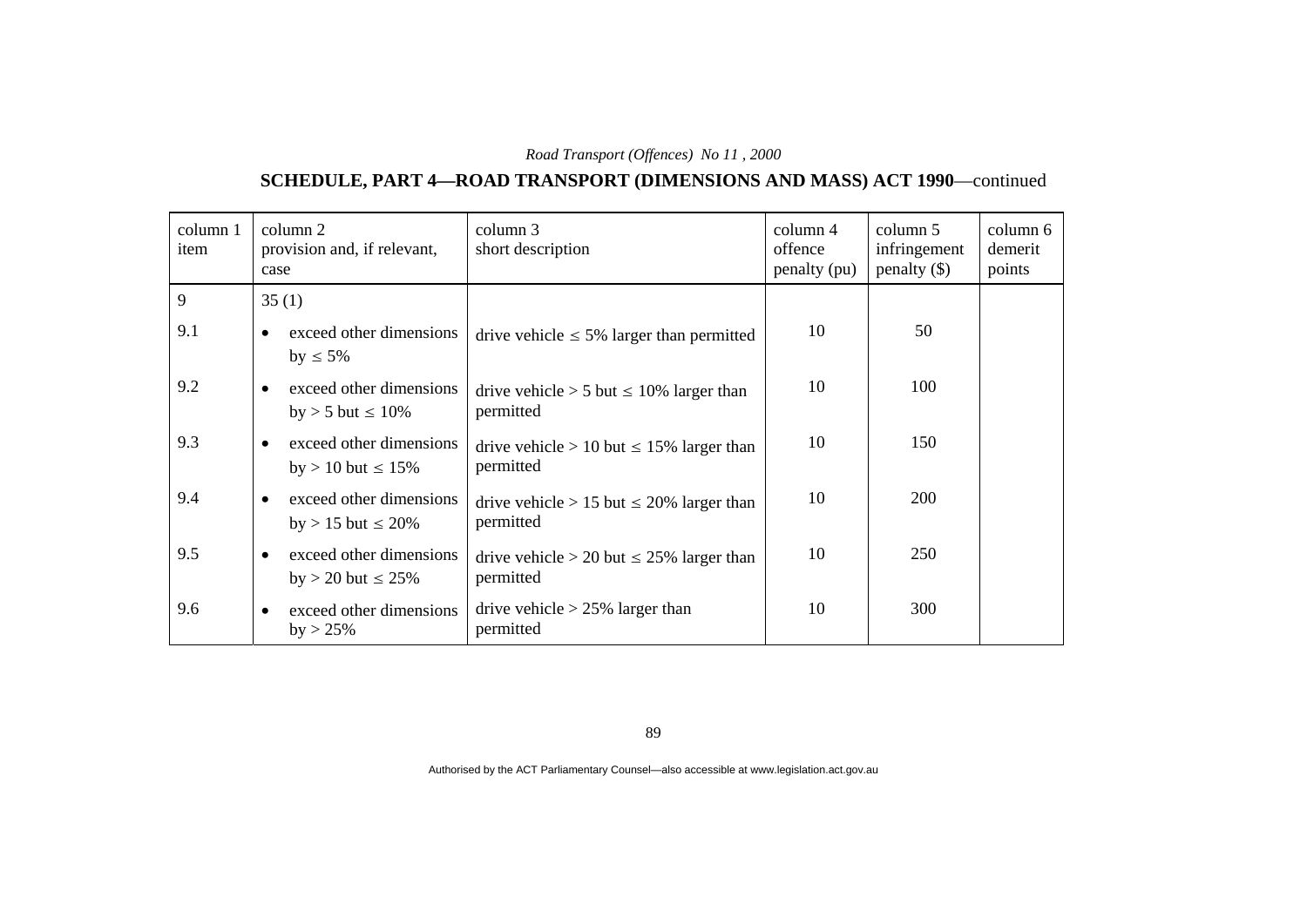# **SCHEDULE, PART 4—ROAD TRANSPORT (DIMENSIONS AND MASS) ACT 1990**—continued

| column 1<br>item | column 2<br>provision and, if relevant,<br>case     | column 3<br>short description                                                | column 4<br>offence<br>penalty (pu) | column 5<br>infringement<br>$penalty$ (\$) | column 6<br>demerit<br>points |
|------------------|-----------------------------------------------------|------------------------------------------------------------------------------|-------------------------------------|--------------------------------------------|-------------------------------|
| 10               | 35(2)                                               |                                                                              |                                     |                                            |                               |
| 10.1             | exceed other dimensions                             | drive vehicle contrary to permit/                                            | 10                                  | 50                                         |                               |
|                  | by $\leq 5\%$                                       | exemption $\leq$ 5% larger than permitted                                    |                                     |                                            |                               |
| 10.2             | exceed other dimensions<br>$\bullet$                | drive vehicle contrary to permit/                                            | 10                                  | 100                                        |                               |
|                  | by > 5 but $\leq 10\%$                              | exemption > 5 but $\leq$ 10% larger than<br>permitted                        |                                     |                                            |                               |
| 10.3             | exceed other dimensions                             | drive vehicle contrary to permit/                                            | 10                                  | 150                                        |                               |
|                  | by > 10 but $\leq 15\%$                             | exemption > 10 but $\leq$ 15% larger than<br>permitted                       |                                     |                                            |                               |
| 10.4             | exceed other dimensions                             | drive vehicle contrary to permit/                                            | 10                                  | <b>200</b>                                 |                               |
|                  | by > 15 but $\leq$ 20%                              | exemption > 15 but $\leq$ 20% larger than<br>permitted                       |                                     |                                            |                               |
| 10.5             | exceed other dimensions<br>$\bullet$                | drive vehicle contrary to permit/                                            | 10                                  | 250                                        |                               |
|                  | by > 20 but $\leq$ 25%                              | exemption > 20 but $\leq$ 25% larger than<br>permitted                       |                                     |                                            |                               |
| 10.6             | exceed other dimensions<br>$\bullet$<br>$by > 25\%$ | drive vehicle contrary to permit/<br>exemption $>$ 25% larger than permitted | 10                                  | 300                                        |                               |

90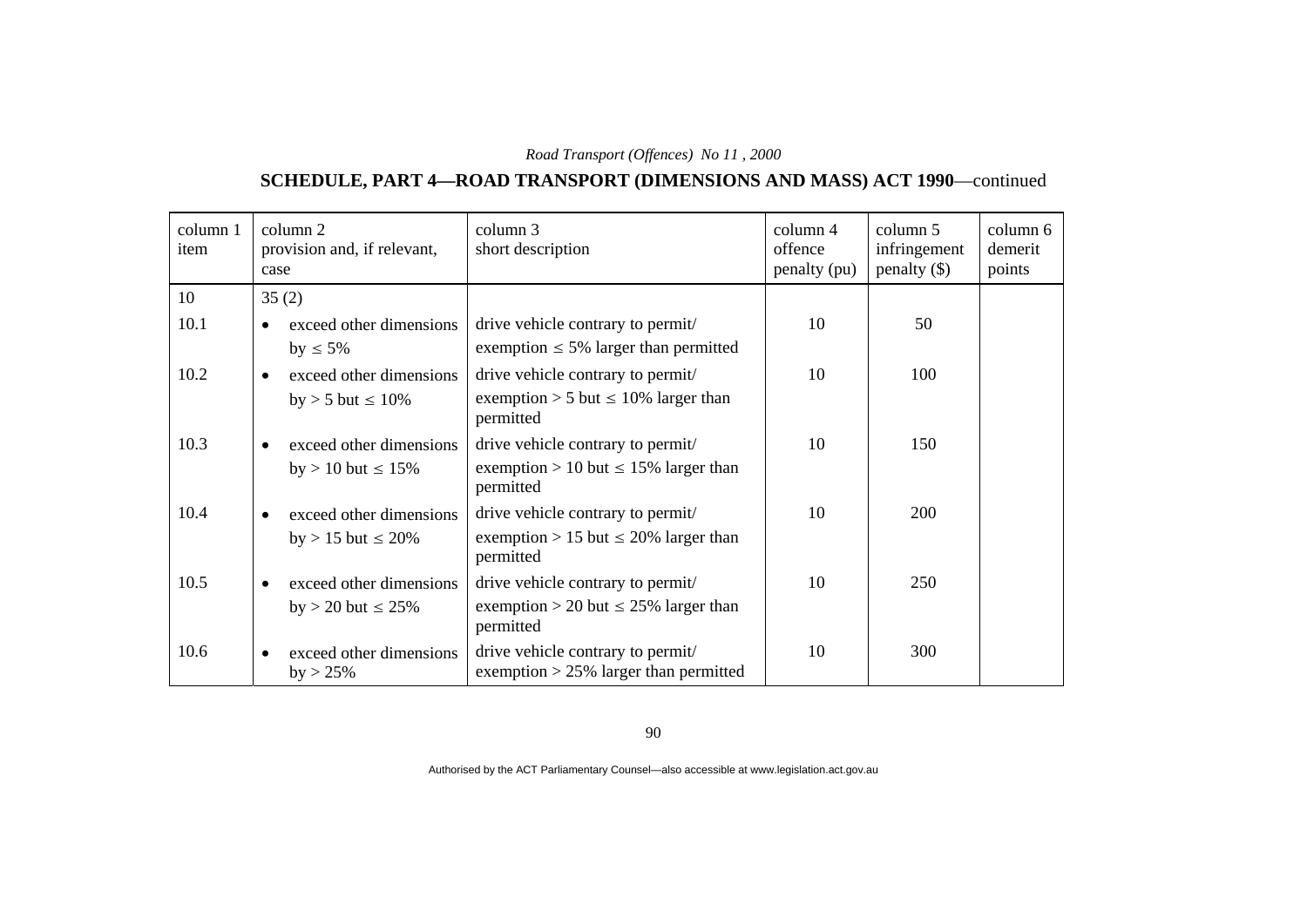# **SCHEDULE, PART 4—ROAD TRANSPORT (DIMENSIONS AND MASS) ACT 1990**—continued

| column 1<br>item | column 2<br>provision and, if relevant,<br>case | column 3<br>short description                                                                 | column 4<br>offence<br>penalty (pu) | column 5<br>infringement<br>penalty $(\$)$ | column 6<br>demerit<br>points |
|------------------|-------------------------------------------------|-----------------------------------------------------------------------------------------------|-------------------------------------|--------------------------------------------|-------------------------------|
| 11               | 36(1)                                           |                                                                                               |                                     |                                            |                               |
| 11.1             | by contravening $17(1)$<br>$\bullet$            | drive non-articulated vehicle/<br>combination/dog trailer without required<br>axle/axle group | 10                                  | 200                                        |                               |
| 11.2             | by contravening $17(2)$<br>$\bullet$            | drive semitrailer/pig trailer with $> 1$<br>axle/axle group                                   | 10                                  | <b>200</b>                                 |                               |
| 11.3             | by contravening $18(1)$<br>$\bullet$            | drive vehicle all wheels on axle not<br>connected to same steering system                     | 10                                  | <b>200</b>                                 |                               |
| 11.4             | by contravening $18(2)$<br>$\bullet$            | drive vehicle all wheels on axle group<br>not connected to same steering system               | 10                                  | <b>200</b>                                 |                               |
| 11.5             | by contravening 19<br>$\bullet$                 | drive vehicle unable to turn 25m circle                                                       | 10                                  | 200                                        |                               |
| 11.6             | by contravening $20(1)$<br>$\bullet$            | drive vehicle axle/axle group not<br>connected to acceptable suspension<br>system             | 10                                  | 200                                        |                               |

91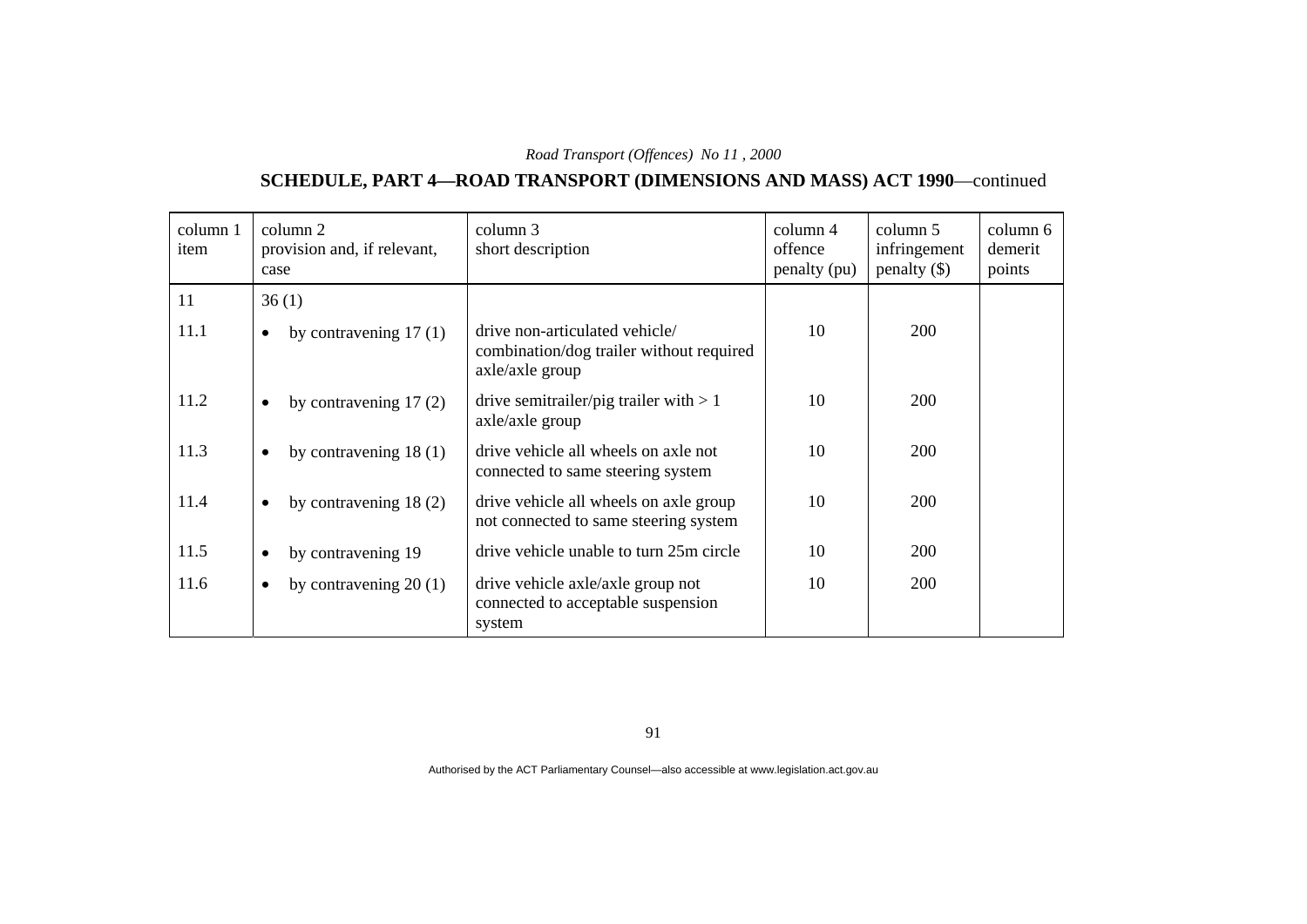# **SCHEDULE, PART 4—ROAD TRANSPORT (DIMENSIONS AND MASS) ACT 1990**—continued

| column 1<br>item | column 2<br>provision and, if relevant,<br>case | column 3<br>short description                                                | $\text{column } 4$<br>offence<br>penalty (pu) | column 5<br>infringement<br>penalty $(\$)$ | column 6<br>demerit<br>points |
|------------------|-------------------------------------------------|------------------------------------------------------------------------------|-----------------------------------------------|--------------------------------------------|-------------------------------|
| 11.7             | by contravening $20(1A)$<br>$\bullet$           | drive vehicle axles not relate to each<br>other through load-sharing system  | 10                                            | 200                                        |                               |
| 11.8             | by contravening 21<br>$\bullet$                 | drive vehicle controls of suspension<br>device operable by person on vehicle | 10                                            | 200                                        |                               |
| 12               | 36(2)                                           | drive vehicle tyre pressure higher than<br>permitted                         | 10                                            | 200                                        |                               |
| 13               | 36(3)                                           | drive vehicle contrary to<br>permit/exemption notice condition               | 10                                            | <b>200</b>                                 |                               |
| 14               | 37(1)                                           | drive articulated vehicle with trailer                                       | 10                                            | <b>200</b>                                 |                               |
| 15               | 37(2)                                           | drive B-double/road train                                                    | 10                                            | 200                                        |                               |
| 16               | 38                                              | not produce permit if asked by police<br>officer/authorised person           | 5                                             |                                            |                               |

92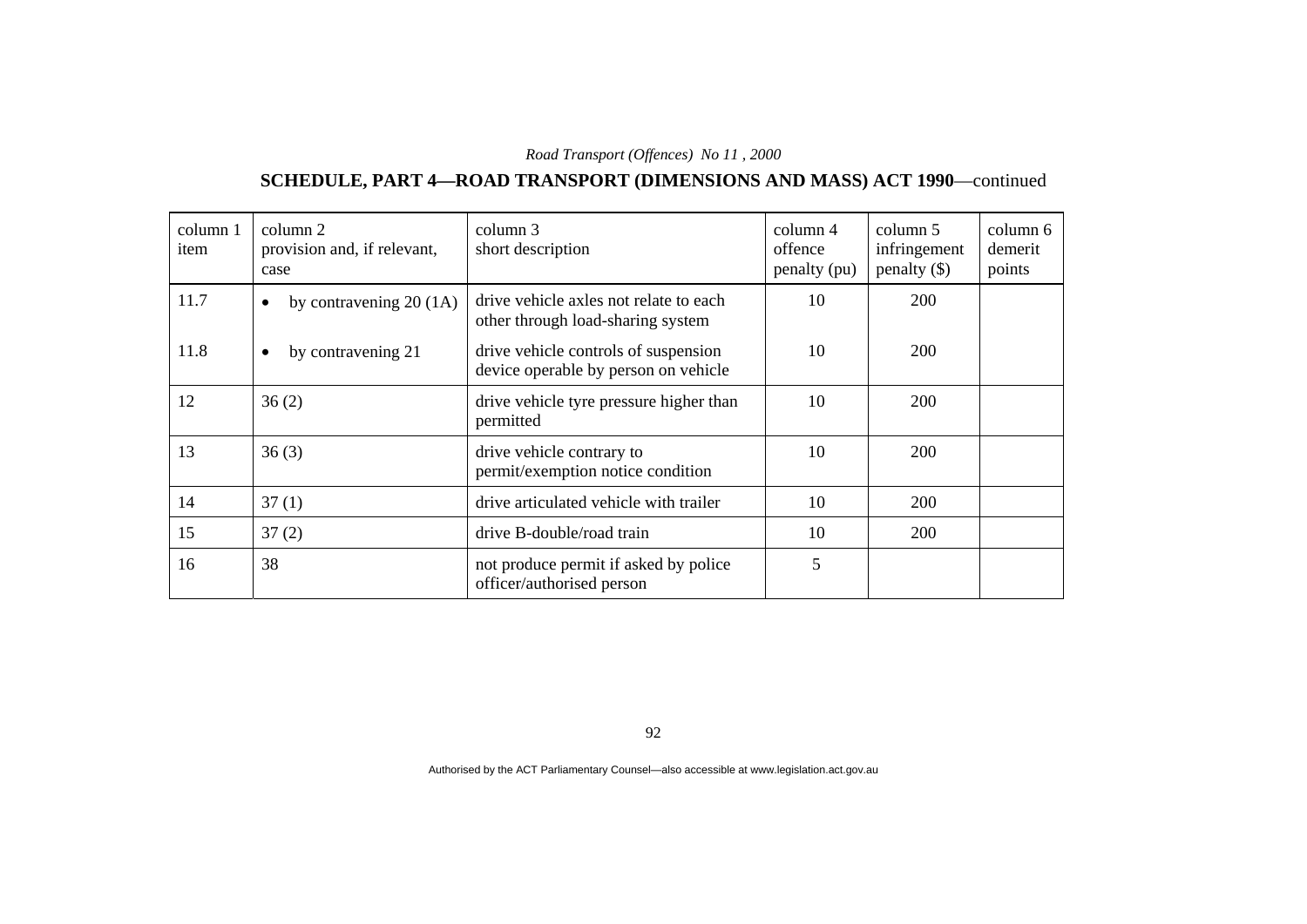# **SCHEDULE, PART 4—ROAD TRANSPORT (DIMENSIONS AND MASS) ACT 1990**—continued

| column 1<br>item | column 2<br>provision and, if relevant,<br>case                                   | column 3<br>short description                                                   | column 4<br>offence<br>penalty (pu) | column 5<br>infringement<br>penalty $(\$)$ | column 6<br>demerit<br>points |
|------------------|-----------------------------------------------------------------------------------|---------------------------------------------------------------------------------|-------------------------------------|--------------------------------------------|-------------------------------|
| 17               | 39(2)                                                                             |                                                                                 |                                     |                                            |                               |
| 17.1             | by contravening<br>$\bullet$<br>33(1)(a)                                          |                                                                                 |                                     |                                            |                               |
| 17.1.1           | exceed permitted<br>mass by $\leq 5\%$                                            | responsible person for vehicle $\leq 5\%$<br>heavier than permitted             | 30                                  | 100                                        |                               |
| 17.1.2           | exceed permitted<br>$\overline{\phantom{m}}$<br>mass by $> 5$<br>but $\leq 10\%$  | responsible person for vehicle<br>$> 5$ but $\leq 10\%$ heavier than permitted  | 30                                  | 200                                        |                               |
| 17.1.3           | exceed permitted<br>$\overline{\phantom{m}}$<br>mass by $> 10$<br>but $\leq 15\%$ | responsible person for vehicle<br>$> 10$ but $\leq 15\%$ heavier than permitted | 30                                  | 300                                        |                               |
| 17.1.4           | exceed permitted<br>mass by $> 15$<br>but $\leq 20\%$                             | responsible person for vehicle<br>$> 15$ but $\leq 20\%$ heavier than permitted | 30                                  | 400                                        |                               |
| 17.1.5           | exceed permitted<br>$\overline{\phantom{m}}$<br>mass by $>$ 20%                   | responsible person for vehicle $> 20\%$<br>heavier than permitted               | 30                                  | 500                                        |                               |

93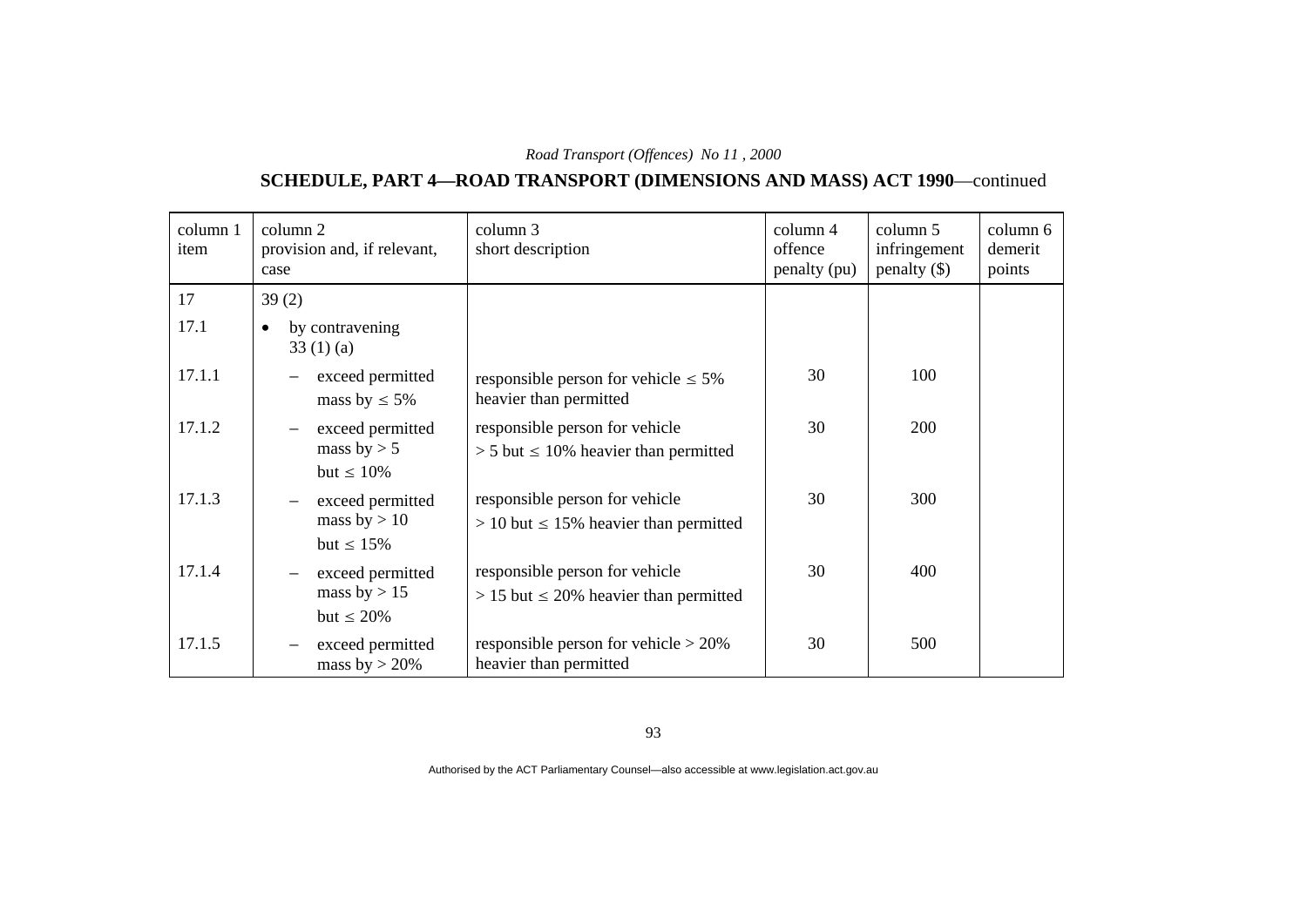### **SCHEDULE, PART 4—ROAD TRANSPORT (DIMENSIONS AND MASS) ACT 1990**—continued

| column 1<br>item | column 2<br>provision and, if relevant,<br>case                                   | column 3<br>short description                                                                    | column 4<br>offence<br>penalty (pu) | column 5<br>infringement<br>$penalty$ (\$) | column 6<br>demerit<br>points |
|------------------|-----------------------------------------------------------------------------------|--------------------------------------------------------------------------------------------------|-------------------------------------|--------------------------------------------|-------------------------------|
| 17.2             | by contravening<br>$\bullet$<br>33(1)(b)                                          |                                                                                                  |                                     |                                            |                               |
| 17.2.1           | exceed permitted<br>mass by $\leq 5\%$                                            | responsible person for vehicle mass on<br>wheel $\leq$ 5% heavier than permitted                 | 30                                  | 100                                        |                               |
| 17.2.2           | exceed permitted<br>$\overline{\phantom{m}}$<br>mass by<br>$> 5$ but $\leq 10\%$  | responsible person for vehicle mass on<br>wheel $> 5$ but $\leq 10\%$ heavier than<br>permitted  | 30                                  | 200                                        |                               |
| 17.2.3           | exceed permitted<br>$\overline{\phantom{m}}$<br>mass by<br>$> 10$ but $\leq 15\%$ | responsible person for vehicle mass on<br>wheel $> 10$ but $\leq 15\%$ heavier than<br>permitted | 30                                  | 300                                        |                               |
| 17.2.4           | exceed permitted<br>$\overline{\phantom{m}}$<br>mass by<br>$> 15$ but $\leq 20\%$ | responsible person for vehicle mass on<br>wheel > 15 but $\leq$ 20% heavier than<br>permitted    | 30                                  | 400                                        |                               |
| 17.2.5           | exceed permitted<br>$\overline{\phantom{m}}$<br>mass by $>$ 20%                   | responsible person for vehicle mass on<br>wheel $>$ 20% heavier than permitted                   | 30                                  | 500                                        |                               |

94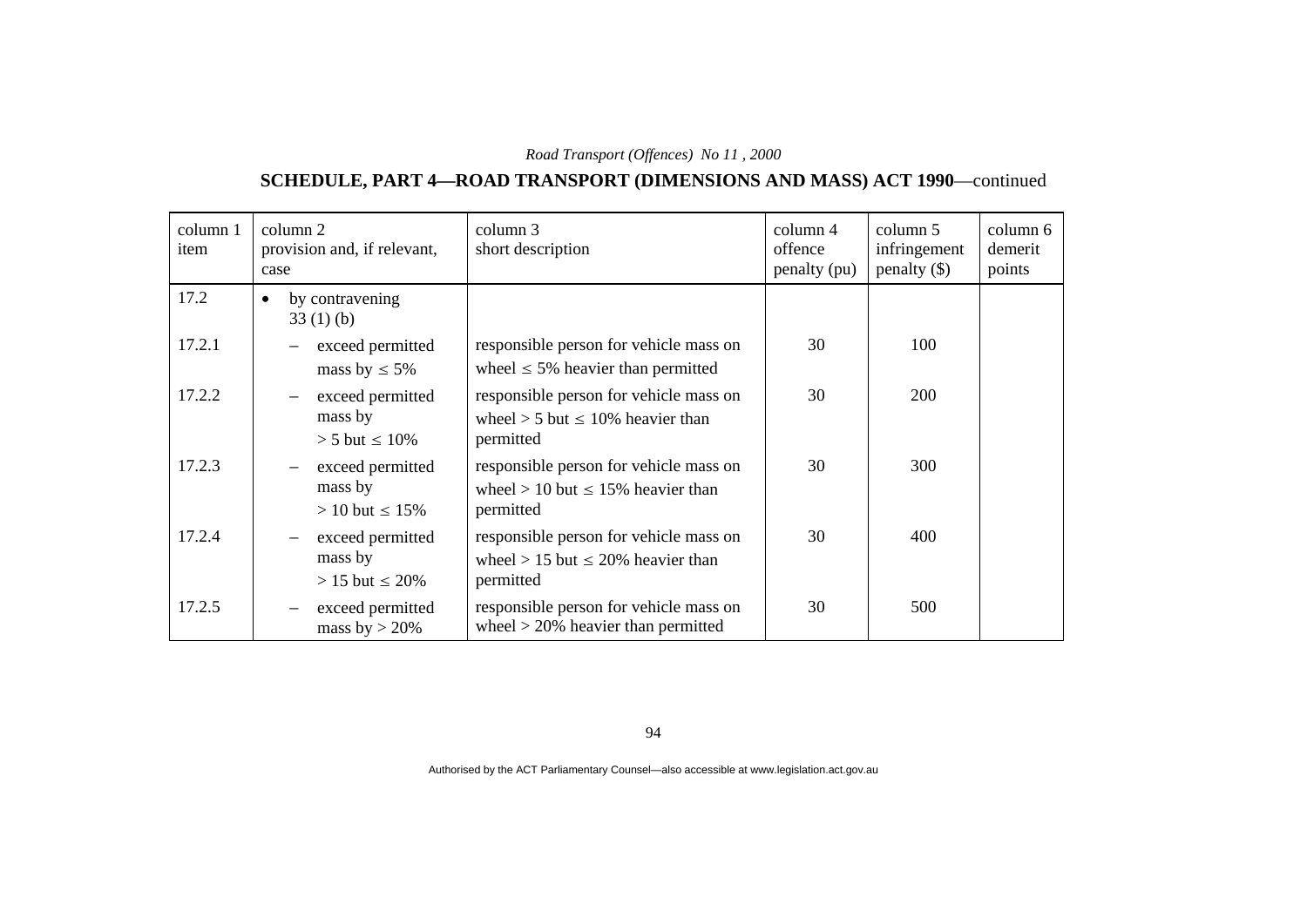# **SCHEDULE, PART 4—ROAD TRANSPORT (DIMENSIONS AND MASS) ACT 1990**—continued

| column 1<br>item | column 2<br>provision and, if relevant,<br>case                                   | column 3<br>short description                                                             | $\text{column } 4$<br>offence<br>penalty (pu) | column 5<br>infringement<br>penalty $(\$)$ | column 6<br>demerit<br>points |
|------------------|-----------------------------------------------------------------------------------|-------------------------------------------------------------------------------------------|-----------------------------------------------|--------------------------------------------|-------------------------------|
| 17.3             | by contravening<br>$\bullet$<br>33(1)(c)                                          |                                                                                           |                                               |                                            |                               |
| 17.3.1           | exceed permitted<br>mass by $\leq 5\%$                                            | responsible person for vehicle axle load<br>$\leq$ 5% heavier than permitted              | 30                                            | 100                                        |                               |
| 17.3.2           | exceed permitted<br>$\overline{\phantom{m}}$<br>mass by<br>$> 5$ but $\leq 10\%$  | responsible person for vehicle axle load<br>$> 5$ but $\leq 10\%$ heavier than permitted  | 30                                            | 200                                        |                               |
| 17.3.3           | exceed permitted<br>$\overline{\phantom{m}}$<br>mass by<br>$> 10$ but $\leq 15\%$ | responsible person for vehicle axle load<br>$> 10$ but $\leq 15\%$ heavier than permitted | 30                                            | 300                                        |                               |
| 17.3.4           | exceed permitted<br>$\overline{\phantom{m}}$<br>mass by<br>$> 15$ but $\leq 20\%$ | responsible person for vehicle axle load<br>$> 15$ but $\leq 20\%$ heavier than permitted | 30                                            | 400                                        |                               |
| 17.3.5           | exceed permitted<br>$\overline{\phantom{m}}$<br>mass by $>$ 20%                   | responsible person for vehicle axle load<br>$>$ 20% heavier than permitted                | 30                                            | 500                                        |                               |

95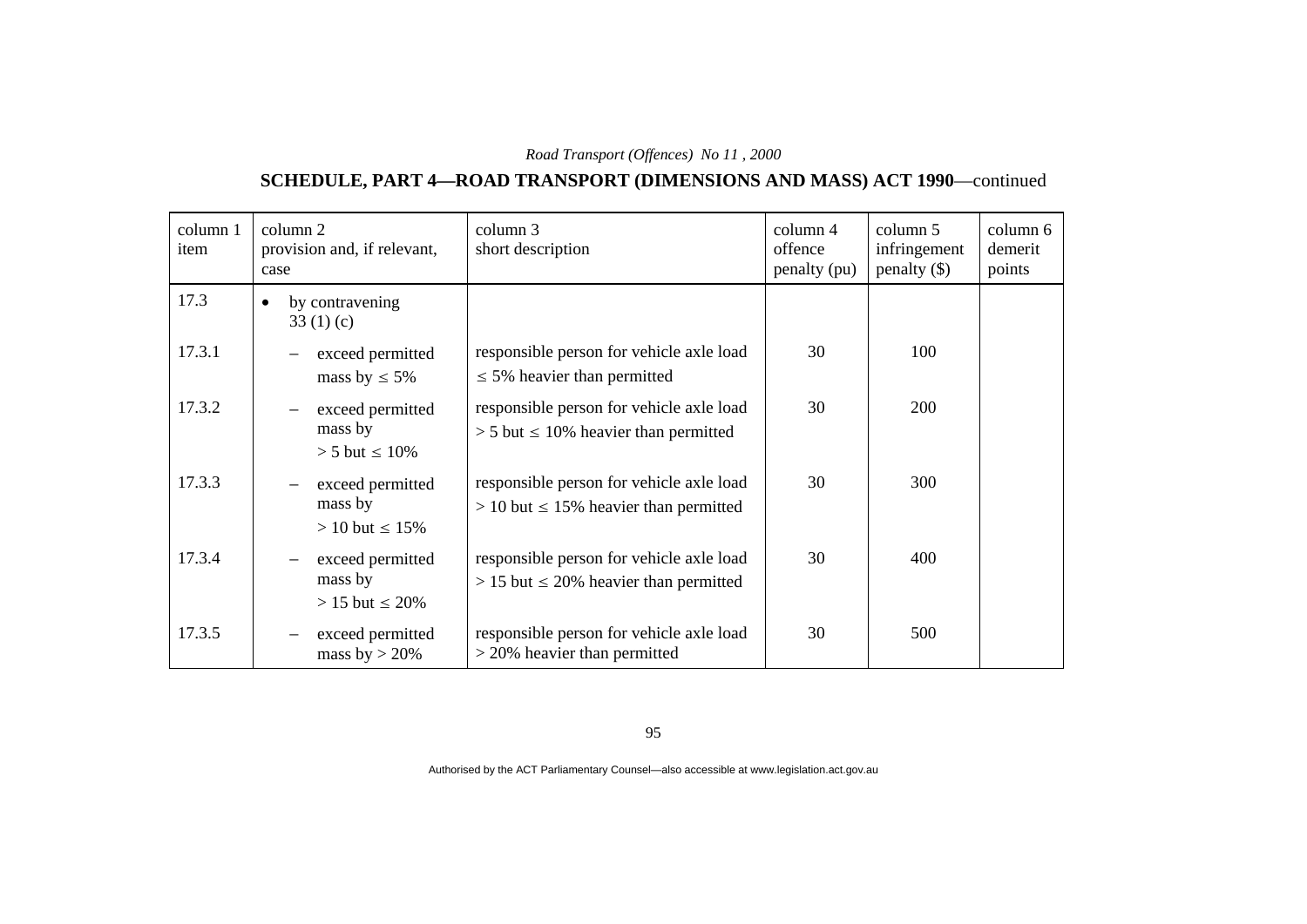# **SCHEDULE, PART 4—ROAD TRANSPORT (DIMENSIONS AND MASS) ACT 1990**—continued

| column 1<br>item | column 2<br>provision and, if relevant,<br>case                                   | column 3<br>short description                                                                   | column 4<br>offence<br>penalty (pu) | column 5<br>infringement<br>$penalty$ (\$) | column 6<br>demerit<br>points |
|------------------|-----------------------------------------------------------------------------------|-------------------------------------------------------------------------------------------------|-------------------------------------|--------------------------------------------|-------------------------------|
| 17.4             | by contravening<br>$\bullet$<br>33(1)(d)                                          |                                                                                                 |                                     |                                            |                               |
| 17.4.1           | exceed permitted<br>mass by $\leq 5\%$                                            | responsible person for vehicle axle<br>group load $\leq$ 5% heavier than permitted              | 30                                  | 100                                        |                               |
| 17.4.2           | exceed permitted<br>$\overline{\phantom{m}}$<br>mass by<br>$> 5$ but $\leq 10\%$  | responsible person for vehicle axle<br>group load > 5 but $\leq$ 10% heavier than<br>permitted  | 30                                  | 200                                        |                               |
| 17.4.3           | exceed permitted<br>$\overline{\phantom{m}}$<br>mass by<br>$> 10$ but $\leq 15\%$ | responsible person for vehicle axle<br>group load > 10 but $\leq$ 15% heavier than<br>permitted | 30                                  | 300                                        |                               |
| 17.4.4           | exceed permitted<br>$\overline{\phantom{m}}$<br>mass by<br>$> 15$ but $\leq 20\%$ | responsible person for vehicle axle<br>group load > 15 but $\leq$ 20% heavier than<br>permitted | 30                                  | 400                                        |                               |
| 17.4.5           | exceed permitted<br>$\overline{\phantom{m}}$<br>mass by $>$ 20%                   | responsible person for vehicle axle<br>group load $>$ 20% heavier than permitted                | 30                                  | 500                                        |                               |

96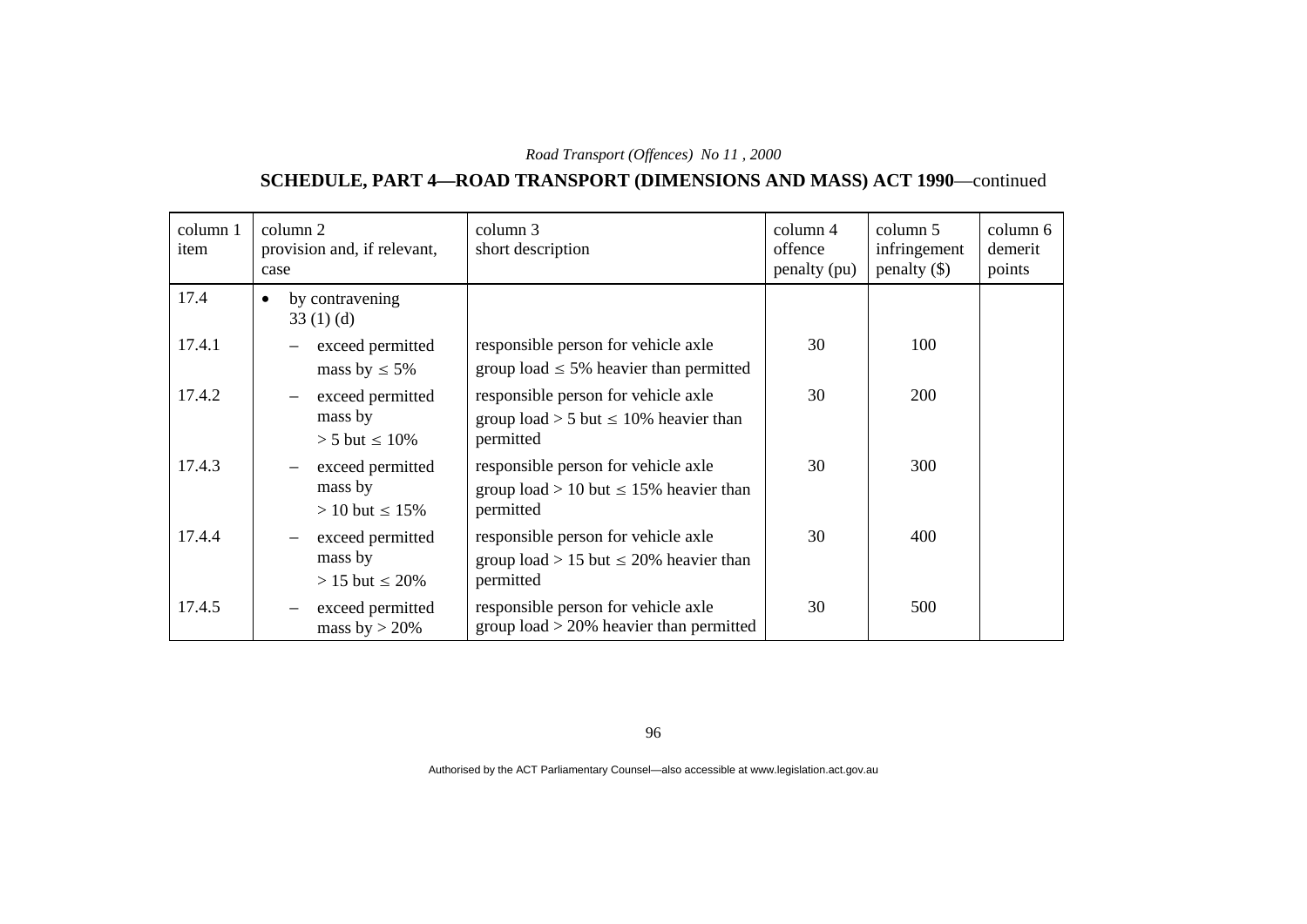# **SCHEDULE, PART 4—ROAD TRANSPORT (DIMENSIONS AND MASS) ACT 1990**—continued

| column 1<br>item | column 2<br>provision and, if relevant,<br>case                                   | column 3<br>short description                                                                        | column 4<br>offence<br>penalty (pu) | column 5<br>infringement<br>$penalty$ (\$) | column 6<br>demerit<br>points |
|------------------|-----------------------------------------------------------------------------------|------------------------------------------------------------------------------------------------------|-------------------------------------|--------------------------------------------|-------------------------------|
| 17.5             | by contravening $33(2)$<br>٠                                                      |                                                                                                      |                                     |                                            |                               |
| 17.5.1           | exceed permitted<br>mass by $\leq 5\%$                                            | responsible person for vehicle<br>trailer/semitrailer $\leq$ 5% heavier than<br>permitted            | 30                                  | 100                                        |                               |
| 17.5.2           | exceed permitted<br>mass by<br>$> 5$ but $\leq 10\%$                              | responsible person for vehicle<br>trailer/semitrailer > 5 but $\leq 10\%$ heavier<br>than permitted  | 30                                  | 200                                        |                               |
| 17.5.3           | exceed permitted<br>mass by<br>$> 10$ but $\leq 15\%$                             | responsible person for vehicle<br>trailer/semitrailer > 10 but $\leq 15\%$<br>heavier than permitted | 30                                  | 300                                        |                               |
| 17.5.4           | exceed permitted<br>$\overline{\phantom{m}}$<br>mass by<br>$> 15$ but $\leq 20\%$ | responsible person for vehicle<br>trailer/semitrailer > 15 but $\leq$ 20%<br>heavier than permitted  | 30                                  | 400                                        |                               |
| 17.5.5           | exceed permitted<br>mass by $>$ 20%                                               | responsible person for vehicle<br>trailer/semitrailer $> 20\%$ heavier than<br>permitted             | 30                                  | 500                                        |                               |

97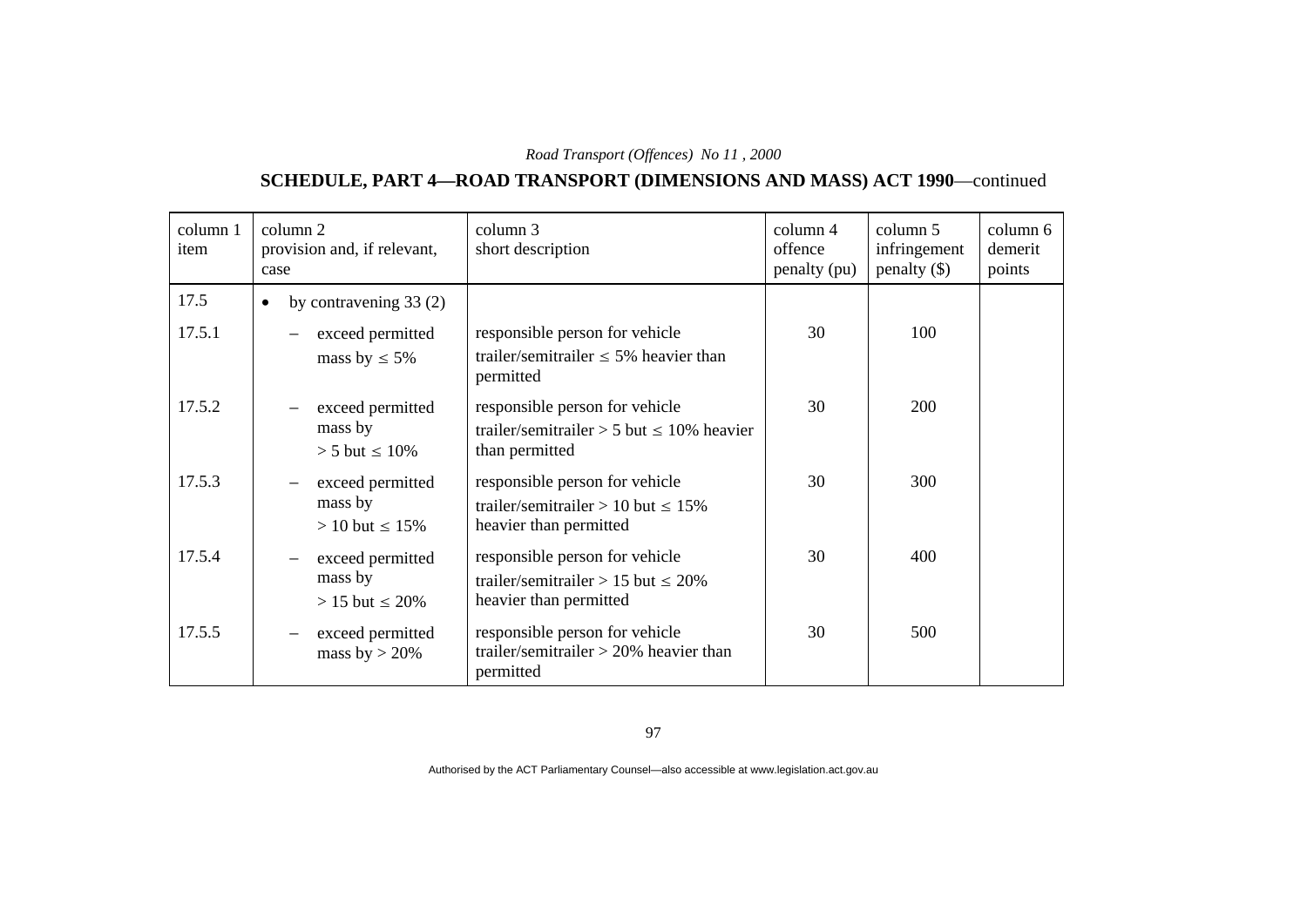# **SCHEDULE, PART 4—ROAD TRANSPORT (DIMENSIONS AND MASS) ACT 1990**—continued

| column 1<br>item | column 2<br>provision and, if relevant,<br>case                                   | column 3<br>short description                                                                                 | $\text{column } 4$<br>offence<br>penalty (pu) | column 5<br>infringement<br>$penalty$ (\$) | column 6<br>demerit<br>points |
|------------------|-----------------------------------------------------------------------------------|---------------------------------------------------------------------------------------------------------------|-----------------------------------------------|--------------------------------------------|-------------------------------|
| 17.6             | by contravening $33(3)$<br>٠                                                      |                                                                                                               |                                               |                                            |                               |
| 17.6.1           | exceed permitted<br>mass by $\leq 5\%$                                            | responsible person for vehicle contrary<br>to permit/exemption $\leq$ 5% heavier than<br>permitted            | 30                                            | 100                                        |                               |
| 17.6.2           | exceed permitted<br>mass by $> 5$<br>but $\leq 10\%$                              | responsible person for vehicle contrary<br>to permit/exemption > 5 but $\leq 10\%$<br>heavier than permitted  | 30                                            | 200                                        |                               |
| 17.6.3           | exceed permitted<br>mass by $> 10$<br>but $\leq 15\%$                             | responsible person for vehicle contrary<br>to permit/exemption > 10 but $\leq 15\%$<br>heavier than permitted | 30                                            | 300                                        |                               |
| 17.6.4           | exceed permitted<br>$\overline{\phantom{m}}$<br>mass $by > 15$ but<br>$\leq 20\%$ | responsible person for vehicle contrary<br>to permit/exemption > 15 but $\leq$ 20%<br>heavier than permitted  | 30                                            | 400                                        |                               |
| 17.6.5           | exceed permitted<br>mass by $>$ 20%                                               | responsible person for vehicle contrary<br>to permit/exemption $> 20\%$ heavier than<br>permitted             | 30                                            | 500                                        |                               |

98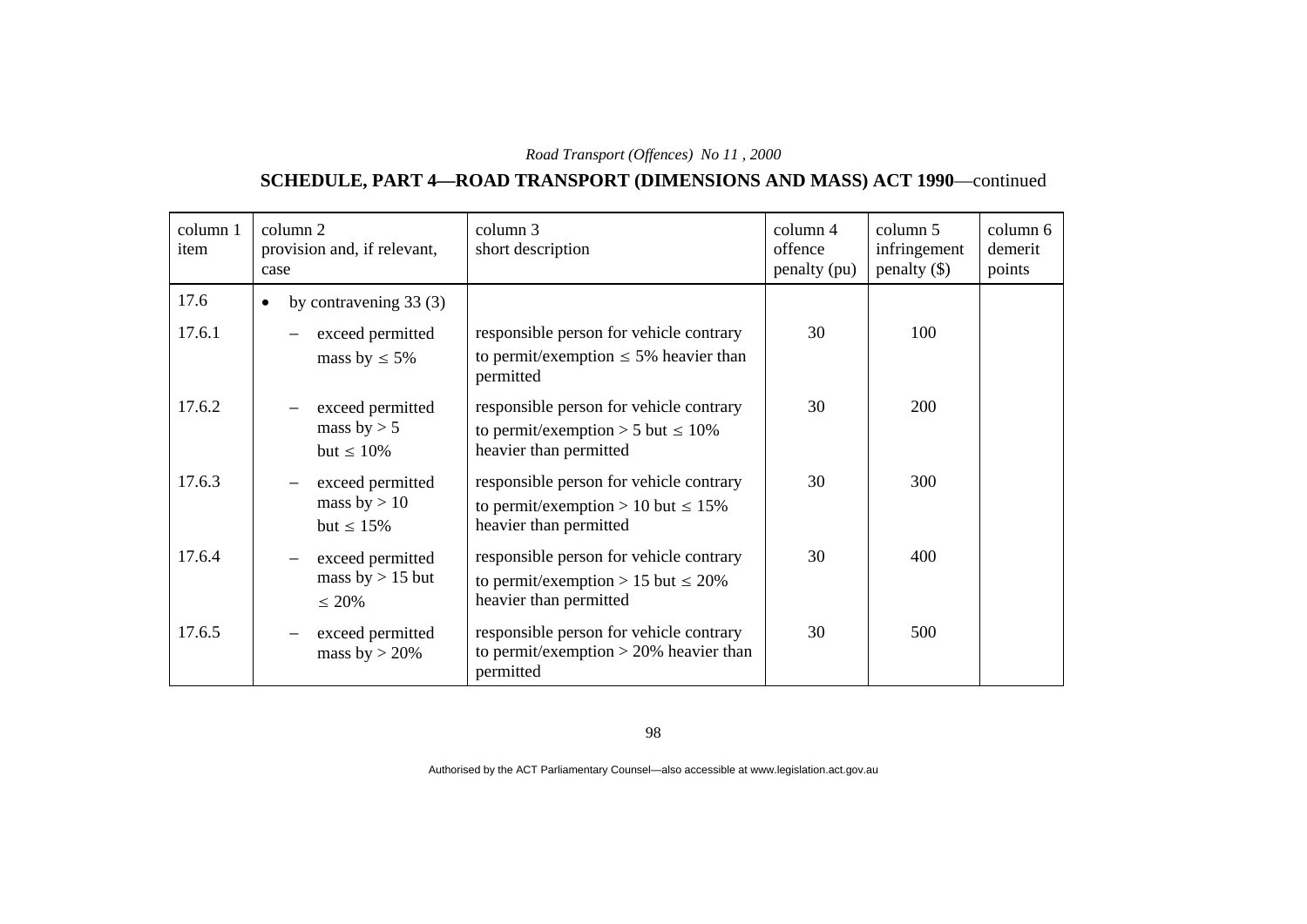# **SCHEDULE, PART 4—ROAD TRANSPORT (DIMENSIONS AND MASS) ACT 1990**—continued

| column 1<br>item | column 2<br>provision and, if relevant,<br>case                                   | column 3<br>short description                                                 | column 4<br>offence<br>penalty (pu) | column 5<br>infringement<br>$penalty$ (\$) | column 6<br>demerit<br>points |
|------------------|-----------------------------------------------------------------------------------|-------------------------------------------------------------------------------|-------------------------------------|--------------------------------------------|-------------------------------|
| 17.7             | by contravening $34(1)$<br>$\bullet$                                              |                                                                               |                                     |                                            |                               |
| 17.7.1           | exceed permitted<br>width by $\leq 5\%$                                           | responsible person for vehicle $\leq 5\%$<br>wider than permitted             | 20                                  | 100                                        |                               |
| 17.7.2           | exceed permitted<br>$\overline{\phantom{m}}$<br>width by<br>$> 5$ but $\leq 10\%$ | responsible person for vehicle<br>$> 5$ but $\leq 10\%$ wider than permitted  | 20                                  | <b>200</b>                                 |                               |
| 17.7.3           | exceed permitted<br>width by<br>$> 10$ but $\leq 20\%$                            | responsible person for vehicle<br>$> 10$ but $\leq 20\%$ wider than permitted | 20                                  | 300                                        |                               |
| 17.7.4           | exceed permitted<br>width by<br>$>$ 20 but $\leq$ 30%                             | responsible person for vehicle<br>$>$ 20 but $\leq$ 30% wider than permitted  | 20                                  | 400                                        |                               |
| 17.7.5           | exceed permitted<br>width by $>$ 30%                                              | responsible person for vehicle $> 30\%$<br>wider than permitted               | 20                                  | 500                                        |                               |

99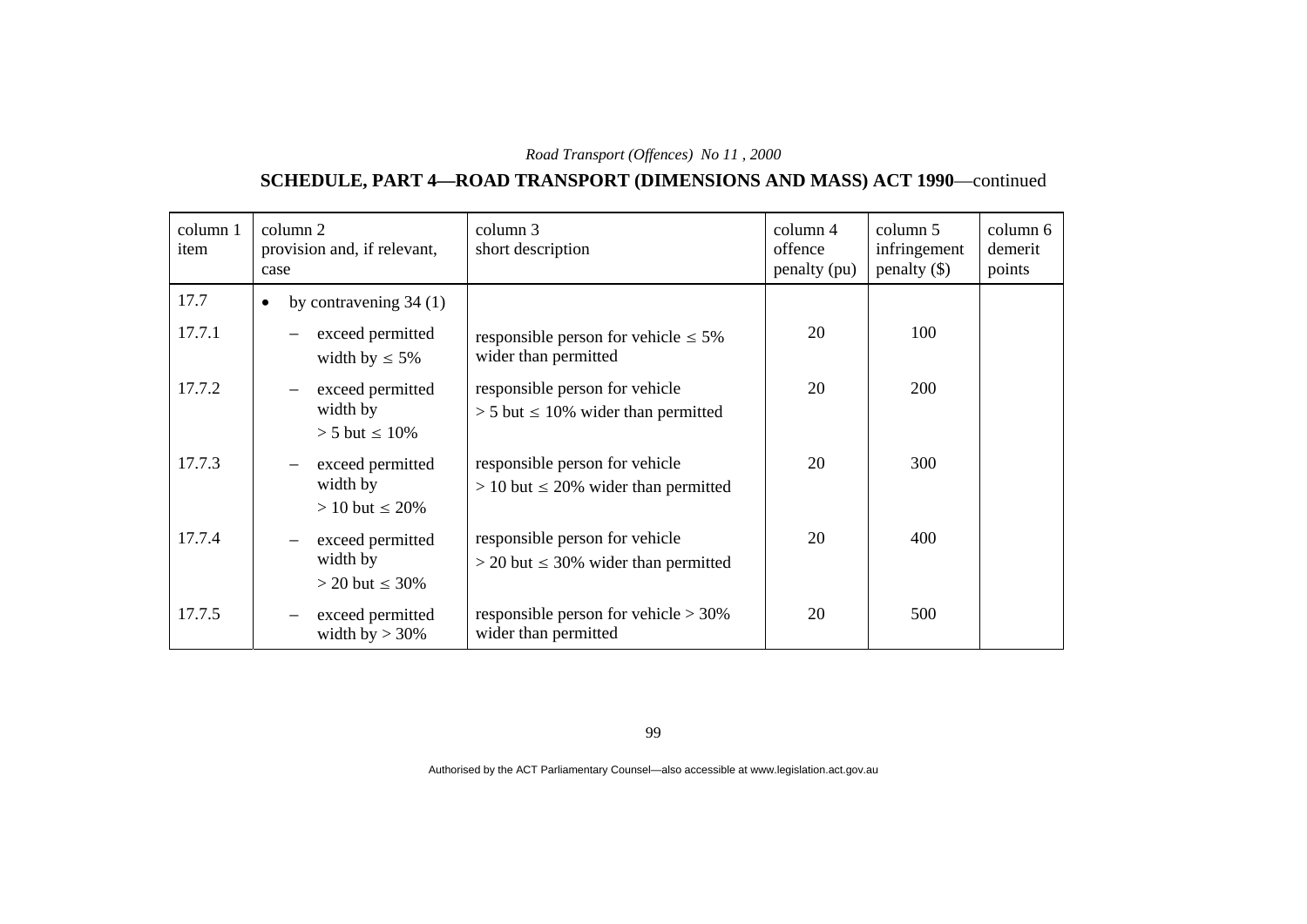# **SCHEDULE, PART 4—ROAD TRANSPORT (DIMENSIONS AND MASS) ACT 1990**—continued

| column 1<br>item | column 2<br>provision and, if relevant,<br>case | column 3<br>short description                                                     | column 4<br>offence<br>penalty (pu) | column 5<br>infringement<br>penalty $(\$)$ | column 6<br>demerit<br>points |
|------------------|-------------------------------------------------|-----------------------------------------------------------------------------------|-------------------------------------|--------------------------------------------|-------------------------------|
| 17.8             | by contravening $34(2)$<br>$\bullet$            |                                                                                   |                                     |                                            |                               |
| 17.8.1           | exceed permitted                                | responsible person for vehicle contrary                                           | 20                                  | 100                                        |                               |
|                  | width by $\leq 5\%$                             | to permit/exemption $\leq$ 5% wider than<br>permitted                             |                                     |                                            |                               |
| 17.8.2           | exceed permitted                                | responsible person for vehicle contrary                                           | 20                                  | <b>200</b>                                 |                               |
|                  | width by<br>$> 5$ but $\leq 10\%$               | to permit/exemption > 5 but $\leq 10\%$<br>wider than permitted                   |                                     |                                            |                               |
| 17.8.3           | exceed permitted<br>$\overline{\phantom{m}}$    | responsible person for vehicle contrary                                           | 20                                  | 300                                        |                               |
|                  | width by                                        | to permit/exemption > 10 but $\leq 20\%$                                          |                                     |                                            |                               |
|                  | $> 10$ but $\leq 20\%$                          | wider than permitted                                                              |                                     |                                            |                               |
| 17.8.4           | exceed permitted                                | responsible person for vehicle contrary                                           | 20                                  | 400                                        |                               |
|                  | width by                                        | to permit/exemption > 20 but $\leq$ 30%                                           |                                     |                                            |                               |
|                  | $>$ 20 but $\leq$ 30%                           | wider than permitted                                                              |                                     |                                            |                               |
| 17.8.5           | exceed permitted<br>width by $>$ 30%            | responsible person for vehicle contrary<br>to permit/exemption $>$ 30% wider than | 20                                  | 500                                        |                               |
|                  |                                                 | permitted                                                                         |                                     |                                            |                               |

100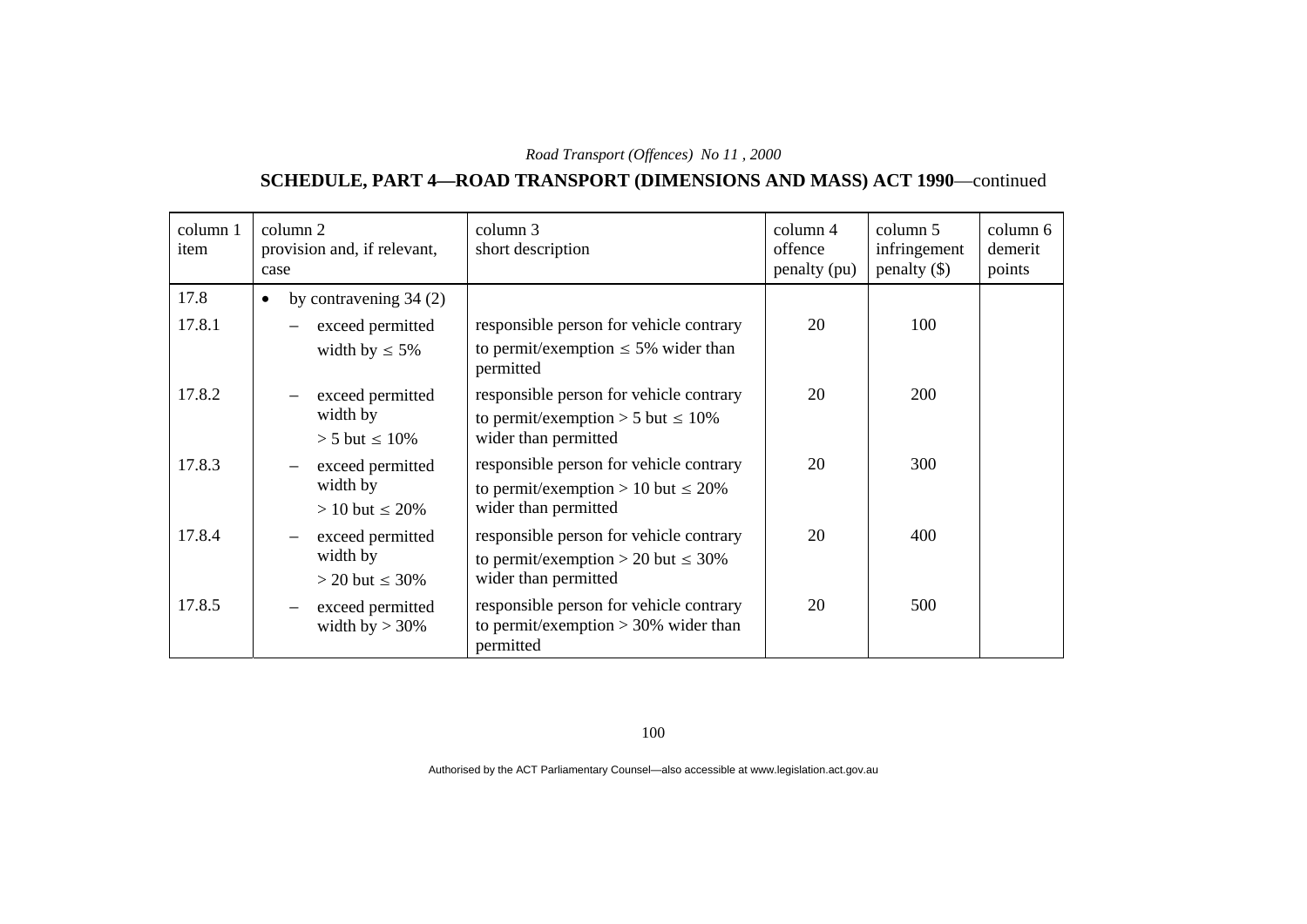# **SCHEDULE, PART 4—ROAD TRANSPORT (DIMENSIONS AND MASS) ACT 1990**—continued

| column 1<br>item | column 2<br>provision and, if relevant,<br>case         | column 3<br>short description                                                  | column 4<br>offence<br>penalty (pu) | column 5<br>infringement<br>penalty $(\$)$ | column 6<br>demerit<br>points |
|------------------|---------------------------------------------------------|--------------------------------------------------------------------------------|-------------------------------------|--------------------------------------------|-------------------------------|
| 17.9             | by contravening $35(1)$<br>$\bullet$                    |                                                                                |                                     |                                            |                               |
| 17.9.1           | exceed other<br>dimensions by<br>$\leq 5\%$             | responsible person for vehicle $\leq 5\%$<br>larger than permitted             | 10                                  | 50                                         |                               |
| 17.9.2           | exceed other<br>dimensions by<br>$> 5$ but $\leq 10\%$  | responsible person for vehicle<br>$> 5$ but $\leq 10\%$ larger than permitted  | 10                                  | 100                                        |                               |
| 17.9.3           | exceed other<br>dimensions by<br>$> 10$ but $\leq 15\%$ | responsible person for vehicle<br>$> 10$ but $\leq 15\%$ larger than permitted | 10                                  | 150                                        |                               |
| 17.9.4           | exceed other<br>dimensions by<br>$> 15$ but $\leq 20\%$ | responsible person for vehicle<br>$> 15$ but $\leq 20\%$ larger than permitted | 10                                  | <b>200</b>                                 |                               |

101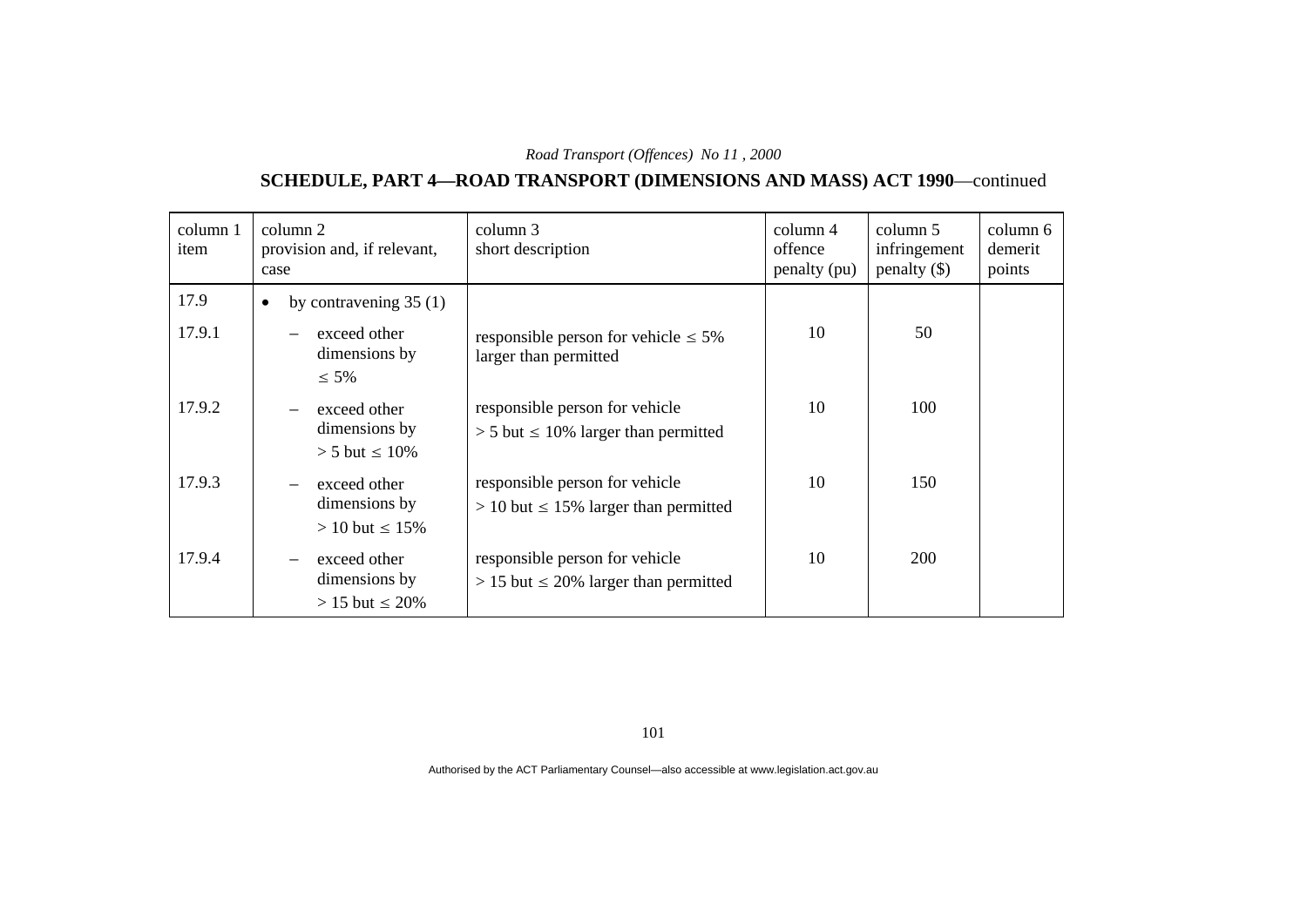# **SCHEDULE, PART 4—ROAD TRANSPORT (DIMENSIONS AND MASS) ACT 1990**—continued

| column 1<br>item | column 2<br>case | provision and, if relevant,                            | column 3<br>short description                                                 | column 4<br>offence<br>penalty (pu) | column 5<br>infringement<br>penalty $(\$)$ | column 6<br>demerit<br>points |
|------------------|------------------|--------------------------------------------------------|-------------------------------------------------------------------------------|-------------------------------------|--------------------------------------------|-------------------------------|
| 17.9.5           |                  | exceed other<br>dimensions by<br>$>$ 20 but $\leq$ 25% | responsible person for vehicle<br>$>$ 20 but $\leq$ 25% larger than permitted | 10                                  | 250                                        |                               |
| 17.9.6           |                  | exceed other<br>dimensions by<br>>25%                  | responsible person for vehicle $> 25\%$<br>larger than permitted              | 10                                  | 300                                        |                               |

102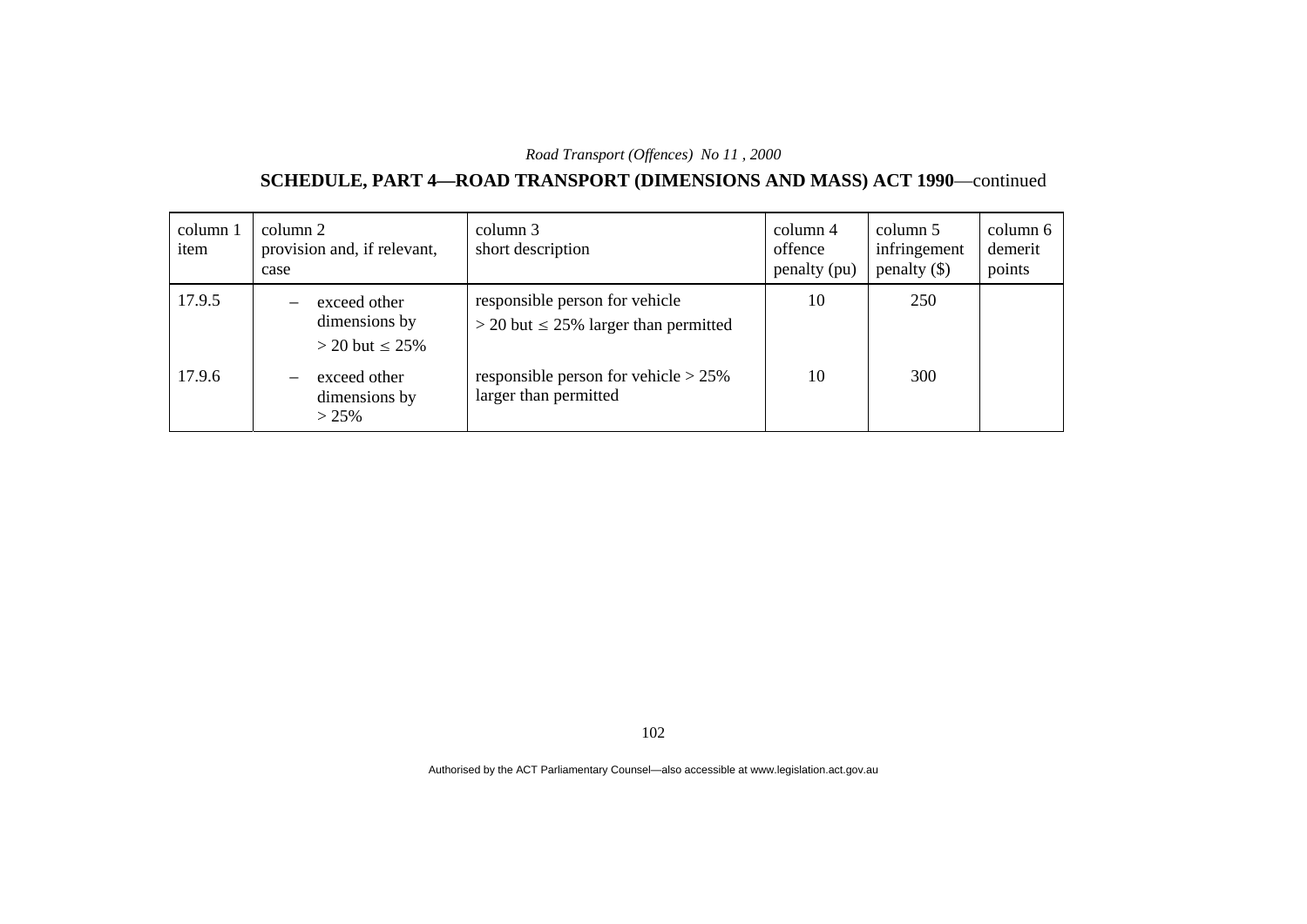# **SCHEDULE, PART 4—ROAD TRANSPORT (DIMENSIONS AND MASS) ACT 1990**—continued

| column 1<br>item | column 2<br>provision and, if relevant,<br>case         | column 3<br>short description                                                                                | $\text{column } 4$<br>offence<br>penalty (pu) | column 5<br>infringement<br>penalty $(\$)$ | column 6<br>demerit<br>points |
|------------------|---------------------------------------------------------|--------------------------------------------------------------------------------------------------------------|-----------------------------------------------|--------------------------------------------|-------------------------------|
| 17.10            | by contravening $35(2)$<br>$\bullet$                    |                                                                                                              |                                               |                                            |                               |
| 17.10.1          | exceed other<br>dimensions by<br>$\leq 5\%$             | responsible person for vehicle contrary<br>to permit/exemption $\leq$ 5% larger than<br>permitted            | 10                                            | 50                                         |                               |
| 17.10.2          | exceed other<br>dimensions by<br>$> 5$ but $\leq 10\%$  | responsible person for vehicle contrary<br>to permit/exemption > 5 but $\leq 10\%$<br>larger than permitted  | 10                                            | 100                                        |                               |
| 17.10.3          | exceed other<br>dimensions by<br>$> 10$ but $\leq 15\%$ | responsible person for vehicle contrary<br>to permit/exemption > 10 but $\leq 15\%$<br>larger than permitted | 10                                            | 150                                        |                               |
| 17.10.4          | exceed other<br>dimensions by<br>$> 15$ but $\leq 20\%$ | responsible person for vehicle contrary<br>to permit/exemption > 15 but $\leq 20\%$<br>larger than permitted | 10                                            | 200                                        |                               |

103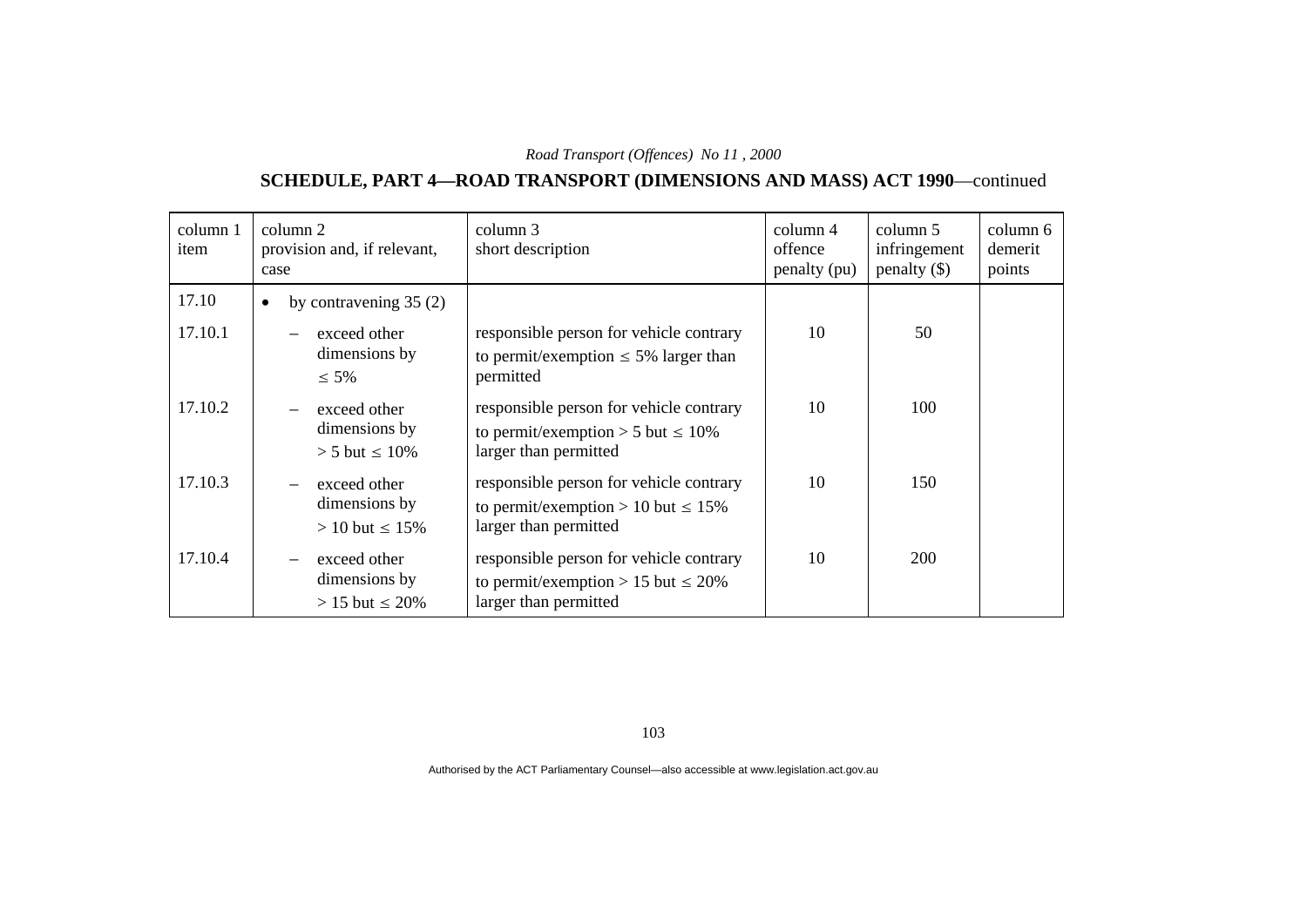# **SCHEDULE, PART 4—ROAD TRANSPORT (DIMENSIONS AND MASS) ACT 1990**—continued

| column 1<br>item | column 2<br>provision and, if relevant,<br>case        | column 3<br>short description                                                                               | column 4<br>offence<br>penalty (pu) | column 5<br>infringement<br>penalty $(\$)$ | column 6<br>demerit<br>points |
|------------------|--------------------------------------------------------|-------------------------------------------------------------------------------------------------------------|-------------------------------------|--------------------------------------------|-------------------------------|
| 17.10.5          | exceed other<br>dimensions by<br>$>$ 20 but $\leq$ 25% | responsible person for vehicle contrary<br>to permit/exemption > 20 but $\leq$ 25%<br>larger than permitted | 10                                  | 250                                        |                               |
| 17.10.6          | exceed other<br>dimensions by<br>>25%                  | responsible person for vehicle contrary<br>to permit/exemption $>$ 25% larger than<br>permitted             | 10                                  | 300                                        |                               |

104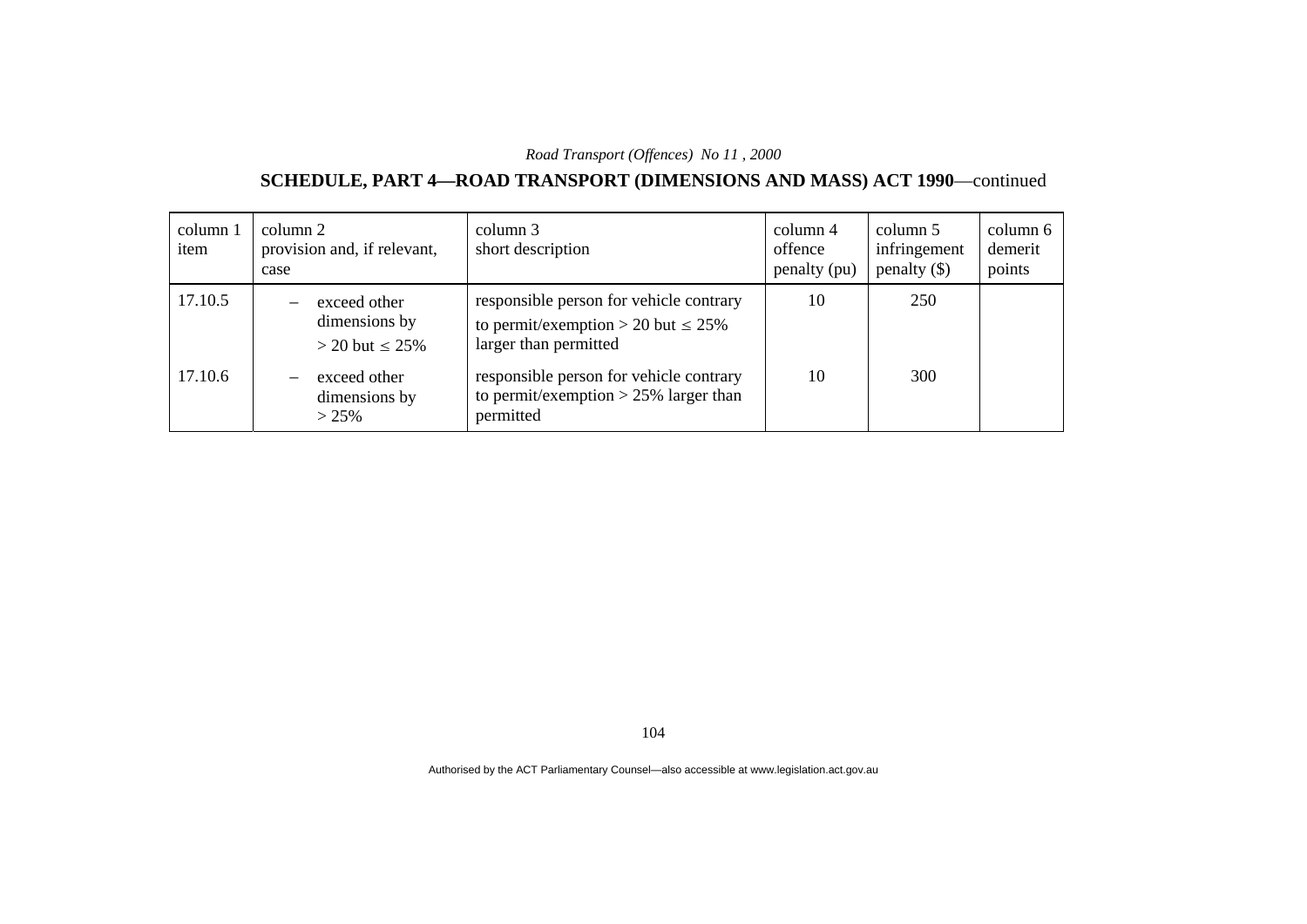# **SCHEDULE, PART 4—ROAD TRANSPORT (DIMENSIONS AND MASS) ACT 1990**—continued

| column 1<br>item | column 2<br>provision and, if relevant,<br>case | column 3<br>short description                                                                                 | column 4<br>offence<br>penalty (pu) | column 5<br>infringement<br>$penalty$ (\$) | column 6<br>demerit<br>points |
|------------------|-------------------------------------------------|---------------------------------------------------------------------------------------------------------------|-------------------------------------|--------------------------------------------|-------------------------------|
| 17.11            | by contravening 36 (1)<br>$\bullet$             |                                                                                                               |                                     |                                            |                               |
| 17.11.1          | by contravening<br>17(1)                        | responsible person for non-articulated<br>vehicle/combination/dog trailer without<br>required axle/axle group | 10                                  | 200                                        |                               |
| 17.11.2          | by contravening<br>17(2)                        | responsible person for semitrailer/pig<br>trailer with $> 1$ axle/axle group                                  | 10                                  | 200                                        |                               |
| 17.11.3          | by contravening<br>18(1)                        | responsible person for vehicle all wheels<br>on axle not connected to same steering<br>system                 | 10                                  | 200                                        |                               |
| 17.11.4          | by contravening<br>18(2)                        | responsible person for vehicle all wheels<br>on axle group not connected to same<br>steering system           | 10                                  | <b>200</b>                                 |                               |
| 17.11.5          | by contravening 19                              | responsible person for vehicle unable to<br>turn 25m circle                                                   | 10                                  | 200                                        |                               |
| 17.11.6          | by contravening<br>20(1)                        | responsible person for vehicle axle/axle<br>group not connected to acceptable<br>suspension system            | 10                                  | 200                                        |                               |

105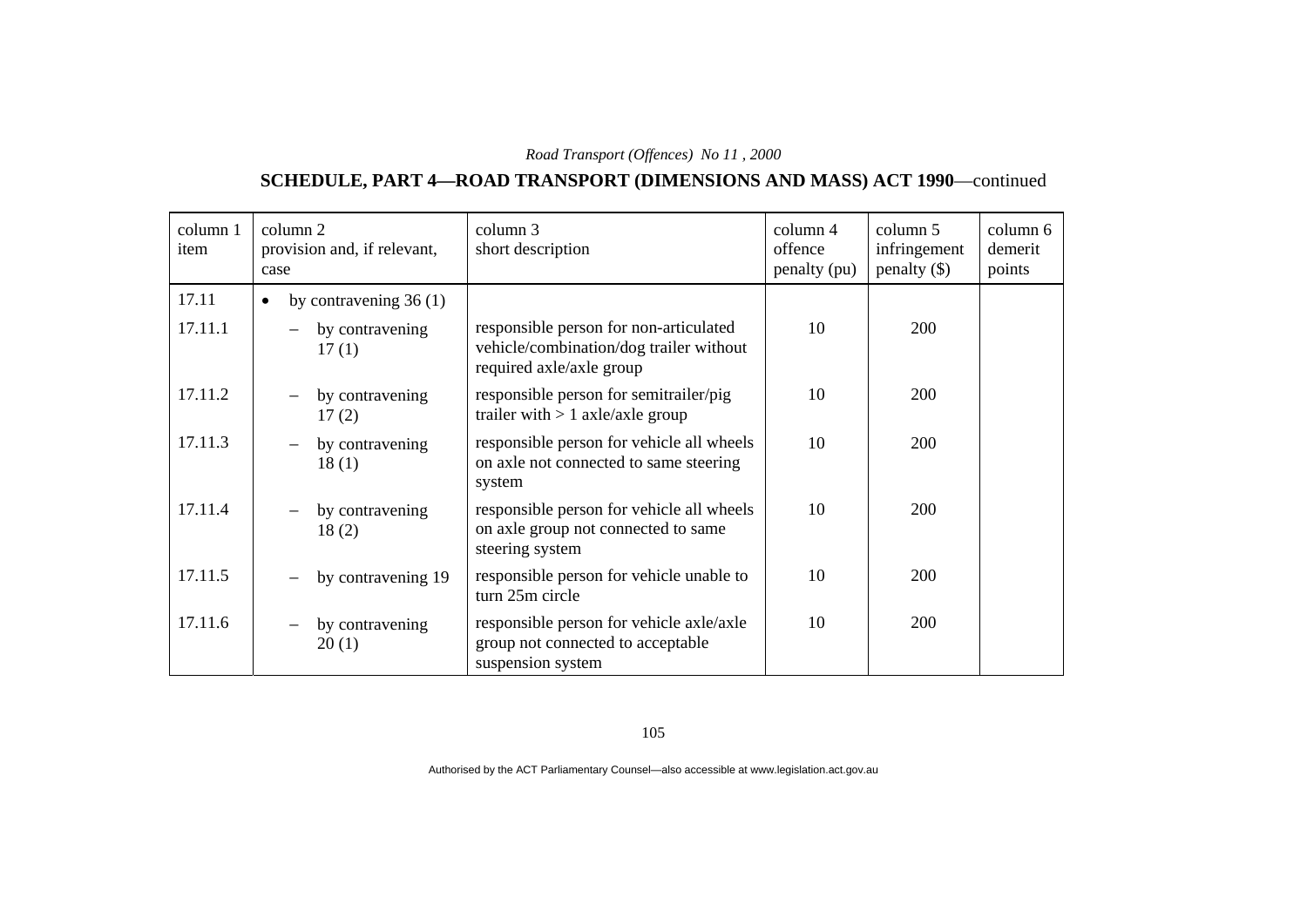# **SCHEDULE, PART 4—ROAD TRANSPORT (DIMENSIONS AND MASS) ACT 1990**—continued

| column 1<br>item | column 2<br>provision and, if relevant,<br>case | column 3<br>short description                                                                    | column 4<br>offence<br>penalty (pu) | column 5<br>infringement<br>penalty $(\$)$ | column 6<br>demerit<br>points |
|------------------|-------------------------------------------------|--------------------------------------------------------------------------------------------------|-------------------------------------|--------------------------------------------|-------------------------------|
| 17.11.7          | by contravening<br>20(1A)                       | responsible person for vehicle axles not<br>relate to each other through load-sharing<br>system  | 10                                  | <b>200</b>                                 |                               |
| 17.11.8          | by contravening 21                              | responsible person for vehicle controls<br>of suspension device operable by person<br>on vehicle | 10                                  | <b>200</b>                                 |                               |
| 17.12            | by contravening $36(2)$<br>$\bullet$            | responsible person for vehicle tyre<br>pressure higher than permitted                            | 10                                  | <b>200</b>                                 |                               |
| 17.13            | by contravening $36(3)$<br>$\bullet$            | responsible person for vehicle driven<br>contrary to permit/exemption notice<br>condition        | 10                                  | <b>200</b>                                 |                               |
| 17.14            | by contravening $37(1)$<br>$\bullet$            | responsible person for articulated<br>vehicle with trailer                                       | 10                                  | <b>200</b>                                 |                               |
| 17.15            | by contravening $37(2)$<br>$\bullet$            | responsible person for B-double/road<br>train                                                    | 10                                  | 200                                        |                               |

106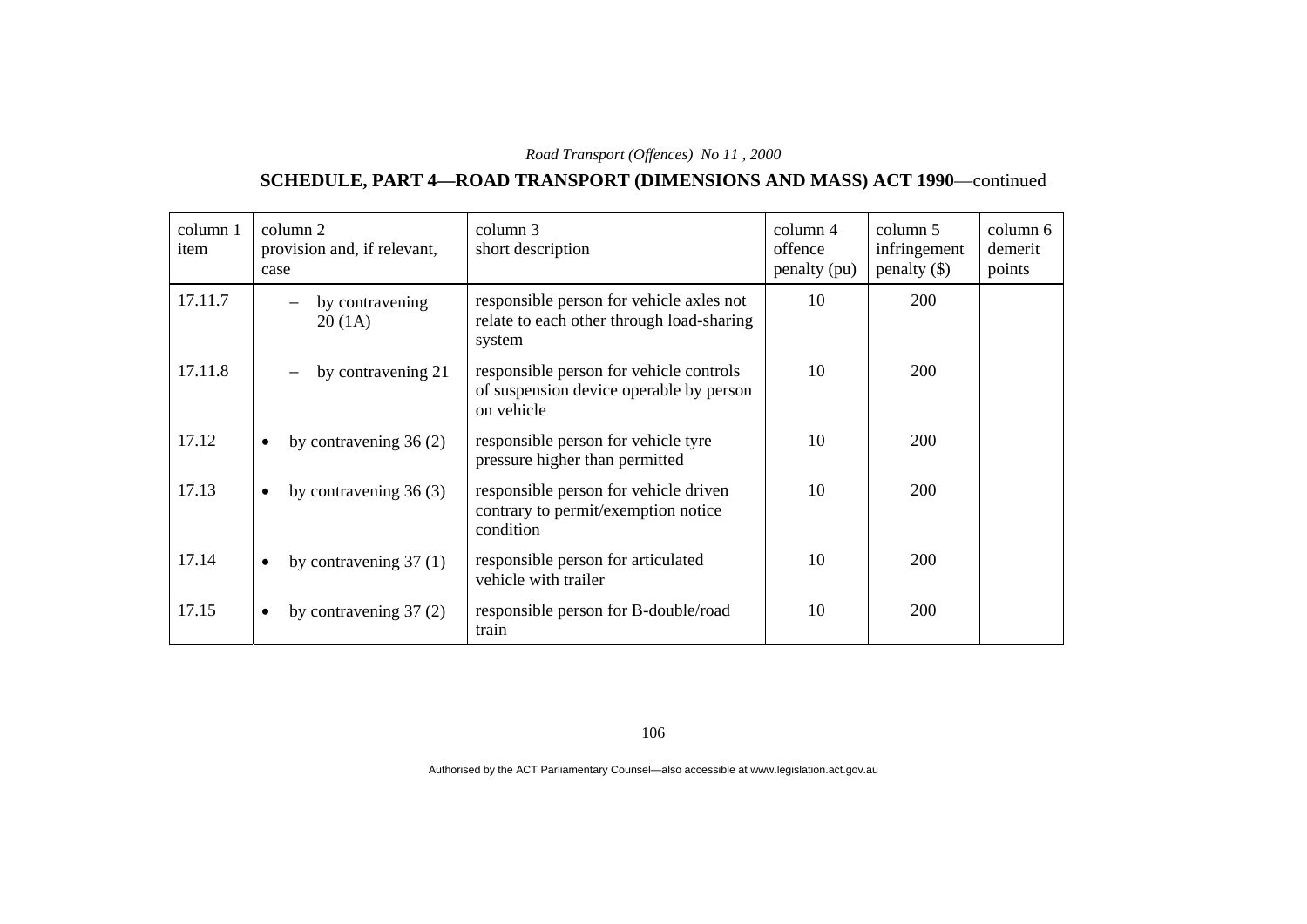# **SCHEDULE, PART 4—ROAD TRANSPORT (DIMENSIONS AND MASS) ACT 1990**—continued

| column 1<br>item | column 2<br>provision and, if relevant,<br>case                                   | column 3<br>short description                                      | column 4<br>offence<br>penalty (pu) | column 5<br>infringement<br>$penalty$ (\$) | column 6<br>demerit<br>points |
|------------------|-----------------------------------------------------------------------------------|--------------------------------------------------------------------|-------------------------------------|--------------------------------------------|-------------------------------|
| 18               | 39(3)                                                                             |                                                                    |                                     |                                            |                               |
| 18.1             | by contravening<br>$\bullet$<br>33(1)(a)                                          |                                                                    |                                     |                                            |                               |
| 18.1.1           | exceed permitted<br>mass by $\leq 5\%$                                            | loader of vehicle $\leq 5\%$ heavier than<br>permitted             | 30                                  | 100                                        |                               |
| 18.1.2           | exceed permitted<br>$\overline{\phantom{m}}$<br>mass by $> 5$<br>but $\leq 10\%$  | loader of vehicle > 5 but $\leq 10\%$ heavier<br>than permitted    | 30                                  | 200                                        |                               |
| 18.1.3           | exceed permitted<br>$\overline{\phantom{m}}$<br>mass by $> 10$<br>but $\leq 15\%$ | loader of vehicle $> 10$ but $\leq 15\%$<br>heavier than permitted | 30                                  | 300                                        |                               |
| 18.1.4           | exceed permitted<br>$\overline{\phantom{m}}$<br>mass by $> 15$<br>but $\leq 20\%$ | loader of vehicle $> 15$ but $\leq 20\%$<br>heavier than permitted | 30                                  | 400                                        |                               |
| 18.1.5           | exceed permitted<br>$\overline{\phantom{m}}$<br>mass by $>$ 20%                   | loader of vehicle $>$ 20% heavier than<br>permitted                | 30                                  | 500                                        |                               |

107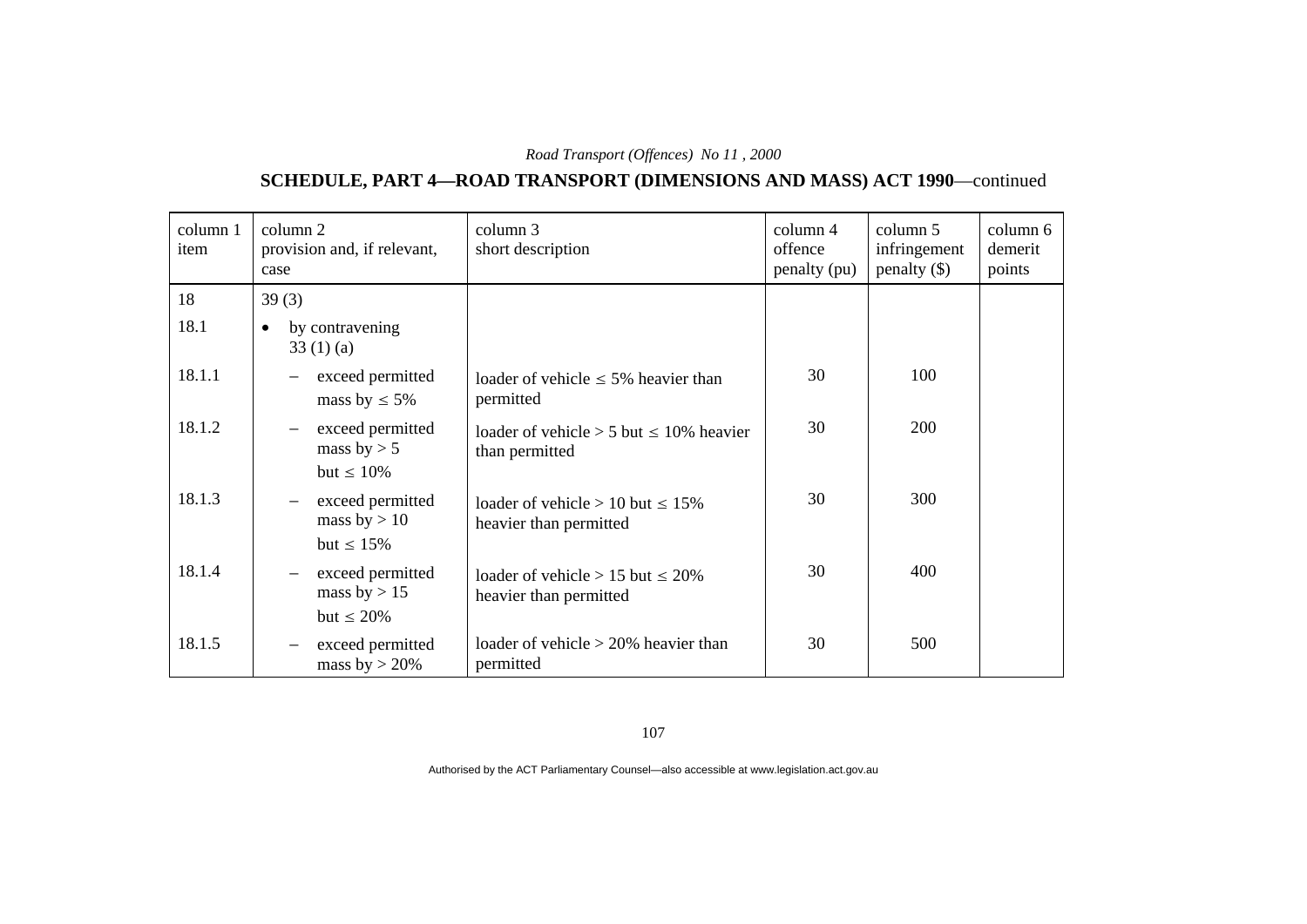# **SCHEDULE, PART 4—ROAD TRANSPORT (DIMENSIONS AND MASS) ACT 1990**—continued

| column 1<br>item | column 2<br>provision and, if relevant,<br>case                                   | column 3<br>short description                                                    | $\text{column } 4$<br>offence<br>penalty (pu) | column 5<br>infringement<br>$penalty$ (\$) | column 6<br>demerit<br>points |
|------------------|-----------------------------------------------------------------------------------|----------------------------------------------------------------------------------|-----------------------------------------------|--------------------------------------------|-------------------------------|
| 18.2             | by contravening<br>$\bullet$<br>33(1)(b)                                          |                                                                                  |                                               |                                            |                               |
| 18.2.1           | exceed permitted<br>mass by $\leq 5\%$                                            | loader of vehicle mass on wheel $\leq 5\%$<br>heavier than permitted             | 30                                            | 100                                        |                               |
| 18.2.2           | exceed permitted<br>$\overline{\phantom{m}}$<br>mass by $> 5$<br>but $\leq 10\%$  | loader of vehicle mass on wheel<br>$> 5$ but $\leq 10\%$ heavier than permitted  | 30                                            | <b>200</b>                                 |                               |
| 18.2.3           | exceed permitted<br>$\overline{\phantom{m}}$<br>mass by $> 10$<br>but $\leq 15\%$ | loader of vehicle mass on wheel<br>$> 10$ but $\leq 15\%$ heavier than permitted | 30                                            | 300                                        |                               |
| 18.2.4           | exceed permitted<br>$\overline{\phantom{m}}$<br>mass by $> 15$<br>but $\leq 20\%$ | loader of vehicle mass on wheel<br>$> 15$ but $\leq 20\%$ heavier than permitted | 30                                            | 400                                        |                               |
| 18.2.5           | exceed permitted<br>$\overline{\phantom{m}}$<br>mass by $>$ 20%                   | loader of vehicle mass on wheel $> 20\%$<br>heavier than permitted               | 30                                            | 500                                        |                               |

108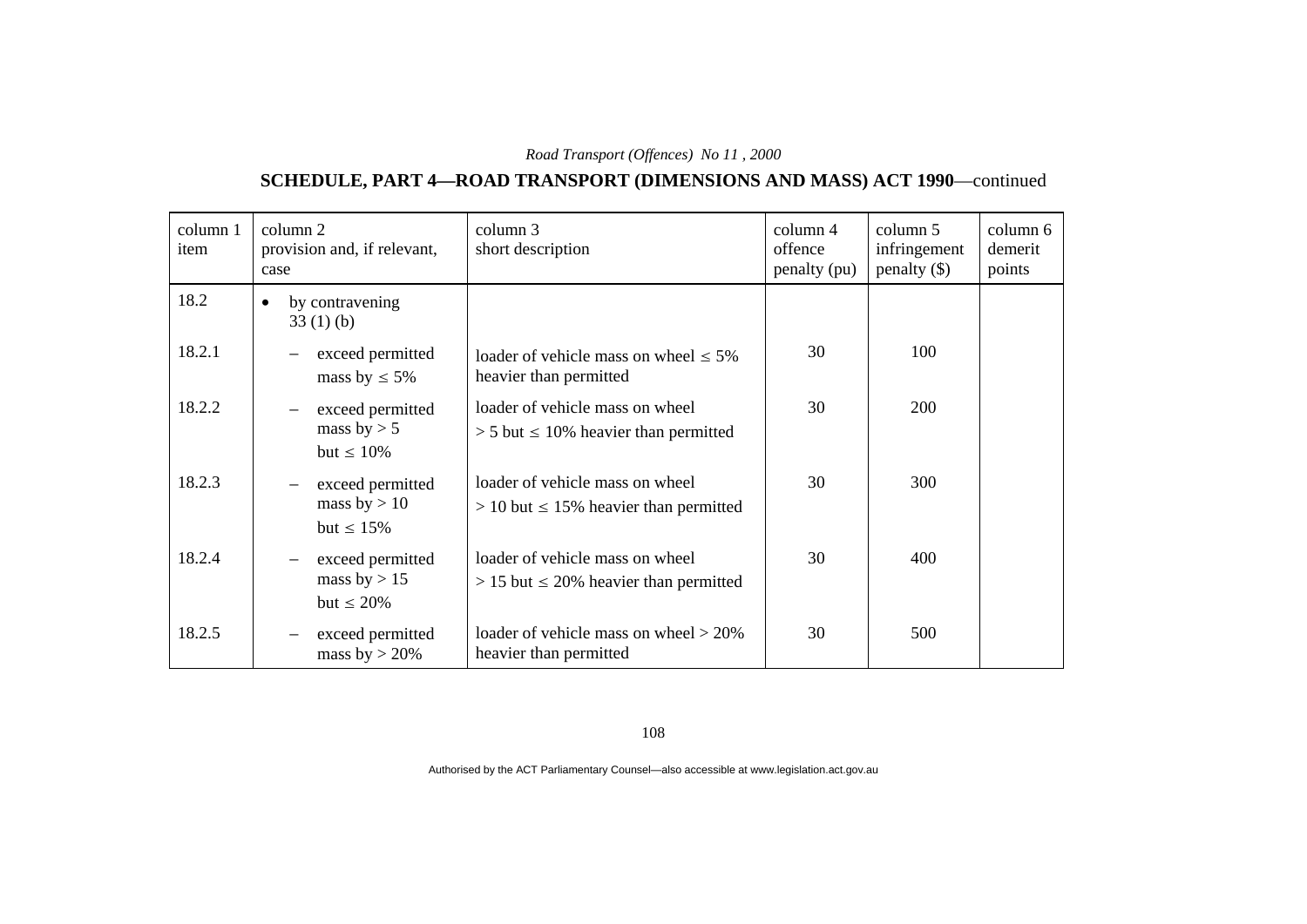# **SCHEDULE, PART 4—ROAD TRANSPORT (DIMENSIONS AND MASS) ACT 1990**—continued

| column 1<br>item | column 2<br>provision and, if relevant,<br>case                                   | column 3<br>short description                                                | $\text{column } 4$<br>offence<br>penalty (pu) | column 5<br>infringement<br>penalty $(\$)$ | column 6<br>demerit<br>points |
|------------------|-----------------------------------------------------------------------------------|------------------------------------------------------------------------------|-----------------------------------------------|--------------------------------------------|-------------------------------|
| 18.3             | by contravening<br>$\bullet$<br>33 $(1)(c)$                                       |                                                                              |                                               |                                            |                               |
| 18.3.1           | exceed permitted<br>mass by $\leq 5\%$                                            | loader of vehicle axle load $\leq$ 5% heavier<br>than permitted              | 30                                            | 100                                        |                               |
| 18.3.2           | exceed permitted<br>$\overline{\phantom{m}}$<br>mass by $> 5$<br>but $\leq 10\%$  | loader of vehicle axle load<br>$> 5$ but $\leq 10\%$ heavier than permitted  | 30                                            | 200                                        |                               |
| 18.3.3           | exceed permitted<br>$\qquad \qquad -$<br>mass by $> 10$<br>but $\leq 15\%$        | loader of vehicle axle load<br>$> 10$ but $\leq 15\%$ heavier than permitted | 30                                            | 300                                        |                               |
| 18.3.4           | exceed permitted<br>$\overline{\phantom{m}}$<br>mass by $> 15$<br>but $\leq 20\%$ | loader of vehicle axle load<br>$> 15$ but $\leq 20\%$ heavier than permitted | 30                                            | 400                                        |                               |
| 18.3.5           | exceed permitted<br>mass by $>$ 20%                                               | loader of vehicle axle load $>$ 20%<br>heavier than permitted                | 30                                            | 500                                        |                               |

109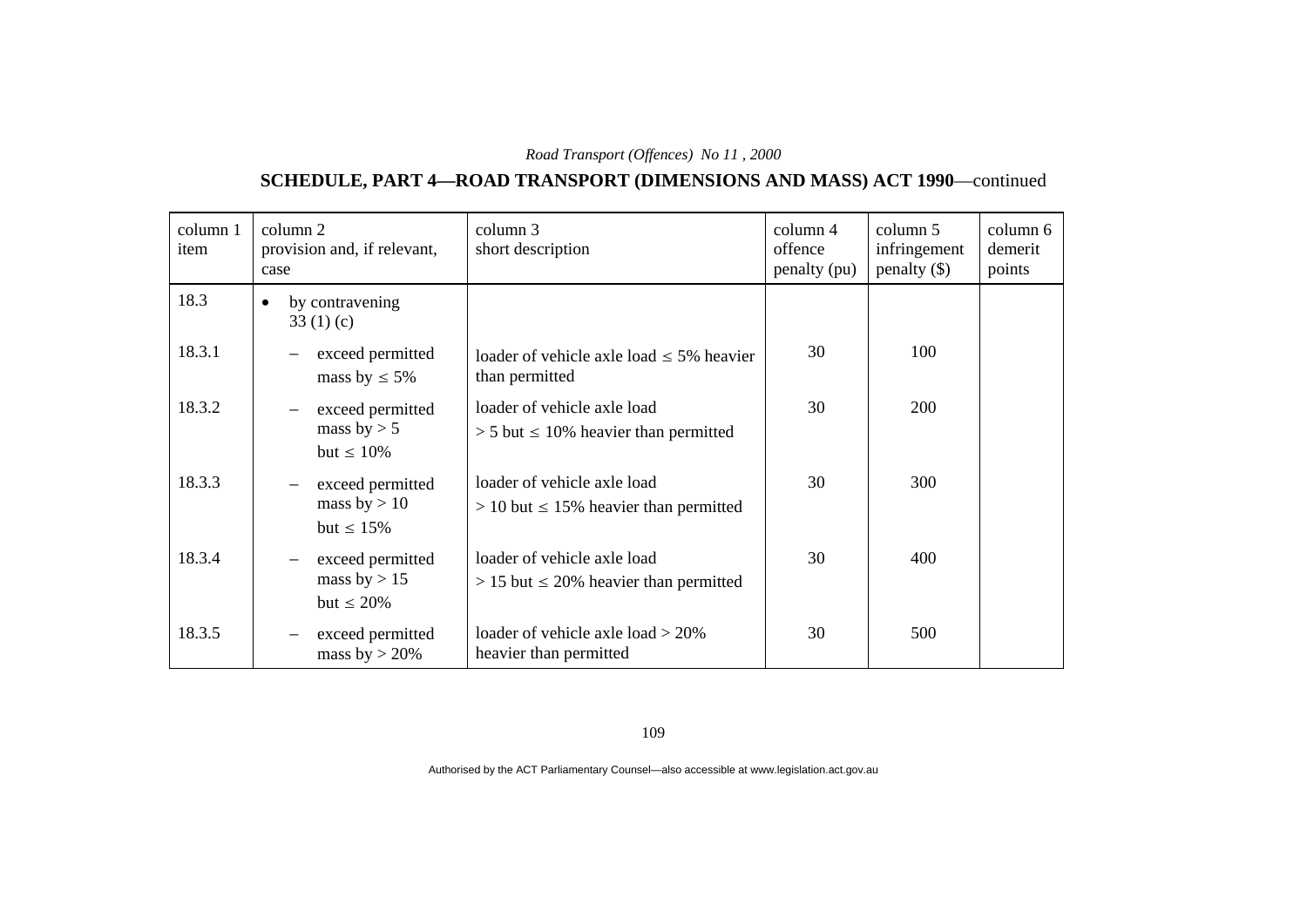# **SCHEDULE, PART 4—ROAD TRANSPORT (DIMENSIONS AND MASS) ACT 1990**—continued

| column 1<br>item | column 2<br>provision and, if relevant,<br>case                                   | column 3<br>short description                                                      | column 4<br>offence<br>penalty (pu) | column 5<br>infringement<br>$penalty$ (\$) | column 6<br>demerit<br>points |
|------------------|-----------------------------------------------------------------------------------|------------------------------------------------------------------------------------|-------------------------------------|--------------------------------------------|-------------------------------|
| 18.4             | by contravening<br>33(1)(d)                                                       |                                                                                    |                                     |                                            |                               |
| 18.4.1           | exceed permitted<br>mass by $\leq 5\%$                                            | loader of vehicle axle group load $\leq 5\%$<br>heavier than permitted             | 30                                  | 100                                        |                               |
| 18.4.2           | exceed permitted<br>$\overline{\phantom{m}}$<br>mass by<br>$> 5$ but $\leq 10\%$  | loader of vehicle axle group load<br>$> 5$ but $\leq 10\%$ heavier than permitted  | 30                                  | <b>200</b>                                 |                               |
| 18.4.3           | exceed permitted<br>$\overline{\phantom{m}}$<br>mass by<br>$> 10$ but $\leq 15\%$ | loader of vehicle axle group load<br>$> 10$ but $\leq 15\%$ heavier than permitted | 30                                  | 300                                        |                               |
| 18.4.4           | exceed permitted<br>mass by<br>$> 15$ but $\leq 20\%$                             | loader of vehicle axle group load<br>$> 15$ but $\leq 20\%$ heavier than permitted | 30                                  | 400                                        |                               |
| 18.4.5           | exceed permitted<br>mass by $>$ 20%                                               | loader of vehicle axle group $load > 20\%$<br>heavier than permitted               | 30                                  | 500                                        |                               |

110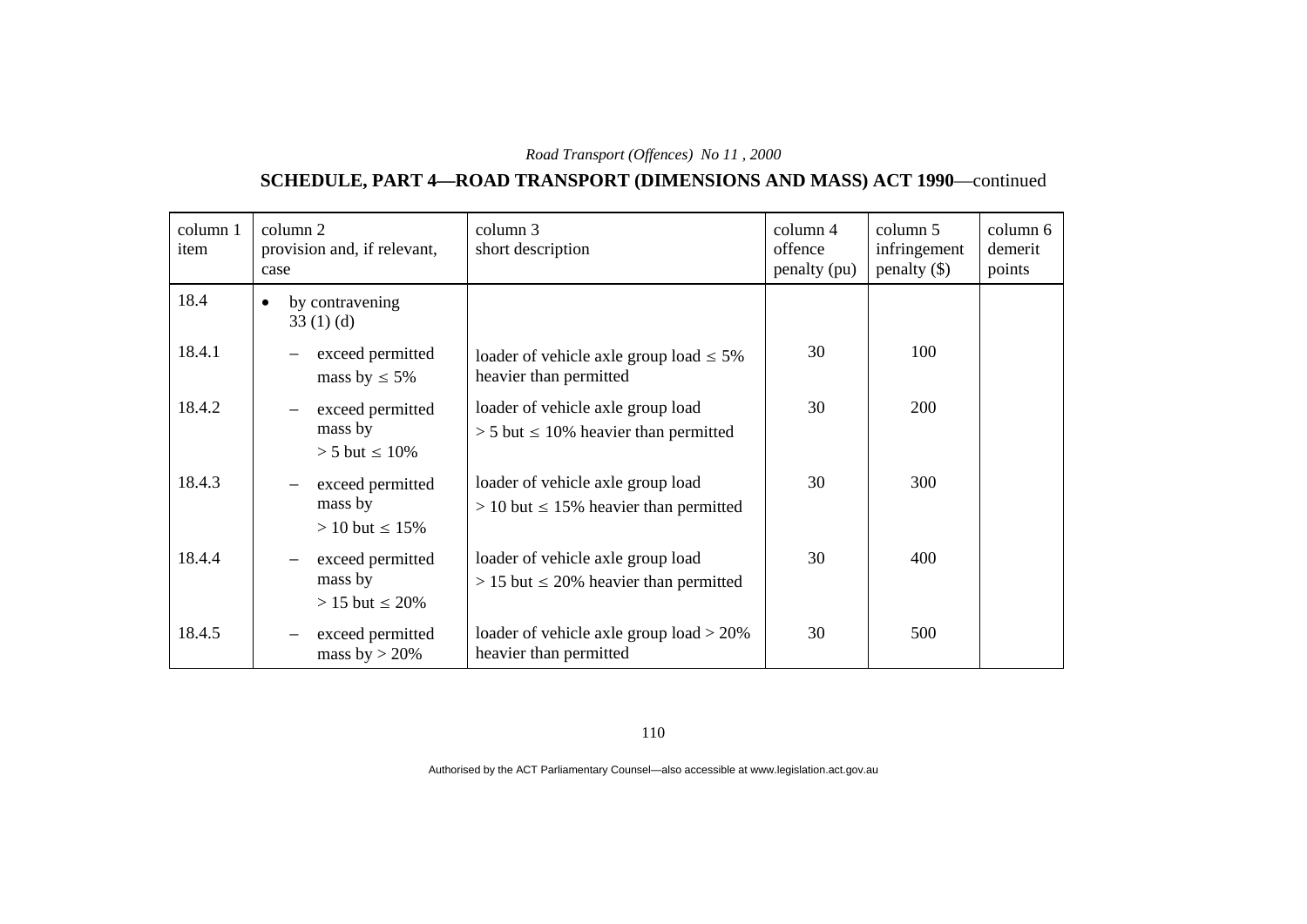# **SCHEDULE, PART 4—ROAD TRANSPORT (DIMENSIONS AND MASS) ACT 1990**—continued

| column 1<br>item | column 2<br>provision and, if relevant,<br>case                                   | column 3<br>short description                                                          | column 4<br>offence<br>penalty (pu) | column 5<br>infringement<br>penalty $(\$)$ | column 6<br>demerit<br>points |
|------------------|-----------------------------------------------------------------------------------|----------------------------------------------------------------------------------------|-------------------------------------|--------------------------------------------|-------------------------------|
| 18.5             | by contravening $33(2)$<br>$\bullet$                                              |                                                                                        |                                     |                                            |                               |
| 18.5.1           | exceed permitted<br>mass by $\leq 5\%$                                            | loader of vehicle trailer/semitrailer $\leq 5\%$<br>heavier than permitted             | 30                                  | 100                                        |                               |
| 18.5.2           | exceed permitted<br>$\overline{\phantom{m}}$<br>mass by $> 5$<br>but $\leq 10\%$  | loader of vehicle trailer/semitrailer<br>$> 5$ but $\leq 10\%$ heavier than permitted  | 30                                  | 200                                        |                               |
| 18.5.3           | exceed permitted<br>$\overline{\phantom{m}}$<br>mass by $> 10$<br>but $\leq 15\%$ | loader of vehicle trailer/semitrailer<br>$> 10$ but $\leq 15\%$ heavier than permitted | 30                                  | 300                                        |                               |
| 18.5.4           | exceed permitted<br>mass by $> 15$<br>but $\leq 20\%$                             | loader of vehicle trailer/semitrailer<br>$> 15$ but $\leq 20\%$ heavier than permitted | 30                                  | 400                                        |                               |
| 18.5.5           | exceed permitted<br>$\overline{\phantom{m}}$<br>mass by $>$ 20%                   | loader of vehicle trailer/semitrailer<br>$>$ 20% heavier than permitted                | 30                                  | 500                                        |                               |

111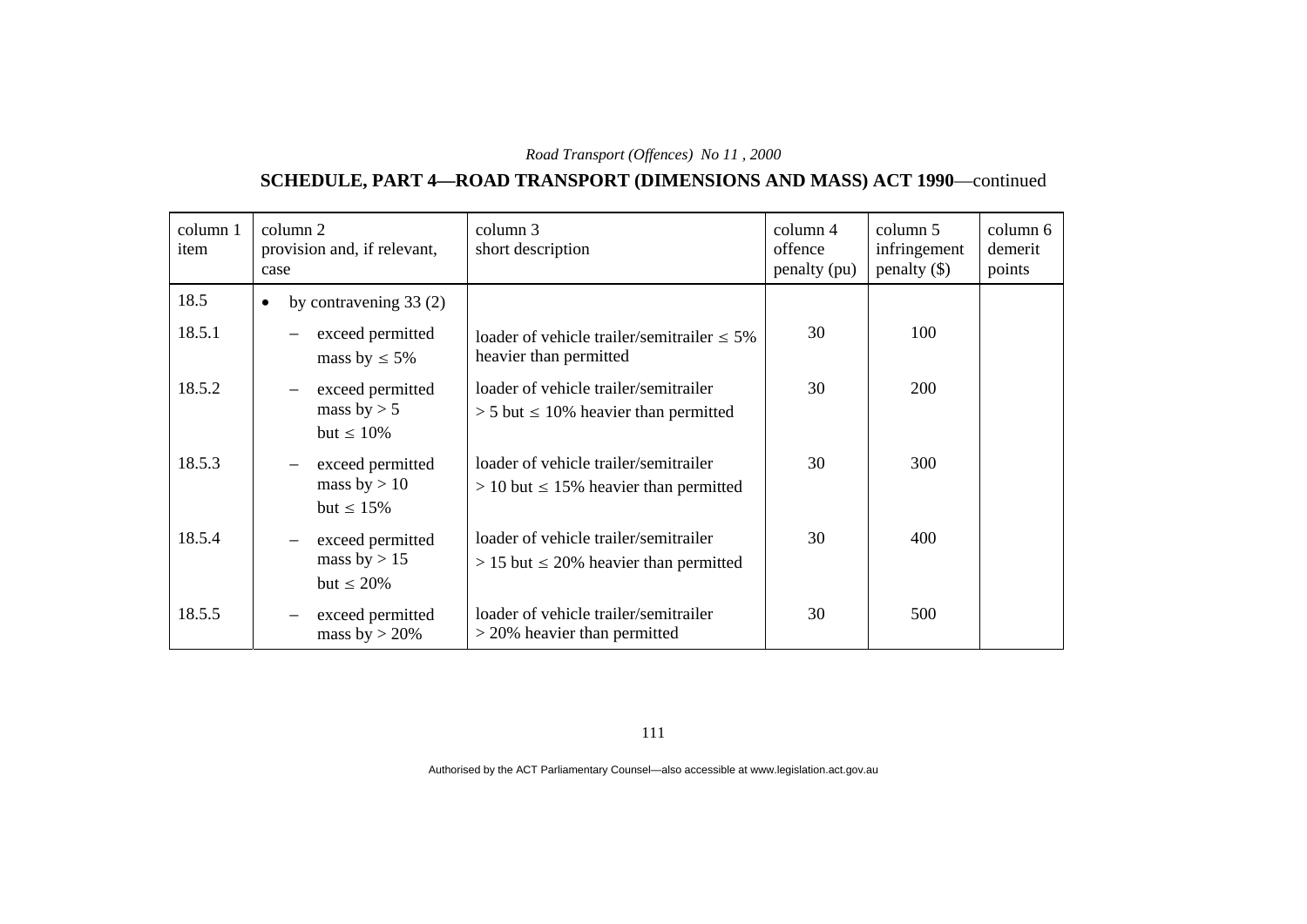# **SCHEDULE, PART 4—ROAD TRANSPORT (DIMENSIONS AND MASS) ACT 1990**—continued

| column 1<br>item | column 2<br>provision and, if relevant,<br>case                                   | column 3<br>short description                                                                    | $\text{column } 4$<br>offence<br>penalty (pu) | column 5<br>infringement<br>$penalty$ (\$) | column 6<br>demerit<br>points |
|------------------|-----------------------------------------------------------------------------------|--------------------------------------------------------------------------------------------------|-----------------------------------------------|--------------------------------------------|-------------------------------|
| 18.6             | by contravening $33(3)$<br>$\bullet$                                              |                                                                                                  |                                               |                                            |                               |
| 18.6.1           | exceed permitted<br>mass by $\leq 5\%$                                            | loader of vehicle contrary to<br>permit/exemption $\leq$ 5% heavier than<br>permitted            | 30                                            | 100                                        |                               |
| 18.6.2           | exceed permitted<br>mass by $> 5$<br>but $\leq 10\%$                              | loader of vehicle contrary to<br>permit/exemption > 5 but $\leq$ 10% heavier<br>than permitted   | 30                                            | 200                                        |                               |
| 18.6.3           | exceed permitted<br>mass by $> 10$<br>but $\leq 15\%$                             | loader of vehicle contrary to<br>permit/exemption > 10 but $\leq 15\%$<br>heavier than permitted | 30                                            | 300                                        |                               |
| 18.6.4           | exceed permitted<br>$\overline{\phantom{m}}$<br>mass by $> 15$<br>but $\leq 20\%$ | loader of vehicle contrary to<br>permit/exemption > 15 but $\leq$ 20%<br>heavier than permitted  | 30                                            | 400                                        |                               |
| 18.6.5           | exceed permitted<br>mass by $>$ 20%                                               | loader of vehicle contrary to<br>$permit/exemption > 20%$ heavier than<br>permitted              | 30                                            | 500                                        |                               |

112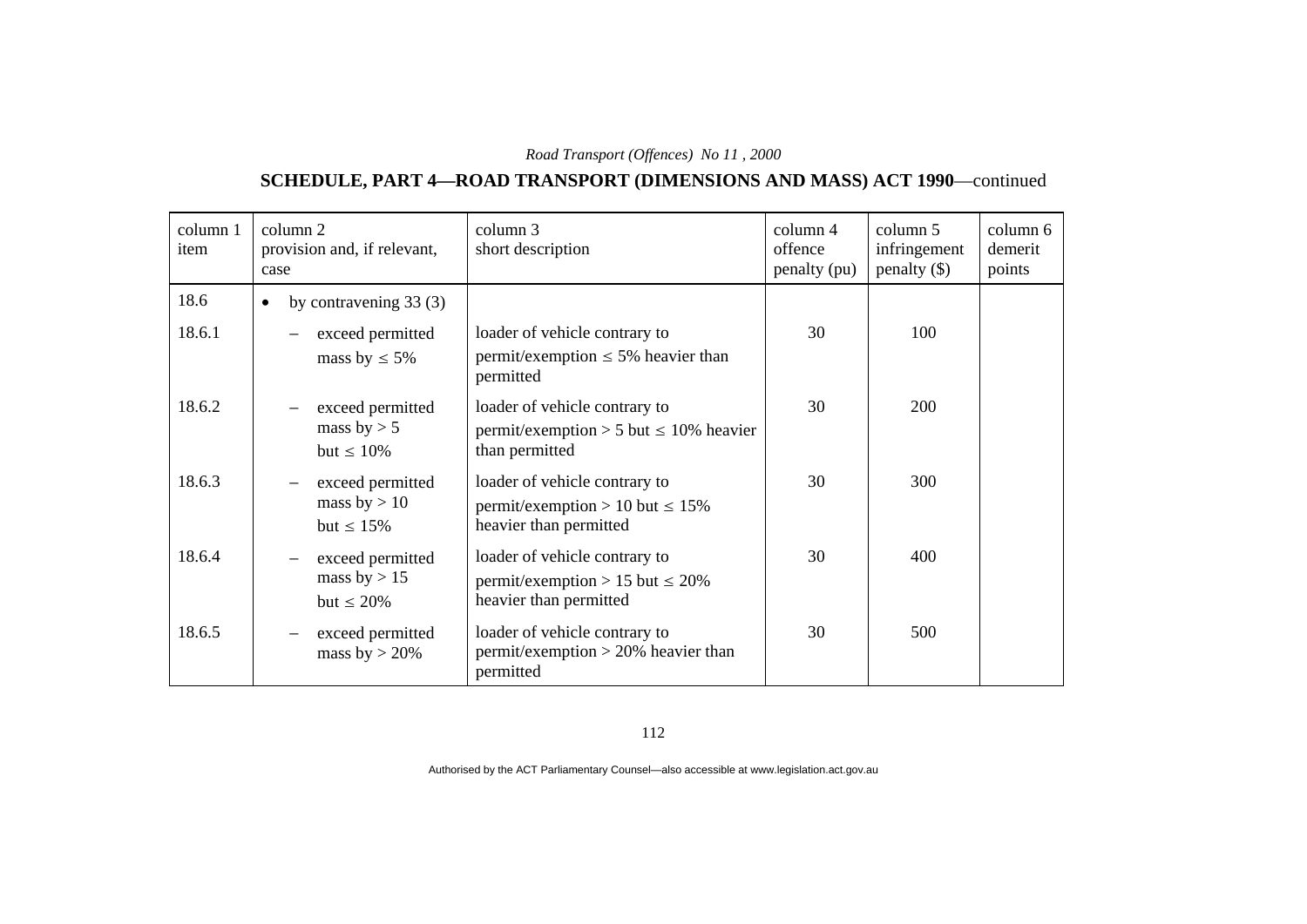# **SCHEDULE, PART 4—ROAD TRANSPORT (DIMENSIONS AND MASS) ACT 1990**—continued

| column 1<br>item | column 2<br>provision and, if relevant,<br>case                                    | column 3<br>short description                                    | column 4<br>offence<br>penalty (pu) | column 5<br>infringement<br>$penalty$ (\$) | column 6<br>demerit<br>points |
|------------------|------------------------------------------------------------------------------------|------------------------------------------------------------------|-------------------------------------|--------------------------------------------|-------------------------------|
| 18.7             | by contravening $34(1)$<br>$\bullet$                                               |                                                                  |                                     |                                            |                               |
| 18.7.1           | exceed permitted<br>width by $\leq 5\%$                                            | loader of vehicle $\leq 5\%$ wider than<br>permitted             | 20                                  | 100                                        |                               |
| 18.7.2           | exceed permitted<br>$\overline{\phantom{m}}$<br>width by $> 5$<br>but $\leq 10\%$  | loader of vehicle $> 5$ but $\leq 10\%$ wider<br>than permitted  | 20                                  | <b>200</b>                                 |                               |
| 18.7.3           | exceed permitted<br>$\overline{\phantom{m}}$<br>width by $> 10$<br>but $\leq 20\%$ | loader of vehicle $> 10$ but $\leq 20\%$ wider<br>than permitted | 20                                  | 300                                        |                               |
| 18.7.4           | exceed permitted<br>$\overline{\phantom{m}}$<br>width by $> 20$<br>but $\leq 30\%$ | loader of vehicle $> 20$ but $\leq 30\%$ wider<br>than permitted | 20                                  | 400                                        |                               |
| 18.7.5           | exceed permitted<br>$\overline{\phantom{m}}$<br>width by $>$ 30%                   | loader of vehicle $>$ 30% wider than<br>permitted                | 20                                  | 500                                        |                               |

113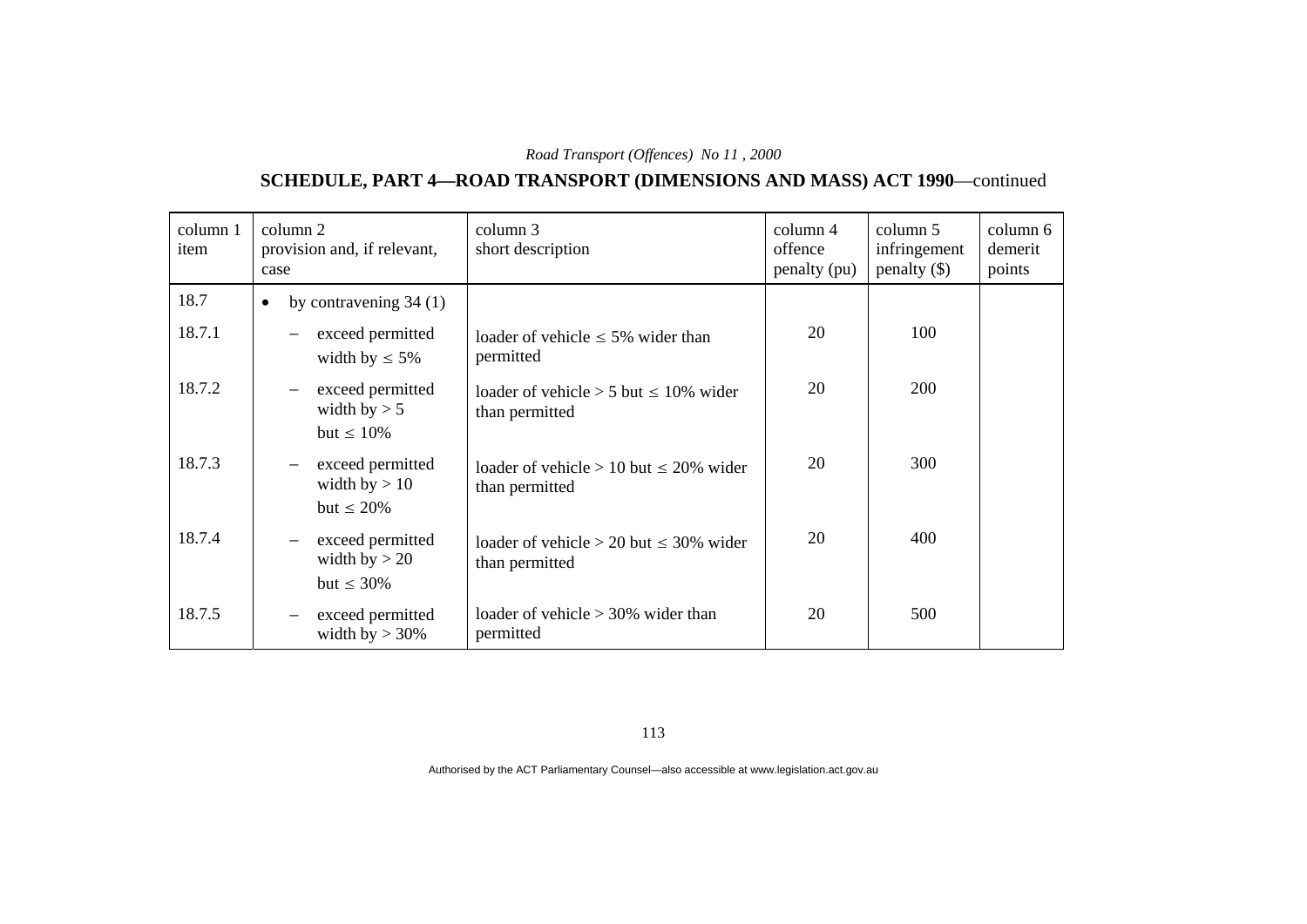#### **SCHEDULE, PART 4—ROAD TRANSPORT (DIMENSIONS AND MASS) ACT 1990**—continued

| column 1<br>item | column 2<br>provision and, if relevant,<br>case                                    | column 3<br>short description                                                                 | $\text{column } 4$<br>offence<br>penalty (pu) | column 5<br>infringement<br>penalty $(\$)$ | column 6<br>demerit<br>points |
|------------------|------------------------------------------------------------------------------------|-----------------------------------------------------------------------------------------------|-----------------------------------------------|--------------------------------------------|-------------------------------|
| 18.8             | by contravening $34(2)$<br>$\bullet$                                               |                                                                                               |                                               |                                            |                               |
| 18.8.1           | exceed permitted<br>width by $\leq 5\%$                                            | loader of vehicle contrary to<br>permit/exemption $\leq$ 5% wider than<br>permitted           | 20                                            | 100                                        |                               |
| 18.8.2           | exceed permitted<br>width by $> 5$<br>but $\leq 10\%$                              | loader of vehicle contrary to<br>permit/exemption > 5 but $\leq$ 10% wider<br>than permitted  | 20                                            | 200                                        |                               |
| 18.8.3           | exceed permitted<br>width by $> 10$<br>but $\leq 20\%$                             | loader of vehicle contrary to<br>permit/exemption > 10 but $\leq$ 20% wider<br>than permitted | 20                                            | 300                                        |                               |
| 18.8.4           | exceed permitted<br>$\overline{\phantom{m}}$<br>width by $> 20$<br>but $\leq 30\%$ | loader of vehicle contrary to<br>permit/exemption > 20 but $\leq$ 30% wider<br>than permitted | 20                                            | 400                                        |                               |
| 18.8.5           | exceed permitted<br>width by $>$ 30%                                               | loader of vehicle contrary to<br>$permit/exemption > 30\%$ wider than<br>permitted            | 20                                            | 500                                        |                               |

114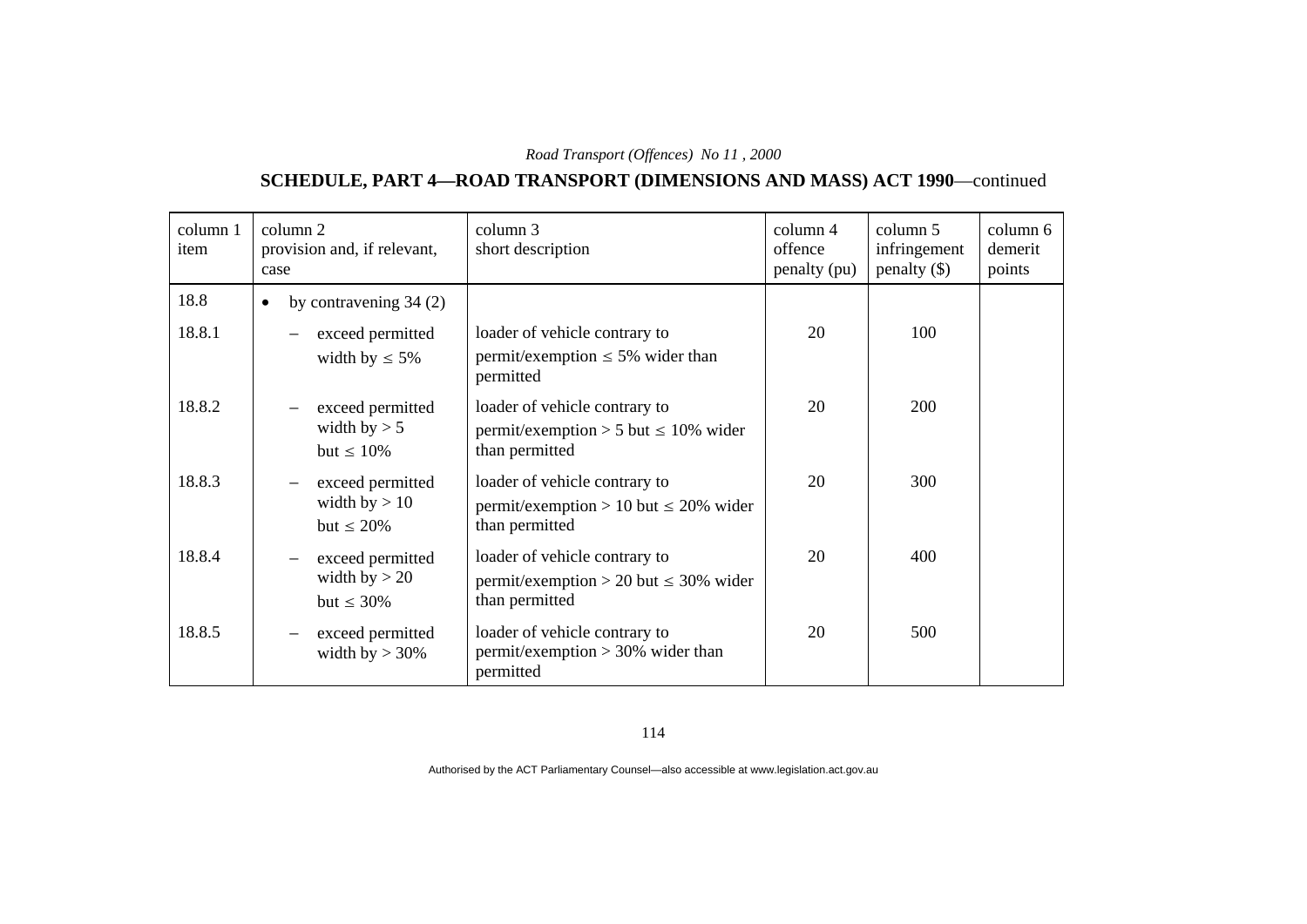# **SCHEDULE, PART 4—ROAD TRANSPORT (DIMENSIONS AND MASS) ACT 1990**—continued

| column 1<br>item | column 2<br>provision and, if relevant,<br>case                                     | column 3<br>short description                                    | column 4<br>offence<br>penalty (pu) | column 5<br>infringement<br>penalty $(\$)$ | column 6<br>demerit<br>points |
|------------------|-------------------------------------------------------------------------------------|------------------------------------------------------------------|-------------------------------------|--------------------------------------------|-------------------------------|
| 18.9             | by contravening $35(1)$<br>$\bullet$                                                |                                                                  |                                     |                                            |                               |
| 18.9.1           | exceed other<br>dimensions by<br>$\leq 5\%$                                         | loader of vehicle $\leq 5\%$ larger than<br>permitted            | 10                                  | 50                                         |                               |
| 18.9.2           | exceed other<br>dimensions by<br>$> 5$ but $\leq 10\%$                              | loader of vehicle $> 5$ but $\leq 10\%$ larger<br>than permitted | 10                                  | 100                                        |                               |
| 18.9.3           | exceed other<br>dimensions by<br>$> 10$ but $\leq 15\%$                             | loader of vehicle > 10 but $\leq$ 15% larger<br>than permitted   | 10                                  | 150                                        |                               |
| 18.9.4           | exceed other<br>$\overline{\phantom{m}}$<br>dimensions by<br>$> 15$ but $\leq 20\%$ | loader of vehicle > 15 but $\leq$ 20% larger<br>than permitted   | 10                                  | <b>200</b>                                 |                               |

115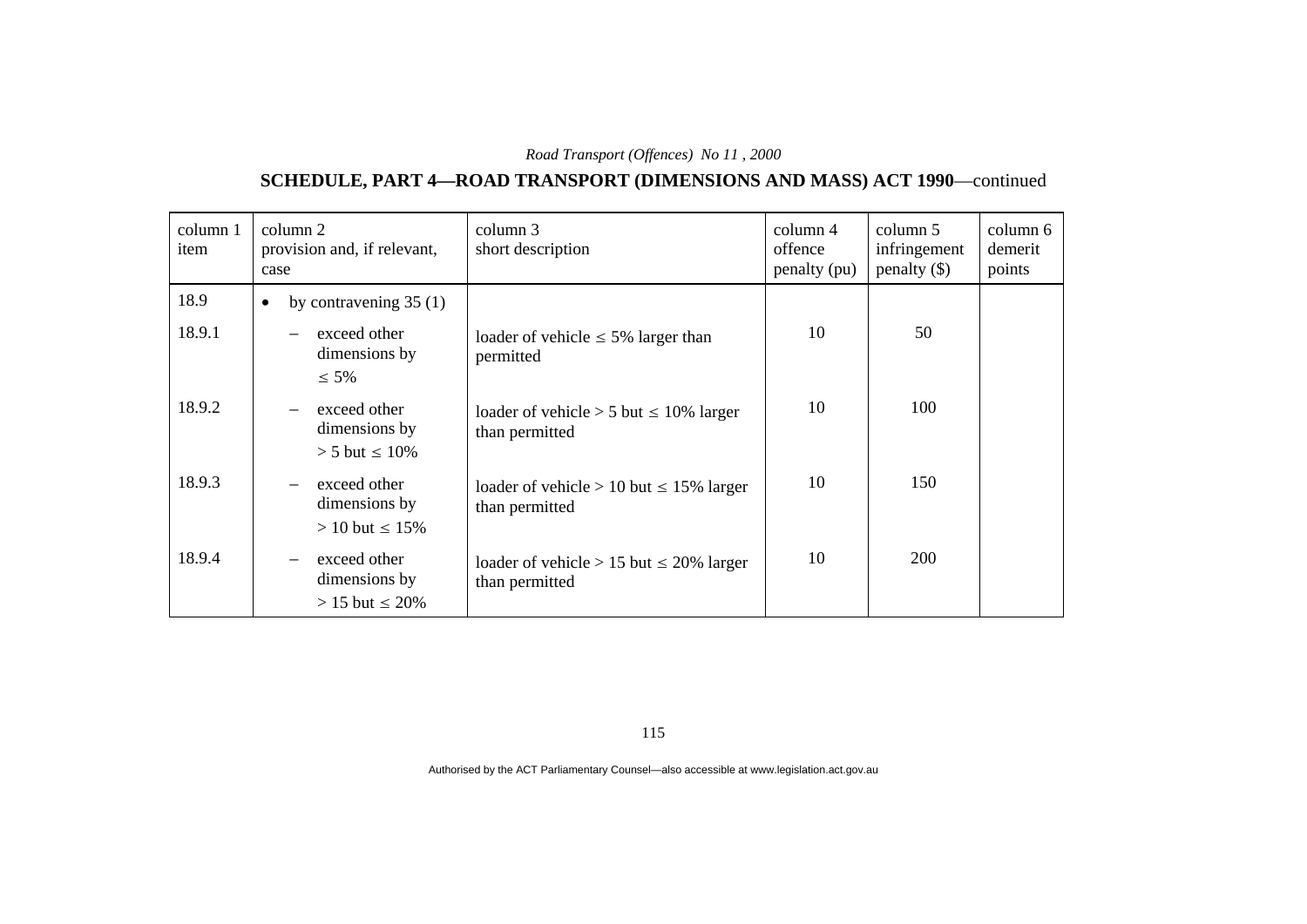#### **SCHEDULE, PART 4—ROAD TRANSPORT (DIMENSIONS AND MASS) ACT 1990**—continued

| column 1<br>item | column 2<br>case         | provision and, if relevant,                            | column 3<br>short description                                     | $\text{column } 4$<br>offence<br>penalty (pu) | column 5<br>infringement<br>penalty $(\$)$ | column 6<br>demerit<br>points |
|------------------|--------------------------|--------------------------------------------------------|-------------------------------------------------------------------|-----------------------------------------------|--------------------------------------------|-------------------------------|
| 18.9.5           |                          | exceed other<br>dimensions by<br>$>$ 20 but $\leq$ 25% | loader of vehicle $> 20$ but $\leq 25\%$ larger<br>than permitted | 10                                            | 250                                        |                               |
| 18.9.6           | $\overline{\phantom{0}}$ | exceed other<br>dimensions by<br>>25%                  | loader of vehicle $> 25\%$ larger than<br>permitted               | 10                                            | 300                                        |                               |

116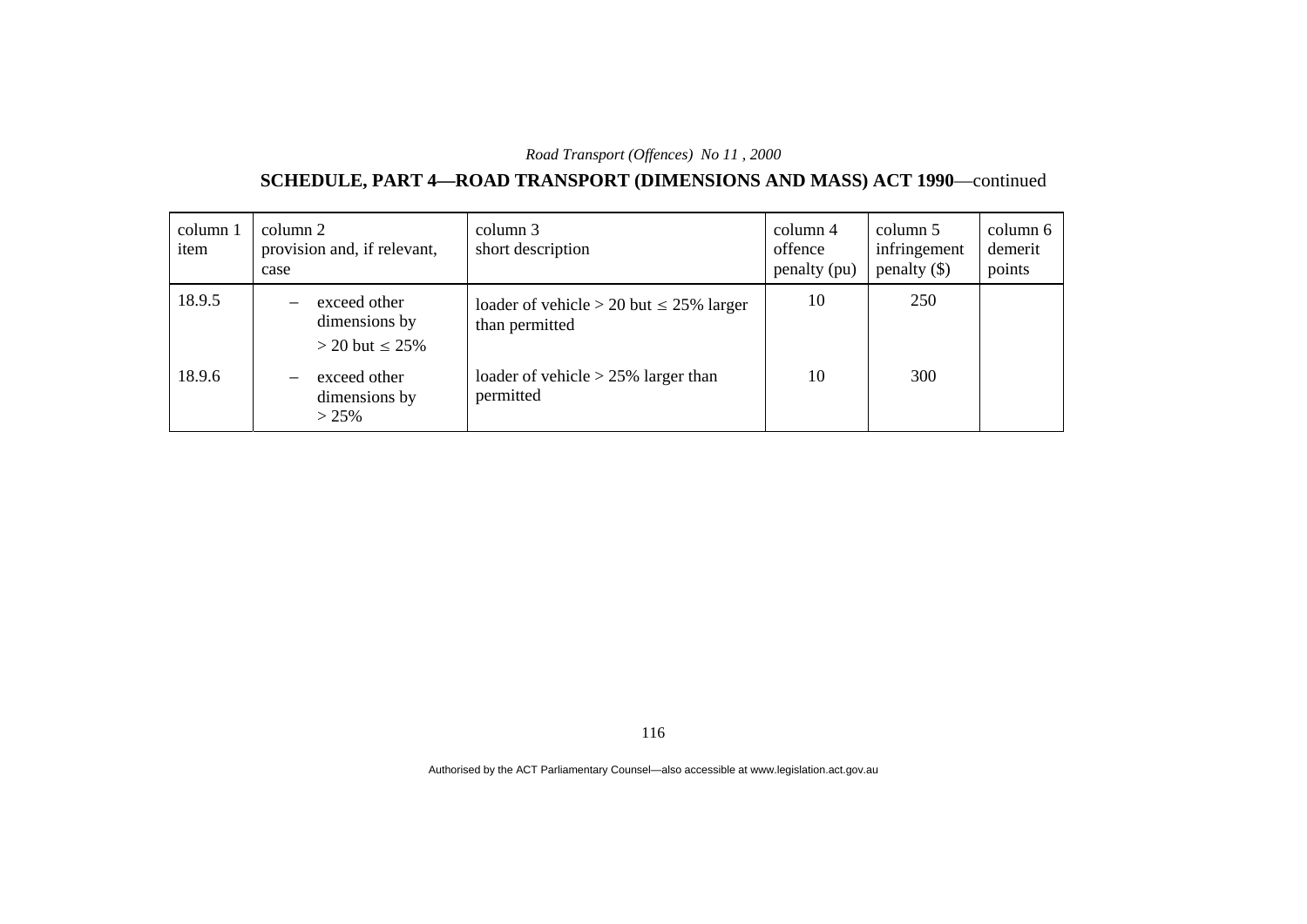# **SCHEDULE, PART 4—ROAD TRANSPORT (DIMENSIONS AND MASS) ACT 1990**—continued

| column 1<br>item | column 2<br>provision and, if relevant,<br>case         | column 3<br>short description                                                                   | column 4<br>offence<br>penalty (pu) | column 5<br>infringement<br>$penalty$ (\$) | column 6<br>demerit<br>points |
|------------------|---------------------------------------------------------|-------------------------------------------------------------------------------------------------|-------------------------------------|--------------------------------------------|-------------------------------|
| 18.10            | by contravening $35(2)$<br>$\bullet$                    |                                                                                                 |                                     |                                            |                               |
| 18.10.1          | exceed other<br>dimensions by<br>$\leq 5\%$             | loader of vehicle contrary to permit/<br>exemption $\leq$ 5% larger than permitted              | 10                                  | 50                                         |                               |
| 18.10.2          | exceed other<br>dimensions by<br>$> 5$ but $\leq 10\%$  | loader of vehicle contrary to permit/<br>exemption > 5 but $\leq$ 10% larger than<br>permitted  | 10                                  | 100                                        |                               |
| 18.10.3          | exceed other<br>dimensions by<br>$> 10$ but $\leq 15\%$ | loader of vehicle contrary to permit/<br>exemption > 10 but $\leq$ 15% larger than<br>permitted | 10                                  | 150                                        |                               |
| 18.10.4          | exceed other<br>dimensions by<br>$> 15$ but $\leq 20\%$ | loader of vehicle contrary to permit/<br>exemption > 15 but $\leq$ 20% larger than<br>permitted | 10                                  | 200                                        |                               |

117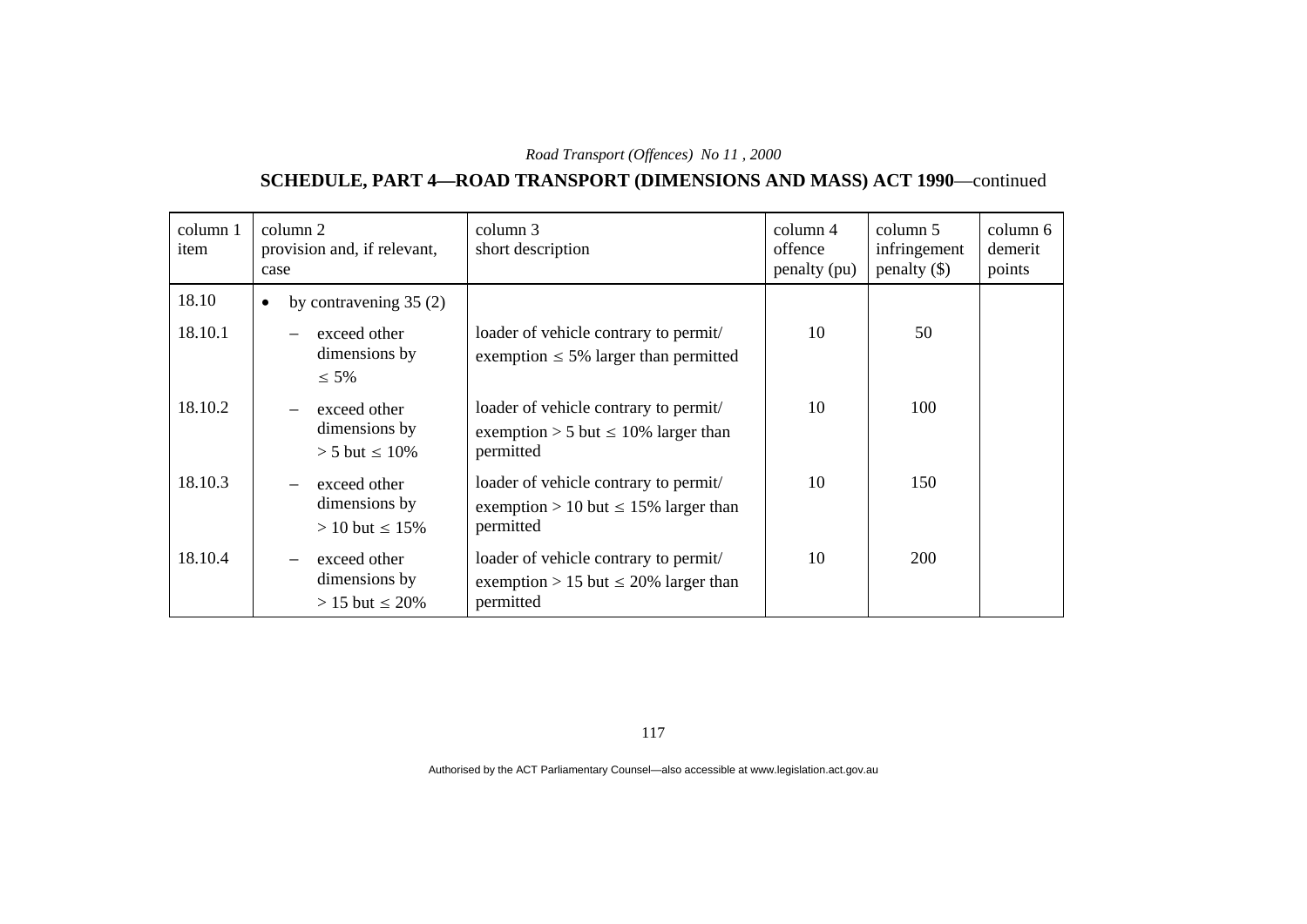# **SCHEDULE, PART 4—ROAD TRANSPORT (DIMENSIONS AND MASS) ACT 1990**—continued

| column 1<br>item | column 2<br>case | provision and, if relevant,                            | column 3<br>short description                                                                   | column 4<br>offence<br>penalty (pu) | column 5<br>infringement<br>penalty $(\$)$ | column 6<br>demerit<br>points |
|------------------|------------------|--------------------------------------------------------|-------------------------------------------------------------------------------------------------|-------------------------------------|--------------------------------------------|-------------------------------|
| 18.10.5          |                  | exceed other<br>dimensions by<br>$>$ 20 but $\leq$ 25% | loader of vehicle contrary to permit/<br>exemption > 20 but $\leq$ 25% larger than<br>permitted | 10                                  | 250                                        |                               |
| 18.10.6          |                  | exceed other<br>dimensions by<br>>25%                  | loader of vehicle contrary to permit/<br>exemption $> 25\%$ larger than permitted               | 10                                  | 300                                        |                               |

118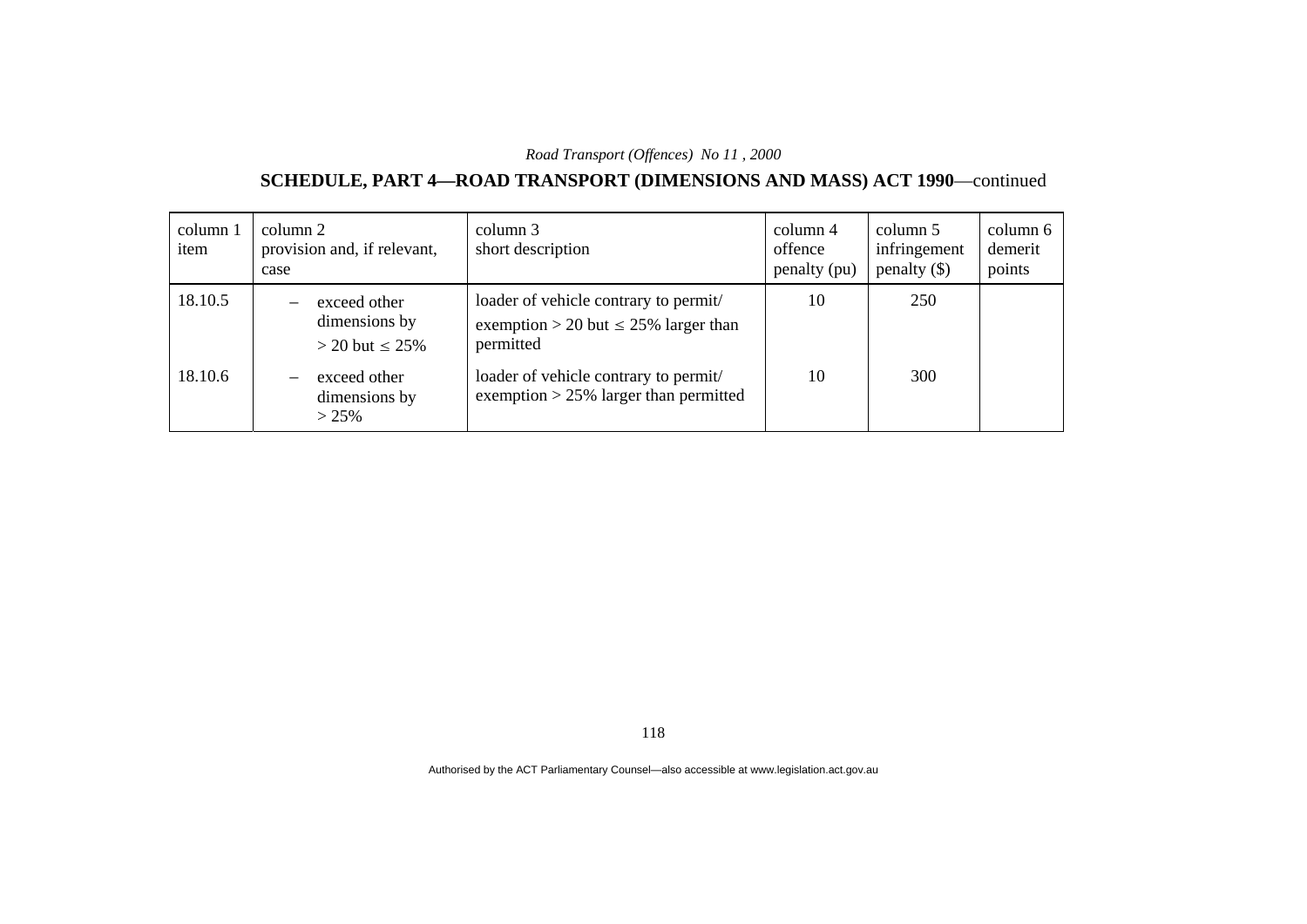# **SCHEDULE, PART 4—ROAD TRANSPORT (DIMENSIONS AND MASS) ACT 1990**—continued

| column 1<br>item | column 2<br>provision and, if relevant,<br>case | column 3<br>short description                                                                     | column 4<br>offence<br>penalty (pu) | column 5<br>infringement<br>$penalty$ (\$) | column 6<br>demerit<br>points |
|------------------|-------------------------------------------------|---------------------------------------------------------------------------------------------------|-------------------------------------|--------------------------------------------|-------------------------------|
| 18.11            | by contravening $36(1)$<br>$\bullet$            |                                                                                                   |                                     |                                            |                               |
| 18.11.1          | by contravening<br>17(1)                        | loader of non-articulated vehicle/<br>combination/dog trailer without required<br>axle/axle group | 10                                  | 200                                        |                               |
| 18.11.2          | by contravening<br>17(2)                        | loader of semitrailer/pig trailer with<br>$> 1$ axle/axle group                                   | 10                                  | 200                                        |                               |
| 18.11.3          | by contravening<br>18(1)                        | loader of vehicle all wheels on axle not<br>connected to same steering system                     | 10                                  | 200                                        |                               |
| 18.11.4          | by contravening<br>18(2)                        | loader of vehicle all wheels on axle<br>group not connected to same steering<br>system            | 10                                  | 200                                        |                               |
| 18.11.5          | by contravening 19                              | loader of vehicle unable to turn 25m<br>circle                                                    | 10                                  | 200                                        |                               |
| 18.11.6          | by contravening<br>20(1)                        | loader of vehicle axle/axle group not<br>connected to acceptable suspension<br>system             | 10                                  | 200                                        |                               |

119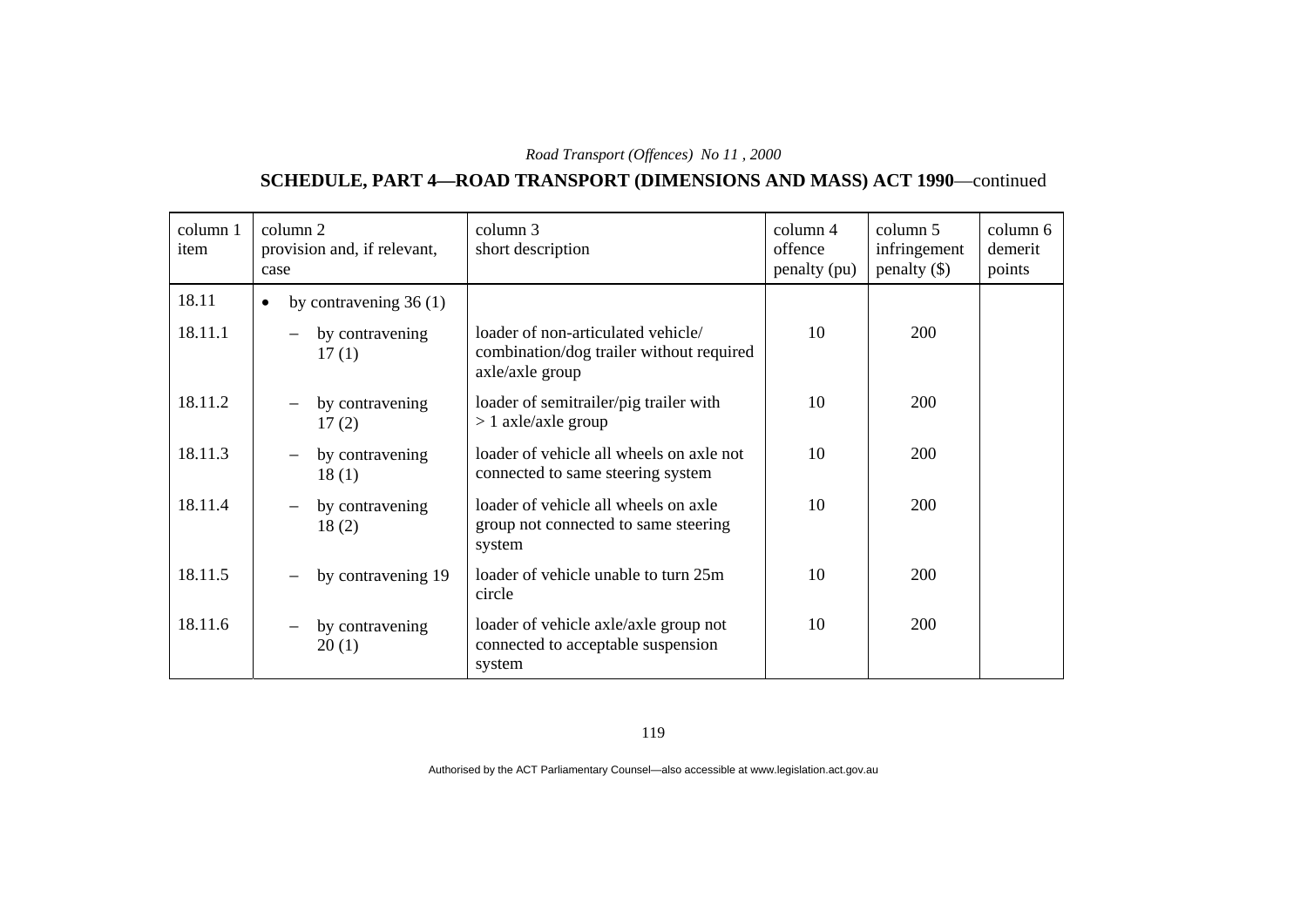# **SCHEDULE, PART 4—ROAD TRANSPORT (DIMENSIONS AND MASS) ACT 1990**—continued

| column 1<br>item | column 2<br>provision and, if relevant,<br>case | column 3<br>short description                                                    | column 4<br>offence<br>penalty (pu) | column 5<br>infringement<br>$penalty$ (\$) | column 6<br>demerit<br>points |
|------------------|-------------------------------------------------|----------------------------------------------------------------------------------|-------------------------------------|--------------------------------------------|-------------------------------|
| 18.11.7          | by contravening<br>20(1A)                       | loader of vehicle axles not relate to each<br>other through load-sharing system  | 10                                  | 200                                        |                               |
| 18.11.8          | by contravening 21                              | loader of vehicle controls of suspension<br>device operable by person on vehicle | 10                                  | 200                                        |                               |
| 18.12            | by contravening $36(2)$<br>$\bullet$            | loader of vehicle tyre pressure higher<br>than permitted                         | 10                                  | 200                                        |                               |
| 18.13            | by contravening $36(3)$<br>$\bullet$            | loader of vehicle contrary to permit/<br>exemption notice condition              | 10                                  | 200                                        |                               |
| 18.14            | by contravening $37(1)$<br>$\bullet$            | loader of articulated vehicle with trailer                                       | 10                                  | 200                                        |                               |
| 18.15            | by contravening $37(2)$<br>$\bullet$            | loader of B-double/road train                                                    | 10                                  | 200                                        |                               |
| 19               | 41 $(4)(a)$                                     | remove/alter position/alter distribution<br>of load/equipment                    | 50                                  | 200                                        |                               |
| 20               | 41 $(4)$ $(b)$                                  | permit person to remove/alter position/<br>alter distribution of load/equipment  | 50                                  | 200                                        |                               |

120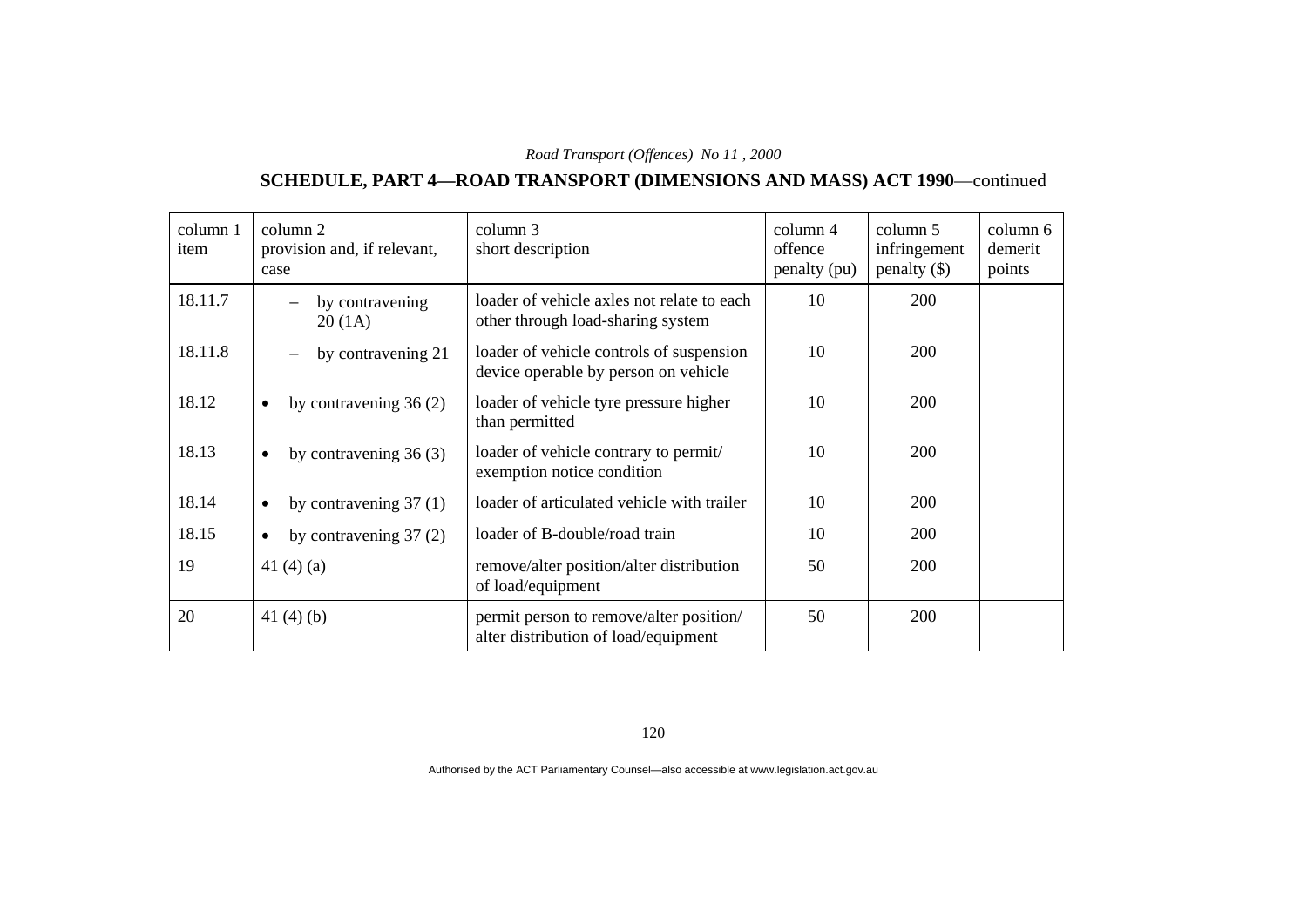# **SCHEDULE, PART 4—ROAD TRANSPORT (DIMENSIONS AND MASS) ACT 1990**—continued

| column 1<br>item | column 2<br>provision and, if relevant,<br>case | column 3<br>short description                                                 | column 4<br>offence<br>penalty (pu) | column 5<br>infringement<br>penalty $(\$)$ | column 6<br>demerit<br>points |
|------------------|-------------------------------------------------|-------------------------------------------------------------------------------|-------------------------------------|--------------------------------------------|-------------------------------|
| 21               | 43(5)                                           | remove/deface/interfere with notice on<br>vehicle                             | 20                                  | 200                                        |                               |
| 22               | 44(a)                                           | remove/deface/interfere with label on<br>vehicle                              | 50                                  | 200                                        |                               |
| 23               | 44(b)                                           | move vehicle                                                                  | 50                                  | 200                                        |                               |
| 24               | 44 $(c)$                                        | remove load from vehicle                                                      | 50                                  | 200                                        |                               |
| 25               | 44(d)                                           | remove equipment from vehicle                                                 | 50                                  | 200                                        |                               |
| 26               | 44(e)                                           | interfere with/alter position of load on<br>vehicle                           | 50                                  | 200                                        |                               |
| 27               | 44 $(f)$                                        | interfere with/alter position of<br>equipment on vehicle                      | 50                                  | 200                                        |                               |
| 28               | 44 $(g)$                                        | replace/interfere with/adjust suspension<br>system/axle/wheel/tyre of vehicle | 50                                  | 200                                        |                               |

121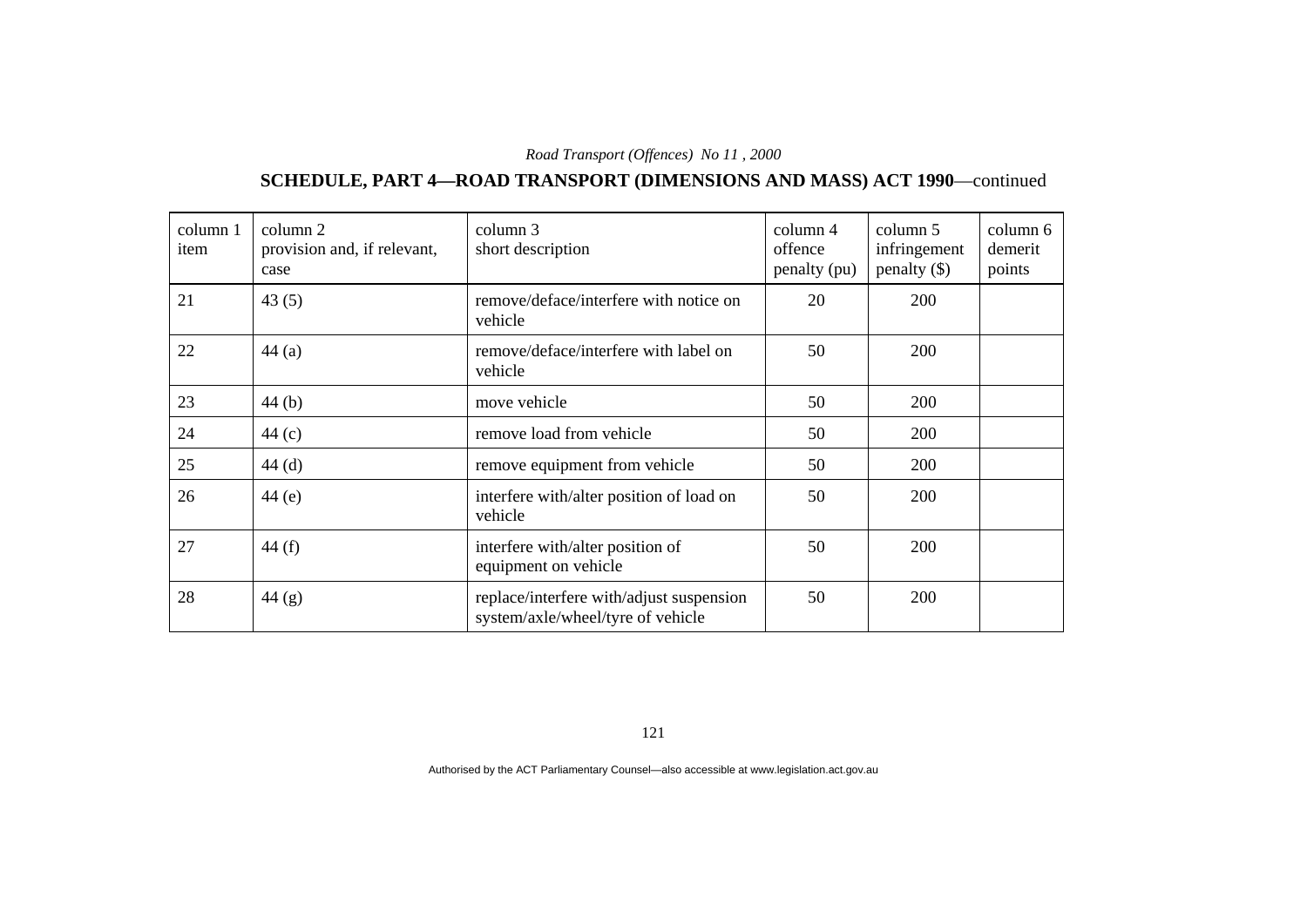# **SCHEDULE, PART 4—ROAD TRANSPORT (DIMENSIONS AND MASS) ACT 1990**—continued

| column 1<br>item | column 2<br>provision and, if relevant,<br>case | column 3<br>short description                                                               | column 4<br>offence<br>penalty (pu) | column 5<br>infringement<br>penalty $(\$)$ | column 6<br>demerit<br>points |
|------------------|-------------------------------------------------|---------------------------------------------------------------------------------------------|-------------------------------------|--------------------------------------------|-------------------------------|
| 29               | 47                                              | contravene direction of police officer/<br>authorised person                                | 50                                  | 200                                        |                               |
| 30               | 53                                              | tamper with/interfere with/damage<br>mechanism/seal of approved portable<br>weighing device | 200                                 |                                            |                               |

122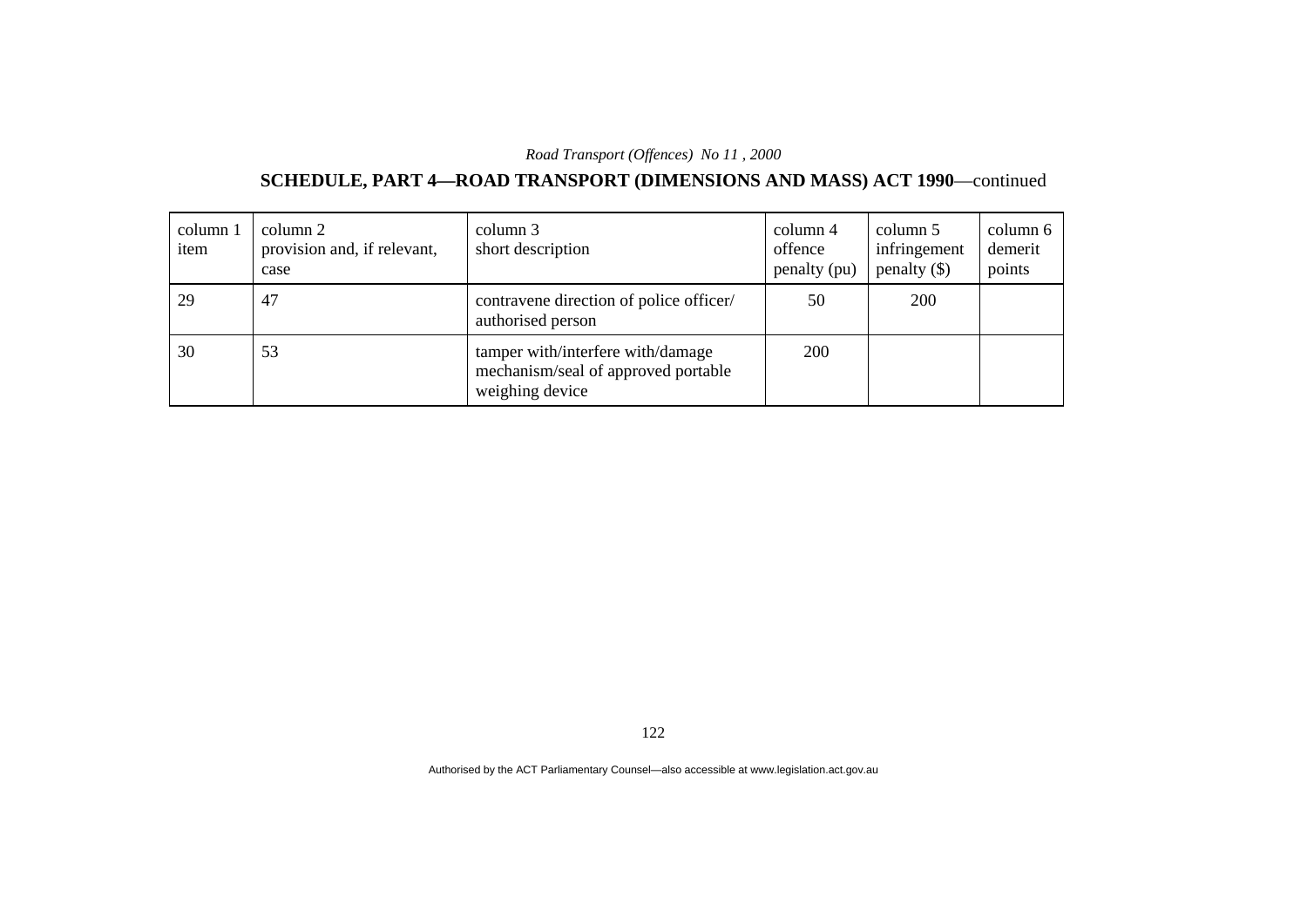**SCHEDULE**—continued

#### **PART 5—ROAD TRANSPORT (DRIVER LICENSING) ACT 1999**

| column 1<br>item            | column 2<br>provision and, if relevant,<br>case | column 3<br>short description                                                           | column 4<br>offence<br>penalty (pu) | column 5<br>infringement<br>penalty $(\$)$ | column 6<br>demerit<br>points |
|-----------------------------|-------------------------------------------------|-----------------------------------------------------------------------------------------|-------------------------------------|--------------------------------------------|-------------------------------|
|                             | 29(1)(a)                                        | obtain licence/renew licence by false<br>statement/misrepresentation/dishonest<br>means | 20                                  |                                            |                               |
| $\mathcal{D}_{\mathcal{A}}$ | 29(1)(b)                                        | possess licence obtained/renewed<br>dishonestly                                         | 20                                  |                                            |                               |
| 3                           | 30(1)(a)                                        | possess licence issued to someone else                                                  | 20                                  |                                            |                               |
| 4                           | 30(1)(b)                                        | possess licence forged/fraudulently<br>altered/calculated to deceive                    | 20                                  |                                            |                               |
|                             | 30(1)(c)                                        | possess thing like licence calculated to<br>deceive                                     | 20                                  |                                            |                               |

123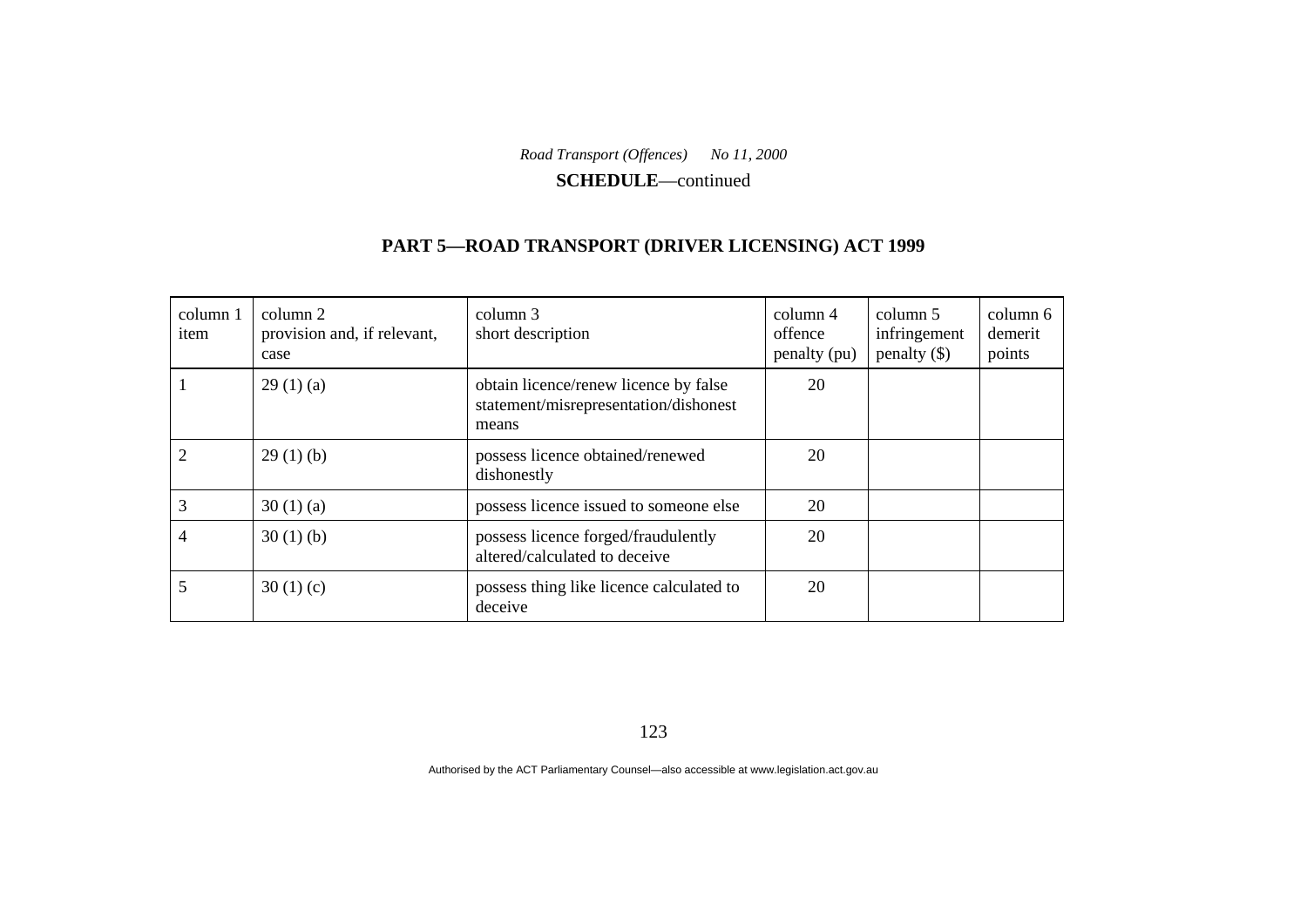# **SCHEDULE, PART 5—ROAD TRANSPORT (DRIVER LICENSING) ACT 1999**—continued

| column 1<br>item | column 2<br>provision and, if relevant,<br>case | column 3<br>short description                             | column 4<br>offence<br>penalty (pu)        | column 5<br>infringement<br>penalty $(\$)$ | column 6<br>demerit<br>points |
|------------------|-------------------------------------------------|-----------------------------------------------------------|--------------------------------------------|--------------------------------------------|-------------------------------|
| 6                | 30(2)                                           | forge/fraudulently alter/use/lend/allow<br>use of licence | 20                                         |                                            |                               |
| 7                | 30(3)                                           | change licence in way calculated to<br>deceive            | 20                                         |                                            |                               |
| 8                | 30(4)                                           | deface/damage/interfere with licence                      | 20                                         |                                            |                               |
| 9                | 31(1)                                           | unlicensed driver/rider                                   | 20                                         | 324                                        |                               |
| 10               | 31(2)                                           |                                                           |                                            |                                            |                               |
| 10.1             | first offender<br>$\bullet$                     | unlicensed driver/rider—first offender                    | 20                                         | 324                                        |                               |
| 10.2             | repeat offender<br>$\bullet$                    | unlicensed driver/rider-repeat offender                   | $50 \text{ pu/}6$<br>months<br>prison/both |                                            |                               |

124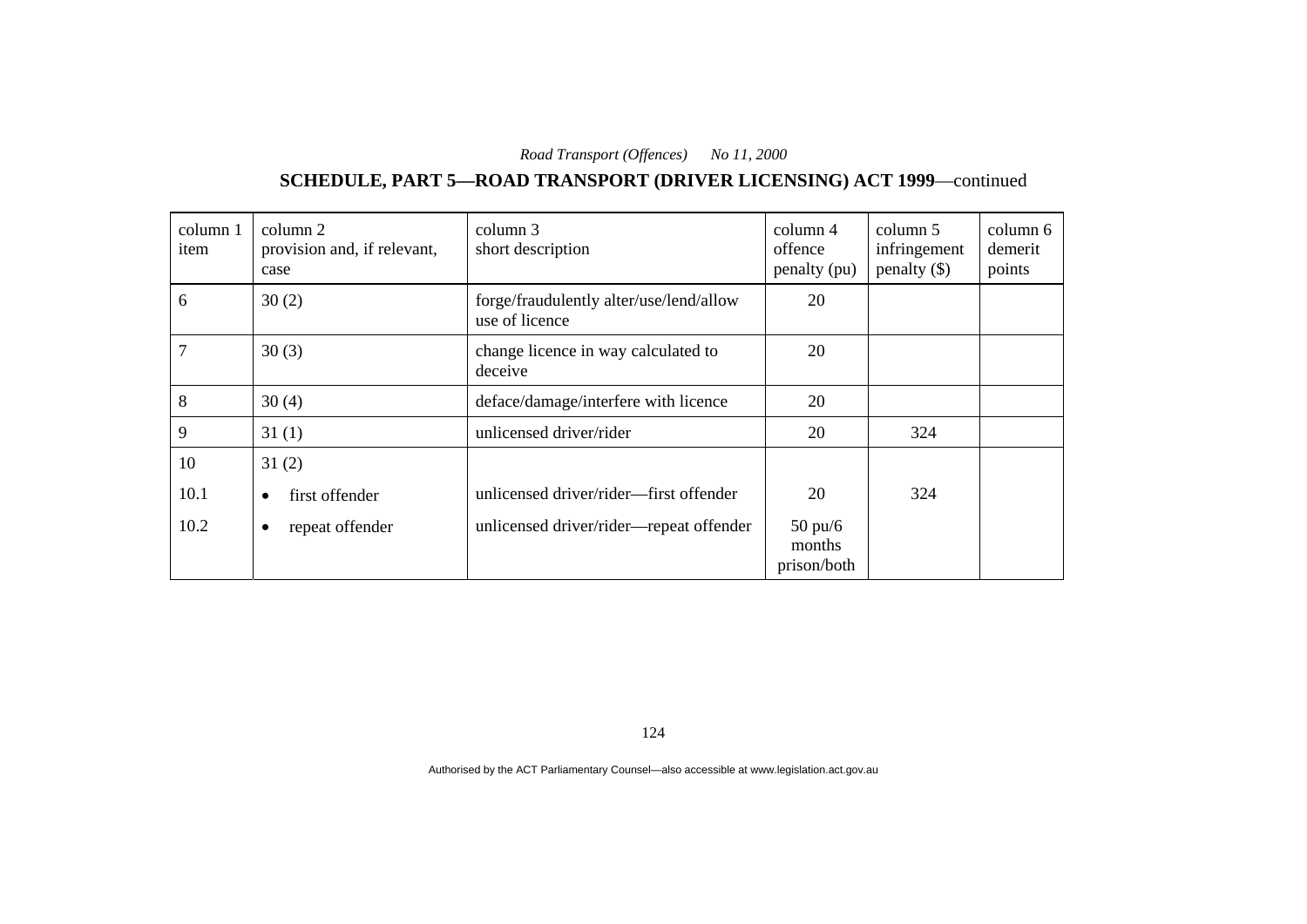# **SCHEDULE, PART 5—ROAD TRANSPORT (DRIVER LICENSING) ACT 1999**—continued

| column 1<br>item | column 2<br>provision and, if relevant,<br>case | column 3<br>short description                                                                                          | column 4<br>offence<br>penalty (pu)          | column 5<br>infringement<br>penalty $(\$)$ | column 6<br>demerit<br>points |
|------------------|-------------------------------------------------|------------------------------------------------------------------------------------------------------------------------|----------------------------------------------|--------------------------------------------|-------------------------------|
| 11               | 32(1)(a)                                        |                                                                                                                        |                                              |                                            |                               |
| 11.1             | first offender<br>٠                             | drive while disqualified—first offender                                                                                | $50 \text{ pu/6}$<br>months<br>prison/both   |                                            |                               |
| 11.2             | repeat offender<br>٠                            | drive while disqualified—repeat<br>offender                                                                            | $100 \text{ pu}/12$<br>months<br>prison/both |                                            |                               |
| 12               | 32(1)(b)                                        |                                                                                                                        |                                              |                                            |                               |
| 12.1             | first offender<br>$\bullet$                     | apply for licence while disqualified state<br>name falsely/incorrectly/not mention<br>disqualification-first offender  | $50 \text{ pu/}6$<br>months<br>prison/both   |                                            |                               |
| 12.2             | repeat offender<br>٠                            | apply for licence while disqualified state<br>name falsely/incorrectly/not mention<br>disqualification-repeat offender | $100 \text{ pu}/12$<br>months<br>prison/both |                                            |                               |

125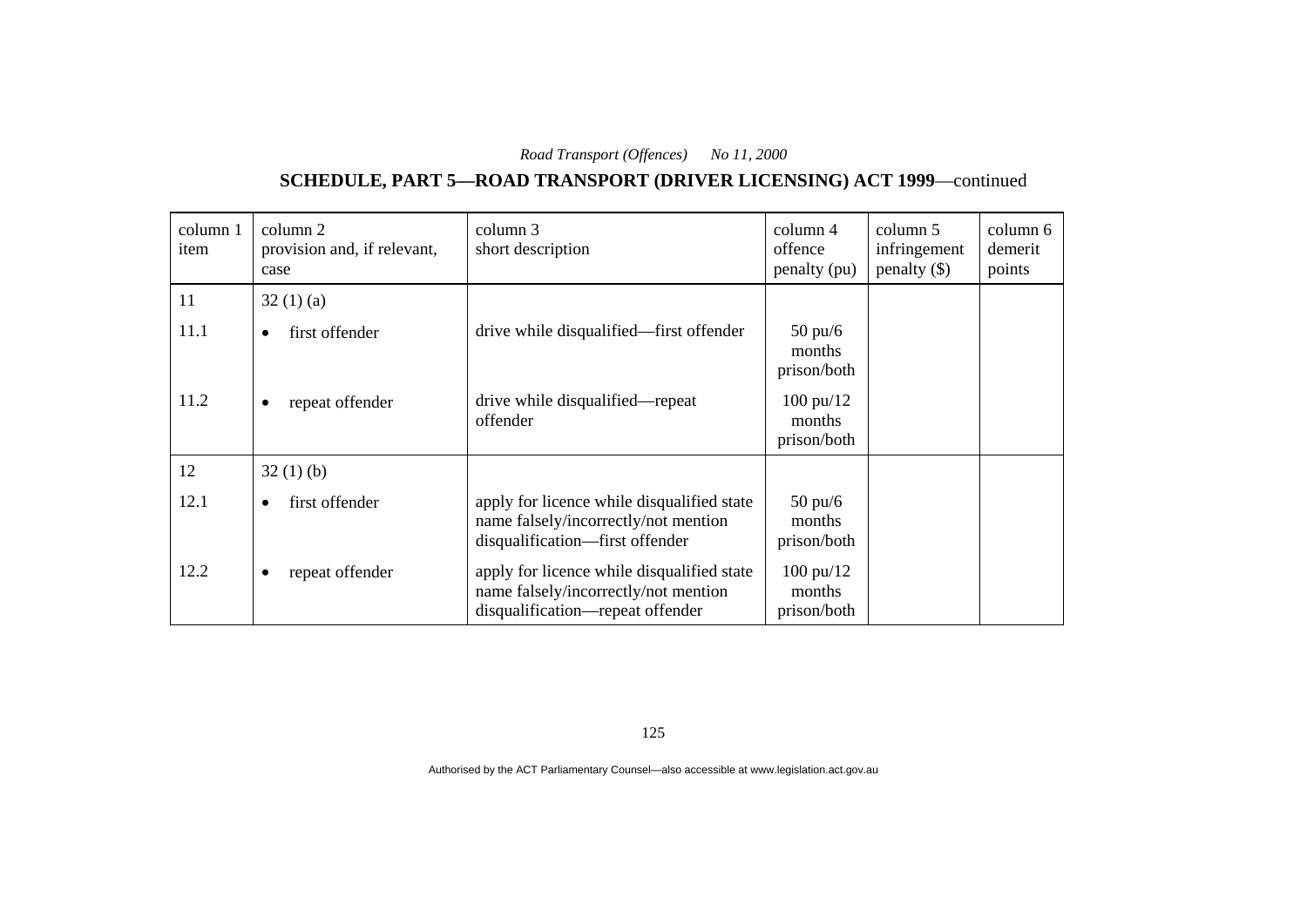# **SCHEDULE, PART 5—ROAD TRANSPORT (DRIVER LICENSING) ACT 1999**—continued

| column 1<br>item | column 2<br>provision and, if relevant,<br>case | column 3<br>short description                                                                                 | column 4<br>offence<br>penalty (pu)          | column 5<br>infringement<br>penalty $(\$)$ | column 6<br>demerit<br>points |
|------------------|-------------------------------------------------|---------------------------------------------------------------------------------------------------------------|----------------------------------------------|--------------------------------------------|-------------------------------|
| 13               | 32(2)(a)                                        |                                                                                                               |                                              |                                            |                               |
| 13.1             | first offender<br>$\bullet$                     | drive while licence suspended—first<br>offender                                                               | $50 \text{ pu/6}$<br>months<br>prison/both   |                                            |                               |
| 13.2             | repeat offender<br>$\bullet$                    | drive while licence suspended—repeat<br>offender                                                              | $100 \text{ pu}/12$<br>months<br>prison/both |                                            |                               |
| 14               | 32(2)(b)                                        |                                                                                                               |                                              |                                            |                               |
| 14.1             | first offender<br>$\bullet$                     | apply for licence while suspended state<br>name falsely/incorrectly/not mention<br>suspension-first offender  | $50 \text{ pu/6}$<br>months<br>prison/both   |                                            |                               |
| 14.2             | repeat offender                                 | apply for licence while suspended state<br>name falsely/incorrectly/not mention<br>suspension—repeat offender | $100 \text{ pu}/12$<br>months<br>prison/both |                                            |                               |

126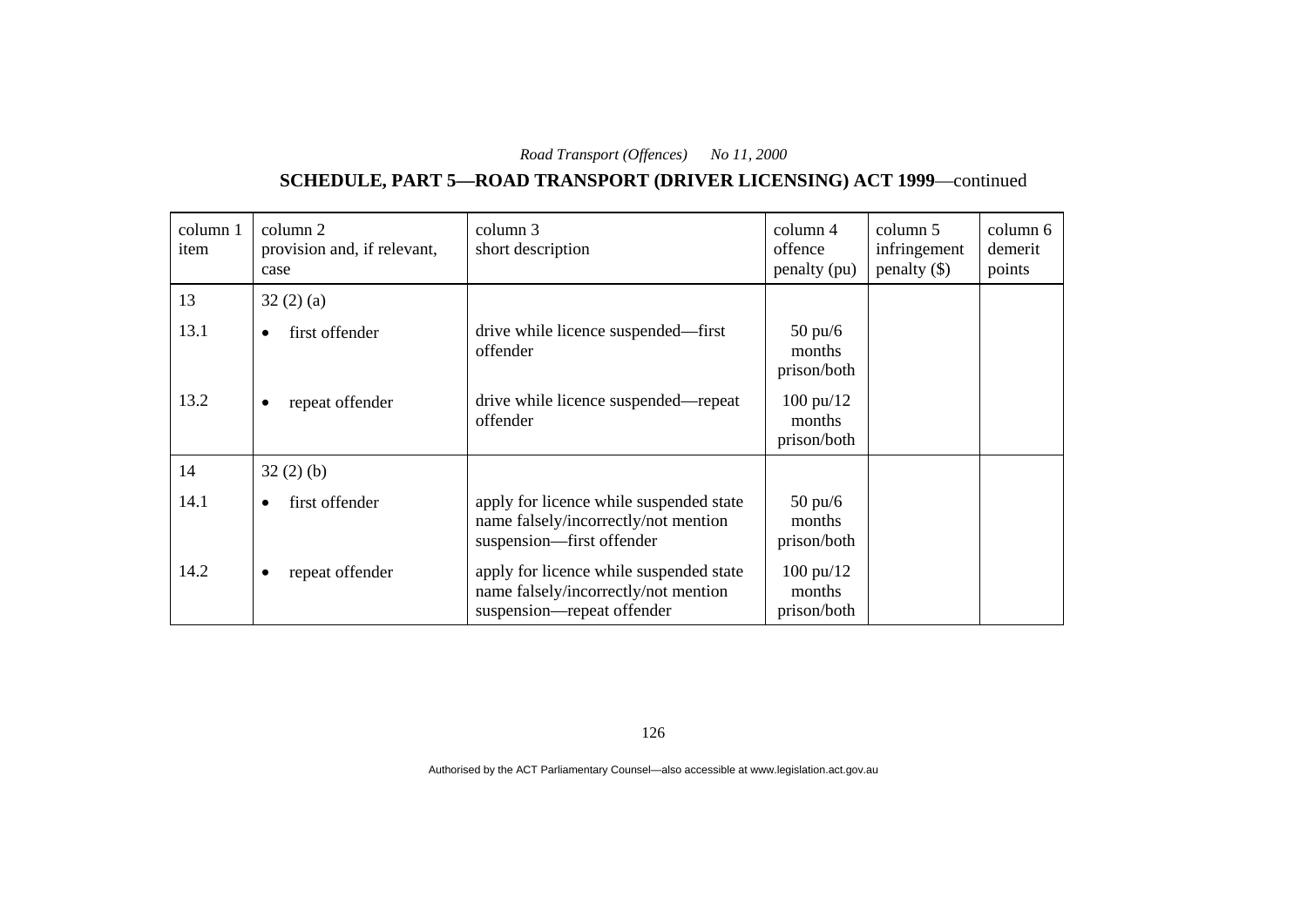# **SCHEDULE, PART 5—ROAD TRANSPORT (DRIVER LICENSING) ACT 1999**—continued

| column 1<br>item | column 2<br>provision and, if relevant,<br>case | column 3<br>short description                                                                                                            | column 4<br>offence<br>penalty (pu)          | column 5<br>infringement<br>$penalty$ (\$) | column 6<br>demerit<br>points |
|------------------|-------------------------------------------------|------------------------------------------------------------------------------------------------------------------------------------------|----------------------------------------------|--------------------------------------------|-------------------------------|
| 15               | 32(3)(a)                                        |                                                                                                                                          |                                              |                                            |                               |
| 15.1             | first offender<br>$\bullet$                     | drive while licence cancelled/after<br>licence refused—first offender                                                                    | $50 \text{ pu/6}$<br>months<br>prison/both   |                                            |                               |
| 15.2             | repeat offender<br>$\bullet$                    | drive while licence cancelled/after<br>licence refused—repeat offender                                                                   | $100 \text{ pu}/12$<br>months<br>prison/both |                                            |                               |
| 16               | 32(3)(b)                                        |                                                                                                                                          |                                              |                                            |                               |
| 16.1             | first offender                                  | apply for licence after refusal/<br>cancellation state name falsely/<br>incorrectly/not mention refusal/<br>cancellation-first offender  | $50 \text{ pu/6}$<br>months<br>prison/both   |                                            |                               |
| 16.2             | repeat offender<br>$\bullet$                    | apply for licence after refusal/<br>cancellation state name falsely/<br>incorrectly/not mention refusal/<br>cancellation—repeat offender | $100 \text{ pu}/12$<br>months<br>prison/both |                                            |                               |

127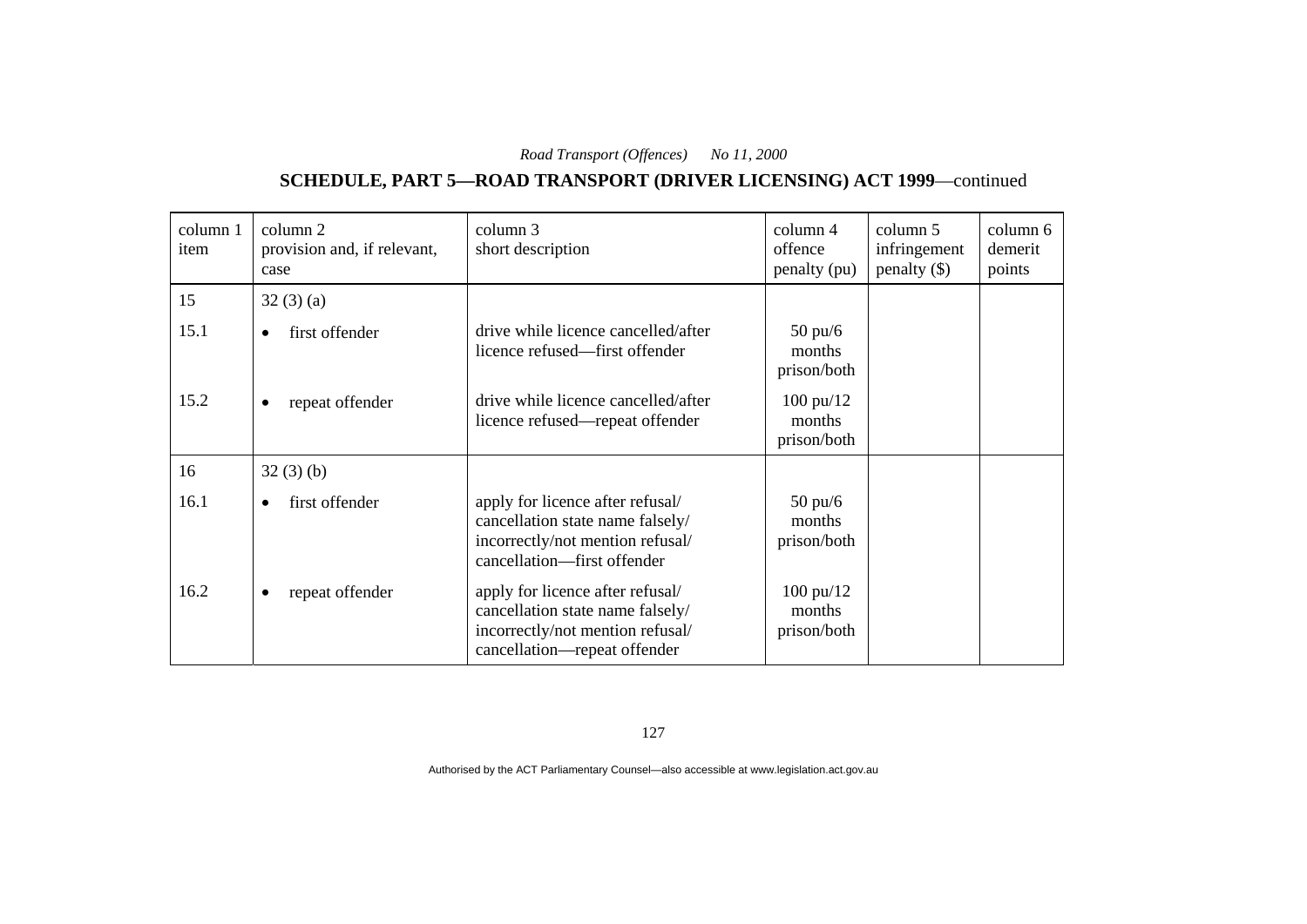# **SCHEDULE, PART 5—ROAD TRANSPORT (DRIVER LICENSING) ACT 1999**—continued

| column 1<br>item | column 2<br>provision and, if relevant,<br>case | column 3<br>short description                  | column 4<br>offence<br>penalty (pu)        | column 5<br>infringement<br>penalty $(\$)$ | column 6<br>demerit<br>points |
|------------------|-------------------------------------------------|------------------------------------------------|--------------------------------------------|--------------------------------------------|-------------------------------|
| 17               | 33(1)                                           | contravene conditions of restricted<br>licence | $50 \text{ pu/}6$<br>months<br>prison/both |                                            |                               |
| 18               | 34(4)                                           | reproduce likeness in licence                  | 20                                         |                                            |                               |

128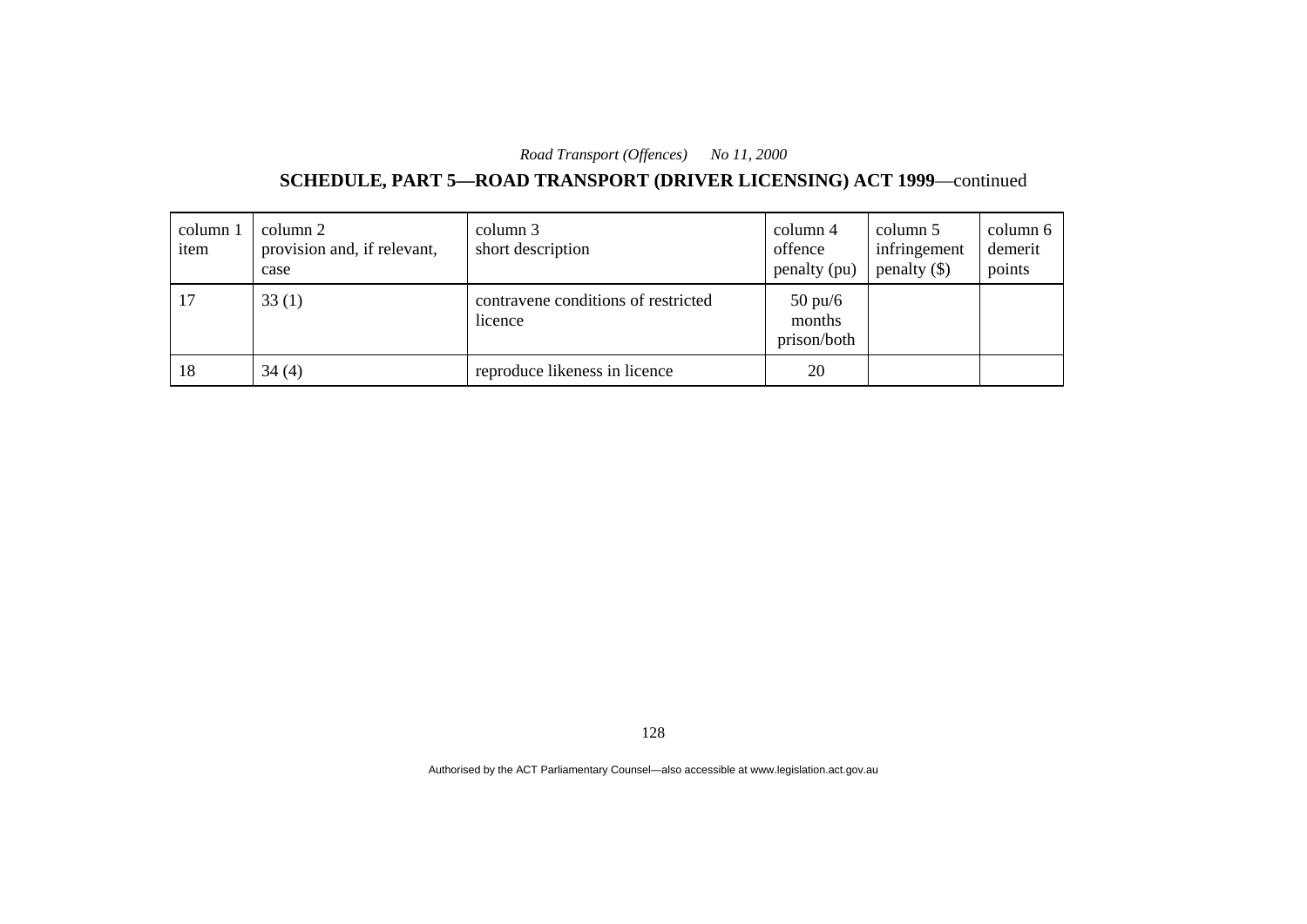**SCHEDULE**—continued

#### **PART 6—ROAD TRANSPORT (DRIVER LICENSING) REGULATIONS 2000**

| column 1<br>item | column 2<br>provision and, if relevant,<br>case | column 3<br>short description                                 | column 4<br>offence<br>penalty (pu) | column 5<br>infringement<br>penalty $(\$)$ | column 6<br>demerit<br>points |
|------------------|-------------------------------------------------|---------------------------------------------------------------|-------------------------------------|--------------------------------------------|-------------------------------|
|                  | 20(1)(a)                                        | learner ride motorbike of prohibited<br>power-to-weight ratio | 20                                  | 68                                         |                               |
|                  | 20(1)(b)                                        | learner rider tow vehicle                                     | 20                                  | 68                                         |                               |
| 3                | 20(2)                                           | learner rider not display L-plate as<br>required              | 20                                  | 68                                         |                               |
| 4                | 20(3)                                           | learner ride motorbike with pillion<br>passenger              | 20                                  | 68                                         |                               |
| 5                | 20(4)                                           | learner ride motorbike with sidecar<br>passenger not licensed | 20                                  | 68                                         |                               |
| 6                | 20(5)(a)                                        | sidecar passenger not supervise learner<br>rider              | 20                                  | 68                                         |                               |

129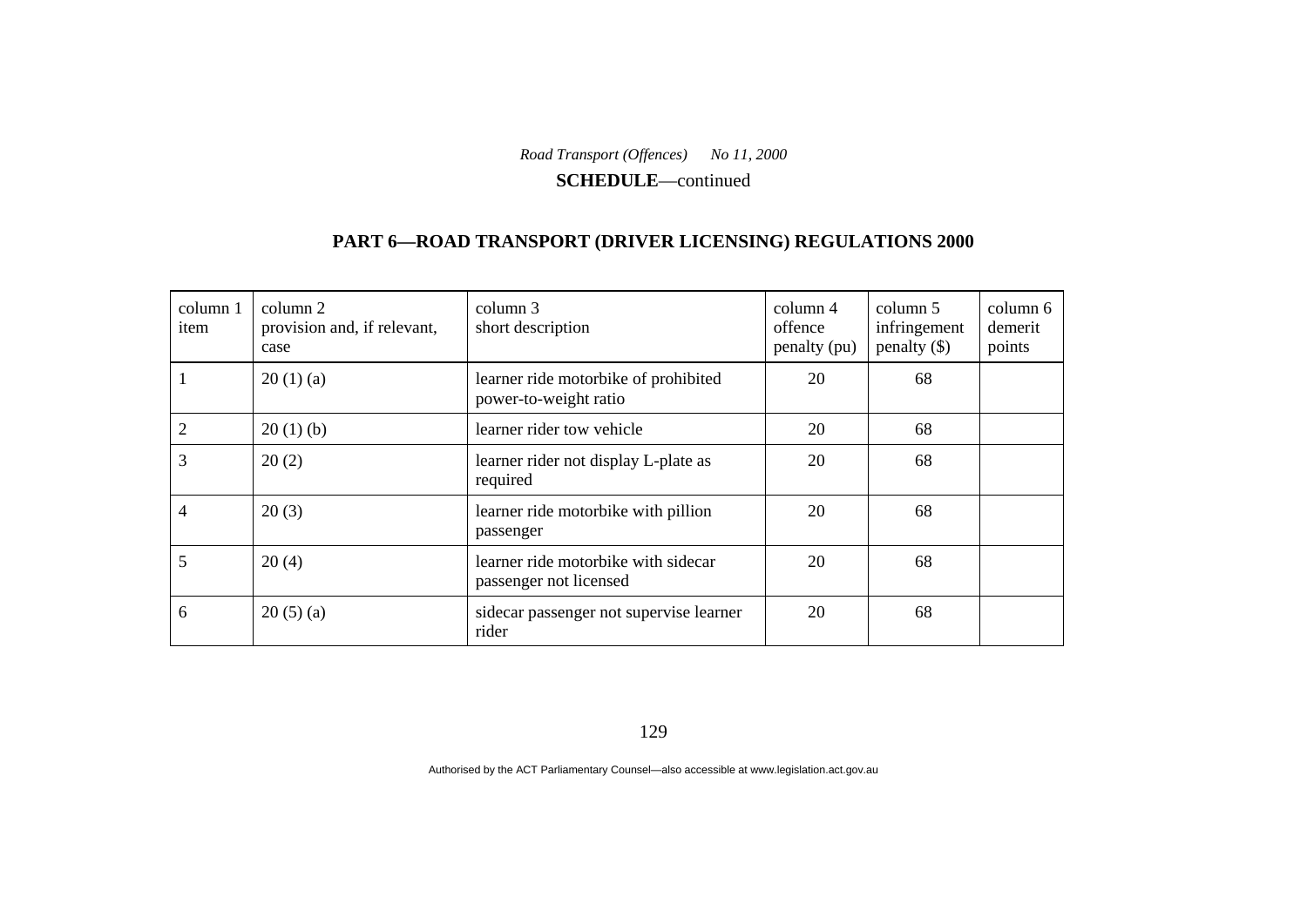#### **SCHEDULE, PART 6—ROAD TRANSPORT (DRIVER LICENSING) REGULATIONS 2000**—continued

| column 1<br>item | column 2<br>provision and, if relevant,<br>case | column 3<br>short description                                                       | column 4<br>offence<br>penalty (pu) | column 5<br>infringement<br>penalty $(\$)$ | column 6<br>demerit<br>points |
|------------------|-------------------------------------------------|-------------------------------------------------------------------------------------|-------------------------------------|--------------------------------------------|-------------------------------|
| 7                | 20(5)(b)                                        | sidecar passenger not take precautions to<br>prevent contravention by learner rider | 20                                  | 68                                         |                               |
| 8                | 21(2)                                           | learner driver tow prohibited vehicle                                               | 20                                  | 68                                         |                               |
| 9                | 21(3)                                           | learner driver not display L-plates as<br>required                                  | 20                                  | 68                                         |                               |
| 10               | 21(4)                                           | unaccompanied learner driver                                                        | 20                                  | 68                                         |                               |
| 11               | 21(5)(a)                                        | passenger not supervise learner driver                                              | 20                                  | 68                                         |                               |
| 12               | 21(5)(b)                                        | passenger not take precautions to<br>prevent contravention by learner driver        | 20                                  | 68                                         |                               |
| 13               | 24(1)                                           | unauthorised use of L-plate/plates                                                  | 20                                  | 68                                         |                               |
| 14               | 36(3)                                           | provisional rider tow vehicle                                                       | 20                                  | 68                                         |                               |
| 15               | 37(4)                                           | provisional driver tow prohibited vehicle                                           | 20                                  | 68                                         |                               |
| 16               | 38                                              | unauthorised use of P-plate/plates                                                  | 20                                  | 68                                         |                               |

130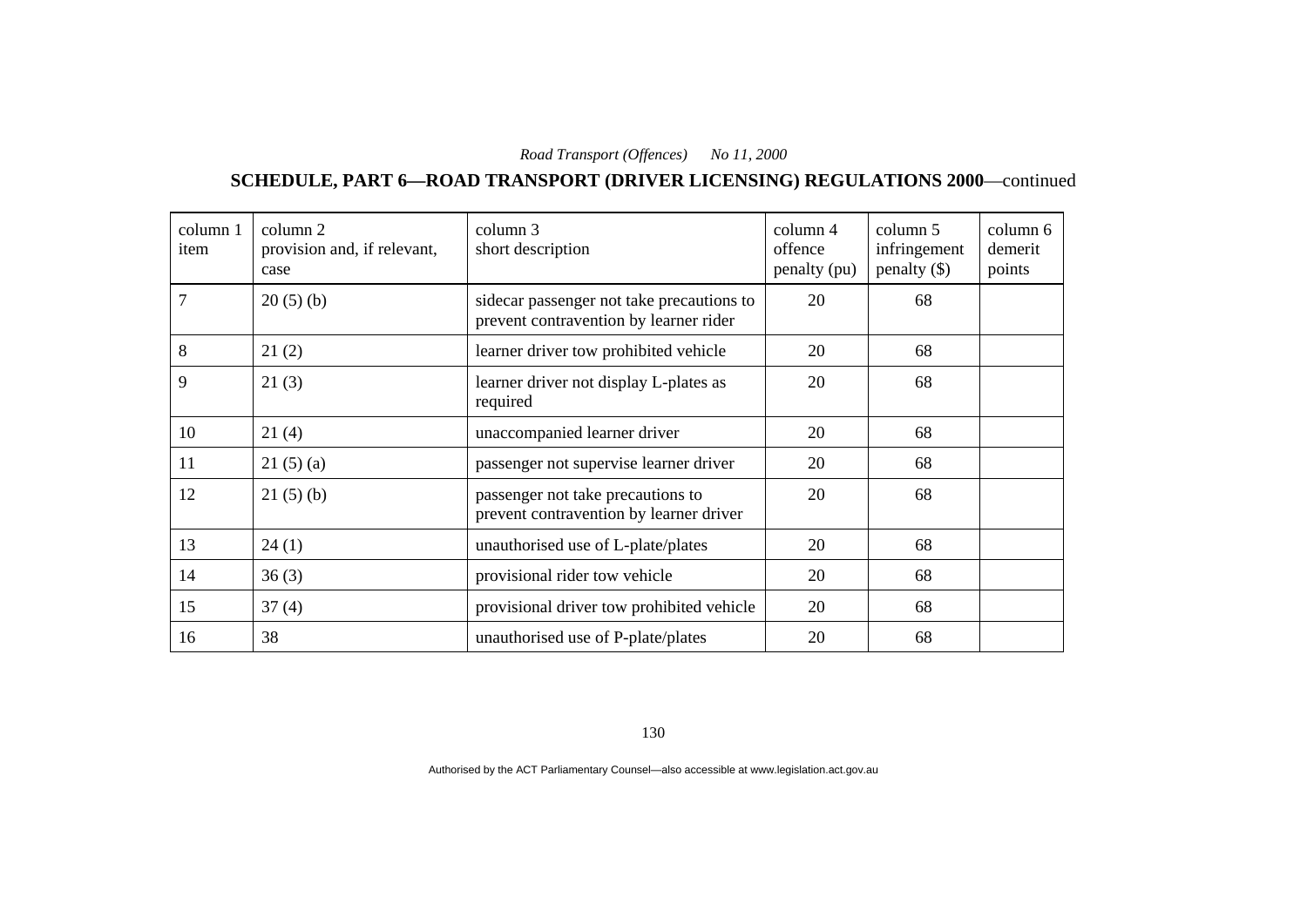#### **SCHEDULE, PART 6—ROAD TRANSPORT (DRIVER LICENSING) REGULATIONS 2000**—continued

| column 1<br>item | column 2<br>provision and, if relevant,<br>case | column 3<br>short description                                                                | column 4<br>offence<br>penalty (pu) | column 5<br>infringement<br>penalty $(\$)$ | column 6<br>demerit<br>points |
|------------------|-------------------------------------------------|----------------------------------------------------------------------------------------------|-------------------------------------|--------------------------------------------|-------------------------------|
| 17               | 56(6)                                           | not return driver licence as required after<br>licence condition imposed/varied              | 20                                  |                                            |                               |
| 18               | 59 $(2)$                                        | not carry notice explaining ACT driver<br>licence conditions                                 | 20                                  | 68                                         |                               |
| 19               | 59 $(4)$                                        | not carry notice explaining other<br>jurisdiction driver licence conditions                  | 20                                  | 68                                         |                               |
| 20               | 59(5)                                           | not produce notice explaining<br>ACT/other jurisdiction driver licence<br>conditions         | 20                                  | 68                                         |                               |
| 21               | 60(1)                                           | contravene conditions of driver licence<br>(other than restricted licence)                   | 20                                  | 68                                         |                               |
| 22               | 74(1)                                           | not apply as required for replacement<br>driver licence after change of name                 | 20                                  | 68                                         |                               |
| 23               | 74 $(2)$ $(a)$                                  | not tell authority orally about change to<br>home address/address for service as<br>required | 20                                  | 68                                         |                               |

131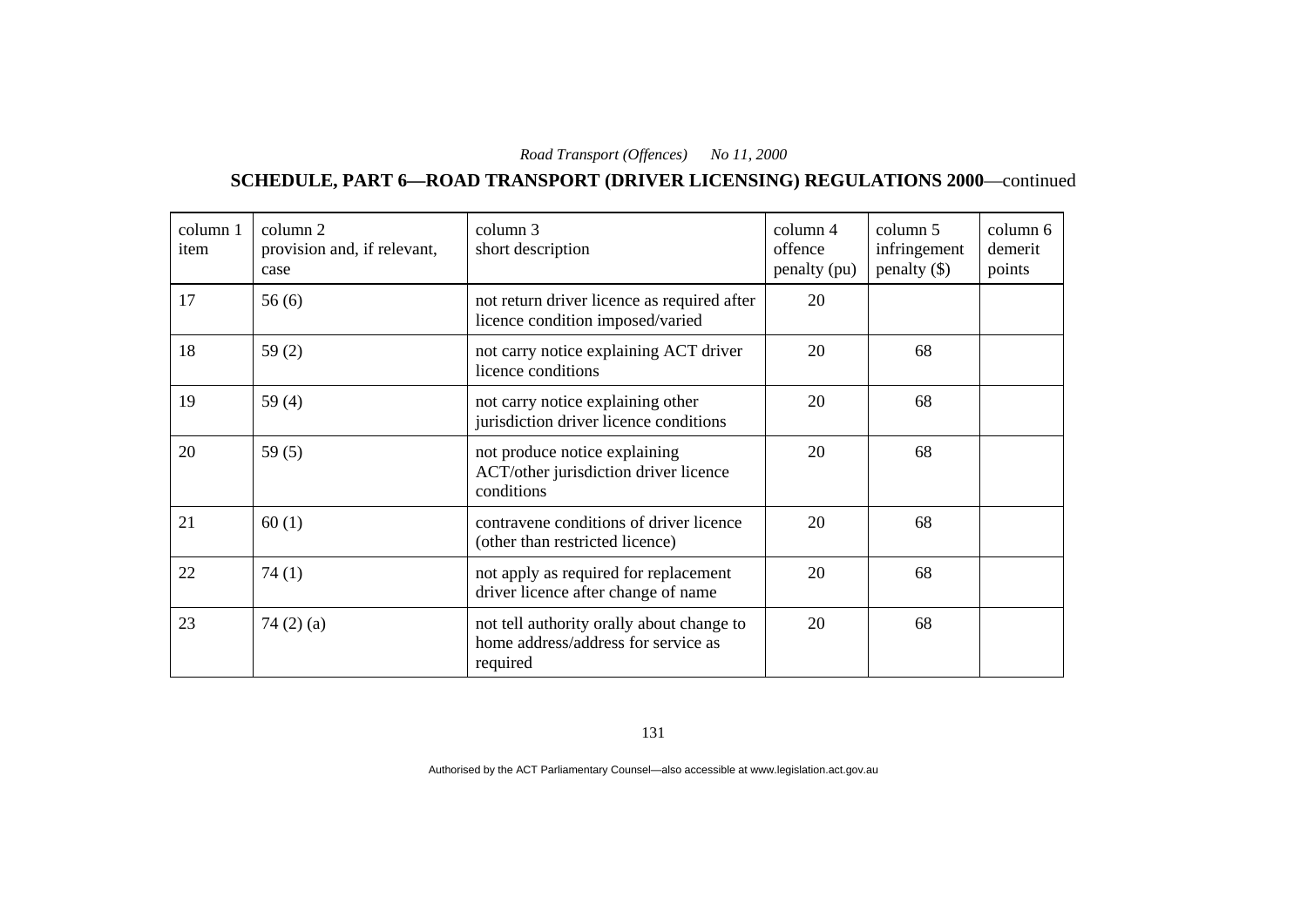#### **SCHEDULE, PART 6—ROAD TRANSPORT (DRIVER LICENSING) REGULATIONS 2000**—continued

| column 1<br>item | column 2<br>provision and, if relevant,<br>case | column 3<br>short description                                                                    | column 4<br>offence<br>penalty (pu) | column 5<br>infringement<br>penalty $(\$)$ | column 6<br>demerit<br>points |
|------------------|-------------------------------------------------|--------------------------------------------------------------------------------------------------|-------------------------------------|--------------------------------------------|-------------------------------|
| 24               | 74(2)(b)                                        | not tell authority in writing about change<br>to home address/address for service as<br>required | 20                                  | 68                                         |                               |
| 25               | 75(1)                                           | not apply as required for replacement for<br>damaged/lost/stolen/destroyed driver<br>licence     | 20                                  | 68                                         |                               |
| 26               | 76(4)                                           |                                                                                                  |                                     |                                            |                               |
| 26.1             | by contravening notice<br>٠<br>under $76(1)$    | not return as required driver licence<br>suspended/cancelled under ACT law                       | 20                                  |                                            |                               |
| 26.2             | by contravening notice<br>٠<br>under $76(2)$    | not return as required driver licence<br>about to be suspended/cancelled under<br><b>ACT</b> law | 20                                  |                                            |                               |
| 27               | 77(1)                                           | drive while impaired by illness/<br>injury/incapacity/effects of treatment                       | 20                                  | 68                                         |                               |

132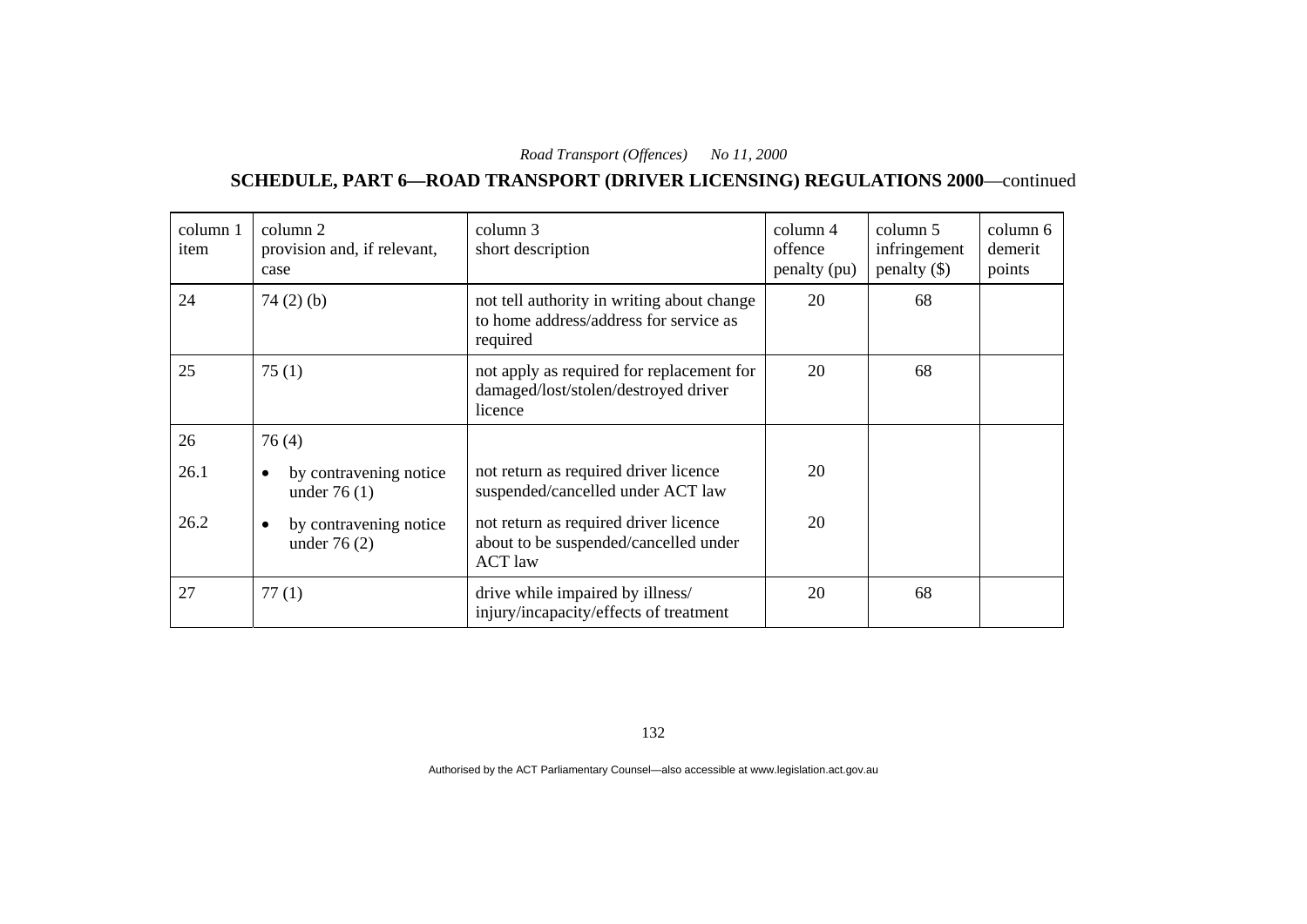#### **SCHEDULE, PART 6—ROAD TRANSPORT (DRIVER LICENSING) REGULATIONS 2000**—continued

| column 1<br>item | column 2<br>provision and, if relevant,<br>case | column 3<br>short description                                                                                  | column 4<br>offence<br>penalty (pu) | column 5<br>infringement<br>penalty $(\$)$ | column 6<br>demerit<br>points |
|------------------|-------------------------------------------------|----------------------------------------------------------------------------------------------------------------|-------------------------------------|--------------------------------------------|-------------------------------|
| 28               | 77(2)                                           | driver licence holder not tell authority<br>about permanent/long term<br>illness/injury/incapacity as required | 20                                  | 68                                         |                               |
| 29               | 80(4)                                           |                                                                                                                |                                     |                                            |                               |
| 29.1             | requirement under<br>٠<br>80(1)                 | not comply with notice requiring<br>evidence for driver licence register<br>verification                       | 20                                  |                                            |                               |
| 29.2             | requirement under<br>80(2)(a)                   | not comply with notice to provide<br>document for driver licence register<br>verification                      | 20                                  |                                            |                               |
| 29.3             | requirement under<br>$80(2)$ (b)                | not comply with notice to attend for<br>identification for driver licence register<br>verification             | 20                                  |                                            |                               |
| 30               | 88(6)                                           | not return driver licence as required after<br>variation/suspension/cancellation by<br>authority               | 20                                  |                                            |                               |

133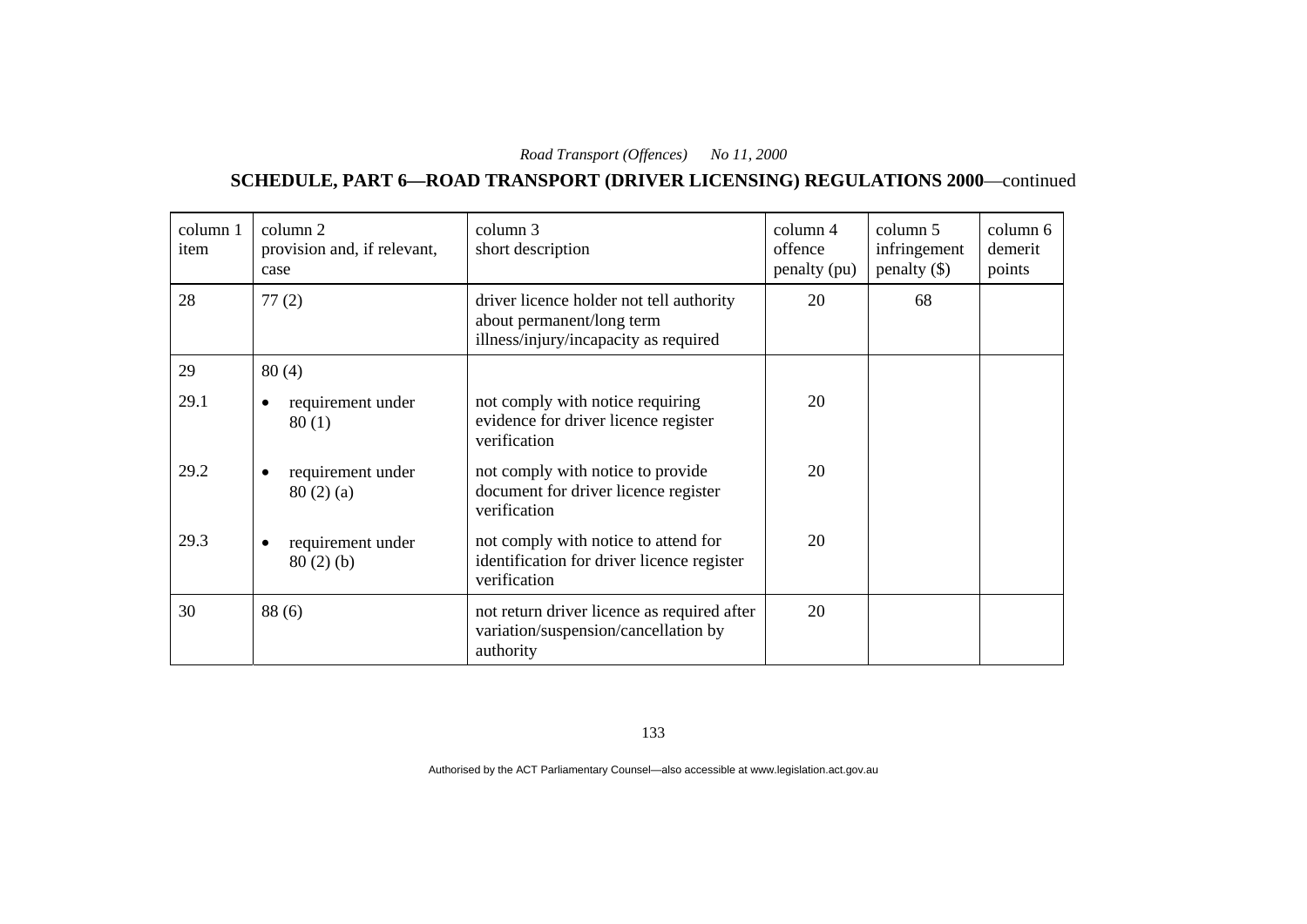#### **SCHEDULE, PART 6—ROAD TRANSPORT (DRIVER LICENSING) REGULATIONS 2000**—continued

| column 1<br>item | column 2<br>provision and, if relevant,<br>case | column 3<br>short description                                                                                       | column 4<br>offence<br>penalty (pu) | column 5<br>infringement<br>penalty $(\$)$ | column 6<br>demerit<br>points |
|------------------|-------------------------------------------------|---------------------------------------------------------------------------------------------------------------------|-------------------------------------|--------------------------------------------|-------------------------------|
| 31               | 92(2)                                           | non-ACT licence holder drive without<br>ACT driver licence after 3 months<br>residence                              | 20                                  | 68                                         |                               |
| 32               | 92(3)                                           | foreign driver licence holder drive<br>without Australian driver licence after 3<br>months permanent visa           | 20                                  | 68                                         |                               |
| 33               | 100                                             | not produce international driving<br>permit/official English translation of<br>foreign licence                      | 20                                  | 68                                         |                               |
| 34               | 108(1)                                          | driving instructor not display certificate<br>of accreditation                                                      | 5                                   | 68                                         |                               |
| 35               | 108(2)                                          | driving instructor not produce certificate<br>of accreditation when required by police<br>officer/authorised person | 5                                   | 68                                         |                               |
| 36               | 113(1)                                          | not return suspended/cancelled<br>certificate of accreditation as required                                          | 20                                  |                                            |                               |

134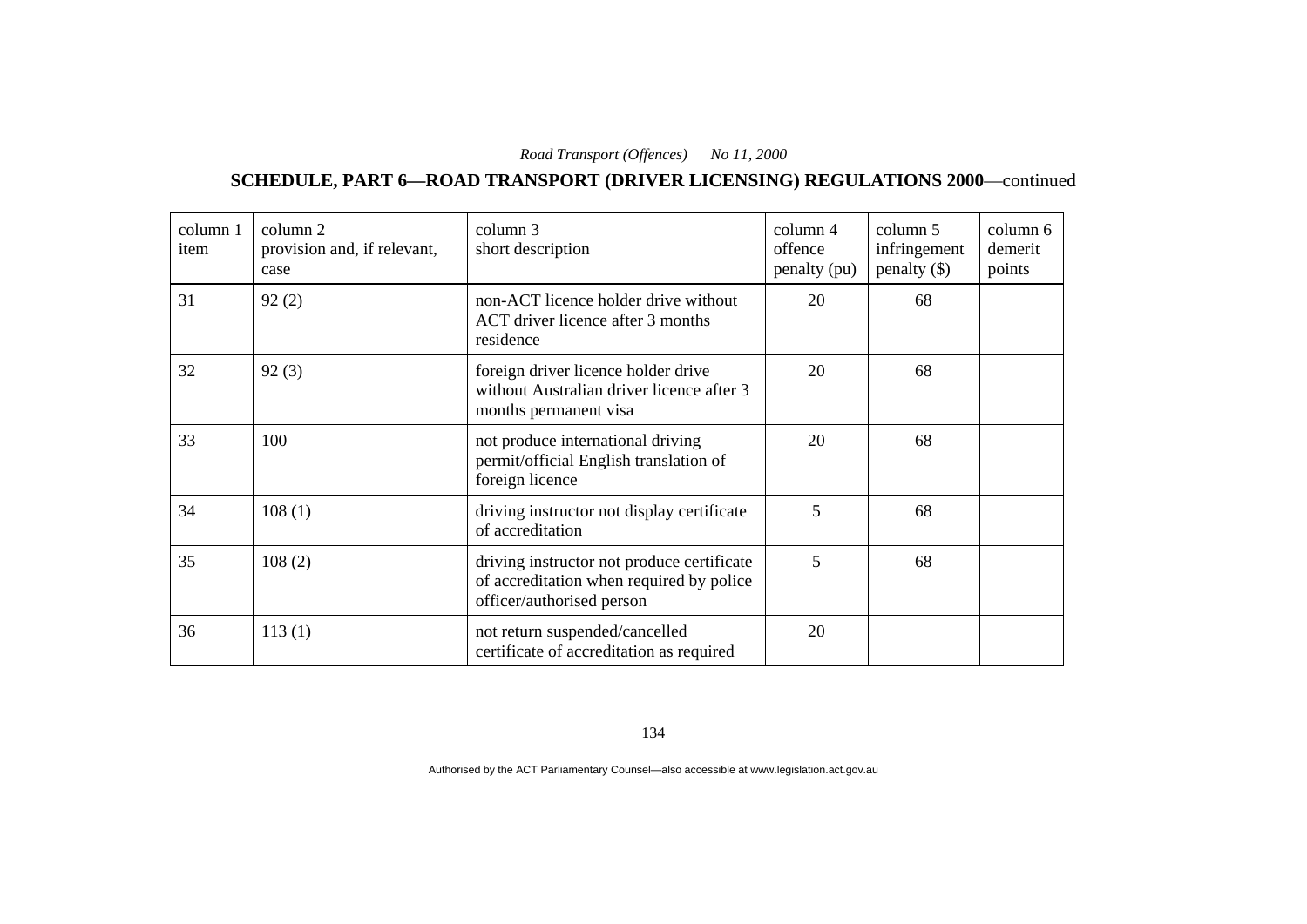#### **SCHEDULE, PART 6—ROAD TRANSPORT (DRIVER LICENSING) REGULATIONS 2000**—continued

| column 1<br>item | column 2<br>provision and, if relevant,<br>case | column 3<br>short description                                                                                              | column 4<br>offence<br>penalty (pu) | column 5<br>infringement<br>penalty $(\$)$ | column 6<br>demerit<br>points |
|------------------|-------------------------------------------------|----------------------------------------------------------------------------------------------------------------------------|-------------------------------------|--------------------------------------------|-------------------------------|
| 37               | $114(1)$ (a)                                    | driving instructor use vehicle without<br>required L-plates                                                                | 20                                  | 68                                         |                               |
| 38               | $114(1)$ (b)                                    | driving instructor use vehicle without<br>required internal mirror                                                         | 20                                  | 68                                         |                               |
| 39               | 114(1)(c)                                       | driving instructor use vehicle without<br>required brake/clutch pedal control                                              | 20                                  | 68                                         |                               |
| 40               | $114(1)$ (d)                                    | driving instructor use vehicle with<br>prohibited accelerator                                                              | 20                                  | 68                                         |                               |
| 41               | 115(1)                                          | driving instructor not maintain insurance<br>policy                                                                        | 20                                  | 413                                        |                               |
| 42               | 115(3)                                          | driving instructor not produce evidence<br>of insurance policy as required                                                 | 5                                   | 68                                         |                               |
| 43               | 116(1)                                          | person other than driving instructor/<br>authorised person make entry in<br>unauthorised part of learner driver<br>logbook | 20                                  |                                            |                               |

135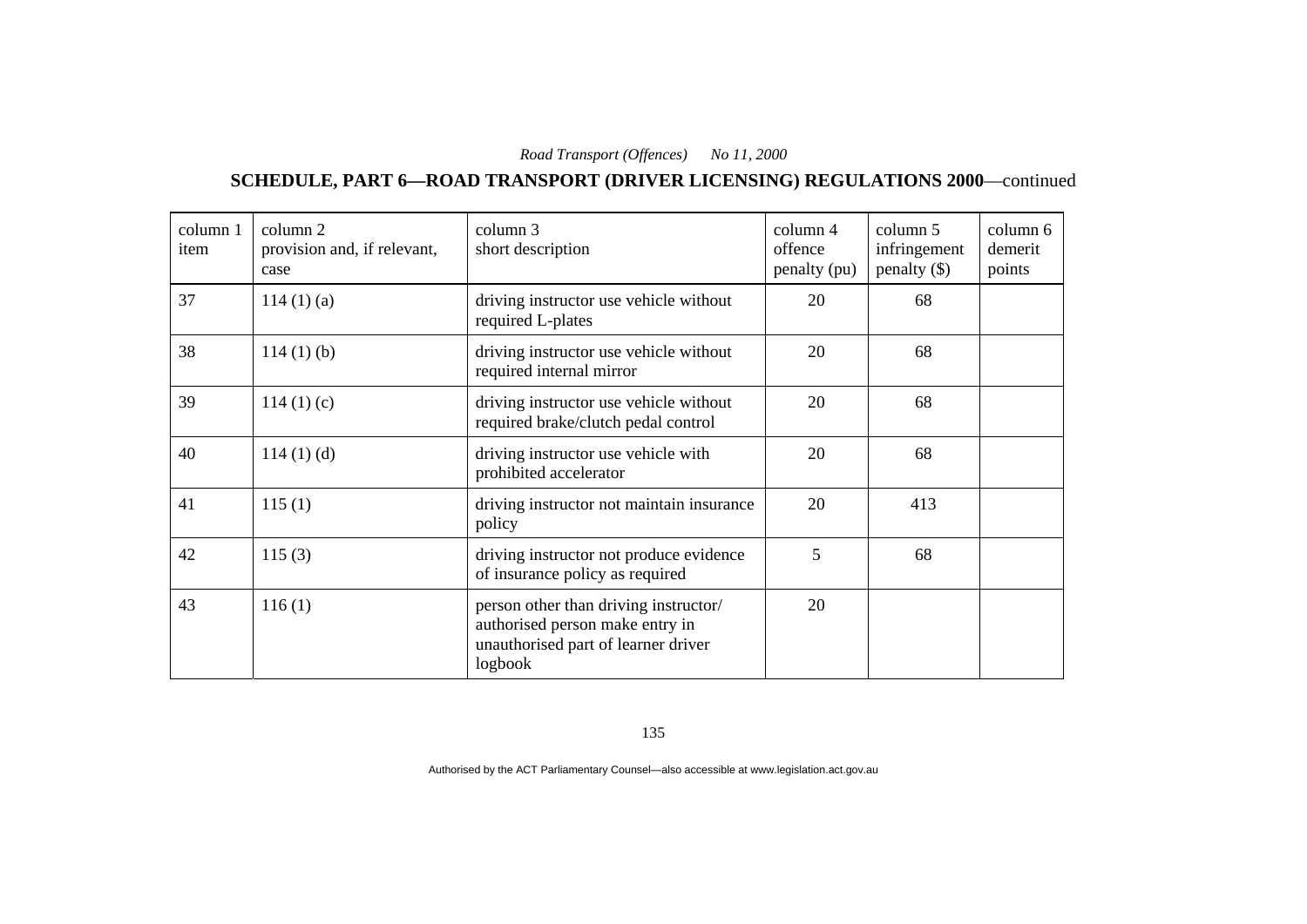#### **SCHEDULE, PART 6—ROAD TRANSPORT (DRIVER LICENSING) REGULATIONS 2000**—continued

| column 1<br>item | column 2<br>provision and, if relevant,<br>case | column 3<br>short description                                                                          | column 4<br>offence<br>penalty (pu) | column 5<br>infringement<br>penalty $(\$)$ | column 6<br>demerit<br>points |
|------------------|-------------------------------------------------|--------------------------------------------------------------------------------------------------------|-------------------------------------|--------------------------------------------|-------------------------------|
| 44               | 116(2)                                          | driving instructor make entry in learner<br>driver logbook without providing<br>instruction/assessment | 20                                  |                                            |                               |
| 45               | 116(3)(a)                                       | make false/misleading/incomplete entry<br>in learner driver logbook                                    | 20                                  |                                            |                               |
| 46               | $116(3)$ (b)                                    | change learner driver logbook with<br>intention to deceive                                             | 20                                  |                                            |                               |
| 47               | 116(3)(c)                                       | forge/fraudulently change/use learner<br>driver logbook                                                | 20                                  |                                            |                               |
| 48               | $116(3)$ (d)                                    | fraudulently lend/allow someone to use<br>learner driver logbook                                       | 20                                  |                                            |                               |
| 49               | 117                                             | pretend to be accredited as driving<br>instructor                                                      | 20                                  | 204                                        |                               |

136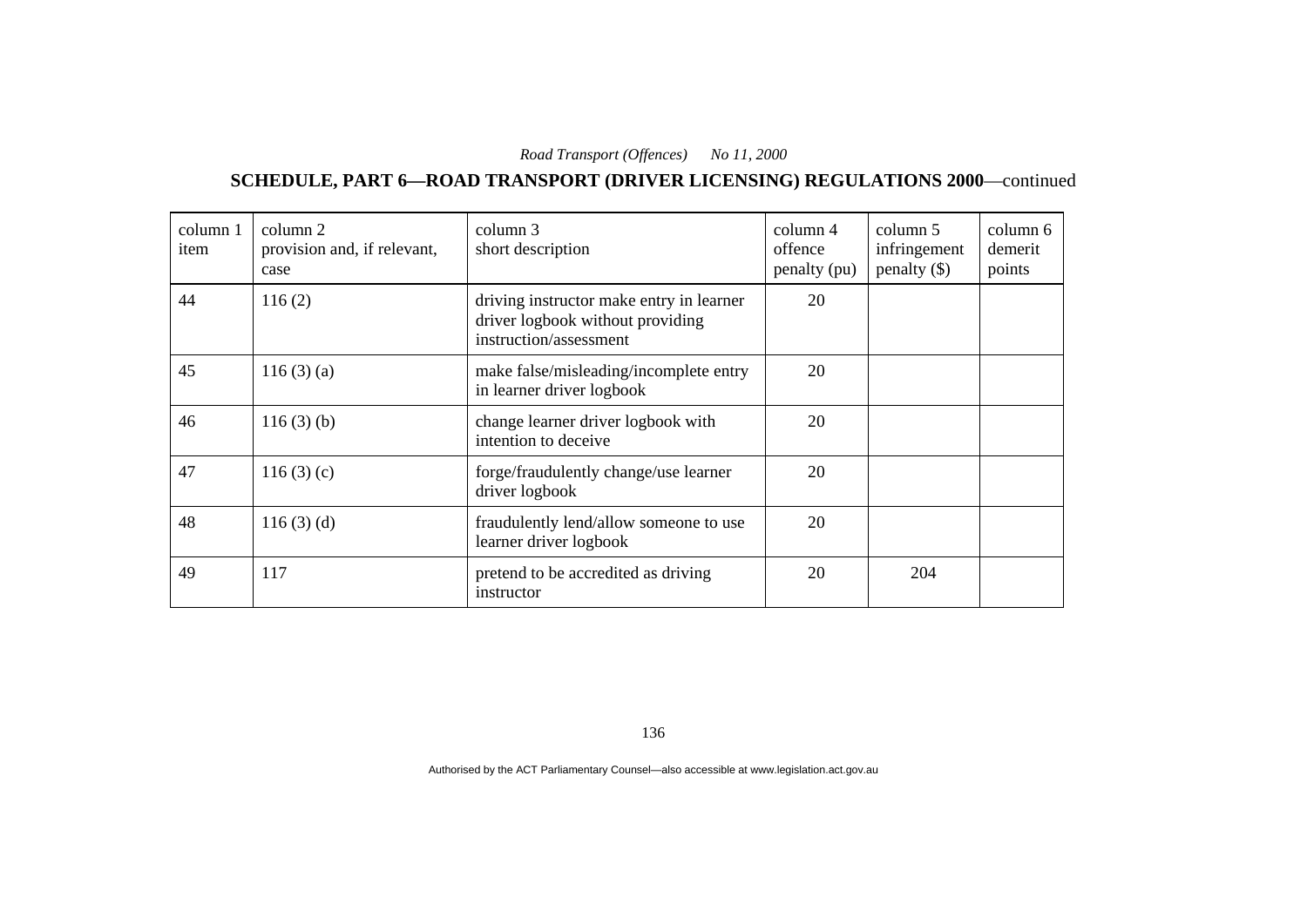**SCHEDULE**—continued

# **PART 7—ROAD TRANSPORT (GENERAL) ACT 1999**

| column 1<br>item | column 2<br>provision and, if relevant,<br>case | column 3<br>short description                                  | column 4<br>offence<br>penalty (pu) | column 5<br>infringement<br>penalty $(\$)$ | column 6<br>demerit<br>points |
|------------------|-------------------------------------------------|----------------------------------------------------------------|-------------------------------------|--------------------------------------------|-------------------------------|
|                  | 20(2)                                           | not return identity card                                       |                                     |                                            |                               |
| 2                | 36(6)                                           | remove/interfere with/deface<br>infringement notice on vehicle | 20                                  | 200                                        |                               |
| 3                | 42(2)                                           | not make/give declaration to<br>administering authority        | 30                                  |                                            |                               |
| 4                | 43                                              | falsely name someone as driver in<br>declaration               | 50                                  |                                            |                               |
| 5                | 44(6)                                           | drive vehicle while right to drive<br>suspended                | 20                                  | 324                                        |                               |
| 6                | 58 $(2)$ $(a)$                                  | not produce licence                                            | 20                                  | 68                                         |                               |
| 7                | 58 $(2)$ $(b)$                                  | not state name/address                                         | 20                                  |                                            |                               |
| 8                | 58 $(2)(c)$                                     | state false name/address                                       | 20                                  |                                            |                               |

137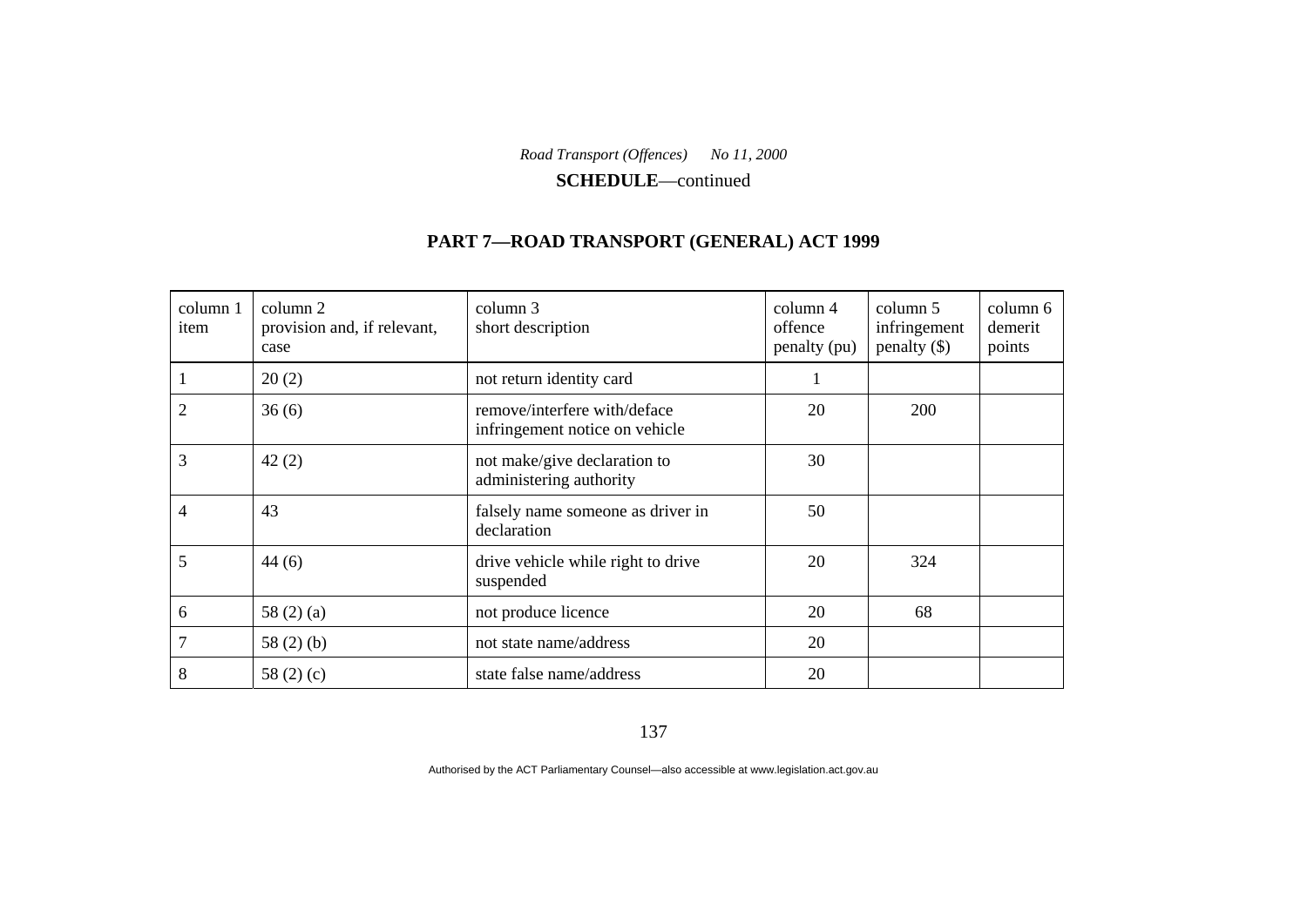# **SCHEDULE, PART 7—ROAD TRANSPORT (GENERAL) ACT 1999**—continued

| column 1<br>item | column 2<br>provision and, if relevant,<br>case | column 3<br>short description                                                                                                              | column 4<br>offence<br>penalty (pu) | column 5<br>infringement<br>penalty $(\$)$ | column 6<br>demerit<br>points |
|------------------|-------------------------------------------------|--------------------------------------------------------------------------------------------------------------------------------------------|-------------------------------------|--------------------------------------------|-------------------------------|
| 9                | 59 $(3)$                                        | not give specimen signature                                                                                                                | 20                                  |                                            |                               |
| 10               | 60(1)(a)                                        | responsible person/possessor not give<br>particulars of driver/written signed<br>statement required by police<br>officer/authorised person | 20                                  | 114                                        |                               |
| 11               | 60(1)(b)                                        | other person not give particulars of<br>driver required by police officer/<br>authorised person                                            | 20                                  | 114                                        |                               |
| 12               | 61(2)                                           | not produce licence to court                                                                                                               | 20                                  |                                            |                               |
| 13               | 66(4)                                           | not surrender licence                                                                                                                      | 20                                  |                                            |                               |
| 14               | 82(1)                                           | use vehicle/trailer without owner's<br>consent                                                                                             | 20                                  |                                            |                               |
| 15               | 83                                              | procure use/hire of vehicle/trailer by<br>fraud/misrepresentation                                                                          | 20                                  |                                            |                               |
| 16               | 101                                             | use motor vehicle as taxi without taxi<br>operator's licence/restricted taxi                                                               | 50                                  | 200                                        |                               |

138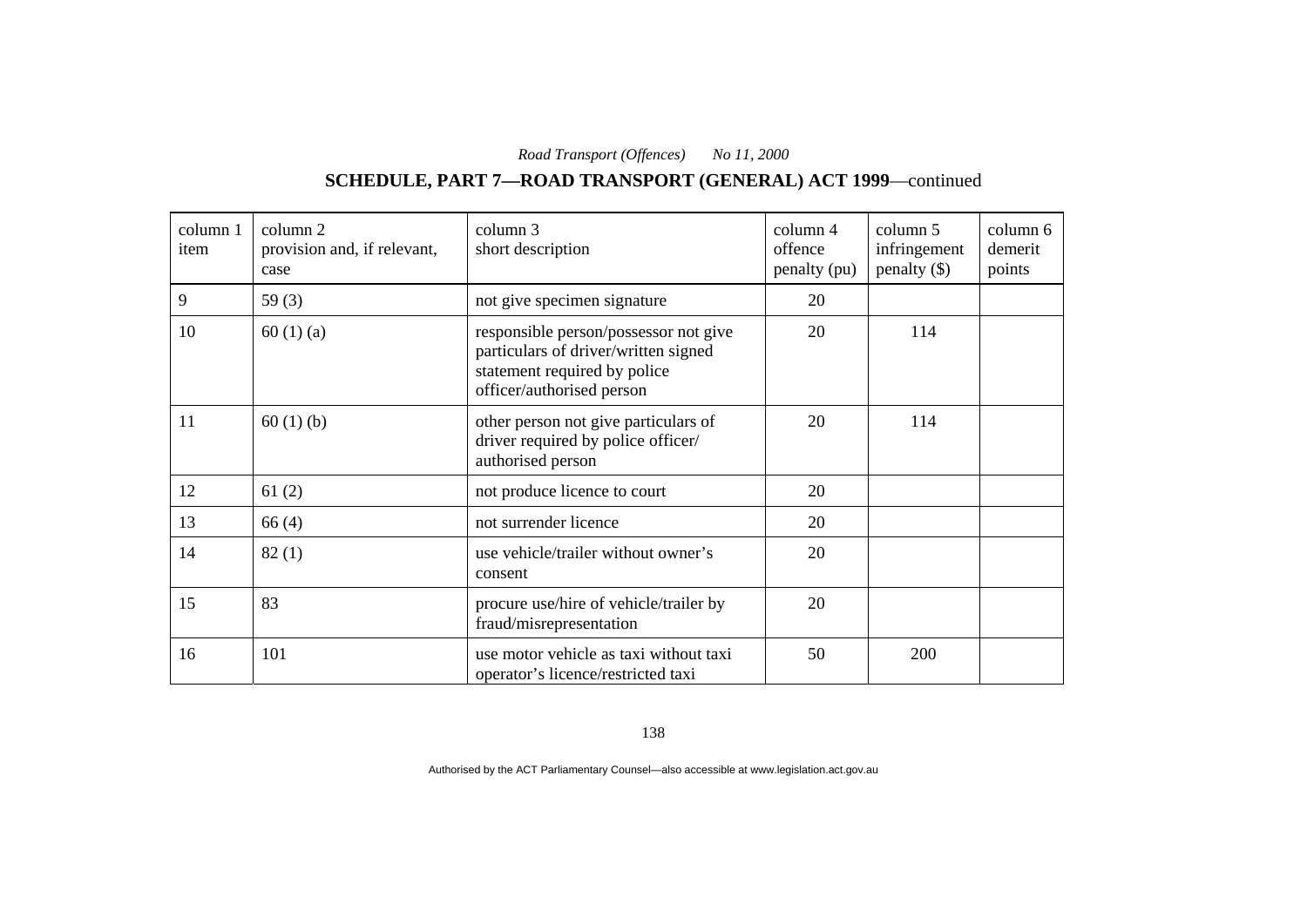# **SCHEDULE, PART 7—ROAD TRANSPORT (GENERAL) ACT 1999**—continued

| column 1<br>item | column 2<br>provision and, if relevant,<br>case | column 3<br>short description                                           | column 4<br>offence<br>penalty (pu) | column 5<br>infringement<br>penalty $(\$)$ | column 6<br>demerit<br>points |
|------------------|-------------------------------------------------|-------------------------------------------------------------------------|-------------------------------------|--------------------------------------------|-------------------------------|
|                  |                                                 | operator's licence                                                      |                                     |                                            |                               |
| 17               | 104(1)                                          | transfer defined right to someone else<br>without approval              | 20                                  |                                            |                               |
| 18               | 111(4)                                          | not give restricted taxi operator's licence<br>to authority as required | 5                                   | <b>200</b>                                 |                               |
| 19               | 113                                             | carry more than maximum number of<br>passengers in taxi/restricted taxi | 5                                   | 150                                        |                               |
| 20               | 114                                             | not display in taxi/restricted taxi<br>maximum number of passengers     | 5                                   | 150                                        |                               |
| 21               | 116                                             | park taxi/restricted taxi longer than 30<br>minutes                     | 20                                  | 200                                        |                               |
| 22               | 117                                             | contravene condition of restricted taxi<br>operator's licence           | 50                                  | 300                                        |                               |

139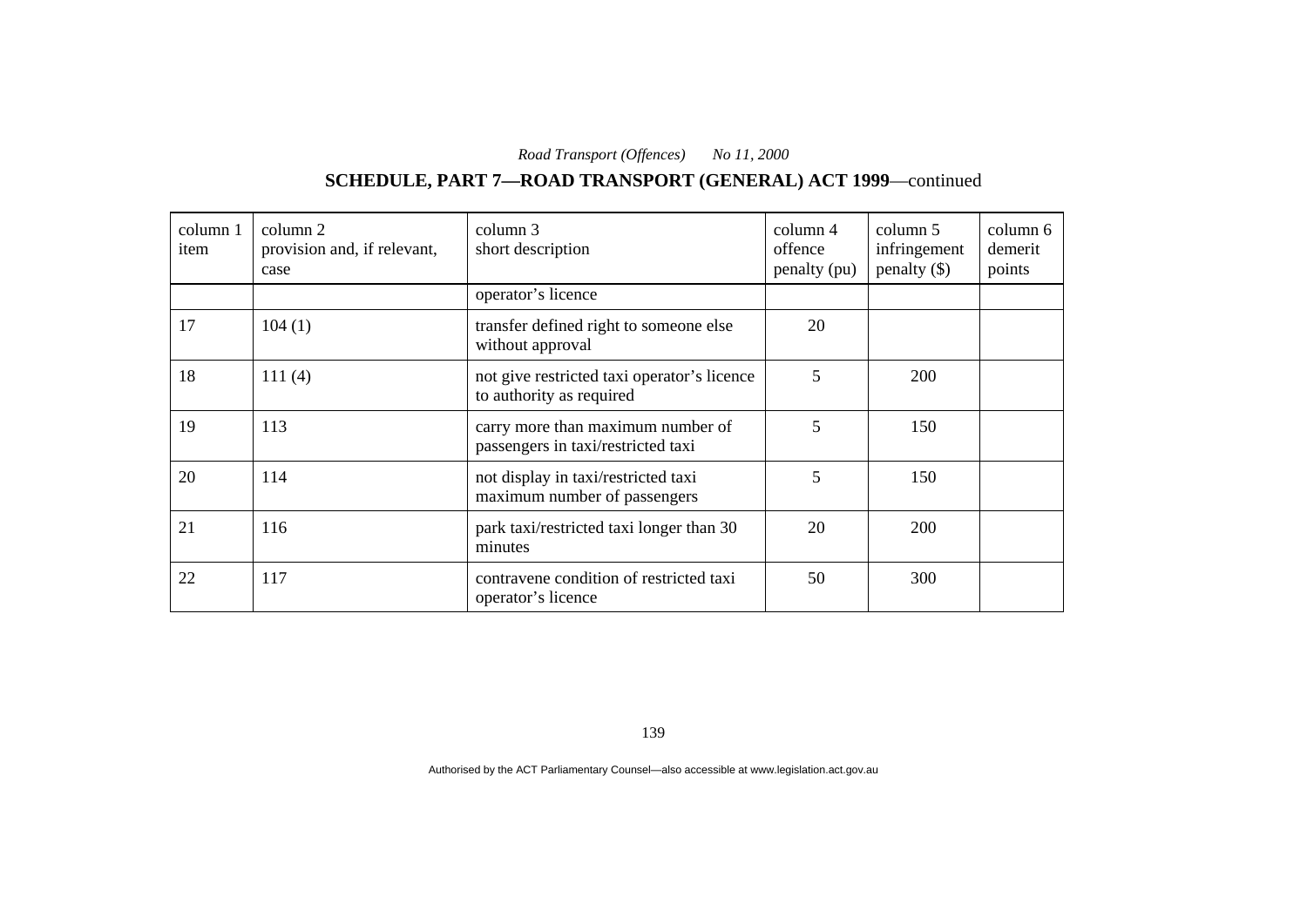# **SCHEDULE, PART 7—ROAD TRANSPORT (GENERAL) ACT 1999**—continued

| column 1<br>item | column 2<br>provision and, if relevant,<br>case | column 3<br>short description                                                                                  | column 4<br>offence<br>penalty (pu) | column 5<br>infringement<br>penalty $(\$)$ | column 6<br>demerit<br>points |
|------------------|-------------------------------------------------|----------------------------------------------------------------------------------------------------------------|-------------------------------------|--------------------------------------------|-------------------------------|
| 23               | 118                                             | not display prominently in vehicle<br>restricted taxi operator's licence/<br>notification of licence variation | 5                                   | 150                                        |                               |
| 24               | 119                                             | use motor vehicle as private hire car<br>without private hire car operator's<br>licence                        | 50                                  | 500                                        |                               |
| 25               | 123                                             | carry more than maximum number of<br>passengers in private hire car                                            | 5                                   | 150                                        |                               |
| 26               | 124(1)                                          | park private hire car on road longer than<br>30 minutes                                                        | 20                                  | 200                                        |                               |
| 27               | 125                                             | use motor vehicle as restricted hire<br>vehicle without restricted hire vehicle<br>operator's licence          | 50                                  | 500                                        |                               |
| 28               | 127                                             | contravene condition of restricted hire<br>vehicle operator's licence                                          | 50                                  | 300                                        |                               |

140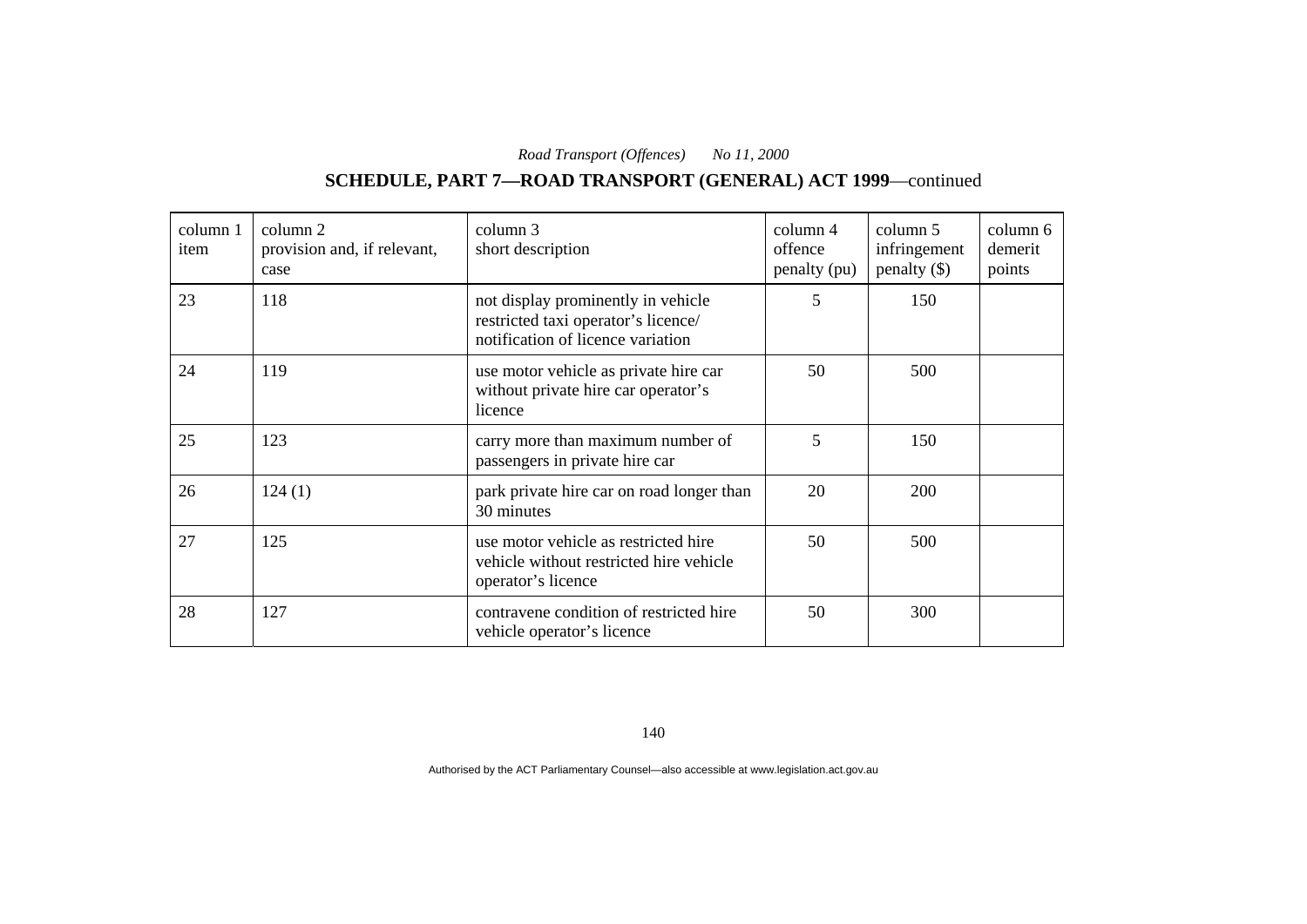# **SCHEDULE, PART 7—ROAD TRANSPORT (GENERAL) ACT 1999**—continued

| column 1<br>item | column 2<br>provision and, if relevant,<br>case | column 3<br>short description                                                                                         | column 4<br>offence<br>penalty (pu) | column 5<br>infringement<br>penalty $(\$)$ | column 6<br>demerit<br>points |
|------------------|-------------------------------------------------|-----------------------------------------------------------------------------------------------------------------------|-------------------------------------|--------------------------------------------|-------------------------------|
| 29               | 129(4)                                          | not give restricted hire vehicle operator's<br>licence to authority as required                                       | 5                                   | 150                                        |                               |
| 30               | 130(3)                                          | operate restricted hire vehicle as private<br>hire car other than in accordance with<br>notice                        | 20                                  | 200                                        |                               |
| 31               | 131                                             | not display prominently in vehicle<br>restricted hire vehicle operator's<br>licence/notification of licence variation | 5                                   | 100                                        |                               |
| 32               | 133                                             | carry more than maximum number of<br>passengers in restricted hire vehicle                                            | 5                                   | 150                                        |                               |
| 33               | 134(1)                                          | park restricted hire vehicle on road<br>longer than 30 minutes                                                        | 5                                   | 200                                        |                               |
| 34               | 136                                             | carry people other than sightseers at<br>separate fares                                                               | 20                                  | 200                                        |                               |
| 35               | 137                                             | use motor vehicle as bus without bus<br>operator's licence                                                            | 50                                  | 500                                        |                               |

141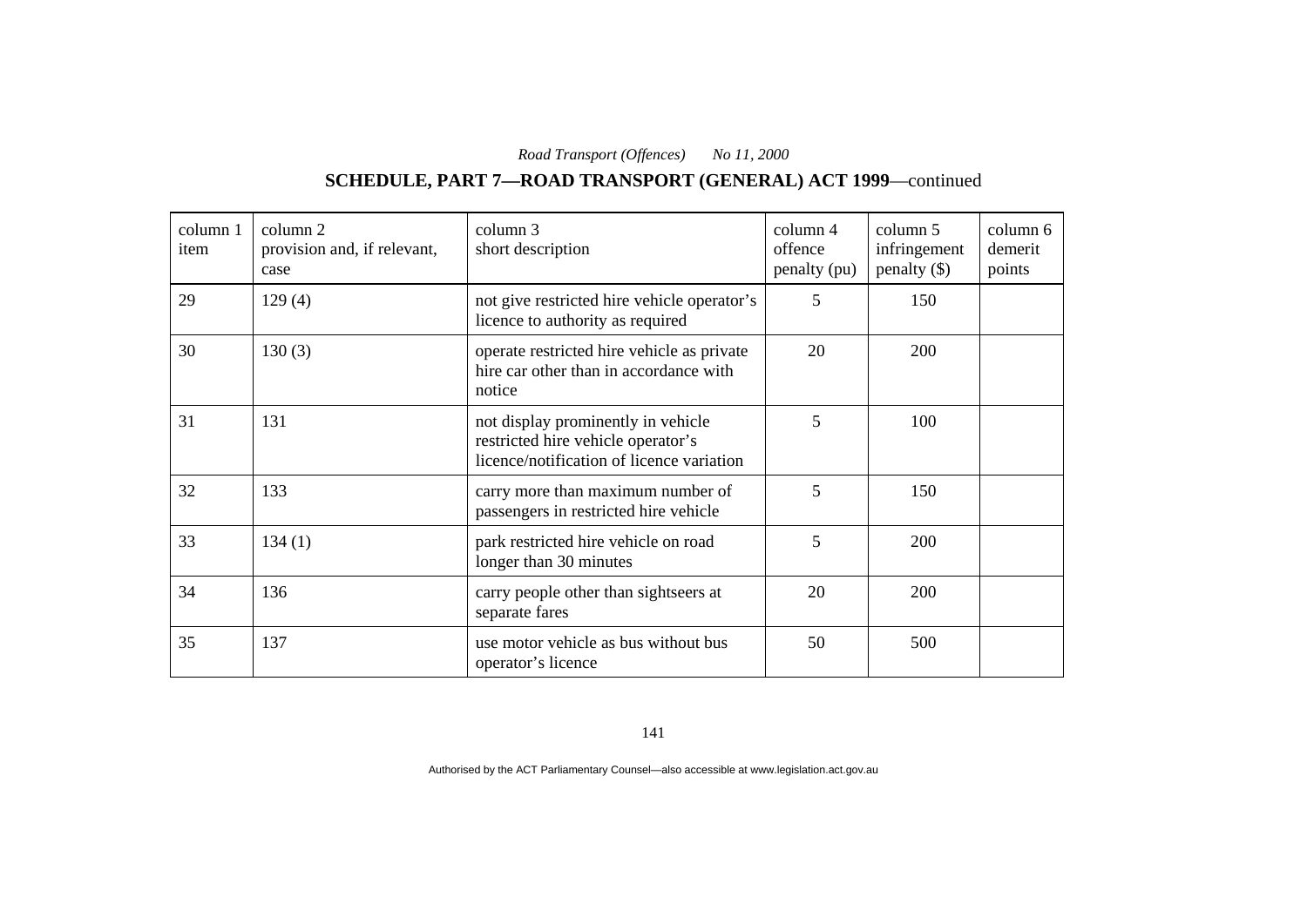# **SCHEDULE, PART 7—ROAD TRANSPORT (GENERAL) ACT 1999**—continued

| column 1<br>item | column 2<br>provision and, if relevant,<br>case | column 3<br>short description                                   | column 4<br>offence<br>penalty (pu) | column 5<br>infringement<br>penalty $(\$)$ | column 6<br>demerit<br>points |
|------------------|-------------------------------------------------|-----------------------------------------------------------------|-------------------------------------|--------------------------------------------|-------------------------------|
| 36               | 140                                             | carry more than maximum number of<br>passengers in bus          | 5                                   | 150                                        |                               |
| 37               | 141                                             | not paint on bus maximum number of<br>passengers                | 5                                   | 100                                        |                               |
| 38               | 145                                             | not give notice of disposal/cessation of<br>bus service         | 20                                  | 200                                        |                               |
| 39               | 147                                             | not display prominently maximum fares<br>in bus                 | 20                                  | 200                                        |                               |
| 40               | 148                                             | contravene condition of bus service<br>licence                  | 50                                  | 500                                        |                               |
| 41               | 150                                             | carry more than maximum number of<br>passengers in visiting bus | 20                                  | 150                                        |                               |
| 42               | 151                                             | contravene condition of visiting bus<br>operator's licence      | 50                                  | 300                                        |                               |

142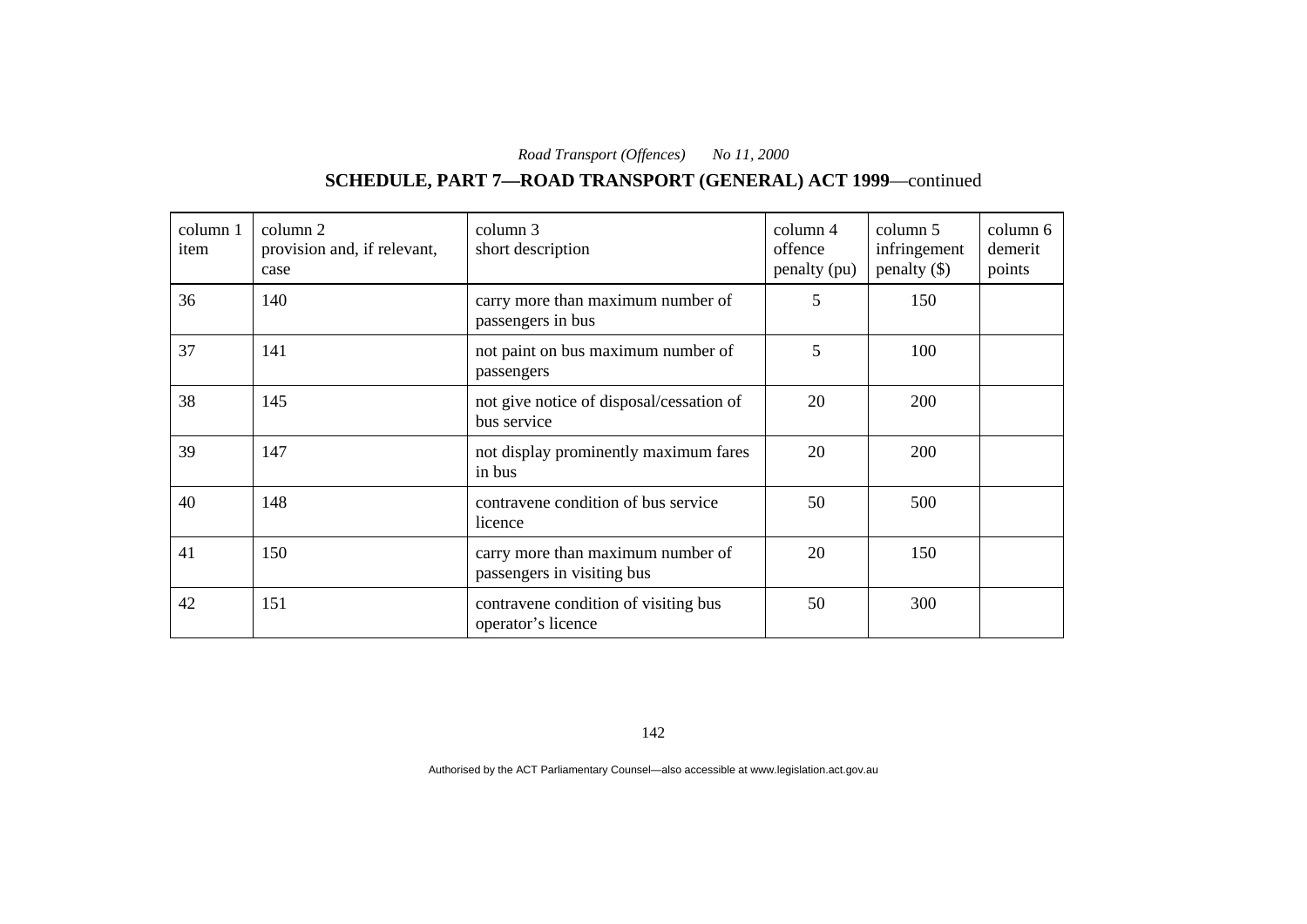# **SCHEDULE, PART 7—ROAD TRANSPORT (GENERAL) ACT 1999**—continued

| column 1<br>item | column 2<br>provision and, if relevant,<br>case | column 3<br>short description                                                                                        | $\text{column } 4$<br>offence<br>penalty (pu) | column 5<br>infringement<br>penalty $(\$)$ | column 6<br>demerit<br>points |
|------------------|-------------------------------------------------|----------------------------------------------------------------------------------------------------------------------|-----------------------------------------------|--------------------------------------------|-------------------------------|
| 43               | 153(1)                                          | not carry fire extinguisher in public<br>vehicle                                                                     | 20                                            | 200                                        |                               |
| 44               | 154                                             | bring offensive/dangerous article into<br>public vehicle                                                             | 20                                            | 100                                        |                               |
| 45               | 155                                             | use motor vehicle to carry people for<br>consideration more than cost of<br>operating vehicle without a licence      | 50                                            | 300                                        |                               |
| 46               | 162(1)                                          | use uninsured motor vehicle                                                                                          | 50                                            | 413                                        |                               |
| 47               | 169 $(4)$ $(a)$                                 | authorised insurer issue policy of<br>insurance/indemnity not third-party<br>policy                                  | 20                                            |                                            |                               |
| 48               | 169 $(4)$ $(b)$                                 | authorised insurer issue policy of<br>insurance/indemnity with<br>term/condition/warranty not in<br>prescribed terms | 20                                            |                                            |                               |

143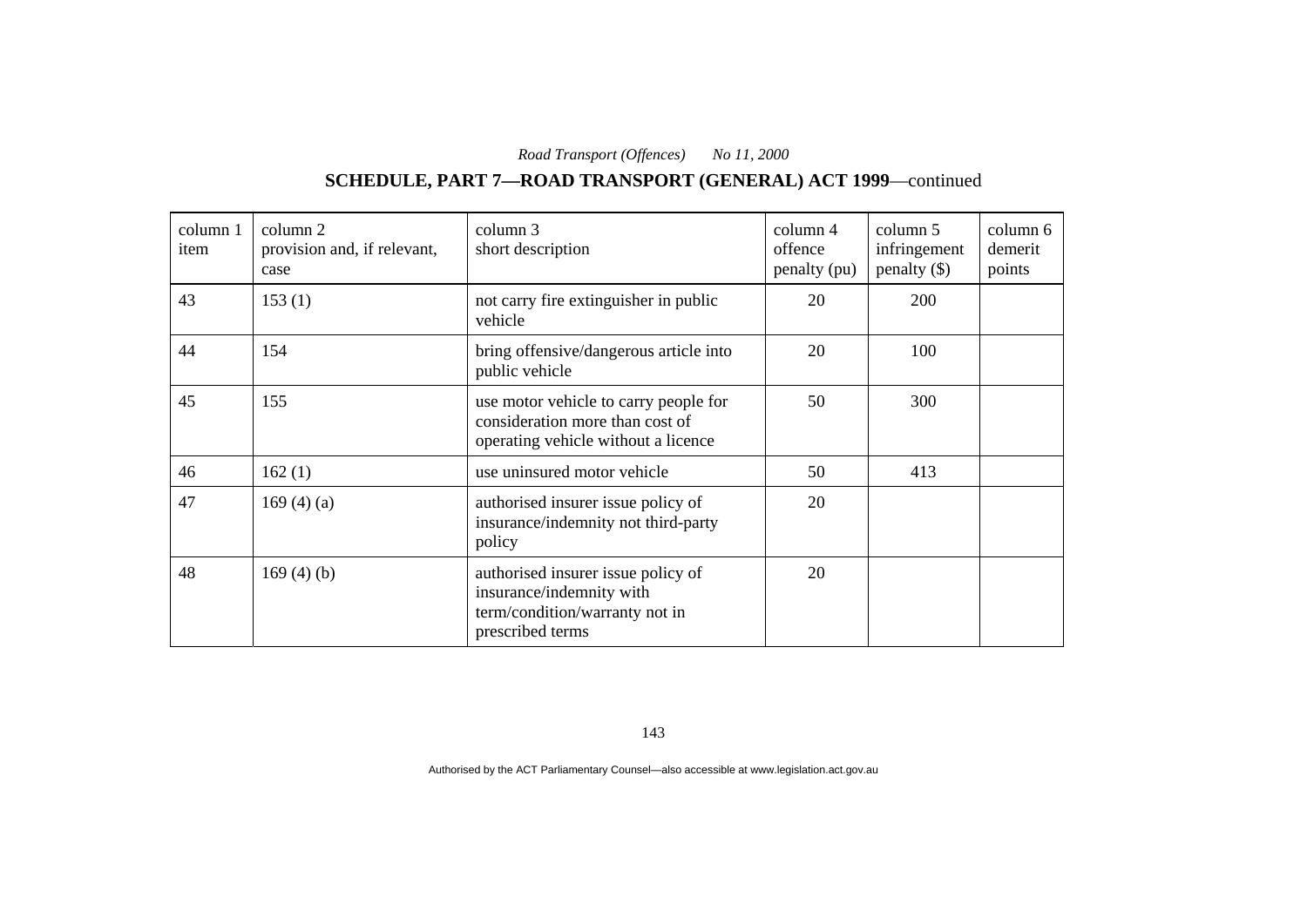# **SCHEDULE, PART 7—ROAD TRANSPORT (GENERAL) ACT 1999**—continued

| column 1<br>item | column 2<br>provision and, if relevant,<br>case | column 3<br>short description                                                                             | column 4<br>offence<br>penalty (pu) | column 5<br>infringement<br>penalty $(\$)$ | column 6<br>demerit<br>points |
|------------------|-------------------------------------------------|-----------------------------------------------------------------------------------------------------------|-------------------------------------|--------------------------------------------|-------------------------------|
| 49               | 172(1)                                          | use insured vehicle third-party correct<br>insurance premium not paid                                     | 20                                  | 413                                        |                               |
| 50               | 177(a)                                          | make false/misleading statement/<br>representation in proposal for third-party<br>policy                  | 20                                  |                                            |                               |
| 51               | 177(b)                                          | omit anything from statement/<br>representation so it is misleading in<br>proposal for third-party policy | 20                                  |                                            |                               |
| 52               | 177(c)                                          | not disclose known material fact in<br>proposal for third-party policy                                    | 20                                  |                                            |                               |
| 53               | 183(8)                                          | authorised insurer not pay amount<br>payable to nominal defendant within<br>required time                 | 20                                  |                                            |                               |

144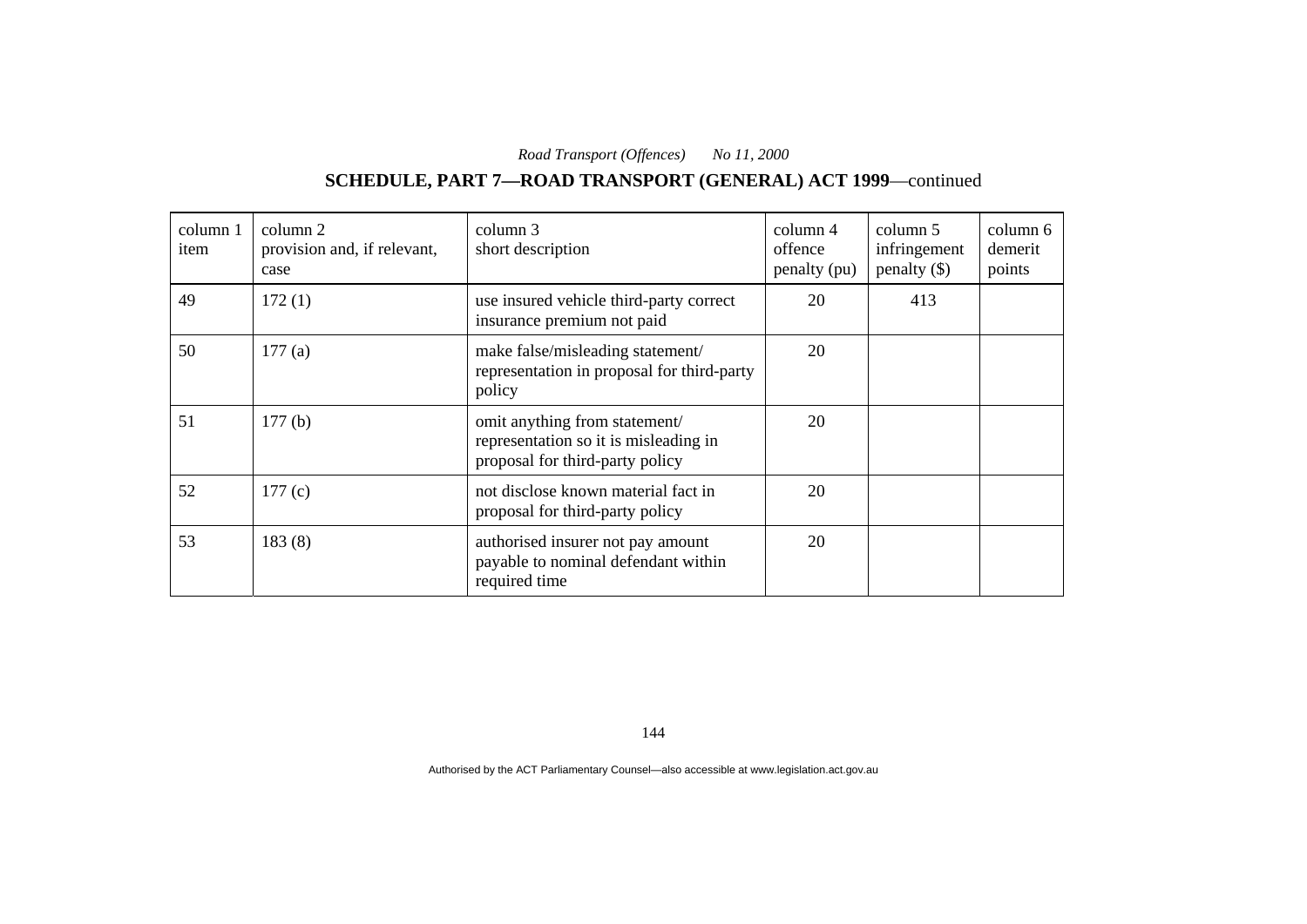# **SCHEDULE, PART 7—ROAD TRANSPORT (GENERAL) ACT 1999**—continued

| column 1<br>item | column 2<br>provision and, if relevant,<br>case | column 3<br>short description                                                                           | column 4<br>offence<br>penalty (pu) | column 5<br>infringement<br>penalty $(\$)$ | column 6<br>demerit<br>points |
|------------------|-------------------------------------------------|---------------------------------------------------------------------------------------------------------|-------------------------------------|--------------------------------------------|-------------------------------|
| 54               | 189(1)(a)                                       |                                                                                                         |                                     |                                            |                               |
| 54.1             | by contravening<br>189 $(3)$ $(a)$              | driver not give notice of time/date/place<br>of accident to authorised insurer                          | 20                                  |                                            |                               |
| 54.2             | by contravening<br>$\bullet$<br>$189(3)$ (b)    | driver not give notice of circumstances<br>of accident to authorised insurer                            | 20                                  |                                            |                               |
| 54.3             | by contravening<br>189 $(3)(c)$                 | driver not give notice of name/address of<br>person killed/injured in accident to<br>authorised insurer | 20                                  |                                            |                               |
| 54.4             | by contravening<br>$\bullet$<br>189 $(3)$ $(d)$ | driver not give notice of name/address of<br>witness to accident to authorised insurer                  | 20                                  |                                            |                               |

145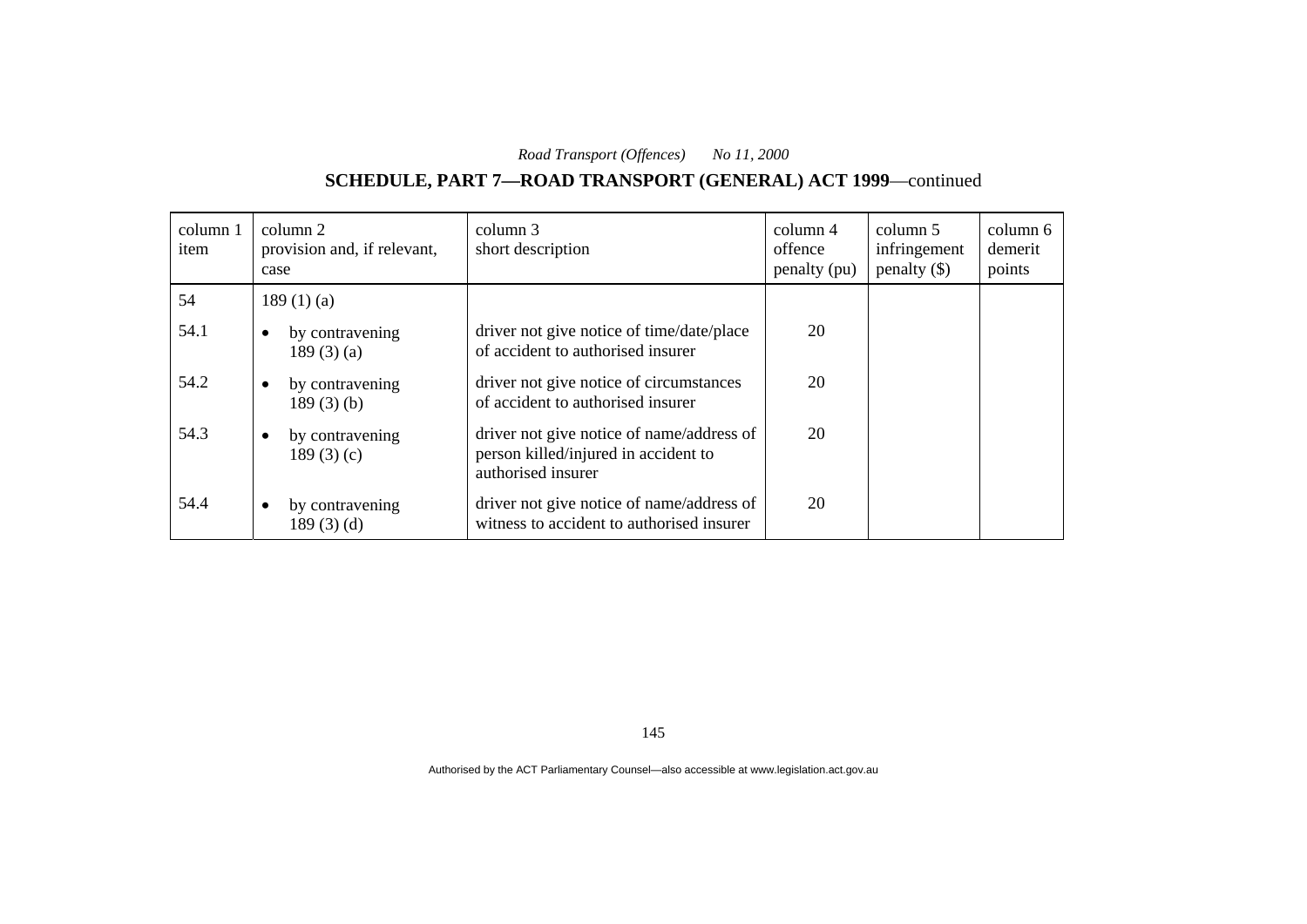# **SCHEDULE, PART 7—ROAD TRANSPORT (GENERAL) ACT 1999**—continued

| column 1<br>item | column 2<br>provision and, if relevant,<br>case | column 3<br>short description                                                                          | column 4<br>offence<br>penalty (pu) | column 5<br>infringement<br>penalty $(\$)$ | column 6<br>demerit<br>points |
|------------------|-------------------------------------------------|--------------------------------------------------------------------------------------------------------|-------------------------------------|--------------------------------------------|-------------------------------|
| 55               | 189 $(1)$ $(b)$                                 |                                                                                                        |                                     |                                            |                               |
| 55.1             | by contravening<br>$\bullet$<br>189 $(3)$ $(a)$ | driver not give notice of time/date/place<br>of accident to nominal defendant                          | 20                                  |                                            |                               |
| 55.2             | by contravening<br>$\bullet$<br>$189(3)$ (b)    | driver not give notice of circumstances<br>of accident to nominal defendant                            | 20                                  |                                            |                               |
| 55.3             | by contravening<br>$\bullet$<br>189 $(3)(c)$    | driver not give notice of name/address of<br>person killed/injured in accident to<br>nominal defendant | 20                                  |                                            |                               |
| 55.4             | by contravening<br>$\bullet$<br>189(3)(d)       | driver not give notice of name/address of<br>witness to accident to nominal defendant                  | 20                                  |                                            |                               |

146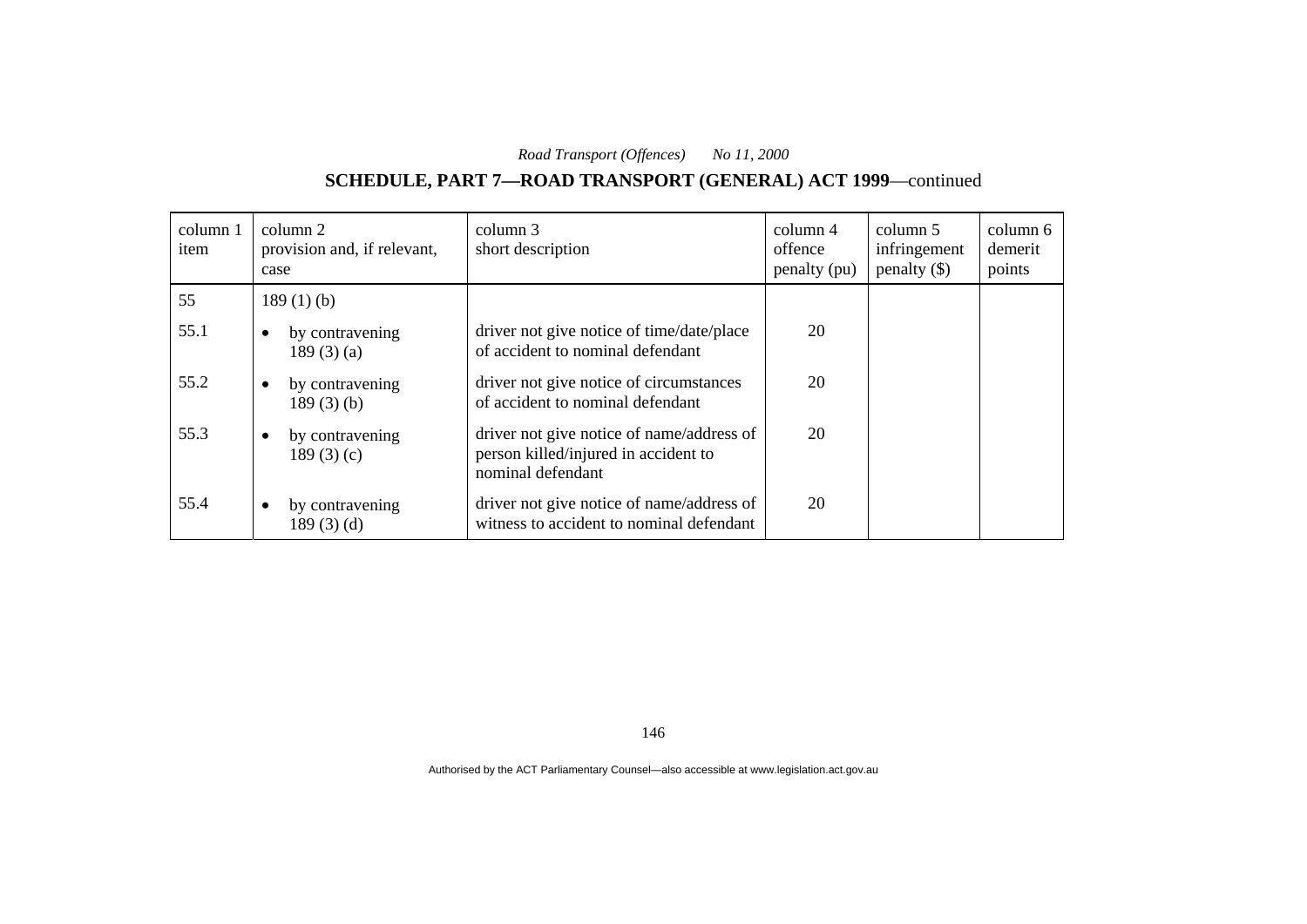# **SCHEDULE, PART 7—ROAD TRANSPORT (GENERAL) ACT 1999**—continued

| column 1<br>item | column 2<br>provision and, if relevant,<br>case | column 3<br>short description                                                              | $\text{column } 4$<br>offence<br>penalty (pu) | column 5<br>infringement<br>penalty $(\$)$ | column 6<br>demerit<br>points |
|------------------|-------------------------------------------------|--------------------------------------------------------------------------------------------|-----------------------------------------------|--------------------------------------------|-------------------------------|
| 56               | 189(2)                                          |                                                                                            |                                               |                                            |                               |
| 56.1             | by contravening<br>$\bullet$<br>189 $(3)(a)$    | driver not give notice of time/date/place<br>of accident to owner                          | 20                                            |                                            |                               |
| 56.2             | by contravening<br>$\bullet$<br>$189(3)$ (b)    | driver not give notice of circumstances<br>of accident to owner                            | 20                                            |                                            |                               |
| 56.3             | by contravening<br>$\bullet$<br>189 $(3)(c)$    | driver not give notice of name/address of<br>person killed/injured in accident to<br>owner | 20                                            |                                            |                               |
| 56.4             | by contravening<br>$\bullet$<br>189(3)(d)       | driver not give notice of name/address of<br>witness to accident to owner                  | 20                                            |                                            |                               |

147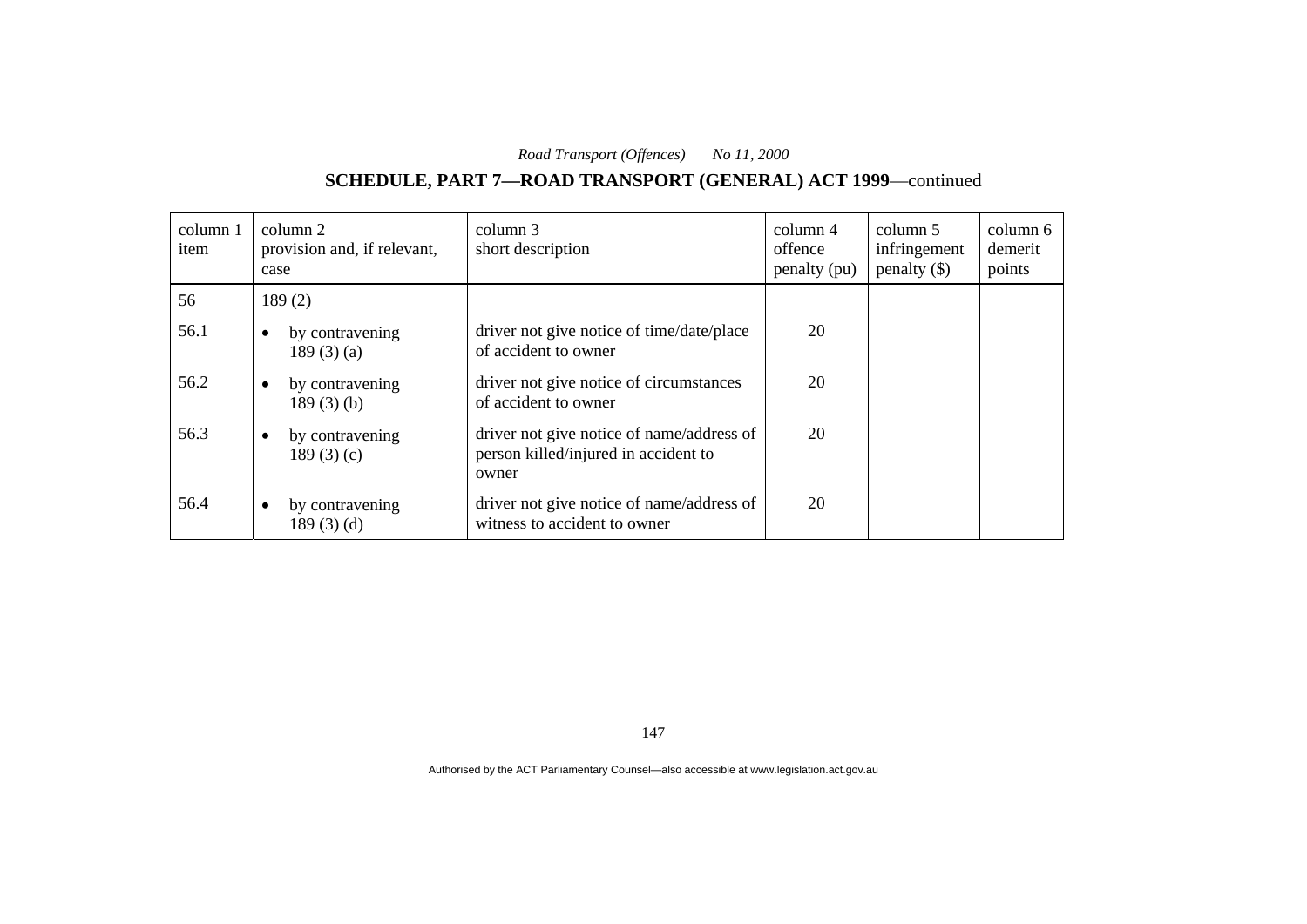# **SCHEDULE, PART 7—ROAD TRANSPORT (GENERAL) ACT 1999**—continued

| column 1<br>item | column 2<br>provision and, if relevant,<br>case | column 3<br>short description                                                | column 4<br>offence<br>penalty (pu) | column 5<br>infringement<br>penalty $(\$)$ | column 6<br>demerit<br>points |
|------------------|-------------------------------------------------|------------------------------------------------------------------------------|-------------------------------------|--------------------------------------------|-------------------------------|
| 57               | 189(5)                                          | driver/owner not give additional<br>information/take step                    | 20                                  |                                            |                               |
| 58               | 192(1)                                          | owner/driver not give notice to<br>authorised insurer of notice/claim/action | 20                                  |                                            |                               |
| 59               | 192(2)                                          | owner not give notice to authorised<br>insurer of driver notice/claim/action | 20                                  |                                            |                               |
| 60               | 192(3)                                          | owner/driver begin court<br>proceeding/incur expense                         | 20                                  |                                            |                               |
| 61               | 205(1)                                          | issue certificate/policy of insurance<br>while not authorised insurer        | 100                                 |                                            |                               |

148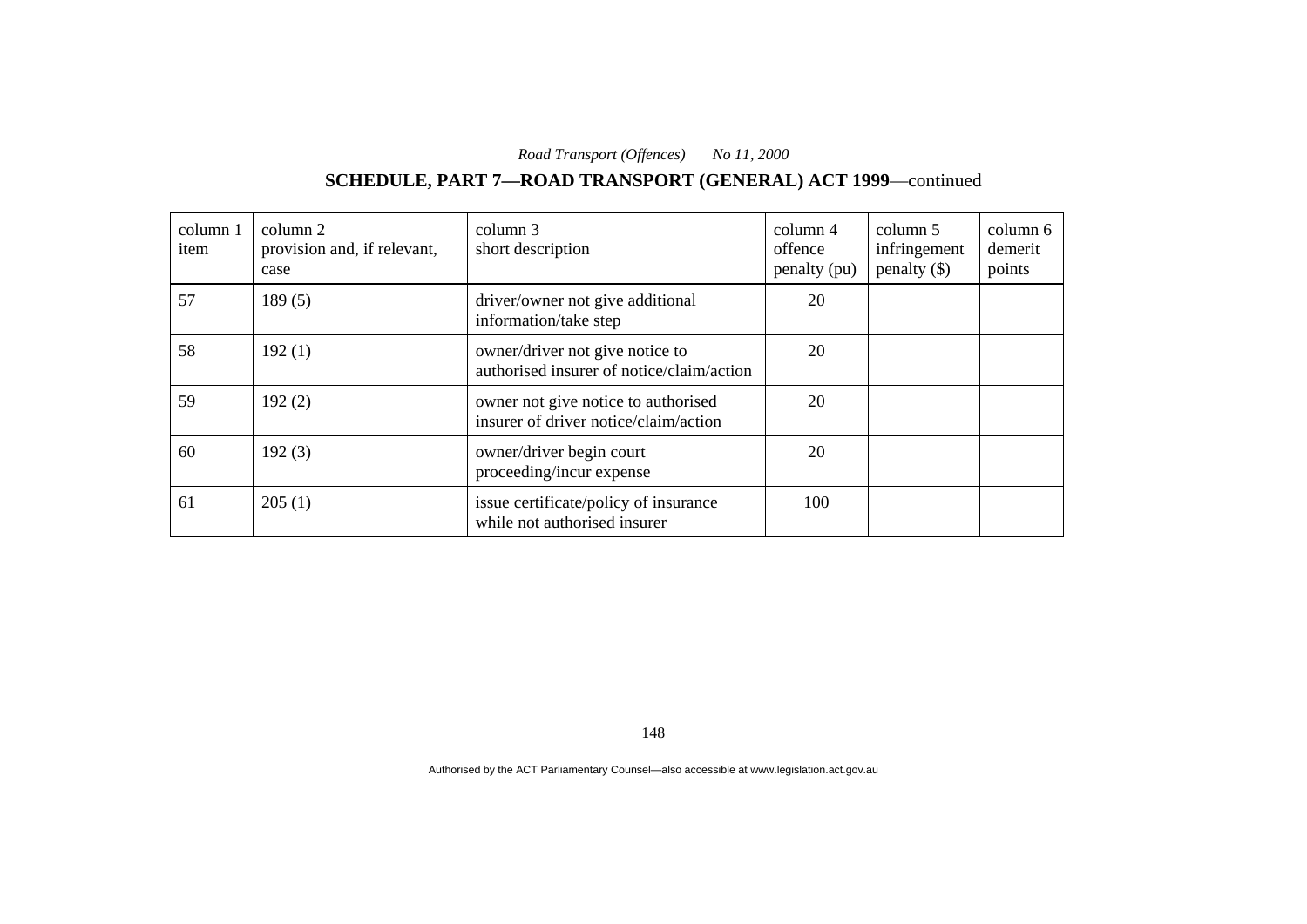# **SCHEDULE, PART 7—ROAD TRANSPORT (GENERAL) ACT 1999**—continued

| column 1<br>item | column 2<br>provision and, if relevant,<br>case | column 3<br>short description                                                                                                                    | column 4<br>offence<br>penalty (pu) | column 5<br>infringement<br>penalty $(\$)$ | column 6<br>demerit<br>points |
|------------------|-------------------------------------------------|--------------------------------------------------------------------------------------------------------------------------------------------------|-------------------------------------|--------------------------------------------|-------------------------------|
| 62               | 212(2)                                          |                                                                                                                                                  |                                     |                                            |                               |
| 62.1             | for $212(1)$ (a)<br>$\bullet$                   | authorised insurer not provide<br>information about premiums received<br>under third-party policies/public vehicle<br>policies within set time   | 20                                  |                                            |                               |
| 62.2             | for $212(1)$ (b)<br>$\bullet$                   | authorised insurer not provide<br>information about claims paid for<br>third-party policies/public vehicle<br>policies within set time           | 20                                  |                                            |                               |
| 62.3             | for $212(1)(c)$<br>$\bullet$                    | authorised insurer not provide<br>information about persons insured under<br>third-party policies/public vehicle<br>policies within set time     | 20                                  |                                            |                               |
| 62.4             | for $212(1)(d)$<br>$\bullet$                    | authorised insurer not provide<br>information about other matters relevant<br>to third-party policies/public vehicle<br>policies within set time | 20                                  |                                            |                               |

149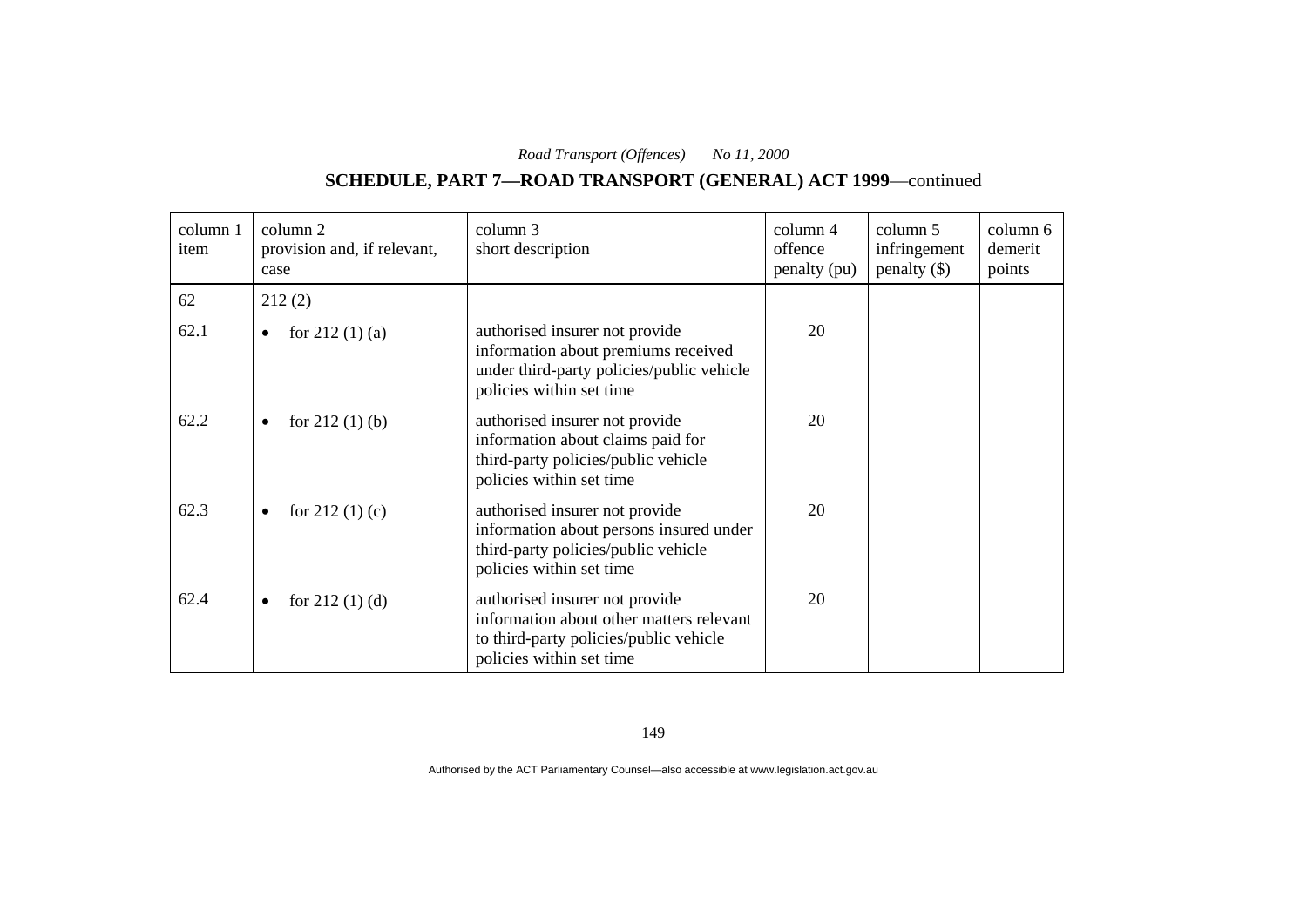# **SCHEDULE, PART 7—ROAD TRANSPORT (GENERAL) ACT 1999**—continued

| column 1<br>item | column 2<br>provision and, if relevant,<br>case | column 3<br>short description                                                                             | column 4<br>offence<br>penalty (pu) | column 5<br>infringement<br>penalty $(\$)$ | column 6<br>demerit<br>points |
|------------------|-------------------------------------------------|-----------------------------------------------------------------------------------------------------------|-------------------------------------|--------------------------------------------|-------------------------------|
| 63               | 214(1)                                          | authorised insurer charge/request/accept<br>more than maximum premium                                     | 20                                  |                                            |                               |
| 64               | 217(1)                                          | owner not maintain required public<br>vehicle policy                                                      | 50                                  | 413                                        |                               |
| 65               | 224(2)                                          |                                                                                                           |                                     |                                            |                               |
| 65.1             | for $224(1)(a)$<br>٠                            | owner not produce evidence that<br>third-party policy in force to police<br>officer/authorised person     | 20                                  |                                            |                               |
| 65.2             | for $224(1)$ (b)<br>٠                           | owner not produce evidence that public<br>vehicle policy in force to police officer/<br>authorised person | 20                                  |                                            |                               |
| 66               | 228(1)                                          | give road transport authority/<br>administering authority false/<br>misleading/incomplete information     | 20                                  |                                            |                               |

150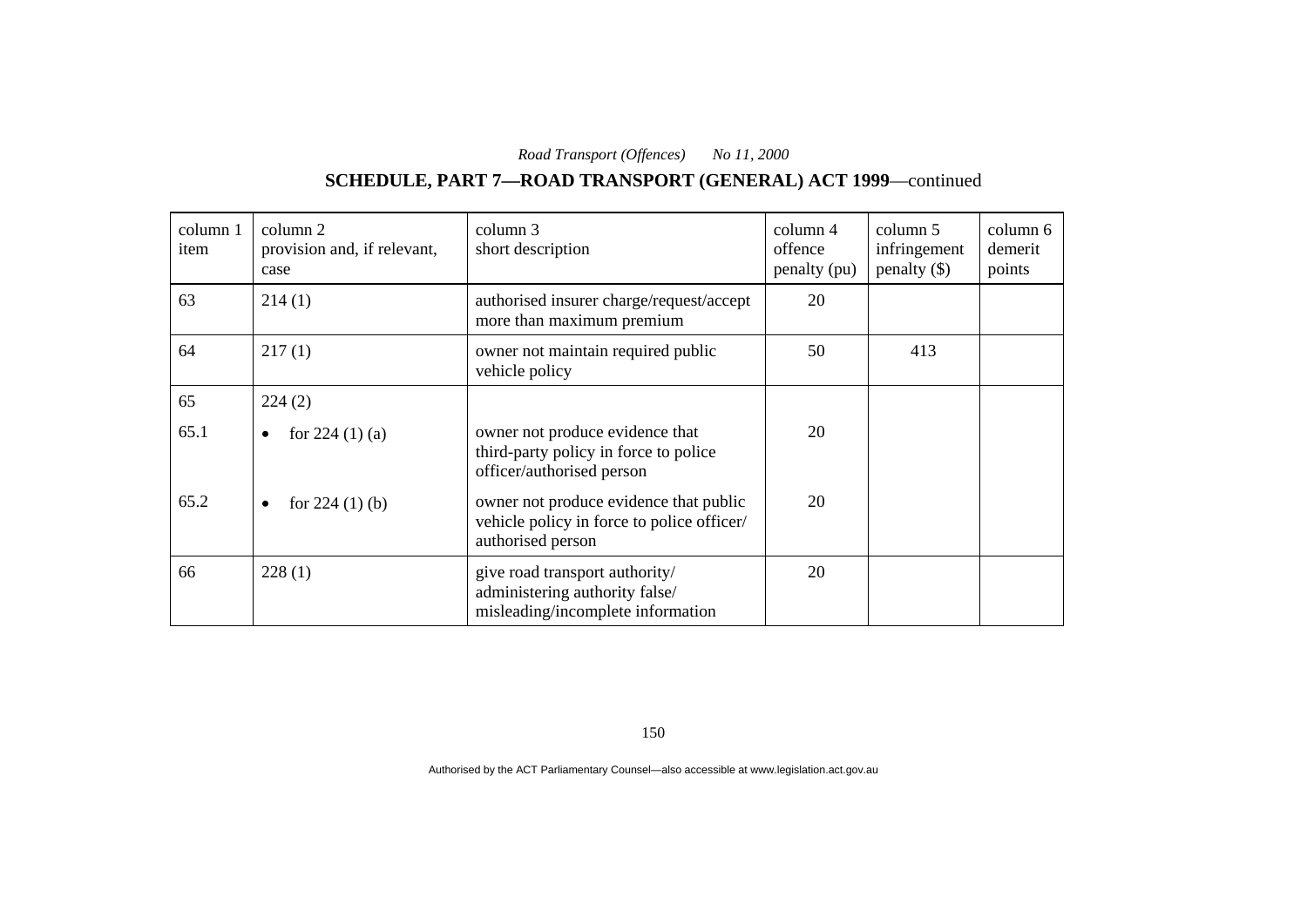# **SCHEDULE, PART 7—ROAD TRANSPORT (GENERAL) ACT 1999**—continued

| column 1<br>item | column 2<br>provision and, if relevant,<br>case | column 3<br>short description                                                                                          | column 4<br>offence<br>penalty (pu)        | column 5<br>infringement<br>penalty $(\$)$ | column 6<br>demerit<br>points |
|------------------|-------------------------------------------------|------------------------------------------------------------------------------------------------------------------------|--------------------------------------------|--------------------------------------------|-------------------------------|
| 67               | 231                                             | hinder/obstruct police officer/authorised<br>person/other person                                                       | $50 \text{ pu/6}$<br>months<br>prison/both |                                            |                               |
| 68               | 232(a)                                          | state false/misleading thing to road<br>transport authority/police officer/<br>authorised person                       | 20                                         |                                            |                               |
| 69               | 232(b)                                          | omit thing from statement made to road<br>transport authority/police officer/<br>authorised person so it is misleading | 20                                         |                                            |                               |

151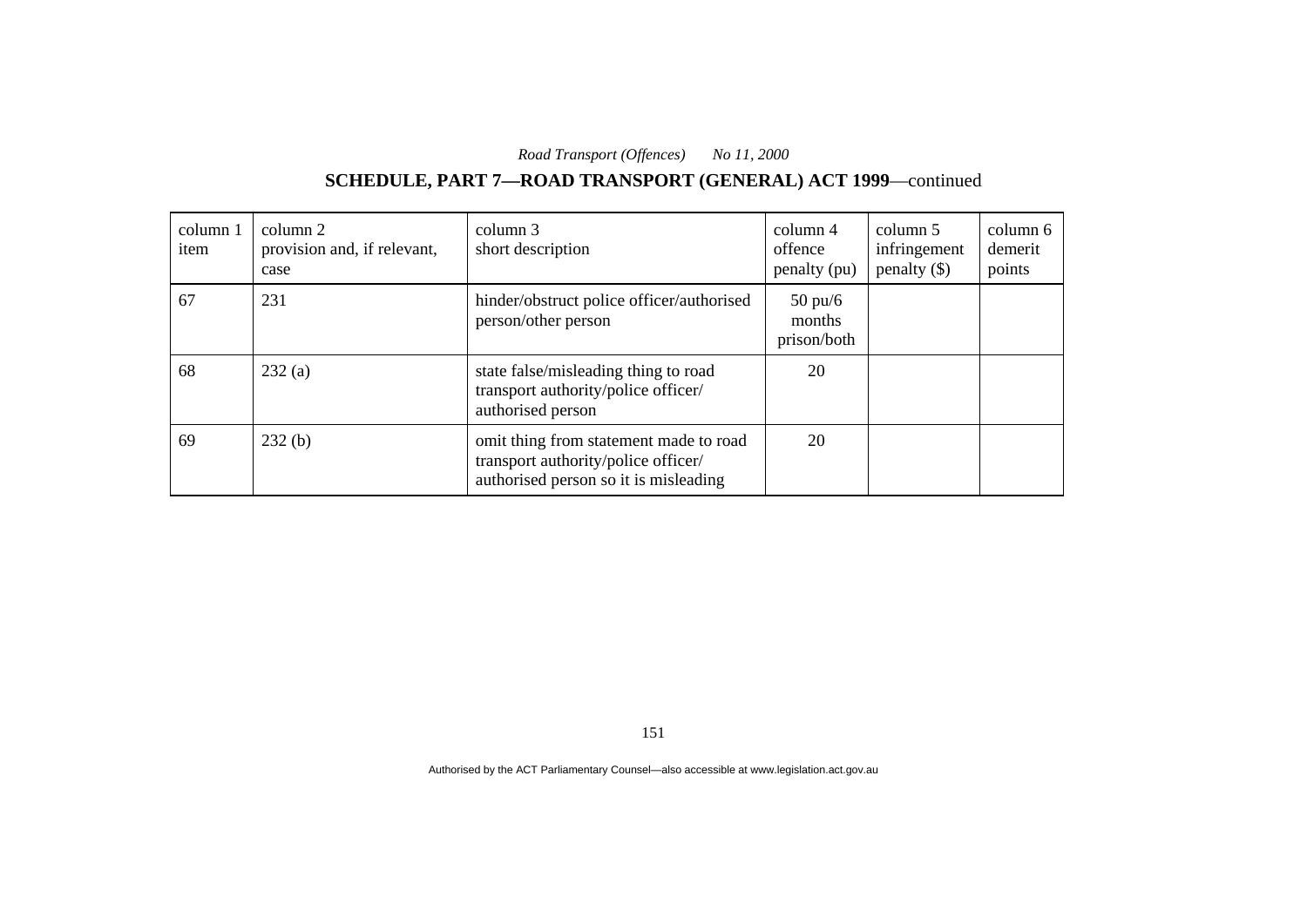**SCHEDULE**—continued

#### **PART 8—ROAD TRANSPORT (BUS SERVICES) REGULATIONS 2000**

| column 1<br>item | column 2<br>provision and, if relevant,<br>case | column 3<br>short description                                                                                        | column 4<br>offence<br>penalty (pu) | column 5<br>infringement<br>penalty $(\$)$ | column 6<br>demerit<br>points |
|------------------|-------------------------------------------------|----------------------------------------------------------------------------------------------------------------------|-------------------------------------|--------------------------------------------|-------------------------------|
|                  | 5(1)                                            | bus operator not ensure interior/exterior/<br>fittings of bus clean/undamaged/<br>properly fitted/ securely in place | 10                                  | 200                                        |                               |
|                  | 6                                               | bus operator allow unlicensed person to<br>drive bus                                                                 | 20                                  | 300                                        |                               |
| 3                | 7                                               | bus operator not make driver record                                                                                  | 10                                  | 200                                        |                               |
| 4                | 8(a)                                            | bus operator not keep record as required                                                                             | 10                                  | 200                                        |                               |
| 5                | 8(b)                                            | bus operator not produce record to<br>police officer/authorised person for<br>inspection                             | 10                                  | 200                                        |                               |
| 6                | 8 <sub>(c)</sub>                                | bus operator not produce record to<br>authority for inspection                                                       | 10                                  | 200                                        |                               |

152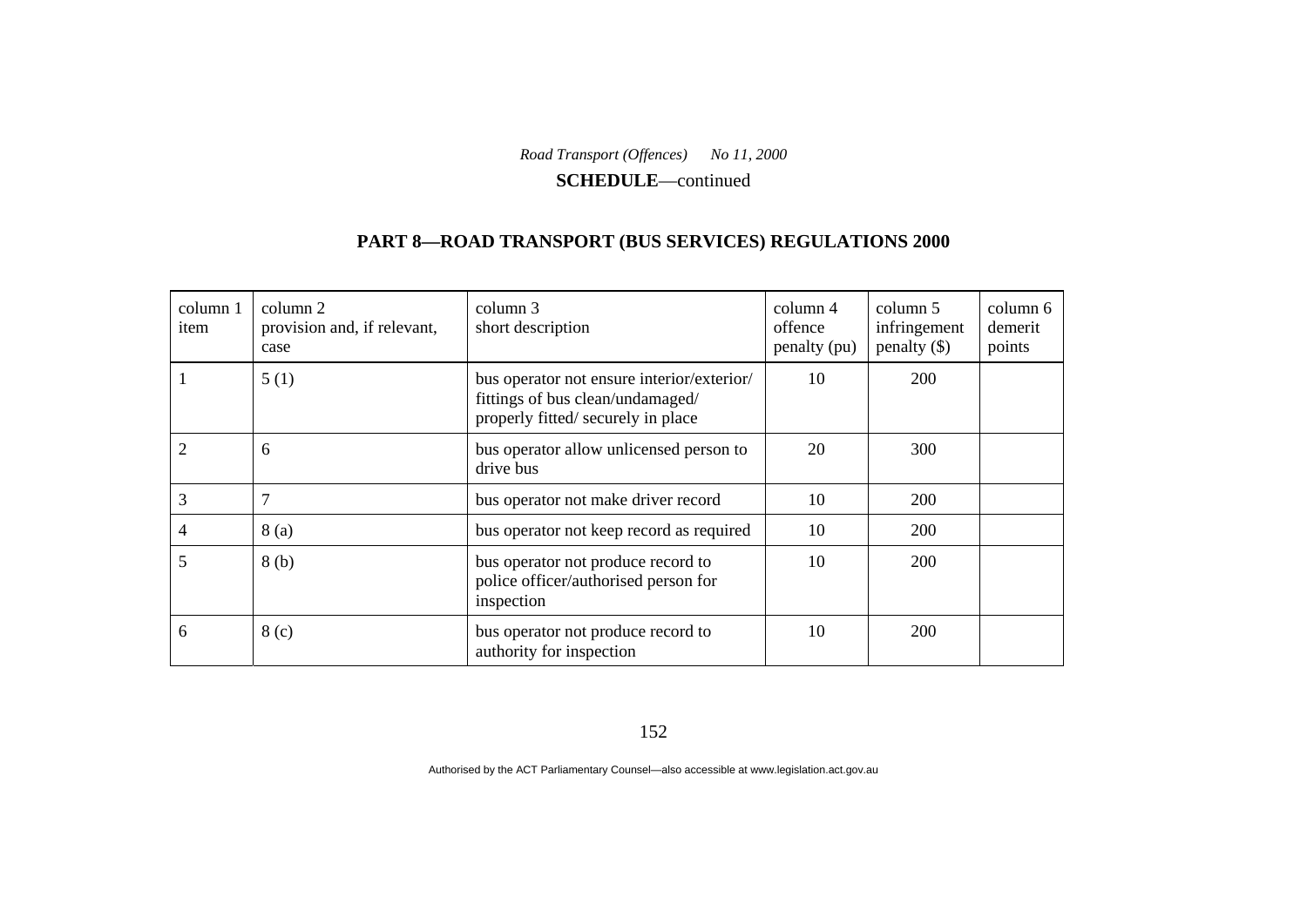# **SCHEDULE, PART 8—ROAD TRANSPORT (BUS SERVICES) REGULATIONS 2000**—continued

| column 1<br>item | column 2<br>provision and, if relevant,<br>case | column 3<br>short description                                              | column 4<br>offence<br>penalty (pu) | column 5<br>infringement<br>$penalty$ (\$) | column 6<br>demerit<br>points |
|------------------|-------------------------------------------------|----------------------------------------------------------------------------|-------------------------------------|--------------------------------------------|-------------------------------|
|                  | 9(1)(a)                                         | bus operator allow bus operation after<br>noncompliance notice expiry time | 20                                  | 300                                        |                               |
| 8                | 9(1)(b)                                         | bus operator allow bus operation after<br>noncompliance notice removed     | 20                                  | 300                                        |                               |
| 9                | 10(1)(a)                                        | bus driver not drop off passenger                                          | 5                                   | 100                                        |                               |
| 10               | 10(1)(b)                                        | bus driver not pick up passenger                                           | 5                                   | 100                                        |                               |
| 11               | 11                                              | bus driver not stop bus parallel to/close<br>to side of road               | 5                                   | 150                                        |                               |
| 12               | 12                                              | bus driver allow inconvenient article in<br>bus                            | 5                                   | 100                                        |                               |
| 13               | 13(1)(a)                                        | bus driver allow passenger in driver's<br>compartment                      | 5                                   | 100                                        |                               |
| 14               | 13(1)(b)                                        | bus driver allow passenger on driver's<br>seat                             | 5                                   | 100                                        |                               |

153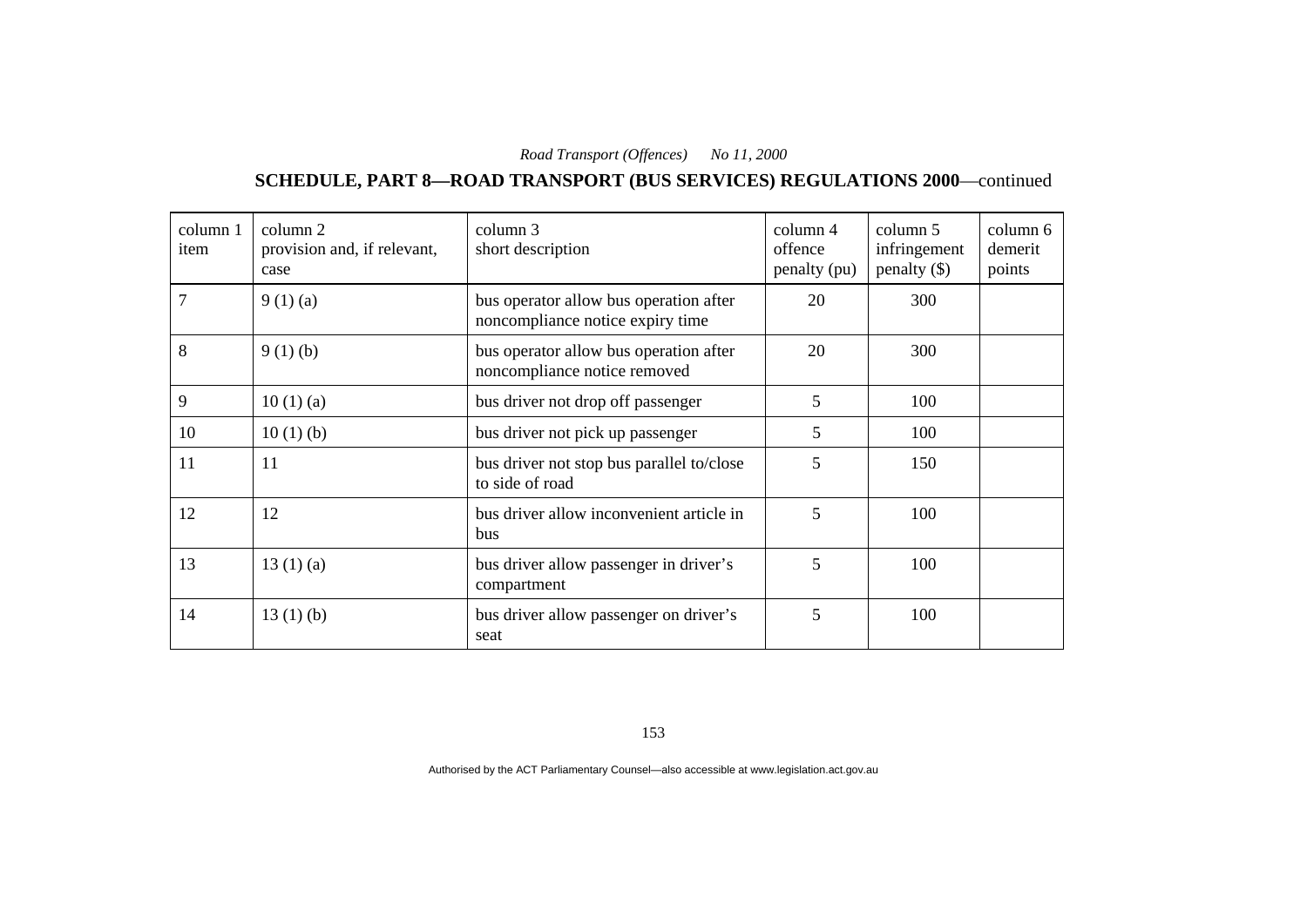# **SCHEDULE, PART 8—ROAD TRANSPORT (BUS SERVICES) REGULATIONS 2000**—continued

| column 1<br>item | column 2<br>provision and, if relevant,<br>case | column 3<br>short description                                     | column 4<br>offence<br>penalty (pu) | column 5<br>infringement<br>$penalty$ (\$) | column 6<br>demerit<br>points |
|------------------|-------------------------------------------------|-------------------------------------------------------------------|-------------------------------------|--------------------------------------------|-------------------------------|
| 15               | 13(2)(a)                                        | bus driver allow passenger on<br>unauthorised part of bus         | 5                                   | 100                                        |                               |
| 16               | 13(2)(b)                                        | bus driver allow passenger beside/in<br>front of driver's seat    | 5                                   | 100                                        |                               |
| 17               | 13(2)(c)                                        | bus driver allow passenger to stand on<br>upper deck              | 5                                   | 100                                        |                               |
| 18               | 14(a)                                           | bus driver solicit for passenger/hiring                           | 10                                  | 150                                        |                               |
| 19               | 14(b)                                           | bus driver move bus while door open                               | 10                                  | 150                                        |                               |
| 20               | 14(c)                                           | bus driver start bus subject person to<br>unnecessary injury/risk | 10                                  | 200                                        |                               |
| 21               | 15(a)                                           | bus driver not clean/tidy/wearing<br>clean/respectable clothes    | 5                                   | 150                                        |                               |
| 22               | 15 <sub>(b)</sub>                               | bus driver not behave in orderly<br>way/politely/with propriety   | 5                                   | 150                                        |                               |

154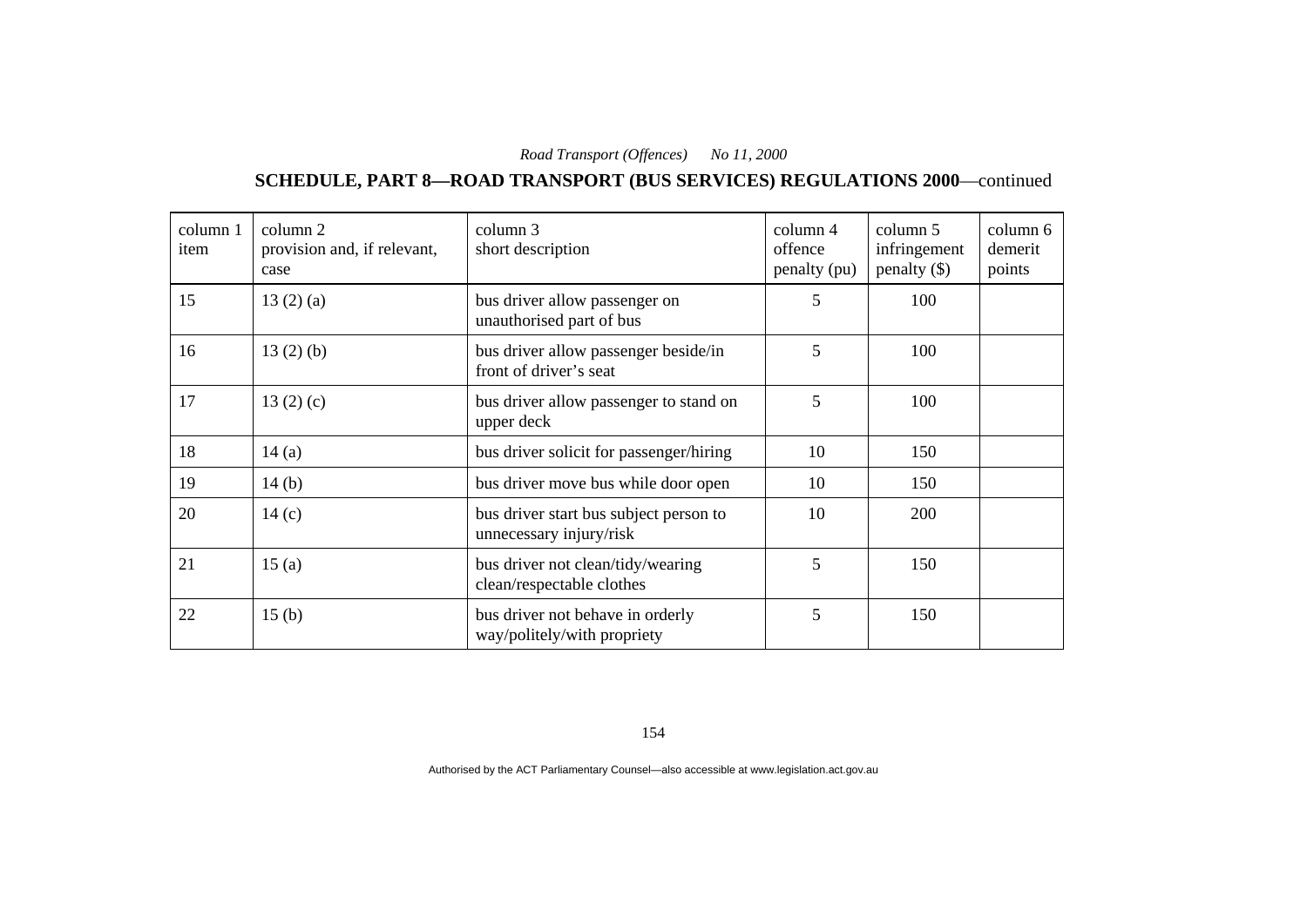# **SCHEDULE, PART 8—ROAD TRANSPORT (BUS SERVICES) REGULATIONS 2000**—continued

| column 1<br>item | column 2<br>provision and, if relevant,<br>case | column 3<br>short description                                                                                 | column 4<br>offence<br>penalty (pu) | column 5<br>infringement<br>penalty $(\$)$ | column 6<br>demerit<br>points |
|------------------|-------------------------------------------------|---------------------------------------------------------------------------------------------------------------|-------------------------------------|--------------------------------------------|-------------------------------|
| 23               | 15 <sub>(c)</sub>                               | bus driver not comply with passenger<br>request                                                               | 5                                   | 150                                        |                               |
| 24               | 16                                              | bus driver leave driving seat                                                                                 | 5                                   | 150                                        |                               |
| 25               | 17(1)(a)                                        | operate bus after noncompliance notice<br>expiry time                                                         | 20                                  | 100                                        |                               |
| 26               | $17(1)$ (b)                                     | operate bus after noncompliance notice<br>removed                                                             | 20                                  | 300                                        |                               |
| 27               | 19(1)                                           | transfer bus ticket to someone else                                                                           | 5                                   | 100                                        |                               |
| 28               | 20                                              | change/deface bus ticket/make bus ticket<br>illegible/inoperative                                             | 5                                   | 100                                        |                               |
| 29               | 21                                              | travel on bus without valid bus ticket                                                                        | 5                                   | 100                                        |                               |
| 30               | 22(1)                                           | use concession bus ticket if not entitled                                                                     | 5                                   | 100                                        |                               |
| 31               | 22(3)                                           | not produce evidence of entitlement to<br>bus ticket concession to driver/police<br>officer/authorised person | 5                                   | 100                                        |                               |

155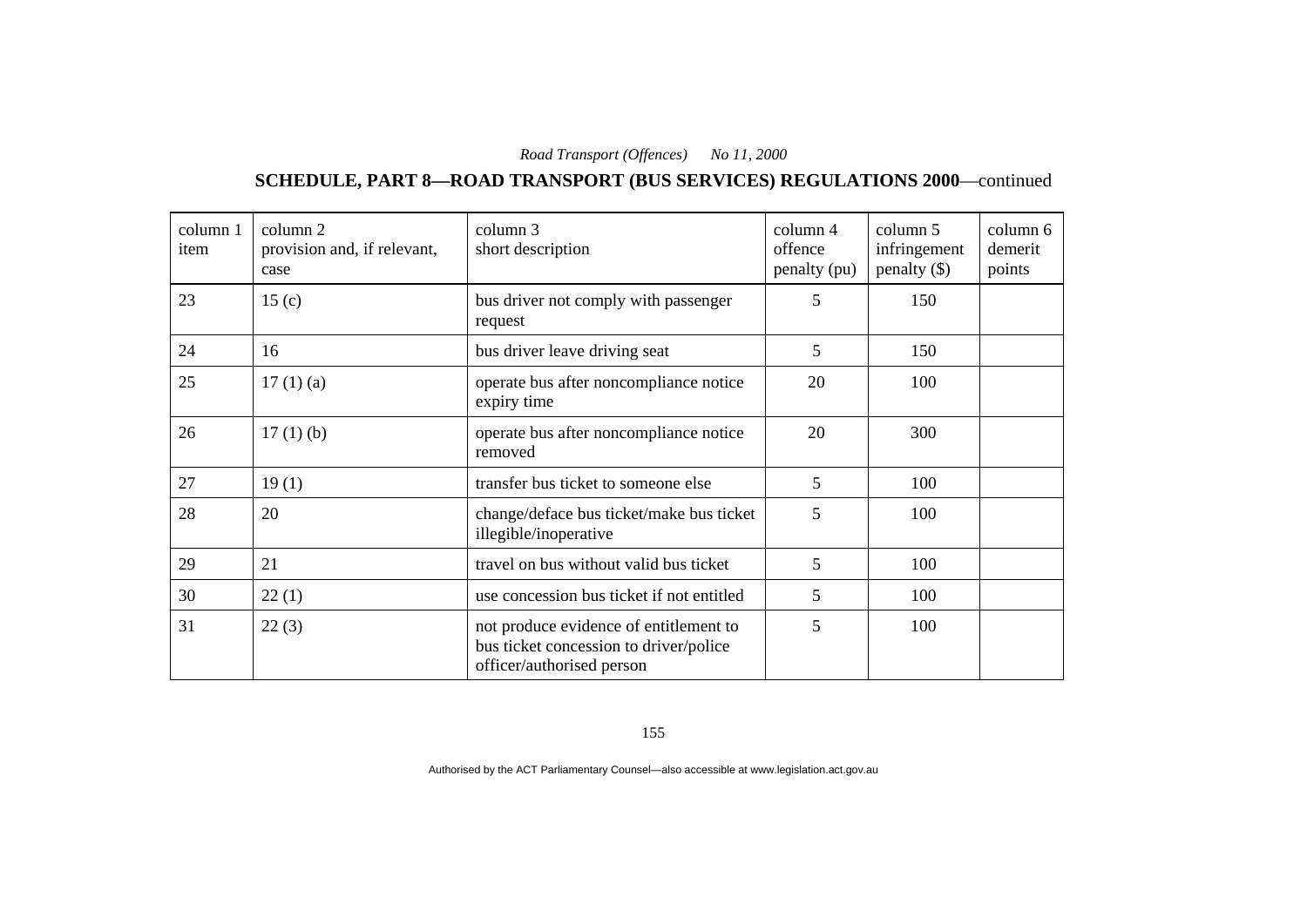# **SCHEDULE, PART 8—ROAD TRANSPORT (BUS SERVICES) REGULATIONS 2000**—continued

| column 1<br>item | column 2<br>provision and, if relevant,<br>case | column 3<br>short description                                                                                                                                            | column 4<br>offence<br>penalty (pu) | column 5<br>infringement<br>$penalty$ (\$) | column 6<br>demerit<br>points |
|------------------|-------------------------------------------------|--------------------------------------------------------------------------------------------------------------------------------------------------------------------------|-------------------------------------|--------------------------------------------|-------------------------------|
| 32               | 22(5)                                           | provide document containing false/<br>misleading/incomplete information for<br>bus ticket concession application/<br>evidence of entitlement to bus ticket<br>concession | 20                                  |                                            |                               |
| 33               | 22(6)(a)                                        | state false/misleading thing for bus ticket<br>concession application/evidence of<br>entitlement to bus ticket concession                                                | 20                                  |                                            |                               |
| 34               | 22(6)(b)                                        | omit thing from statement for bus ticket<br>concession application/evidence of<br>entitlement to bus ticket concession so it<br>is misleading                            | 20                                  |                                            |                               |
| 35               | 23                                              | not make bus ticket available to<br>authorised person for inspection/<br>processing                                                                                      | 5                                   | 100                                        |                               |
| 36               | 24(1)                                           | not offer bus ticket for processing                                                                                                                                      | 5                                   | 100                                        |                               |

156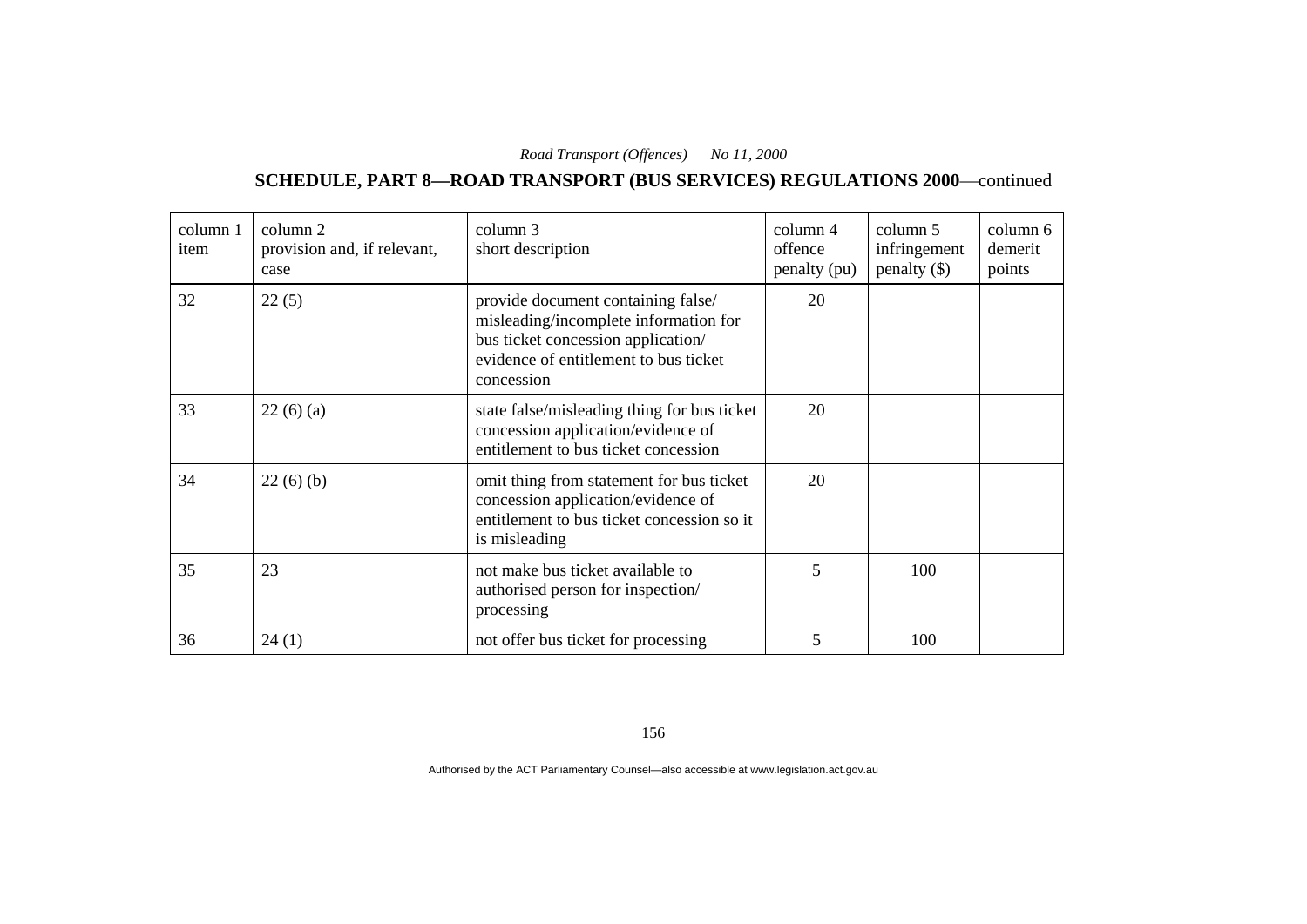# **SCHEDULE, PART 8—ROAD TRANSPORT (BUS SERVICES) REGULATIONS 2000**—continued

| column 1<br>item | column 2<br>provision and, if relevant,<br>case | column 3<br>short description                        | column 4<br>offence<br>penalty (pu) | column 5<br>infringement<br>penalty $(\$)$ | column 6<br>demerit<br>points |
|------------------|-------------------------------------------------|------------------------------------------------------|-------------------------------------|--------------------------------------------|-------------------------------|
| 37               | 25(1)                                           | interfere with comfort or safety of<br>person on bus | 5                                   | 100                                        |                               |
| 38               | 26(2)                                           | occupy reserved bus seat                             | 5                                   | 100                                        |                               |
| 39               | 27(1)                                           | drink liquor on bus                                  | 5                                   | 100                                        |                               |
| 40               | 28(1)                                           | eat/drink on bus contrary to sign                    | 5                                   | 100                                        |                               |
| 41               | 29(a)                                           | get on/get off moving bus                            | 5                                   | 100                                        |                               |
| 42               | 29(b)                                           | get on/get off bus through window                    | 5                                   | 100                                        |                               |
| 43               | 30(1)                                           | get on bus at unscheduled stop                       | 5                                   | 100                                        |                               |
| 44               | 30(2)                                           | get off bus at unscheduled stop                      | 5                                   | 100                                        |                               |
| 45               | 31(a)                                           | interfere with bus equipment                         | 5                                   | 100                                        |                               |
| 46               | 31 <sub>(b)</sub>                               | block bus door                                       | 5                                   | 100                                        |                               |
| 47               | 31 <sub>(c)</sub>                               | unlock bus door                                      | 5                                   | 100                                        |                               |
| 48               | 31 <sub>(d)</sub>                               | open door while bus moving                           | 5                                   | 100                                        |                               |

157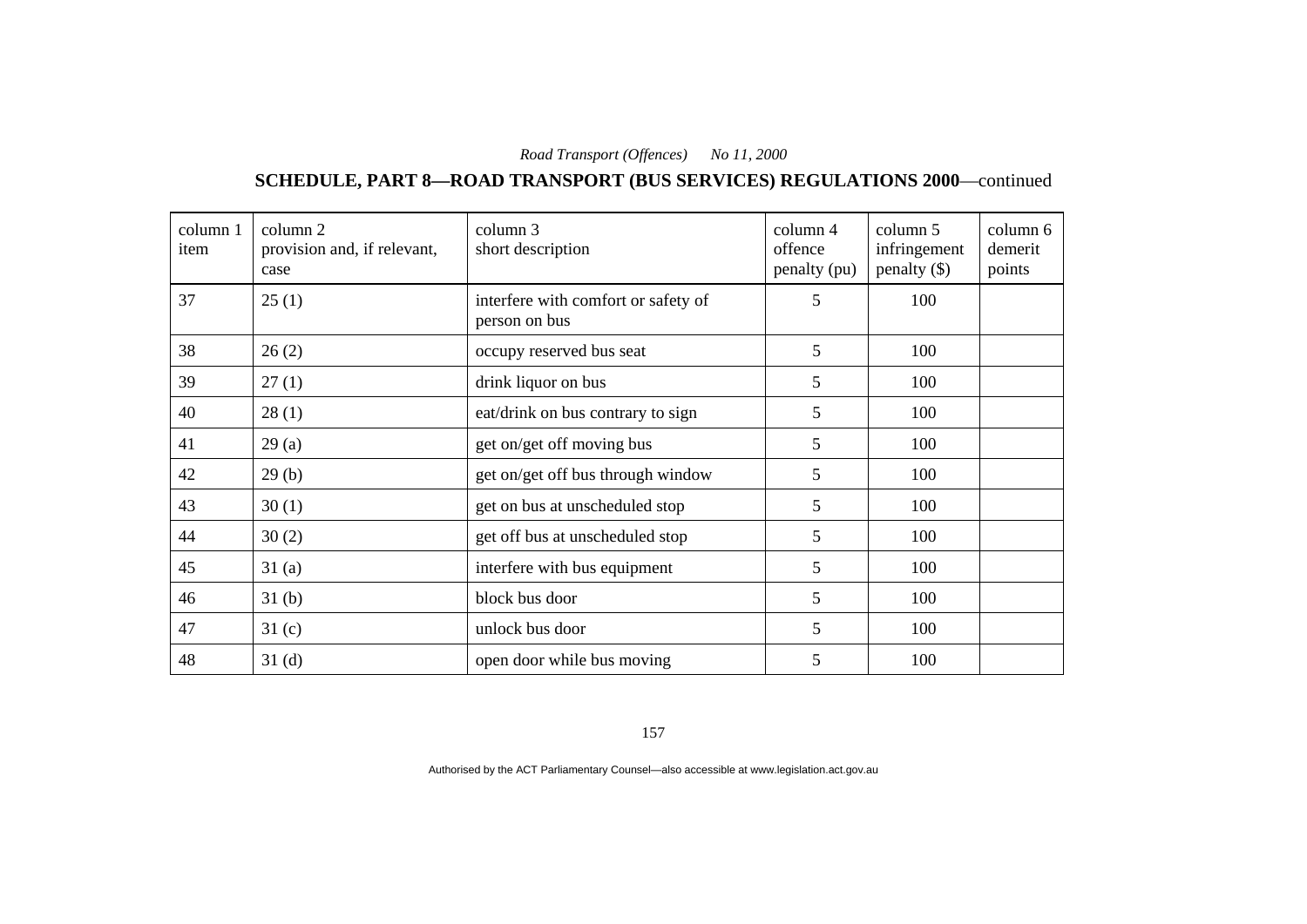# **SCHEDULE, PART 8—ROAD TRANSPORT (BUS SERVICES) REGULATIONS 2000**—continued

| column 1<br>item | column 2<br>provision and, if relevant,<br>case | column 3<br>short description                       | column 4<br>offence<br>penalty (pu) | column 5<br>infringement<br>penalty $(\$)$ | column 6<br>demerit<br>points |
|------------------|-------------------------------------------------|-----------------------------------------------------|-------------------------------------|--------------------------------------------|-------------------------------|
| 49               | 31(e)                                           | interfere with automatic bus door                   | 5                                   | 100                                        |                               |
| 50               | 32                                              | throw thing in/from bus                             | 5                                   | 100                                        |                               |
| 51               | 33(1)(a)                                        | bus passenger enter drivers compartment             | 5                                   | 100                                        |                               |
| 52               | 33(1)(b)                                        | bus passenger occupy driver's seat                  | 5                                   | 100                                        |                               |
| 53               | 33(2)(a)                                        | bus passenger travel on unauthorised<br>part of bus | 5                                   | 100                                        |                               |
| 54               | 33(2)(b)                                        | bus passenger beside/in front of driver's<br>seat   | 5                                   | 100                                        |                               |
| 55               | 33 $(2)$ $(c)$                                  | bus passenger stand on upper deck of<br>bus         | 5                                   | 100                                        |                               |
| 56               | 34                                              | remove property of bus operator from<br>bus         | 5                                   | 100                                        |                               |
| 57               | 35                                              | deposit litter/dangerous thing in bus               | 5                                   | 100                                        |                               |

158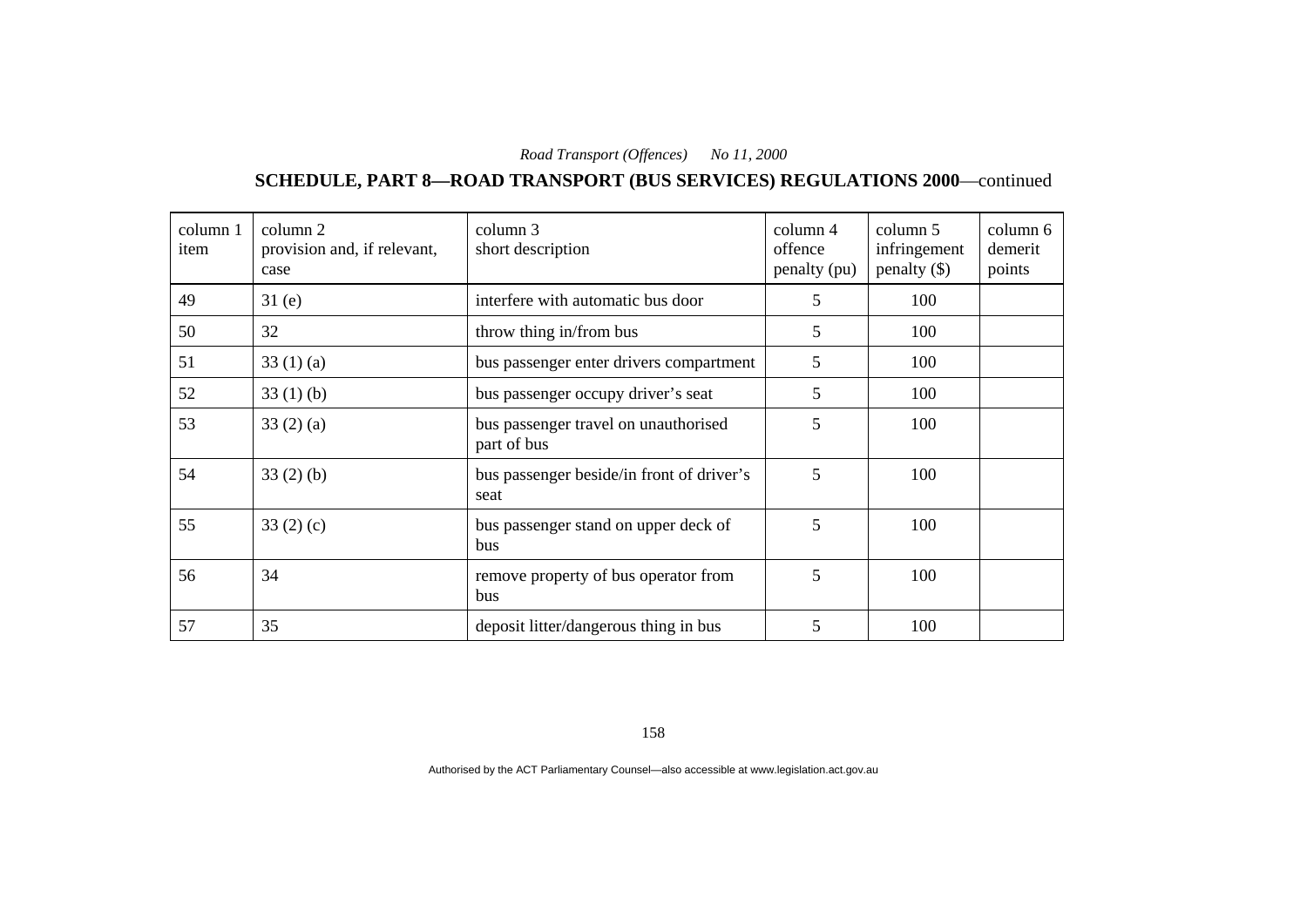# **SCHEDULE, PART 8—ROAD TRANSPORT (BUS SERVICES) REGULATIONS 2000**—continued

| column 1<br>item | column 2<br>provision and, if relevant,<br>case | column 3<br>short description                                                                                                                            | column 4<br>offence<br>penalty (pu) | column 5<br>infringement<br>penalty $(\$)$ | column 6<br>demerit<br>points |
|------------------|-------------------------------------------------|----------------------------------------------------------------------------------------------------------------------------------------------------------|-------------------------------------|--------------------------------------------|-------------------------------|
| 58               | 36(1)                                           | bus passenger take dog/cat/bird/other<br>animal on bus without permission                                                                                | 5                                   | 100                                        |                               |
| 59               | 37(1)                                           | bus passenger with soiled clothing/soiled<br>goods/damaging goods/bulky goods not<br>comply with direction by driver/police<br>officer/authorised person | 5                                   | 100                                        |                               |
| 60               | 38(2)                                           | intoxicated bus passenger not comply<br>with direction by driver/police officer/<br>authorised person                                                    | 5                                   | 100                                        |                               |
| 61               | 39(2)                                           | bus passenger offender not comply with<br>direction by driver/police officer/<br>authorised person                                                       | 5                                   | 150                                        |                               |
| 62               | 41                                              | not deal with lost property on bus as<br>required                                                                                                        | 5                                   | 150                                        |                               |
| 63               | 43(5)                                           | not provide record/information for bus<br>services enforcement                                                                                           | 20                                  | 300                                        |                               |

159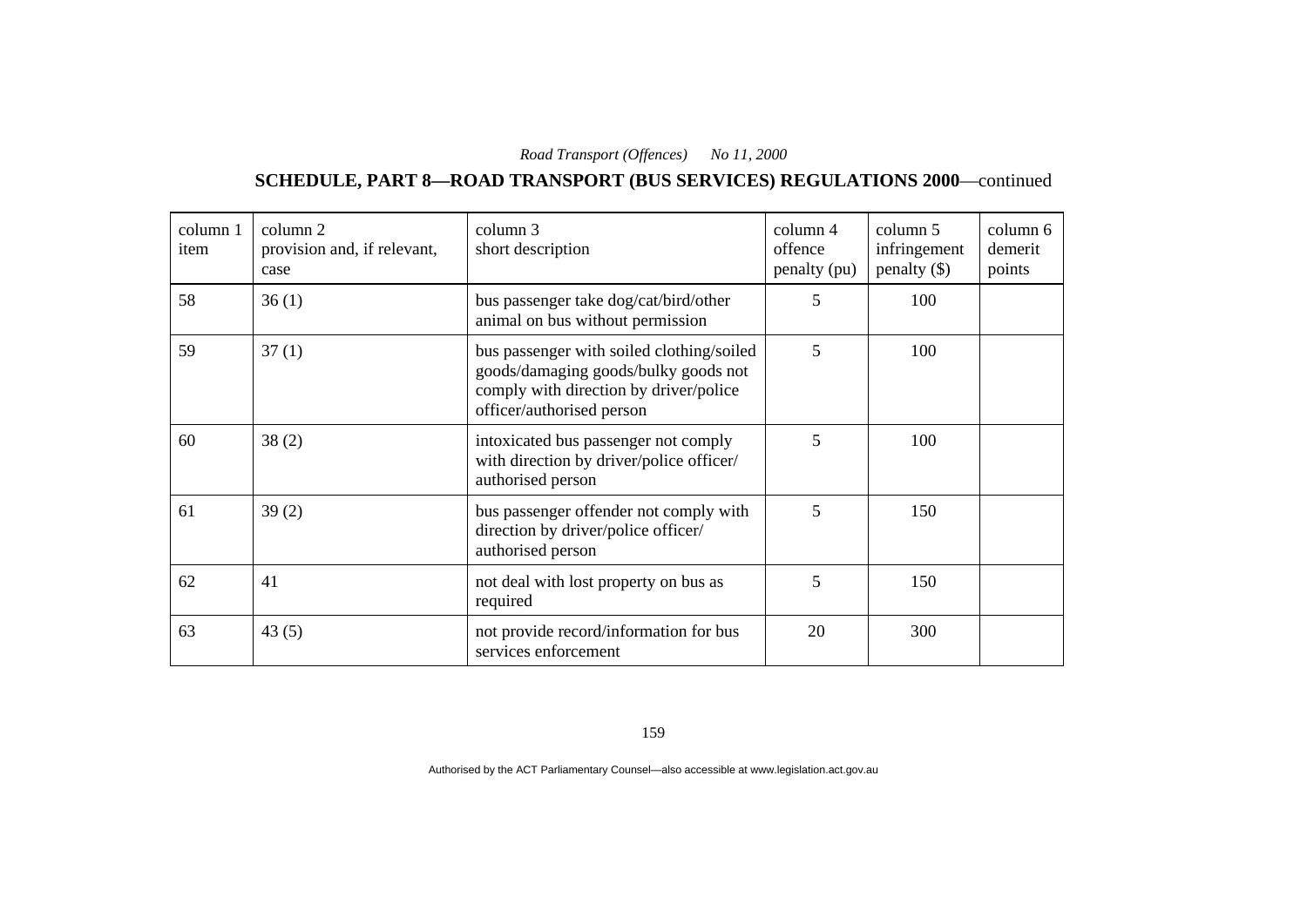# **SCHEDULE, PART 8—ROAD TRANSPORT (BUS SERVICES) REGULATIONS 2000**—continued

| column 1<br>item | column 2<br>provision and, if relevant,<br>case | column 3<br>short description                                                                                                        | column 4<br>offence<br>penalty (pu) | column 5<br>infringement<br>penalty $(\$)$ | column 6<br>demerit<br>points |
|------------------|-------------------------------------------------|--------------------------------------------------------------------------------------------------------------------------------------|-------------------------------------|--------------------------------------------|-------------------------------|
| 64               | 44(4)                                           | not comply with request/signal by police<br>officer/authorised person for bus<br>services enforcement                                | 20                                  | 300                                        |                               |
| 65               | 45(3)                                           | responsible person not comply with<br>inspection requirement by police officer/<br>authorised person for bus services<br>enforcement | 20                                  | 300                                        |                               |
| 66               | 47                                              | bus operator not give notice of change in<br>licence particulars                                                                     | 10                                  | 200                                        |                               |
| 67               | 48(4)                                           | unauthorised bus noncompliance notice<br>removal                                                                                     | 20                                  | 300                                        |                               |
| 68               | 49 $(2)$ $(a)$                                  | not state name/address when required by<br>police officer/authorised person for bus<br>services enforcement                          | 10                                  | 100                                        |                               |
| 69               | 49 $(2)$ $(b)$                                  | state false name/address for bus services<br>enforcement                                                                             | 10                                  | 100                                        |                               |

160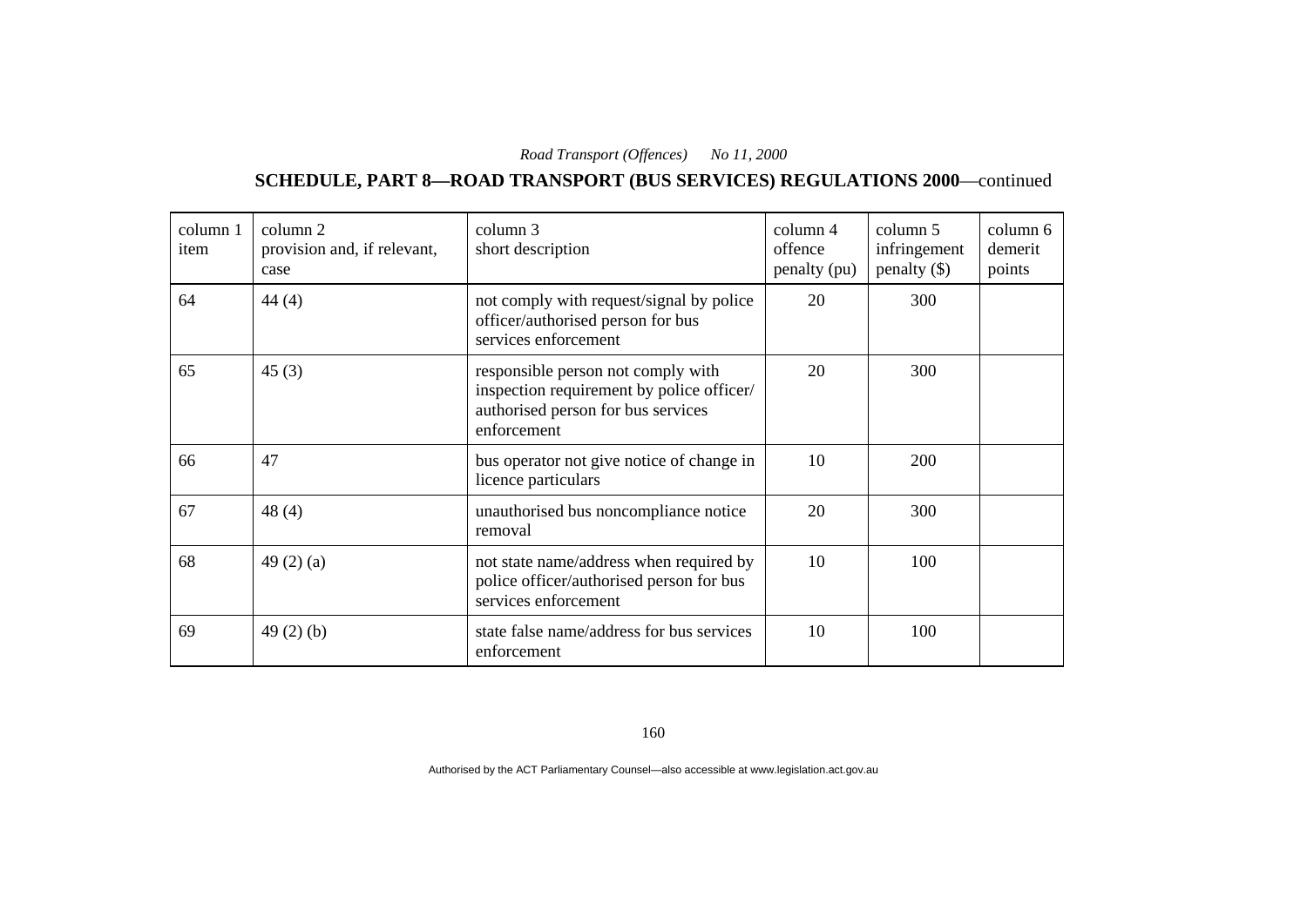**SCHEDULE**—continued

#### **PART 9—ROAD TRANSPORT (HIRE VEHICLE SERVICES) REGULATIONS 2000**

| column 1<br>item | column 2<br>provision and, if relevant,<br>case | column 3<br>short description                                                                                                       | column 4<br>offence<br>penalty (pu) | column 5<br>infringement<br>penalty $(\$)$ | column 6<br>demerit<br>points |
|------------------|-------------------------------------------------|-------------------------------------------------------------------------------------------------------------------------------------|-------------------------------------|--------------------------------------------|-------------------------------|
|                  | 5(1)                                            | hire vehicle operator not ensure interior/<br>exterior/fittings of vehicle clean/<br>undamaged/properly fitted/securely in<br>place | 10                                  | 300                                        |                               |
| $\overline{2}$   | 6                                               | hire vehicle operator not give notice of<br>change in licence particulars                                                           | 10                                  | 200                                        |                               |
| 3                | 7(1)(a)                                         | operate hire vehicle after noncompliance<br>notice expiry time                                                                      | 20                                  | 300                                        |                               |
| 4                | 7(1)(b)                                         | operate hire vehicle after noncompliance<br>notice removed                                                                          | 20                                  | 300                                        |                               |
| 5                | 8                                               | hire vehicle operator allow unlicensed<br>person to drive vehicle                                                                   | 20                                  | 200                                        |                               |
| 6                | 9                                               | hire vehicle operator not make driver                                                                                               | 10                                  | 200                                        |                               |

161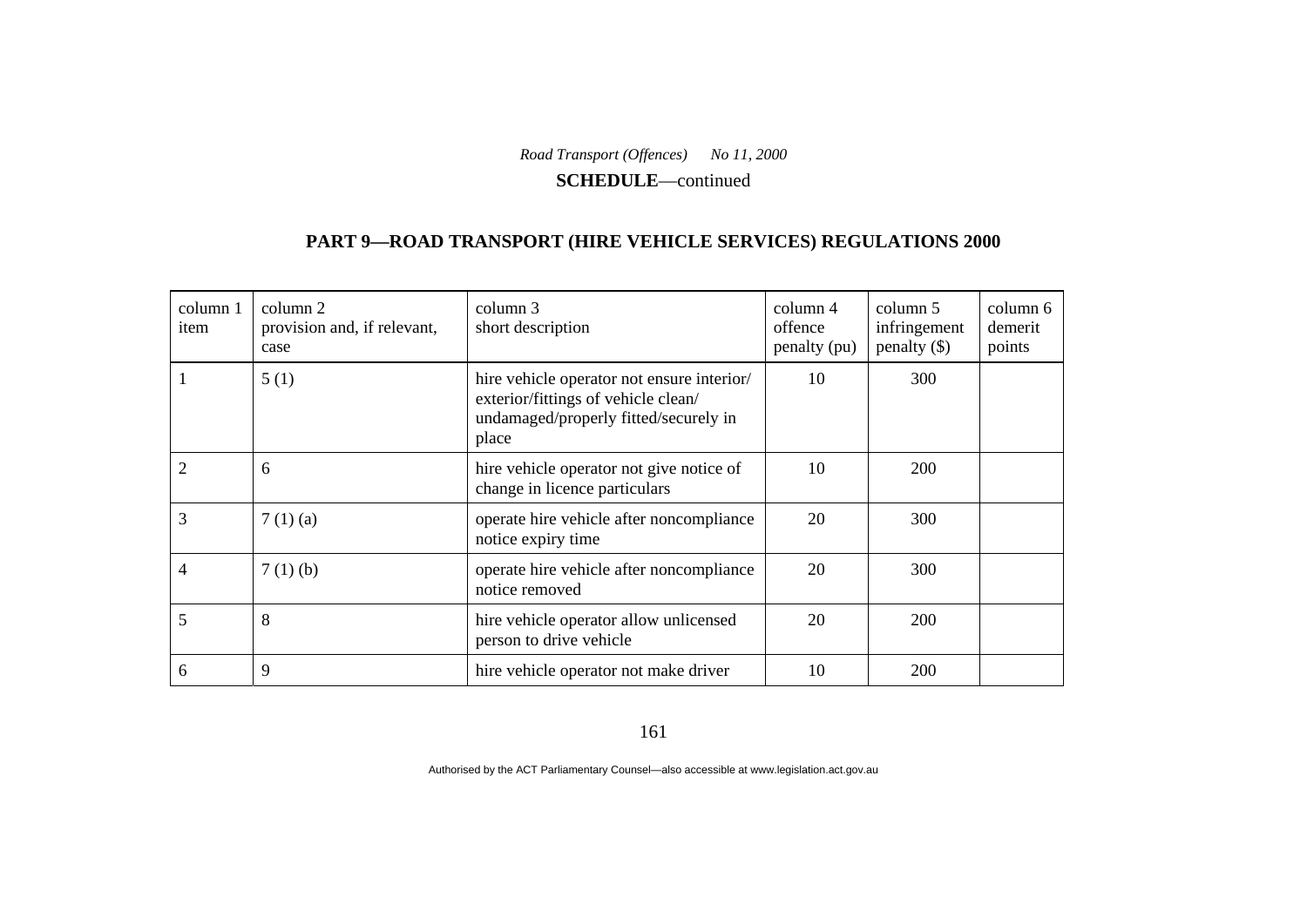**SCHEDULE, PART 9—ROAD TRANSPORT (HIRE VEHICLE SERVICES) REGULATIONS 2000**—continued

| column 1<br>item | column 2<br>provision and, if relevant,<br>case | column 3<br>short description                                                                     | column 4<br>offence<br>penalty (pu) | column 5<br>infringement<br>penalty $(\$)$ | column 6<br>demerit<br>points |
|------------------|-------------------------------------------------|---------------------------------------------------------------------------------------------------|-------------------------------------|--------------------------------------------|-------------------------------|
|                  |                                                 | record                                                                                            |                                     |                                            |                               |
| 7                | 10(a)                                           | hire vehicle operator not keep record as<br>required                                              | 10                                  | 200                                        |                               |
| 8                | 10(b)                                           | hire vehicle operator not produce record<br>to police officer/authorised person for<br>inspection | 10                                  | 200                                        |                               |
| 9                | 10(c)                                           | hire vehicle operator not produce records<br>to authority for inspection                          | 10                                  | 200                                        |                               |
| 10               | 11                                              | hire vehicle driver drive dirty/untidy<br>vehicle                                                 | 5                                   | 150                                        |                               |
| 11               | 12(1)(a)                                        | hire vehicle driver operate vehicle after<br>noncompliance notice expiry time                     | 20                                  | 100                                        |                               |
| 12               | 12(1)(b)                                        | hire vehicle driver drive vehicle after<br>noncompliance notice removed                           | 20                                  | 100                                        |                               |
| 13               | 13(1)                                           | hire vehicle driver allow inconvenient<br>article in vehicle                                      | 5                                   | 100                                        |                               |

162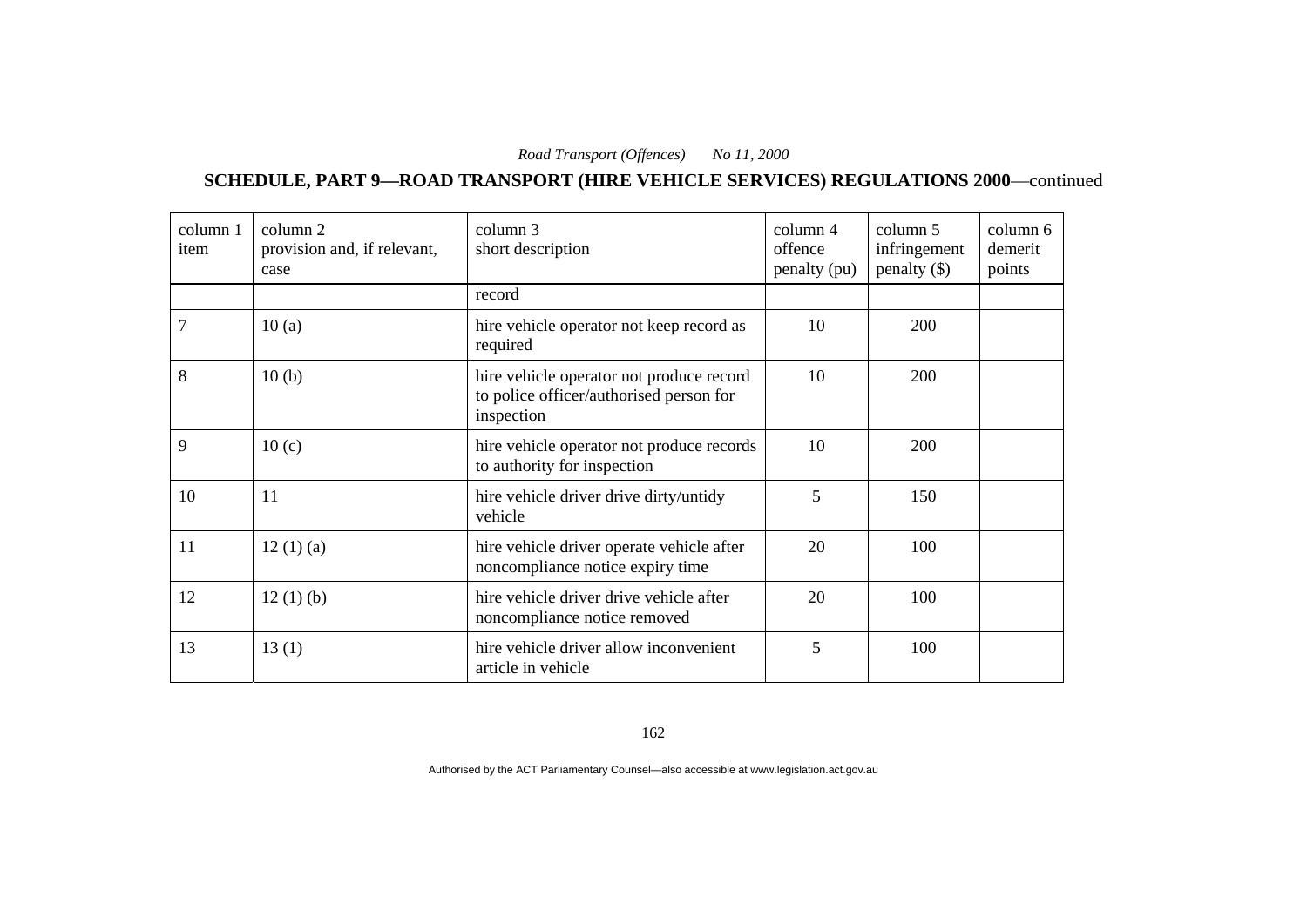**SCHEDULE, PART 9—ROAD TRANSPORT (HIRE VEHICLE SERVICES) REGULATIONS 2000**—continued

| column 1<br>item | column 2<br>provision and, if relevant,<br>case | column 3<br>short description                                                             | column 4<br>offence<br>penalty (pu) | column 5<br>infringement<br>$penalty$ (\$) | column 6<br>demerit<br>points |
|------------------|-------------------------------------------------|-------------------------------------------------------------------------------------------|-------------------------------------|--------------------------------------------|-------------------------------|
| 14               | 14(a)                                           | hire vehicle driver solicit for<br>passengers/hiring                                      | 10                                  | 150                                        |                               |
| 15               | 14(b)                                           | hire vehicle driver move vehicle while<br>door open                                       | 10                                  | 150                                        |                               |
| 16               | 14(c)                                           | hire vehicle driver subject person to<br>unnecessary injury risk when starting<br>vehicle | 10                                  | 200                                        |                               |
| 17               | 15(a)                                           | hire vehicle driver not clean/tidy/<br>wearing clean/respectable clothes                  | 5                                   | 150                                        |                               |
| 18               | 15 <sub>(b)</sub>                               | hire vehicle driver not behave in orderly<br>way/politely/with propriety                  | 5                                   | 150                                        |                               |
| 19               | 15 <sub>(c)</sub>                               | hire vehicle driver not comply with<br>passenger request                                  | 5                                   | 150                                        |                               |
| 20               | 16(1)(a)                                        | hire vehicle driver not carry out hiring<br>promptly                                      | 5                                   | 150                                        |                               |
| 21               | 16(1)(b)                                        | hire vehicle driver not drive by shortest                                                 | 5                                   | 150                                        |                               |

163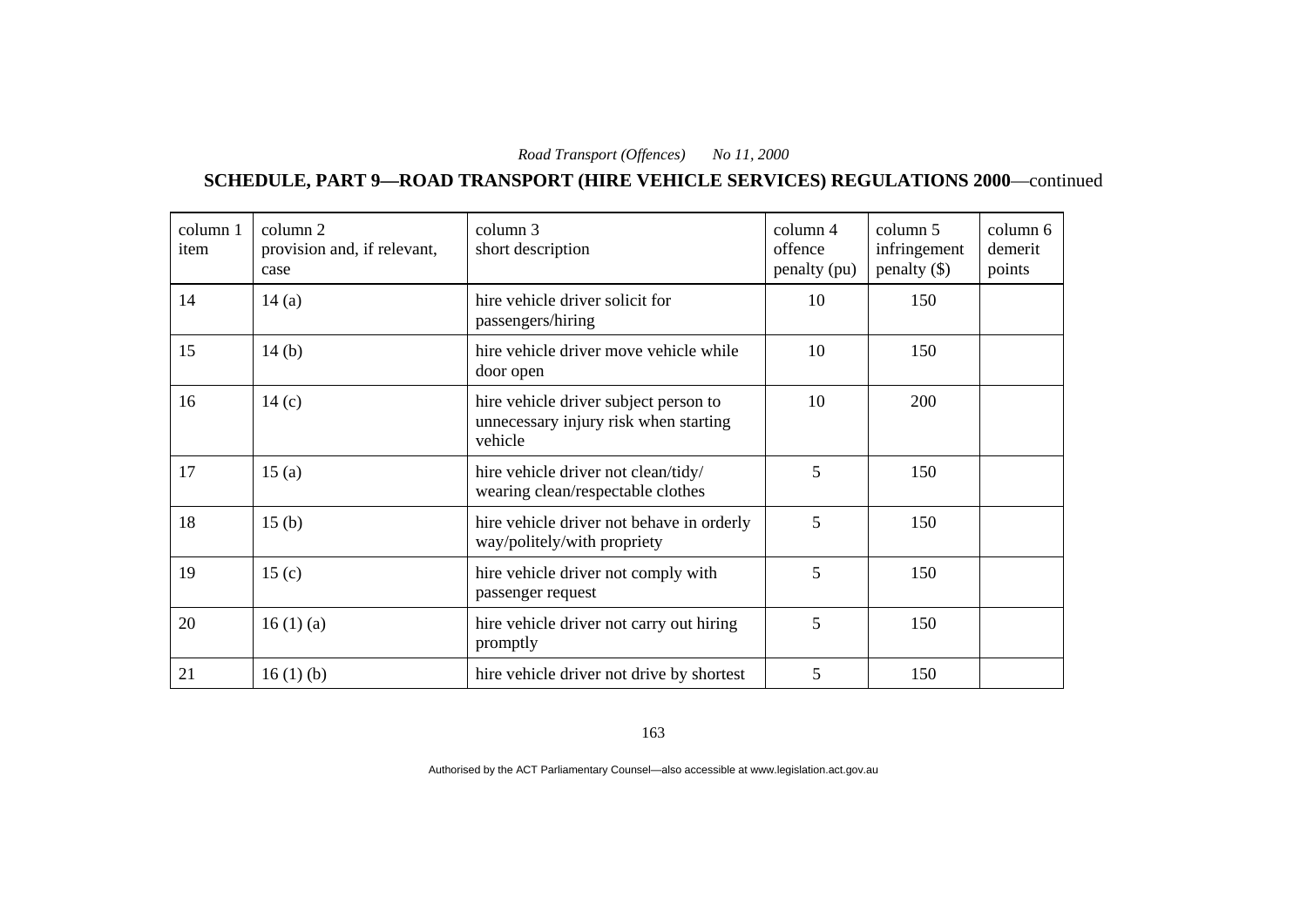**SCHEDULE, PART 9—ROAD TRANSPORT (HIRE VEHICLE SERVICES) REGULATIONS 2000**—continued

| column 1<br>item | column 2<br>provision and, if relevant,<br>case | column 3<br>short description                                                                                                                               | column 4<br>offence<br>penalty (pu) | column 5<br>infringement<br>penalty $(\$)$ | column 6<br>demerit<br>points |
|------------------|-------------------------------------------------|-------------------------------------------------------------------------------------------------------------------------------------------------------------|-------------------------------------|--------------------------------------------|-------------------------------|
|                  |                                                 | route                                                                                                                                                       |                                     |                                            |                               |
| 22               | 17                                              | hire vehicle driver not stop vehicle<br>parallel to/close to side of road                                                                                   | 5                                   | 150                                        |                               |
| 23               | 19                                              | hire vehicle driver allow extra person in<br>vehicle without hirer's agreement                                                                              | 5                                   | 150                                        |                               |
| 24               | 20                                              | hire vehicle driver charge fare for<br>avoidable delay                                                                                                      | 5                                   | 150                                        |                               |
| 25               | 21(1)                                           | hire vehicle hirer not pay fare                                                                                                                             | 5                                   | 150                                        |                               |
| 26               | 22(a)                                           | hire vehicle passenger offensive<br>behaviour                                                                                                               | 5                                   | 100                                        |                               |
| 27               | 22(b)                                           | hire vehicle passenger offensive<br>language                                                                                                                | 5                                   | 100                                        |                               |
| 28               | 23(3)                                           | hire vehicle passenger with soiled<br>clothing/soiled goods/damaging goods/<br>bulky goods not comply with direction<br>by driver/police officer/authorised | 5                                   | 100                                        |                               |

164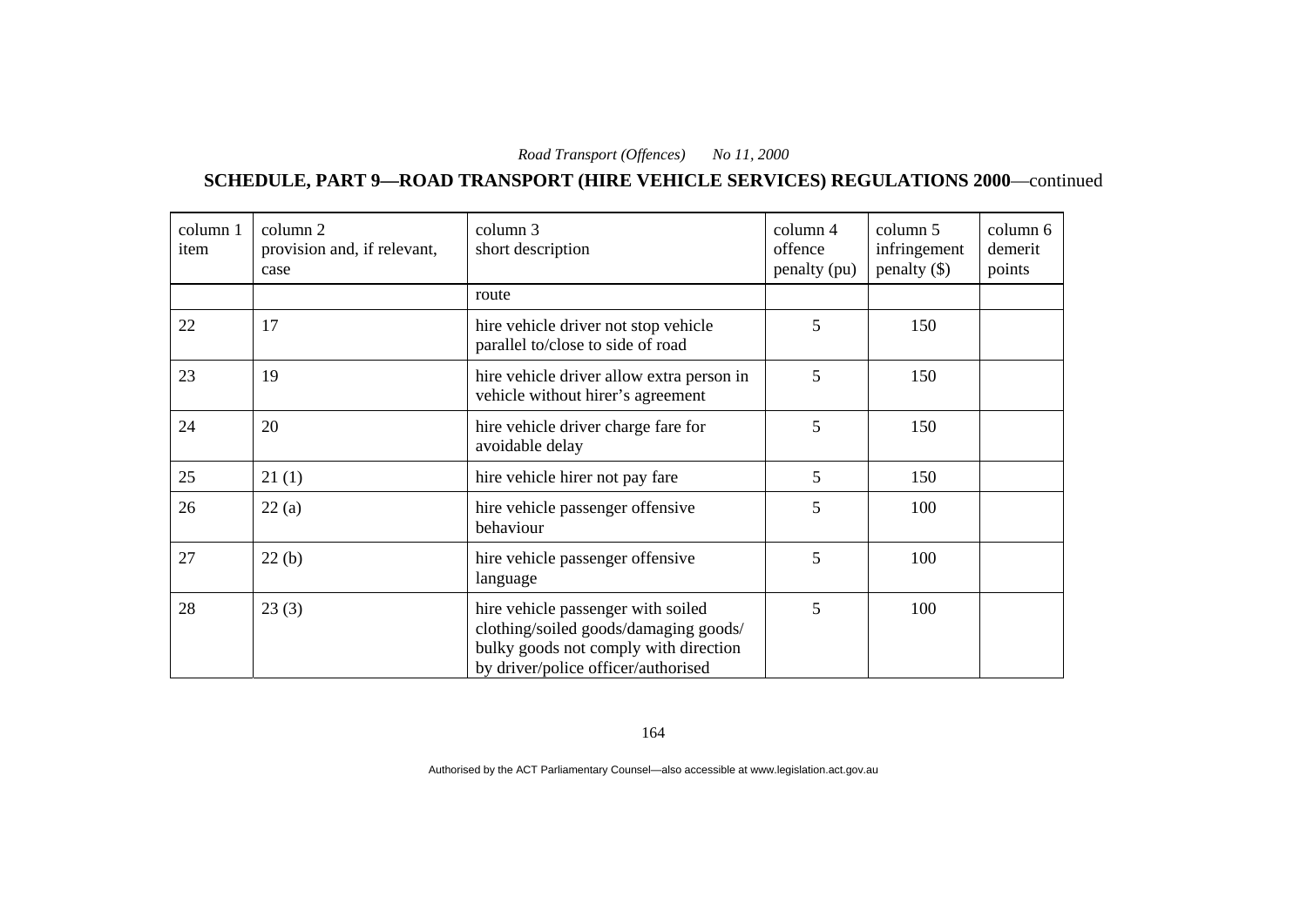**SCHEDULE, PART 9—ROAD TRANSPORT (HIRE VEHICLE SERVICES) REGULATIONS 2000**—continued

| column 1<br>item | column 2<br>provision and, if relevant,<br>case | column 3<br>short description                                                                                         | column 4<br>offence<br>penalty (pu) | column 5<br>infringement<br>penalty $(\$)$ | column 6<br>demerit<br>points |
|------------------|-------------------------------------------------|-----------------------------------------------------------------------------------------------------------------------|-------------------------------------|--------------------------------------------|-------------------------------|
|                  |                                                 | person                                                                                                                |                                     |                                            |                               |
| 29               | 24(2)                                           | intoxicated hire vehicle passenger not<br>comply with direction by driver/police<br>officer/authorised person         | 5                                   | 100                                        |                               |
| 30               | 25                                              | hire vehicle passenger offender not<br>comply with direction by driver/police<br>officer/authorised person            | 5                                   | 150                                        |                               |
| 31               | 27                                              | not deal with lost property in hire<br>vehicle as required                                                            | 5                                   | 150                                        |                               |
| 32               | 29(5)                                           | not provide record/information for hire<br>vehicle services enforcement                                               | 20                                  | 300                                        |                               |
| 33               | 30(4)                                           | not comply with request/signal by police<br>officer/authorised person for hire vehicle<br>services enforcement        | 20                                  | 300                                        |                               |
| 34               | 31(3)                                           | responsible person not comply with<br>inspection requirement by police officer/<br>authorised person for hire vehicle | 20                                  | 300                                        |                               |

165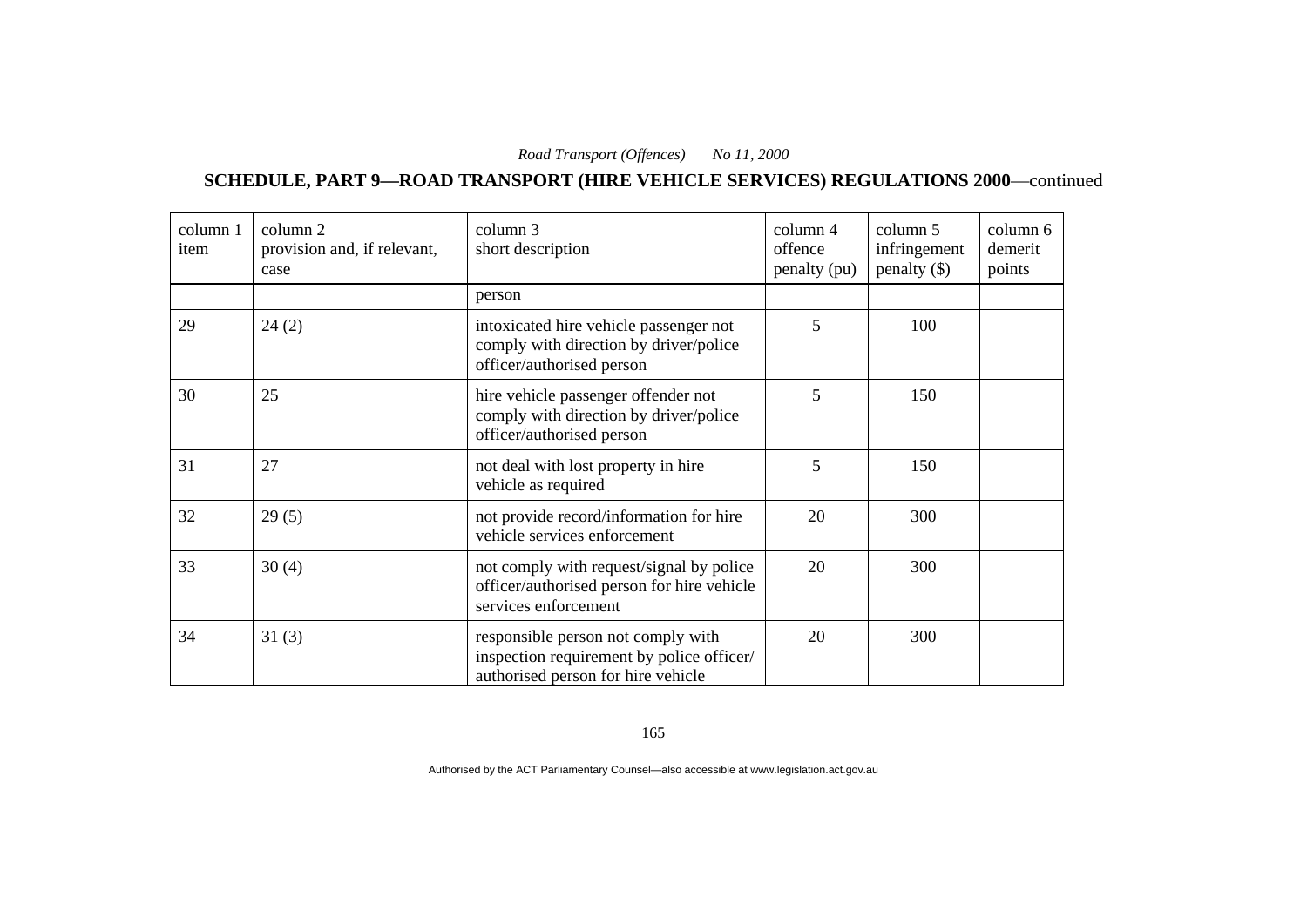**SCHEDULE, PART 9—ROAD TRANSPORT (HIRE VEHICLE SERVICES) REGULATIONS 2000**—continued

| column 1<br>item | column 2<br>provision and, if relevant,<br>case | column 3<br>short description                                                                                        | column 4<br>offence<br>penalty (pu) | column 5<br>infringement<br>penalty $(\$)$ | column 6<br>demerit<br>points |
|------------------|-------------------------------------------------|----------------------------------------------------------------------------------------------------------------------|-------------------------------------|--------------------------------------------|-------------------------------|
|                  |                                                 | services enforcement                                                                                                 |                                     |                                            |                               |
| 35               | 32(4)                                           | unauthorised hire vehicle noncompliance<br>notice removal                                                            | 20                                  | 300                                        |                               |
| 36               | 33(2)(a)                                        | not state name/address when required by<br>police officer/authorised person for hire<br>vehicle services enforcement | 10                                  | 100                                        |                               |
| 37               | $33(2)$ (b)                                     | state false name/address for hire vehicle<br>services enforcement                                                    | 10                                  | 100                                        |                               |

166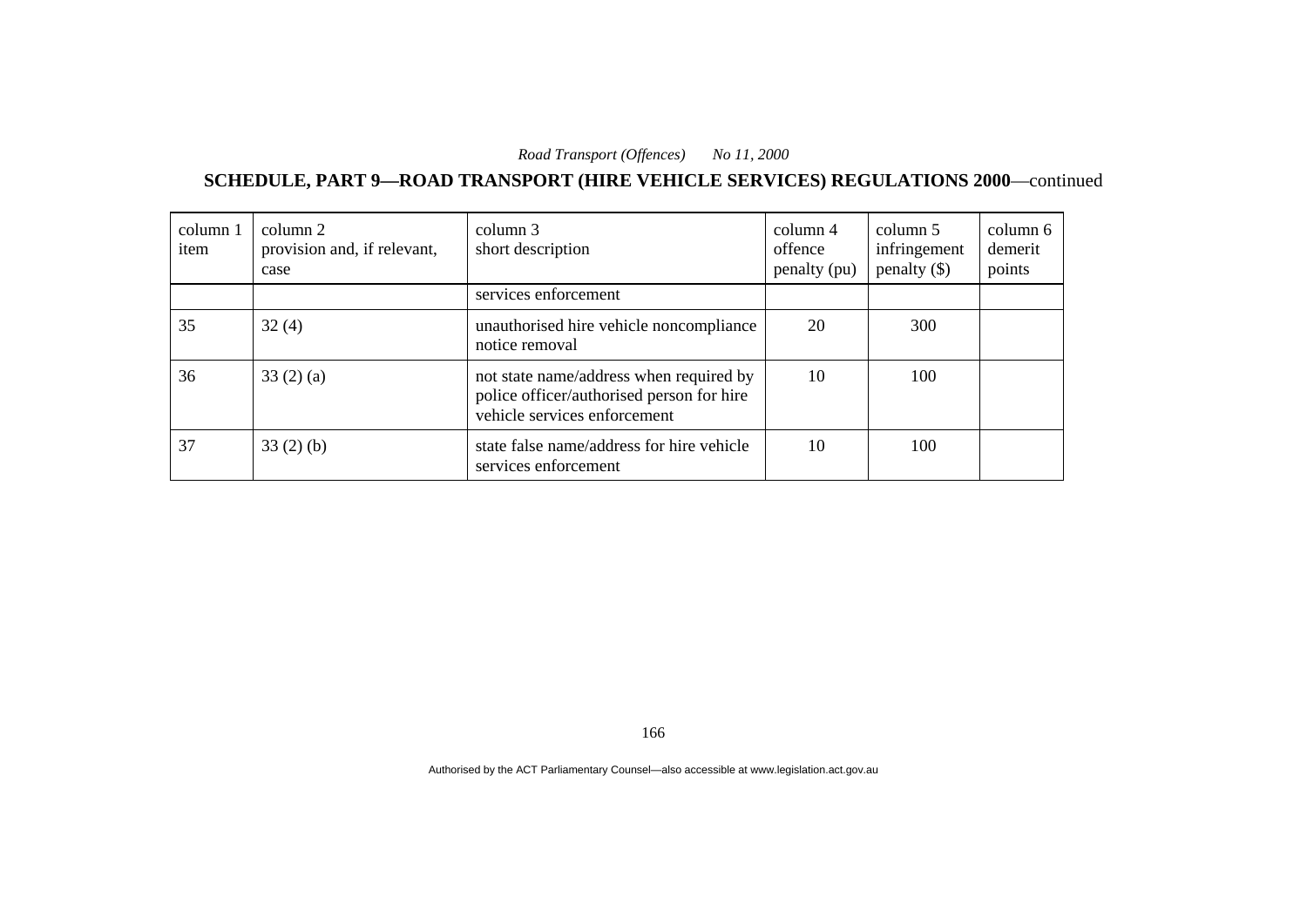**SCHEDULE**—continued

#### **PART 10—ROAD TRANSPORT (TAXI SERVICES) REGULATIONS 2000**

| column 1<br>item | column 2<br>provision and, if relevant,<br>case | column 3<br>short description                                                                                         | column 4<br>offence<br>penalty (pu) | column 5<br>infringement<br>penalty $(\$)$ | column 6<br>demerit<br>points |
|------------------|-------------------------------------------------|-----------------------------------------------------------------------------------------------------------------------|-------------------------------------|--------------------------------------------|-------------------------------|
|                  | 5(1)                                            | taxi operator not ensure complying<br>taximeter fitted                                                                | 20                                  | 300                                        |                               |
| $\overline{c}$   | 5(4)                                            | interfere with taximeter/seal to<br>taximeter/mechanism controlling<br>taximeter                                      | 20                                  | 300                                        |                               |
| 3                | 7                                               | taxi operator not ensure taxi<br>airconditioning fitted/operational/in<br>good repair                                 | 10                                  | 200                                        |                               |
| 4                | 8(1)                                            | taxi operator not ensure interior/exterior/<br>fittings of taxi clean/undamaged/<br>properly fitted/securely in place | 10                                  | <b>200</b>                                 |                               |
| 5                | 9(1)                                            | taxi operator not ensure required<br>information displayed in taxi                                                    | 5                                   | 150                                        |                               |

167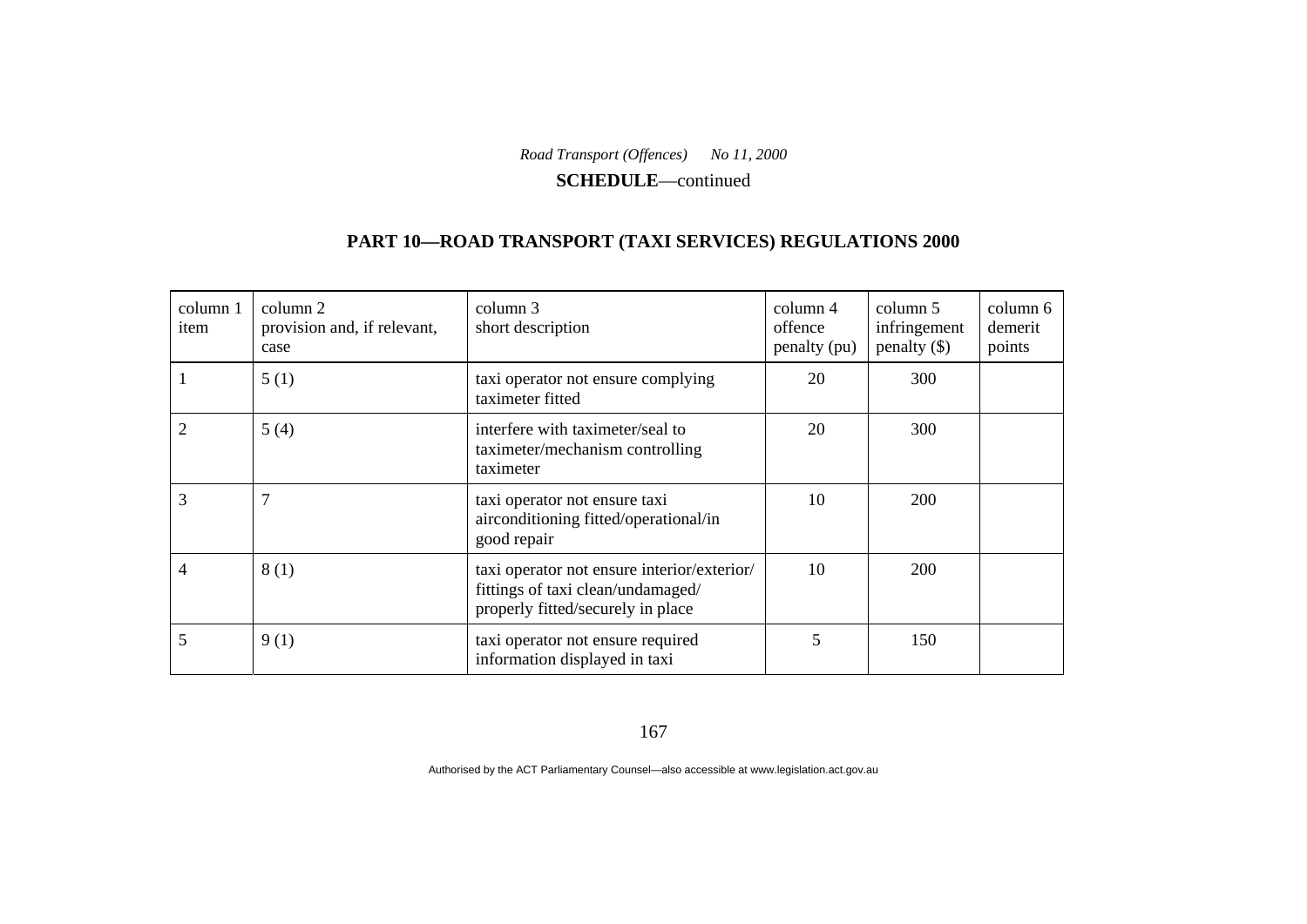#### **SCHEDULE, PART 10—ROAD TRANSPORT (TAXI SERVICES) REGULATIONS 2000**—continued

| column 1<br>item | column 2<br>provision and, if relevant,<br>case | column 3<br>short description                                                                         | column 4<br>offence<br>penalty (pu) | column 5<br>infringement<br>penalty $(\$)$ | column 6<br>demerit<br>points |
|------------------|-------------------------------------------------|-------------------------------------------------------------------------------------------------------|-------------------------------------|--------------------------------------------|-------------------------------|
| 6                | 10                                              | taxi operator not ensure complying child<br>restraint anchorage fitted                                | 10                                  | 200                                        |                               |
|                  | 11(1)                                           | taxi operator not ensure roof sign/roof<br>sign light fitted/working properly                         | 10                                  | 200                                        |                               |
| 8                | 11(4)                                           | taxi operator not ensure taxi not<br>displaying unauthorised article to show<br>availability for hire | 10                                  | <b>200</b>                                 |                               |
| 9                | 12(a)                                           | taxi operator not ensure approved decal<br>sign fitted as required                                    | 10                                  | 150                                        |                               |
| 10               | 12(b)                                           | taxi operator not ensure taxi painted in<br>approved network colours                                  | 10                                  | 150                                        |                               |
| 11               | 13(2)(a)                                        | taxi operator operate stand-by taxi<br>without numberplates of usual taxi<br>attached                 | 10                                  | <b>200</b>                                 |                               |

168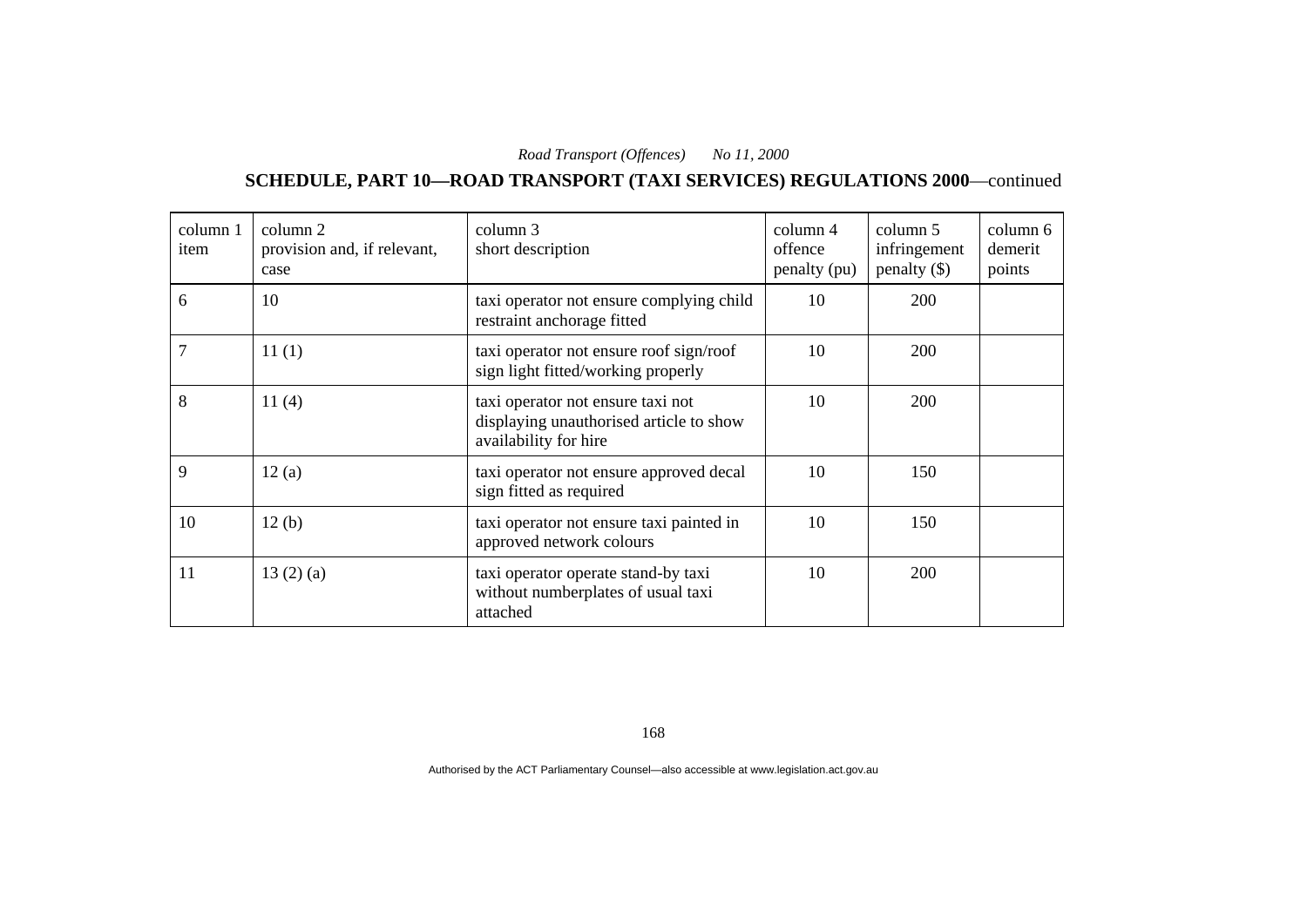#### **SCHEDULE, PART 10—ROAD TRANSPORT (TAXI SERVICES) REGULATIONS 2000**—continued

| column 1<br>item | column 2<br>provision and, if relevant,<br>case | column 3<br>short description                                                                | column 4<br>offence<br>penalty (pu) | column 5<br>infringement<br>penalty $(\$)$ | column 6<br>demerit<br>points |
|------------------|-------------------------------------------------|----------------------------------------------------------------------------------------------|-------------------------------------|--------------------------------------------|-------------------------------|
| 12               | $13(2)$ (b) (i)                                 | taxi operator operate stand-by taxi not<br>complying with licence condition of<br>usual taxi | 10                                  | <b>200</b>                                 |                               |
| 13               | $13(2)$ (b) (ii)                                | taxi operator operate stand-by taxi not<br>registrable as taxi                               | 10                                  | 200                                        |                               |
| 14               | $13(2)$ (b) (iii)                               | taxi operator operate stand-by taxi not<br>covered by public vehicle policy                  | 10                                  | 200                                        |                               |
| 15               | 14                                              | stand-by taxi operator not tell network of<br>intention to operate                           | 10                                  | 200                                        |                               |
| 16               | 15                                              | taxi operator not give notice of change in<br>licence particulars                            | 10                                  | 200                                        |                               |
| 17               | 16(1)(a)                                        | operate taxi after noncompliance notice<br>expiry time                                       | 20                                  | 300                                        |                               |
| 18               | 16(1)(b)                                        | operate taxi after noncompliance notice<br>removed                                           | 20                                  | 300                                        |                               |

169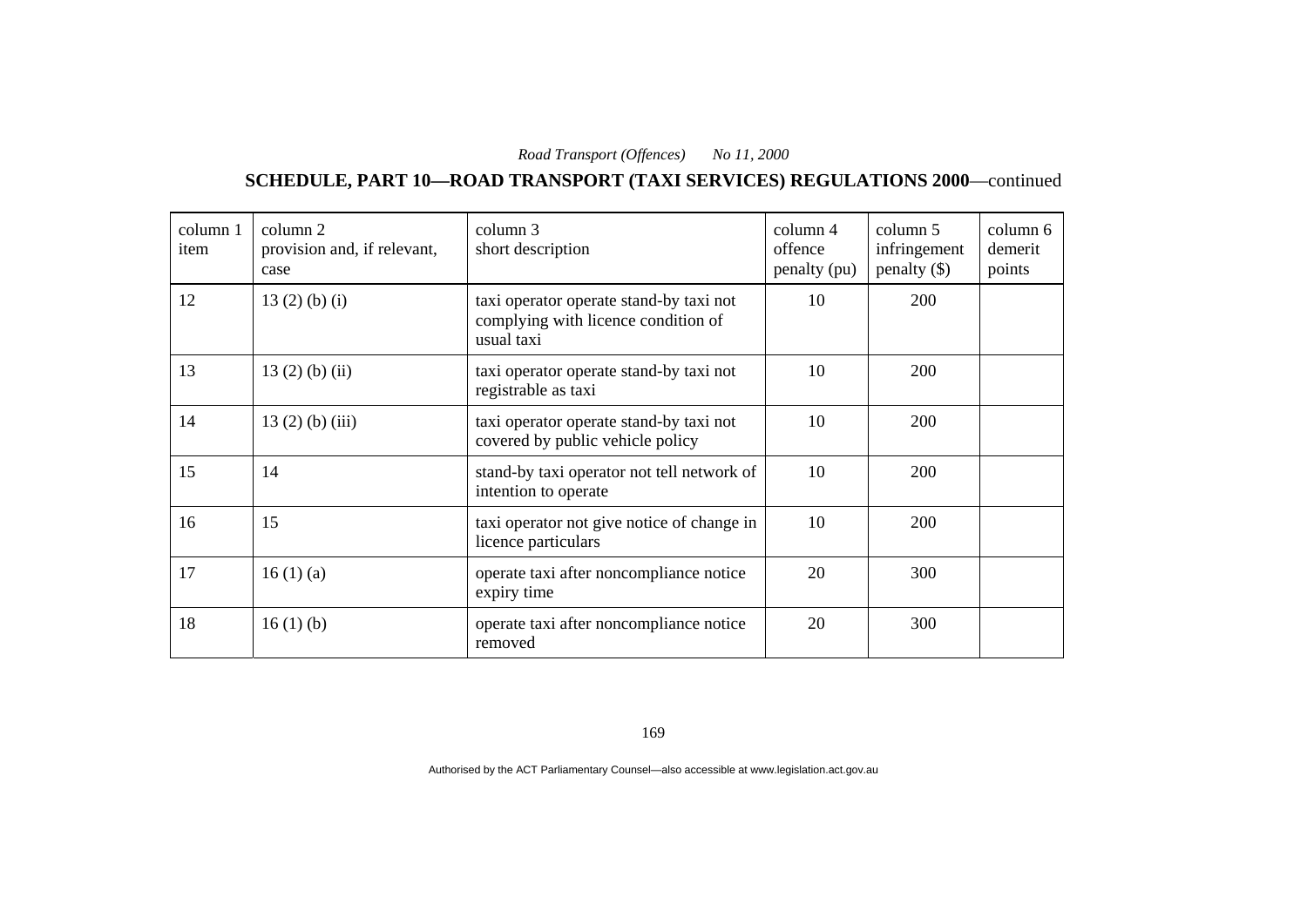# **SCHEDULE, PART 10—ROAD TRANSPORT (TAXI SERVICES) REGULATIONS 2000**—continued

| column 1<br>item | column 2<br>provision and, if relevant,<br>case | column 3<br>short description                                                             | column 4<br>offence<br>penalty (pu) | column 5<br>infringement<br>$penalty$ (\$) | column 6<br>demerit<br>points |
|------------------|-------------------------------------------------|-------------------------------------------------------------------------------------------|-------------------------------------|--------------------------------------------|-------------------------------|
| 19               | 17                                              | taxi operator allow unlicensed person to<br>drive taxi                                    | 20                                  | 300                                        |                               |
| 20               | 18                                              | taxi operator not make driver record                                                      | 10                                  | 200                                        |                               |
| 21               | 19(a)                                           | taxi operator not keep record as required                                                 | 10                                  | 200                                        |                               |
| 22               | 19(b)                                           | taxi operator not produce record to<br>police officer/authorised person for<br>inspection | 10                                  | 200                                        |                               |
| 23               | 19 <sub>(c)</sub>                               | taxi operator not produce record to<br>authority for inspection                           | 10                                  | 200                                        |                               |
| 24               | 20(1)(a)                                        | taxi operator not ensure booking service<br>arrangements with network                     | 10                                  | 200                                        |                               |
| 25               | 20(1)(b)                                        | taxi operator not ensure radio fitted/<br>working properly                                | 10                                  | 200                                        |                               |
| 26               | 21                                              | taxi driver operate dirty/untidy taxi                                                     | 5                                   | 150                                        |                               |

170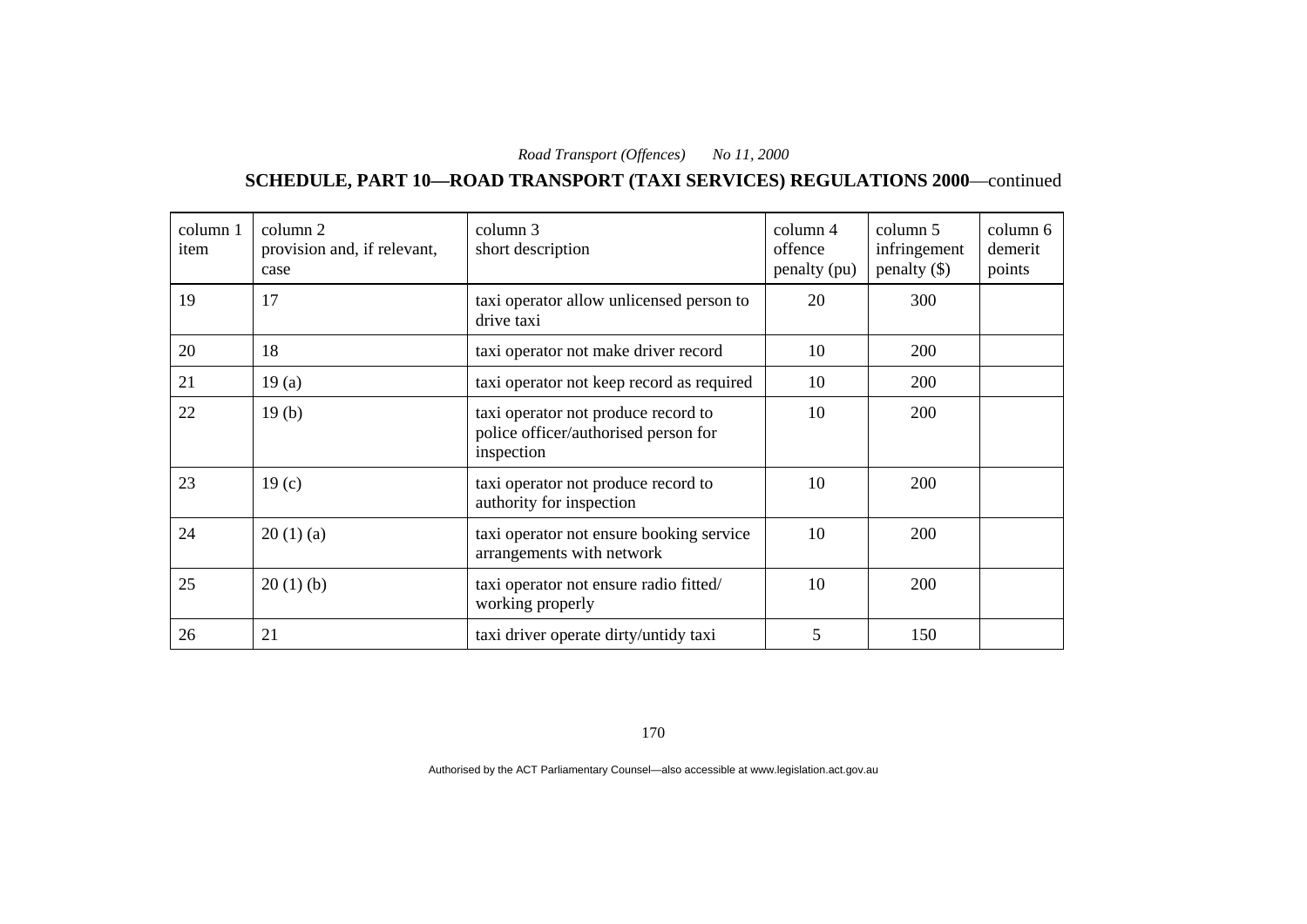# **SCHEDULE, PART 10—ROAD TRANSPORT (TAXI SERVICES) REGULATIONS 2000**—continued

| column 1<br>item | column 2<br>provision and, if relevant,<br>case | column 3<br>short description                                       | column 4<br>offence<br>penalty (pu) | column 5<br>infringement<br>$penalty$ (\$) | column 6<br>demerit<br>points |
|------------------|-------------------------------------------------|---------------------------------------------------------------------|-------------------------------------|--------------------------------------------|-------------------------------|
| 27               | 22(1)(a)                                        | taxi driver drive taxi after<br>noncompliance notice expiry time    | 20                                  | 100                                        |                               |
| 28               | 22(1)(b)                                        | taxi driver drive taxi after<br>noncompliance notice removed        | 20                                  | 300                                        |                               |
| 29               | 23(1)                                           | taxi driver allow inconvenient article in<br>taxi                   | 5                                   | 100                                        |                               |
| 30               | 23(3)                                           | taxi driver allow unconfined<br>dog/cat/bird/other animal in taxi   | 5                                   | 100                                        |                               |
| 31               | 24(a)                                           | taxi driver solicit for passengers/hiring                           | 10                                  | 150                                        |                               |
| 32               | 24(b)                                           | taxi driver move taxi while door open                               | 10                                  | 150                                        |                               |
| 33               | 24(c)                                           | taxi driver start taxi subject person to<br>unnecessary injury/risk | 10                                  | 200                                        |                               |
| 34               | 25(a)                                           | taxi driver not clean/tidy                                          | 5                                   | 150                                        |                               |
| 35               | 25(b)                                           | taxi driver not wear clean network<br>uniform                       | 5                                   | 150                                        |                               |

171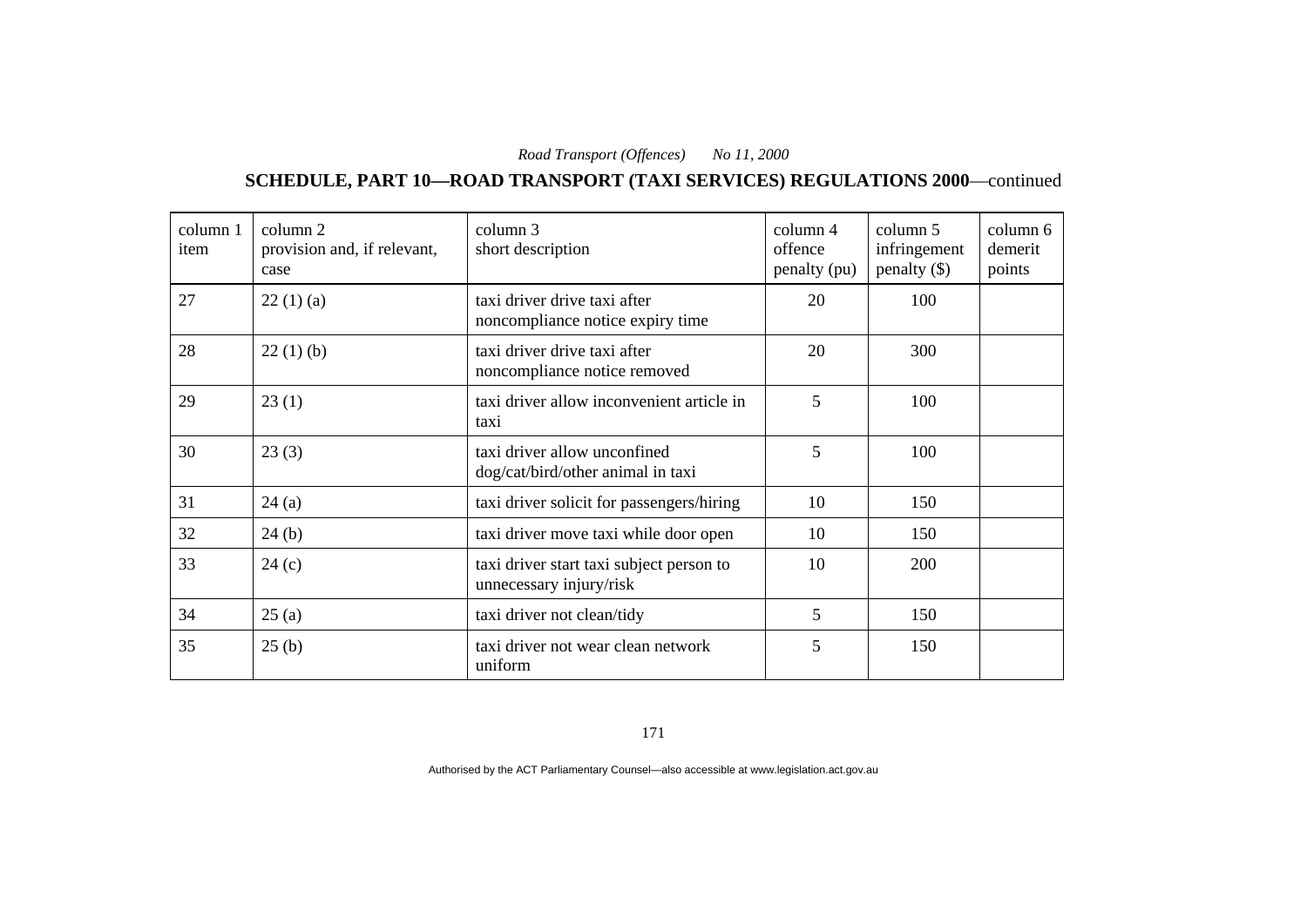#### **SCHEDULE, PART 10—ROAD TRANSPORT (TAXI SERVICES) REGULATIONS 2000**—continued

| column 1<br>item | column 2<br>provision and, if relevant,<br>case | column 3<br>short description                                                                    | $\text{column } 4$<br>offence<br>penalty (pu) | column 5<br>infringement<br>penalty $(\$)$ | column 6<br>demerit<br>points |
|------------------|-------------------------------------------------|--------------------------------------------------------------------------------------------------|-----------------------------------------------|--------------------------------------------|-------------------------------|
| 36               | 25(c)                                           | taxi driver not behave in orderly way/<br>politely/with propriety                                | 5                                             | 150                                        |                               |
| 37               | 25(d)                                           | taxi driver not comply with passenger<br>request                                                 | 5                                             | 150                                        |                               |
| 38               | 26                                              | taxi driver leave driving seat during<br>hiring                                                  | 5                                             | 150                                        |                               |
| 39               | 27(1)                                           | taxi driver illegally stop taxi in taxi zone                                                     | 5                                             | 150                                        |                               |
| 40               | 27(2)                                           | taxi driver not place/keep taxi in first<br>available position at taxi zone                      | 5                                             | 150                                        |                               |
| 41               | 27(4)                                           | taxi driver contravene another taxi's<br>right to next hiring                                    | 5                                             | 150                                        |                               |
| 42               | 27(5)                                           | taxi driver use temporary taxi zone<br>contrary to police officer/authorised<br>person direction | 10                                            | 200                                        |                               |

172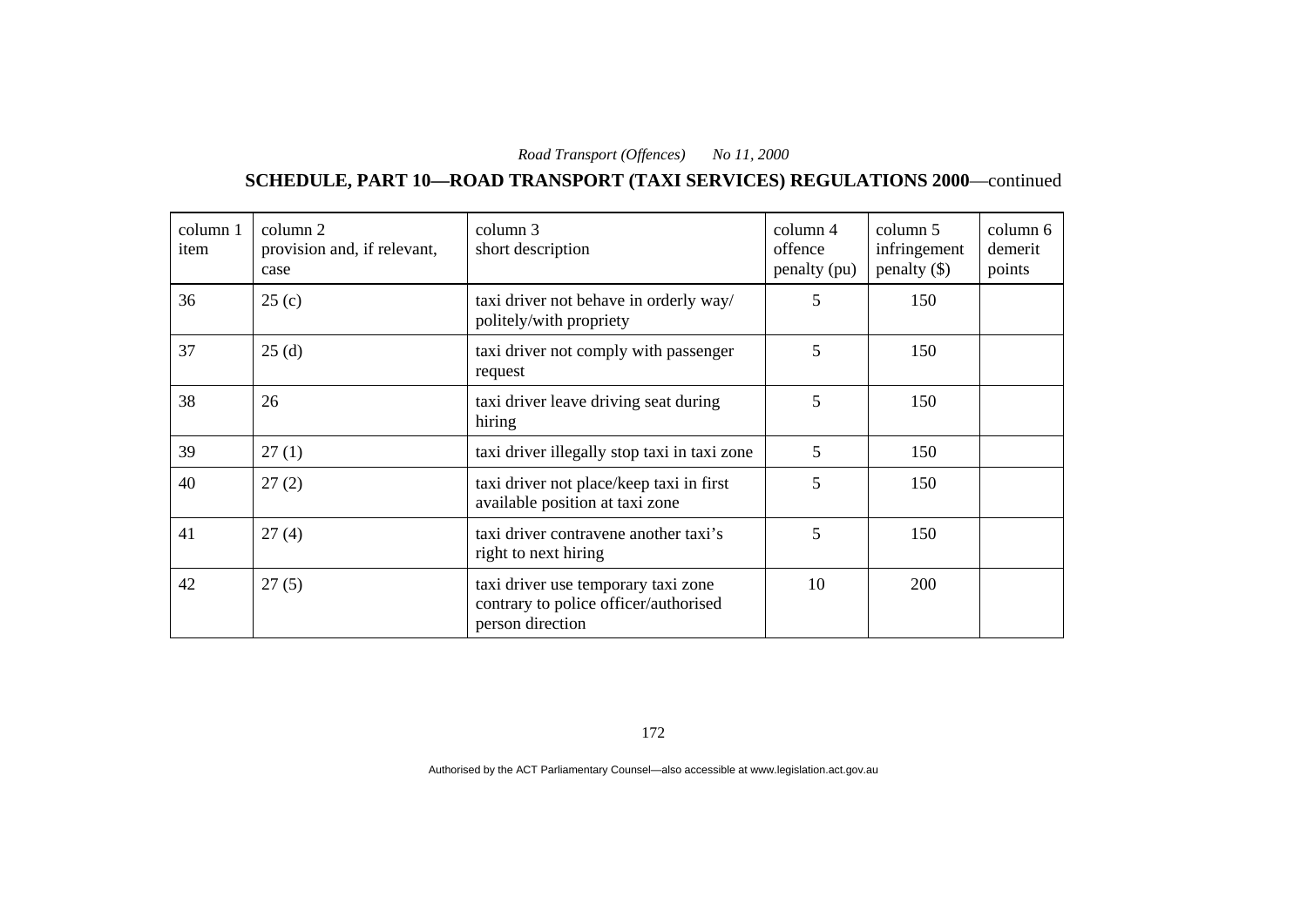# **SCHEDULE, PART 10—ROAD TRANSPORT (TAXI SERVICES) REGULATIONS 2000**—continued

| column 1<br>item | column 2<br>provision and, if relevant,<br>case | column 3<br>short description                                                                                        | column 4<br>offence<br>penalty (pu) | column 5<br>infringement<br>penalty $(\$)$ | column 6<br>demerit<br>points |
|------------------|-------------------------------------------------|----------------------------------------------------------------------------------------------------------------------|-------------------------------------|--------------------------------------------|-------------------------------|
| 43               | 27(6)                                           | taxi driver leave taxi zone/pick up<br>area/drop off area/ contrary to police<br>officer/authorised person direction | 10                                  | 200                                        |                               |
| 44               | 28(a)                                           | taxi driver not use radio according to<br>network procedures                                                         | 5                                   | 150                                        |                               |
| 45               | 28(b)                                           | taxi driver not follow network rules                                                                                 | 5                                   | 150                                        |                               |
| 46               | 28(c)                                           | taxi driver not comply with network<br>request                                                                       | 5                                   | 150                                        |                               |
| 47               | 29(1)                                           | taxi driver not accept hiring promptly                                                                               | 5                                   | 150                                        |                               |
| 48               | 29(3)                                           | wheel chair accessible taxi driver not<br>prefer hiring offered by person in<br>wheelchair                           | 5                                   | 150                                        |                               |
| 49               | 29(4)                                           | wheel chair accessible taxi driver not<br>accept hiring offered by person in<br>wheelchair                           | 5                                   | 150                                        |                               |

173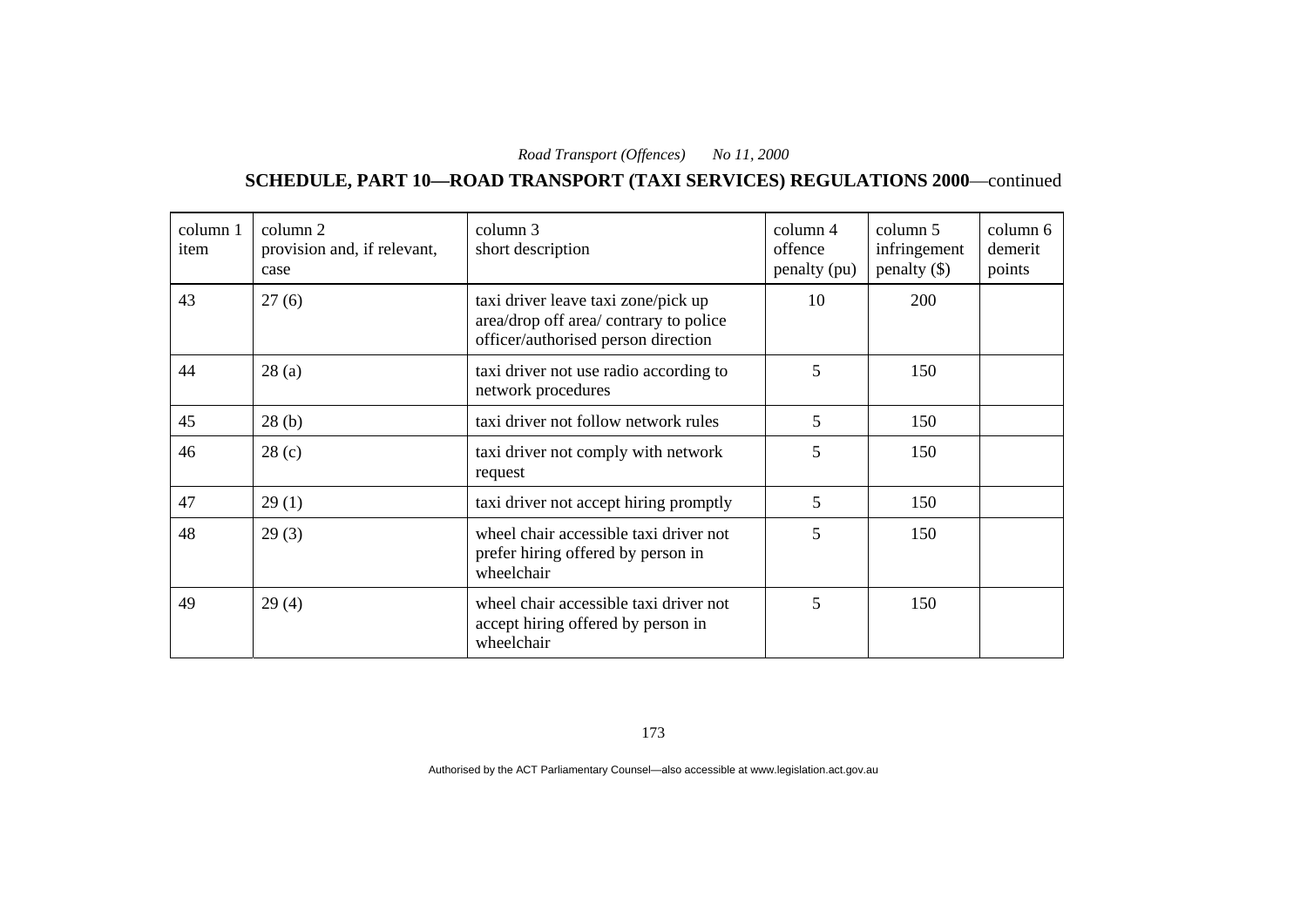#### **SCHEDULE, PART 10—ROAD TRANSPORT (TAXI SERVICES) REGULATIONS 2000**—continued

| column 1<br>item | column 2<br>provision and, if relevant,<br>case | column 3<br>short description                                                    | column 4<br>offence<br>penalty (pu) | column 5<br>infringement<br>penalty $(\$)$ | column 6<br>demerit<br>points |
|------------------|-------------------------------------------------|----------------------------------------------------------------------------------|-------------------------------------|--------------------------------------------|-------------------------------|
| 50               | 30(3)                                           | taxi driver not carry out hiring directed<br>by police officer/authorised person | 5                                   | 150                                        |                               |
| 51               | 31(1)(a)                                        | taxi driver not carry out hiring promptly                                        | 5                                   | 150                                        |                               |
| 52               | 31(1)(b)                                        | taxi driver not drive by shortest route                                          | 5                                   | 150                                        |                               |
| 53               | 31(3)                                           | taxi driver not comply with direction to<br>take hirer to new destination        | 5                                   | 150                                        |                               |
| 54               | 32                                              | taxi driver not stop taxi parallel to/close<br>to side of road                   | 5                                   | 150                                        |                               |
| 55               | 33                                              | taxi driver not operate airconditioning<br>when asked                            | 5                                   | 150                                        |                               |
| 56               | 35(1)                                           | taxi driver not carry goods when asked                                           | 5                                   | 150                                        |                               |
| 57               | 35(3)(a)                                        | taxi driver carry goods on taxi roof                                             | 5                                   | 150                                        |                               |
| 58               | 35(3)(b)                                        | taxi driver carry overweight goods in<br>passenger compartment                   | 5                                   | 150                                        |                               |

174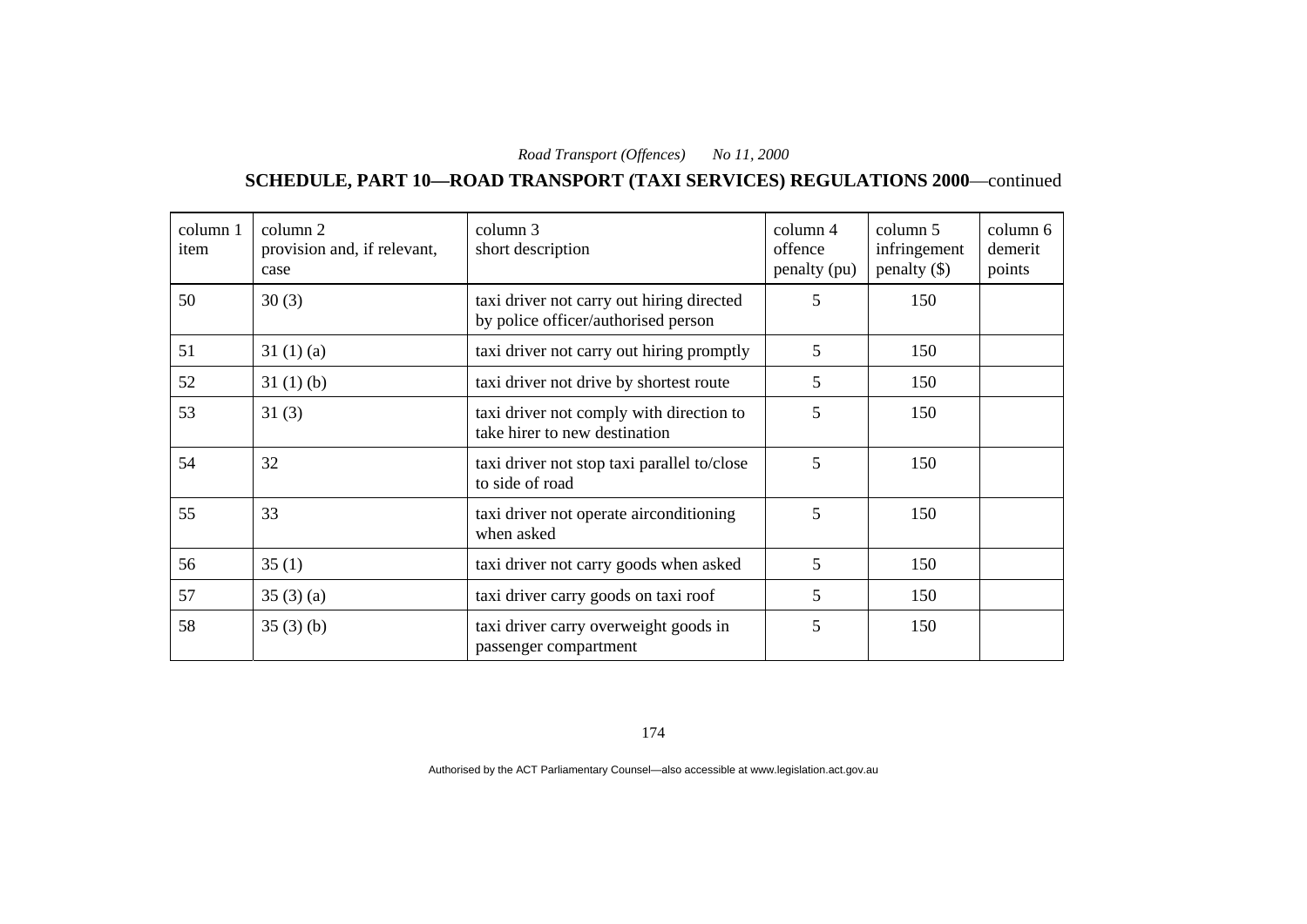#### **SCHEDULE, PART 10—ROAD TRANSPORT (TAXI SERVICES) REGULATIONS 2000**—continued

| column 1<br>item | column 2<br>provision and, if relevant,<br>case | column 3<br>short description                                                        | column 4<br>offence<br>penalty (pu) | column 5<br>infringement<br>penalty $(\$)$ | column 6<br>demerit<br>points |
|------------------|-------------------------------------------------|--------------------------------------------------------------------------------------|-------------------------------------|--------------------------------------------|-------------------------------|
| 59               | 35(4)(a)                                        | taxi driver not provide reasonable<br>assistance loading/unloading/carrying<br>goods | 5                                   | 150                                        |                               |
| 60               | 35(4)(b)                                        | taxi driver not take reasonable care with<br>goods                                   | 5                                   | 150                                        |                               |
| 61               | 35(5)                                           | taxi driver not deliver goods promptly/in<br>received condition                      | 5                                   | 150                                        |                               |
| 62               | 36(1)                                           | taxi driver not wait as asked                                                        | $5\overline{)}$                     | 150                                        |                               |
| 63               | 38(2)                                           | hirer not pay on hiring termination by<br>taxi driver                                | 5                                   | 150                                        |                               |
| 64               | 40                                              | taxi driver allow extra person in taxi<br>without hirer's agreement                  | 5                                   | 150                                        |                               |
| 65               | 41(2)                                           | taxi driver not comply with hirer's<br>requirement about sharing taxi                | 5                                   | 150                                        |                               |

175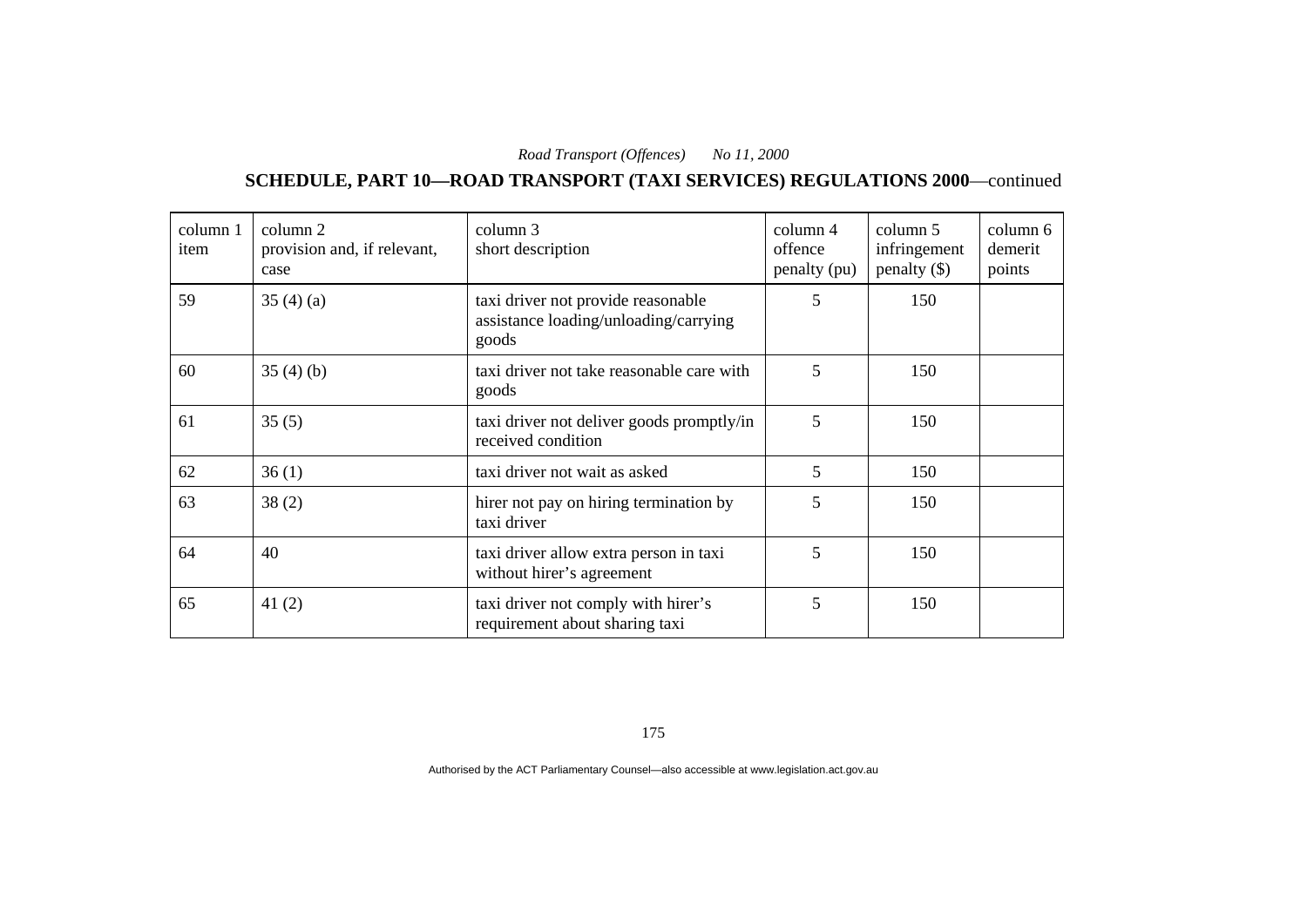#### **SCHEDULE, PART 10—ROAD TRANSPORT (TAXI SERVICES) REGULATIONS 2000**—continued

| column 1<br>item | column 2<br>provision and, if relevant,<br>case | column 3<br>short description                                                        | column 4<br>offence<br>penalty (pu) | column 5<br>infringement<br>$penalty$ (\$) | column 6<br>demerit<br>points |
|------------------|-------------------------------------------------|--------------------------------------------------------------------------------------|-------------------------------------|--------------------------------------------|-------------------------------|
| 66               | 41 $(3)$                                        | taxi driver make unauthorised demand<br>for payment from passenger in shared<br>taxi | 5                                   | 150                                        |                               |
| 67               | 42                                              | taxi driver accept subsequent hiring<br>without passenger agreement                  | 5                                   | 150                                        |                               |
| 68               | 43 $(1)(a)$                                     | taxi driver operate taximeter before<br>hiring                                       | 5                                   | 150                                        |                               |
| 69               | 43 $(1)$ $(b)$                                  | taxi driver not operate taximeter when<br>hired                                      | 5                                   | 150                                        |                               |
| 70               | 43 $(1)(c)$                                     | taxi driver not keep taximeter operating<br>during hiring                            | 5                                   | 150                                        |                               |
| 71               | 43 $(1)$ $(d)$                                  | taxi driver not stop taximeter as required                                           | 5                                   | 150                                        |                               |
| 72               | 43 $(1)$ $(e)$                                  | taxi driver not ensure taximeter fare<br>indicators return to zero at hiring end     | 5                                   | 150                                        |                               |
| 73               | 43 $(2)$ $(a)$                                  | taxi driver not ensure taximeter readily<br>readable by hirer                        | 5                                   | 150                                        |                               |

176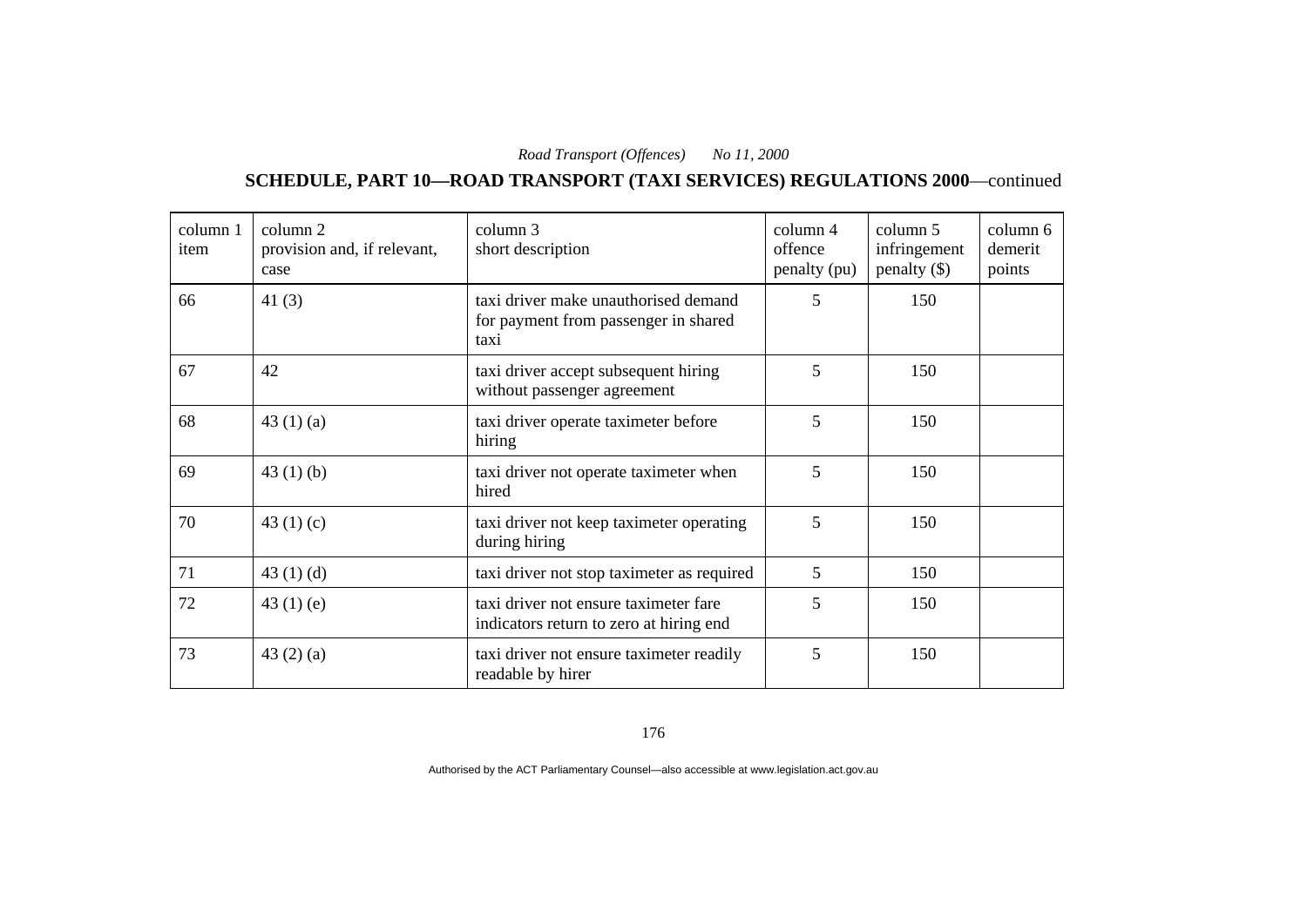# **SCHEDULE, PART 10—ROAD TRANSPORT (TAXI SERVICES) REGULATIONS 2000**—continued

| column 1<br>item | column 2<br>provision and, if relevant,<br>case | column 3<br>short description                               | column 4<br>offence<br>penalty (pu) | column 5<br>infringement<br>penalty $(\$)$ | column 6<br>demerit<br>points |
|------------------|-------------------------------------------------|-------------------------------------------------------------|-------------------------------------|--------------------------------------------|-------------------------------|
| 74               | 43(2)(b)                                        | taxi driver not state extra charge                          | 5                                   | 150                                        |                               |
| 75               | 44(1)                                           | taxi driver ask more than correct fare                      | 5                                   | 150                                        |                               |
| 76               | 44(3)(a)                                        | taxi driver not pay fare deposit<br>difference              | 5                                   | 150                                        |                               |
| 77               | $44(3)$ (b)                                     | taxi hirer not pay fare deposit difference                  | 5                                   | 150                                        |                               |
| 78               | 44(4)                                           | taxi hirer not pay fare                                     | 5                                   | 150                                        |                               |
| 79               | 44(5)                                           | taxi driver not offer correct change                        | 5                                   | 150                                        |                               |
| 80               | 45                                              | taxi driver charge fare for avoidable<br>delay              | 5                                   | 150                                        |                               |
| 81               | 46(a)                                           | taxi passenger offensive behaviour                          | 5                                   | 100                                        |                               |
| 82               | 46(b)                                           | taxi passenger offensive language                           | 5                                   | 100                                        |                               |
| 83               | 46(c)                                           | taxi passenger eat/drink without taxi<br>driver's agreement | 5                                   | 150                                        |                               |

177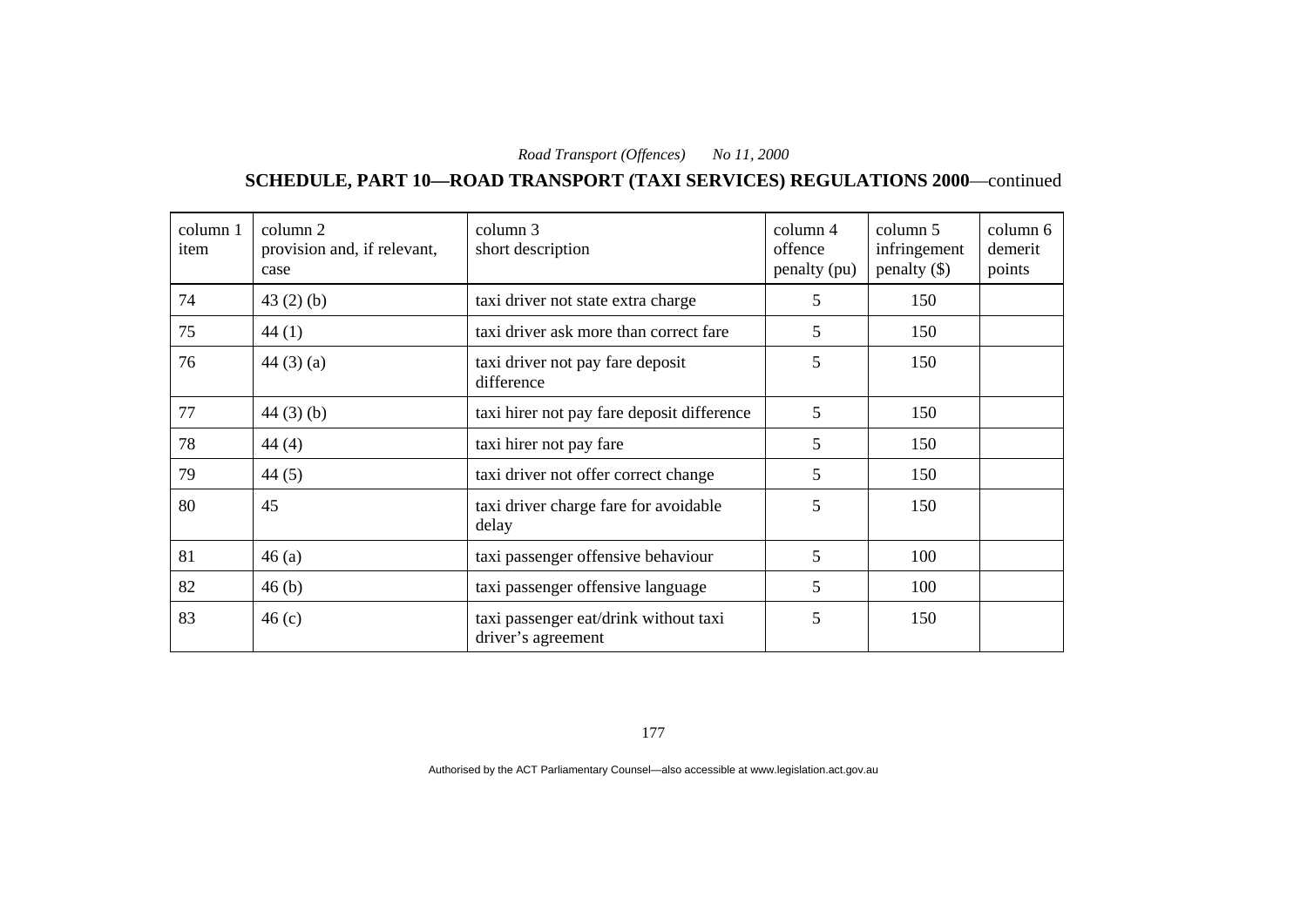# **SCHEDULE, PART 10—ROAD TRANSPORT (TAXI SERVICES) REGULATIONS 2000**—continued

| column 1<br>item | column 2<br>provision and, if relevant,<br>case | column 3<br>short description                                                                                                                              | column 4<br>offence<br>penalty (pu) | column 5<br>infringement<br>$penalty$ (\$) | column 6<br>demerit<br>points |
|------------------|-------------------------------------------------|------------------------------------------------------------------------------------------------------------------------------------------------------------|-------------------------------------|--------------------------------------------|-------------------------------|
| 84               | 47                                              | taxi passenger take unconfined<br>dog/cat/bird/other animal into taxi                                                                                      | 5                                   | 100                                        |                               |
| 85               | 48(3)                                           | taxi passenger with soiled clothing/<br>soiled goods/damaging goods/bulky<br>goods not comply with direction by<br>driver/police officer/authorised person | 5                                   | 100                                        |                               |
| 86               | 49(2)                                           | intoxicated taxi passenger not comply<br>with direction by driver/police officer/<br>authorised person                                                     | 5                                   | 100                                        |                               |
| 87               | 50(2)                                           | taxi passenger offender not comply with<br>direction by driver/police officer/<br>authorised person                                                        | 5                                   | 150                                        |                               |
| 88               | 52                                              | not deal with lost property in taxi as<br>required                                                                                                         | 5                                   | 150                                        |                               |
| 89               | 54(5)                                           | not provide record/information for taxi<br>services enforcement                                                                                            | 20                                  | 300                                        |                               |
| 90               | 55 $(4)$                                        | not comply with request/signal by police                                                                                                                   | 20                                  | 300                                        |                               |

178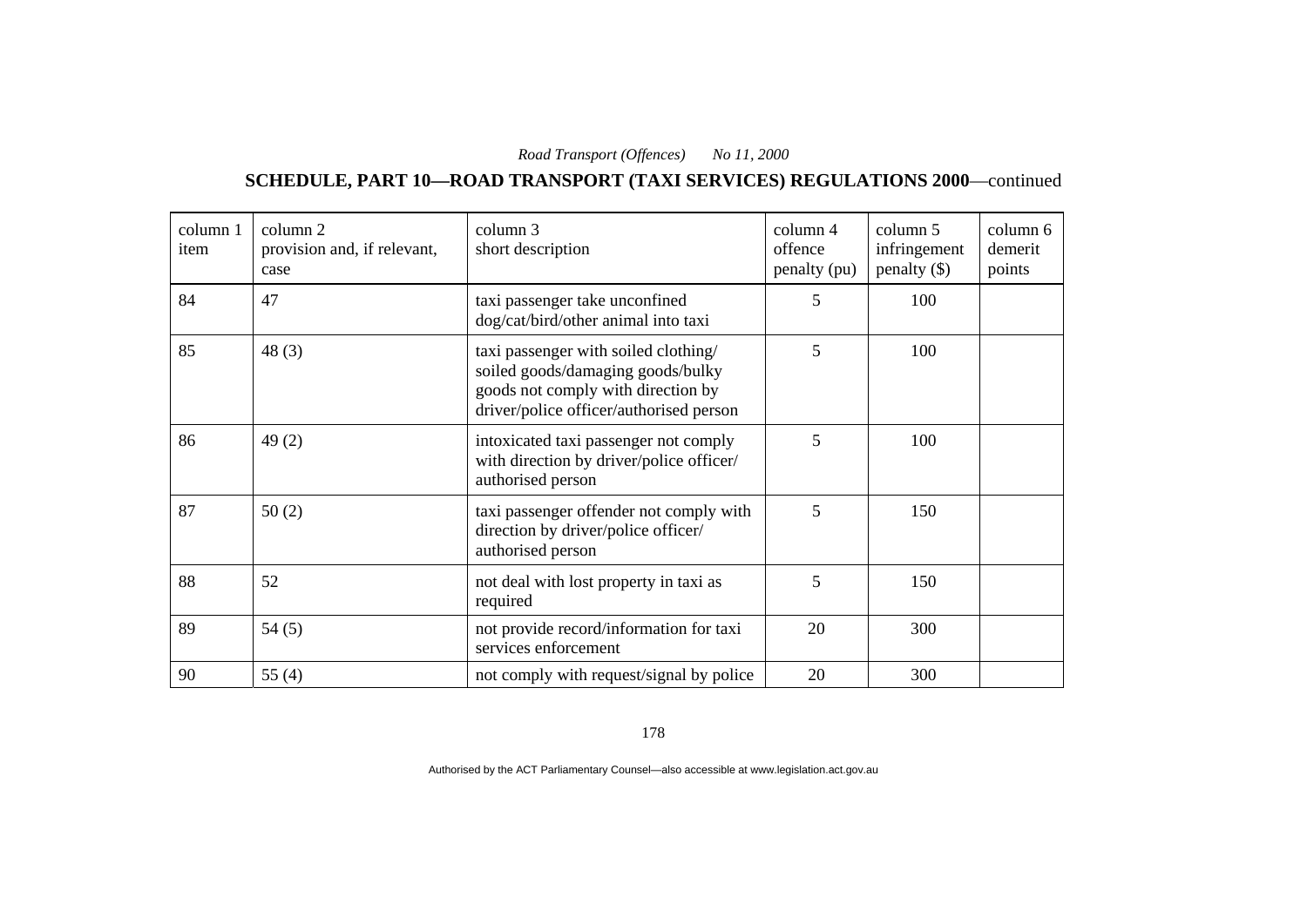# **SCHEDULE, PART 10—ROAD TRANSPORT (TAXI SERVICES) REGULATIONS 2000**—continued

| column 1<br>item | column 2<br>provision and, if relevant,<br>case | column 3<br>short description                                                                                                                                           | column 4<br>offence<br>penalty (pu) | column 5<br>infringement<br>penalty $(\$)$ | column 6<br>demerit<br>points |
|------------------|-------------------------------------------------|-------------------------------------------------------------------------------------------------------------------------------------------------------------------------|-------------------------------------|--------------------------------------------|-------------------------------|
|                  |                                                 | officer/authorised person for taxi<br>services enforcement                                                                                                              |                                     |                                            |                               |
| 91               | 56(3)                                           | responsible person not comply with<br>inspection requirement for vehicle/<br>equipment/fitting by police officer/<br>authorised person for taxi services<br>enforcement | 20                                  | 300                                        |                               |
| 92               | 58 $(4)$                                        | unauthorised taxi noncompliance notice<br>removal                                                                                                                       | 20                                  | 300                                        |                               |
| 93               | 59 $(2)$ $(a)$                                  | not state name/address when required by<br>police officer/authorised person for taxi<br>services enforcement                                                            | 10                                  | 100                                        |                               |
| 94               | 59 $(2)$ $(b)$                                  | state false name/address for taxi services<br>enforcement                                                                                                               | 10                                  | 100                                        |                               |

179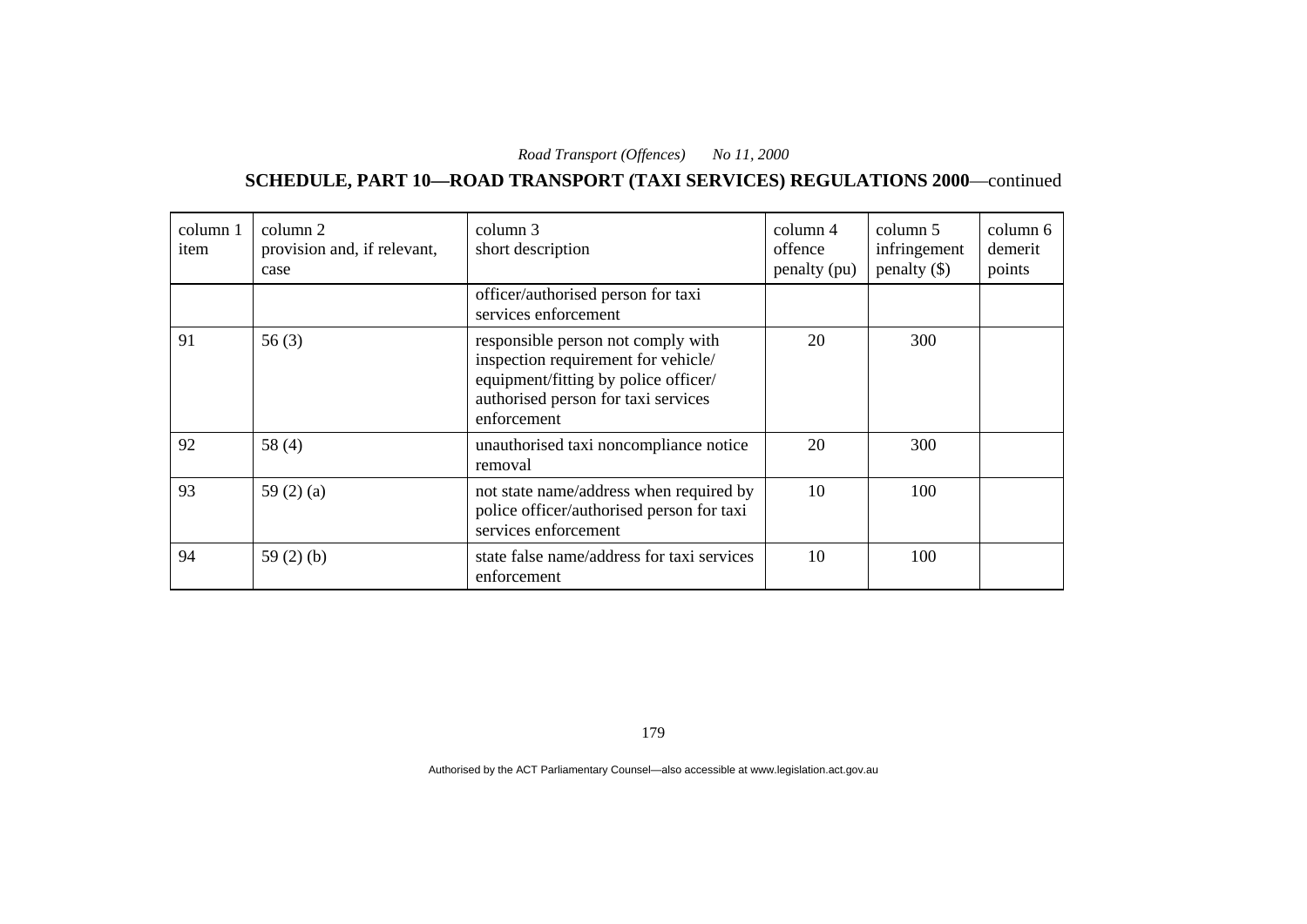#### **SCHEDULE**—continued

### **PART 11—ROAD TRANSPORT (THIRD-PARTY INSURANCE) REGULATIONS 2000**

| column 1<br>item | column 2<br>provision and, if relevant,<br>case | column 3<br>short description                                      | column 4<br>offence<br>penalty (pu) | column 5<br>infringement<br>penalty $(\$)$ | column 6<br>demerit<br>points |
|------------------|-------------------------------------------------|--------------------------------------------------------------------|-------------------------------------|--------------------------------------------|-------------------------------|
|                  | 9(2)                                            | use vehicle for other purpose without<br>paying additional premium | 20                                  |                                            |                               |

180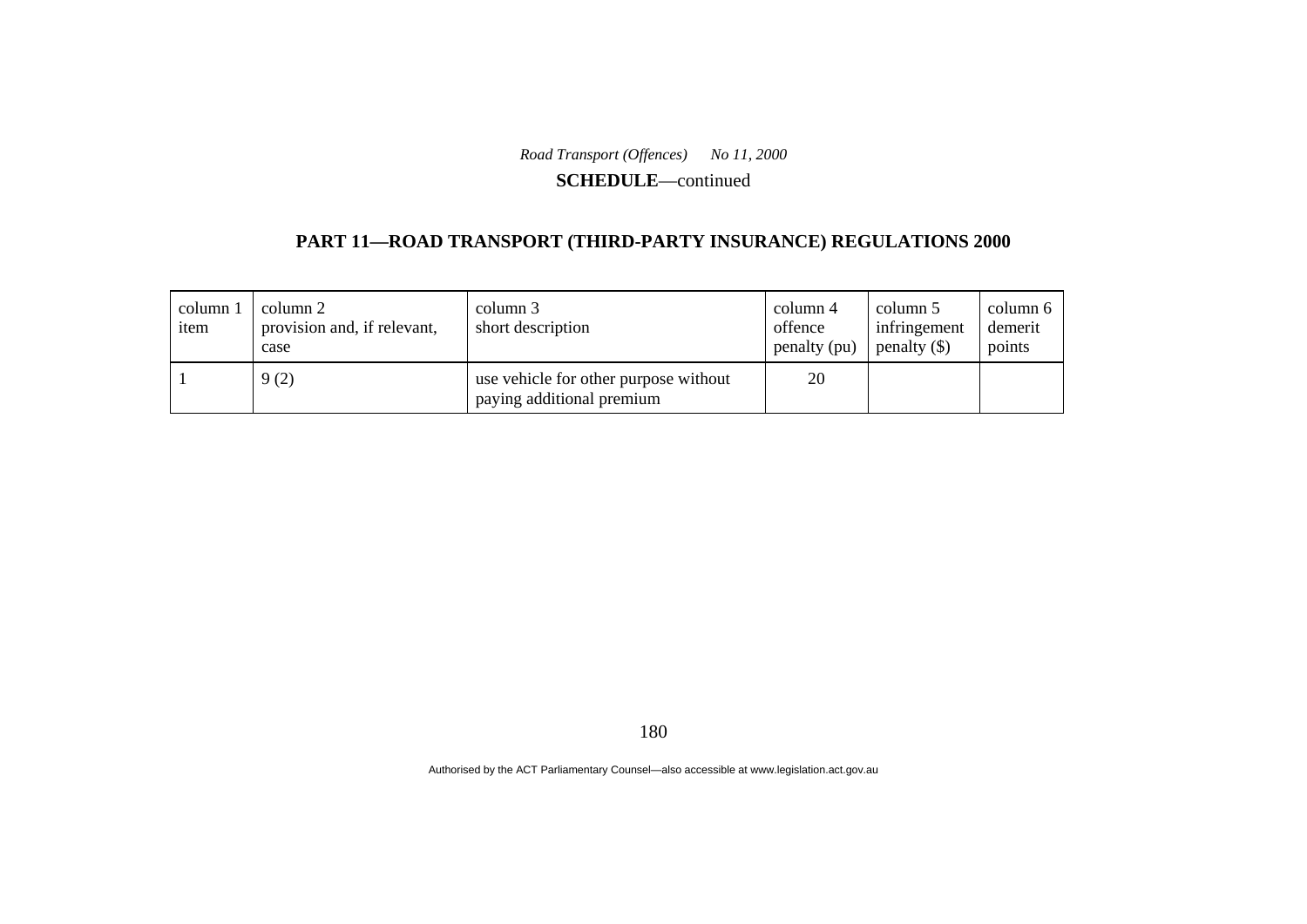**SCHEDULE**—continued

### **PART 12—ROAD TRANSPORT (SAFETY AND TRAFFIC MANAGEMENT) ACT 1999**

| column 1<br>item | column 2<br>provision and, if relevant,<br>case | column 3<br>short description                                                                            | column 4<br>offence<br>penalty (pu) | column 5<br>infringement<br>penalty $(\$)$ | column 6<br>demerit<br>points |
|------------------|-------------------------------------------------|----------------------------------------------------------------------------------------------------------|-------------------------------------|--------------------------------------------|-------------------------------|
|                  | 5A(1)(a)                                        | organise/promote/take part in race with<br>another vehicle                                               | 20                                  | 201                                        | 3                             |
|                  | 5A(1)(b)                                        | organise/promote/take part in attempt to<br>break vehicle speed record                                   | 20                                  | 201                                        | 3                             |
| 3                | 5A(1)(c)                                        | organise/promote/take part in trial of<br>vehicle's maximum speed/acceleration                           | 20                                  | 201                                        | 3                             |
| 4                | 5A(1)(d)                                        | organise/promote/take part in trial of<br>driver skill/reliability of/mechanical<br>condition of vehicle | 20                                  | 201                                        | 3                             |
| 5                | 5A(5)                                           | organiser/promoter/participant in race/<br>attempt/trial not comply with condition<br>of approval        | 20                                  | 201                                        | 3                             |

181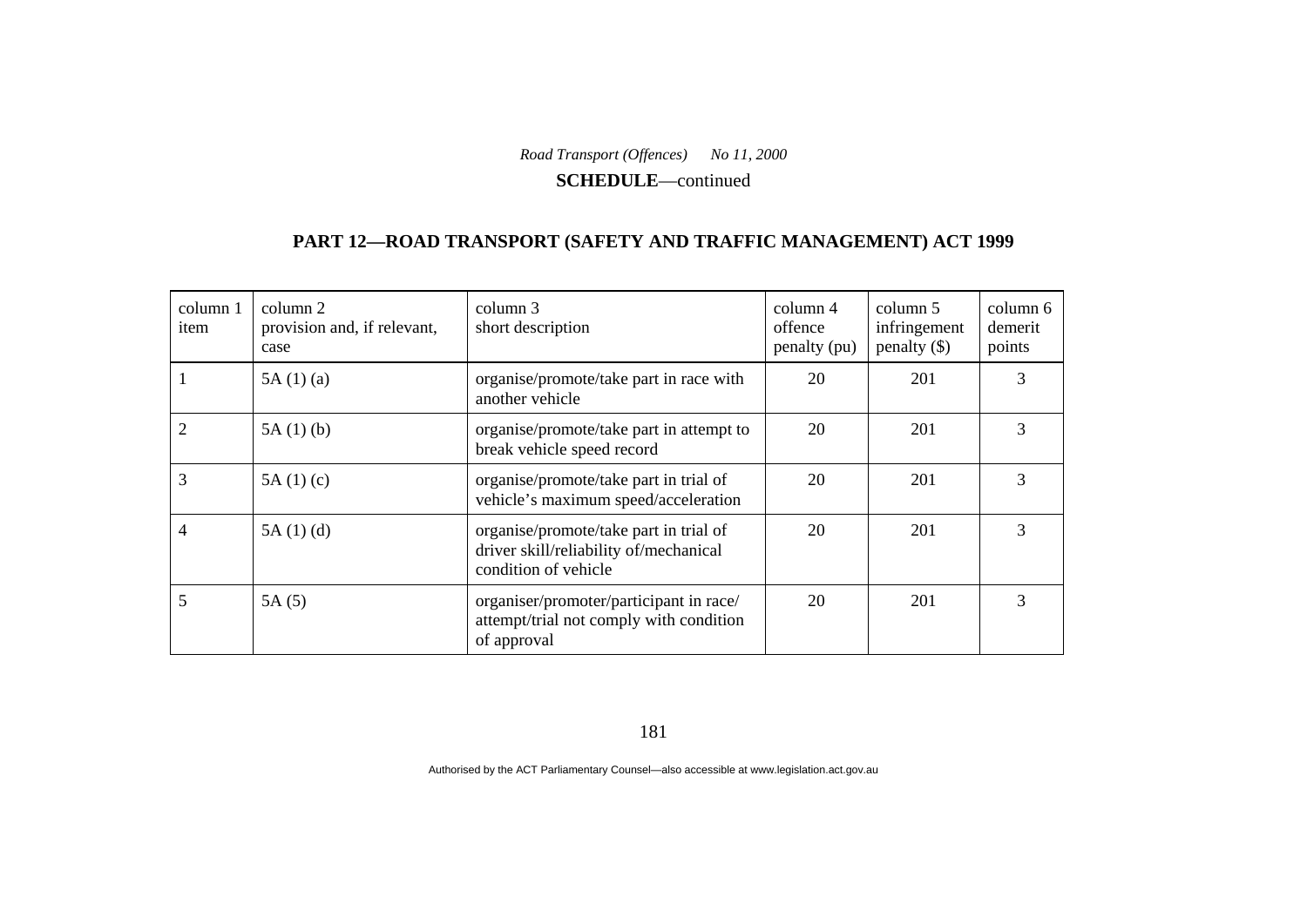## **SCHEDULE, PART 12—ROAD TRANSPORT (SAFETY AND TRAFFIC MANAGEMENT) ACT 1999**—continued

| column 1<br>item | column 2<br>provision and, if relevant,<br>case       | column 3<br>short description                         | column 4<br>offence<br>penalty (pu)          | column 5<br>infringement<br>penalty $(\$)$ | column 6<br>demerit<br>points |
|------------------|-------------------------------------------------------|-------------------------------------------------------|----------------------------------------------|--------------------------------------------|-------------------------------|
| 6                | 5B(2)                                                 |                                                       |                                              |                                            |                               |
| 6.1              | if prohibited substance<br>٠<br>on surface            | aggravated burnout                                    | 30                                           | 456                                        | 3                             |
| 6.2              | if no prohibited<br>$\bullet$<br>substance on surface | burnout                                               | 20                                           | 355                                        | 3                             |
| $\tau$           | 5B(4)                                                 | engage in other prohibited conduct                    | 20                                           | 201                                        | 3                             |
| 8                | 6(1)                                                  |                                                       |                                              |                                            |                               |
| 8.1              | if the driving occasions<br>٠<br>death                | negligent driving occasioning death                   | 200 pu/24<br>months<br>prison/both           |                                            |                               |
| 8.2              | if the driving occasions<br>٠<br>grievous bodily harm | negligent driving occasioning grievous<br>bodily harm | $100 \text{ pu}/12$<br>months<br>prison/both |                                            |                               |
| 8.3              | in any other case<br>٠                                | negligent driving                                     | 20                                           | 159                                        |                               |

182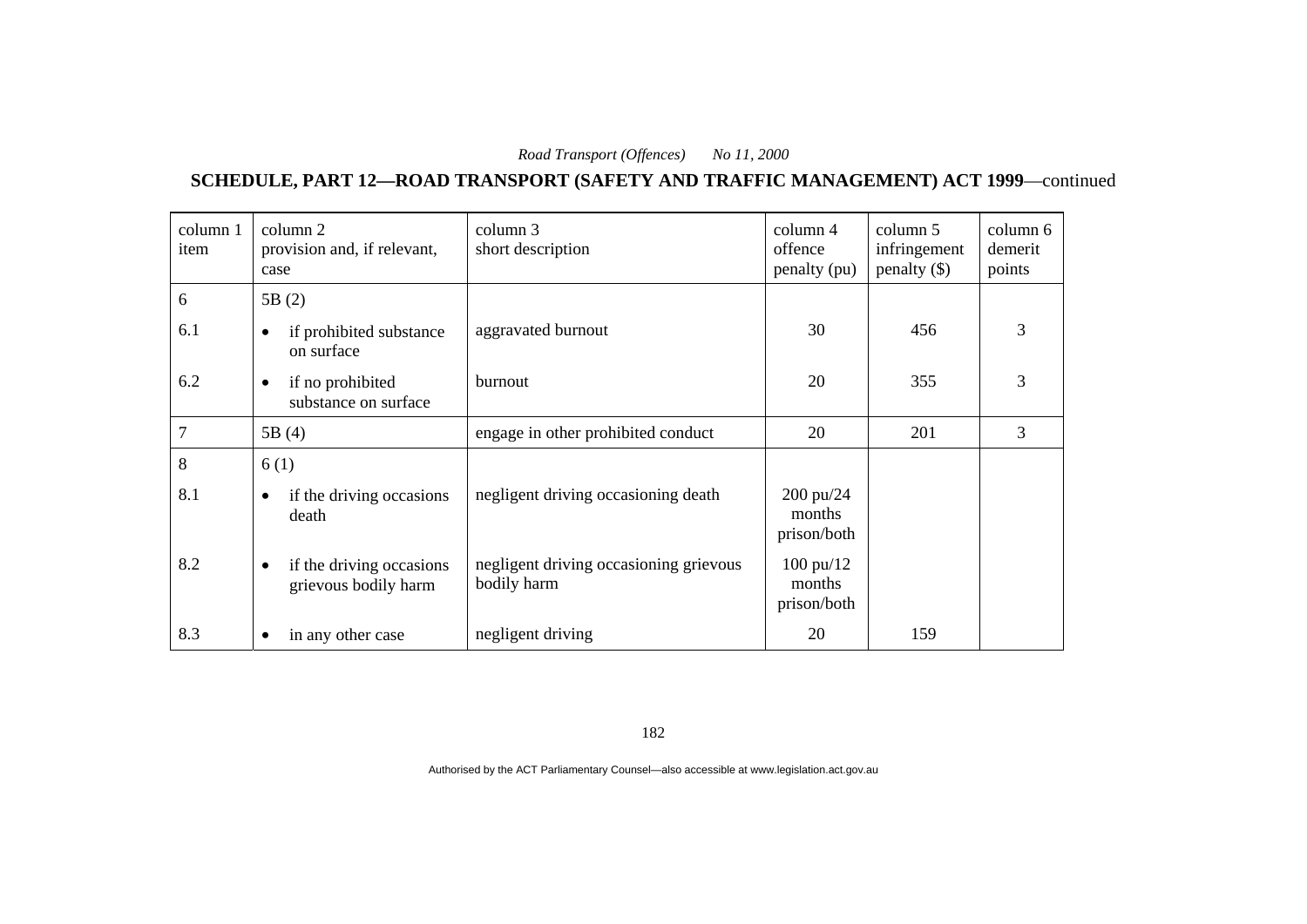## **SCHEDULE, PART 12—ROAD TRANSPORT (SAFETY AND TRAFFIC MANAGEMENT) ACT 1999**—continued

| column 1<br>item | column 2<br>provision and, if relevant,<br>case | column 3<br>short description                                                    | column 4<br>offence<br>penalty (pu)          | column 5<br>infringement<br>penalty $(\$)$ | column 6<br>demerit<br>points |
|------------------|-------------------------------------------------|----------------------------------------------------------------------------------|----------------------------------------------|--------------------------------------------|-------------------------------|
| 9                | $\tau$                                          | drive furiously/recklessly/at speed<br>dangerous/in way dangerous                | $100 \text{ pu}/12$<br>months<br>prison/both |                                            |                               |
| 10               | 8(1)                                            | drive with intent to menace                                                      | $100 \text{ pu}/12$<br>months<br>prison/both |                                            |                               |
| 11               | 8(2)                                            | drive knowing other may be menaced                                               | $100 \text{ pu}/12$<br>months<br>prison/both |                                            |                               |
| 12               | 9(1)                                            | sell/offer for sale/buy traffic offence<br>evasion article                       | 20                                           | 1050                                       |                               |
| 13               | 9(2)                                            | drive/park vehicle with traffic offence<br>evasion article                       | 20                                           | 1050                                       |                               |
| 14               | 9(3)                                            | responsible person vehicle driven/parked<br>with traffic offence evasion article | 20                                           | 1050                                       |                               |

183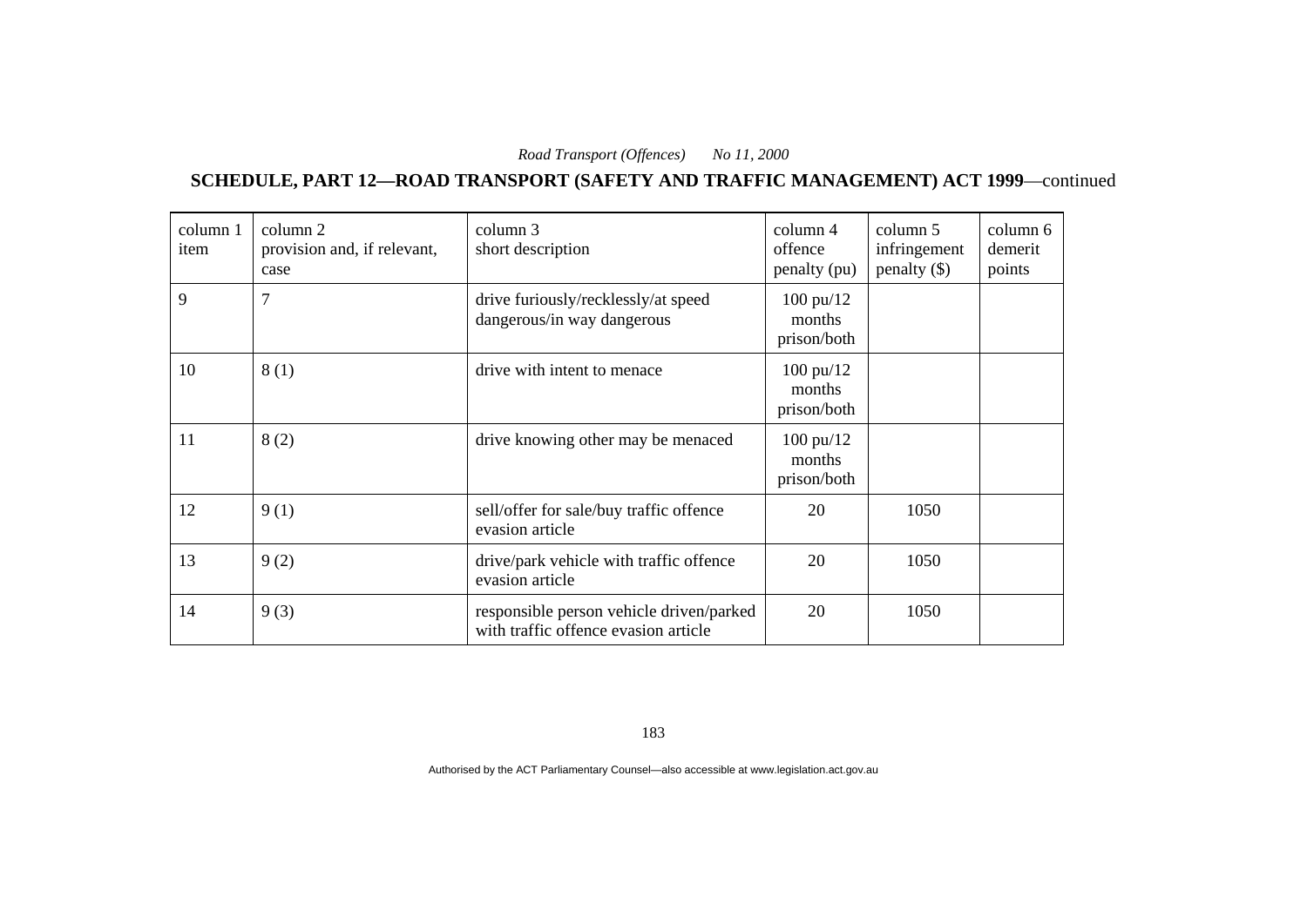**SCHEDULE, PART 12—ROAD TRANSPORT (SAFETY AND TRAFFIC MANAGEMENT) ACT 1999**—continued

| column 1<br>item | column 2<br>provision and, if relevant,<br>case | column 3<br>short description                                                                                    | column 4<br>offence<br>penalty (pu)        | column 5<br>infringement<br>penalty $(\$)$ | column 6<br>demerit<br>points |
|------------------|-------------------------------------------------|------------------------------------------------------------------------------------------------------------------|--------------------------------------------|--------------------------------------------|-------------------------------|
| 15               | 10(3)                                           | not surrender traffic offence evasion<br>article as required                                                     | 20                                         | 1050                                       |                               |
| 16               | 12                                              | knowingly drive/stand unsafely loaded<br>vehicle causing death/injury/damage                                     | $50 \text{ pu/}6$<br>months<br>prison/both |                                            |                               |
| 17               | 13(1)                                           | responsible person for unsafely loaded<br>vehicle causing death/injury/damage                                    | $50 \text{ pu/}6$<br>months<br>prison/both |                                            |                               |
| 18               | 13(2)                                           | director/manager of corporation<br>responsible person for unsafely loaded<br>vehicle causing death/injury/damage | $50 \text{ pu/}6$<br>months<br>prison/both |                                            |                               |
| 19               | 16                                              | not stop/give assistance after accident<br>causing death/injury                                                  | $50 \text{ pu/6}$<br>months<br>prison/both |                                            |                               |
| 20               | 19(1)(a)                                        | install/display traffic control device<br>without authority                                                      | 20                                         |                                            |                               |

184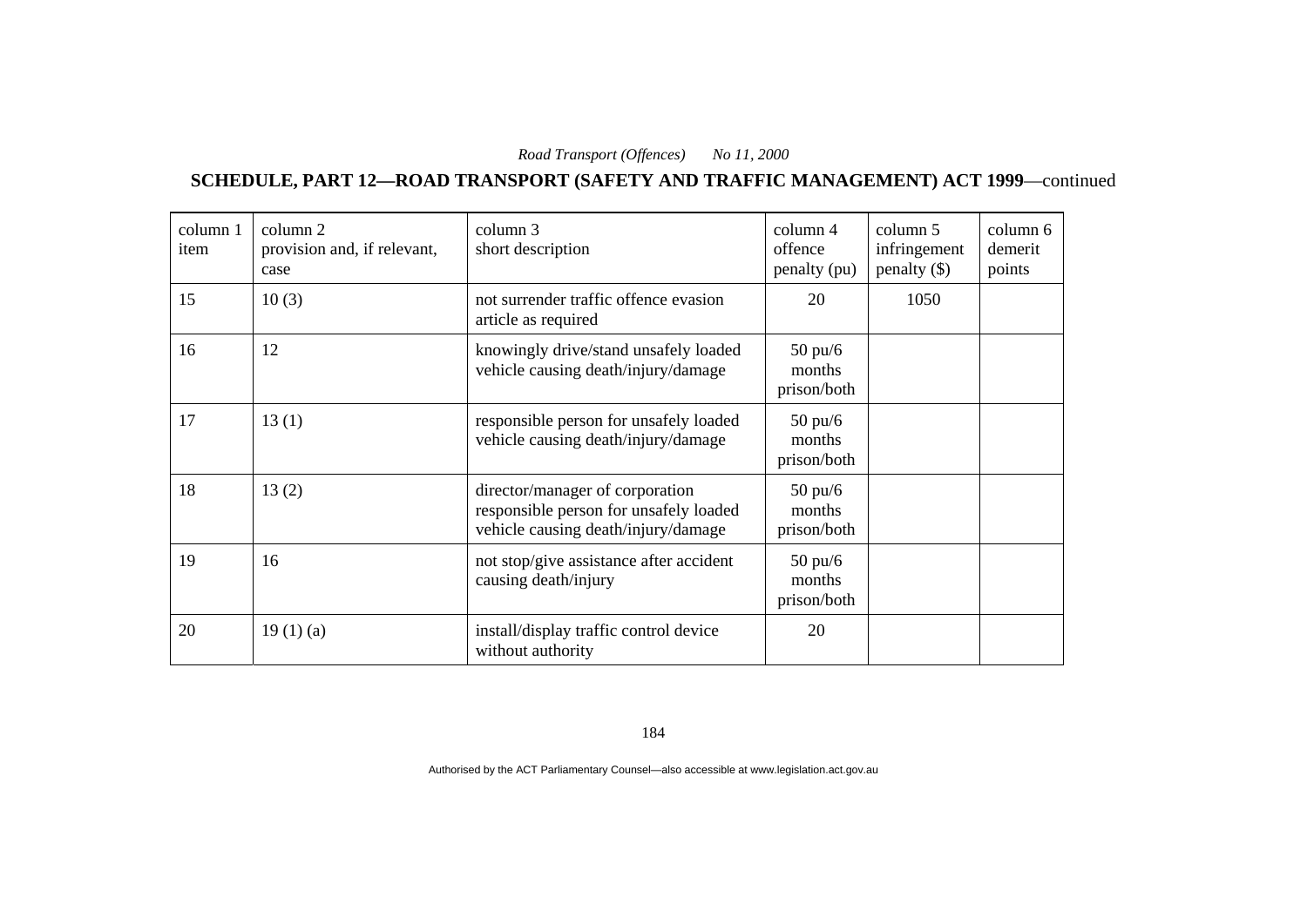**SCHEDULE, PART 12—ROAD TRANSPORT (SAFETY AND TRAFFIC MANAGEMENT) ACT 1999**—continued

| column 1<br>item | column 2<br>provision and, if relevant,<br>case | column 3<br>short description                                                                                               | $\text{column } 4$<br>offence<br>penalty (pu) | column 5<br>infringement<br>penalty $(\$)$ | column 6<br>demerit<br>points |
|------------------|-------------------------------------------------|-----------------------------------------------------------------------------------------------------------------------------|-----------------------------------------------|--------------------------------------------|-------------------------------|
| 21               | 19(1)(b)                                        | interfere with/change/remove traffic<br>control device without authority                                                    | 20                                            |                                            |                               |
| 22               | 19(2)                                           | install/display false sign/signal/<br>marking/structure/device                                                              | 20                                            |                                            |                               |
| 23               | 20(3)                                           | not comply with direction to remove<br>traffic control device                                                               | 20                                            |                                            |                               |
| 24               | 26(a)                                           | knowingly/recklessly interfere with<br>traffic offence detection<br>device/operation of traffic offence<br>detection device | 30                                            |                                            |                               |
| 25               | 26(b)                                           | knowingly/recklessly interfere with seal<br>on traffic offence detection device                                             | 30                                            |                                            |                               |
| 26               | 26(c)                                           | knowingly/recklessly interfere with<br>thing produced by traffic offence<br>detection device                                | 30                                            |                                            |                               |

185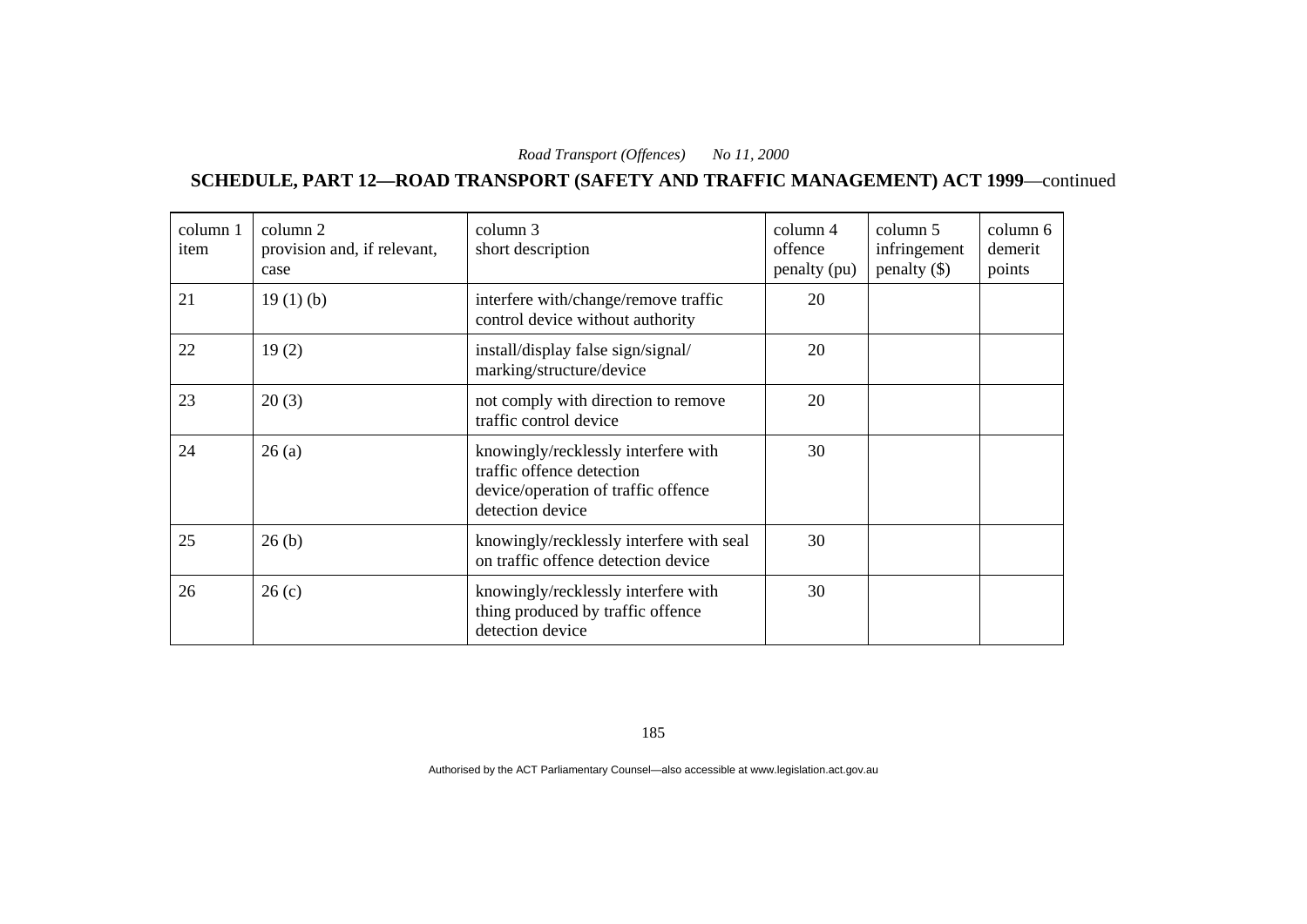## **SCHEDULE, PART 12—ROAD TRANSPORT (SAFETY AND TRAFFIC MANAGEMENT) ACT 1999**—continued

| column 1<br>item | column 2<br>provision and, if relevant,<br>case | column 3<br>short description                              | column 4<br>offence<br>penalty (pu) | column 5<br>infringement<br>$penalty$ (\$) | column 6<br>demerit<br>points |
|------------------|-------------------------------------------------|------------------------------------------------------------|-------------------------------------|--------------------------------------------|-------------------------------|
| 27               | 30(2)                                           | not comply with direction-closed<br>road/road related area | 20                                  |                                            |                               |

186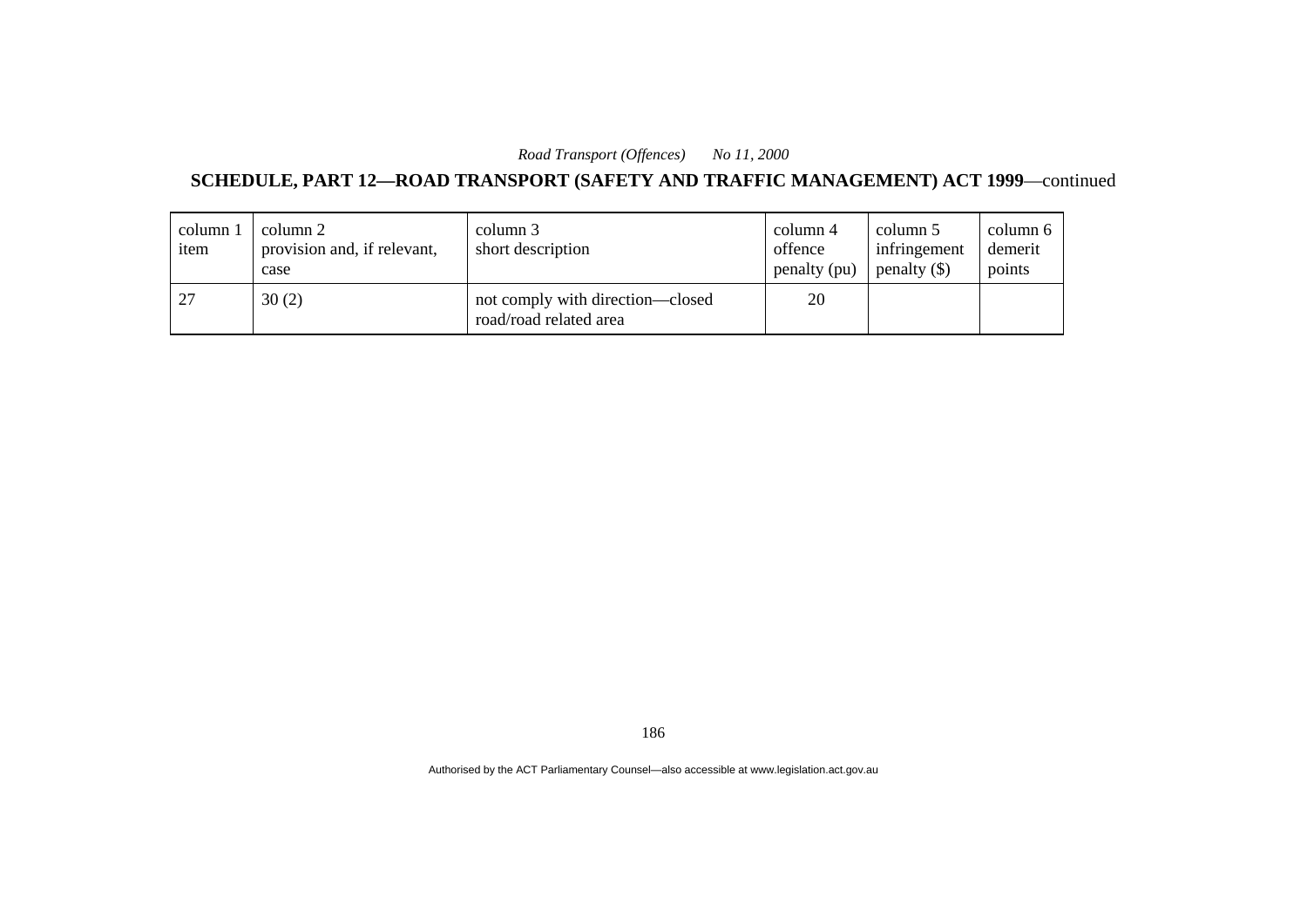#### **SCHEDULE**—continued

### **PART 13—ROAD TRANSPORT (SAFETY AND TRAFFIC MANAGEMENT) REGULATIONS 2000**

| column 1<br>item | column 2<br>provision and, if relevant,<br>case | column 3<br>short description                                                                                   | $\text{column } 4$<br>offence<br>penalty (pu) | column 5<br>infringement<br>penalty $(\$)$ | column 6<br>demerit<br>points |
|------------------|-------------------------------------------------|-----------------------------------------------------------------------------------------------------------------|-----------------------------------------------|--------------------------------------------|-------------------------------|
|                  | 37                                              | make unnecessary noise by turning<br>on/running/not turning off engine                                          | 20                                            | 91                                         |                               |
| 2                | 38(1)                                           | use motor vehicle/trailer without<br>adequate precautions to prevent<br>oil/grease dropping onto road           | 20                                            | 91                                         |                               |
| 3                | 38(2)                                           | responsible person for vehicle/trailer not<br>take reasonable steps to prevent<br>oil/grease dropping onto road | 20                                            | 91                                         |                               |
|                  | 39(1)                                           | travel on part of trailer not designed for<br>passengers/goods                                                  | 20                                            | 68                                         |                               |
| 5                | 39(2)                                           | travel on unenclosed part of trailer<br>designed for goods                                                      | 20                                            | 68                                         |                               |
| 6                | 40(1)                                           | passenger in sidecar not sitting in place                                                                       | 20                                            | 68                                         |                               |

187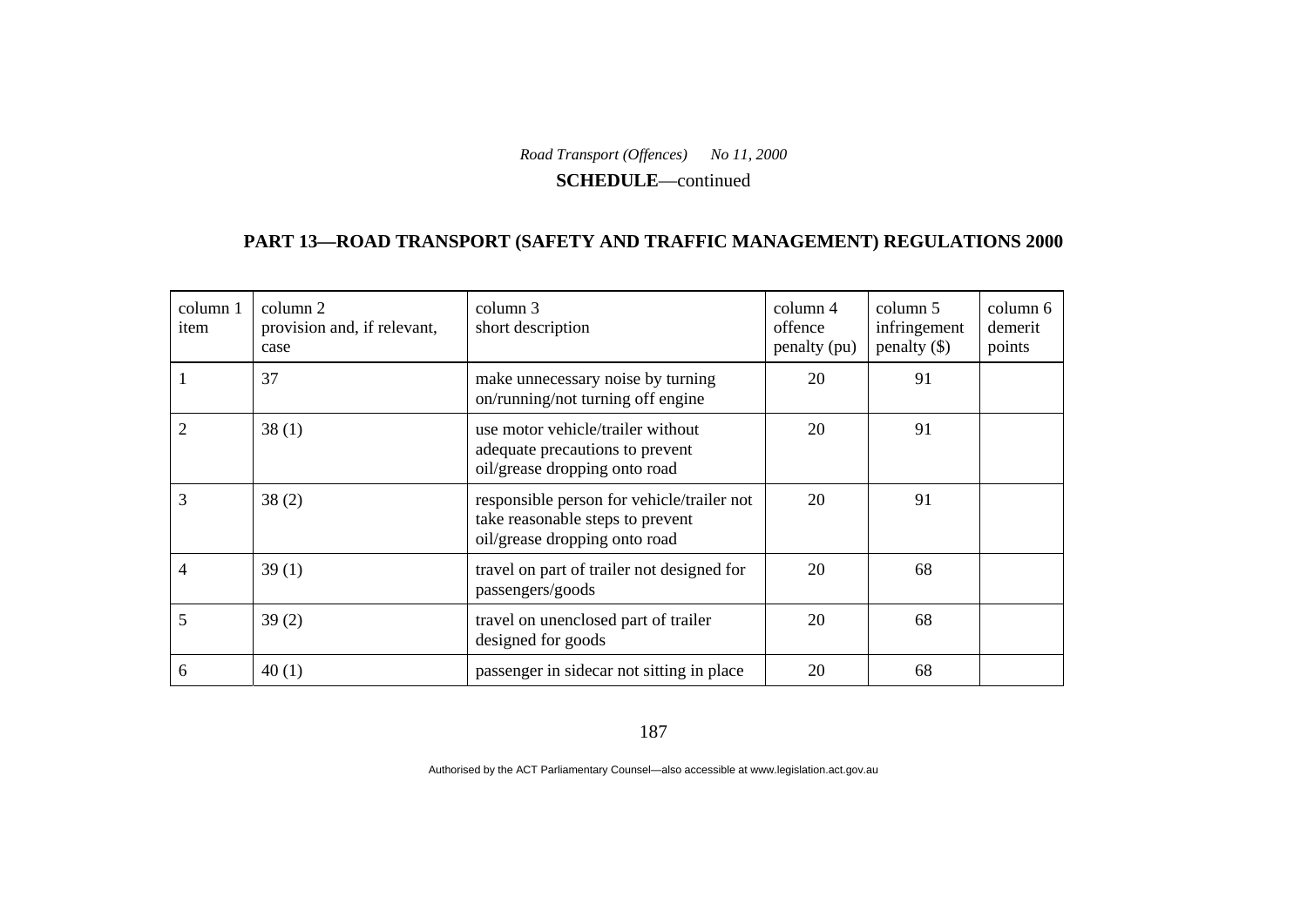**SCHEDULE, PART 13—ROAD TRANSPORT (SAFETY AND TRAFFIC MANAGEMENT) REGULATIONS 2000**—continued

| column 1<br>item | column 2<br>provision and, if relevant,<br>case | column 3<br>short description                                                              | column 4<br>offence<br>penalty (pu) | column 5<br>infringement<br>penalty $(\$)$ | column 6<br>demerit<br>points |
|------------------|-------------------------------------------------|--------------------------------------------------------------------------------------------|-------------------------------------|--------------------------------------------|-------------------------------|
|                  |                                                 | designed for passenger                                                                     |                                     |                                            |                               |
| 7                | 40(2)                                           | ride motorbike with passenger in sidecar<br>not sitting in place designed for<br>passenger | 20                                  | 68                                         |                               |
| 8                | 41(1)                                           | drive articulated vehicle towing other<br>vehicle                                          | 20                                  | 65                                         |                               |
| 9                | 41 $(2)$                                        | drive motor vehicle towing more than 1<br>vehicle                                          | 20                                  | 65                                         |                               |
| 10               | 42(1)(a)                                        | drive motor vehicle towing vehicle<br>exceeding towing attachment capacity                 | 20                                  | 151                                        |                               |
| 11               | 42(1)(b)                                        | drive motor vehicle towing vehicle<br>exceeding maximum laden weight                       | 20                                  | 151                                        |                               |
| 12               | 43(1)                                           | unlawful operation of spotlight/<br>searchlight                                            | 20                                  | 68                                         |                               |
| 13               | 43(2)(a)                                        | unlawful operation of additional                                                           | 20                                  | 68                                         |                               |

188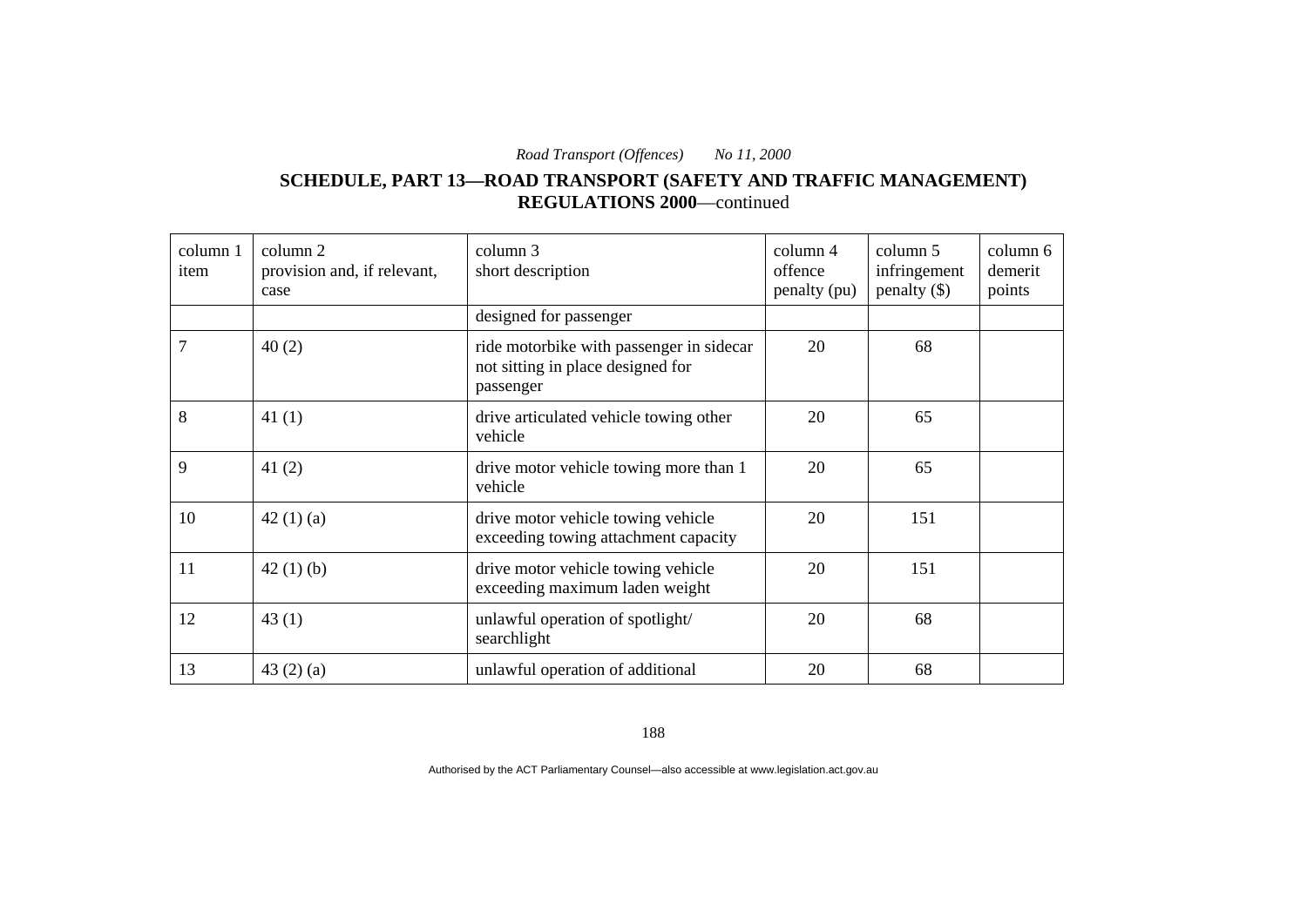**SCHEDULE, PART 13—ROAD TRANSPORT (SAFETY AND TRAFFIC MANAGEMENT) REGULATIONS 2000**—continued

| column 1<br>item | column 2<br>provision and, if relevant,<br>case | column 3<br>short description                                                                            | column 4<br>offence<br>penalty (pu) | column 5<br>infringement<br>penalty $(\$)$ | column 6<br>demerit<br>points |
|------------------|-------------------------------------------------|----------------------------------------------------------------------------------------------------------|-------------------------------------|--------------------------------------------|-------------------------------|
|                  |                                                 | headlight in built-up area                                                                               |                                     |                                            |                               |
| 14               | 43 $(2)$ $(b)$ $(i)$                            | unlawful operation of additional<br>headlight $<$ 200 $m$ behind vehicle<br>travelling in same direction | 20                                  | 68                                         |                               |
| 15               | $43(2)$ (b) (ii)                                | unlawful operation of additional<br>headlight $<$ 200m from oncoming<br>vehicle                          | 20                                  | 68                                         |                               |
| 16               | 44(1)                                           | park outside metered space                                                                               | 20                                  | 61                                         |                               |
| 17               | 44(2)                                           | park without paying meter fee                                                                            | 20                                  | 61                                         |                               |
| 18               | 44(4)                                           | park after meter expired                                                                                 | 20                                  | 61                                         |                               |
| 19               | 44(5)                                           | park for longer than allowed by meter<br>signs                                                           | 20                                  | 61                                         |                               |
| 20               | 45(1)                                           | park in occupied metered space                                                                           | 20                                  | 61                                         |                               |
| 21               | 45(2)                                           | park not completely in metered space                                                                     | 20                                  | 61                                         |                               |

189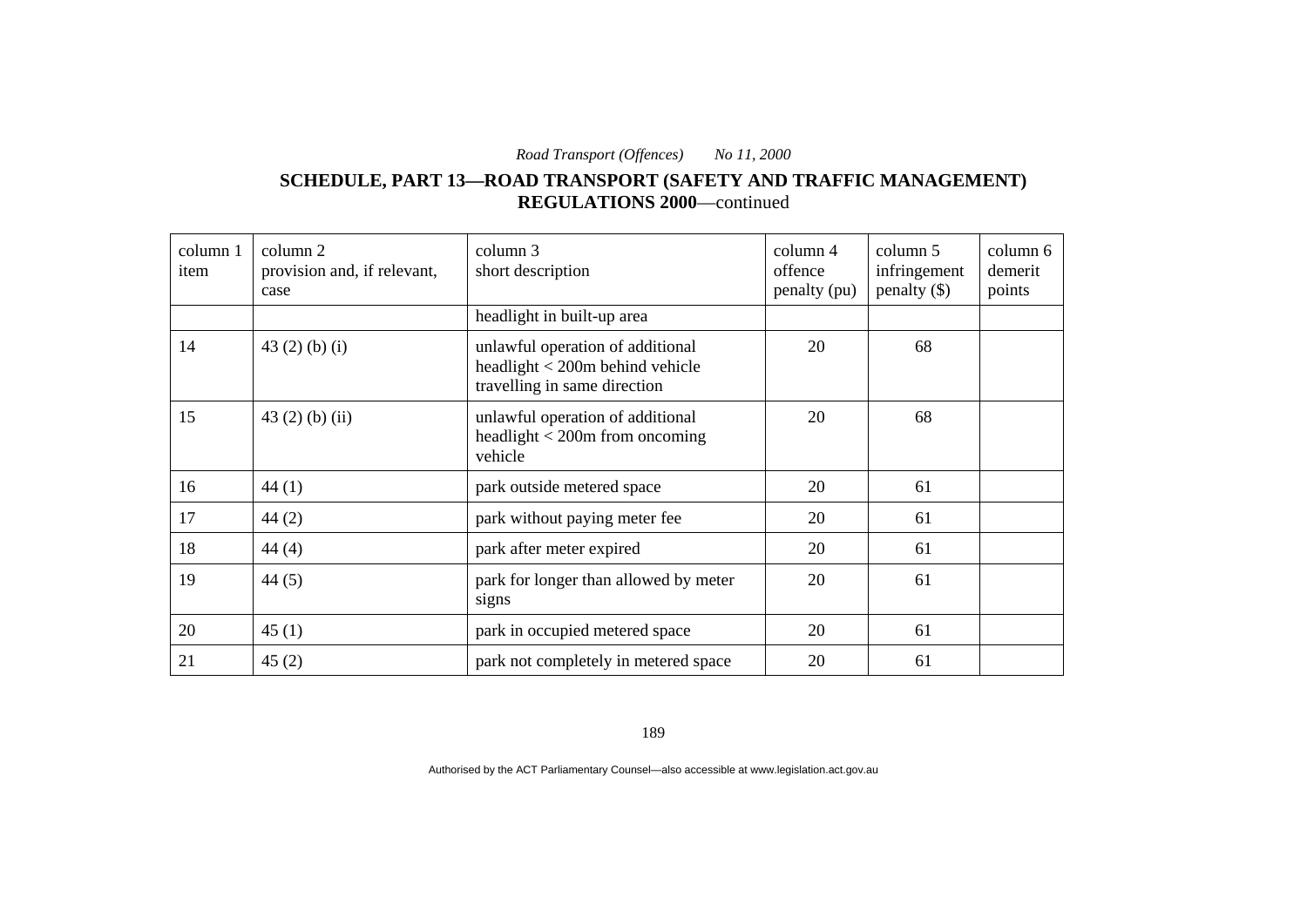**SCHEDULE, PART 13—ROAD TRANSPORT (SAFETY AND TRAFFIC MANAGEMENT) REGULATIONS 2000**—continued

| column 1<br>item | column 2<br>provision and, if relevant,<br>case | column 3<br>short description                               | column 4<br>offence<br>penalty (pu) | column 5<br>infringement<br>$penalty$ (\$) | column 6<br>demerit<br>points |
|------------------|-------------------------------------------------|-------------------------------------------------------------|-------------------------------------|--------------------------------------------|-------------------------------|
| 22               | 46(2)                                           | park in closed metered space                                | 20                                  | 61                                         |                               |
| 23               | 47(a)                                           | insert prohibited thing into parking<br>meter               | 20                                  | 343                                        |                               |
| 24               | 47(b)                                           | attach anything to parking meter                            | 20                                  | 61                                         |                               |
| 25               | 48(a)                                           | interfere with parking meter                                | 20                                  | 343                                        |                               |
| 26               | 48 <sub>(b)</sub>                               | fraudulently operate parking meter                          | 20                                  |                                            |                               |
| 27               | 49(1)                                           | park outside ticket space                                   | 20                                  | 61                                         |                               |
| 28               | 49(2)                                           | park without current ticket<br>displayed/properly displayed | 20                                  | 61                                         |                               |
| 29               | 49(6)                                           | park after ticket expired                                   | 20                                  | 61                                         |                               |
| 30               | 49(7)                                           | park for longer than allowed by ticket<br>signs             | 20                                  | 61                                         |                               |
| 31               | 50(1)                                           | park in occupied ticket space                               | 20                                  | 61                                         |                               |

190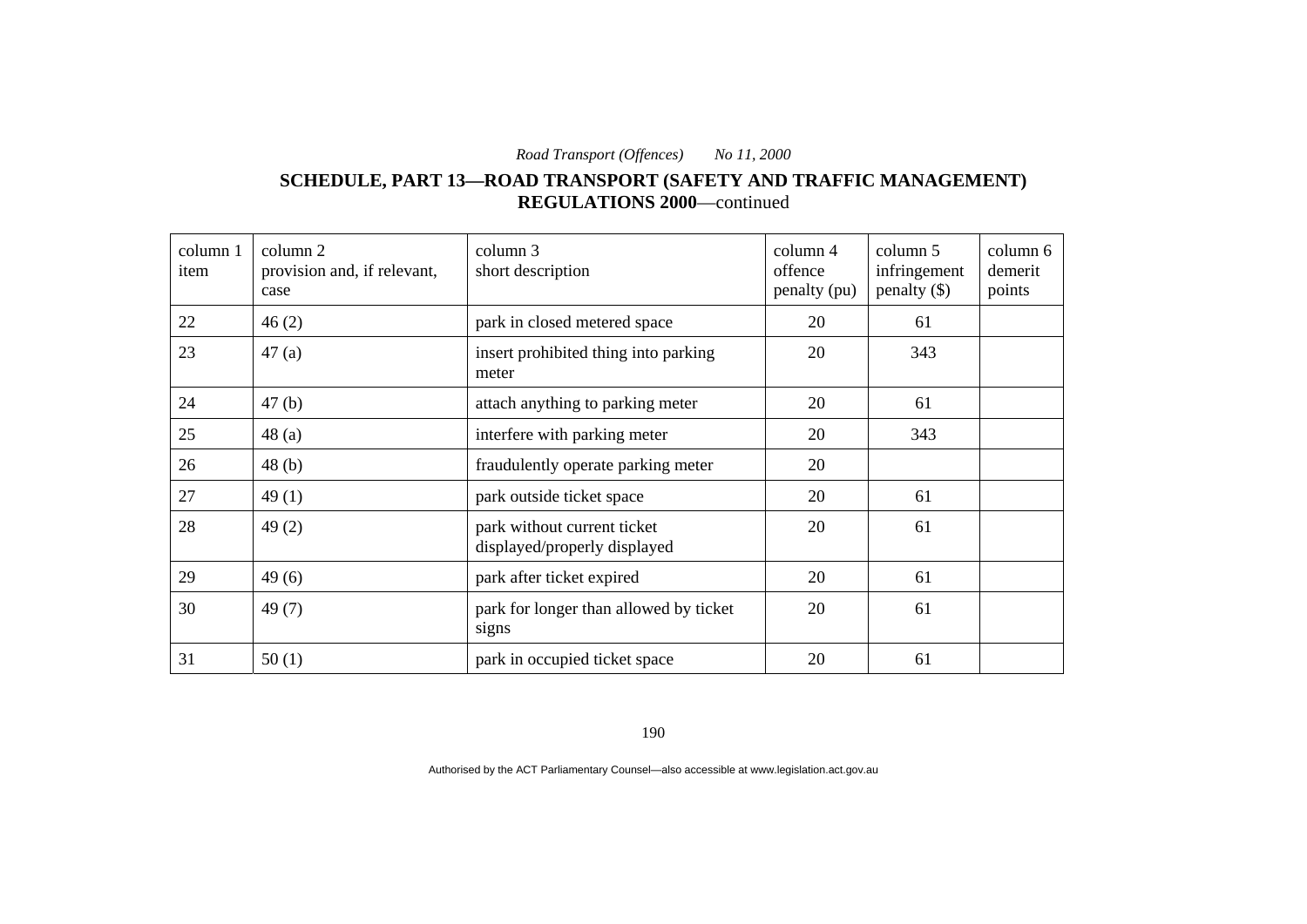**SCHEDULE, PART 13—ROAD TRANSPORT (SAFETY AND TRAFFIC MANAGEMENT) REGULATIONS 2000**—continued

| column 1<br>item | column 2<br>provision and, if relevant,<br>case | column 3<br>short description                                  | column 4<br>offence<br>penalty (pu) | column 5<br>infringement<br>penalty $(\$)$ | column 6<br>demerit<br>points |
|------------------|-------------------------------------------------|----------------------------------------------------------------|-------------------------------------|--------------------------------------------|-------------------------------|
| 32               | 50(2)                                           | park not completely in ticket space                            | 20                                  | 61                                         |                               |
| 33               | 51(2)                                           | park in closed ticket area/space                               | 20                                  | 61                                         |                               |
| 34               | 52(a)                                           | display thing falsely resembling parking<br>ticket             | 20                                  | 343                                        |                               |
| 35               | 52(b)                                           | display altered/defaced/mutilated/<br>illegible parking ticket | 20                                  | 343                                        |                               |
| 36               | 53 $(a)$                                        | insert prohibited thing into ticket<br>machine                 | 20                                  | 343                                        |                               |
| 37               | 53 <sub>(b)</sub>                               | attach anything to ticket machine                              | 20                                  | 61                                         |                               |
| 38               | 54(a)                                           | interfere with ticket machine                                  | 20                                  | 343                                        |                               |
| 39               | 54(b)                                           | fraudulently operate ticket machine                            | 20                                  |                                            |                               |

191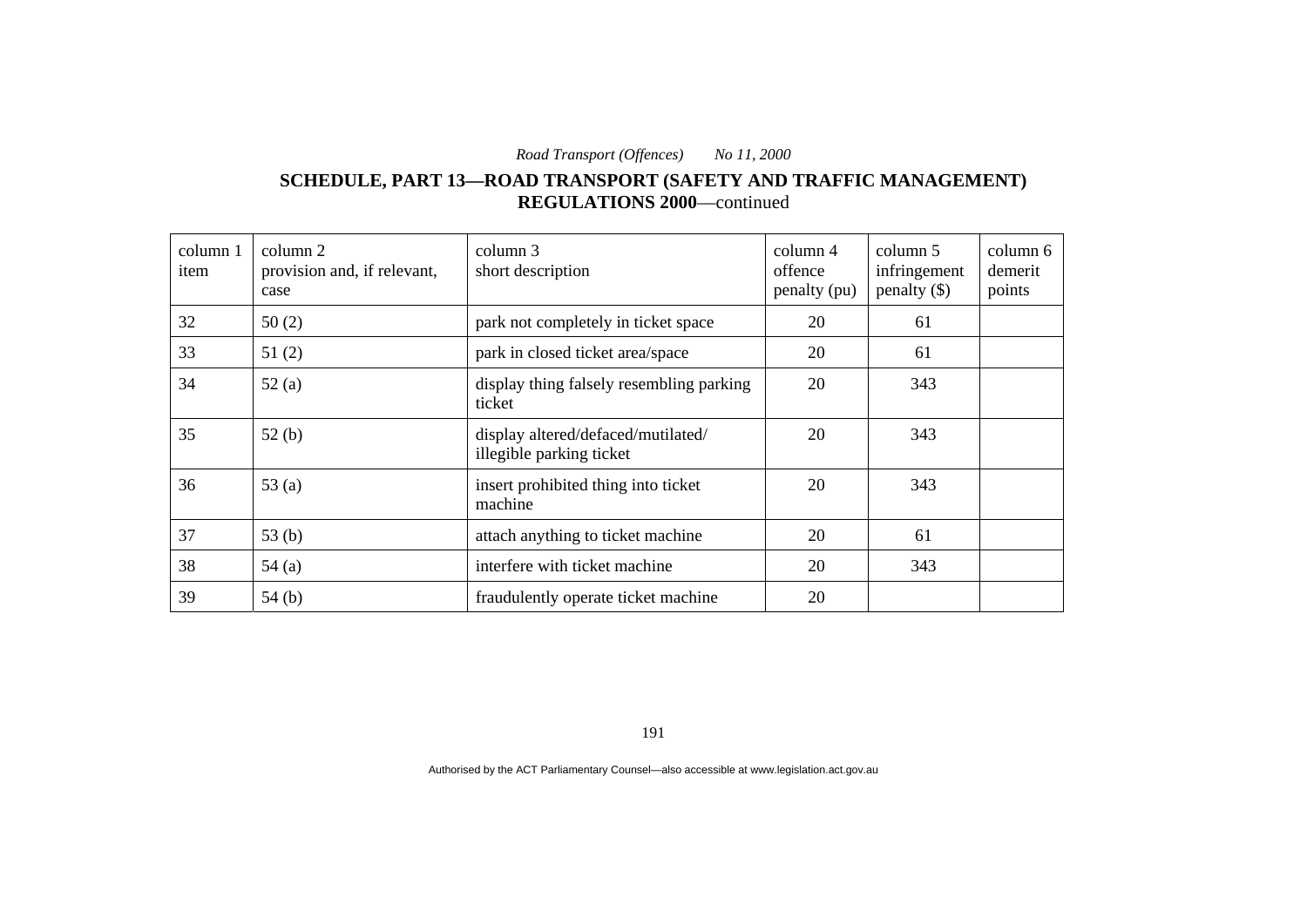### **SCHEDULE, PART 13—ROAD TRANSPORT (SAFETY AND TRAFFIC MANAGEMENT) REGULATIONS 2000**—continued

| column 1<br>item | column 2<br>provision and, if relevant,<br>case | column 3<br>short description                                                                                 | column 4<br>offence<br>penalty (pu) | column 5<br>infringement<br>penalty $(\$)$ | column 6<br>demerit<br>points |
|------------------|-------------------------------------------------|---------------------------------------------------------------------------------------------------------------|-------------------------------------|--------------------------------------------|-------------------------------|
| 40               | 55                                              | remove/deface/interfere with parking<br>ticket/mobility parking scheme<br>authority/parking permit            | 20                                  |                                            |                               |
| 41               | 56(1)                                           | display mobility parking scheme<br>authority without being entitled                                           | 20                                  |                                            |                               |
| 42               | 56(3)                                           | not return mobility parking scheme<br>authority as required                                                   | 20                                  |                                            |                               |
| 43               | 57(1)                                           | stop at side of road with red kerb                                                                            | 20                                  | 68                                         |                               |
| 44               | 59(1)                                           | drive/park vehicle with explosive<br>substance in/above/within 50m of end of<br>major road tunnel             | 30                                  |                                            |                               |
| 45               | 60                                              | interfere with/interrupt funeral<br>procession/other procession/vehicle in<br>procession/person in procession | 20                                  | 68                                         |                               |
| 46               | 61                                              | drive on road closed to traffic                                                                               | 20                                  | 68                                         |                               |

192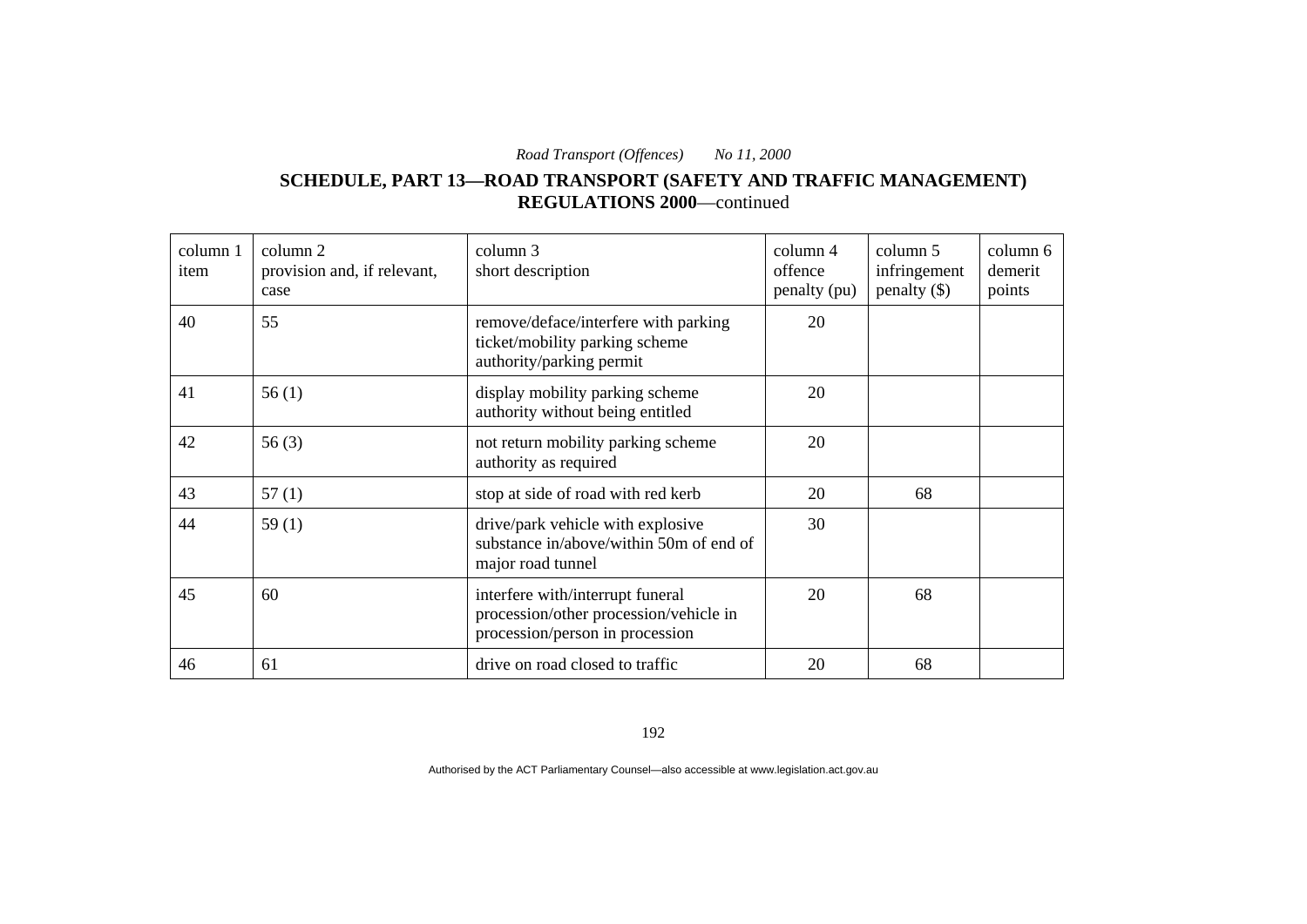### **SCHEDULE, PART 13—ROAD TRANSPORT (SAFETY AND TRAFFIC MANAGEMENT) REGULATIONS 2000**—continued

| column 1<br>item | column 2<br>provision and, if relevant,<br>case | column 3<br>short description                                                         | column 4<br>offence<br>penalty (pu) | column 5<br>infringement<br>penalty $(\$)$ | column 6<br>demerit<br>points |
|------------------|-------------------------------------------------|---------------------------------------------------------------------------------------|-------------------------------------|--------------------------------------------|-------------------------------|
| 47               | 62(1)                                           | ride wheeled recreational device/<br>wheeled toy while attached to another<br>vehicle | 20                                  | 44                                         |                               |
| 48               | 62(2)                                           | rider permit wheeled recreational<br>device/wheeled toy to be drawn by<br>vehicle     | 20                                  | 44                                         |                               |
| 49               | 62(3)                                           | rider permit wheeled recreational<br>device/wheeled toy to be power assisted          | 20                                  | 44                                         |                               |
| 50               | 64(1)                                           | obscure traffic control device                                                        | 20                                  | 114                                        |                               |
| 51               | 64(3)                                           | not remove obstruction to traffic control<br>device as directed                       | 20                                  | 114                                        |                               |
| 52               | 65                                              | Unlawfully display do not overtake<br>turning vehicle sign                            | 20                                  | 114                                        |                               |

193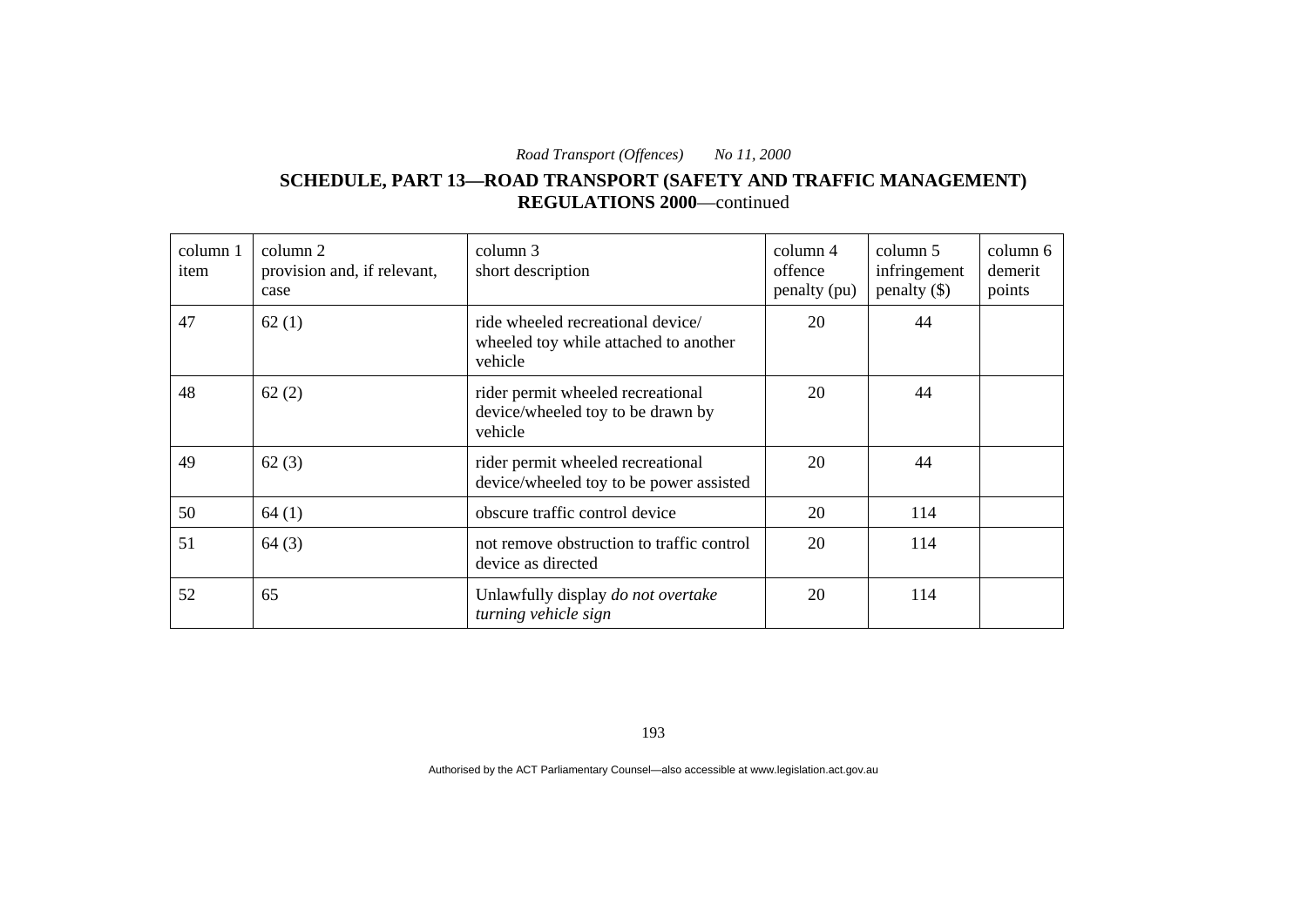### **SCHEDULE, PART 13—ROAD TRANSPORT (SAFETY AND TRAFFIC MANAGEMENT) REGULATIONS 2000**—continued

| column 1<br>item | column 2<br>provision and, if relevant,<br>case | column 3<br>short description                                                                                                       | $\text{column } 4$<br>offence<br>penalty (pu) | column 5<br>infringement<br>penalty $(\$)$ | column 6<br>demerit<br>points |
|------------------|-------------------------------------------------|-------------------------------------------------------------------------------------------------------------------------------------|-----------------------------------------------|--------------------------------------------|-------------------------------|
| 53               | 85(2)                                           | park stock truck/enclosed<br>semitrailer/commercial vehicle with<br>height $> 3.6$ m on residential land                            | 20                                            | 114                                        |                               |
| 54               | 86(2)                                           | park vehicle/combination with<br>length $>$ 7.5m and GVM $>$ 4.5t on land<br>adjoining residential land longer than 1<br>hour       | 20                                            | 68                                         |                               |
| 55               | 87(2)                                           | park commercial vehicle with<br>length $> 6m/$ height $> 2.6m/$<br>$GVM > 3.75t$ on residential land with<br>multi-unit development | 20                                            | 114                                        |                               |
| 56               | 96(1)                                           | not tell authority about lost/stolen/<br>destroyed existing operator's certificate<br>as required                                   | 5                                             |                                            |                               |

194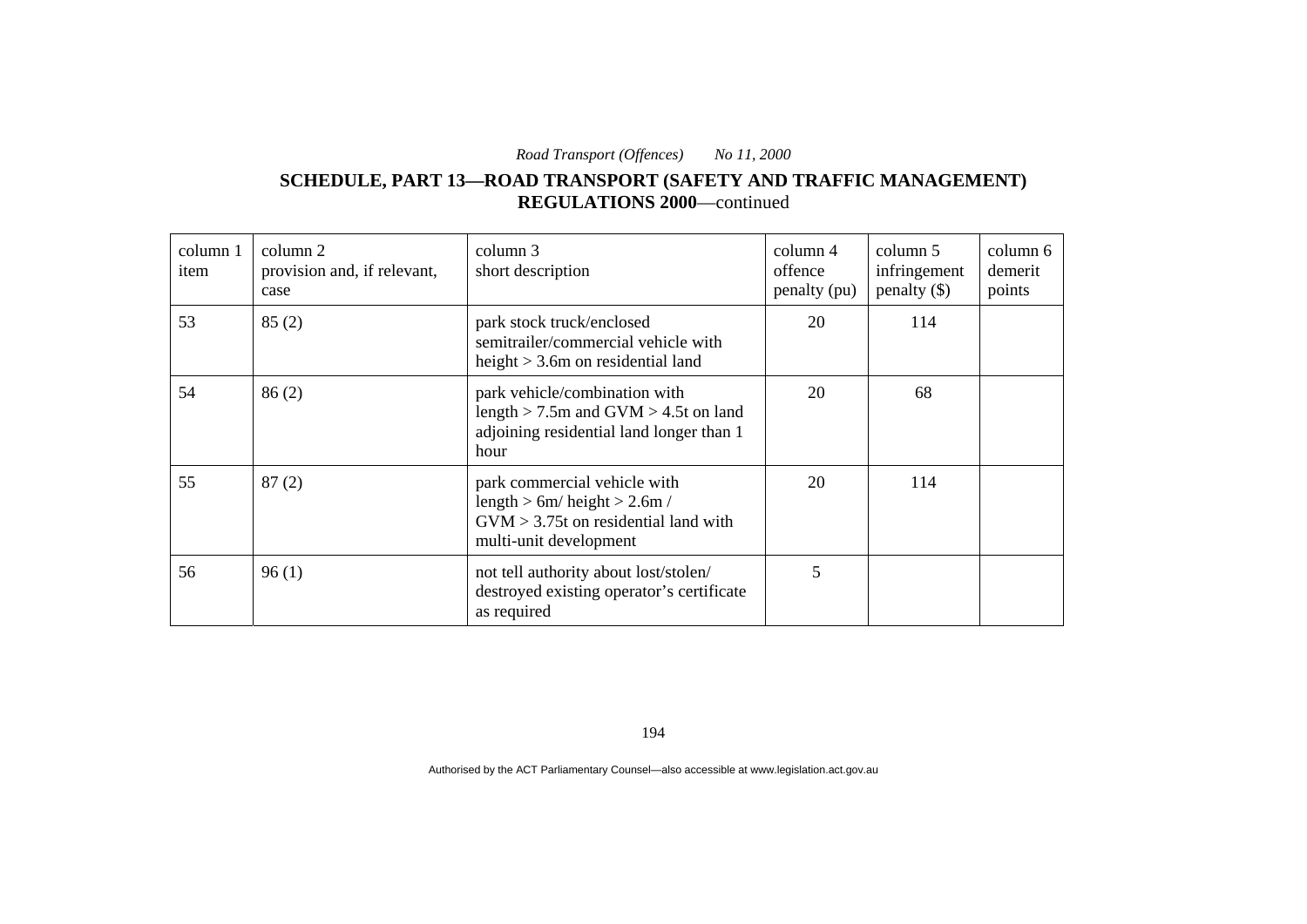### **SCHEDULE, PART 13—ROAD TRANSPORT (SAFETY AND TRAFFIC MANAGEMENT) REGULATIONS 2000**—continued

| column 1<br>item | column 2<br>provision and, if relevant,<br>case | column 3<br>short description                                                                       | column 4<br>offence<br>penalty (pu) | column 5<br>infringement<br>penalty $(\$)$ | column 6<br>demerit<br>points |
|------------------|-------------------------------------------------|-----------------------------------------------------------------------------------------------------|-------------------------------------|--------------------------------------------|-------------------------------|
| 57               | 97(5)                                           | not give cancelled existing operator's<br>certificate/revoked exemption to<br>authority as required | 20                                  |                                            |                               |
| 58               | 109                                             | not stop vehicle if requested/signalled by<br>police officer                                        | 20                                  |                                            |                               |
| 59               | 110(2)                                          | not comply with notice prohibiting car<br>minding                                                   | 20                                  |                                            |                               |
| 60               | 113(1)                                          | responsible person/person in charge<br>vehicle not inspecting driver licence                        | 20                                  | 68                                         |                               |
| 61               | 114                                             | custodian permit use of vehicle without<br>owner's consent                                          | 20                                  |                                            |                               |

195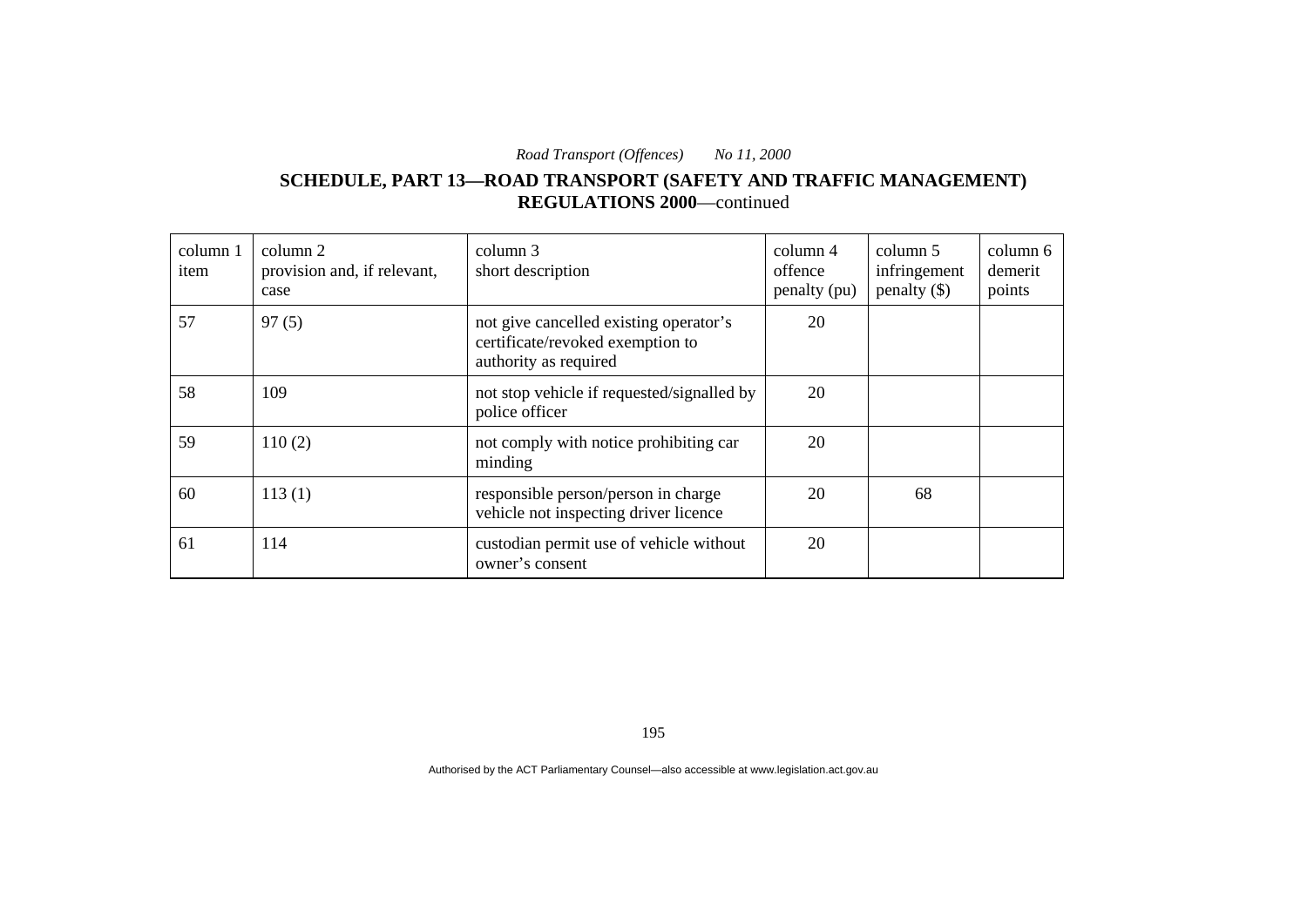**SCHEDULE**—continued

## **PART 14—ROAD TRANSPORT (VEHICLE REGISTRATION) ACT 1999**

| column 1<br>item | column 2<br>provision and, if relevant,<br>case | column 3<br>short description                                                                                                                                     | column 4<br>offence<br>penalty (pu)        | column 5<br>infringement<br>penalty $(\$)$ | column 6<br>demerit<br>points |
|------------------|-------------------------------------------------|-------------------------------------------------------------------------------------------------------------------------------------------------------------------|--------------------------------------------|--------------------------------------------|-------------------------------|
|                  | 18(1)                                           | use unregistered/suspended vehicle                                                                                                                                | 20                                         | 413                                        |                               |
| 2                | 19(1)(a)                                        | register/renew registration/obtain<br>unregistered vehicle permit/renew<br>unregistered vehicle permit by false<br>statement/misrepresentation/dishonest<br>means | 20                                         |                                            |                               |
| 3                | 19(1)(b)                                        | possess registration device/plate/<br>document obtained by false<br>statement/misrepresentation/dishonest<br>means                                                | 20                                         |                                            |                               |
| 4                | 20(a)                                           | forge/fraudulently change/use/<br>lend/allow to be used registration<br>device/plate/document                                                                     | $50 \text{ pu/6}$<br>months<br>prison/both |                                            |                               |

196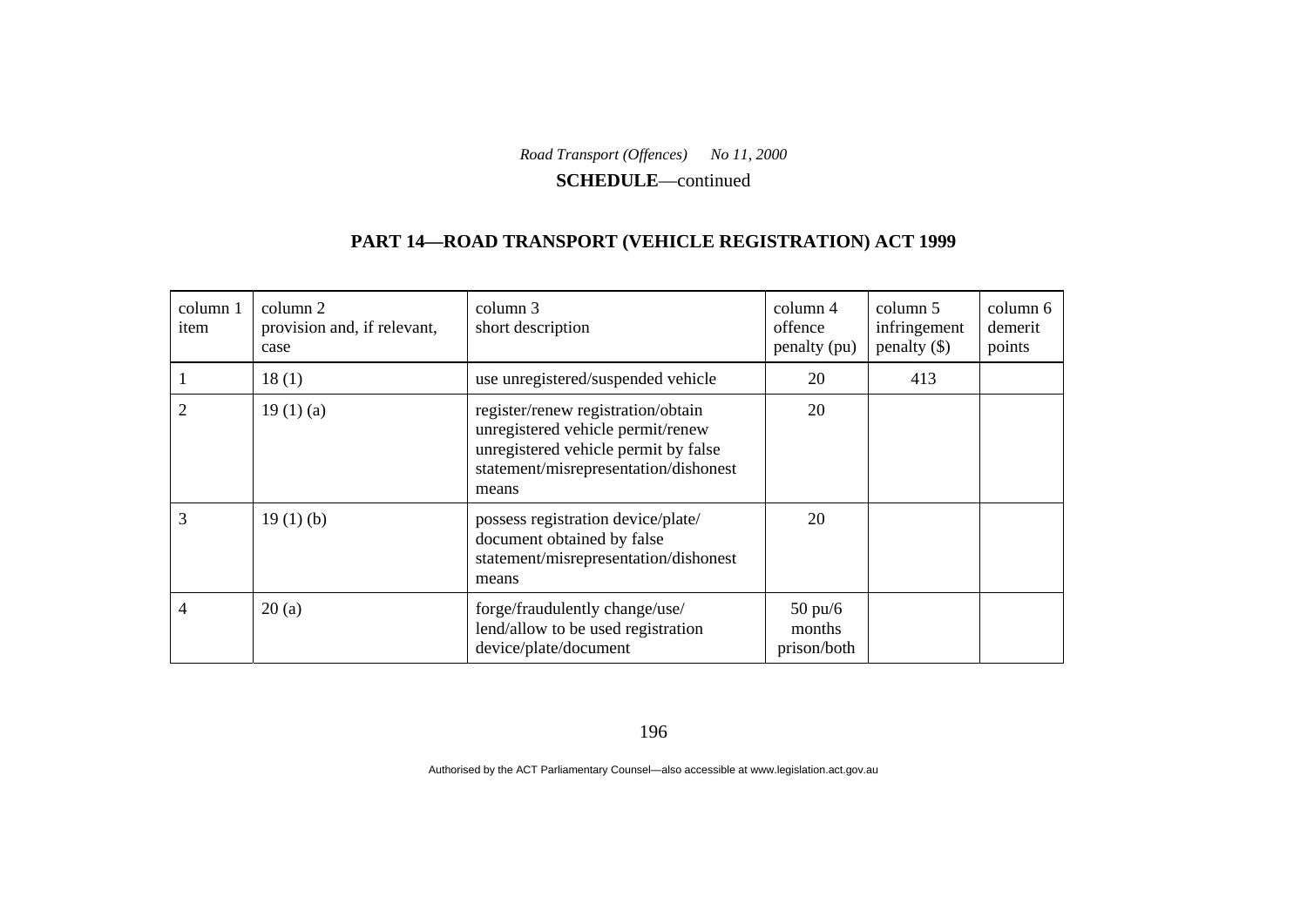## **SCHEDULE, PART 14—ROAD TRANSPORT (VEHICLE REGISTRATION) ACT 1999**—continued

| column 1<br>item | column 2<br>provision and, if relevant,<br>case | column 3<br>short description                                                                 | $\text{column } 4$<br>offence<br>penalty (pu) | column 5<br>infringement<br>penalty $(\$)$ | column 6<br>demerit<br>points |
|------------------|-------------------------------------------------|-----------------------------------------------------------------------------------------------|-----------------------------------------------|--------------------------------------------|-------------------------------|
| 5                | 20(b)                                           | knowingly possess forged/fraudulently<br>changed registration<br>device/plate/document        | $50 \text{ pu/6}$<br>months<br>prison/both    |                                            |                               |
| 6                | 20(c)                                           | possess false registration<br>device/plate/document calculated to<br>deceive                  | $50 \text{ pu/6}$<br>months<br>prison/both    |                                            |                               |
|                  | 21(2)(a)                                        | not ensure registration device/<br>plate/document installed/displayed/<br>attached to vehicle | 5                                             |                                            |                               |
| 8                | 21(2)(b)                                        | not carry/cause to carry prescribed<br>registration document                                  | 5                                             |                                            |                               |
| 9                | 21(2)(c)                                        | not produce prescribed registration<br>device/plate/document when required                    | 5                                             |                                            |                               |
| 10               | 21(2)(d)                                        | not keep required registration records                                                        | 5                                             |                                            |                               |

197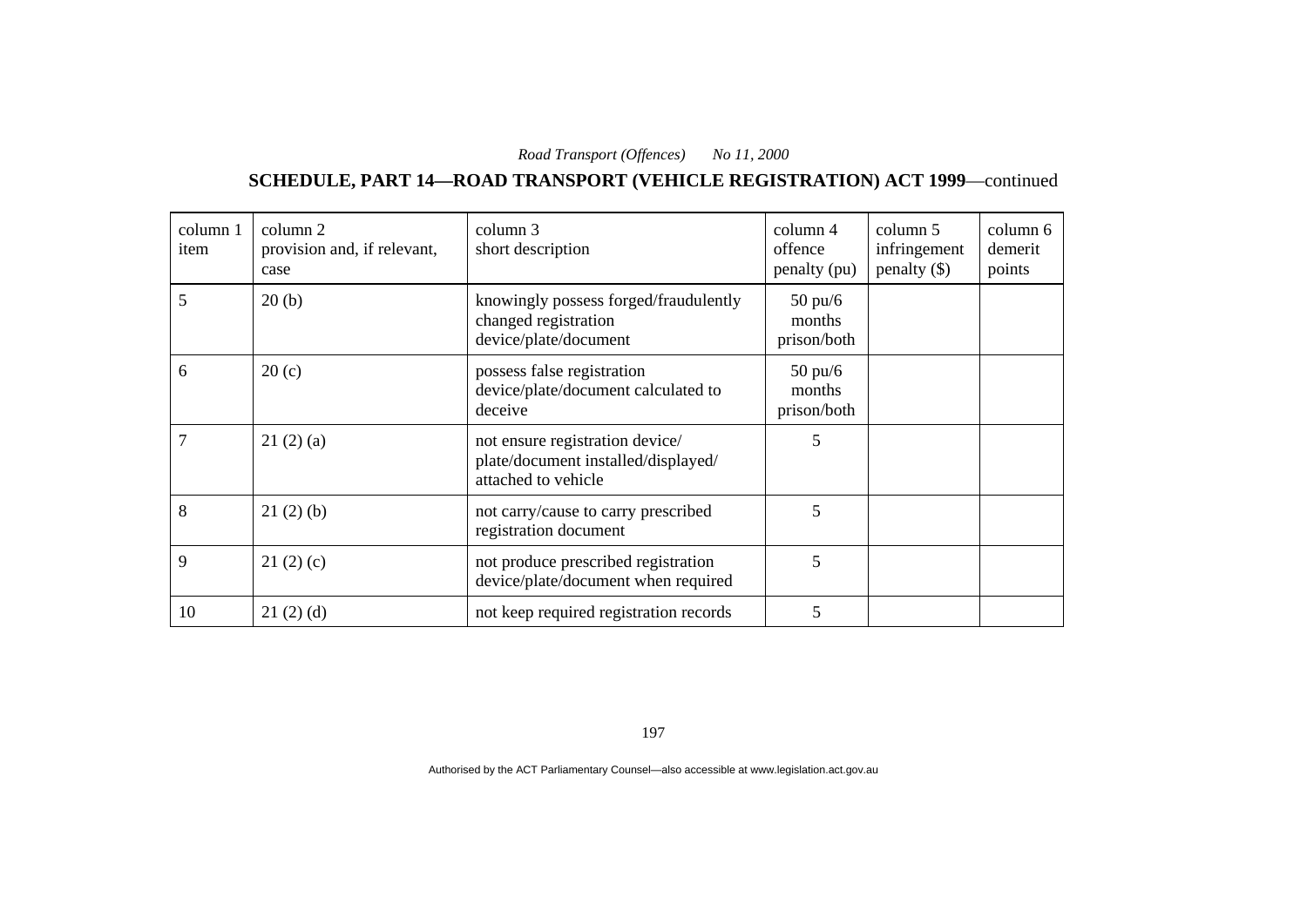## **SCHEDULE, PART 14—ROAD TRANSPORT (VEHICLE REGISTRATION) ACT 1999**—continued

| column 1<br>item | column 2<br>provision and, if relevant,<br>case | column 3<br>short description                                                                                                | column 4<br>offence<br>penalty (pu) | column 5<br>infringement<br>penalty $(\$)$ | column 6<br>demerit<br>points |
|------------------|-------------------------------------------------|------------------------------------------------------------------------------------------------------------------------------|-------------------------------------|--------------------------------------------|-------------------------------|
| 11               | 21(3)                                           | not comply with direction/condition of<br>road transport authority about<br>registration                                     | 50                                  |                                            |                               |
| 12               | 22(1)(a)                                        | use vehicle with false<br>numberplate/registration label<br>installed/displayed/attached                                     | 20                                  |                                            |                               |
| 13               | 22(1)(b)                                        | use vehicle with<br>fraudulently/deceptively changed<br>numberplate/registration label/thing<br>installed/displayed/attached | 20                                  |                                            |                               |
| 14               | 22(1)(c)                                        | use vehicle with thing deceptively<br>resembling numberplate/registration<br>label installed/displayed/attached              | 20                                  |                                            |                               |

198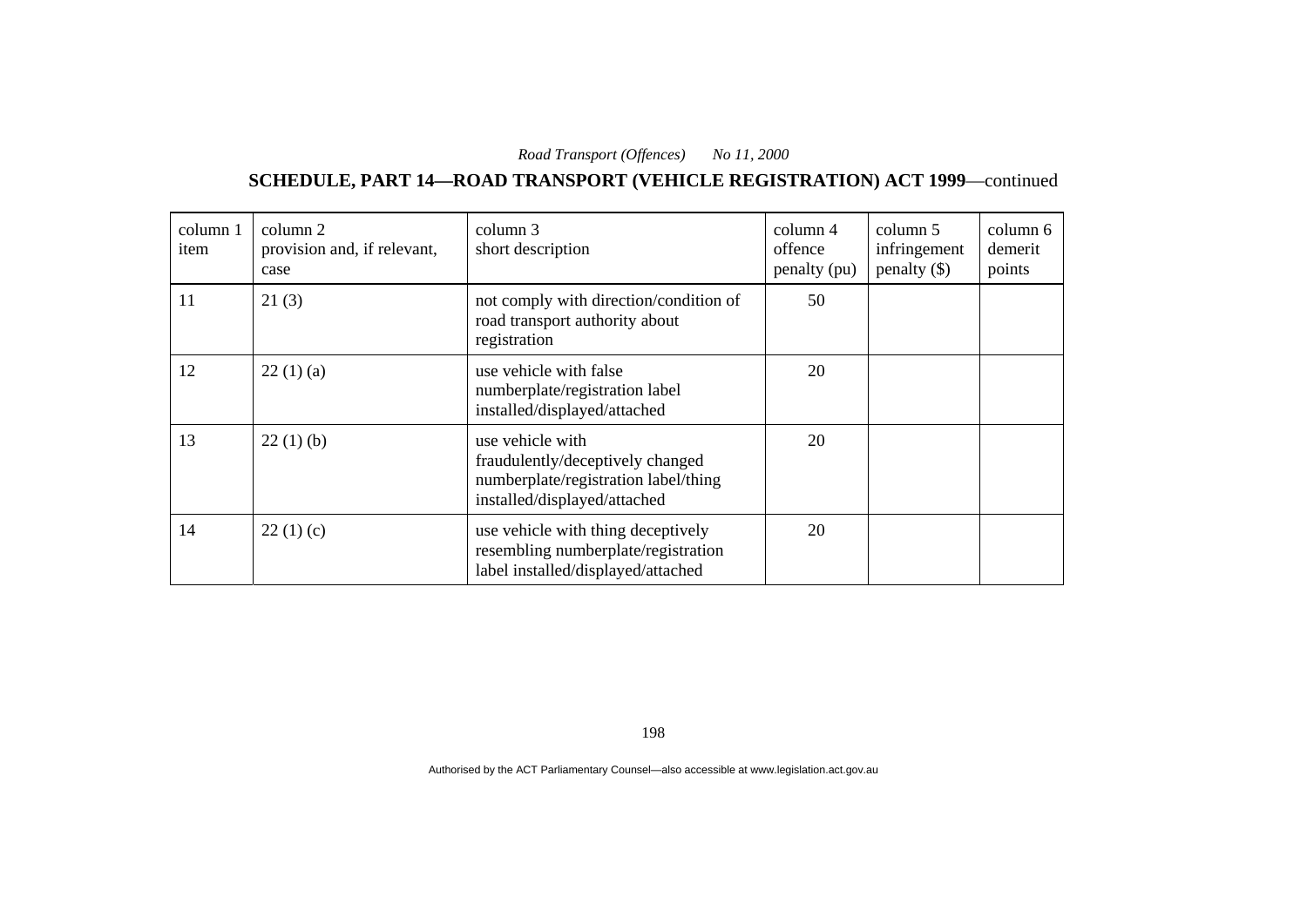## **SCHEDULE, PART 14—ROAD TRANSPORT (VEHICLE REGISTRATION) ACT 1999**—continued

| column 1<br>item | column 2<br>provision and, if relevant,<br>case             | column 3<br>short description                                                                                                                                                                                   | column 4<br>offence<br>penalty (pu) | column 5<br>infringement<br>penalty $(\$)$ | column 6<br>demerit<br>points |
|------------------|-------------------------------------------------------------|-----------------------------------------------------------------------------------------------------------------------------------------------------------------------------------------------------------------|-------------------------------------|--------------------------------------------|-------------------------------|
| 15               | 22(2)                                                       |                                                                                                                                                                                                                 |                                     |                                            |                               |
| 15.1             | in relation to<br>contravention of<br>22(1)(a)              | registered operator of vehicle not take<br>reasonable precautions to prevent<br>vehicle use with false numberplate/<br>registration label installed/displayed/<br>attached                                      | 20                                  |                                            |                               |
| 15.2             | in relation to<br>$\bullet$<br>contravention of<br>22(1)(b) | registered operator of vehicle not take<br>reasonable precautions to prevent<br>vehicle use with fraudulently/<br>deceptively changed numberplate/<br>registration label/thing installed/<br>displayed/attached | 20                                  |                                            |                               |
| 15.3             | in relation to<br>contravention of<br>22(1)(c)              | registered operator of vehicle not take<br>reasonable precautions to prevent<br>vehicle use with thing deceptively<br>resembling numberplate/registration<br>label installed/displayed/attached                 | 20                                  |                                            |                               |

199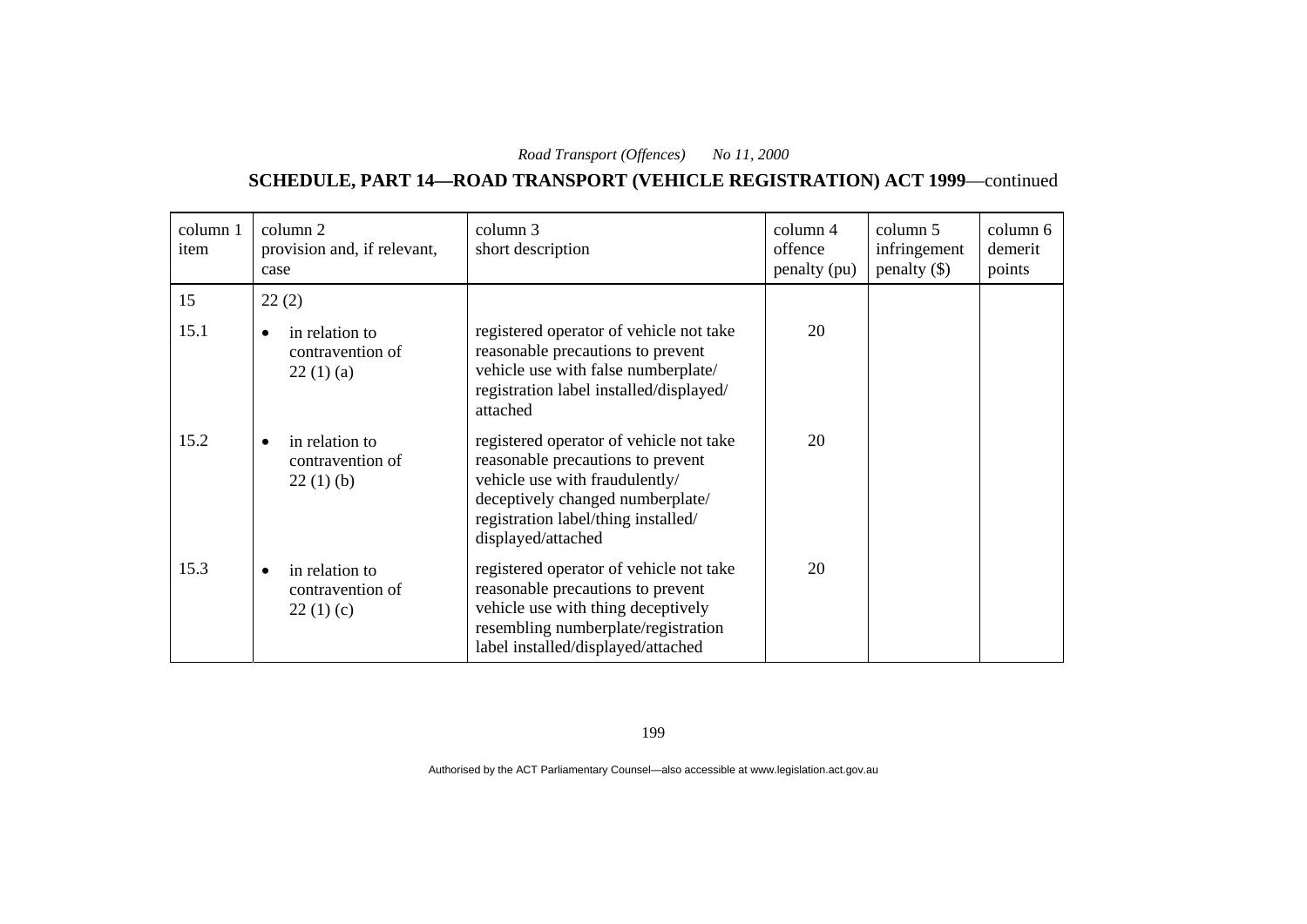## **SCHEDULE, PART 14—ROAD TRANSPORT (VEHICLE REGISTRATION) ACT 1999**—continued

| column 1<br>item | column 2<br>provision and, if relevant,<br>case | column 3<br>short description                                                                                 | column 4<br>offence<br>penalty (pu)        | column 5<br>infringement<br>penalty $(\$)$ | column 6<br>demerit<br>points |
|------------------|-------------------------------------------------|---------------------------------------------------------------------------------------------------------------|--------------------------------------------|--------------------------------------------|-------------------------------|
| 16               | 22(3)(a)                                        | remove numberplate/registration<br>label/thing installed/displayed/attached<br>to vehicle                     | 20                                         |                                            |                               |
| 17               | 22(3)(b)                                        | deface/damage/interfere with<br>numberplate/registration label/thing                                          | 20                                         |                                            |                               |
| 18               | 23(2)(a)                                        | unlawfully stamp/attach vehicle<br>identification number                                                      | $50$ pu/ $6$<br>months<br>prison/both      |                                            |                               |
| 19               | 23(2)(b)                                        | unlawfully change/deface/remove/<br>obliterate identification number                                          | $50 \text{ pu/}6$<br>months<br>prison/both |                                            |                               |
| 20               | 23(2)(c)                                        | unlawfully possess part of vehicle<br>knowing identification number is<br>changed/defaced/removed/obliterated | $50$ pu/ $6$<br>months<br>prison/both      |                                            |                               |
| 21               | 25(3)                                           | responsible person not give police<br>officer/authorised person reasonable<br>assistance                      | 20                                         |                                            |                               |

200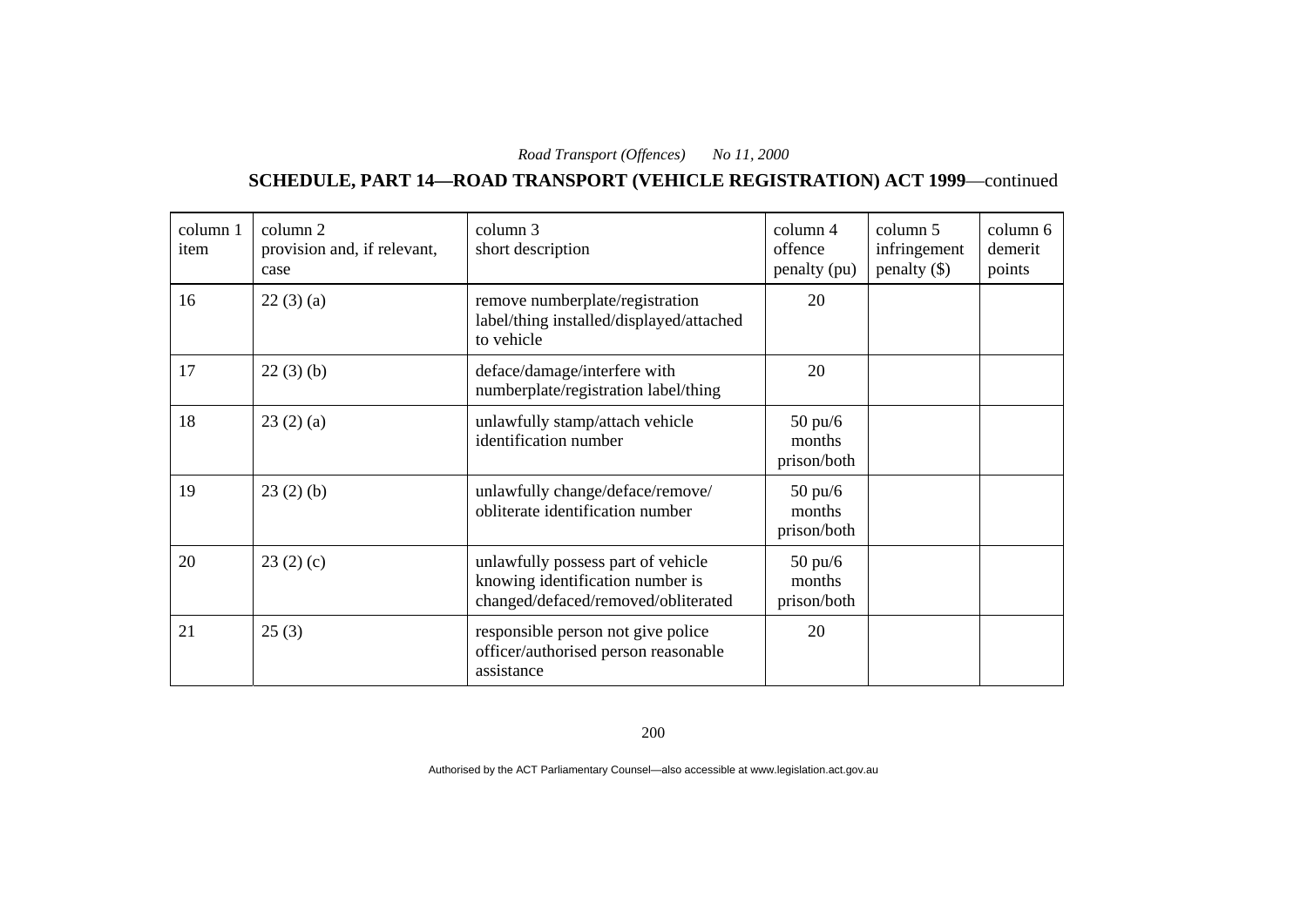## **SCHEDULE, PART 14—ROAD TRANSPORT (VEHICLE REGISTRATION) ACT 1999**—continued

| column 1<br>item | column 2<br>provision and, if relevant,<br>case | column 3<br>short description                                         | column 4<br>offence<br>penalty (pu) | column 5<br>infringement<br>$penalty$ (\$) | column 6<br>demerit<br>points |
|------------------|-------------------------------------------------|-----------------------------------------------------------------------|-------------------------------------|--------------------------------------------|-------------------------------|
| 22               | 26                                              | use defective vehicle contrary to<br>section 25 condition/prohibition | 20                                  | 204                                        |                               |
| 23               | 27(4)                                           | not comply with request/signal by police<br>officer/authorised person | 20                                  |                                            |                               |
| 24               | 28(1)                                           | use dangerously defective vehicle                                     | 20                                  |                                            |                               |

201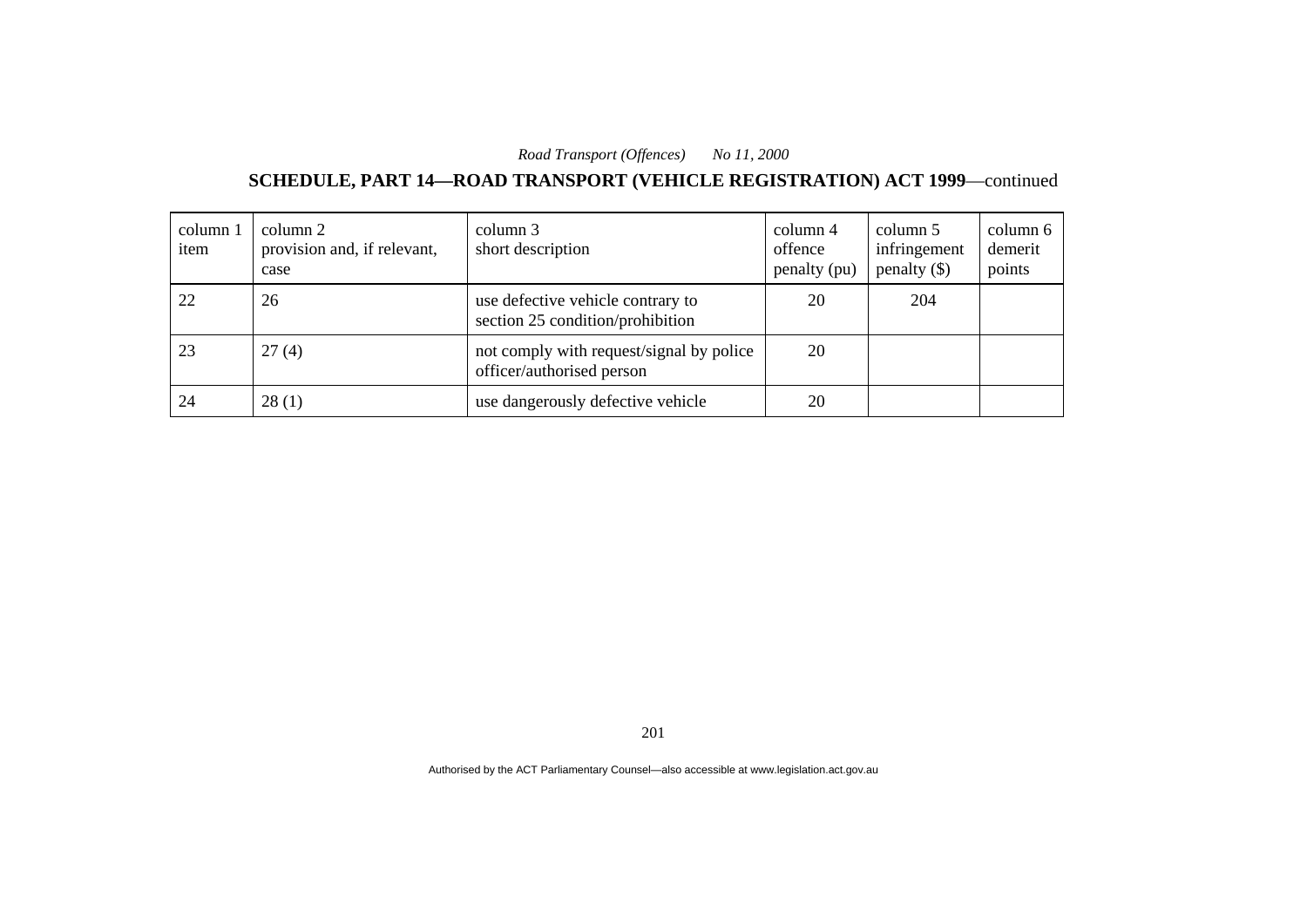**SCHEDULE**—continued

### **PART 15—ROAD TRANSPORT (VEHICLE REGISTRATION) REGULATIONS 2000**

| column 1<br>item | column 2<br>provision and, if relevant,<br>case | column 3<br>short description                                                                                          | column 4<br>offence<br>penalty (pu) | column 5<br>infringement<br>$penalty$ (\$) | column 6<br>demerit<br>points |
|------------------|-------------------------------------------------|------------------------------------------------------------------------------------------------------------------------|-------------------------------------|--------------------------------------------|-------------------------------|
|                  | 33(7)                                           | person other than registered operator<br>use/permit someone else to use vehicle<br>in breach of registration condition | 20                                  | 68                                         |                               |
|                  | 41 $(1)(a)$                                     | not tell authority about damaged<br>registration certificate as required                                               | 20                                  | 68                                         |                               |
|                  | 41 $(1)$ $(b)$                                  | not return damaged registration<br>certificate to authority as required                                                | 20                                  | 68                                         |                               |
| 4                | 42(1)                                           | not tell authority about lost/stolen/<br>destroyed registration certificate as<br>required                             | 20                                  | 68                                         |                               |

202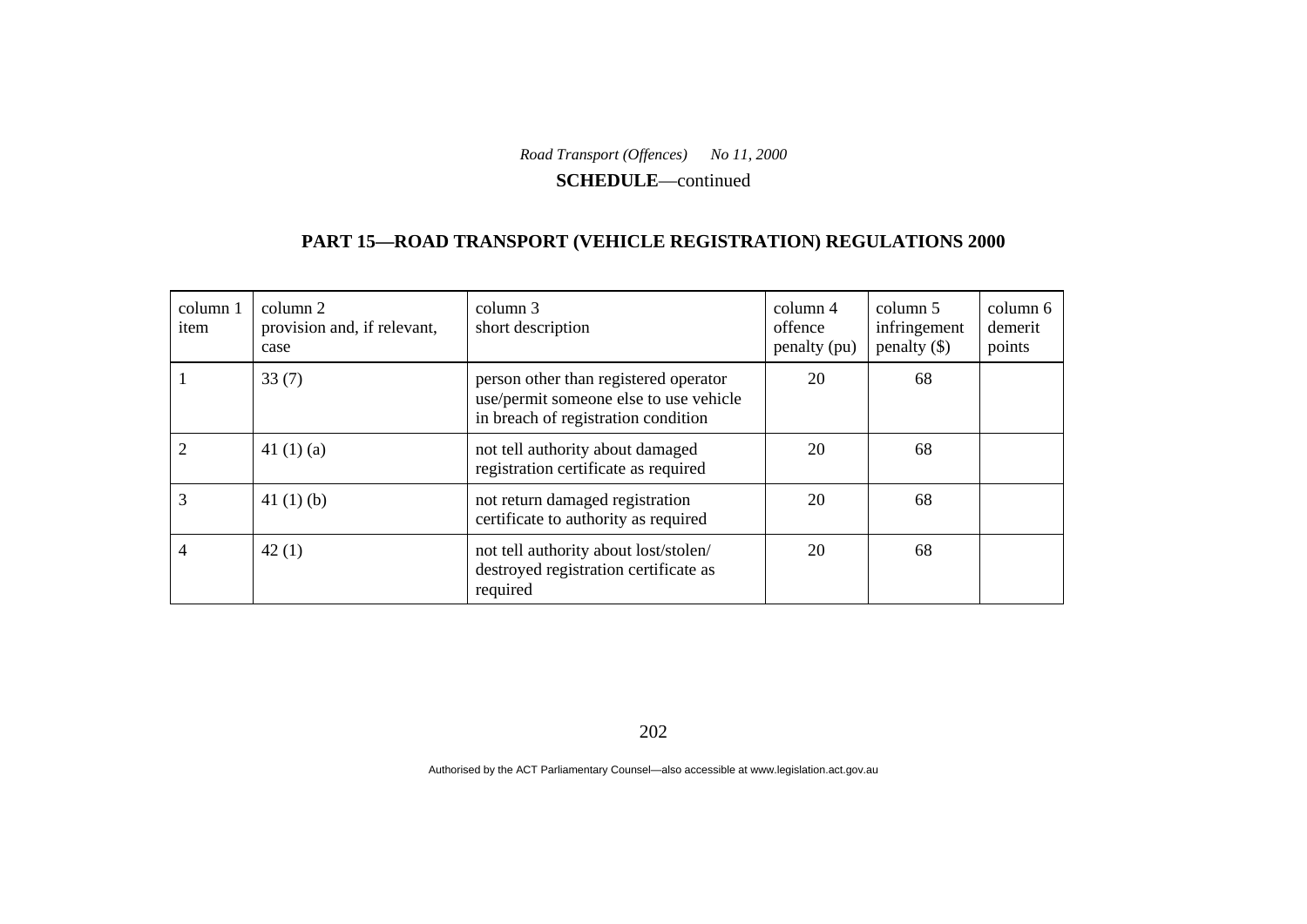**SCHEDULE, PART 15—ROAD TRANSPORT (VEHICLE REGISTRATION) REGULATIONS 2000**—continued

| column 1<br>item | column 2<br>provision and, if relevant,<br>case | column 3<br>short description                                                                                                          | column 4<br>offence<br>penalty (pu) | column 5<br>infringement<br>penalty $(\$)$ | column 6<br>demerit<br>points |
|------------------|-------------------------------------------------|----------------------------------------------------------------------------------------------------------------------------------------|-------------------------------------|--------------------------------------------|-------------------------------|
| 5                | 42(3)                                           | not provide statement confirming/<br>explaining circumstances of loss/theft/<br>destruction of registration certificate as<br>required | 20                                  | 68                                         |                               |
| 6                | 43(a)                                           | not tell authority about recovered<br>registration certificate as required                                                             | 20                                  | 68                                         |                               |
| 7                | 43(b)                                           | not give recovered registration<br>certificate to authority                                                                            | 20                                  | 68                                         |                               |
| 8                | 45 $(1)(a)$                                     | use vehicle without current registration<br>label attached                                                                             | 20                                  | 68                                         |                               |
| 9                | 45 $(1)$ $(b)$                                  | use vehicle with registration label not<br>attached as required                                                                        | 20                                  | 68                                         |                               |
| 10               | 45 $(1)(c)$                                     | use vehicle with illegible registration<br>label                                                                                       | 20                                  | 68                                         |                               |

203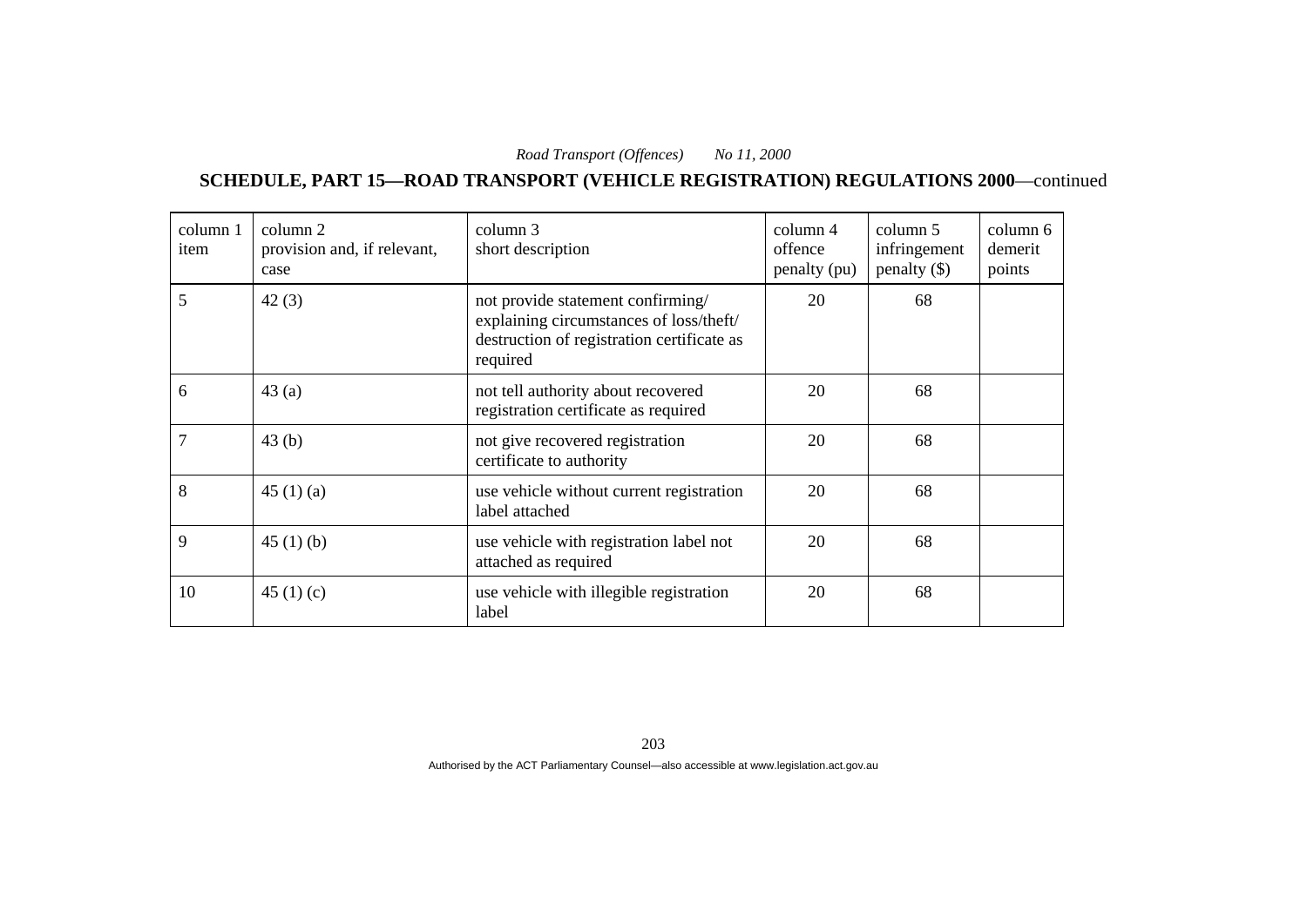**SCHEDULE, PART 15—ROAD TRANSPORT (VEHICLE REGISTRATION) REGULATIONS 2000**—continued

| column 1<br>item | column 2<br>provision and, if relevant,<br>case           | column 3<br>short description                                                         | column 4<br>offence<br>penalty (pu) | column 5<br>infringement<br>penalty $(\$)$ | column 6<br>demerit<br>points |
|------------------|-----------------------------------------------------------|---------------------------------------------------------------------------------------|-------------------------------------|--------------------------------------------|-------------------------------|
| 11               | 45(2)                                                     |                                                                                       |                                     |                                            |                               |
| 11.1             | in relation to offence<br>$\bullet$<br>against $45(1)(a)$ | fail to prevent use of vehicle without<br>current registration label attached         | 20                                  | 68                                         |                               |
| 11.2             | in relation to offence<br>$\bullet$<br>against $45(1)(b)$ | fail to prevent use of vehicle with<br>registration label not attached as<br>required | 20                                  | 68                                         |                               |
| 11.3             | in relation to offence<br>$\bullet$<br>against $45(1)(c)$ | fail to prevent use of vehicle with<br>illegible registration label                   | 20                                  | 68                                         |                               |
| 12               | 52(4)                                                     | not return numberplate after change of<br>registration number as required             | 20                                  | 68                                         |                               |
| 13               | 57(2)                                                     | not return non-standard numberplate as<br>required                                    | 20                                  | 68                                         |                               |
| 14               | 60(1)(a)                                                  | use vehicle without required<br>numberplates/numberplate attached                     | 20                                  | 68                                         |                               |
| 15               | 60(1)(b)                                                  | use vehicle with numberplate not<br>attached as required                              | 20                                  | 68                                         |                               |

204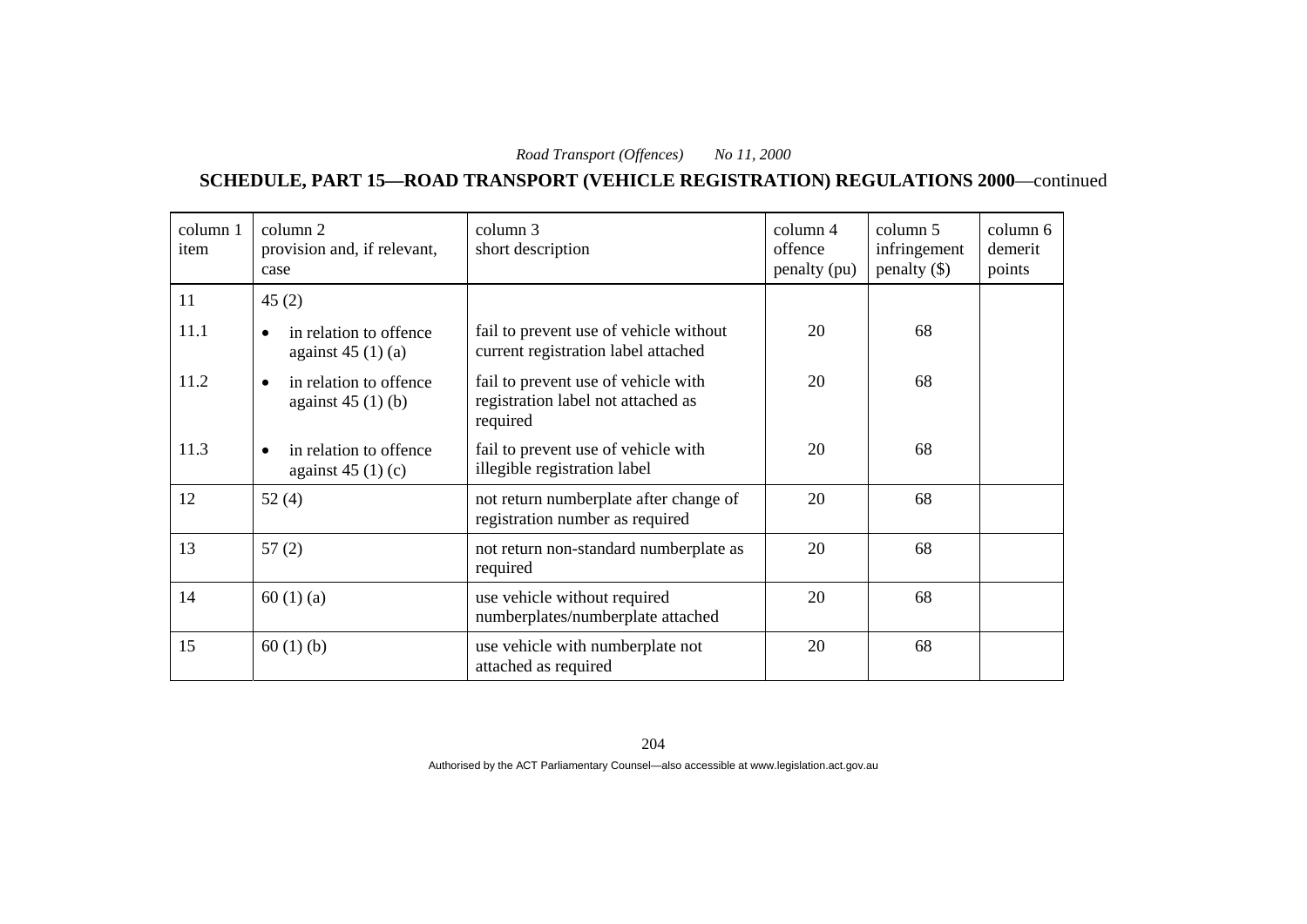**SCHEDULE, PART 15—ROAD TRANSPORT (VEHICLE REGISTRATION) REGULATIONS 2000**—continued

| column 1<br>item | column 2<br>provision and, if relevant,<br>case | column 3<br>short description                                                                                         | column 4<br>offence<br>penalty (pu) | column 5<br>infringement<br>penalty $(\$)$ | column 6<br>demerit<br>points |
|------------------|-------------------------------------------------|-----------------------------------------------------------------------------------------------------------------------|-------------------------------------|--------------------------------------------|-------------------------------|
| 16               | 60 $(1)(c)$                                     | use vehicle with illegible numberplate                                                                                | 20                                  | 68                                         |                               |
| 17               | 60(2)                                           |                                                                                                                       |                                     |                                            |                               |
| 17.1             | in relation to offence<br>against $60(1)(a)$    | fail to prevent use of vehicle without<br>required numberplates/ numberplate<br>attached                              | 20                                  | 68                                         |                               |
| 17.2             | in relation to offence<br>against $60(1)(b)$    | fail to prevent use of vehicle with<br>numberplate not attached as required                                           | 20                                  | 68                                         |                               |
| 17.3             | in relation to offence<br>against $60(1)(c)$    | fail to prevent use of vehicle with<br>illegible numberplate                                                          | 20                                  | 68                                         |                               |
| 18               | 64(1)(a)                                        | not tell authority about damaged<br>numberplate as required                                                           | 20                                  | 68                                         |                               |
| 19               | 64(1)(b)                                        | not return damaged numberplate/<br>numberplate with same number as<br>damaged numberplate to authority as<br>required | 20                                  | 68                                         |                               |

205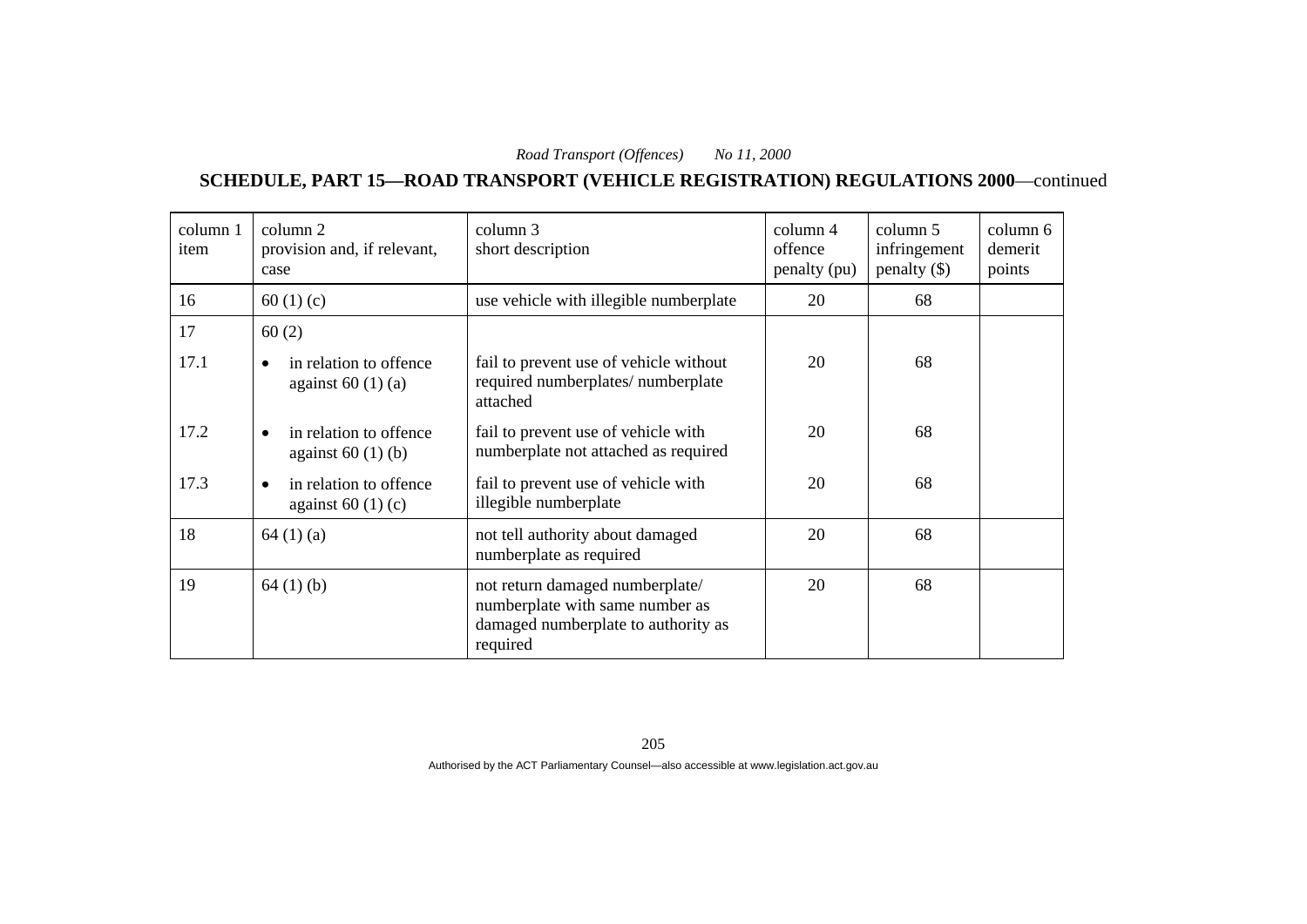**SCHEDULE, PART 15—ROAD TRANSPORT (VEHICLE REGISTRATION) REGULATIONS 2000**—continued

| column 1<br>item | column 2<br>provision and, if relevant,<br>case | column 3<br>short description                                                                                          | column 4<br>offence<br>penalty (pu) | column 5<br>infringement<br>penalty $(\$)$ | column 6<br>demerit<br>points |
|------------------|-------------------------------------------------|------------------------------------------------------------------------------------------------------------------------|-------------------------------------|--------------------------------------------|-------------------------------|
| 20               | 65(1)(a)                                        | not tell authority about lost/stolen/<br>destroyed vehicle numberplate                                                 | 20                                  | 68                                         |                               |
| 21               | 65(1)(b)                                        | not return numberplate with same<br>number as lost/stolen/destroyed vehicle<br>numberplate                             | 20                                  | 68                                         |                               |
| 22               | 65(2)                                           | not tell authority about lost/stolen/<br>destroyed bicycle rack numberplate                                            | 20                                  | 68                                         |                               |
| 23               | 65(4)                                           | not provide statement confirming/<br>explaining circumstances of loss/theft/<br>destruction of numberplate as required | 20                                  | 68                                         |                               |
| 24               | 66(a)                                           | not tell authority about recovered<br>numberplate as required                                                          | 20                                  | 68                                         |                               |
| 25               | 66(b)                                           | not give recovered numberplate to<br>authority as required                                                             | 20                                  | 68                                         |                               |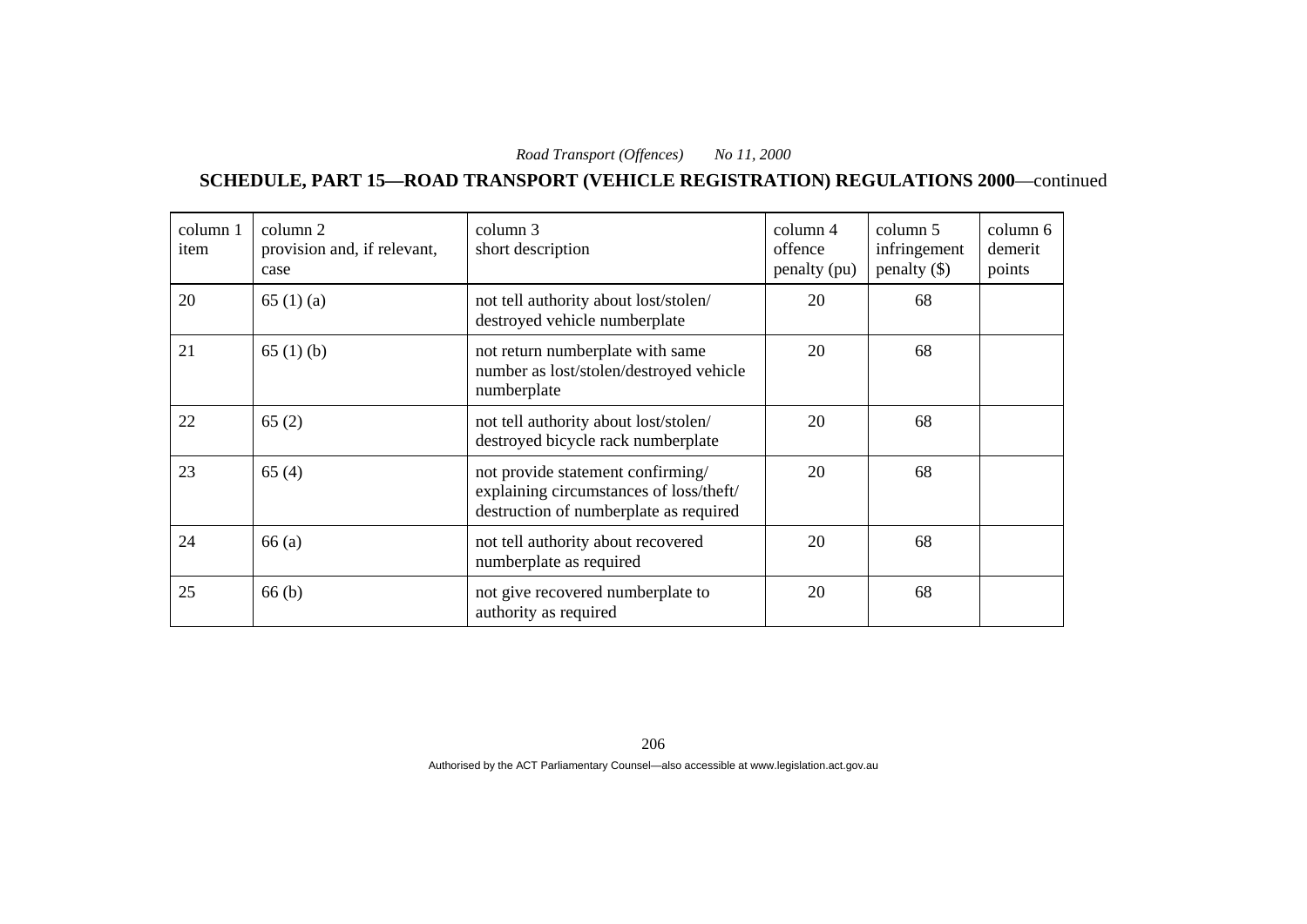**SCHEDULE, PART 15—ROAD TRANSPORT (VEHICLE REGISTRATION) REGULATIONS 2000**—continued

| column 1<br>item | column 2<br>provision and, if relevant,<br>case | column 3<br>short description                                                                                             | column 4<br>offence<br>penalty (pu) | column 5<br>infringement<br>penalty $(\$)$ | column 6<br>demerit<br>points |
|------------------|-------------------------------------------------|---------------------------------------------------------------------------------------------------------------------------|-------------------------------------|--------------------------------------------|-------------------------------|
| 26               | 69(2)(a)                                        | not tell authority orally about change to<br>vehicle garage address/operator's name/<br>operator's address as required    | 20                                  | 68                                         |                               |
| 27               | 69(2)(b)                                        | not tell authority in writing about change<br>to vehicle garage address/operator's<br>name/operator's address as required | 20                                  | 68                                         |                               |
| 28               | 70(2)                                           | not tell authority vehicle destroyed/<br>written-off by operator/insurer                                                  | 20                                  | 68                                         |                               |
| 29               | 71(2)                                           | not tell authority about changed vehicle<br>description as required                                                       | 20                                  | 68                                         |                               |
| 30               | 71(3)(a)                                        | not ensure changed vehicle not used<br>before authority told about change                                                 | 20                                  | 68                                         |                               |
| 31               | 71(3)(b)                                        | not ensure changed vehicle not used<br>before additional amount paid                                                      | 20                                  | 68                                         |                               |

207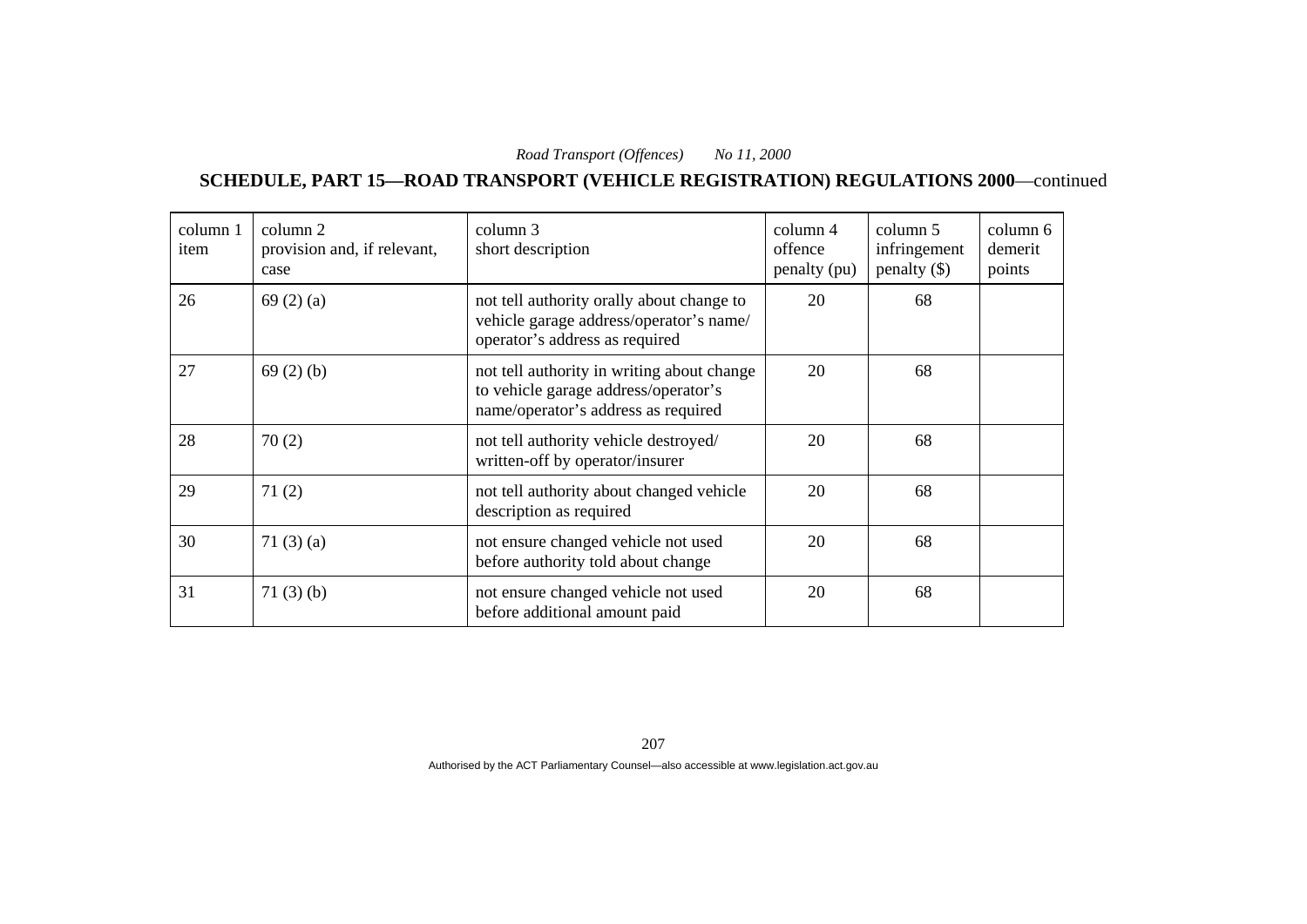**SCHEDULE, PART 15—ROAD TRANSPORT (VEHICLE REGISTRATION) REGULATIONS 2000**—continued

| column 1<br>item | column 2<br>provision and, if relevant,<br>case | column 3<br>short description                                                                                                 | column 4<br>offence<br>penalty (pu) | column 5<br>infringement<br>penalty $(\$)$ | column 6<br>demerit<br>points |
|------------------|-------------------------------------------------|-------------------------------------------------------------------------------------------------------------------------------|-------------------------------------|--------------------------------------------|-------------------------------|
| 32               | 72(4)                                           |                                                                                                                               |                                     |                                            |                               |
| 32.1             | for notice under $72(1)$<br>$\bullet$           | not provide evidence/document/produce<br>vehicle for inspection as required for<br>registrable vehicles register verification | 20                                  | 68                                         |                               |
| 32.2             | for notice under $72(3)$<br>$\bullet$           | not produce vehicle for inspection at<br>changed time/place as required for<br>registrable vehicles register verification     | 20                                  | 68                                         |                               |
| 33               | 73(2)                                           | disposer of vehicle not give transfer of<br>registration form to acquirer of vehicle<br>as required                           | 20                                  | 68                                         |                               |
| 34               | 74(2)                                           | acquirer of vehicle not give transfer of<br>registration form with duty payable to<br>authority as required                   | 20                                  | 68                                         |                               |
| 35               | 74(4)                                           | acquirer of vehicle not give form about<br>court order/legal process with duty<br>payable to authority as required            | 20                                  | 68                                         |                               |

208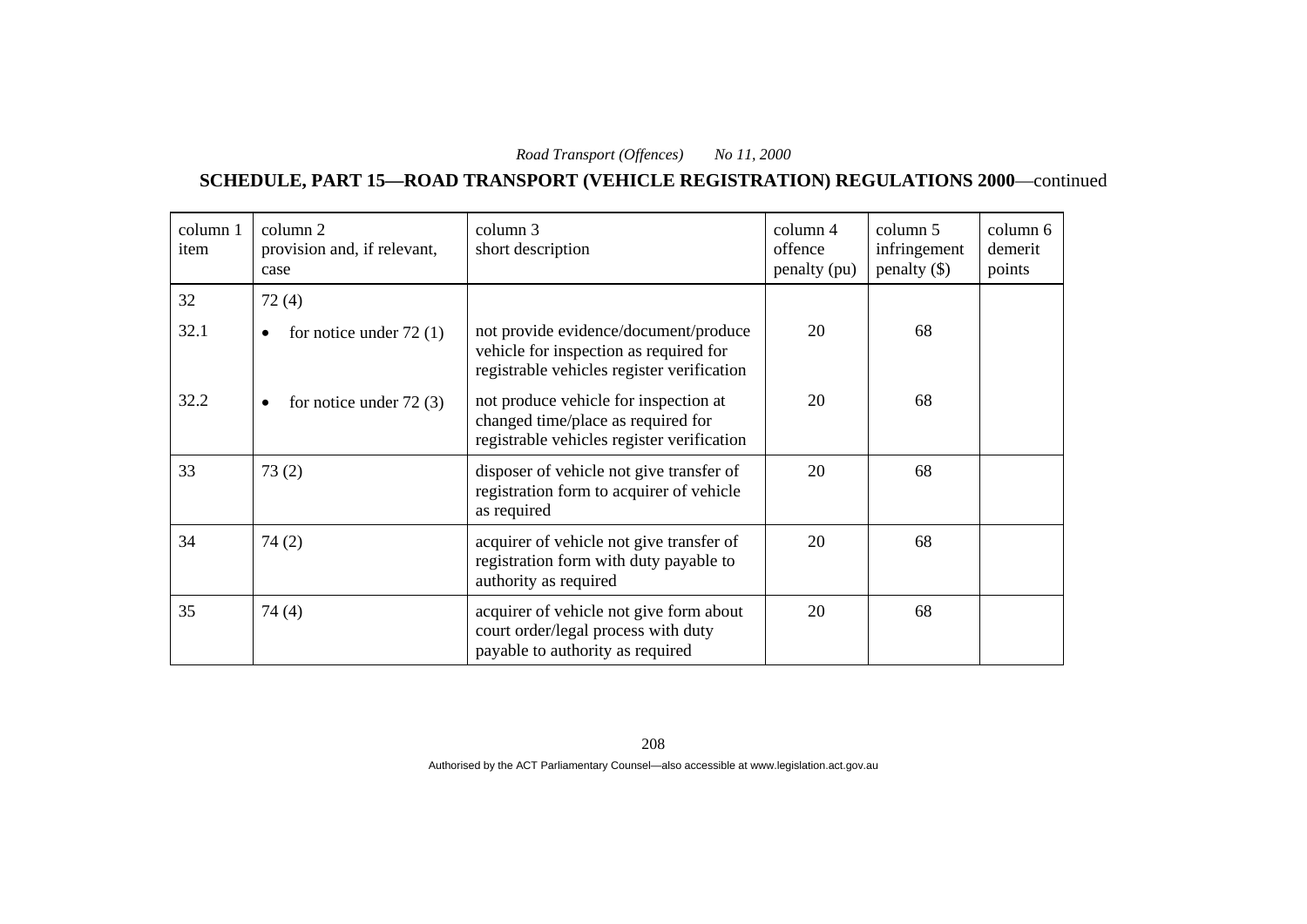**SCHEDULE, PART 15—ROAD TRANSPORT (VEHICLE REGISTRATION) REGULATIONS 2000**—continued

| column 1<br>item | column 2<br>provision and, if relevant,<br>case | column 3<br>short description                                                                                             | column 4<br>offence<br>penalty (pu) | column 5<br>infringement<br>$penalty$ (\$) | column 6<br>demerit<br>points |
|------------------|-------------------------------------------------|---------------------------------------------------------------------------------------------------------------------------|-------------------------------------|--------------------------------------------|-------------------------------|
| 36               | 76(2)                                           | holder of security interest not give form<br>about taking/returning vehicle with duty<br>payable to authority as required | 20                                  | 68                                         |                               |
| 37               | 77(5)                                           | first transferee after death of operator<br>not return certificate of registration to<br>authority as required            | 20                                  | 68                                         |                               |
| 38               | 82(3)                                           | registered operator not return<br>numberplates as required after<br>registration expiry                                   | 20                                  | 68                                         |                               |
| 39               | 85(6)(a)                                        | not destroy cancelled registration label                                                                                  | 20                                  | 68                                         |                               |
| 40               | 85(6)(b)                                        | not return registration certificate and<br>numberplates after cancellation as<br>required                                 | 20                                  | 68                                         |                               |
| 41               | 87                                              | unregistered vehicle permit label not<br>attached to vehicle as required                                                  | 20                                  | 68                                         |                               |

209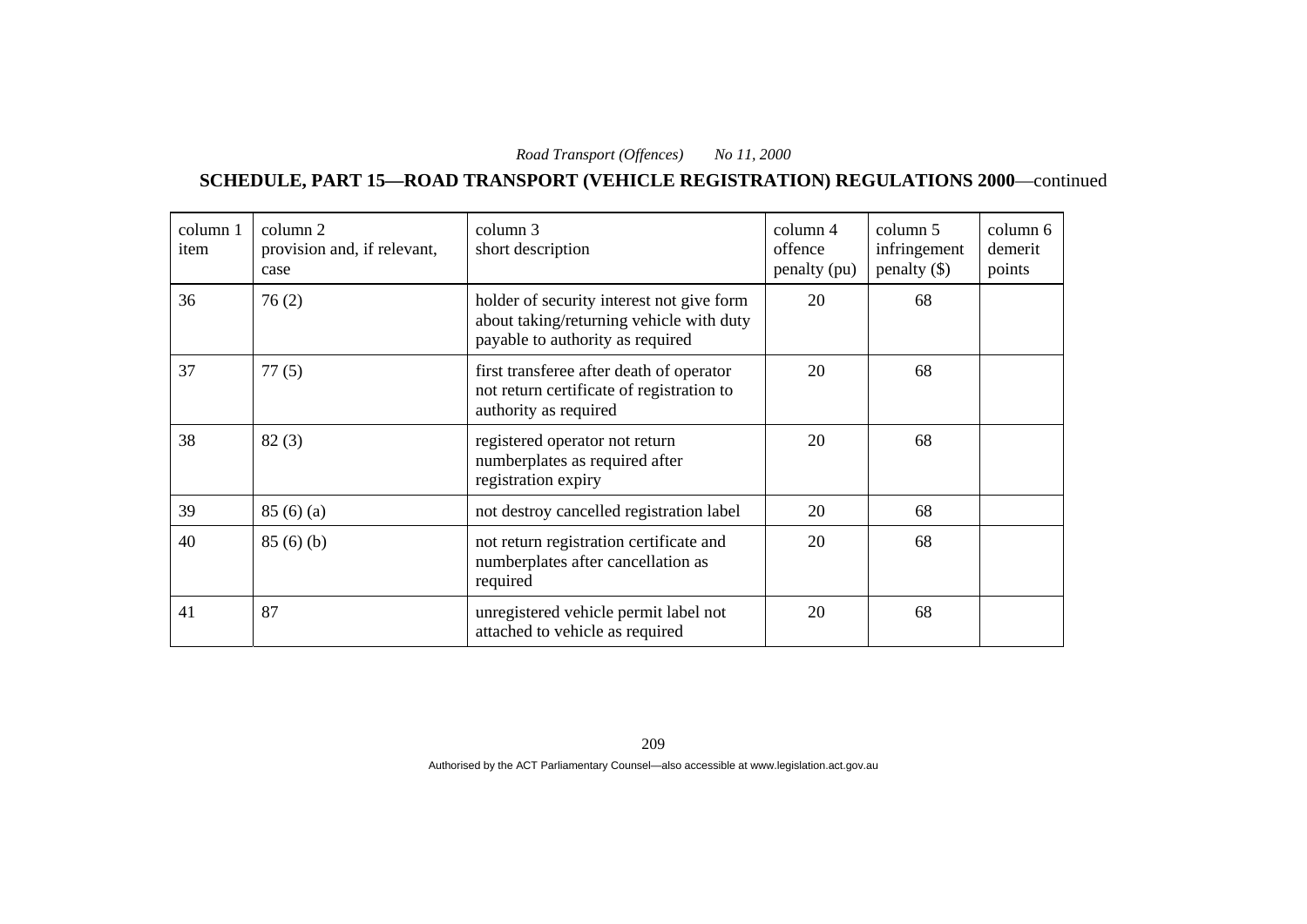**SCHEDULE, PART 15—ROAD TRANSPORT (VEHICLE REGISTRATION) REGULATIONS 2000**—continued

| column 1<br>item | column 2<br>provision and, if relevant,<br>case | column 3<br>short description                                                                                                                         | column 4<br>offence<br>penalty (pu) | column 5<br>infringement<br>penalty $(\$)$ | column 6<br>demerit<br>points |
|------------------|-------------------------------------------------|-------------------------------------------------------------------------------------------------------------------------------------------------------|-------------------------------------|--------------------------------------------|-------------------------------|
| 42               | 89(2)                                           | not return recalled trader's plate to<br>authority as required                                                                                        | 20                                  | 68                                         |                               |
| 43               | 91(1)                                           | not tell authority about lost/stolen/<br>destroyed identification label for trader's<br>plate as required                                             | 20                                  | 68                                         |                               |
| 44               | 91(3)                                           | not provide statement confirming/<br>explaining circumstances of loss/theft/<br>destruction of identification label for<br>trader's plate as required | 20                                  | 68                                         |                               |
| 45               | 93(a)                                           | not tell authority about recovered<br>identification label for trader's plate as<br>required                                                          | 20                                  | 68                                         |                               |
| 46               | 93(b)                                           | not give recovered identification label<br>for trader's plate to authority as required                                                                | 20                                  | 68                                         |                               |
| 47               | 97(1)(a)                                        | use vehicle with illegible trader's plate<br>identification label                                                                                     | 20                                  | 68                                         |                               |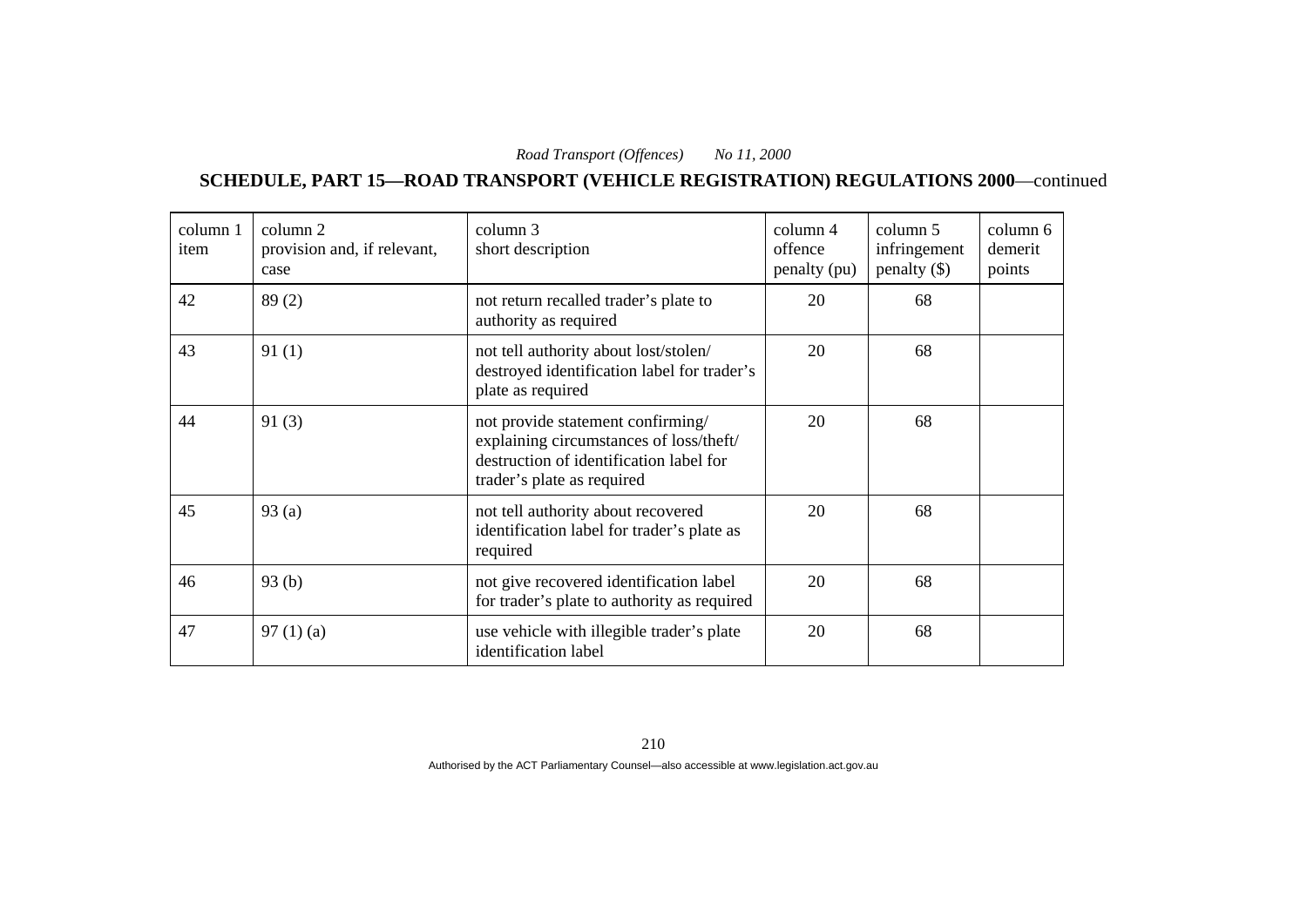**SCHEDULE, PART 15—ROAD TRANSPORT (VEHICLE REGISTRATION) REGULATIONS 2000**—continued

| column 1<br>item | column 2<br>provision and, if relevant,<br>case | column 3<br>short description                                                         | column 4<br>offence<br>penalty (pu) | column 5<br>infringement<br>penalty $(\$)$ | column 6<br>demerit<br>points |
|------------------|-------------------------------------------------|---------------------------------------------------------------------------------------|-------------------------------------|--------------------------------------------|-------------------------------|
| 48               | $97(1)$ (b)                                     | use vehicle with changed trader's plate<br>identification label                       | 20                                  | 68                                         |                               |
| 49               | 97 $(1)(c)$                                     | use vehicle with trader's plate<br>identification label for another trader's<br>plate | 20                                  | 68                                         |                               |
| 50               | 97(1)(d)                                        | use vehicle with void trader's plate<br>identification label                          | 20                                  | 68                                         |                               |
| 51               | $97(1)$ (e)                                     | use vehicle with expired trader's plate<br>identification label                       | 20                                  | 68                                         |                               |
| 52               | 97(2)                                           | lend/part with trader's plate<br>identification label                                 | 20                                  | 68                                         |                               |
| 53               | 98(a)                                           | not record use of trader's plate for<br>journey as required                           | 20                                  | 68                                         |                               |
| 54               | 98(b)                                           | not keep record of use of trader's plate<br>as required                               | 20                                  | 68                                         |                               |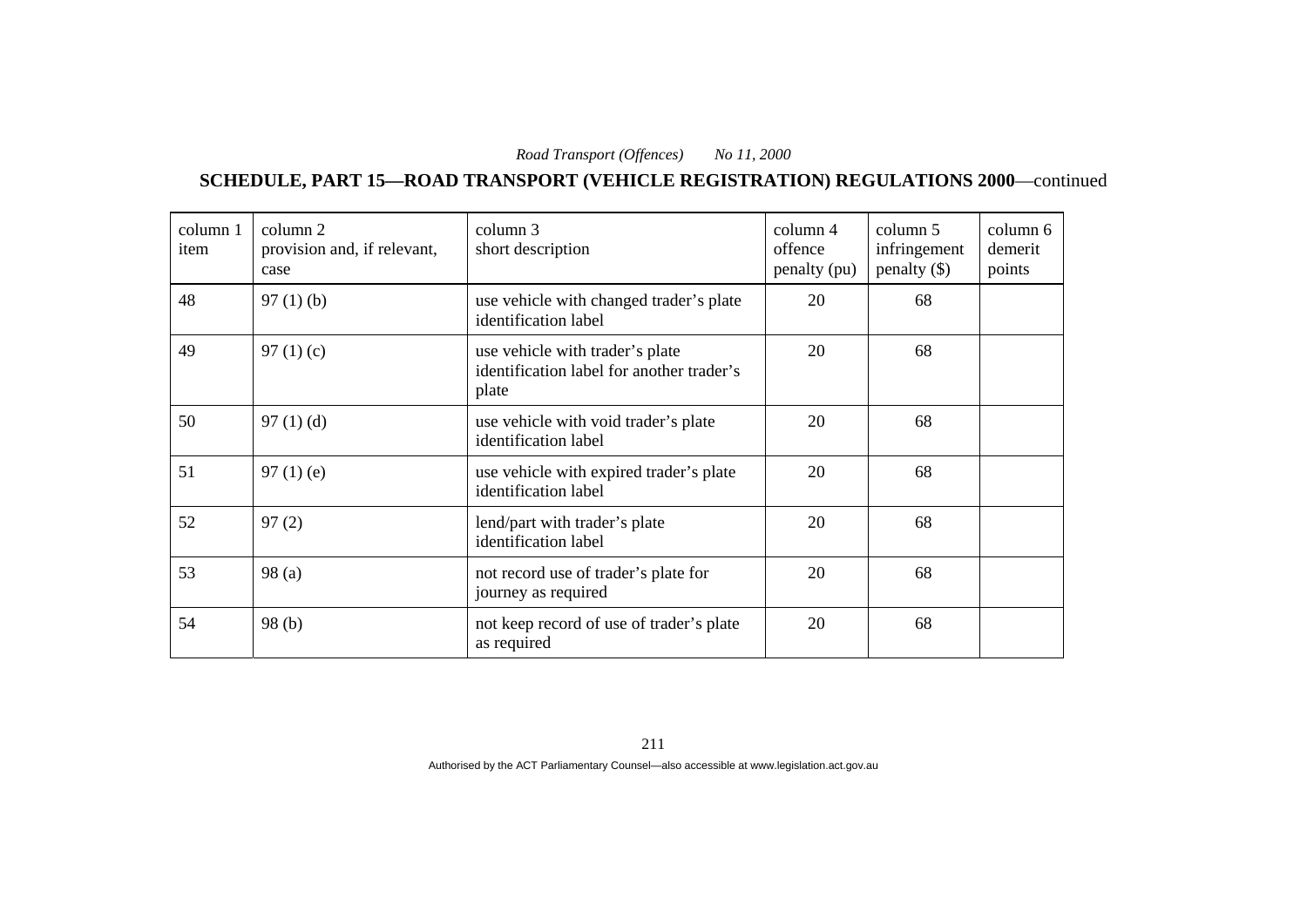**SCHEDULE, PART 15—ROAD TRANSPORT (VEHICLE REGISTRATION) REGULATIONS 2000**—continued

| column 1<br>item | column 2<br>provision and, if relevant,<br>case | column 3<br>short description                                                                                                                      | column 4<br>offence<br>penalty (pu) | column 5<br>infringement<br>penalty $(\$)$ | column 6<br>demerit<br>points |
|------------------|-------------------------------------------------|----------------------------------------------------------------------------------------------------------------------------------------------------|-------------------------------------|--------------------------------------------|-------------------------------|
| 55               | 98 <sub>(c)</sub>                               | not produce record of use of trader's<br>plate to police officer/authorised person                                                                 | 20                                  | 68                                         |                               |
| 56               | 99(2)                                           | driver/person in charge/person issued<br>trader's plate not answer police<br>officer's/authorised person's question<br>about use of trader's plate | 20                                  | 68                                         |                               |
| 57               | 100(1)                                          | not notify authority of sale/disposition/<br>cessation of business with trader's plate<br>as required                                              | 20                                  | 68                                         |                               |
| 58               | 101(2)                                          | not return trader's plate not entitled to as<br>required                                                                                           | 20                                  | 68                                         |                               |
| 59               | 101(3)                                          | not return expired trader's plate as<br>required                                                                                                   | 20                                  | 68                                         |                               |
| 60               | 107(2)                                          | drive unsafely maintained vehicle                                                                                                                  | 20                                  | 204                                        |                               |
| 61               | 107(3)                                          | tow unsafely maintained combination<br>vehicle                                                                                                     | 20                                  | 204                                        |                               |

212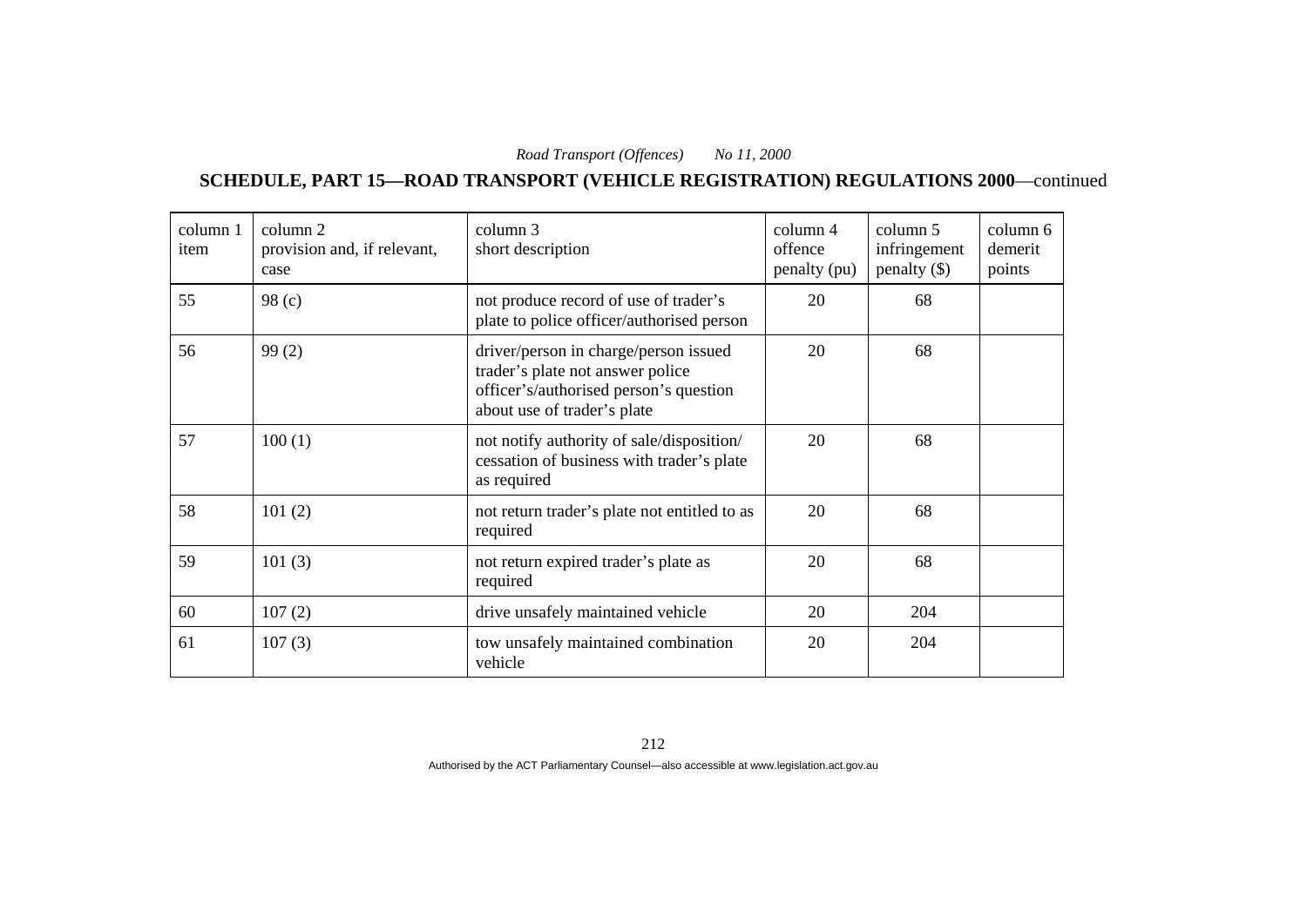**SCHEDULE, PART 15—ROAD TRANSPORT (VEHICLE REGISTRATION) REGULATIONS 2000**—continued

| column 1<br>item | column 2<br>provision and, if relevant,<br>case | column 3<br>short description                                          | column 4<br>offence<br>penalty (pu) | column 5<br>infringement<br>penalty $(\$)$ | column 6<br>demerit<br>points |
|------------------|-------------------------------------------------|------------------------------------------------------------------------|-------------------------------------|--------------------------------------------|-------------------------------|
| 62               | 107(4)                                          | operator not maintain vehicle safe to<br>drive                         | 20                                  | 204                                        |                               |
| 63               | 107(5)                                          | operator not maintain trailer safe to tow                              | 20                                  | 204                                        |                               |
| 64               | 108(2)                                          | drive vehicle without emission control<br>system fitted                | 20                                  | 91                                         |                               |
| 65               | 108(3)                                          | drive vehicle with emission control<br>system not maintained           | 20                                  | 91                                         |                               |
| 66               | 108(4)                                          | tow combination vehicle without<br>emission control system fitted      | 20                                  | 91                                         |                               |
| 67               | 108(5)                                          | tow combination vehicle with emission<br>control system not maintained | 20                                  | 91                                         |                               |
| 68               | 108(6)                                          | operator not ensure emission control<br>system fitted to vehicle       | 20                                  | 91                                         |                               |
| 69               | 108(7)                                          | operator not ensure emission control<br>system maintained              | 20                                  | 91                                         |                               |

213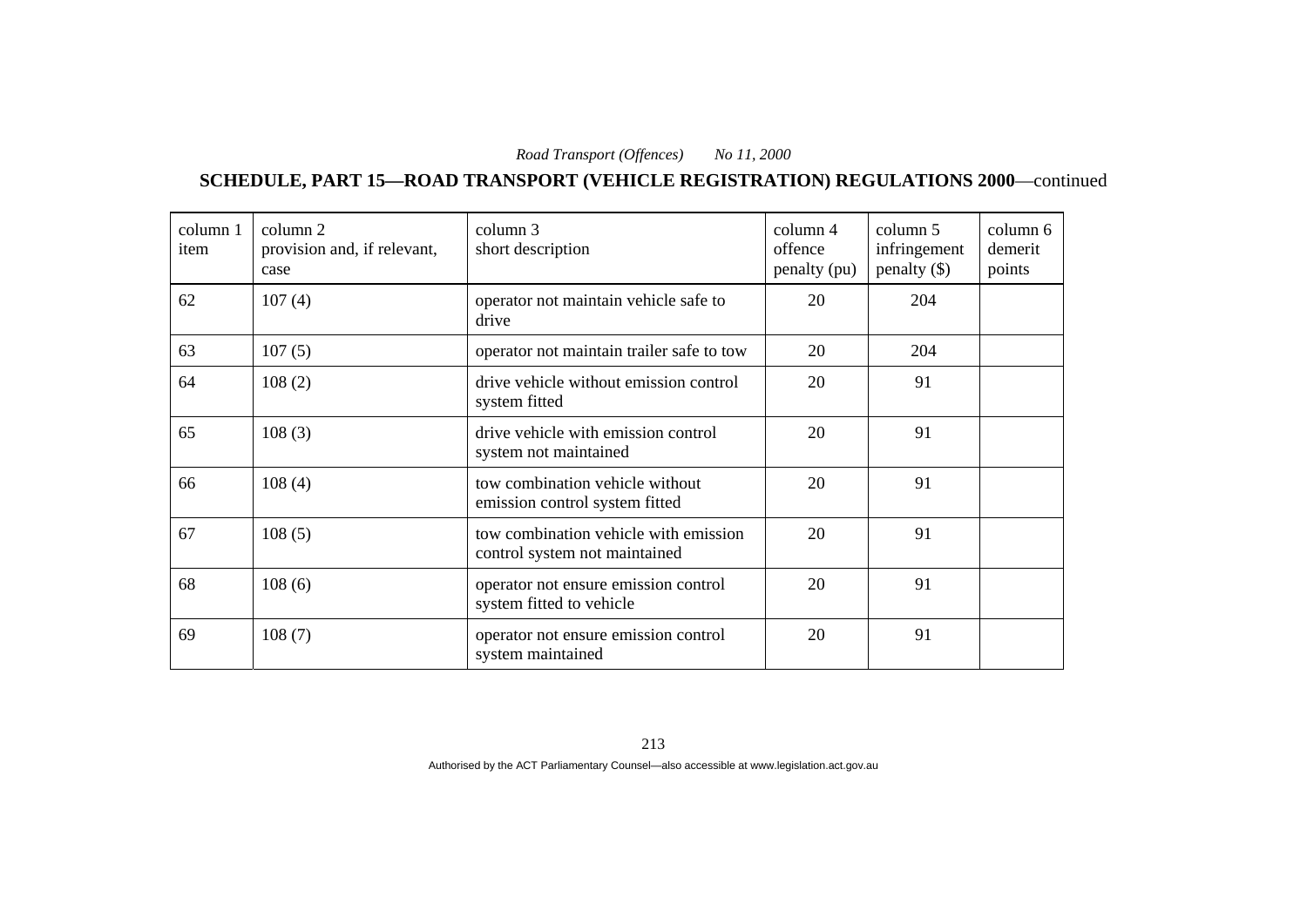**SCHEDULE, PART 15—ROAD TRANSPORT (VEHICLE REGISTRATION) REGULATIONS 2000**—continued

| column 1<br>item | column 2<br>provision and, if relevant,<br>case                                                                                                             | column 3<br>short description                                                                                   | column 4<br>offence<br>penalty (pu) | column 5<br>infringement<br>$penalty$ (\$) | column 6<br>demerit<br>points |
|------------------|-------------------------------------------------------------------------------------------------------------------------------------------------------------|-----------------------------------------------------------------------------------------------------------------|-------------------------------------|--------------------------------------------|-------------------------------|
| 70               | 109(2)                                                                                                                                                      |                                                                                                                 |                                     |                                            |                               |
| 70.1             | plant not comply with<br>Schedule 1, clause 6                                                                                                               | driver/operator plant not comply with<br>specifications/unsafe                                                  | 20                                  | 204                                        |                               |
| 70.2             | motor vehicle not<br>comply with Schedule<br>1, clauses 16-21 in<br>relation to seatbelts,<br>seatbelt anchorages or<br>head restraints                     | driver/operator motor vehicle not<br>comply with standard—seatbelts/seatbelt<br>anchorages/head restraints      | 20                                  | 204                                        |                               |
| 70.3             | motor vehicle not<br>$\bullet$<br>comply with Schedule<br>1, clauses $16-21$ in<br>relation to suspension,<br>vehicle body or chassis<br>structural members | driver/operator motor vehicle not<br>comply with standard—suspension/<br>vehicle body/chassis structural member | 20                                  | 91                                         |                               |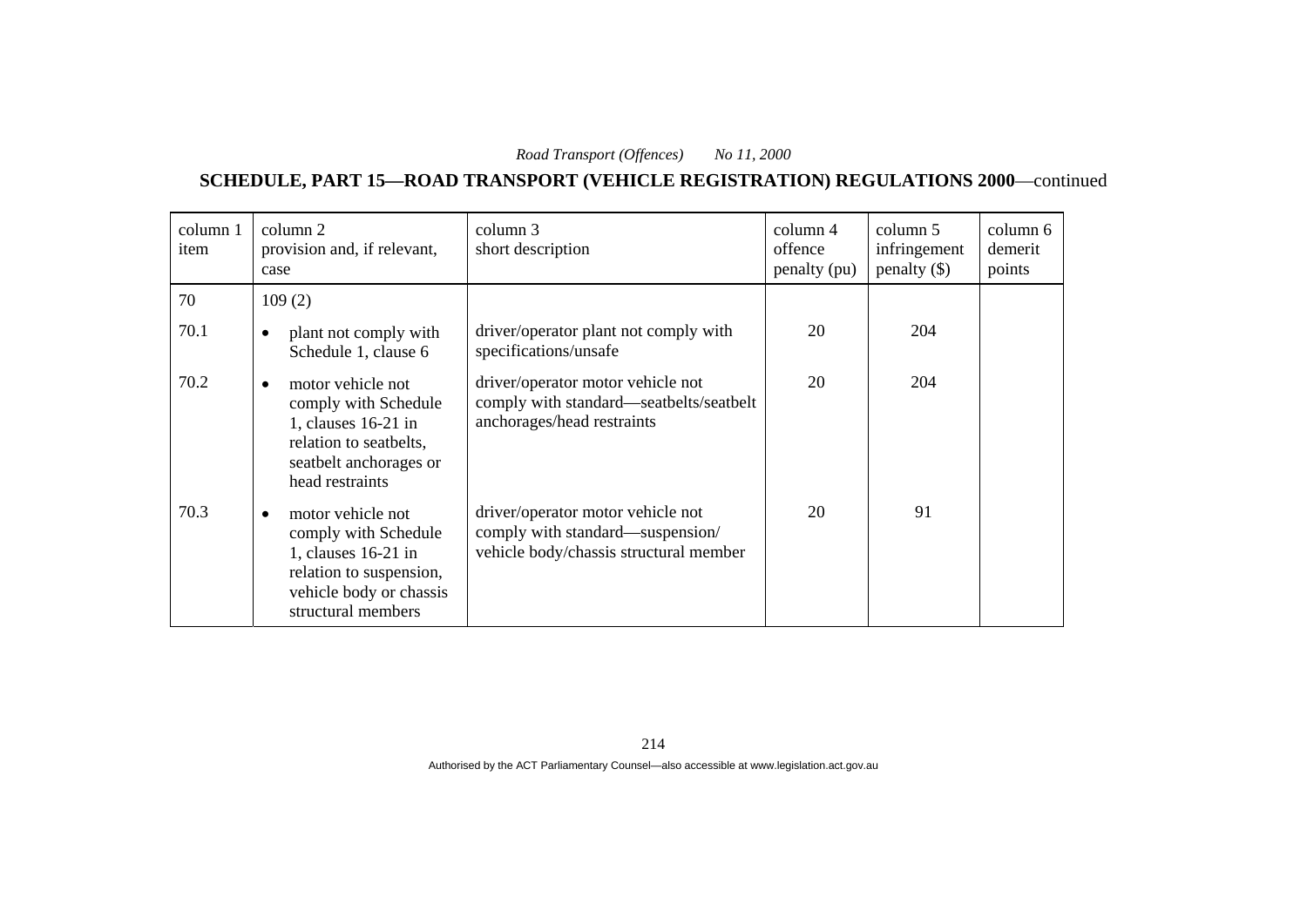**SCHEDULE, PART 15—ROAD TRANSPORT (VEHICLE REGISTRATION) REGULATIONS 2000**—continued

| column 1<br>item | column 2<br>provision and, if relevant,<br>case                                                                                                                                                                    | column 3<br>short description                                             | column 4<br>offence<br>penalty (pu) | column 5<br>infringement<br>penalty $(\$)$ | column 6<br>demerit<br>points |
|------------------|--------------------------------------------------------------------------------------------------------------------------------------------------------------------------------------------------------------------|---------------------------------------------------------------------------|-------------------------------------|--------------------------------------------|-------------------------------|
| 70.4             | motor vehicle not<br>$\bullet$<br>comply with Schedule<br>1, clauses 16-21 in<br>relation to anything not<br>dealt with elsewhere in<br>this item or another<br>provision not dealt with<br>elsewhere in this item | driver/operator motor vehicle not<br>comply with standard—other           | 20                                  | 68                                         |                               |
| 70.5             | motor vehicle not<br>comply with Schedule<br>1, clauses 16-21 in<br>relation to steering or<br>clause 25                                                                                                           | driver/operator motor vehicle not<br>comply with standard—steering        | 20                                  | 151                                        |                               |
| 70.6             | motor vehicle not<br>$\bullet$<br>comply with Schedule<br>1, clauses 16-21 in<br>relation to turning<br>ability or clause 26                                                                                       | driver/operator motor vehicle not<br>comply with standard—turning ability | 20                                  | 68                                         |                               |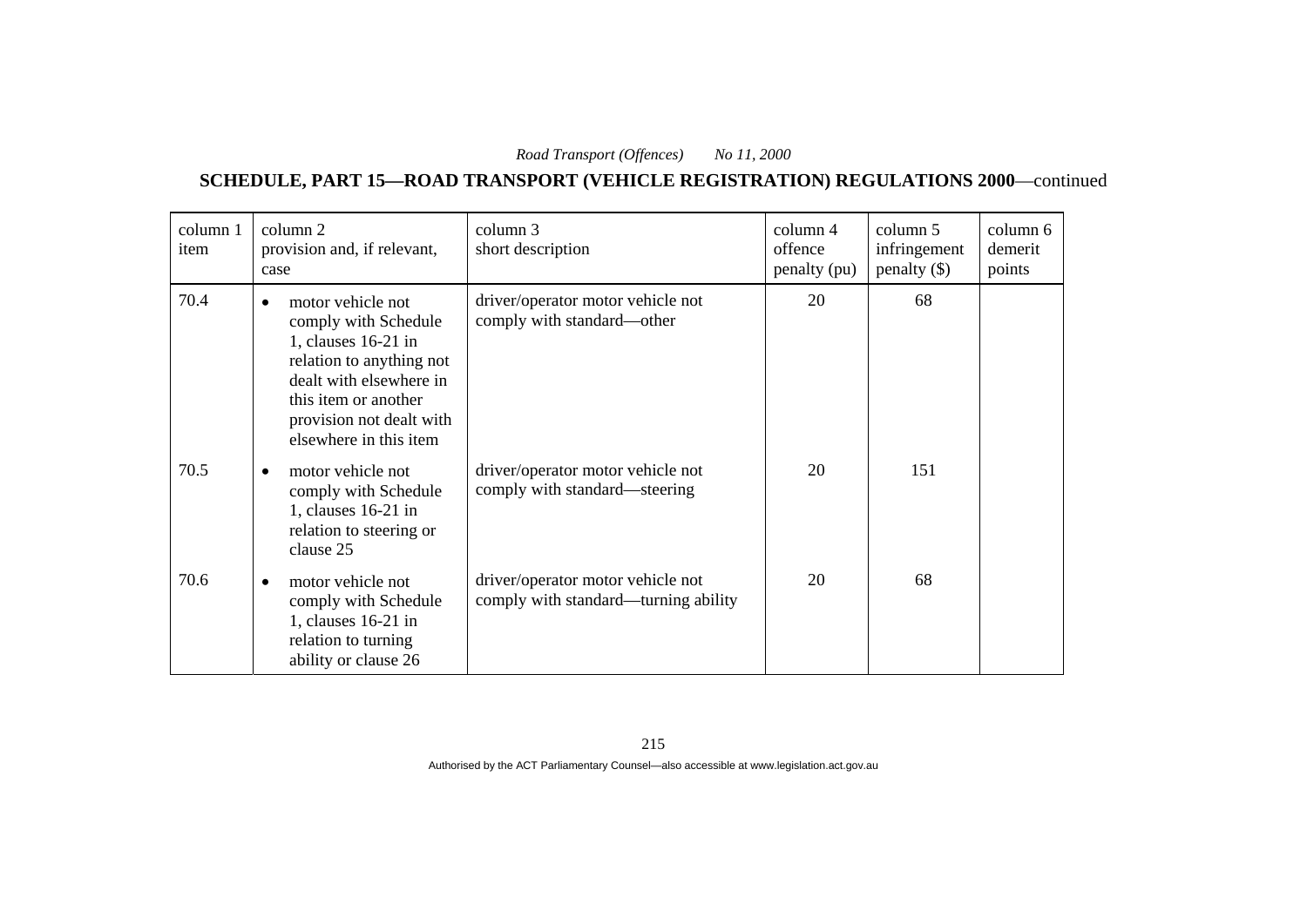**SCHEDULE, PART 15—ROAD TRANSPORT (VEHICLE REGISTRATION) REGULATIONS 2000**—continued

| column 1<br>item | column 2<br>provision and, if relevant,<br>case                                                                                                                     | column 3<br>short description                                                              | column 4<br>offence<br>penalty (pu) | column 5<br>infringement<br>$penalty$ (\$) | column 6<br>demerit<br>points |
|------------------|---------------------------------------------------------------------------------------------------------------------------------------------------------------------|--------------------------------------------------------------------------------------------|-------------------------------------|--------------------------------------------|-------------------------------|
| 70.7             | motor vehicle not<br>$\bullet$<br>comply with Schedule<br>1, clauses 16-21 in<br>relation to ability to<br>travel backwards and<br>forwards or clause 27            | driver/operator motor vehicle not<br>comply with standard—travel backwards<br>and forwards | 20                                  | 68                                         |                               |
| 70.8             | motor vehicle not<br>$\bullet$<br>comply with Schedule<br>1, clauses $16-21$ in<br>relation to protrusions or<br>clause 28                                          | driver/operator motor vehicle not<br>comply with standard—protrusions                      | 20                                  | 68                                         |                               |
| 70.9             | motor vehicle not<br>$\bullet$<br>comply with Schedule<br>1, clauses 16-21 in<br>relation to oil, grease or<br>fuel (other than LPG)<br>containment or clause<br>29 | driver/operator motor vehicle not<br>comply with standard—oil/grease/fuel<br>containment   | 20                                  | 91                                         |                               |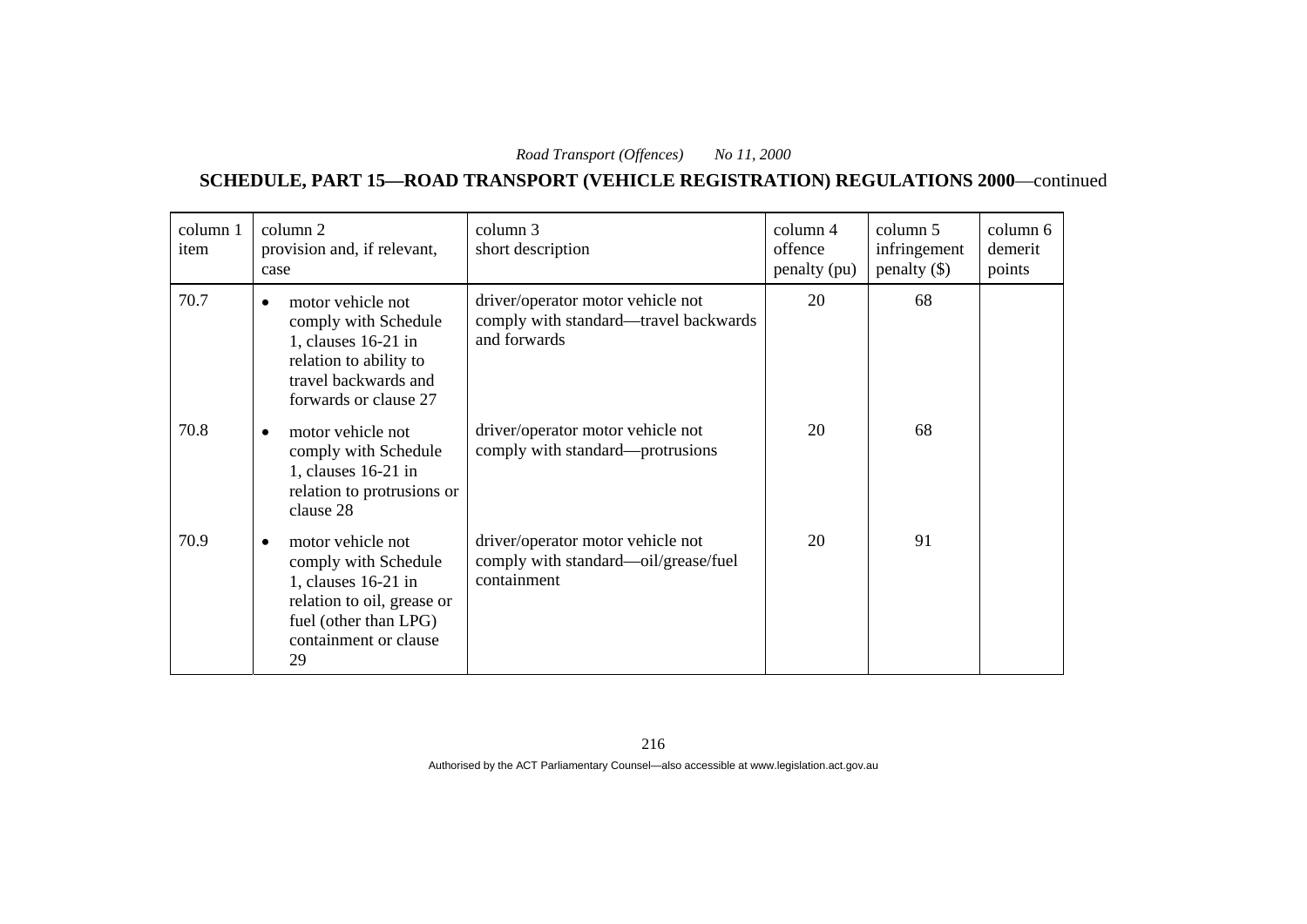**SCHEDULE, PART 15—ROAD TRANSPORT (VEHICLE REGISTRATION) REGULATIONS 2000**—continued

| column 1<br>item | column 2<br>provision and, if relevant,<br>case                                                                                                         | column 3<br>short description                                                               | column 4<br>offence<br>penalty (pu) | column 5<br>infringement<br>penalty $(\$)$ | column 6<br>demerit<br>points |
|------------------|---------------------------------------------------------------------------------------------------------------------------------------------------------|---------------------------------------------------------------------------------------------|-------------------------------------|--------------------------------------------|-------------------------------|
| 70.10            | motor vehicle not<br>$\bullet$<br>comply with Schedule<br>1, clauses $16-21$ in<br>relation to driver's view<br>or location of controls<br>or clause 30 | driver/operator motor vehicle not<br>comply with standard—driver's<br>view/control location | 20                                  | 68                                         |                               |
| 70.11            | motor vehicle not<br>comply with Schedule<br>1, clauses $16-21$ in<br>relation to seating or<br>clause 31                                               | driver/operator motor vehicle not<br>comply with standard—seating                           | 20                                  | 91                                         |                               |
| 70.12            | motor vehicle not<br>٠<br>comply with Schedule<br>1, clauses 16-21 in<br>relation to child restraint<br>anchorages or clause 32                         | driver/operator motor vehicle not<br>comply with standard—child restraint<br>anchorages     | 20                                  | 204                                        |                               |

217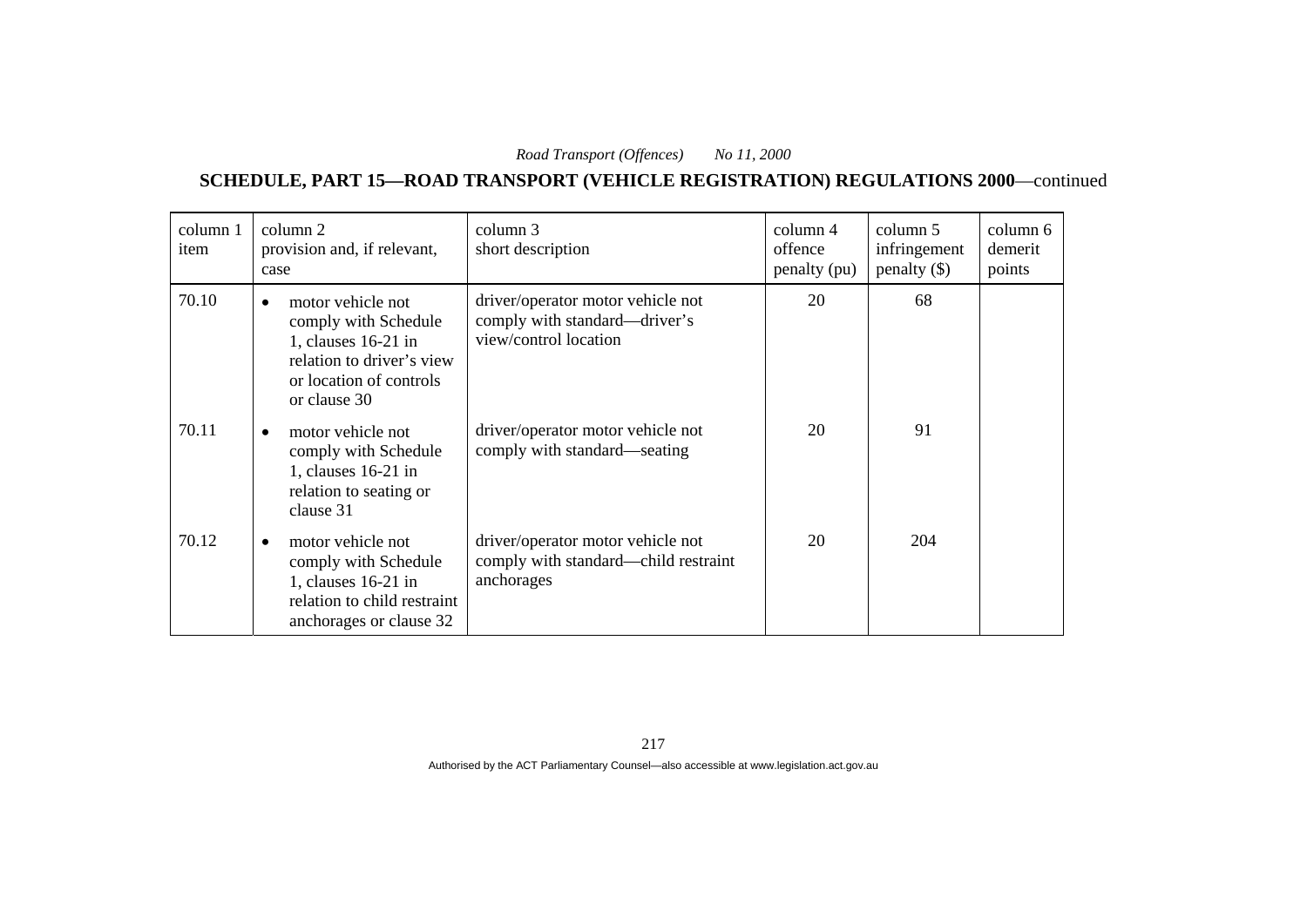**SCHEDULE, PART 15—ROAD TRANSPORT (VEHICLE REGISTRATION) REGULATIONS 2000**—continued

| column 1<br>item | column 2<br>provision and, if relevant,<br>case                                                                                                | column 3<br>short description                                                             | column 4<br>offence<br>penalty (pu) | column 5<br>infringement<br>$penalty$ (\$) | column 6<br>demerit<br>points |
|------------------|------------------------------------------------------------------------------------------------------------------------------------------------|-------------------------------------------------------------------------------------------|-------------------------------------|--------------------------------------------|-------------------------------|
| 70.13            | motor vehicle not<br>comply with Schedule<br>1, clauses 16-21 in<br>relation to door latches<br>or hinges or clause 33                         | driver/operator motor vehicle not<br>comply with standard—door latches/<br>hinges         | 20                                  | 68                                         |                               |
| 70.14            | motor vehicle not<br>comply with Schedule<br>1, clauses $16-21$ in<br>relation to mudguards or<br>spray suppression<br>devices or clause 34    | driver/operator motor vehicle not<br>comply with standard-mudguards/<br>spray suppression | 20                                  | 68                                         |                               |
| 70.15            | motor vehicle not<br>$\bullet$<br>comply with Schedule<br>1, clauses 16-21 in<br>relation to horns or<br>other audible devices or<br>clause 35 | driver/operator motor vehicle not<br>comply with standard—horn/other<br>audible device    | 20                                  | 68                                         |                               |

218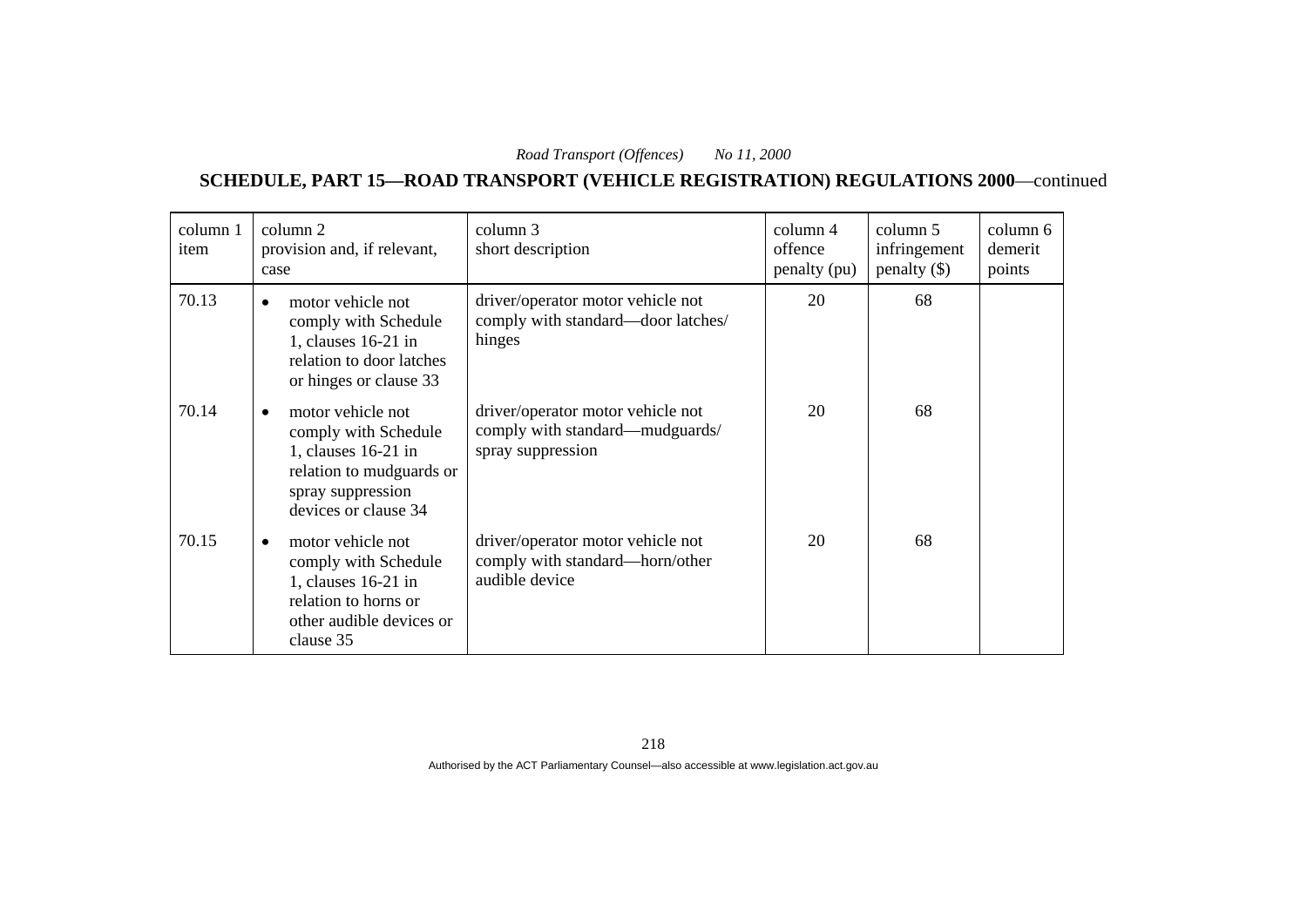| column 1<br>item | column 2<br>provision and, if relevant,<br>case                                                                                                                                                 | column 3<br>short description                                                                                                   | $\text{column } 4$<br>offence<br>penalty (pu) | column 5<br>infringement<br>penalty $(\$)$ | column 6<br>demerit<br>points |
|------------------|-------------------------------------------------------------------------------------------------------------------------------------------------------------------------------------------------|---------------------------------------------------------------------------------------------------------------------------------|-----------------------------------------------|--------------------------------------------|-------------------------------|
| 70.16            | motor vehicle not<br>$\bullet$<br>comply with Schedule<br>1, clauses $16-21$ in<br>relation to rear-vision<br>mirrors or clauses 36-38                                                          | driver/operator motor vehicle not<br>comply with standard—rear-vision<br>mirrors                                                | 20                                            | 68                                         |                               |
| 70.17            | motor vehicle not<br>$\bullet$<br>comply with Schedule<br>1, clauses $16-21$ in<br>relation to automatic<br>transmission or<br>automatic transmission<br>controls or indicators or<br>clause 39 | driver/operator motor vehicle not<br>comply with standard—automatic<br>transmission/automatic transmission<br>control/indicator | 20                                            | 68                                         |                               |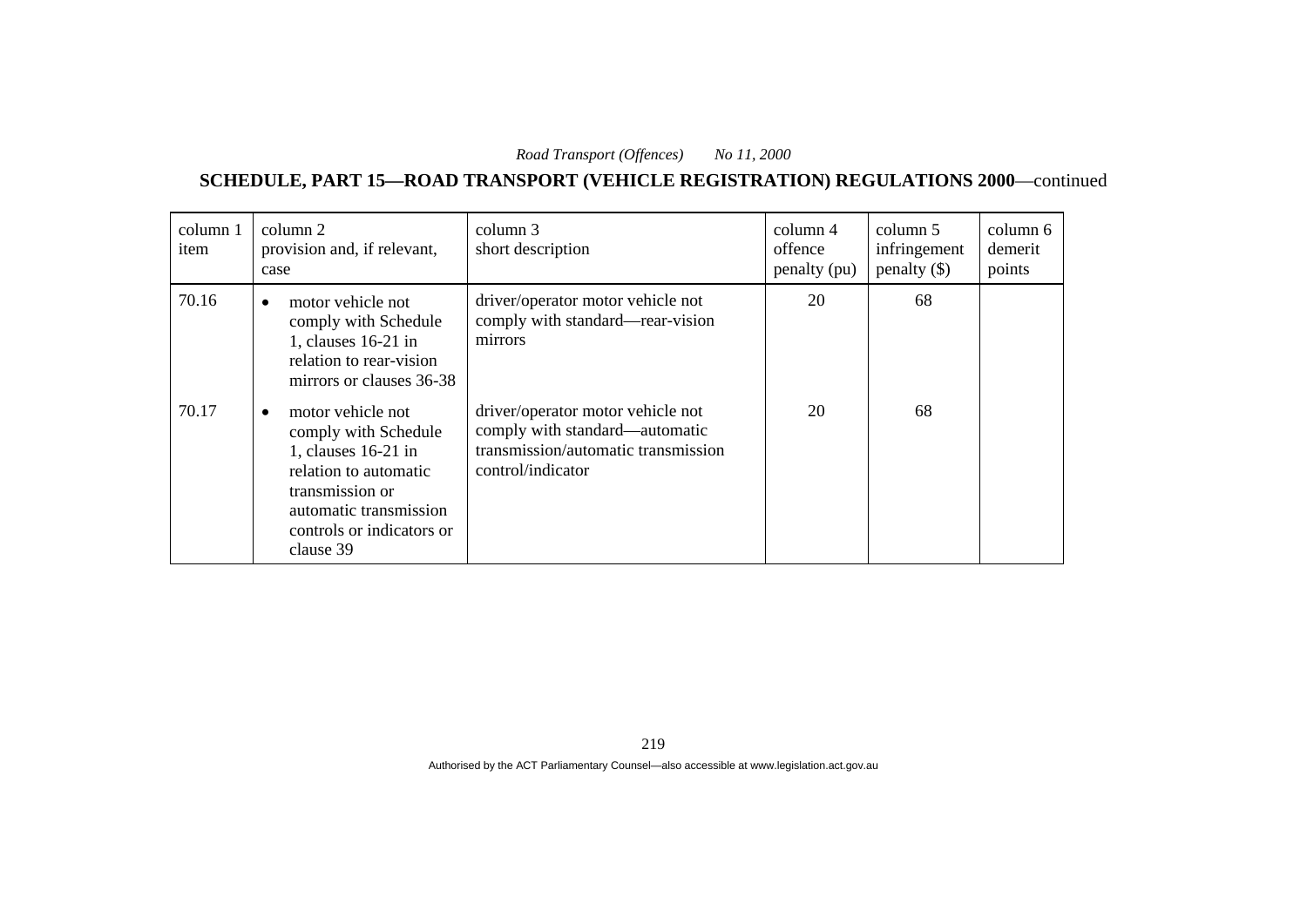| column 1<br>item | column 2<br>provision and, if relevant,<br>case                                                                                                         | column 3<br>short description                                                                   | column 4<br>offence<br>penalty (pu) | column 5<br>infringement<br>penalty $(\$)$ | column 6<br>demerit<br>points |
|------------------|---------------------------------------------------------------------------------------------------------------------------------------------------------|-------------------------------------------------------------------------------------------------|-------------------------------------|--------------------------------------------|-------------------------------|
| 70.18            | motor vehicle not<br>$\bullet$<br>comply with Schedule<br>1, clauses 16-21 in<br>relation to diesel<br>engines or diesel engine<br>devices or clause 40 | driver/operator motor vehicle not<br>comply with standard—diesel<br>engine/diesel engine device | 20                                  | 68                                         |                               |
| 70.19            | motor vehicle not<br>$\bullet$<br>comply with Schedule<br>1, clauses 16-21 in<br>relation to bonnet<br>securing devices or<br>clause 41                 | driver/operator motor vehicle not<br>comply with standard—bonnet securing<br>device             | 20                                  | 68                                         |                               |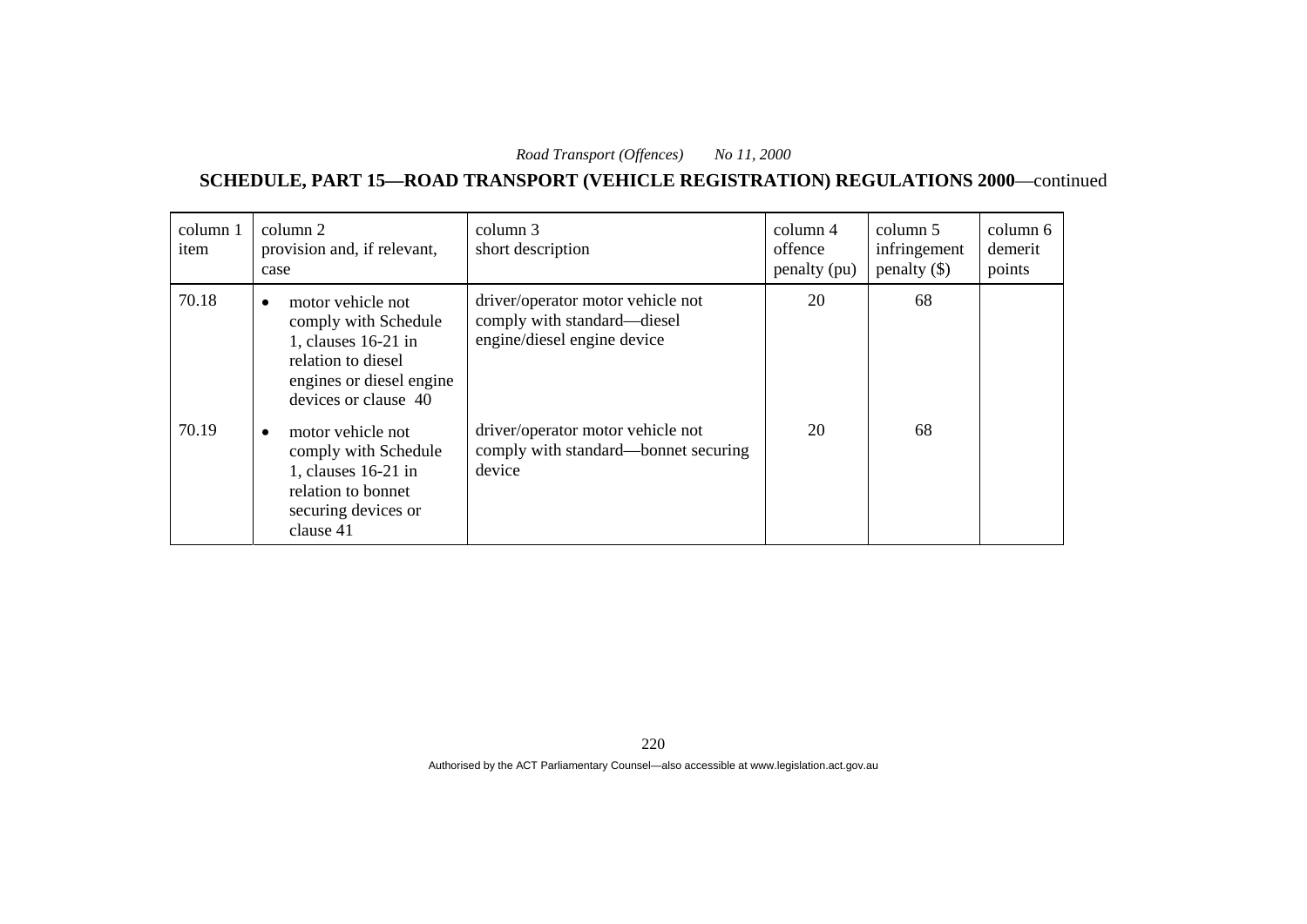| column 1<br>item | column 2<br>provision and, if relevant,<br>case                                                                                                                                                                            | column 3<br>short description                                                                                                                           | column 4<br>offence<br>penalty (pu) | column 5<br>infringement<br>penalty $(\$)$ | column 6<br>demerit<br>points |
|------------------|----------------------------------------------------------------------------------------------------------------------------------------------------------------------------------------------------------------------------|---------------------------------------------------------------------------------------------------------------------------------------------------------|-------------------------------------|--------------------------------------------|-------------------------------|
| 70.20            | motor vehicle not<br>$\bullet$<br>comply with Schedule<br>1, clauses 16-21 in<br>relation to electrical<br>wiring, connections,<br>installations, connectors<br>or conductors or other<br>electrical items or clause<br>42 | driver/operator motor vehicle not<br>comply with standard—electrical<br>wiring/connection/installation/<br>connector/conductor/other electrical<br>item | 20                                  | 68                                         |                               |
| 70.21            | motor vehicle not<br>$\bullet$<br>comply with Schedule<br>1, clauses 16-21 in<br>relation to speedometers<br>or clause 43                                                                                                  | driver/operator motor vehicle not<br>comply with standard—speedometer                                                                                   | 20                                  | 68                                         |                               |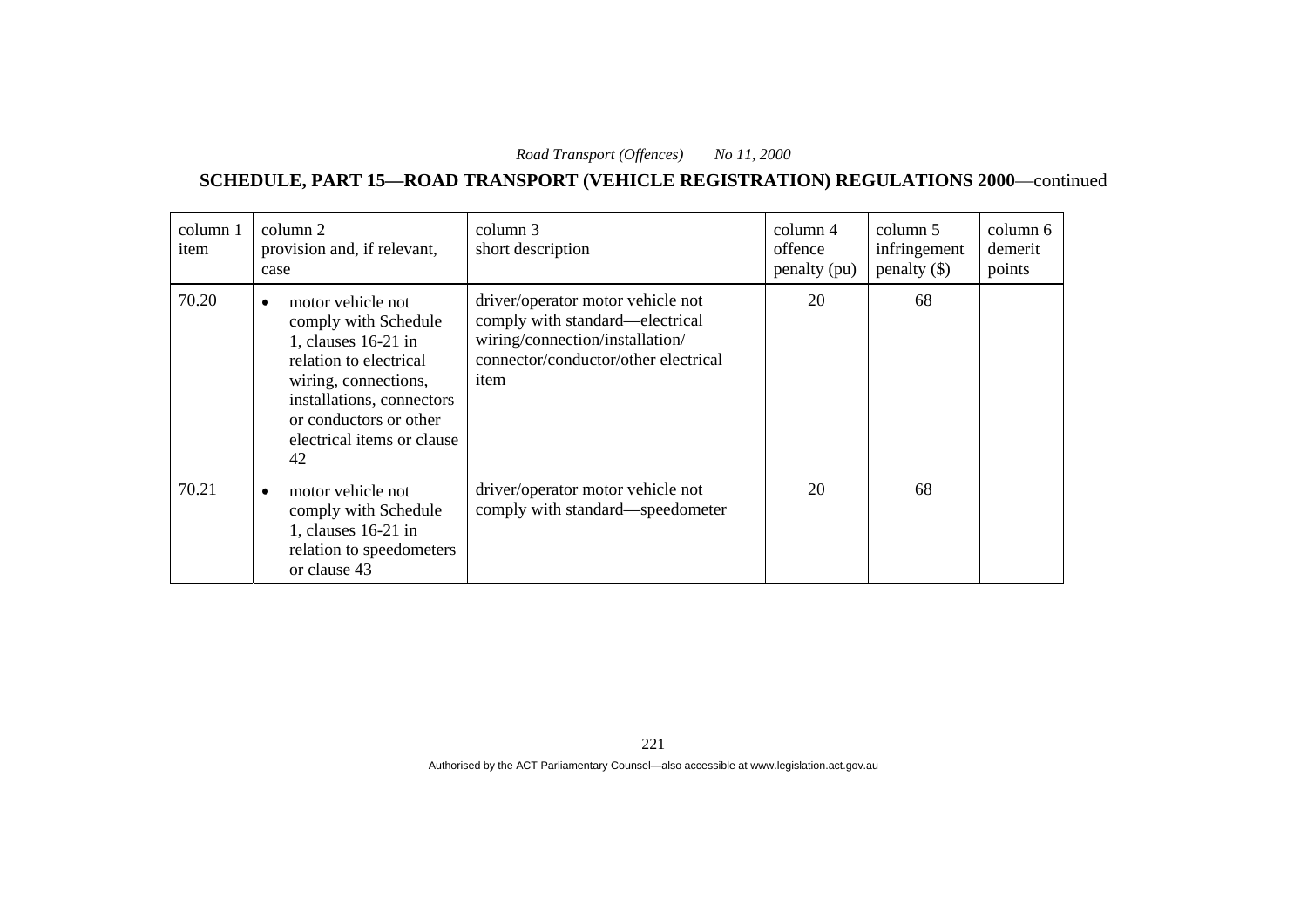**SCHEDULE, PART 15—ROAD TRANSPORT (VEHICLE REGISTRATION) REGULATIONS 2000**—continued

| column 1<br>item | column 2<br>provision and, if relevant,<br>case                                                                                                                             | column 3<br>short description                                                                              | column 4<br>offence<br>penalty (pu) | column 5<br>infringement<br>penalty $(\$)$ | column 6<br>demerit<br>points |
|------------------|-----------------------------------------------------------------------------------------------------------------------------------------------------------------------------|------------------------------------------------------------------------------------------------------------|-------------------------------------|--------------------------------------------|-------------------------------|
| 70.22            | motor vehicle not<br>$\bullet$<br>comply with Schedule<br>1, clauses 16-21 in<br>relation to television<br>receivers or visual<br>display units or clause<br>44             | driver/operator motor vehicle not<br>comply with standard—television<br>receiver/visual display unit       | 20                                  | 68                                         |                               |
| 70.23            | motor vehicle not<br>$\bullet$<br>comply with Schedule<br>1, clauses 16-21 in<br>relation to windscreens,<br>windows, interior<br>partitions or glazing or<br>clauses 45-47 | driver/operator motor vehicle not<br>comply with standard—windscreen/<br>window/interior partition/glazing | 20                                  | 68                                         |                               |

222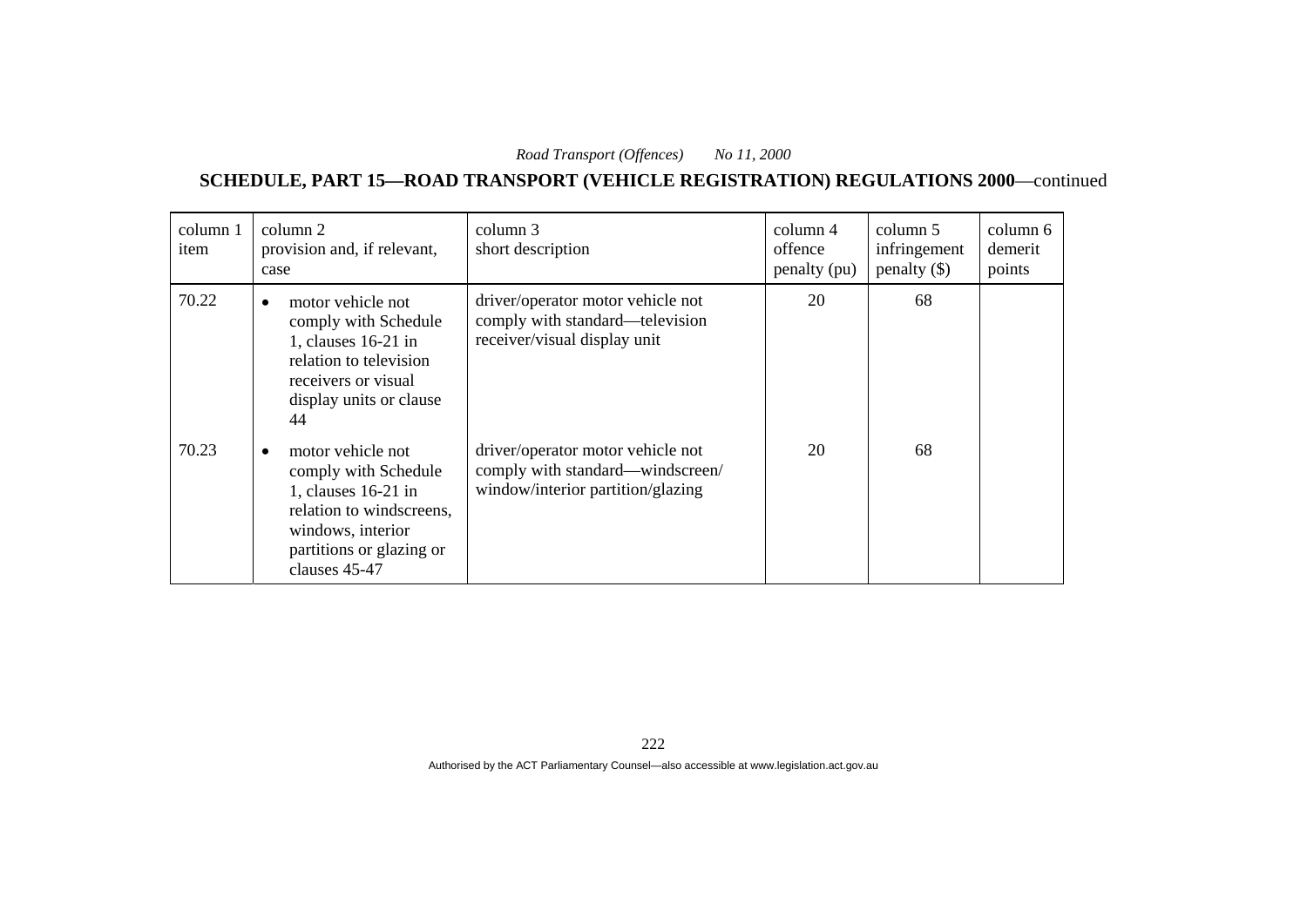**SCHEDULE, PART 15—ROAD TRANSPORT (VEHICLE REGISTRATION) REGULATIONS 2000**—continued

| column 1<br>item | column 2<br>provision and, if relevant,<br>case                                                                                                  | column 3<br>short description                                                           | column 4<br>offence<br>penalty (pu) | column 5<br>infringement<br>penalty $(\$)$ | column 6<br>demerit<br>points |
|------------------|--------------------------------------------------------------------------------------------------------------------------------------------------|-----------------------------------------------------------------------------------------|-------------------------------------|--------------------------------------------|-------------------------------|
| 70.24            | motor vehicle not<br>comply with Schedule<br>1, clauses 16-21 in<br>relation to windscreen-<br>wipers or washers or<br>clause 48                 | driver/operator motor vehicle not<br>comply with standard—windscreen-<br>wipers/washers | 20                                  | 68                                         |                               |
| 70.25            | motor vehicle not<br>comply with Schedule<br>1, clauses 16-21 or 49 in<br>relation to wheels<br>(including wheel rims,<br>tracks, studs or nuts) | driver/operator motor vehicle not<br>comply with standard—road wheels                   | 20                                  | 91                                         |                               |
| 70.26            | motor vehicle not<br>comply with Schedule<br>1, clauses 16-21 or 49 in<br>relation to tyres or<br>clauses 50-57                                  | driver/operator motor vehicle not<br>comply with standard—tyres                         | 20                                  | 68                                         |                               |

223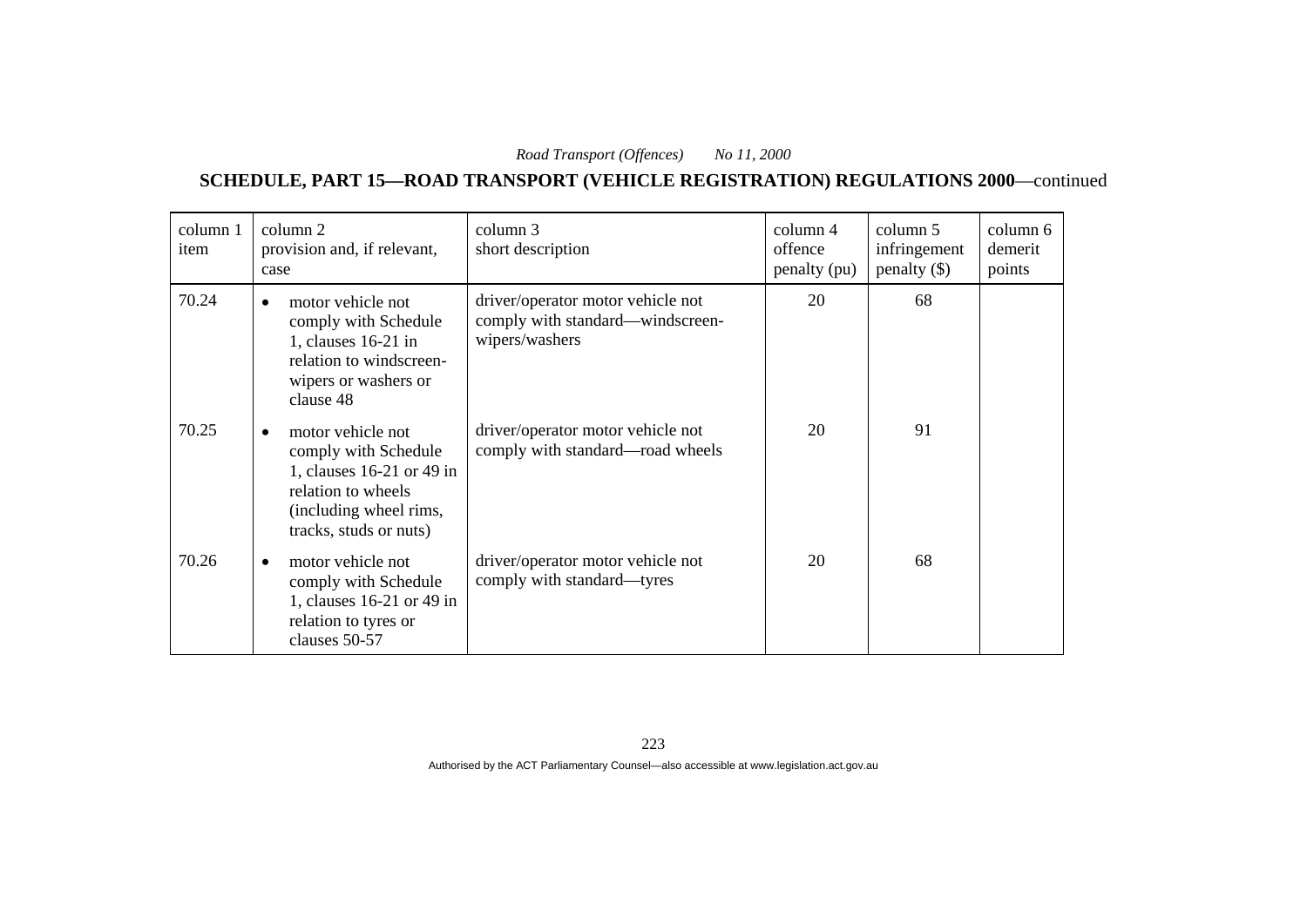**SCHEDULE, PART 15—ROAD TRANSPORT (VEHICLE REGISTRATION) REGULATIONS 2000**—continued

| column 1<br>item | column 2<br>provision and, if relevant,<br>case                                                                                                                                   | column 3<br>short description                                                                                   | column 4<br>offence<br>penalty (pu) | column 5<br>infringement<br>$penalty$ (\$) | column 6<br>demerit<br>points |
|------------------|-----------------------------------------------------------------------------------------------------------------------------------------------------------------------------------|-----------------------------------------------------------------------------------------------------------------|-------------------------------------|--------------------------------------------|-------------------------------|
| 70.27            | motor vehicle not<br>$\bullet$<br>comply with Schedule<br>1, clauses $16-21$ in<br>relation to motorbike<br>steering, handlebars,<br>footrests or chainguards<br>or clauses 58-60 | driver/operator motor vehicle not<br>comply with standard—motorbike<br>steering/handlebars/footrests/chainguard | 20                                  | 68                                         |                               |
| 70.28            | motor vehicle not<br>$\bullet$<br>comply with Schedule<br>1, clauses $16-21$ in<br>relation to vehicle or<br>engine identification<br>numbers or clause 61                        | driver/operator motor vehicle not<br>comply with standard—vehicle/engine<br>identification number               | 20                                  | 68                                         |                               |
| 70.29            | motor vehicle not<br>comply with Schedule<br>1, clauses 16-21 in<br>relation to compliance<br>plates or clause 62                                                                 | driver/operator motor vehicle not<br>comply with standard—compliance plate                                      | 20                                  | 68                                         |                               |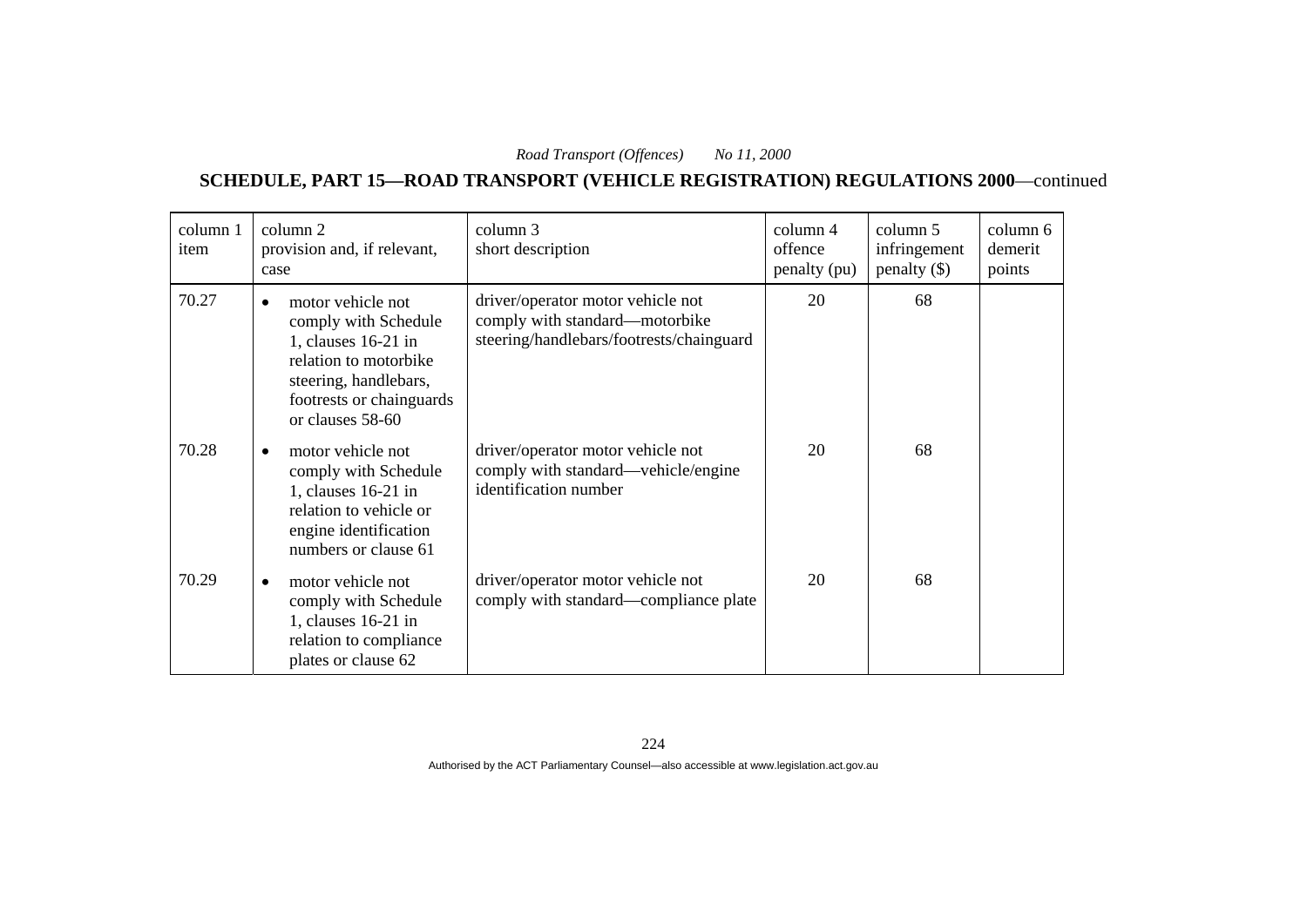**SCHEDULE, PART 15—ROAD TRANSPORT (VEHICLE REGISTRATION) REGULATIONS 2000**—continued

| column 1<br>item | column 2<br>provision and, if relevant,<br>case                                                                                                          | column 3<br>short description                                                          | column 4<br>offence<br>penalty (pu) | column 5<br>infringement<br>penalty $(\$)$ | column 6<br>demerit<br>points |
|------------------|----------------------------------------------------------------------------------------------------------------------------------------------------------|----------------------------------------------------------------------------------------|-------------------------------------|--------------------------------------------|-------------------------------|
| 70.30            | motor vehicle not<br>$\bullet$<br>comply with Schedule<br>1, clauses $16-21$ in<br>relation to white or<br>silver band or clause 64                      | driver/operator motor vehicle not<br>comply with standard—white/silver<br>band         | 20                                  | 68                                         |                               |
| 70.31            | motor vehicle not<br>$\bullet$<br>comply with Schedule<br>1, clauses 16-21 in<br>relation to unauthorised<br>or prohibited warning<br>signs or clause 66 | driver/operator motor vehicle not<br>comply with standard—unauthorised<br>warning sign | 20                                  | 68                                         |                               |
| 70.32            | motor vehicle not<br>$\bullet$<br>comply with Schedule<br>1, clauses 16-21 in<br>relation to left-hand<br>drive signs or clause 68                       | driver/operator motor vehicle not<br>comply with standard—left-hand drive<br>sign      | 20                                  | 68                                         |                               |

225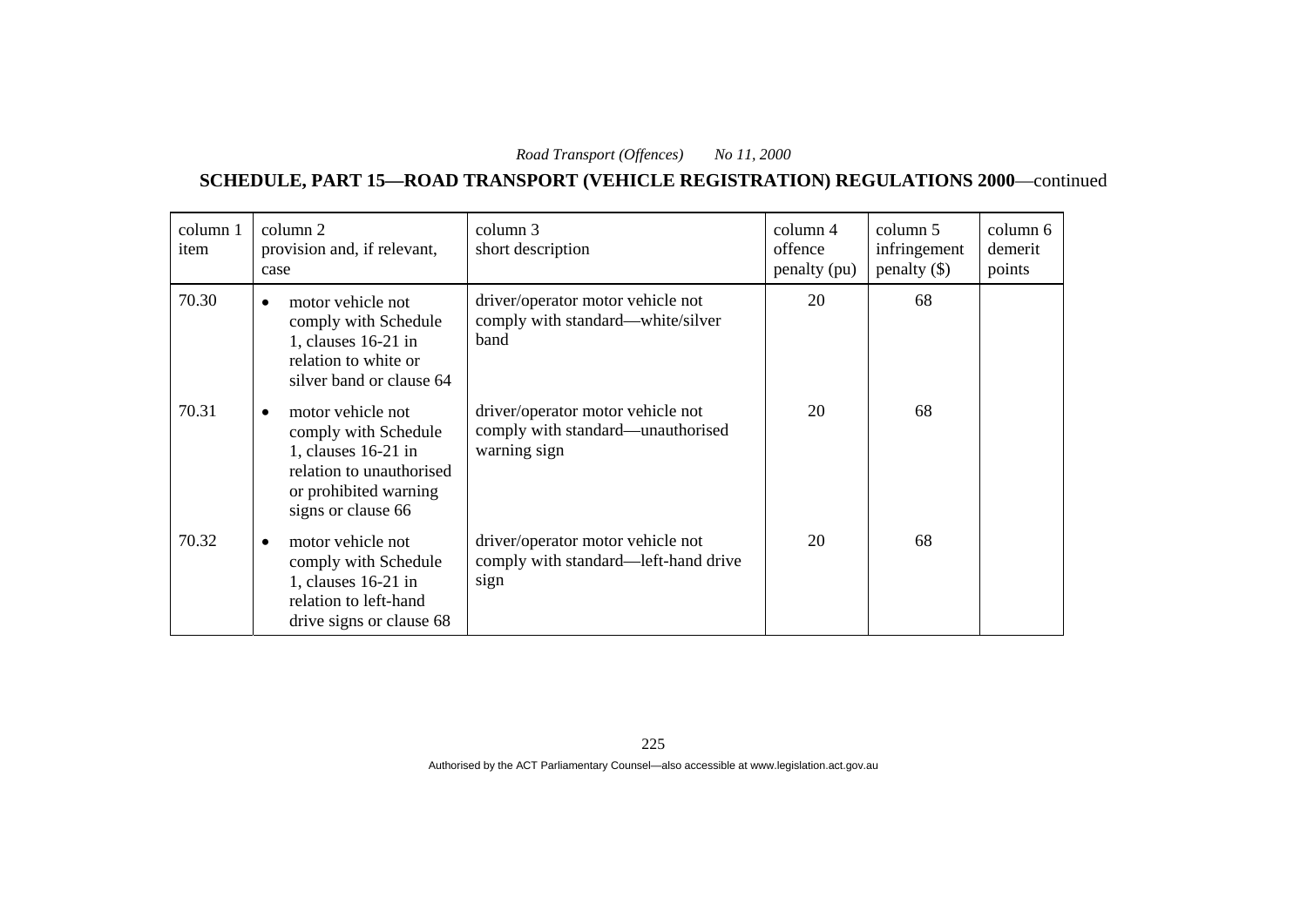| column 1<br>item | column 2<br>provision and, if relevant,<br>case                                                                                                                                                                                       | column 3<br>short description                                                                                                         | $\text{column } 4$<br>offence<br>penalty (pu) | column 5<br>infringement<br>penalty $(\$)$ | column 6<br>demerit<br>points |
|------------------|---------------------------------------------------------------------------------------------------------------------------------------------------------------------------------------------------------------------------------------|---------------------------------------------------------------------------------------------------------------------------------------|-----------------------------------------------|--------------------------------------------|-------------------------------|
| 70.33            | motor vehicle not<br>$\bullet$<br>comply with Schedule<br>1, clauses 16-21 in<br>relation to axles or axle<br>groups or clauses 69-70                                                                                                 | driver/operator motor vehicle not<br>comply with standard—axles/axle<br>groups                                                        | 20                                            | 68                                         |                               |
| 70.34            | motor vehicle not<br>$\bullet$<br>comply with Schedule<br>1, clauses 16-21 in<br>relation to motor vehicle<br>dimensions (including)<br>width, length, rear<br>overhang, height or<br>ground clearance) or<br>clauses 71-73 and 78-79 | driver/operator motor vehicle not<br>comply with standard—<br>width/length/rear overhang/height/<br>ground clearance/other dimensions | 20                                            | 68                                         |                               |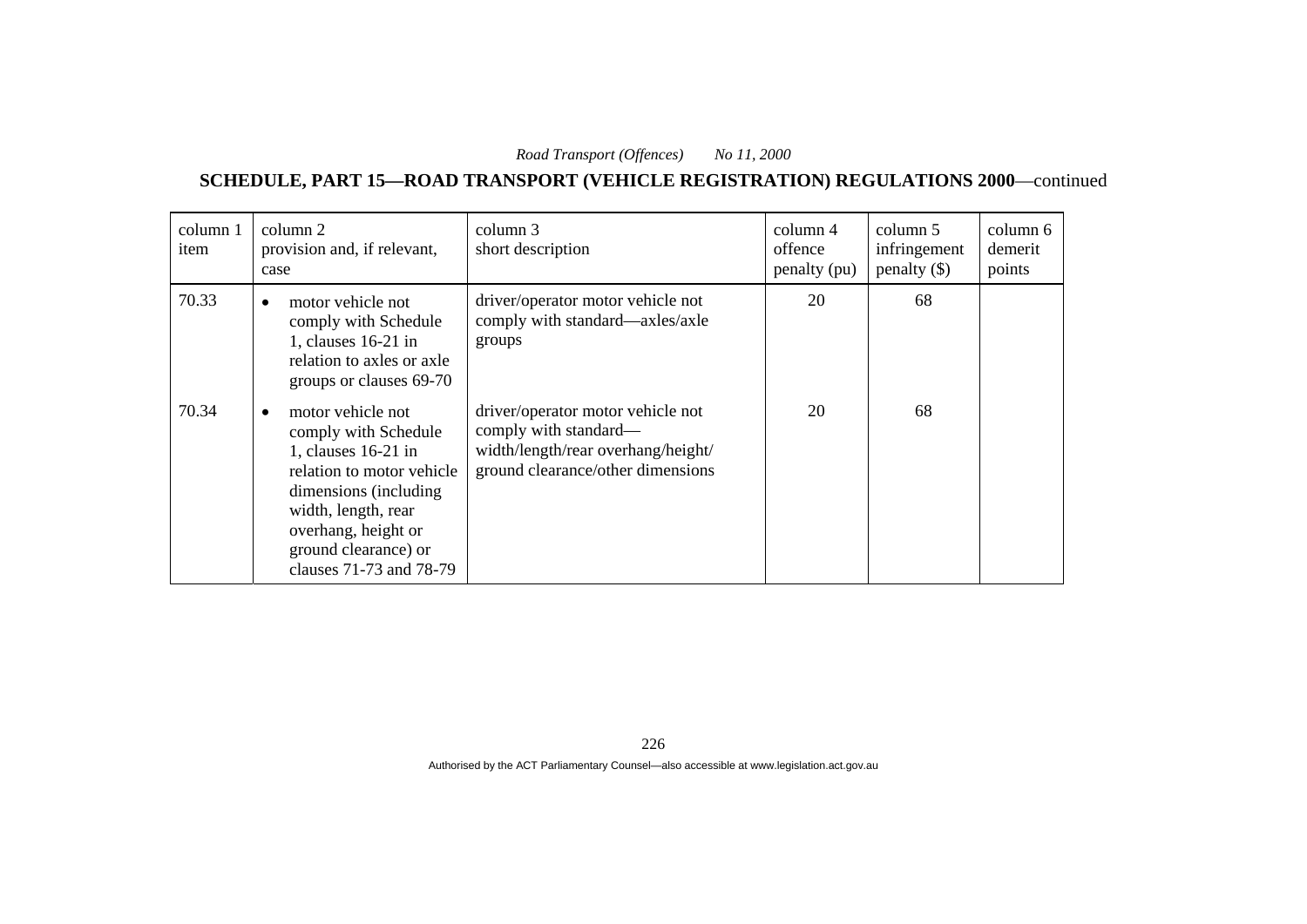| column 1<br>item | column 2<br>provision and, if relevant,<br>case                                                                                     | column 3<br>short description                                                                                                                                                                                                                                                                                             | column 4<br>offence<br>penalty (pu) | column 5<br>infringement<br>penalty $(\$)$ | column 6<br>demerit<br>points |
|------------------|-------------------------------------------------------------------------------------------------------------------------------------|---------------------------------------------------------------------------------------------------------------------------------------------------------------------------------------------------------------------------------------------------------------------------------------------------------------------------|-------------------------------------|--------------------------------------------|-------------------------------|
| 70.35            | motor vehicle not<br>comply with Schedule<br>1, clauses 16-21 in<br>relation to lights or<br>clauses 80-113, 124-125<br>and 130-132 | driver/operator motor vehicle not<br>comply with standard—headlights/<br>parking lights/daytime running lights/<br>tail-lights/numberplate lights/clearance<br>lights/external cabin lights/side marker<br>lights/brakelights/reversing<br>lights/direction indicator lights/fog<br>lights/prohibited lights/other lights | 20                                  | 68                                         |                               |
| 70.36            | motor vehicle not<br>comply with Schedule<br>1, clauses 16-21 in<br>relation to reflectors or<br>clauses 114-119                    | driver/operator motor vehicle not<br>comply with standard-rear reflectors/<br>side reflectors/front reflectors/other<br>reflectors                                                                                                                                                                                        | 20                                  | 68                                         |                               |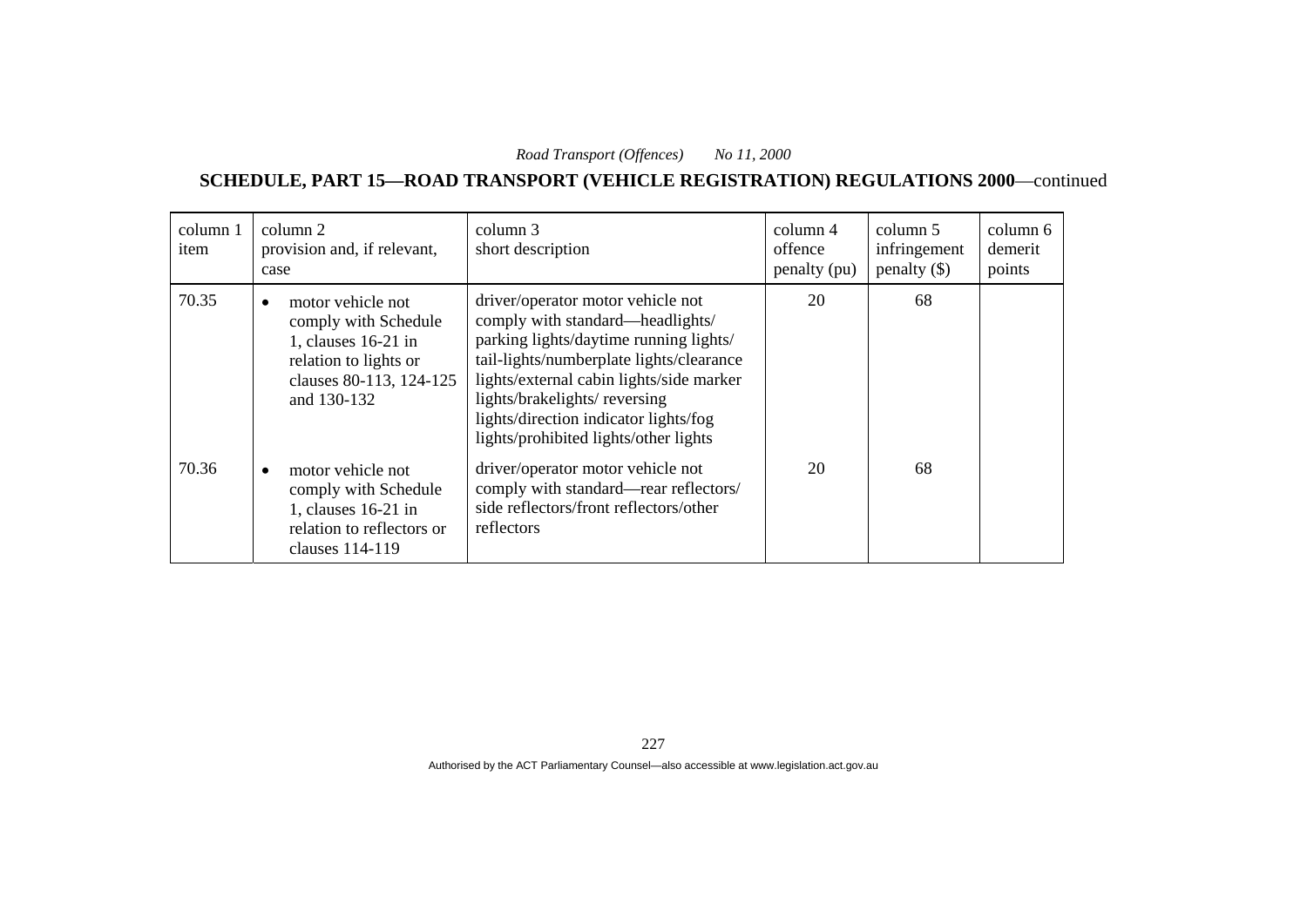**SCHEDULE, PART 15—ROAD TRANSPORT (VEHICLE REGISTRATION) REGULATIONS 2000**—continued

| column 1<br>item | column 2<br>provision and, if relevant,<br>case                                                                                                                             | column 3<br>short description                                                                   | column 4<br>offence<br>penalty (pu) | column 5<br>infringement<br>penalty $(\$)$ | column 6<br>demerit<br>points |
|------------------|-----------------------------------------------------------------------------------------------------------------------------------------------------------------------------|-------------------------------------------------------------------------------------------------|-------------------------------------|--------------------------------------------|-------------------------------|
| 70.37            | motor vehicle not<br>$\bullet$<br>comply with Schedule<br>1, clauses 16-21 in<br>relation to warning<br>lights or signs on buses<br>carrying children or<br>clauses 120-123 | driver/operator bus not comply with<br>standard—warning lights/sign on bus<br>carrying children | 20                                  | 91                                         |                               |
| 70.38            | motor vehicle not<br>comply with Schedule<br>1, clauses 16-21 in<br>relation to rear marking<br>plates or clause 126                                                        | driver/operator motor vehicle not<br>comply with standard—rear marking<br>plates                | 20                                  | 68                                         |                               |
| 70.39            | motor vehicle not<br>$\bullet$<br>comply with Schedule<br>1, clauses $16-21$ in<br>relation to signalling<br>devices or clauses 127-<br>129                                 | driver/operator motor vehicle not<br>comply with standard—signalling<br>devices                 | 20                                  | 68                                         |                               |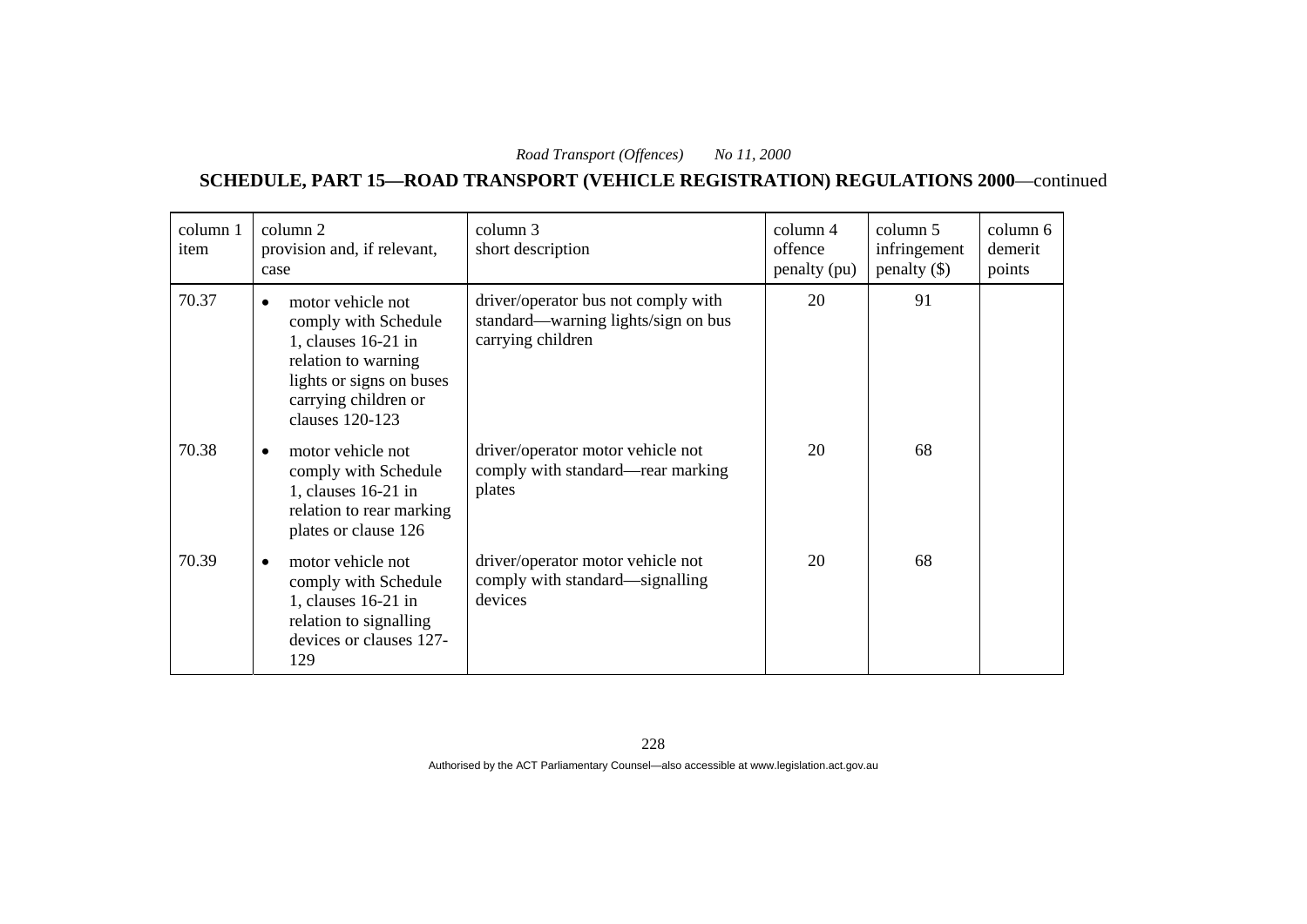**SCHEDULE, PART 15—ROAD TRANSPORT (VEHICLE REGISTRATION) REGULATIONS 2000**—continued

| column 1<br>item | column 2<br>provision and, if relevant,<br>case                                                                                                    | column 3<br>short description                                                                  | column 4<br>offence<br>penalty (pu) | column 5<br>infringement<br>penalty $(\$)$ | column 6<br>demerit<br>points |
|------------------|----------------------------------------------------------------------------------------------------------------------------------------------------|------------------------------------------------------------------------------------------------|-------------------------------------|--------------------------------------------|-------------------------------|
| 70.40            | motor vehicle not<br>$\bullet$<br>comply with Schedule<br>1, clauses $16-21$ in<br>relation to brakes or<br>clauses 133-139                        | driver/operator motor vehicle not<br>comply with standard—brakes                               | 20                                  | 151                                        |                               |
| 70.41            | motor vehicle not<br>comply with Schedule<br>1, clauses $16-21$ in<br>relation to crankcase<br>gases or visible<br>emissions or clauses<br>154-155 | driver/operator motor vehicle not<br>comply with standard—crankcase<br>gases/visible emissions | 20                                  | 91                                         |                               |

229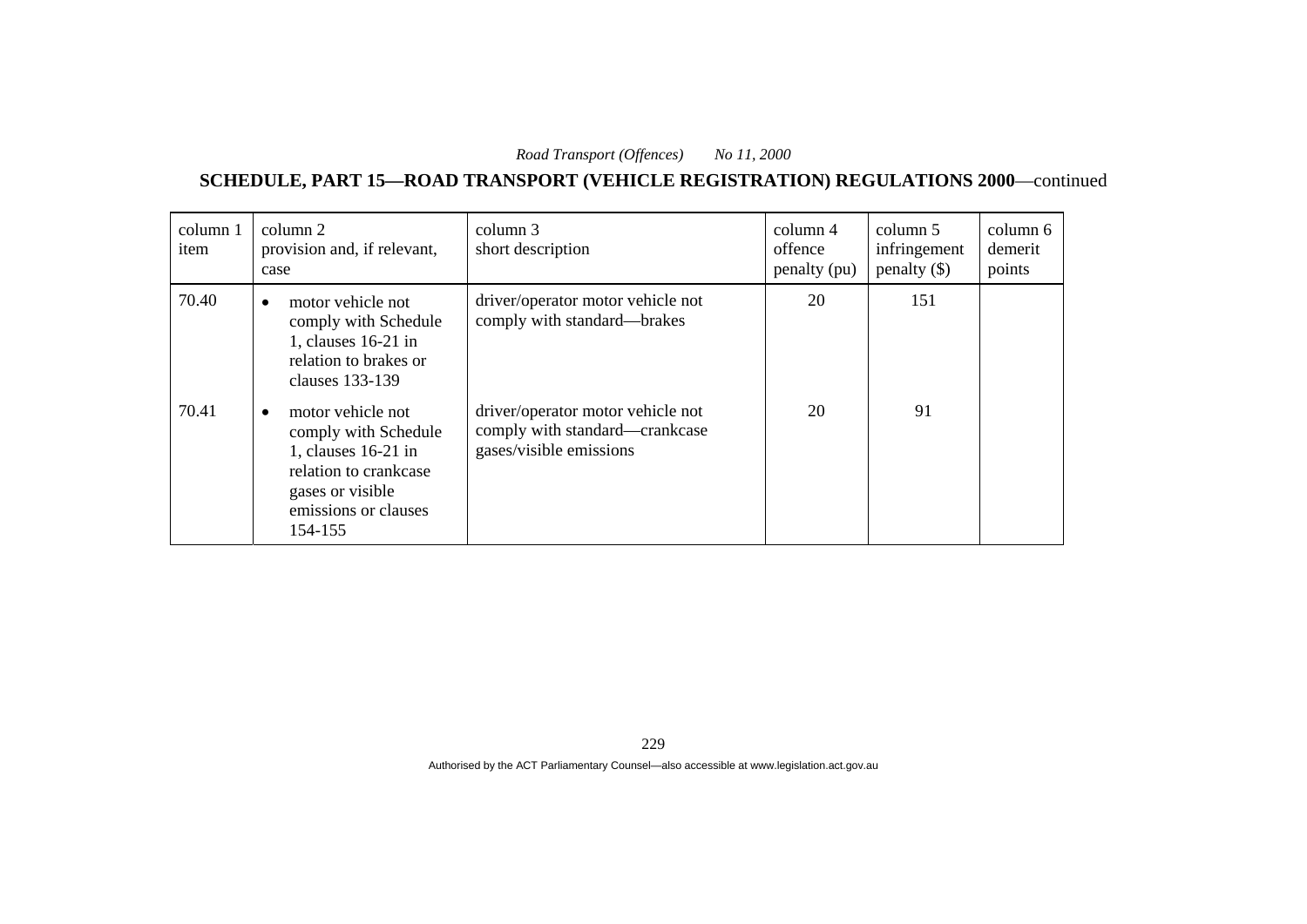| column 1<br>item | column 2<br>provision and, if relevant,<br>case                                                                                                                    | column 3<br>short description                                             | column 4<br>offence<br>penalty (pu) | column 5<br>infringement<br>penalty $(\$)$ | column 6<br>demerit<br>points |
|------------------|--------------------------------------------------------------------------------------------------------------------------------------------------------------------|---------------------------------------------------------------------------|-------------------------------------|--------------------------------------------|-------------------------------|
| 70.42            | motor vehicle not<br>$\bullet$<br>comply with Schedule<br>1, clauses $16-21$ in<br>relation to exhaust<br>systems (other than<br>noise emissions) or<br>clause 156 | driver/operator motor vehicle not<br>comply with standard—exhaust system  | 20                                  | 91                                         |                               |
| 70.43            | motor vehicle not<br>$\bullet$<br>comply with Schedule<br>1, clauses $16-21$ in<br>relation to noise<br>emissions or clauses<br>157-161                            | driver/operator motor vehicle not<br>comply with standard—noise emissions | 20                                  | 91                                         |                               |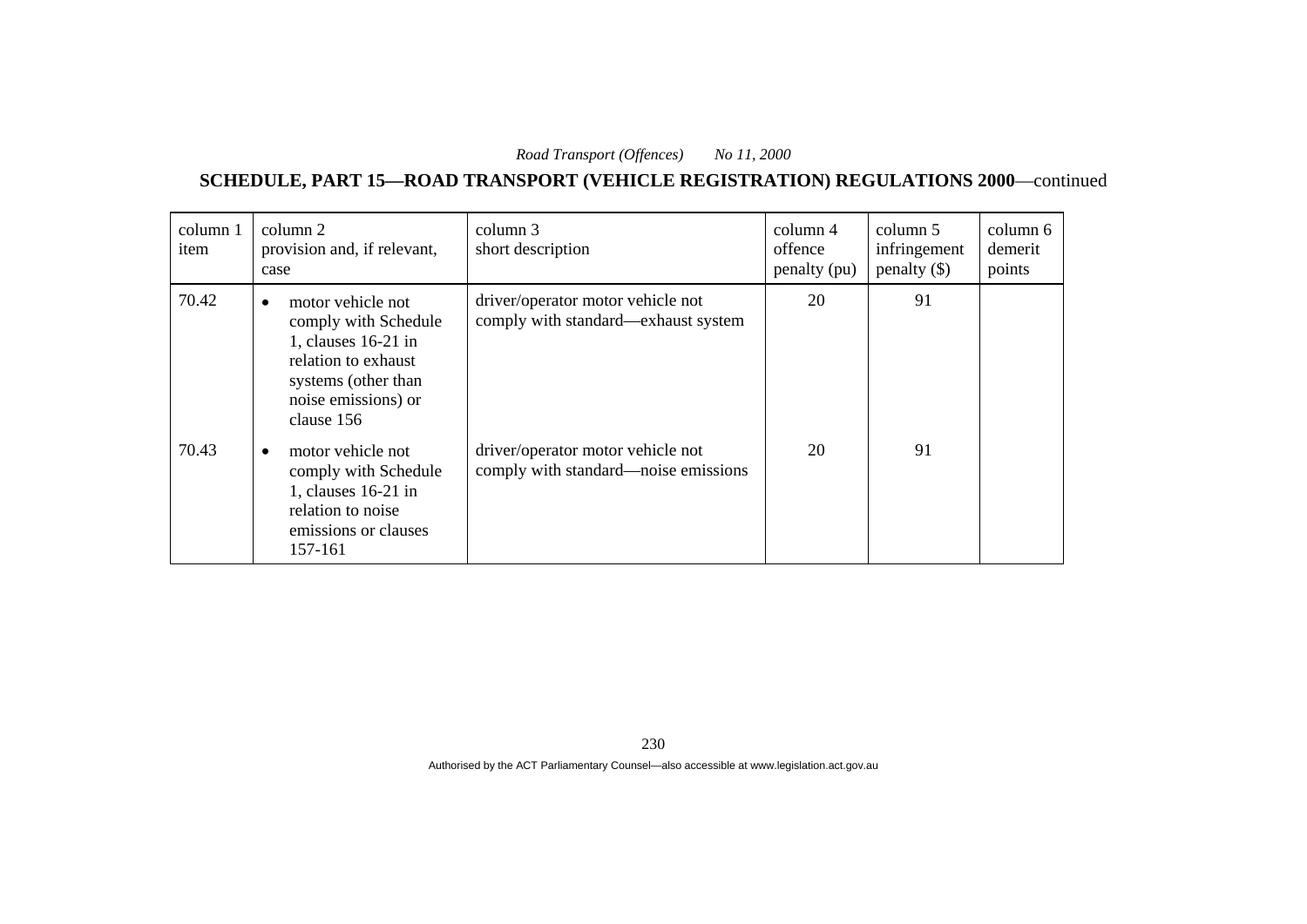**SCHEDULE, PART 15—ROAD TRANSPORT (VEHICLE REGISTRATION) REGULATIONS 2000**—continued

| column 1<br>item | column 2<br>provision and, if relevant,<br>case                                                                                                               | column 3<br>short description                                                               | column 4<br>offence<br>penalty (pu) | column 5<br>infringement<br>penalty $(\$)$ | column 6<br>demerit<br>points |
|------------------|---------------------------------------------------------------------------------------------------------------------------------------------------------------|---------------------------------------------------------------------------------------------|-------------------------------------|--------------------------------------------|-------------------------------|
| 70.44            | motor vehicle not<br>$\bullet$<br>comply with Schedule<br>1, clauses $16-21$ in<br>relation to LPG fuel<br>systems (including LPG<br>labelling) or clause 162 | driver/operator motor vehicle not<br>comply with standard—LPG fuel<br>systems/LPG labelling | 20                                  | 91                                         |                               |
| 70.45            | motor vehicle not<br>$\bullet$<br>comply with Schedule<br>1, clauses 16-21 in<br>relation to unleaded<br>petrol motor vehicles or<br>clause 163               | driver/operator motor vehicle not<br>comply with standard—unleaded petrol<br>motor vehicles | 20                                  | 91                                         |                               |
| 70.46            | motor vehicle not<br>$\bullet$<br>comply with Schedule<br>1, clauses 16-21 in<br>relation to speed<br>limiting or clauses 164-<br>165                         | driver/operator motor vehicle not<br>comply with standard—speed limiting                    | 20                                  | 91                                         |                               |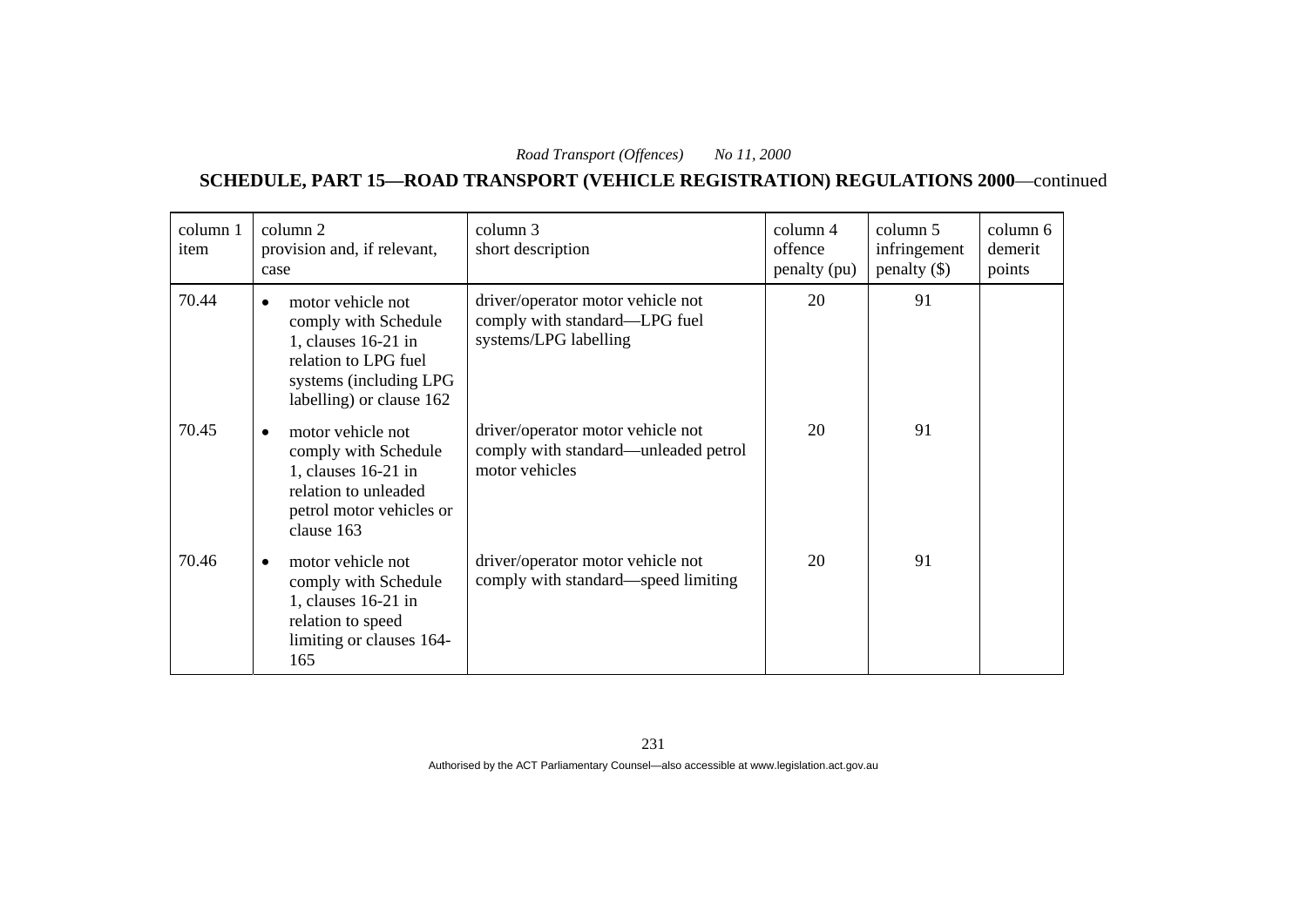**SCHEDULE, PART 15—ROAD TRANSPORT (VEHICLE REGISTRATION) REGULATIONS 2000**—continued

| column 1<br>item | column 2<br>provision and, if relevant,<br>case                                                                                              | column 3<br>short description                                                                                                              | column 4<br>offence<br>penalty (pu) | column 5<br>infringement<br>penalty $(\$)$ | column 6<br>demerit<br>points |
|------------------|----------------------------------------------------------------------------------------------------------------------------------------------|--------------------------------------------------------------------------------------------------------------------------------------------|-------------------------------------|--------------------------------------------|-------------------------------|
| 70.47            | motor vehicle not<br>$\bullet$<br>comply with Schedule<br>1, clauses 16-21 in<br>relation to couplings or<br>clauses 166-167                 | driver/operator motor vehicle not<br>comply with standard—couplings                                                                        | 20                                  | 91                                         |                               |
| 71               | 110(2)                                                                                                                                       |                                                                                                                                            |                                     |                                            |                               |
| 71.1             | trailer not comply with<br>٠<br>Schedule 1, clauses 16-<br>21 in relation to<br>suspension, vehicle<br>body or chassis<br>structural members | driver motor vehicle towing trailer/<br>operator trailer not comply with<br>standard—suspension/vehicle body/<br>chassis structural member | 20                                  | 91                                         |                               |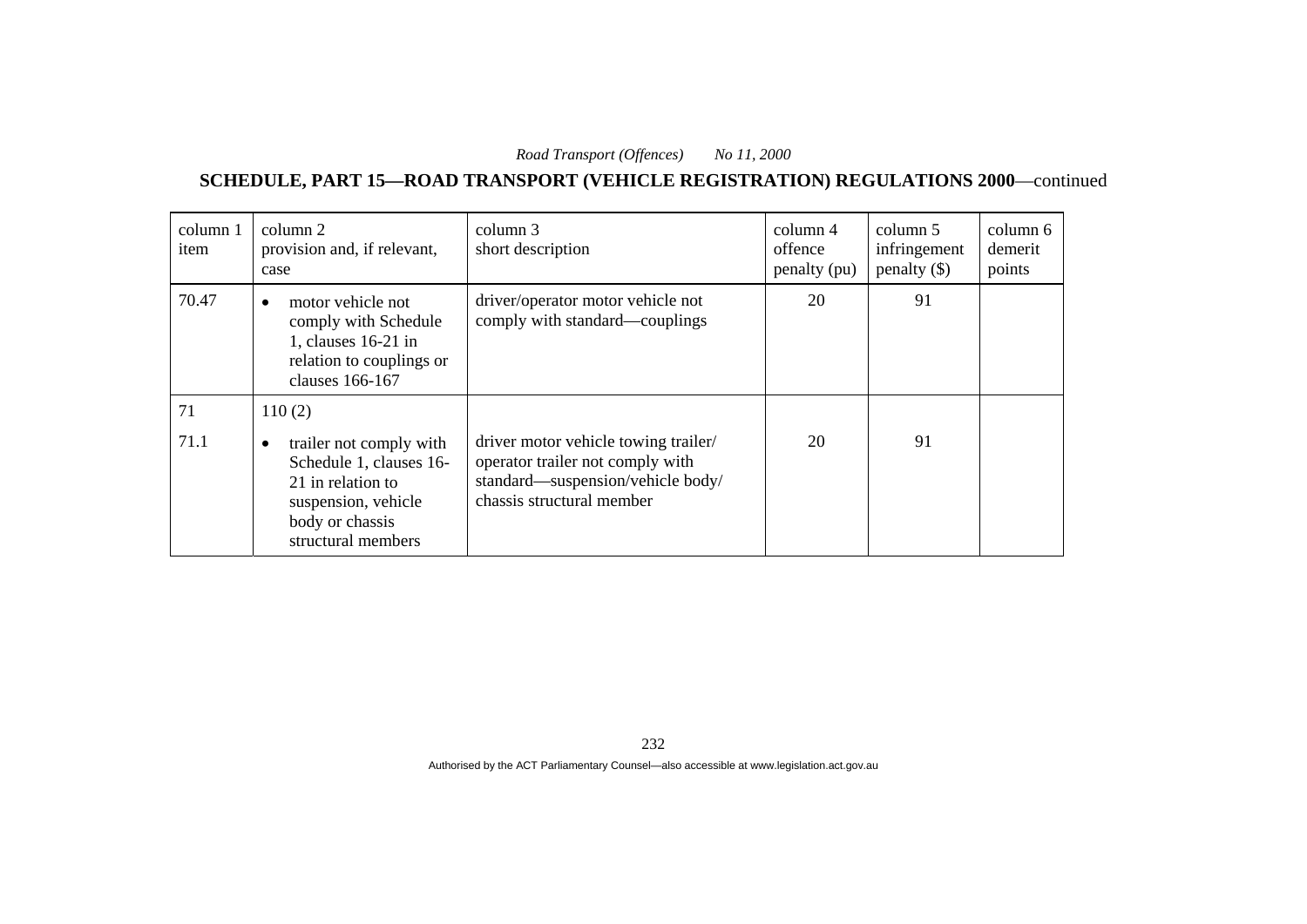**SCHEDULE, PART 15—ROAD TRANSPORT (VEHICLE REGISTRATION) REGULATIONS 2000**—continued

| column 1<br>item | column 2<br>provision and, if relevant,<br>case                                                                                                                                                               | column 3<br>short description                                                                                    | column 4<br>offence<br>penalty (pu) | column 5<br>infringement<br>penalty $(\$)$ | column 6<br>demerit<br>points |
|------------------|---------------------------------------------------------------------------------------------------------------------------------------------------------------------------------------------------------------|------------------------------------------------------------------------------------------------------------------|-------------------------------------|--------------------------------------------|-------------------------------|
| 71.2             | trailer not comply with<br>$\bullet$<br>Schedule 1, clauses 16-<br>21 in relation to<br>anything not dealt with<br>elsewhere in this item or<br>another provision not<br>dealt with elsewhere in<br>this item | driver motor vehicle towing trailer/<br>operator trailer not comply with<br>standard-other                       | 20                                  | 68                                         |                               |
| 71.3             | trailer not comply with<br>$\bullet$<br>Schedule 1, clauses 16-<br>21 in relation to<br>protrusions or clause 28                                                                                              | driver motor vehicle towing trailer/<br>operator trailer not comply with<br>standard-protrusions                 | 20                                  | 68                                         |                               |
| 71.4             | trailer not comply with<br>$\bullet$<br>Schedule 1, clauses 16-<br>21 in relation to oil,<br>grease or fuel (other<br>than LPG) containment<br>or clause 29                                                   | driver motor vehicle towing trailer/<br>operator trailer not comply with<br>standard—oil/grease/fuel containment | 20                                  | 91                                         |                               |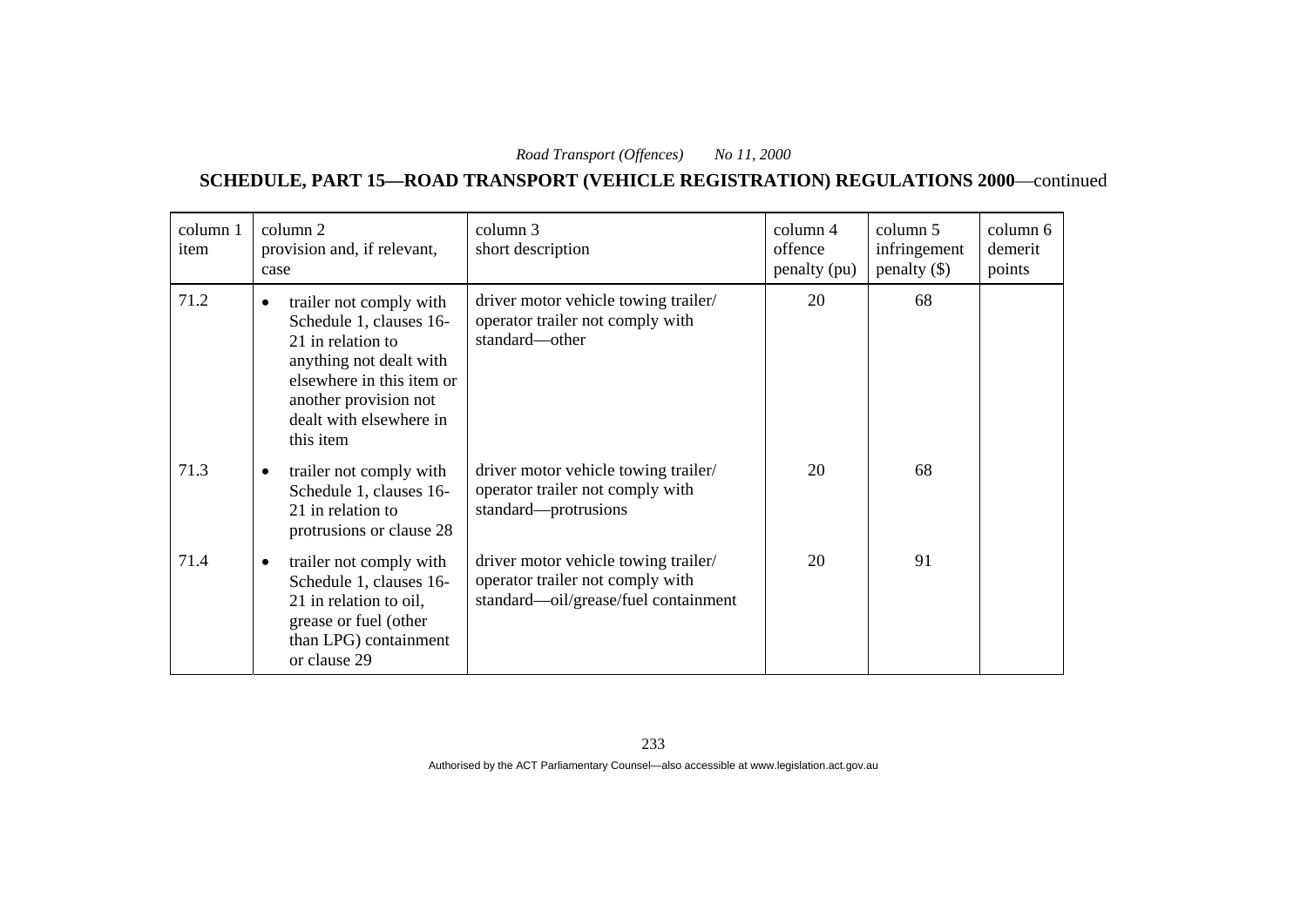| column 1<br>item | column 2<br>provision and, if relevant,<br>case                                                                                                   | column 3<br>short description                                                                                    | column 4<br>offence<br>penalty (pu) | column 5<br>infringement<br>$penalty$ (\$) | column 6<br>demerit<br>points |
|------------------|---------------------------------------------------------------------------------------------------------------------------------------------------|------------------------------------------------------------------------------------------------------------------|-------------------------------------|--------------------------------------------|-------------------------------|
| 71.5             | trailer not comply with<br>$\bullet$<br>Schedule 1, clauses 16-<br>21 in relation to door<br>latches or hinges or<br>clause 33                    | driver motor vehicle towing trailer/<br>operator trailer not comply with<br>standard—door latches/hinges         | 20                                  | 68                                         |                               |
| 71.6             | trailer not comply with<br>$\bullet$<br>Schedule 1, clauses 16-<br>21 in relation to<br>mudguards or spray<br>suppression devices or<br>clause 34 | driver motor vehicle towing trailer/<br>operator trailer not comply with<br>standard—mudguards/spray suppression | 20                                  | 68                                         |                               |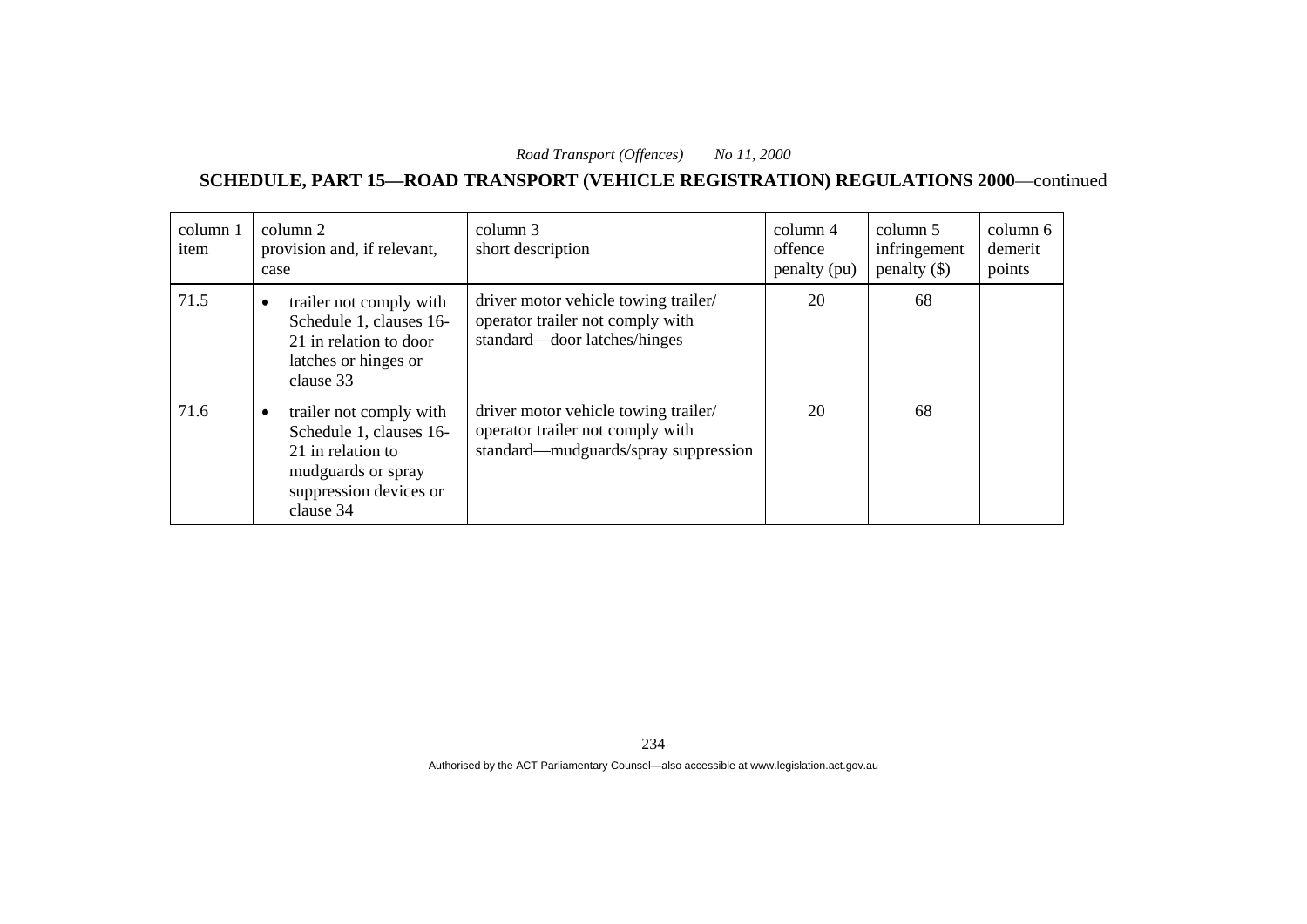| column 1<br>item | column 2<br>provision and, if relevant,<br>case                                                                                                                                                                       | column 3<br>short description                                                                                                                                                   | column 4<br>offence<br>penalty (pu) | column 5<br>infringement<br>penalty $(\$)$ | column 6<br>demerit<br>points |
|------------------|-----------------------------------------------------------------------------------------------------------------------------------------------------------------------------------------------------------------------|---------------------------------------------------------------------------------------------------------------------------------------------------------------------------------|-------------------------------------|--------------------------------------------|-------------------------------|
| 71.7             | trailer not comply with<br>$\bullet$<br>Schedule 1, clauses 16-<br>21 in relation to<br>electrical wiring,<br>connections,<br>installations, connectors<br>or conductors or other<br>electrical items or clause<br>42 | driver motor vehicle towing trailer/<br>operator trailer not comply with<br>standard—electrical wiring/connection/<br>installation/connector/conductor/other<br>electrical item | 20                                  | 68                                         |                               |
| 71.8             | trailer not comply with<br>$\bullet$<br>Schedule 1, clauses 16-<br>21 or 49 in relation to<br>wheels (including wheel)<br>rims, tracks, studs or<br>nuts)                                                             | driver motor vehicle towing trailer/<br>operator trailer not comply with<br>standard—road wheels                                                                                | 20                                  | 91                                         |                               |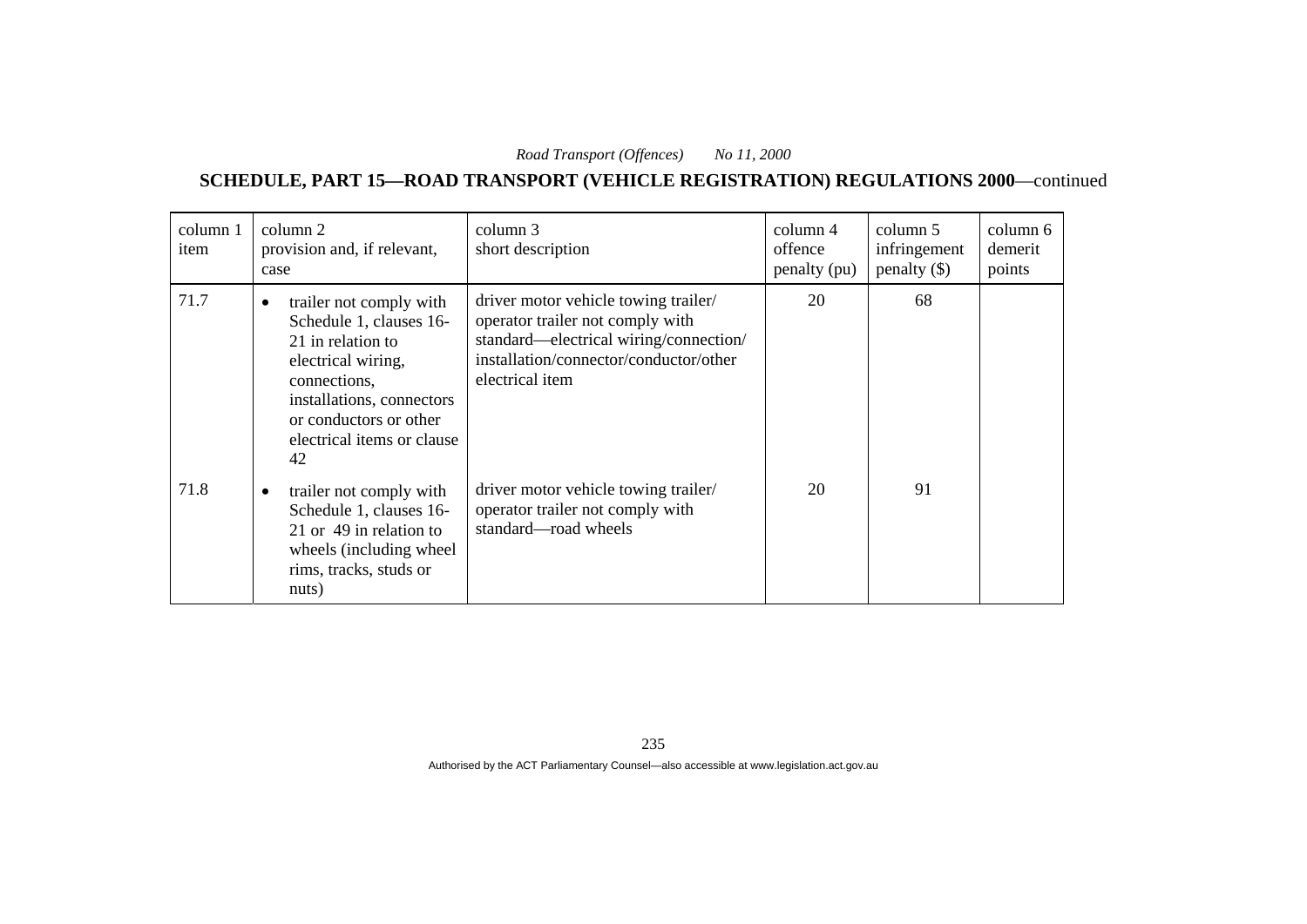| column 1<br>item | column 2<br>provision and, if relevant,<br>case                                                                                        | column 3<br>short description                                                                                      | column 4<br>offence<br>penalty (pu) | column 5<br>infringement<br>penalty $(\$)$ | column 6<br>demerit<br>points |
|------------------|----------------------------------------------------------------------------------------------------------------------------------------|--------------------------------------------------------------------------------------------------------------------|-------------------------------------|--------------------------------------------|-------------------------------|
| 71.9             | trailer not comply with<br>$\bullet$<br>Schedule 1, clauses 16-<br>21 or 49 in relation to<br>tyres or clauses 50-57                   | driver motor vehicle towing trailer/<br>operator trailer not comply with<br>standard—tyres                         | 20                                  | 68                                         |                               |
| 71.10            | trailer not comply with<br>$\bullet$<br>Schedule 1, clauses 16-<br>21 in relation to vehicle<br>identification numbers<br>or clause 61 | driver motor vehicle towing trailer/<br>operator trailer not comply with<br>standard—vehicle identification number | 20                                  | 68                                         |                               |
| 71.11            | trailer not comply with<br>$\bullet$<br>Schedule 1, clauses 16-<br>21 in relation to<br>compliance plates or<br>clause 63              | driver motor vehicle towing trailer/<br>operator trailer not comply with<br>standard—compliance plate              | 20                                  | 68                                         |                               |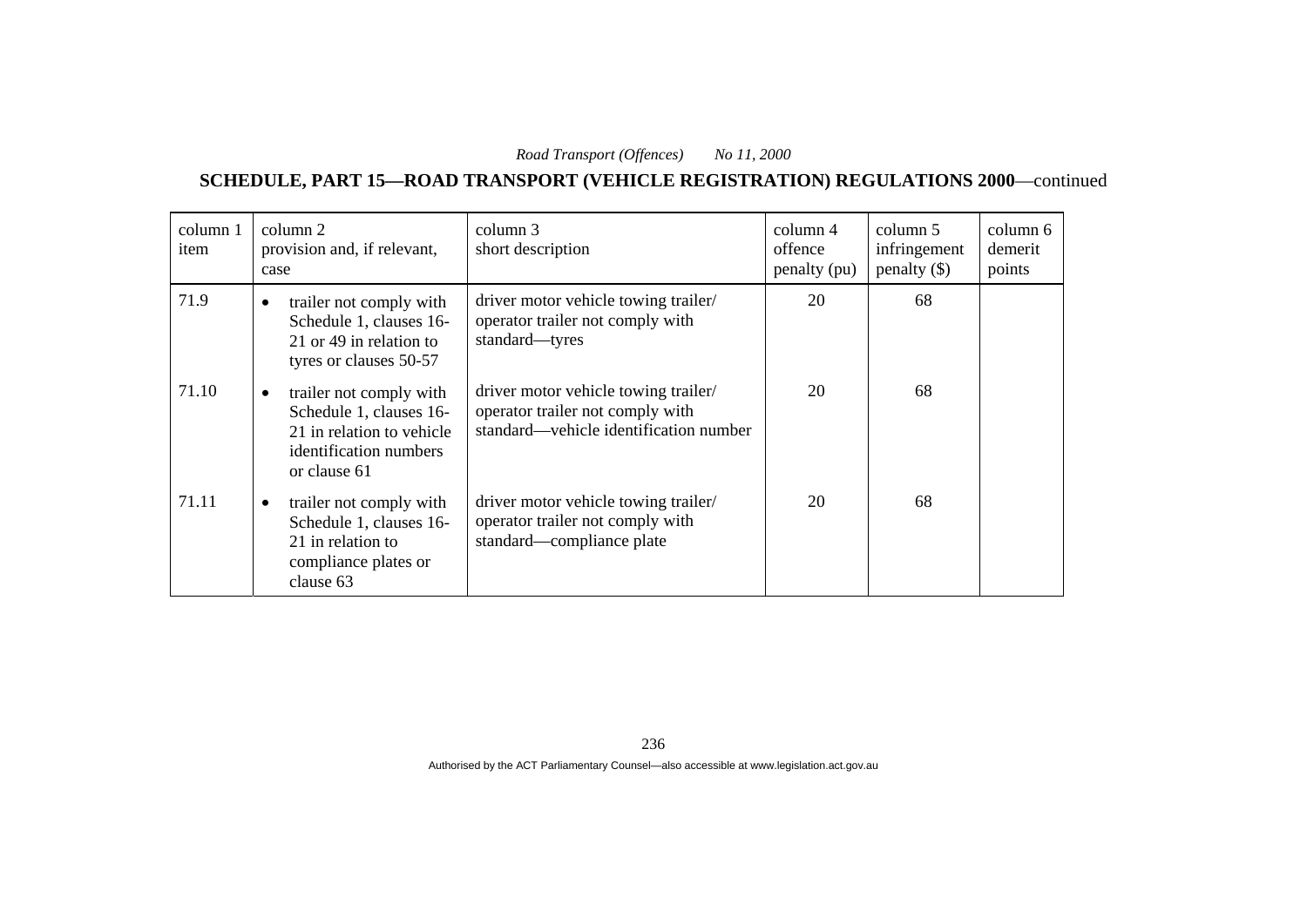**SCHEDULE, PART 15—ROAD TRANSPORT (VEHICLE REGISTRATION) REGULATIONS 2000**—continued

| column 1<br>item | column 2<br>provision and, if relevant,<br>case                                                                                                       | column 3<br>short description                                                                                  | column 4<br>offence<br>penalty (pu) | column 5<br>infringement<br>penalty $(\$)$ | column 6<br>demerit<br>points |
|------------------|-------------------------------------------------------------------------------------------------------------------------------------------------------|----------------------------------------------------------------------------------------------------------------|-------------------------------------|--------------------------------------------|-------------------------------|
| 71.12            | trailer not comply with<br>$\bullet$<br>Schedule 1, clauses 16-<br>21 in relation to white or<br>silver band or clause 64                             | driver motor vehicle towing trailer/<br>operator trailer not comply with<br>standard—white/silver band         | 20                                  | 68                                         |                               |
| 71.13            | trailer not comply with<br>$\bullet$<br>Schedule 1, or clauses<br>16-21 in relation to<br>unauthorised or<br>prohibited warning<br>signs or clause 66 | driver motor vehicle towing trailer/<br>operator trailer not comply with<br>standard—unauthorised warning sign | 20                                  | 68                                         |                               |
| 71.14            | trailer not comply with<br>$\bullet$<br>Schedule 1, clauses 16-<br>21 in relation to axles or<br>axle groups or clauses<br>69-70                      | driver motor vehicle towing trailer/<br>operator trailer not comply with<br>standard—axles/axle groups         | 20                                  | 68                                         |                               |

237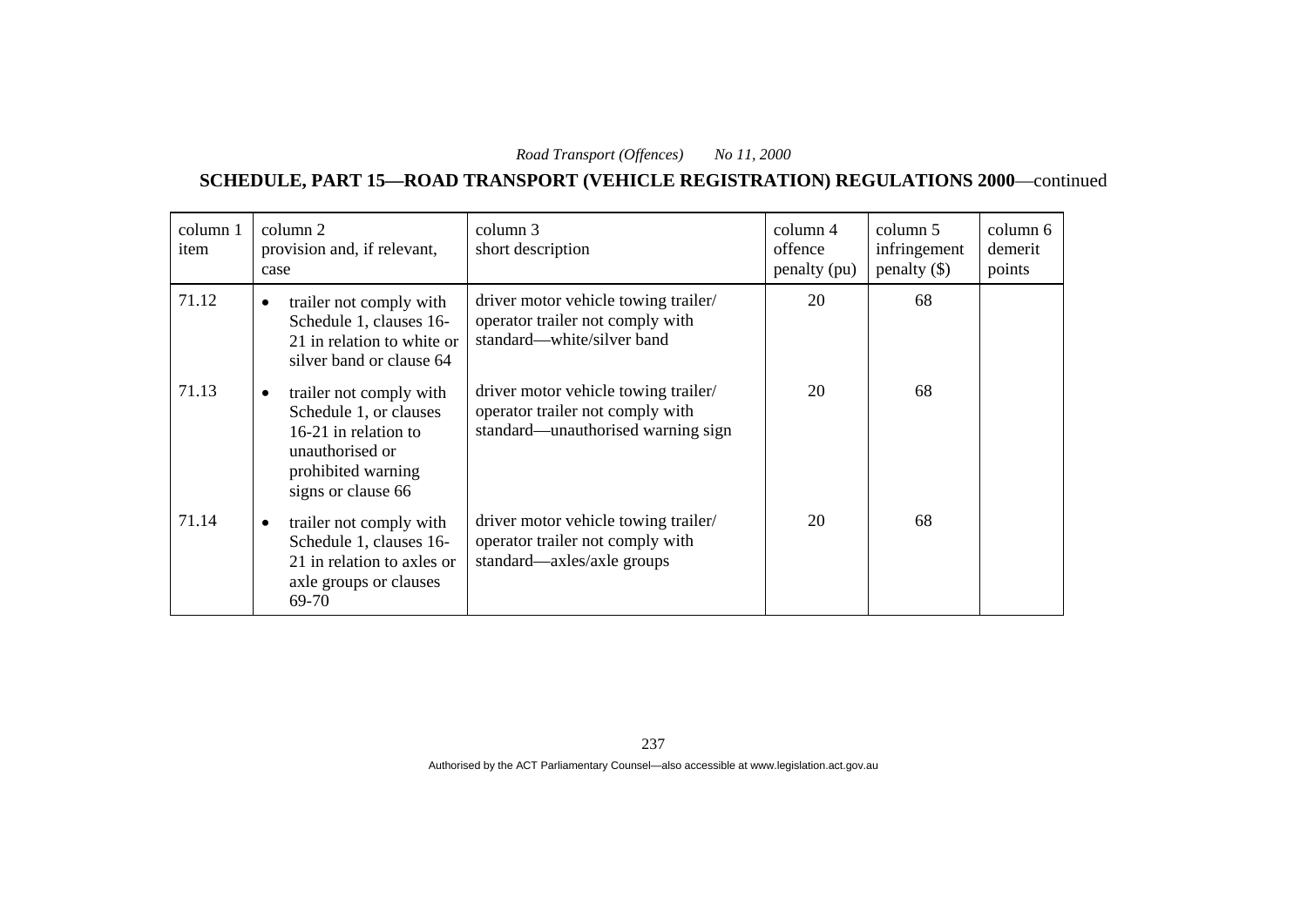**SCHEDULE, PART 15—ROAD TRANSPORT (VEHICLE REGISTRATION) REGULATIONS 2000**—continued

| column 1<br>item | column 2<br>provision and, if relevant,<br>case                                                                                                                                                                                   | column 3<br>short description                                                                                                                                                                                                                                                | column 4<br>offence<br>penalty (pu) | column 5<br>infringement<br>penalty $(\$)$ | column 6<br>demerit<br>points |
|------------------|-----------------------------------------------------------------------------------------------------------------------------------------------------------------------------------------------------------------------------------|------------------------------------------------------------------------------------------------------------------------------------------------------------------------------------------------------------------------------------------------------------------------------|-------------------------------------|--------------------------------------------|-------------------------------|
| 71.15            | trailer not comply with<br>$\bullet$<br>Schedule 1, clauses 16-<br>21 in relation to trailer<br>dimensions (including)<br>width, length, rear<br>overhang, drawbar<br>length, height or ground<br>clearance) or clauses 71-<br>79 | driver motor vehicle towing trailer/<br>operator trailer not comply with<br>standard—width/length/rear overhang/<br>drawbar length/height/other dimensions                                                                                                                   | 20                                  | 68                                         |                               |
| 71.16            | trailer not comply with<br>٠<br>Schedule 1, clauses 16-<br>21 in relation to lights or<br>clauses 80-113, 124-125<br>and 130-132                                                                                                  | driver motor vehicle towing trailer/<br>operator trailer not comply with<br>standard—tail-lights/numberplate lights/<br>clearance lights/side marker lights/<br>brakelights/reversing lights/direction<br>indicator lights/rear fog lights/prohibited<br>lights/other lights | 20                                  | 68                                         |                               |

238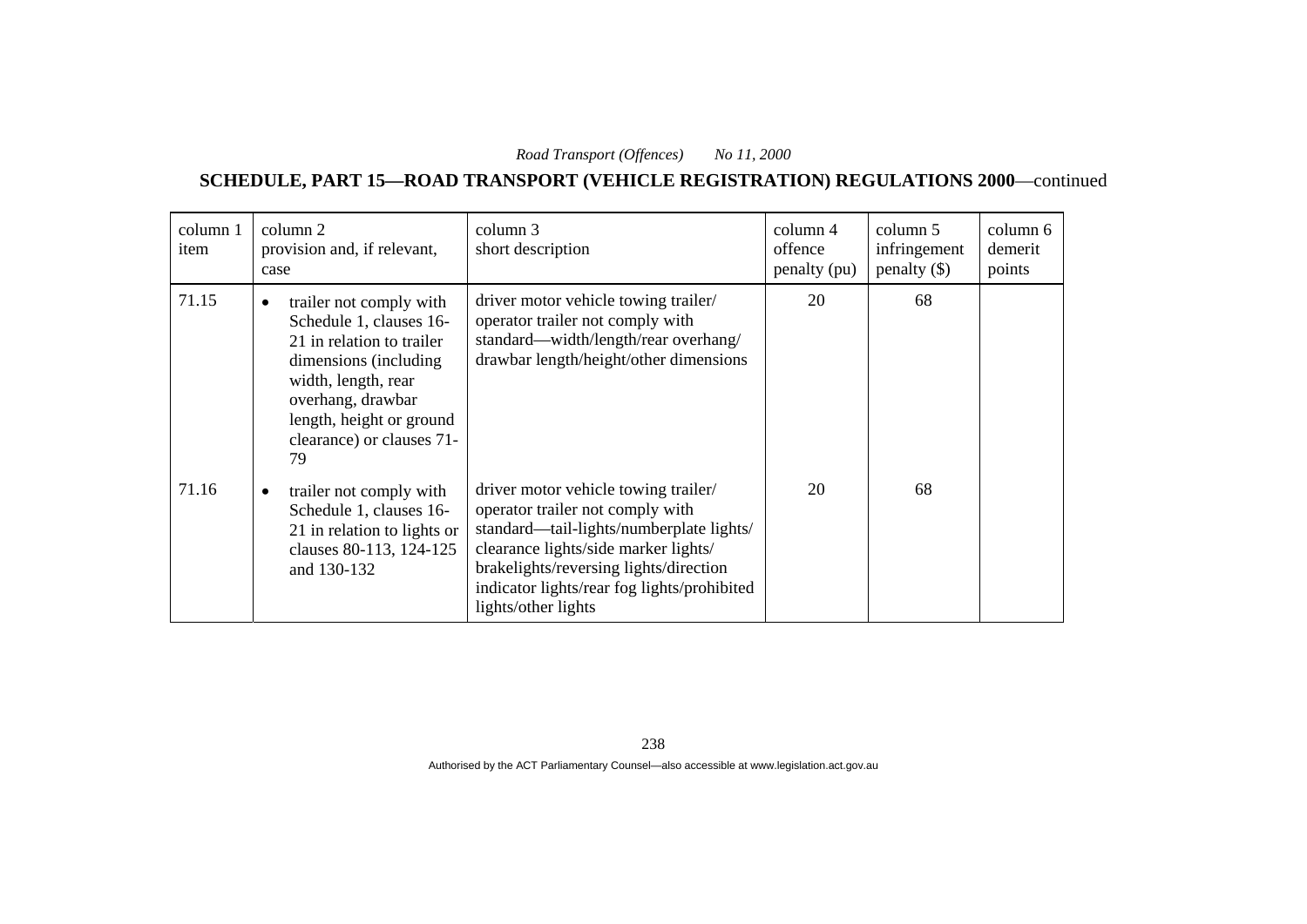**SCHEDULE, PART 15—ROAD TRANSPORT (VEHICLE REGISTRATION) REGULATIONS 2000**—continued

| column 1<br>item | column 2<br>provision and, if relevant,<br>case                                                                              | column 3<br>short description                                                                                                                              | column 4<br>offence<br>penalty (pu) | column 5<br>infringement<br>penalty $(\$)$ | column 6<br>demerit<br>points |
|------------------|------------------------------------------------------------------------------------------------------------------------------|------------------------------------------------------------------------------------------------------------------------------------------------------------|-------------------------------------|--------------------------------------------|-------------------------------|
| 71.17            | trailer not comply with<br>$\bullet$<br>Schedule 1, clauses 16-<br>21 in relation to<br>reflectors or clauses<br>114-119     | driver motor vehicle towing trailer/<br>operator trailer not comply with<br>standard—rear reflectors/side reflectors/<br>front reflectors/other reflectors | 20                                  | 68                                         |                               |
| 71.18            | trailer not comply with<br>$\bullet$<br>Schedule 1, clauses 16-<br>21 in relation to rear<br>marking plates or clause<br>126 | driver motor vehicle towing trailer/<br>operator trailer not comply with<br>standard—rear marking plates                                                   | 20                                  | 68                                         |                               |
| 71.19            | trailer not comply with<br>Schedule 1, clauses 16-<br>21 in relation to brakes<br>or clauses 133-136 and<br>140-142          | driver motor vehicle towing trailer/<br>operator trailer not comply with<br>standard-brakes                                                                | 20                                  | 151                                        |                               |

239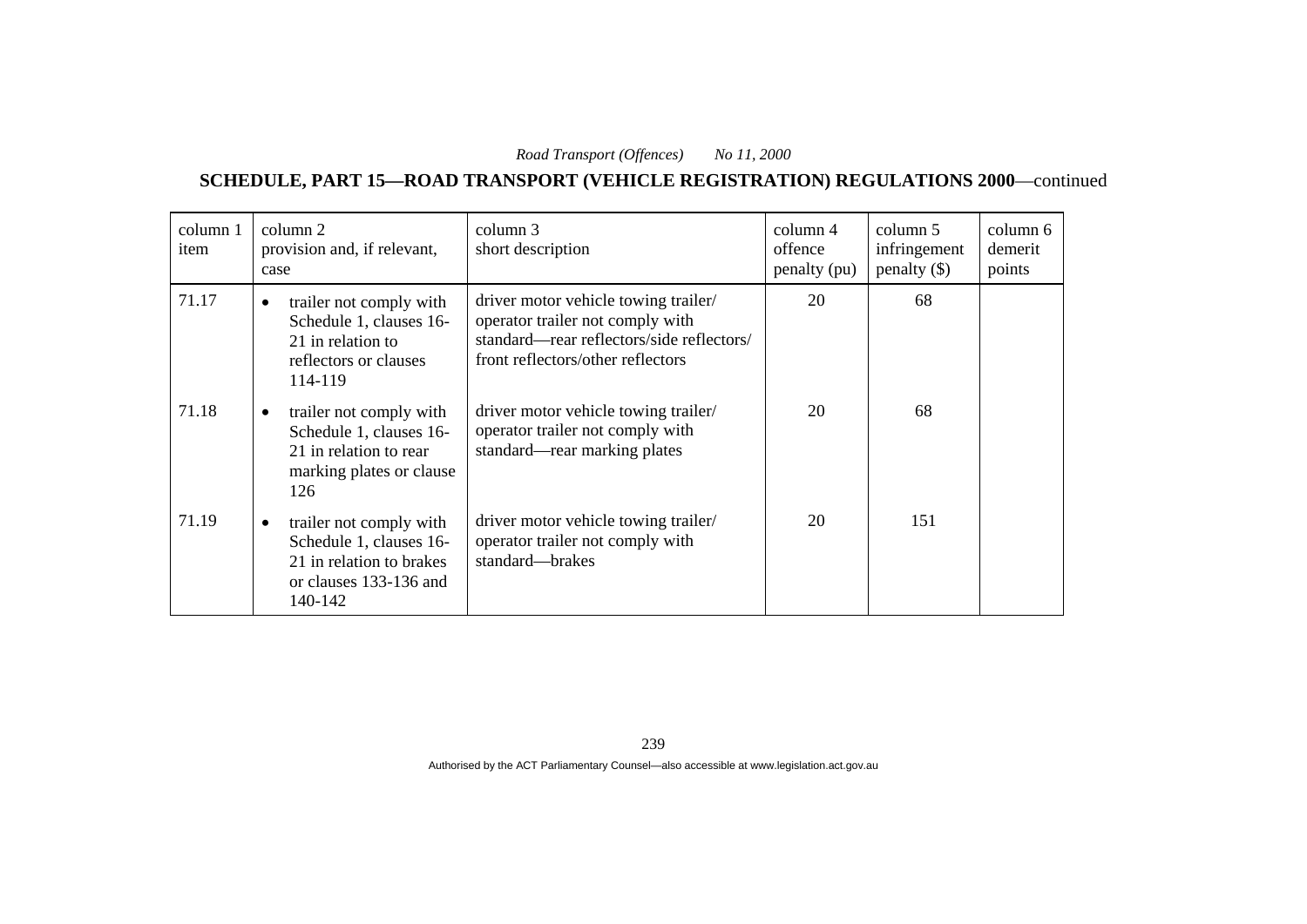| column 1<br>item | column 2<br>provision and, if relevant,<br>case                                                                                                                                                                   | column 3<br>short description                                                                  | column 4<br>offence<br>penalty (pu) | column 5<br>infringement<br>penalty $(\$)$ | column 6<br>demerit<br>points |
|------------------|-------------------------------------------------------------------------------------------------------------------------------------------------------------------------------------------------------------------|------------------------------------------------------------------------------------------------|-------------------------------------|--------------------------------------------|-------------------------------|
| 71.20            | trailer not comply with<br>$\bullet$<br>Schedule 1, clauses 16-<br>21 in relation to<br>couplings or clauses<br>166-167                                                                                           | driver motor vehicle towing trailer/<br>operator trailer not comply with<br>standard-couplings | 20                                  | 91                                         |                               |
| 72               | 111(1)                                                                                                                                                                                                            |                                                                                                |                                     |                                            |                               |
| 72.1             | combination not comply<br>$\bullet$<br>with Schedule 1, clauses<br>16-21 in relation to<br>something not dealt with<br>elsewhere in this item or<br>another provision not<br>dealt with elsewhere in<br>this item | driver/operator combination not comply<br>with standard—other                                  | 20                                  | 91                                         |                               |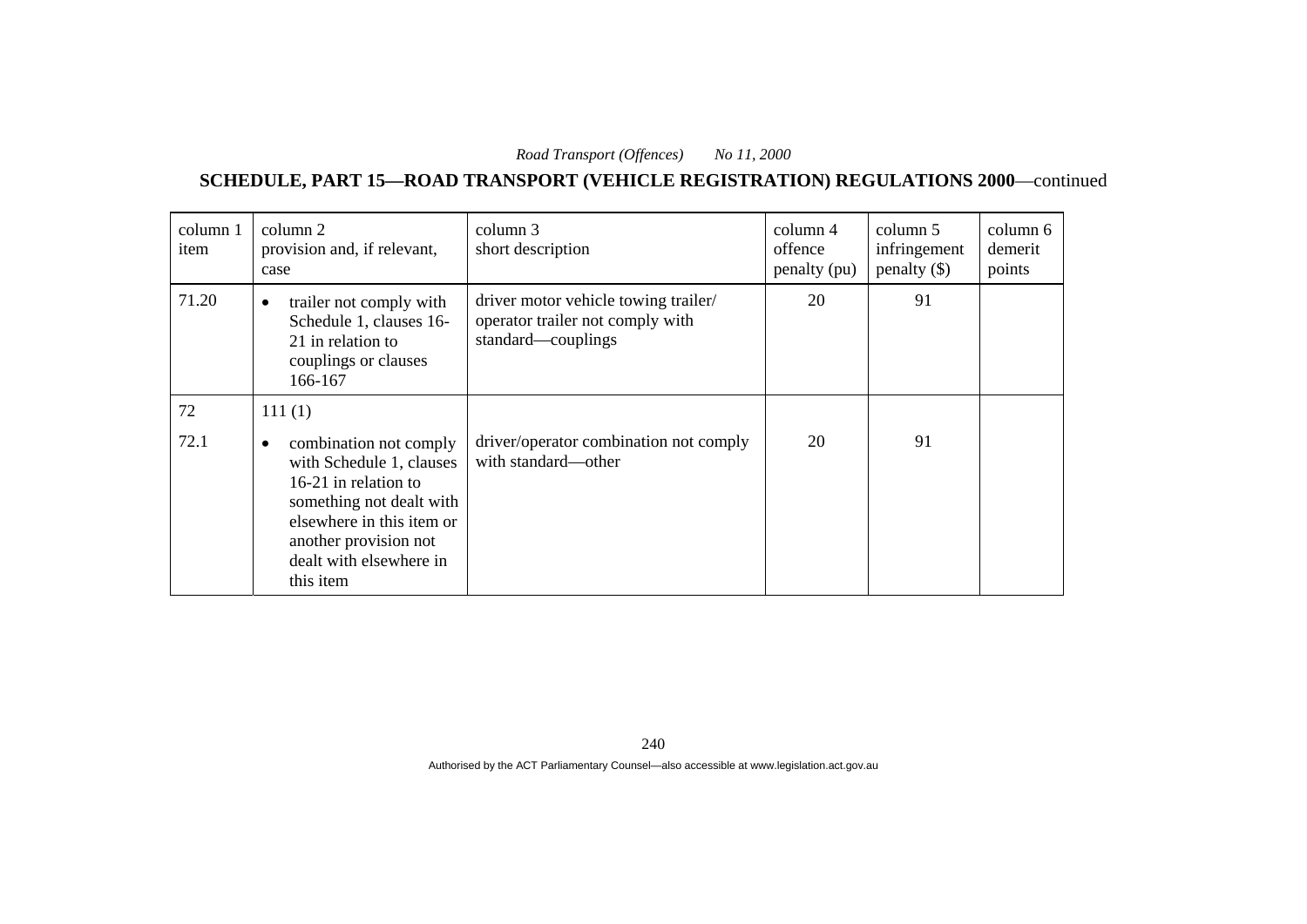**SCHEDULE, PART 15—ROAD TRANSPORT (VEHICLE REGISTRATION) REGULATIONS 2000**—continued

| column 1<br>item | column 2<br>provision and, if relevant,<br>case                                                                                                                             | column 3<br>short description                                                                        | column 4<br>offence<br>penalty (pu) | column 5<br>infringement<br>$penalty$ (\$) | column 6<br>demerit<br>points |
|------------------|-----------------------------------------------------------------------------------------------------------------------------------------------------------------------------|------------------------------------------------------------------------------------------------------|-------------------------------------|--------------------------------------------|-------------------------------|
| 72.2             | combination not comply<br>$\bullet$<br>with Schedule 1, clauses<br>16-21 in relation to<br>warning signs or clauses<br>65-67                                                | driver/operator combination not comply<br>with standard—warning signs                                | 20                                  | 91                                         |                               |
| 72.3             | combination not comply<br>$\bullet$<br>with Schedule 1, clauses<br>16-21 in relation to<br>dimensions (including)<br>length or ground<br>clearance) or clauses 75<br>and 79 | driver/operator combination not comply<br>with standard—length/ground clearance/<br>other dimensions | 20                                  | 91                                         |                               |
| 72.4             | combination not comply<br>٠<br>with Schedule 1, clauses<br>16-21 in relation to<br>brakes or clauses 133-<br>136                                                            | driver/operator combination not comply<br>with standard—brakes                                       | 20                                  | 151                                        |                               |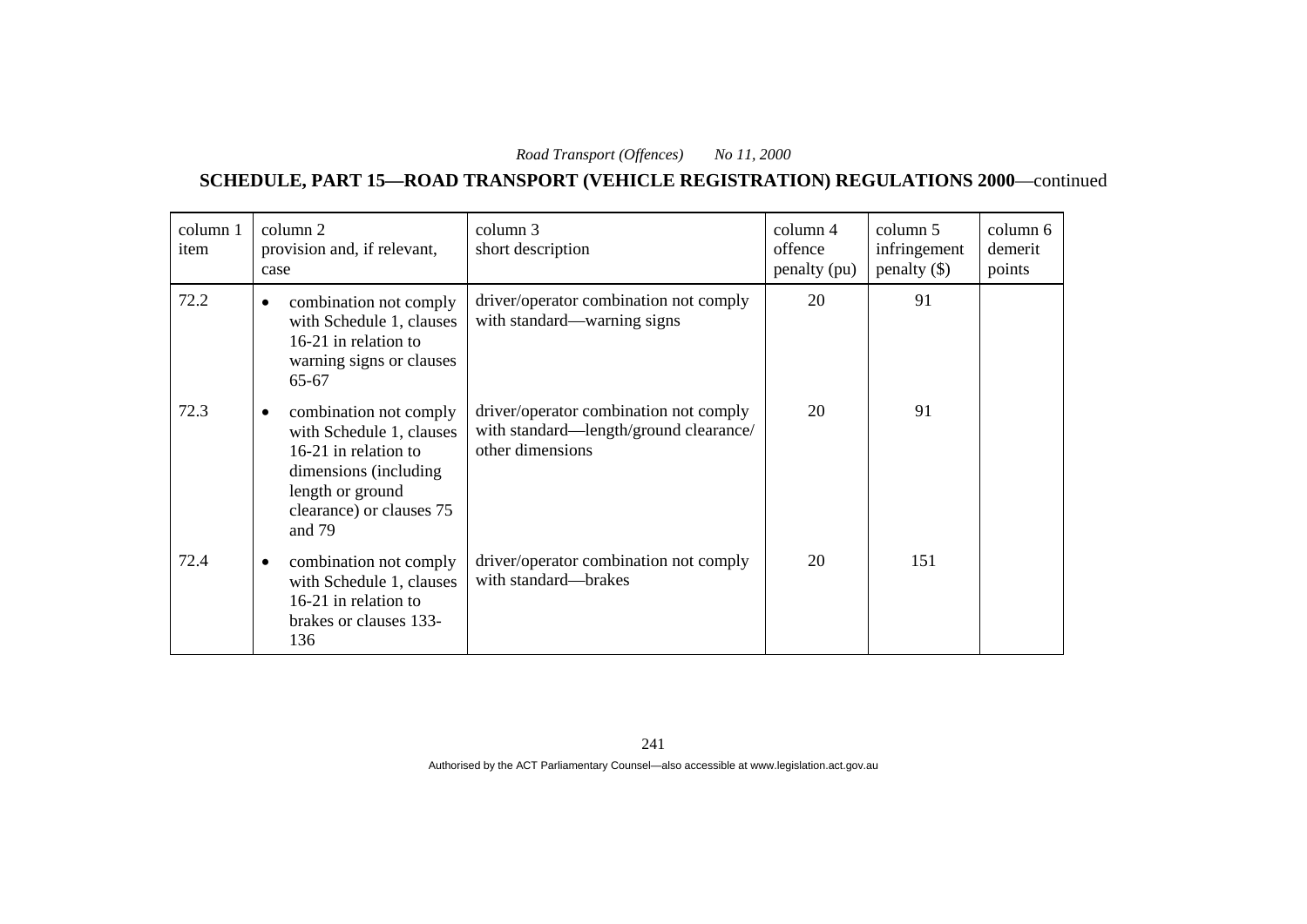**SCHEDULE, PART 15—ROAD TRANSPORT (VEHICLE REGISTRATION) REGULATIONS 2000**—continued

| column 1<br>item | column 2<br>provision and, if relevant,<br>case                                                                                                                                                                                  | column 3<br>short description                                             | column 4<br>offence<br>penalty (pu) | column 5<br>infringement<br>penalty $(\$)$ | column 6<br>demerit<br>points |
|------------------|----------------------------------------------------------------------------------------------------------------------------------------------------------------------------------------------------------------------------------|---------------------------------------------------------------------------|-------------------------------------|--------------------------------------------|-------------------------------|
| 73               | 111(2)                                                                                                                                                                                                                           |                                                                           |                                     |                                            |                               |
| 73.1             | vehicle in combination<br>$\bullet$<br>not comply with<br>Schedule 1, clauses 16-<br>21 in relation to<br>something not dealt with<br>elsewhere in this item or<br>another provision not<br>dealt with elsewhere in<br>this item | driver/operator vehicle in combination<br>not comply with standard—other  | 20                                  | 91                                         |                               |
| 73.2             | vehicle in combination<br>$\bullet$<br>not comply with<br>Schedule 1, clauses 16-<br>21 in relation to brakes<br>or clauses 133-136 and<br>143-153                                                                               | driver/operator vehicle in combination<br>not comply with standard—brakes | 20                                  | 151                                        |                               |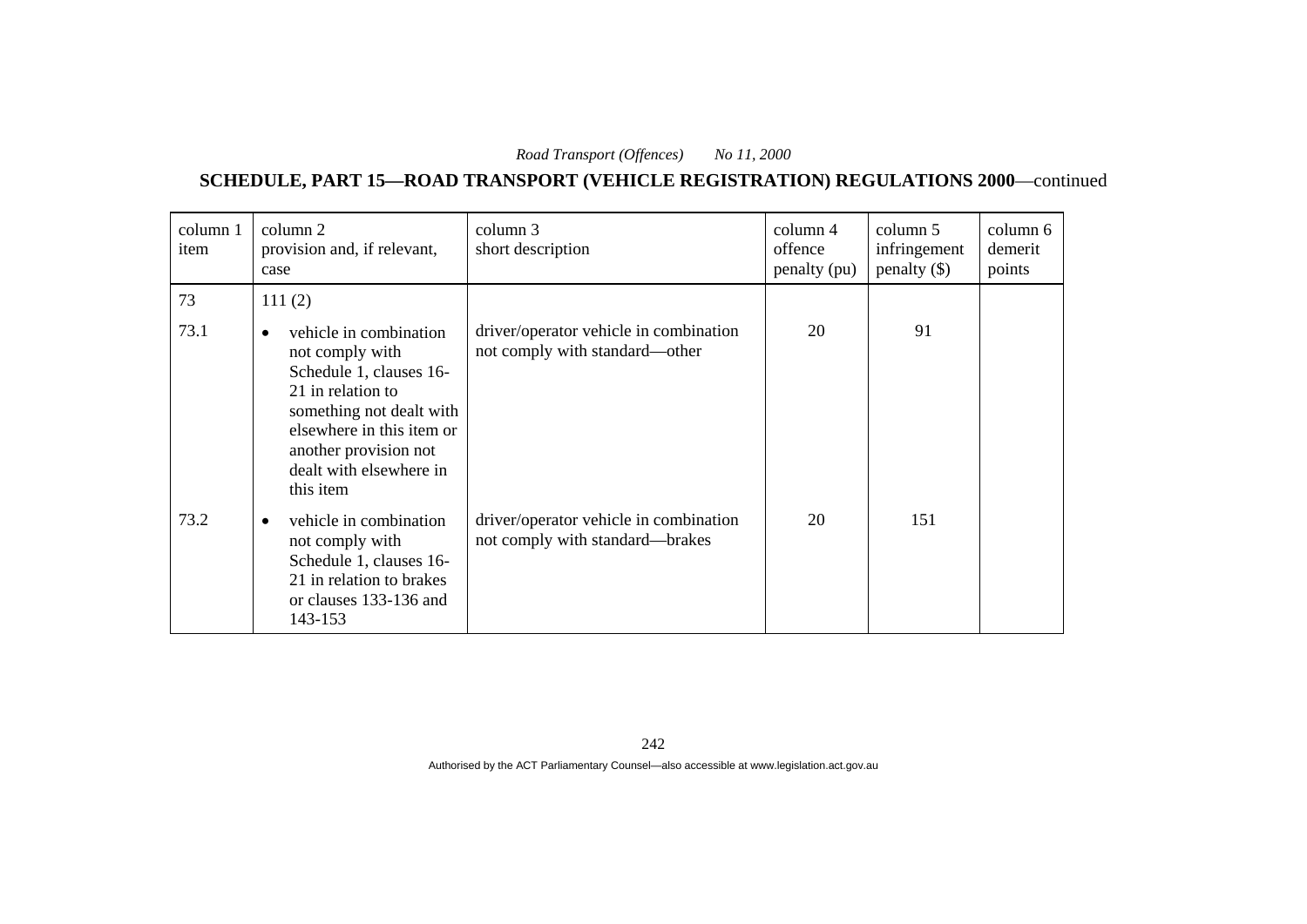**SCHEDULE, PART 15—ROAD TRANSPORT (VEHICLE REGISTRATION) REGULATIONS 2000**—continued

| column 1<br>item | column 2<br>provision and, if relevant,<br>case                                                                              | column 3<br>short description                                                                                                  | column 4<br>offence<br>penalty (pu) | column 5<br>infringement<br>penalty $(\$)$ | column 6<br>demerit<br>points |
|------------------|------------------------------------------------------------------------------------------------------------------------------|--------------------------------------------------------------------------------------------------------------------------------|-------------------------------------|--------------------------------------------|-------------------------------|
| 73.3             | vehicle in combination<br>not comply with<br>Schedule 1, clauses 16-<br>21 in relation to<br>couplings or clauses<br>166-180 | driver/operator vehicle in combination<br>not comply with standard—couplings                                                   | 20                                  | 91                                         |                               |
| 74               | 114(3)(a)                                                                                                                    | modify/add component contrary to<br>standards                                                                                  | 20                                  | 68                                         |                               |
| 75               | $114(3)$ (b)                                                                                                                 | modify/add component without<br>certification                                                                                  | 20                                  | 68                                         |                               |
| 76               | 122(1)(a)                                                                                                                    | authorised examiner not tell authority<br>about change of name as required                                                     | 5                                   | 68                                         |                               |
| 77               | $122(1)$ (b)                                                                                                                 | authorised examiner not return<br>certificate of appointment to authority<br>for amendment after change of name as<br>required | 5                                   | 68                                         |                               |

243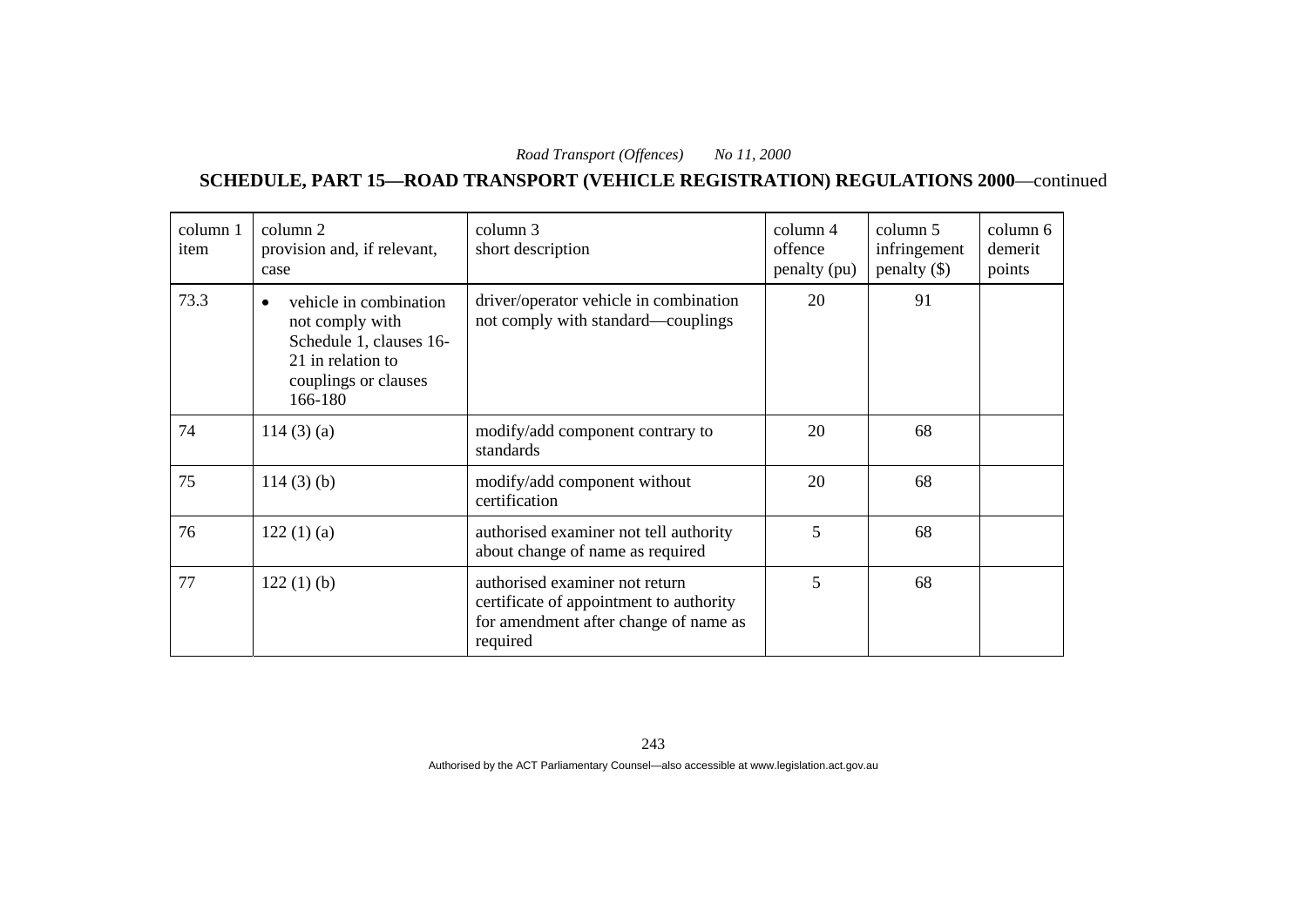**SCHEDULE, PART 15—ROAD TRANSPORT (VEHICLE REGISTRATION) REGULATIONS 2000**—continued

| column 1<br>item | column 2<br>provision and, if relevant,<br>case | column 3<br>short description                                                                                               | column 4<br>offence<br>penalty (pu) | column 5<br>infringement<br>penalty $(\$)$ | column 6<br>demerit<br>points |
|------------------|-------------------------------------------------|-----------------------------------------------------------------------------------------------------------------------------|-------------------------------------|--------------------------------------------|-------------------------------|
| 78               | 122(2)(a)                                       | authorised examiner not tell authority<br>orally about change of address as<br>required                                     | 5                                   | 68                                         |                               |
| 79               | $122(2)$ (b)                                    | authorised examiner not tell authority in<br>writing about change of address as<br>required                                 | 5                                   | 68                                         |                               |
| 80               | 126                                             | authorised examiner appointment<br>cancelled/suspended not return<br>certificate of appointment to authority as<br>required | 20                                  | 68                                         |                               |
| 81               | 137                                             | proprietor approval cancelled/suspended<br>not return certificate of approval of<br>premises to authority as required       | 20                                  | 68                                         |                               |
| 82               | 138                                             | proprietor not display certificate of<br>approval of premises as required                                                   | 5                                   | 68                                         |                               |

244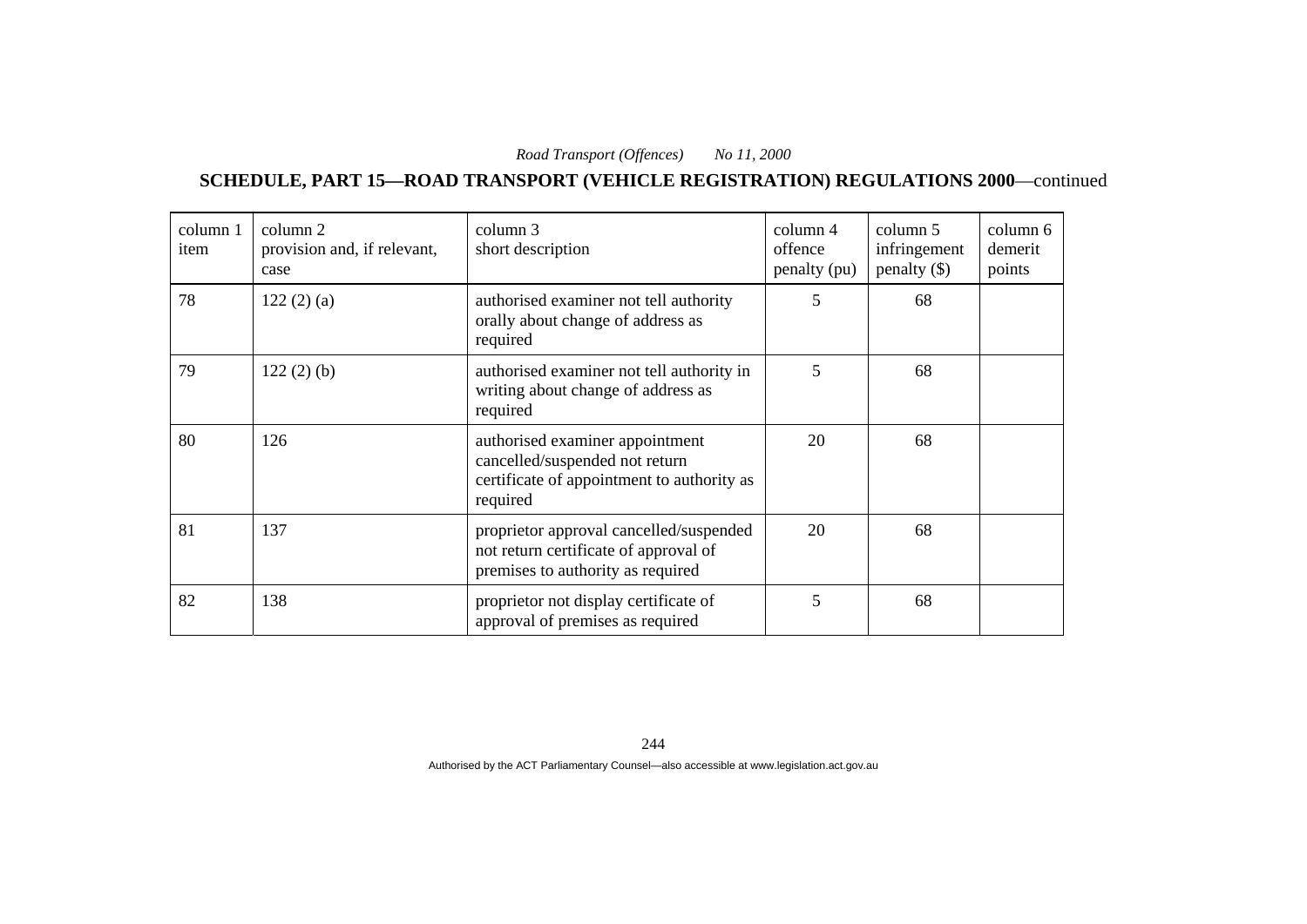**SCHEDULE, PART 15—ROAD TRANSPORT (VEHICLE REGISTRATION) REGULATIONS 2000**—continued

| column 1<br>item | column 2<br>provision and, if relevant,<br>case | column 3<br>short description                                                                                                                  | $\text{column } 4$<br>offence<br>penalty (pu) | column 5<br>infringement<br>penalty $(\$)$ | column 6<br>demerit<br>points |
|------------------|-------------------------------------------------|------------------------------------------------------------------------------------------------------------------------------------------------|-----------------------------------------------|--------------------------------------------|-------------------------------|
| 83               | 139(1)(a)                                       | proprietor not keep up-to-date copy of<br>light vehicle manual/heavy vehicle<br>manual/Australian design rules at<br>premises                  | 5                                             | 68                                         |                               |
| 84               | $139(1)$ (b)                                    | proprietor not keep up-to-date copy of<br>document applied/adopted/incorporated<br>in light vehicle manual/heavy vehicle<br>manual at premises | 5                                             | 68                                         |                               |
| 85               | 139(2)                                          | proprietor not make copy of required<br>documents available for inspection as<br>required                                                      | 5                                             | 68                                         |                               |
| 86               | 140                                             | proprietor not display approved<br>inspection station notice as required                                                                       | 5                                             | 68                                         |                               |
| 87               | 141(a)                                          | previous proprietor not tell authority in<br>writing about ceasing to be proprietor as<br>required                                             | 5                                             | 68                                         |                               |

245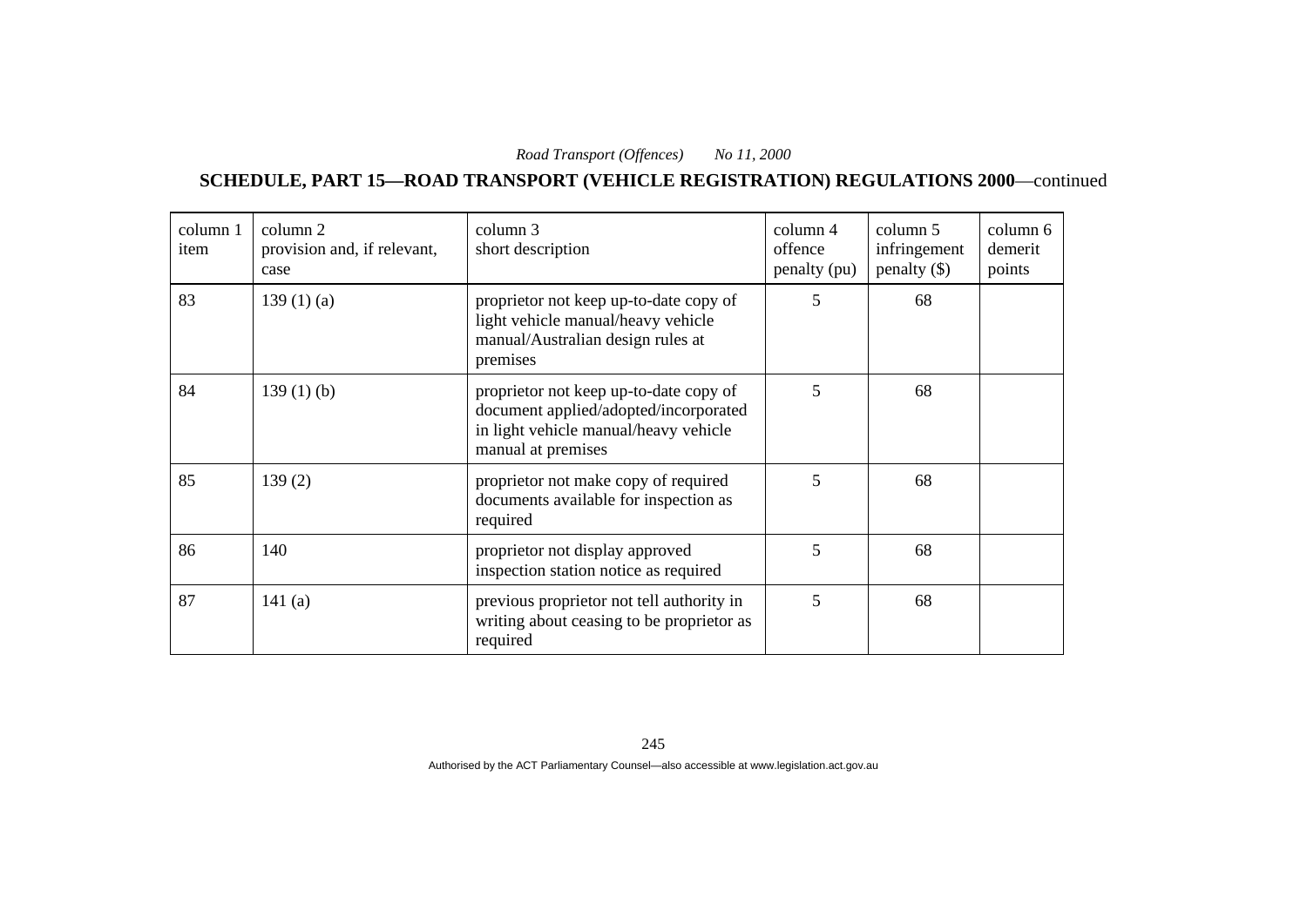**SCHEDULE, PART 15—ROAD TRANSPORT (VEHICLE REGISTRATION) REGULATIONS 2000**—continued

| column 1<br>item | column 2<br>provision and, if relevant,<br>case | column 3<br>short description                                                                                                  | column 4<br>offence<br>penalty (pu) | column 5<br>infringement<br>$penalty$ (\$) | column 6<br>demerit<br>points |
|------------------|-------------------------------------------------|--------------------------------------------------------------------------------------------------------------------------------|-------------------------------------|--------------------------------------------|-------------------------------|
| 88               | 141 $(b)$                                       | previous proprietor not return certificate<br>of approval for premises after ceasing to<br>be proprietor as required           | 5                                   | 68                                         |                               |
| 89               | 142(a)                                          | proprietor not tell authority about change<br>of name as required                                                              | 5                                   | 68                                         |                               |
| 90               | 142(b)                                          | proprietor not return certificate of<br>approval of premises to authority for<br>amendment after change of name as<br>required | 5                                   | 68                                         |                               |
| 91               | 143(4)                                          |                                                                                                                                |                                     |                                            |                               |
| 92               | for notice under $143(2)$                       | registered operator/person in control not<br>produce vehicle for inspection as<br>required                                     | 20                                  | 68                                         |                               |
| 93               | for notice under $143(3)$<br>٠                  | registered operator/person in control not<br>produce vehicle for inspection at<br>changed time/place as required               | 20                                  | 68                                         |                               |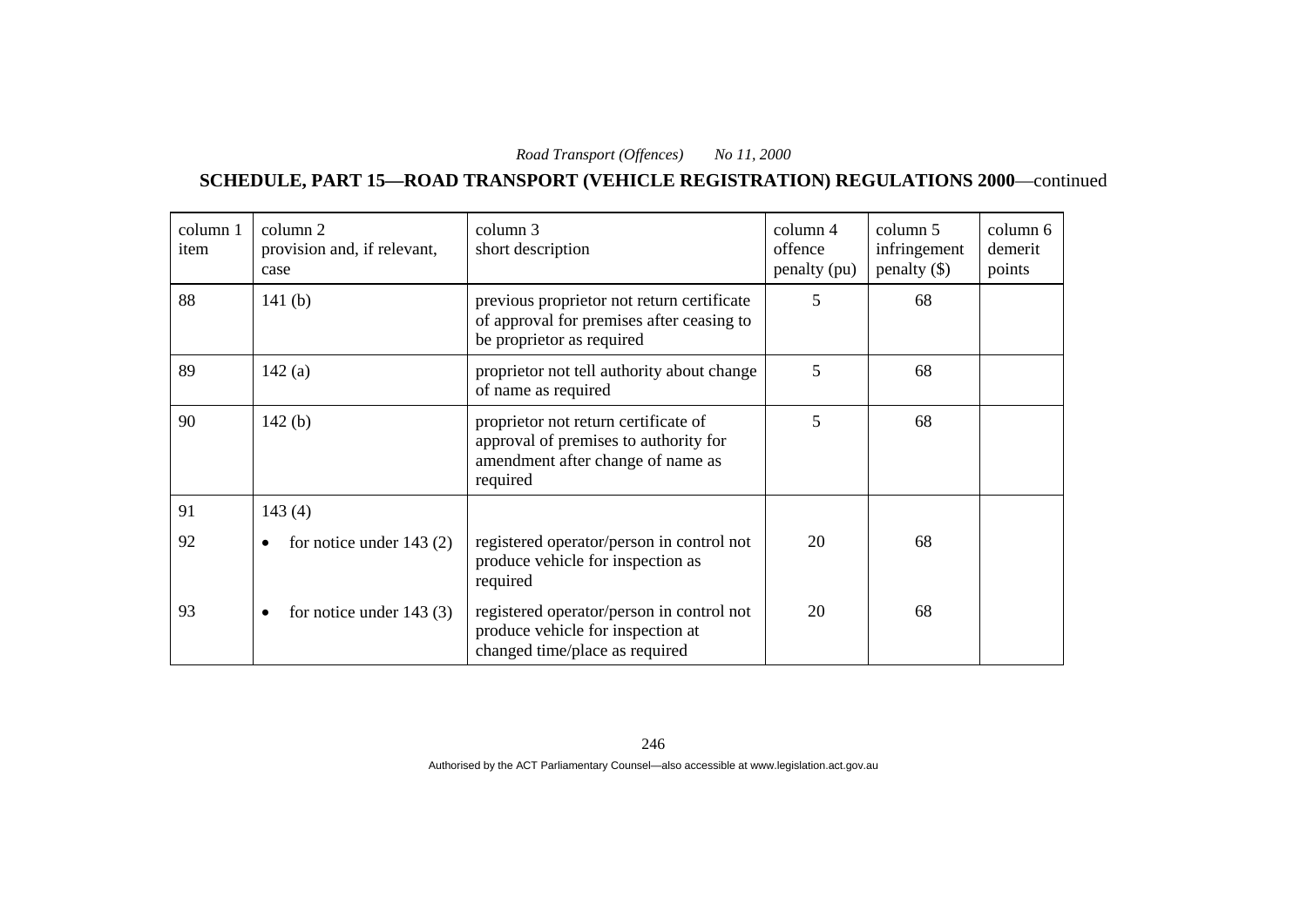**SCHEDULE, PART 15—ROAD TRANSPORT (VEHICLE REGISTRATION) REGULATIONS 2000**—continued

| column 1<br>item | column 2<br>provision and, if relevant,<br>case | column 3<br>short description                                                                                                                                       | $\text{column } 4$<br>offence<br>penalty (pu) | column 5<br>infringement<br>penalty $(\$)$ | column 6<br>demerit<br>points |
|------------------|-------------------------------------------------|---------------------------------------------------------------------------------------------------------------------------------------------------------------------|-----------------------------------------------|--------------------------------------------|-------------------------------|
| 94               | 147(a)                                          | proprietor allow employee not<br>authorised examiner to test/inspect<br>vehicle                                                                                     | 20                                            | 68                                         |                               |
| 95               | 147(b)                                          | proprietor allow employee authorised<br>examiner to test/inspect vehicle not in<br>certificate of approval for<br>premises/examiner's certificate of<br>appointment | 20                                            | 68                                         |                               |
| 96               | 149(1)                                          | person not authorised examiner inspect/<br>test vehicle                                                                                                             | 20                                            | 68                                         |                               |
| 97               | 149(2)                                          | pretend to be authorised examiner                                                                                                                                   | 20                                            | 151                                        |                               |
| 98               | 149(3)                                          | proprietor unapproved premises permit<br>inspection/testing of vehicle at premises                                                                                  | 20                                            | 68                                         |                               |
| 99               | 149(4)                                          | proprietor pretend premises approved                                                                                                                                | 20                                            | 151                                        |                               |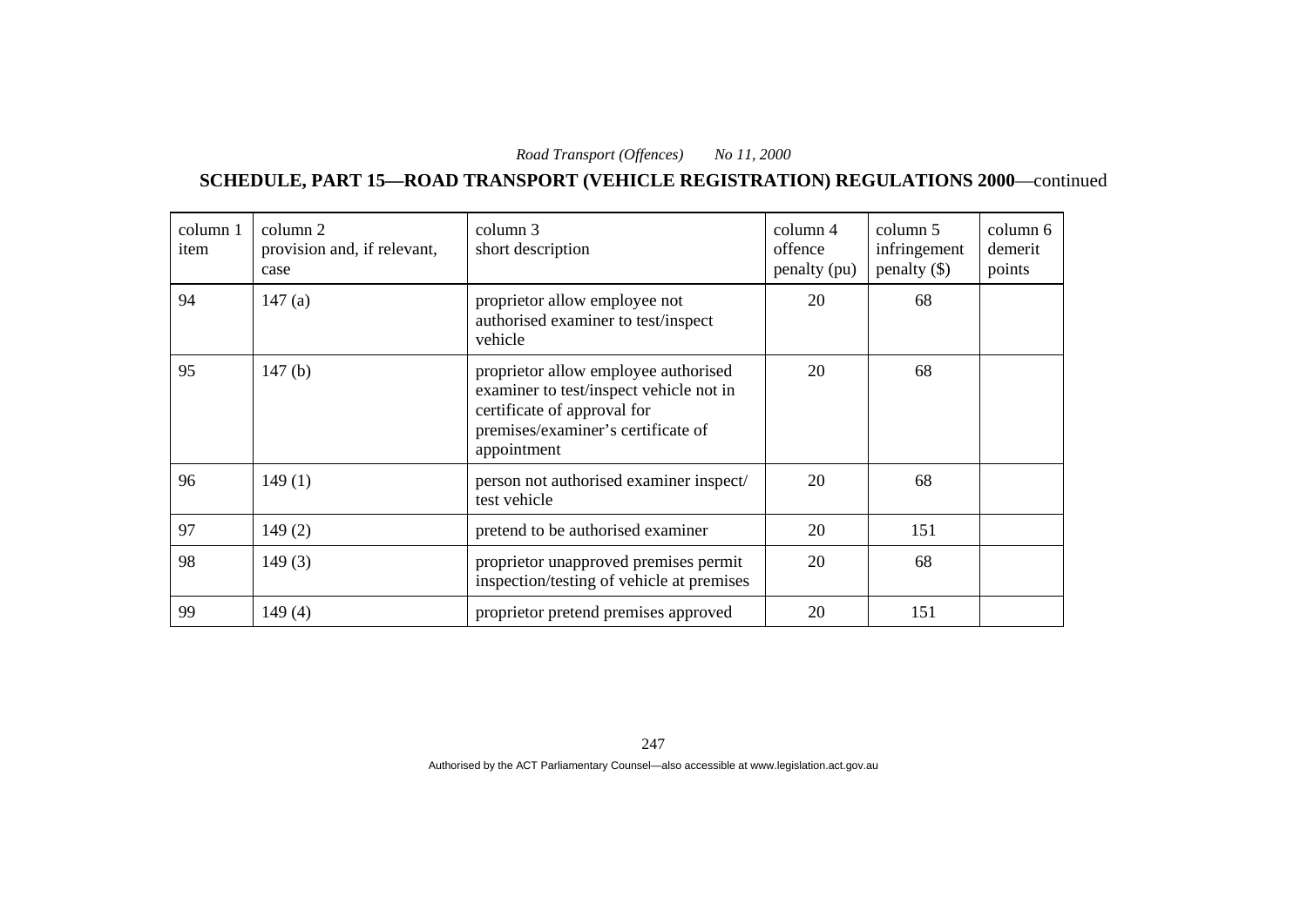**SCHEDULE, PART 15—ROAD TRANSPORT (VEHICLE REGISTRATION) REGULATIONS 2000**—continued

| column 1<br>item | column 2<br>provision and, if relevant,<br>case | column 3<br>short description                                                                                                          | column 4<br>offence<br>penalty (pu) | column 5<br>infringement<br>penalty $(\$)$ | column 6<br>demerit<br>points |
|------------------|-------------------------------------------------|----------------------------------------------------------------------------------------------------------------------------------------|-------------------------------------|--------------------------------------------|-------------------------------|
| 100              | 151(2)                                          | proprietor/person with custody/control<br>not produce copies/records to police<br>officer/authorised person for inspection             | 20                                  | 68                                         |                               |
| 101              | 155(3)                                          | operator not have allotted engine number<br>stamped on/attached to vehicle part as<br>required                                         | 20                                  | 68                                         |                               |
| 102              | 156(1)                                          | stamp/attach component identification<br>number to vehicle part without authority                                                      | 20                                  | 68                                         |                               |
| 103              | 156(3)                                          | change/deface/remove/interfere with<br>component identification number<br>without authority                                            | 20                                  | 68                                         |                               |
| 104              | 156(4)                                          | knowingly possess vehicle part with<br>changed/defaced/removed/interfered<br>with component identification number<br>without authority | 20                                  | 68                                         |                               |

248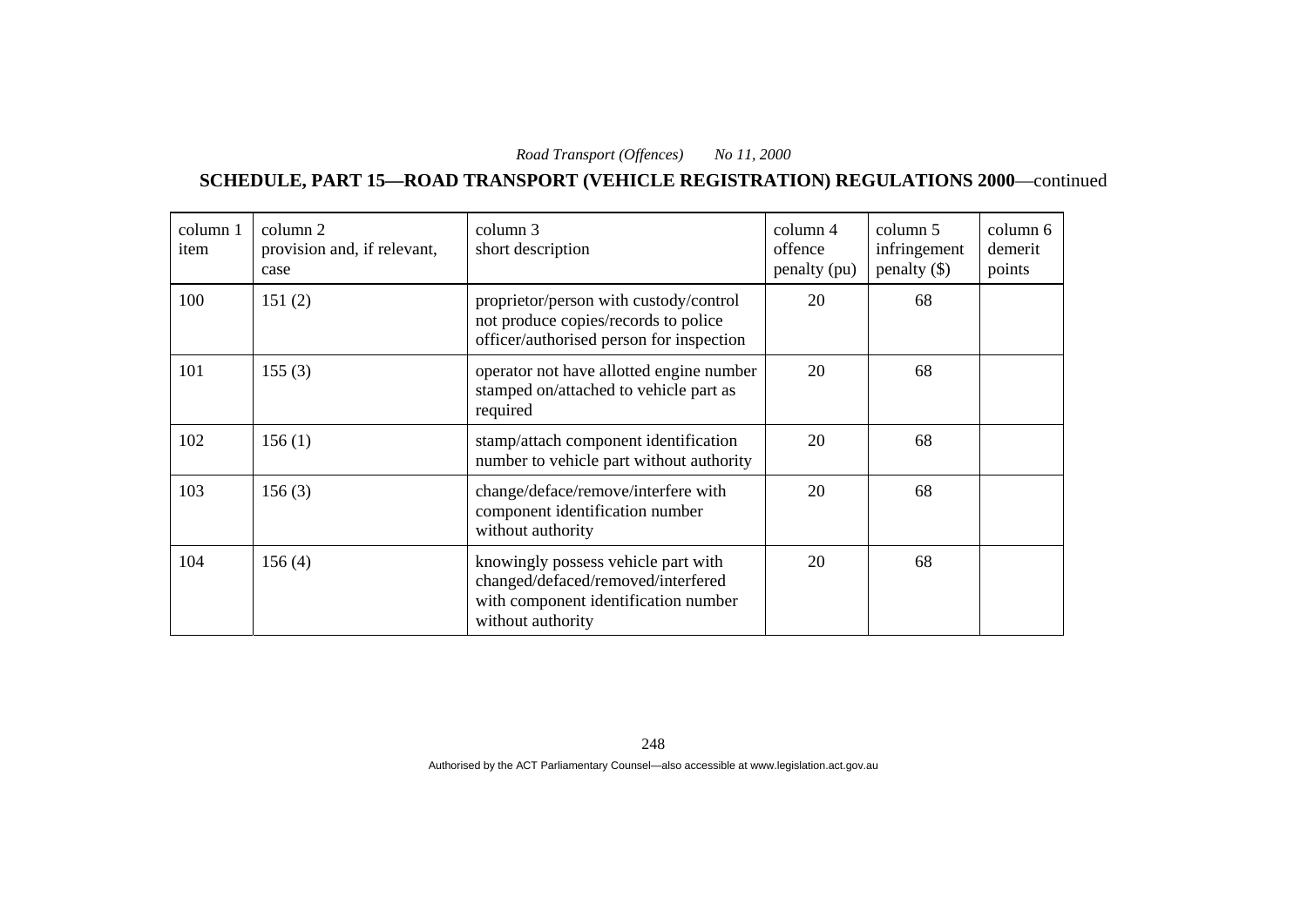**SCHEDULE, PART 15—ROAD TRANSPORT (VEHICLE REGISTRATION) REGULATIONS 2000**—continued

| column 1<br>item | column 2<br>provision and, if relevant,<br>case | column 3<br>short description                                                                               | column 4<br>offence<br>penalty (pu) | column 5<br>infringement<br>$penalty$ (\$) | column 6<br>demerit<br>points |
|------------------|-------------------------------------------------|-------------------------------------------------------------------------------------------------------------|-------------------------------------|--------------------------------------------|-------------------------------|
| 105              | 157(a)                                          | person changing/replacing vehicle part<br>not tell authority about change/<br>replacement as required       | 20                                  | 68                                         |                               |
| 106              | 157 <sub>(b)</sub>                              | person changing/replacing vehicle part<br>not keep copy of notice as required                               | 20                                  | 68                                         |                               |
| 107              | 157 $(c)$                                       | person changing/replacing vehicle part<br>not produce copy of notice to police<br>officer/authorised person | 20                                  | 68                                         |                               |